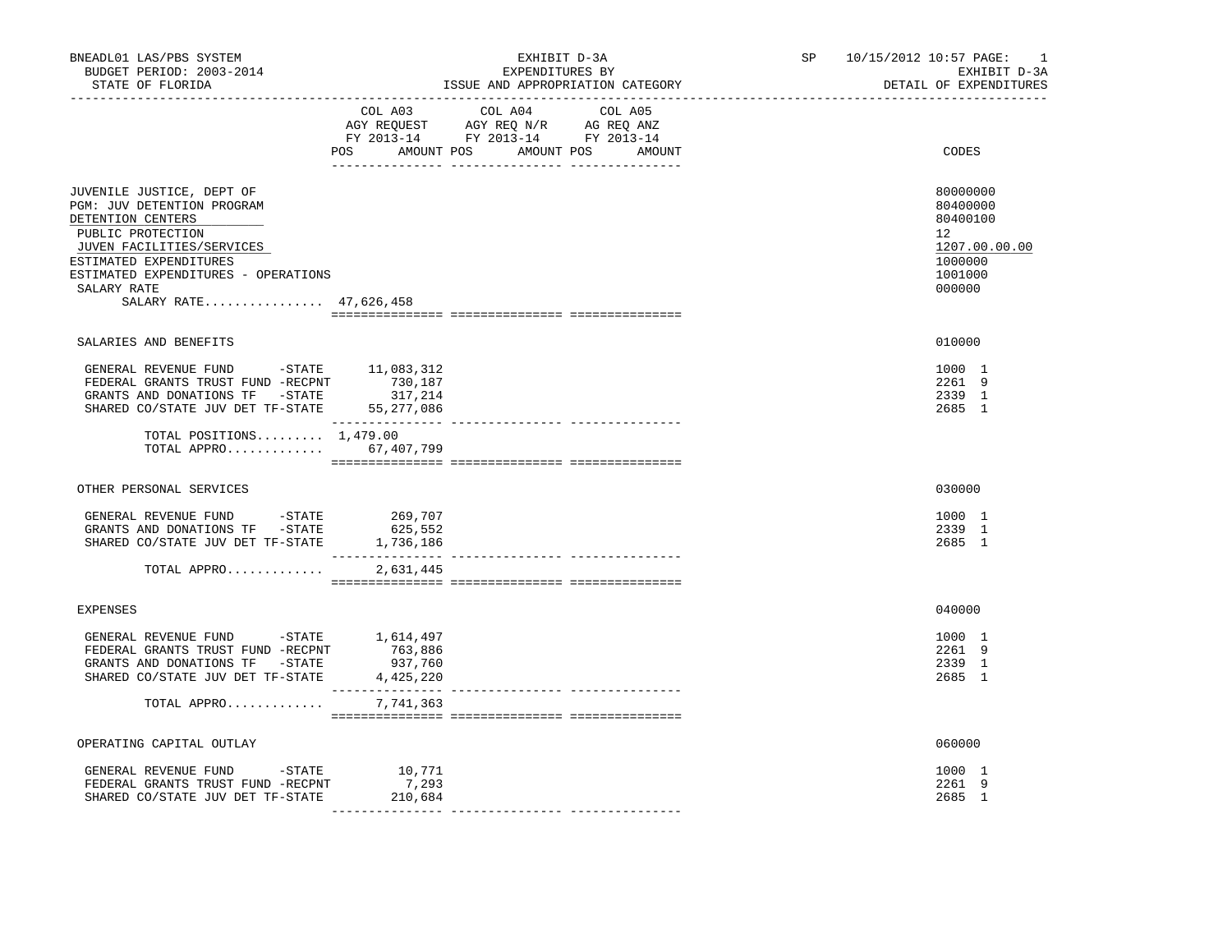| BNEADL01 LAS/PBS SYSTEM<br>BUDGET PERIOD: 2003-2014<br>STATE OF FLORIDA<br>----------------                                                                                                                                                        | EXHIBIT D-3A<br>EXPENDITURES BY<br>ISSUE AND APPROPRIATION CATEGORY                                                                   | SP 10/15/2012 10:57 PAGE:<br>2<br>EXHIBIT D-3A<br>DETAIL OF EXPENDITURES                             |
|----------------------------------------------------------------------------------------------------------------------------------------------------------------------------------------------------------------------------------------------------|---------------------------------------------------------------------------------------------------------------------------------------|------------------------------------------------------------------------------------------------------|
|                                                                                                                                                                                                                                                    | COL A03 COL A04 COL A05<br>AGY REQUEST AGY REQ N/R AG REQ ANZ<br>FY 2013-14 FY 2013-14 FY 2013-14<br>POS AMOUNT POS AMOUNT POS AMOUNT | CODES                                                                                                |
| JUVENILE JUSTICE, DEPT OF<br>PGM: JUV DETENTION PROGRAM<br>DETENTION CENTERS<br>PUBLIC PROTECTION<br>JUVEN FACILITIES/SERVICES<br>ESTIMATED EXPENDITURES<br>ESTIMATED EXPENDITURES - OPERATIONS<br>OPERATING CAPITAL OUTLAY<br>TOTAL APPRO 228,748 |                                                                                                                                       | 80000000<br>80400000<br>80400100<br>12 <sup>°</sup><br>1207.00.00.00<br>1000000<br>1001000<br>060000 |
| FOOD PRODUCTS                                                                                                                                                                                                                                      |                                                                                                                                       | 070000                                                                                               |
| GENERAL REVENUE FUND -STATE 335,753<br>FEDERAL GRANTS TRUST FUND -RECPNT<br>GRANTS AND DONATIONS TF -STATE<br>SHARED CO/STATE JUV DET TF-STATE 1,439,122                                                                                           | 834,388<br>127,472<br>_________________                                                                                               | 1000 1<br>2261 9<br>2339 1<br>2685 1                                                                 |
| TOTAL APPRO                                                                                                                                                                                                                                        | 2,736,735                                                                                                                             |                                                                                                      |
| SPECIAL CATEGORIES<br>LEGIS INIT/REDUC JUV CRIME                                                                                                                                                                                                   |                                                                                                                                       | 100000<br>100279                                                                                     |
| GENERAL REVENUE FUND                                                                                                                                                                                                                               | -STATE 179,110                                                                                                                        | 1000 1                                                                                               |
| G/A-FISCAL CONST COUNTIES                                                                                                                                                                                                                          |                                                                                                                                       | 100289                                                                                               |
| $-$ STATE<br>GENERAL REVENUE FUND                                                                                                                                                                                                                  | 3,883,853                                                                                                                             | 1000 1                                                                                               |
| CONTRACTED SERVICES                                                                                                                                                                                                                                |                                                                                                                                       | 100777                                                                                               |
| GENERAL REVENUE FUND -STATE<br>FEDERAL GRANTS TRUST FUND -RECPNT<br>GRANTS AND DONATIONS TF -STATE<br>SHARED CO/STATE JUV DET TF-STATE                                                                                                             | 564,783<br>20,392<br>3,116<br>1,654,316                                                                                               | 1000 1<br>2261 9<br>2339 1<br>2685 1                                                                 |
| TOTAL APPRO                                                                                                                                                                                                                                        | 2,242,607                                                                                                                             |                                                                                                      |
| G/A-CONTRACTED SERVICES                                                                                                                                                                                                                            |                                                                                                                                       | 100778                                                                                               |
| GENERAL REVENUE FUND -STATE 4,790,024<br>GRANTS AND DONATIONS TF -STATE<br>SHARED CO/STATE JUV DET TF-STATE                                                                                                                                        | 25,000<br>4,354,573                                                                                                                   | 1000 1<br>2339 1<br>2685 1                                                                           |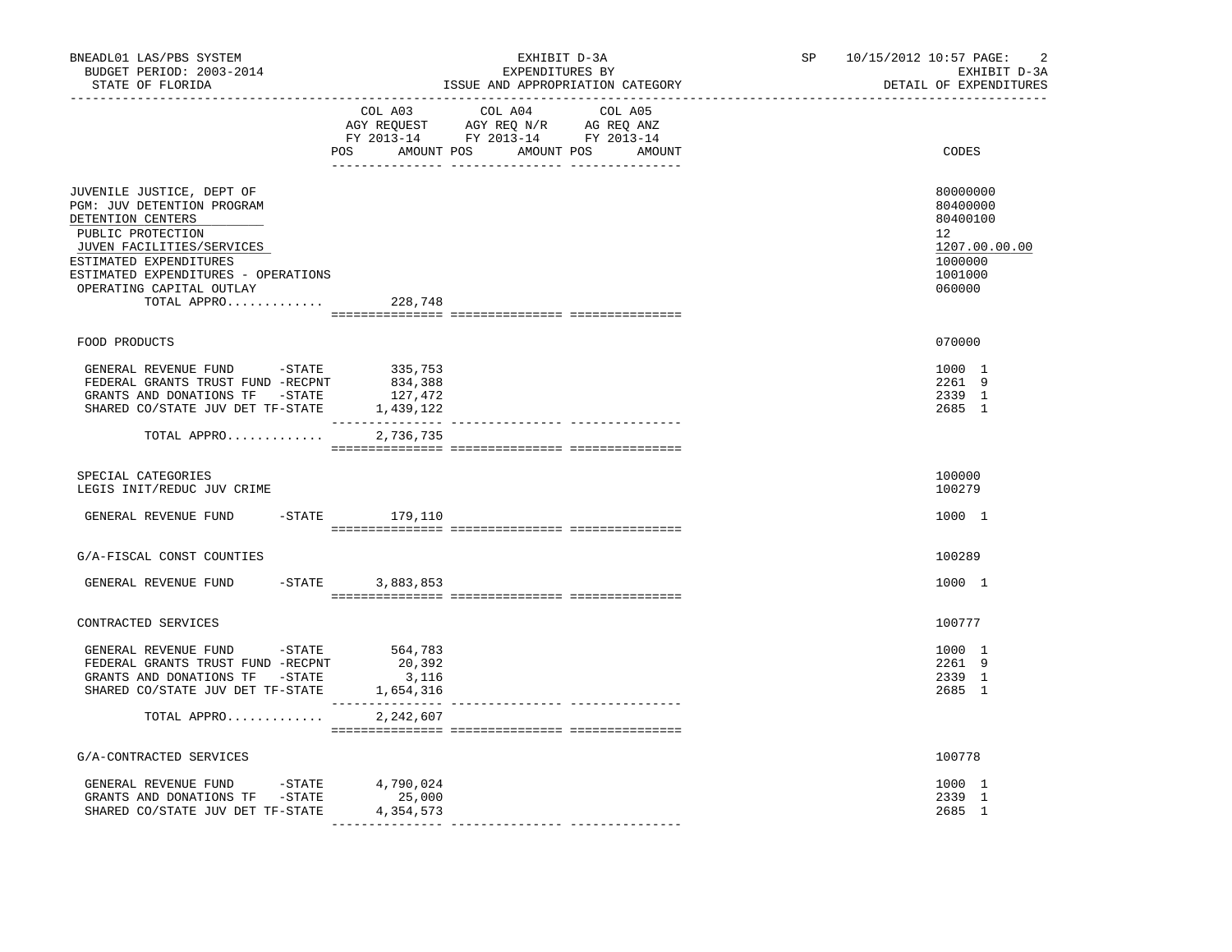| BNEADL01 LAS/PBS SYSTEM<br>BUDGET PERIOD: 2003-2014<br>STATE OF FLORIDA                                                                                                                                                                                         | EXHIBIT D-3A<br>EXPENDITURES BY<br>ISSUE AND APPROPRIATION CATEGORY<br>__________________________________ |                                                                                           |                   | SP 10/15/2012 10:57 PAGE:<br>$\overline{3}$<br>EXHIBIT D-3A<br>DETAIL OF EXPENDITURES                       |
|-----------------------------------------------------------------------------------------------------------------------------------------------------------------------------------------------------------------------------------------------------------------|-----------------------------------------------------------------------------------------------------------|-------------------------------------------------------------------------------------------|-------------------|-------------------------------------------------------------------------------------------------------------|
|                                                                                                                                                                                                                                                                 | POS AMOUNT POS AMOUNT POS                                                                                 | COL A03 COL A04<br>AGY REQUEST AGY REQ N/R AG REQ ANZ<br>FY 2013-14 FY 2013-14 FY 2013-14 | COL A05<br>AMOUNT | CODES                                                                                                       |
| JUVENILE JUSTICE, DEPT OF<br>PGM: JUV DETENTION PROGRAM<br>DETENTION CENTERS<br>PUBLIC PROTECTION<br>JUVEN FACILITIES/SERVICES<br>ESTIMATED EXPENDITURES<br>ESTIMATED EXPENDITURES - OPERATIONS<br>SPECIAL CATEGORIES<br>G/A-CONTRACTED SERVICES<br>TOTAL APPRO | 9,169,597                                                                                                 |                                                                                           |                   | 80000000<br>80400000<br>80400100<br>$12^{\circ}$<br>1207.00.00.00<br>1000000<br>1001000<br>100000<br>100778 |
| RISK MANAGEMENT INSURANCE                                                                                                                                                                                                                                       |                                                                                                           |                                                                                           |                   | 103241                                                                                                      |
| GENERAL REVENUE FUND -STATE<br>SHARED CO/STATE JUV DET TF-STATE                                                                                                                                                                                                 | 629,321<br>4,230,293                                                                                      |                                                                                           |                   | 1000 1<br>2685 1                                                                                            |
| TOTAL APPRO                                                                                                                                                                                                                                                     | 4,859,614                                                                                                 |                                                                                           |                   |                                                                                                             |
| LEASE/PURCHASE/EOUIPMENT                                                                                                                                                                                                                                        |                                                                                                           |                                                                                           |                   | 105281                                                                                                      |
| GENERAL REVENUE FUND $-$ STATE $12,457$<br>SHARED CO/STATE JUV DET TF-STATE                                                                                                                                                                                     | 220,536                                                                                                   |                                                                                           |                   | 1000 1<br>2685 1                                                                                            |
| TOTAL APPRO                                                                                                                                                                                                                                                     | 232,993                                                                                                   |                                                                                           |                   |                                                                                                             |
| TR/DMS/HR SVCS/STW CONTRCT                                                                                                                                                                                                                                      |                                                                                                           |                                                                                           |                   | 107040                                                                                                      |
| GENERAL REVENUE FUND - STATE<br>FEDERAL GRANTS TRUST FUND -RECPNT<br>GRANTS AND DONATIONS TF -STATE<br>SHARED CO/STATE JUV DET TF-STATE                                                                                                                         | 98,015<br>8,185<br>1,190<br>461,387                                                                       |                                                                                           |                   | 1000 1<br>2261 9<br>2339 1<br>2685 1                                                                        |
| TOTAL APPRO                                                                                                                                                                                                                                                     | 568,777                                                                                                   |                                                                                           |                   |                                                                                                             |
| TOTAL: ESTIMATED EXPENDITURES - OPERATIONS<br>TOTAL POSITIONS $1,479.00$<br>TOTAL ISSUE 101,882,641<br>TOTAL SALARY RATE 47,626,458                                                                                                                             |                                                                                                           |                                                                                           |                   | 1001000                                                                                                     |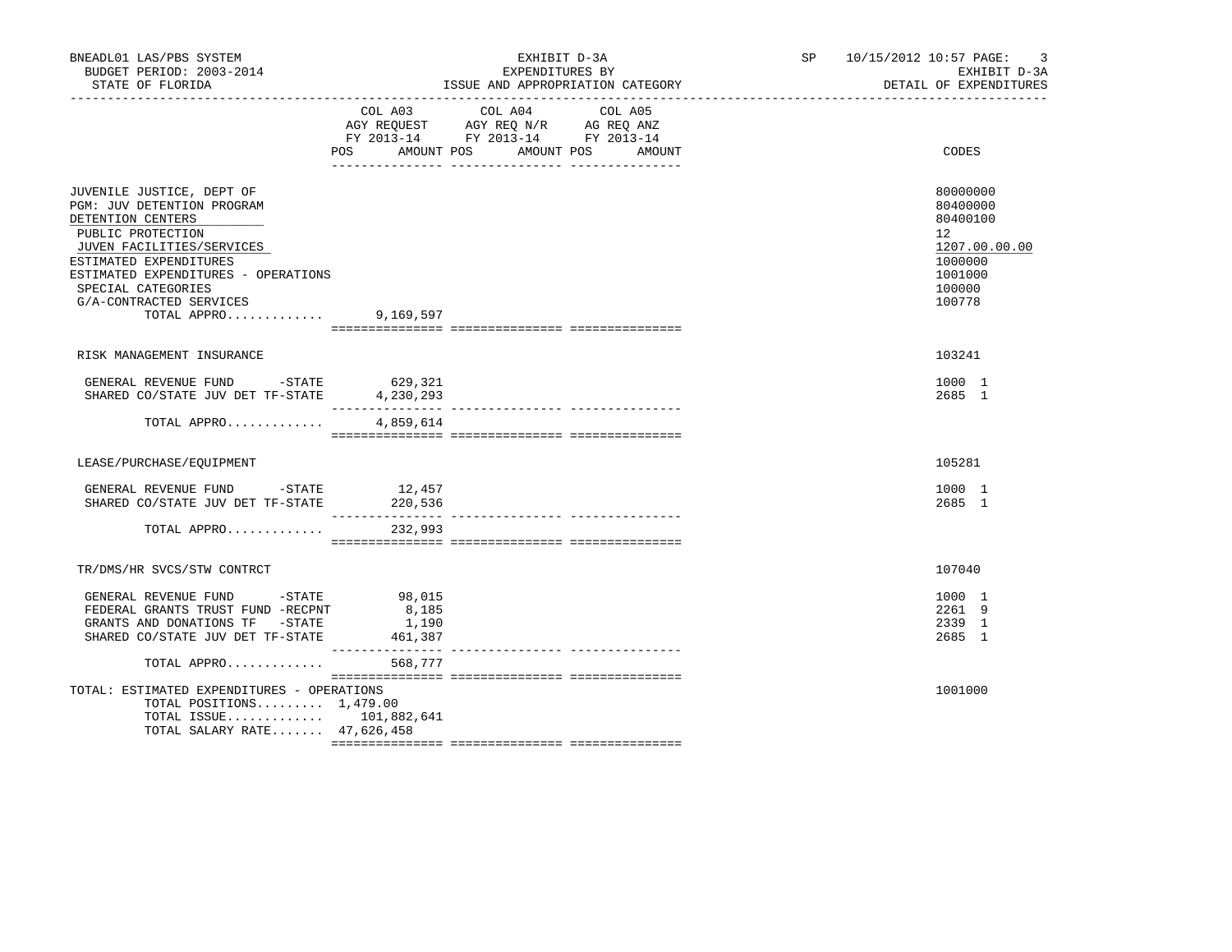| BNEADL01 LAS/PBS SYSTEM<br>BUDGET PERIOD: 2003-2014<br>STATE OF FLORIDA                                                                                                                | EXHIBIT D-3A<br>EXPENDITURES BY<br>ISSUE AND APPROPRIATION CATEGORY                                                                               | SP 10/15/2012 10:57 PAGE:<br>$\overline{4}$<br>EXHIBIT D-3A<br>DETAIL OF EXPENDITURES |
|----------------------------------------------------------------------------------------------------------------------------------------------------------------------------------------|---------------------------------------------------------------------------------------------------------------------------------------------------|---------------------------------------------------------------------------------------|
|                                                                                                                                                                                        | COL A04<br>COL A03<br>COL A05<br>AGY REQUEST AGY REQ N/R AG REQ ANZ<br>FY 2013-14 FY 2013-14 FY 2013-14<br>POS<br>AMOUNT POS AMOUNT POS<br>AMOUNT | CODES                                                                                 |
| JUVENILE JUSTICE, DEPT OF<br>PGM: JUV DETENTION PROGRAM<br>DETENTION CENTERS<br>PUBLIC PROTECTION<br>JUVEN FACILITIES/SERVICES<br>ESTIMATED EXPENDITURES<br>CASUALTY INSURANCE PREMIUM |                                                                                                                                                   | 80000000<br>80400000<br>80400100<br>12 <sup>1</sup><br>1207.00.00.00<br>1000000       |
| ADJUSTMENT<br>SPECIAL CATEGORIES<br>RISK MANAGEMENT INSURANCE                                                                                                                          |                                                                                                                                                   | 1001090<br>100000<br>103241                                                           |
| GENERAL REVENUE FUND -STATE<br>SHARED CO/STATE JUV DET TF-STATE                                                                                                                        | 1,314-<br>7,995-                                                                                                                                  | 1000 1<br>2685 1                                                                      |
| TOTAL APPRO                                                                                                                                                                            | $9,309-$                                                                                                                                          |                                                                                       |
| FLORIDA RETIREMENT SYSTEM<br>CONTRIBUTION ADJUSTMENT FOR<br>FISCAL YEAR 2012-2013<br>SALARIES AND BENEFITS                                                                             |                                                                                                                                                   | 1001240<br>010000                                                                     |
| GENERAL REVENUE FUND -STATE<br>FEDERAL GRANTS TRUST FUND -RECPNT<br>GRANTS AND DONATIONS TF -STATE<br>SHARED CO/STATE JUV DET TF-STATE                                                 | 20,967<br>1,377<br>599<br>104,517<br>---------------                                                                                              | 1000 1<br>2261 9<br>2339 1<br>2685 1                                                  |
| TOTAL APPRO                                                                                                                                                                            | 127,460                                                                                                                                           |                                                                                       |
| ADJUSTMENT TO STATE HEALTH<br>INSURANCE PREMIUM CONTRIBUTION -<br>FISCAL YEAR 2012-13<br>SALARIES AND BENEFITS                                                                         |                                                                                                                                                   | 1001830<br>010000                                                                     |
| GENERAL REVENUE FUND<br>$-$ STATE<br>FEDERAL GRANTS TRUST FUND -RECPNT<br>GRANTS AND DONATIONS TF -STATE<br>SHARED CO/STATE JUV DET TF-STATE                                           | 27,071<br>1,777<br>773<br>134,944                                                                                                                 | 1000 1<br>2261 9<br>2339 1<br>2685 1                                                  |
| TOTAL APPRO                                                                                                                                                                            | 164,565                                                                                                                                           |                                                                                       |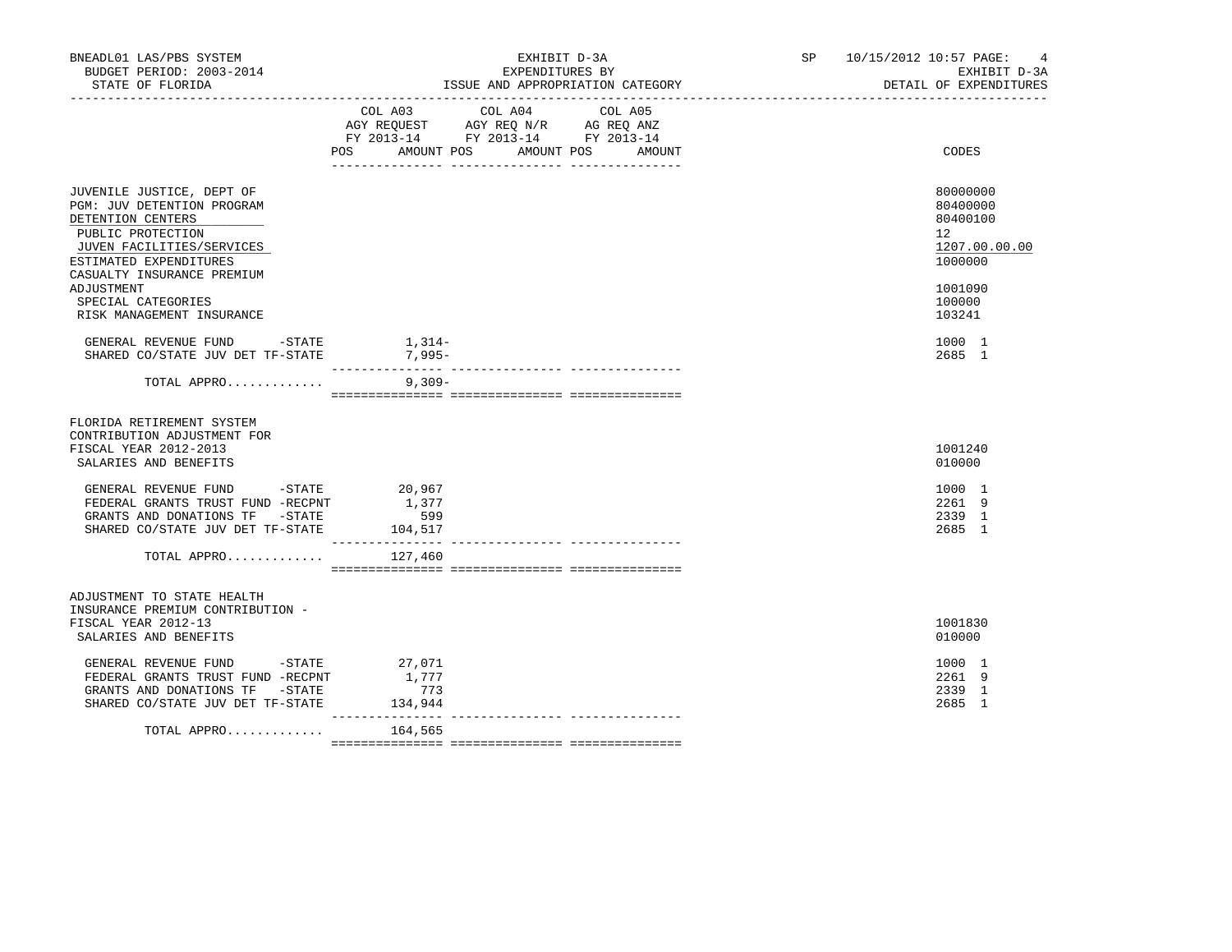| COL A03 COL A04 COL A05<br>AGY REQUEST AGY REQ N/R AG REQ ANZ<br>FY 2013-14 FY 2013-14 FY 2013-14<br>AMOUNT POS<br>AMOUNT POS<br>CODES<br>POS<br><b>AMOUNT</b><br>80000000<br>JUVENILE JUSTICE, DEPT OF<br>PGM: JUV DETENTION PROGRAM<br>80400000<br>DETENTION CENTERS<br>80400100<br>PUBLIC PROTECTION<br>$12^{\circ}$<br>JUVEN FACILITIES/SERVICES<br>1000000<br>ESTIMATED EXPENDITURES<br>REALLOCATION OF HUMAN RESOURCES<br>OUTSOURCING<br>1005900<br>SPECIAL CATEGORIES<br>100000<br>TR/DMS/HR SVCS/STW CONTRCT<br>107040<br>12,786-<br>GENERAL REVENUE FUND<br>$-$ STATE<br>1000 1<br>FEDERAL GRANTS TRUST FUND -RECPNT<br>$1,068-$<br>2261 9<br>$155-$<br>2339 1<br>GRANTS AND DONATIONS TF -STATE<br>$60, 187 -$<br>SHARED CO/STATE JUV DET TF-STATE<br>2685 1<br>TOTAL APPRO<br>74,196-<br>2000000<br>ESTIMATED EXPENDITURES REALIGNMENT<br>REALIGNMENT OF BUDGET TO CAPTURE<br>HUMAN RESOURCES EXPENDITURES - ADD<br>2000210<br>SPECIAL CATEGORIES<br>100000<br>TR/DMS/HR SVCS/STW CONTRCT<br>107040<br>GENERAL REVENUE FUND<br>$-STATE$ 29,907<br>1000 1<br>GRANTS AND DONATIONS TF -STATE<br>2339 1<br>22<br>TOTAL APPRO<br>29,929<br>AGENCY ISSUE NARRATIVE:<br>2013-2014 BUDGET YEAR NARRATIVE:<br>IT COMPONENT? NO<br>This issue requests the realignment of the budget for the Transfer to Department of Management Services - Human Resources<br>Services Purchased Per Statewide Contract appropriation category between the Detention Centers, Aftercare | BNEADL01 LAS/PBS SYSTEM<br>BUDGET PERIOD: 2003-2014<br>STATE OF FLORIDA<br>____________________ | EXHIBIT D-3A<br>EXPENDITURES BY<br>ISSUE AND APPROPRIATION CATEGORY | SP<br>10/15/2012 10:57 PAGE:<br>5<br>EXHIBIT D-3A<br>DETAIL OF EXPENDITURES |
|-----------------------------------------------------------------------------------------------------------------------------------------------------------------------------------------------------------------------------------------------------------------------------------------------------------------------------------------------------------------------------------------------------------------------------------------------------------------------------------------------------------------------------------------------------------------------------------------------------------------------------------------------------------------------------------------------------------------------------------------------------------------------------------------------------------------------------------------------------------------------------------------------------------------------------------------------------------------------------------------------------------------------------------------------------------------------------------------------------------------------------------------------------------------------------------------------------------------------------------------------------------------------------------------------------------------------------------------------------------------------------------------------------------------------------------------------------------------------------|-------------------------------------------------------------------------------------------------|---------------------------------------------------------------------|-----------------------------------------------------------------------------|
|                                                                                                                                                                                                                                                                                                                                                                                                                                                                                                                                                                                                                                                                                                                                                                                                                                                                                                                                                                                                                                                                                                                                                                                                                                                                                                                                                                                                                                                                             |                                                                                                 |                                                                     |                                                                             |
|                                                                                                                                                                                                                                                                                                                                                                                                                                                                                                                                                                                                                                                                                                                                                                                                                                                                                                                                                                                                                                                                                                                                                                                                                                                                                                                                                                                                                                                                             |                                                                                                 |                                                                     | 1207.00.00.00                                                               |
|                                                                                                                                                                                                                                                                                                                                                                                                                                                                                                                                                                                                                                                                                                                                                                                                                                                                                                                                                                                                                                                                                                                                                                                                                                                                                                                                                                                                                                                                             |                                                                                                 |                                                                     |                                                                             |
|                                                                                                                                                                                                                                                                                                                                                                                                                                                                                                                                                                                                                                                                                                                                                                                                                                                                                                                                                                                                                                                                                                                                                                                                                                                                                                                                                                                                                                                                             |                                                                                                 |                                                                     |                                                                             |
|                                                                                                                                                                                                                                                                                                                                                                                                                                                                                                                                                                                                                                                                                                                                                                                                                                                                                                                                                                                                                                                                                                                                                                                                                                                                                                                                                                                                                                                                             |                                                                                                 |                                                                     |                                                                             |
|                                                                                                                                                                                                                                                                                                                                                                                                                                                                                                                                                                                                                                                                                                                                                                                                                                                                                                                                                                                                                                                                                                                                                                                                                                                                                                                                                                                                                                                                             |                                                                                                 |                                                                     |                                                                             |
|                                                                                                                                                                                                                                                                                                                                                                                                                                                                                                                                                                                                                                                                                                                                                                                                                                                                                                                                                                                                                                                                                                                                                                                                                                                                                                                                                                                                                                                                             |                                                                                                 |                                                                     |                                                                             |
|                                                                                                                                                                                                                                                                                                                                                                                                                                                                                                                                                                                                                                                                                                                                                                                                                                                                                                                                                                                                                                                                                                                                                                                                                                                                                                                                                                                                                                                                             |                                                                                                 |                                                                     |                                                                             |
| Services/Conditional Release, Juvenile Probation, Executive Direction/Support Services, Information Technology,<br>Non-Secure Residential Commitment, Secure Residential Commitment and Delinquency Prevention and Diversion budget<br>entities. This request ensures that human resources costs associated with authorized positions by budget entity and as<br>recorded in People First are captured accurately. Summary of the realignment:                                                                                                                                                                                                                                                                                                                                                                                                                                                                                                                                                                                                                                                                                                                                                                                                                                                                                                                                                                                                                              |                                                                                                 |                                                                     |                                                                             |
| Federal<br>Grants $\&$<br>Grants<br>Donations<br>Trust<br>Budget<br>Trust<br>General<br>Funds<br>Funds<br>Entity<br>Revenue                                                                                                                                                                                                                                                                                                                                                                                                                                                                                                                                                                                                                                                                                                                                                                                                                                                                                                                                                                                                                                                                                                                                                                                                                                                                                                                                                 |                                                                                                 |                                                                     |                                                                             |

Detention Centers (80400100)  $$ 29,907$  (\$ 37) \$22

------ -------- ------- -----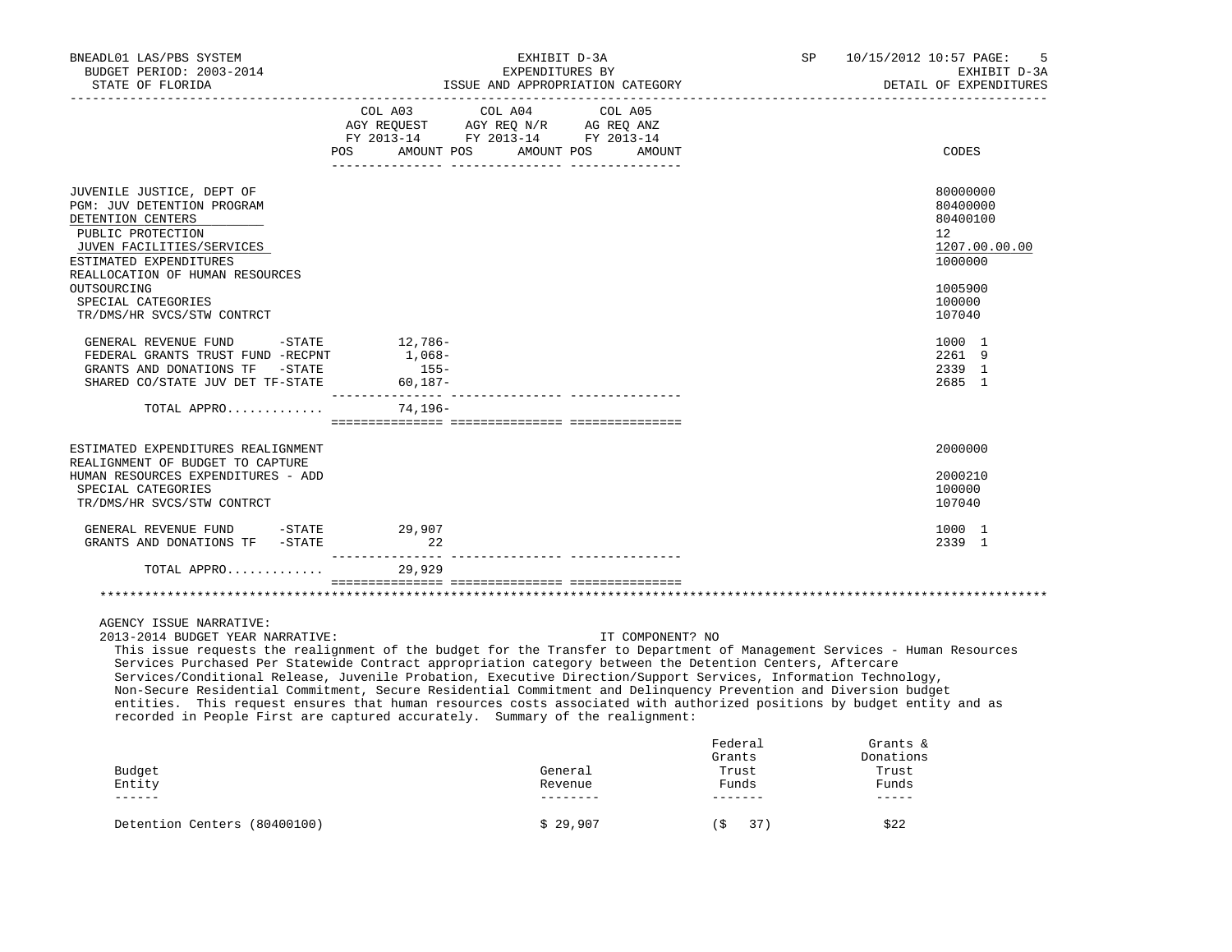| BNEADL01 LAS/PBS SYSTEM<br>BUDGET PERIOD: 2003-2014<br>STATE OF FLORIDA                                                                                                                                                                                                                                                                                                                                                                                                                                                                                                                                                                                                                                                                                 |                                                                                                                                                                                                                                                                                   | EXHIBIT D-3A<br>EXPENDITURES BY<br>ISSUE AND APPROPRIATION CATEGORY |                                                | SP                                                       | 10/15/2012 10:57 PAGE:<br>6<br>EXHIBIT D-3A<br>DETAIL OF EXPENDITURES |
|---------------------------------------------------------------------------------------------------------------------------------------------------------------------------------------------------------------------------------------------------------------------------------------------------------------------------------------------------------------------------------------------------------------------------------------------------------------------------------------------------------------------------------------------------------------------------------------------------------------------------------------------------------------------------------------------------------------------------------------------------------|-----------------------------------------------------------------------------------------------------------------------------------------------------------------------------------------------------------------------------------------------------------------------------------|---------------------------------------------------------------------|------------------------------------------------|----------------------------------------------------------|-----------------------------------------------------------------------|
|                                                                                                                                                                                                                                                                                                                                                                                                                                                                                                                                                                                                                                                                                                                                                         | COL A03<br>$\begin{tabular}{lllllllll} \bf AGY \;\; RegUEST\hspace{1cm} \bf AGY \;\; REG\;\; N/R\hspace{1cm} \bf AG \;\; REG \;\; ANZ \\ \hline \bf FY \;\; 2013-14\hspace{1cm} &\tt FY \;\; 2013-14\hspace{1cm} &\tt FY \;\; 2013-14 \end{tabular}$<br>POS AMOUNT POS AMOUNT POS | COL A04<br>COL A05<br>AMOUNT                                        |                                                |                                                          | CODES                                                                 |
| JUVENILE JUSTICE, DEPT OF<br>PGM: JUV DETENTION PROGRAM<br>DETENTION CENTERS<br>PUBLIC PROTECTION<br>JUVEN FACILITIES/SERVICES<br>ESTIMATED EXPENDITURES REALIGNMENT<br>REALIGNMENT OF BUDGET TO CAPTURE                                                                                                                                                                                                                                                                                                                                                                                                                                                                                                                                                |                                                                                                                                                                                                                                                                                   |                                                                     |                                                |                                                          | 80000000<br>80400000<br>80400100<br>12<br>1207.00.00.00<br>2000000    |
| HUMAN RESOURCES EXPENDITURES - ADD                                                                                                                                                                                                                                                                                                                                                                                                                                                                                                                                                                                                                                                                                                                      |                                                                                                                                                                                                                                                                                   |                                                                     |                                                |                                                          | 2000210                                                               |
| Aftercare Services/Conditional Release (80700100)                                                                                                                                                                                                                                                                                                                                                                                                                                                                                                                                                                                                                                                                                                       |                                                                                                                                                                                                                                                                                   | 1,701                                                               |                                                | (15)                                                     |                                                                       |
| Juvenile Probation (80700200)<br>Executive Direction/Support Services (80750100)<br>Information Technology (80750200)                                                                                                                                                                                                                                                                                                                                                                                                                                                                                                                                                                                                                                   |                                                                                                                                                                                                                                                                                   | 97,573<br>10,350<br>3,492                                           | 233                                            | (13)                                                     |                                                                       |
| Non-Secure Residential Commitment (80800100)<br>Secure Residential Commitment (80800200)<br>Delinquency Prevention and Diversion (80900100)                                                                                                                                                                                                                                                                                                                                                                                                                                                                                                                                                                                                             |                                                                                                                                                                                                                                                                                   | (38, 279)<br>(106, 437)<br>1,693                                    | (40)<br>(1, 769)<br>1,613                      | 6<br>26<br>(26)<br>$\frac{1}{2}$                         |                                                                       |
|                                                                                                                                                                                                                                                                                                                                                                                                                                                                                                                                                                                                                                                                                                                                                         |                                                                                                                                                                                                                                                                                   | --------<br>$-0-$                                                   | $-0-$                                          | $-0-$                                                    |                                                                       |
| The companion issues are included under issue code 2000220.<br>REALIGNMENT OF BUDGET TO CAPTURE                                                                                                                                                                                                                                                                                                                                                                                                                                                                                                                                                                                                                                                         |                                                                                                                                                                                                                                                                                   |                                                                     |                                                |                                                          |                                                                       |
| HUMAN RESOURCES EXPENDITURES -<br>DEDUCT                                                                                                                                                                                                                                                                                                                                                                                                                                                                                                                                                                                                                                                                                                                |                                                                                                                                                                                                                                                                                   |                                                                     |                                                |                                                          | 2000220                                                               |
| SPECIAL CATEGORIES<br>TR/DMS/HR SVCS/STW CONTRCT                                                                                                                                                                                                                                                                                                                                                                                                                                                                                                                                                                                                                                                                                                        |                                                                                                                                                                                                                                                                                   |                                                                     |                                                |                                                          | 100000<br>107040                                                      |
| FEDERAL GRANTS TRUST FUND -RECPNT                                                                                                                                                                                                                                                                                                                                                                                                                                                                                                                                                                                                                                                                                                                       | $37 -$                                                                                                                                                                                                                                                                            |                                                                     |                                                |                                                          | 2261 9                                                                |
|                                                                                                                                                                                                                                                                                                                                                                                                                                                                                                                                                                                                                                                                                                                                                         |                                                                                                                                                                                                                                                                                   |                                                                     |                                                |                                                          |                                                                       |
| AGENCY ISSUE NARRATIVE:<br>2013-2014 BUDGET YEAR NARRATIVE:<br>This issue requests the realignment of the budget for the Transfer to Department of Management Services - Human Resources<br>Services Purchased Per Statewide Contract appropriation category between the Detention Centers, Aftercare<br>Services/Conditional Release, Juvenile Probation, Executive Direction/Support Services, Information Technology,<br>Non-Secure Residential Commitment, Secure Residential Commitment and Delinquency Prevention and Diversion budget<br>entities. This request ensures that human resources costs associated with authorized positions by budget entity and as<br>recorded in People First are captured accurately. Summary of the realignment: |                                                                                                                                                                                                                                                                                   | IT COMPONENT? NO                                                    |                                                |                                                          |                                                                       |
| Budget<br>Entity<br>$- - - - - -$                                                                                                                                                                                                                                                                                                                                                                                                                                                                                                                                                                                                                                                                                                                       |                                                                                                                                                                                                                                                                                   | General<br>Revenue<br>--------                                      | Federal<br>Grants<br>Trust<br>Funds<br>------- | Grants &<br>Donations<br>Trust<br>Funds<br>$- - - - - -$ |                                                                       |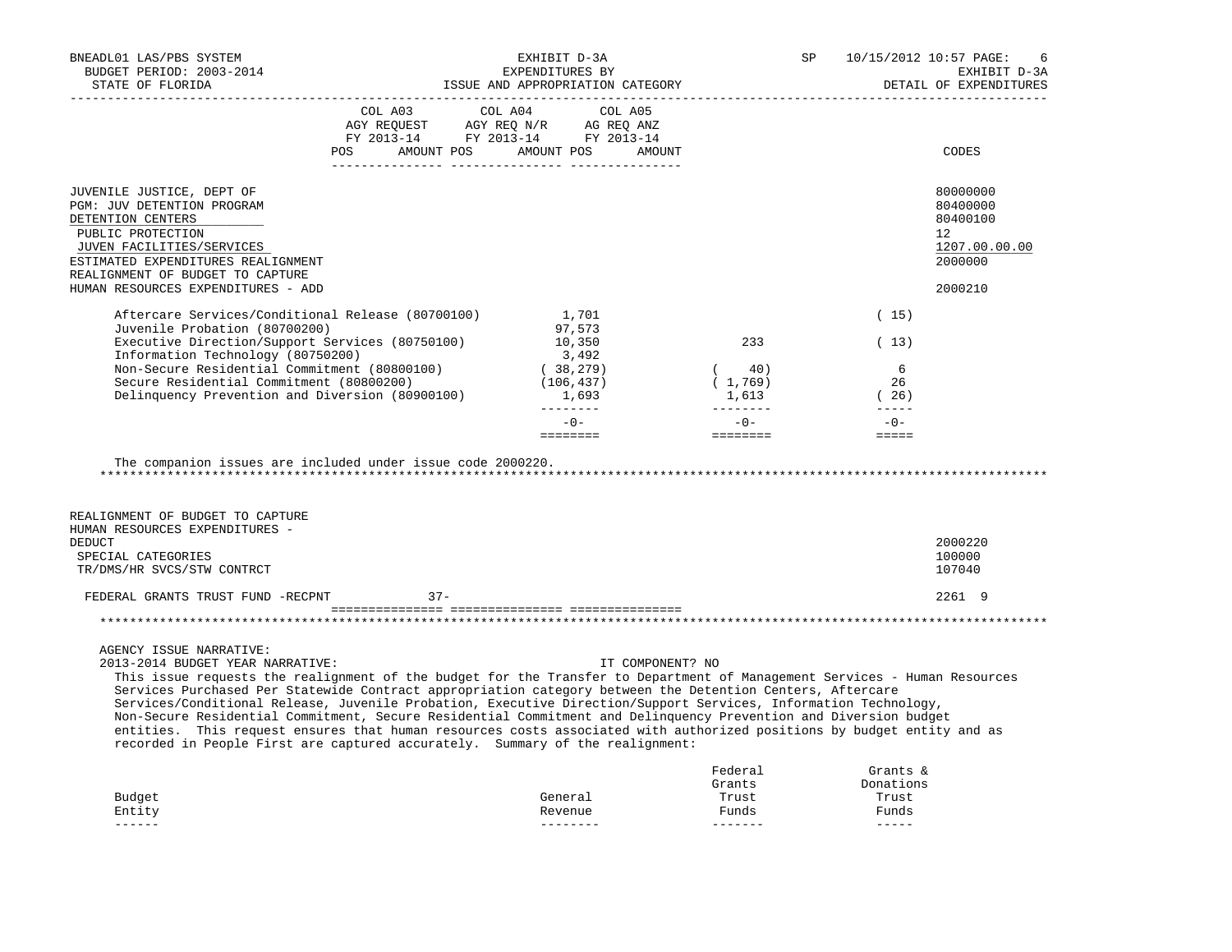| BNEADL01 LAS/PBS SYSTEM<br>BUDGET PERIOD: 2003-2014<br>STATE OF FLORIDA                                                                                                                                                                    |                                                                                                                        | EXHIBIT D-3A<br>EXPENDITURES BY<br>ISSUE AND APPROPRIATION CATEGORY             | SP and the set of the set of the set of the set of the set of the set of the set of the set of the set of the s        |                                                                                                                                                                                                                                                                                                                                                                                                                         | 10/15/2012 10:57 PAGE:<br>7<br>EXHIBIT D-3A<br>DETAIL OF EXPENDITURES        |
|--------------------------------------------------------------------------------------------------------------------------------------------------------------------------------------------------------------------------------------------|------------------------------------------------------------------------------------------------------------------------|---------------------------------------------------------------------------------|------------------------------------------------------------------------------------------------------------------------|-------------------------------------------------------------------------------------------------------------------------------------------------------------------------------------------------------------------------------------------------------------------------------------------------------------------------------------------------------------------------------------------------------------------------|------------------------------------------------------------------------------|
|                                                                                                                                                                                                                                            | COL A03 COL A04 COL A05<br>AGY REQUEST AGY REQ N/R AG REQ ANZ<br>FY 2013-14 FY 2013-14 FY 2013-14<br>POS<br>AMOUNT POS | AMOUNT POS<br>AMOUNT                                                            |                                                                                                                        |                                                                                                                                                                                                                                                                                                                                                                                                                         | CODES                                                                        |
| JUVENILE JUSTICE, DEPT OF<br>PGM: JUV DETENTION PROGRAM<br>DETENTION CENTERS<br>PUBLIC PROTECTION<br>JUVEN FACILITIES/SERVICES<br>ESTIMATED EXPENDITURES REALIGNMENT<br>REALIGNMENT OF BUDGET TO CAPTURE<br>HUMAN RESOURCES EXPENDITURES - |                                                                                                                        |                                                                                 |                                                                                                                        |                                                                                                                                                                                                                                                                                                                                                                                                                         | 80000000<br>80400000<br>80400100<br>$12^{\circ}$<br>1207.00.00.00<br>2000000 |
| <b>DEDUCT</b>                                                                                                                                                                                                                              |                                                                                                                        |                                                                                 |                                                                                                                        |                                                                                                                                                                                                                                                                                                                                                                                                                         | 2000220                                                                      |
| Detention Centers (80400100)<br>Aftercare Services/Conditional Release (80700100)<br>Juvenile Probation (80700200)                                                                                                                         |                                                                                                                        | \$29,907<br>1,701<br>97,573                                                     | (S<br>37)                                                                                                              | \$22<br>(15)                                                                                                                                                                                                                                                                                                                                                                                                            |                                                                              |
| Executive Direction/Support Services (80750100)<br>Information Technology (80750200)<br>Non-Secure Residential Commitment (80800100)<br>Secure Residential Commitment (80800200)<br>Delinquency Prevention and Diversion (80900100)        |                                                                                                                        | 10,350<br>3,492<br>$(38, 279)$<br>(106.437)<br>(106, 437)<br>1,693<br>_________ | 233<br>$(40)$<br>$(1,769)$<br>1,613<br>---------                                                                       | (13)<br>6<br>26<br>(26)<br>$\frac{1}{2} \frac{1}{2} \frac{1}{2} \frac{1}{2} \frac{1}{2} \frac{1}{2} \frac{1}{2} \frac{1}{2} \frac{1}{2} \frac{1}{2} \frac{1}{2} \frac{1}{2} \frac{1}{2} \frac{1}{2} \frac{1}{2} \frac{1}{2} \frac{1}{2} \frac{1}{2} \frac{1}{2} \frac{1}{2} \frac{1}{2} \frac{1}{2} \frac{1}{2} \frac{1}{2} \frac{1}{2} \frac{1}{2} \frac{1}{2} \frac{1}{2} \frac{1}{2} \frac{1}{2} \frac{1}{2} \frac{$ |                                                                              |
|                                                                                                                                                                                                                                            |                                                                                                                        | $-0-$<br>========                                                               | $-0-$<br>a se provincia de la construcción de la construcción de la construcción de la construcción de la construcción | $-0-$<br>$= = = = = =$                                                                                                                                                                                                                                                                                                                                                                                                  |                                                                              |
| The companion issues are included under issue code 2000210.<br>ANNUALIZATION OF ADMINISTERED<br>FUNDS APPROPRIATIONS<br>STATE HEALTH INSURANCE ADJUSTMENT<br>FOR FY 2012-13 - 10 MONTHS<br><b>ANNUALIZATION</b><br>SALARIES AND BENEFITS   |                                                                                                                        |                                                                                 |                                                                                                                        |                                                                                                                                                                                                                                                                                                                                                                                                                         | 26A0000<br>26A1830<br>010000                                                 |
| GENERAL REVENUE FUND -STATE 135,355<br>FEDERAL GRANTS TRUST FUND -RECPNT                                                                                                                                                                   | 8,885                                                                                                                  |                                                                                 |                                                                                                                        |                                                                                                                                                                                                                                                                                                                                                                                                                         | 1000 1<br>2261 9                                                             |
| GRANTS AND DONATIONS TF -STATE<br>SHARED CO/STATE JUV DET TF-STATE 674,720                                                                                                                                                                 | 3,865<br>________________                                                                                              |                                                                                 |                                                                                                                        |                                                                                                                                                                                                                                                                                                                                                                                                                         | 2339 1<br>2685 1                                                             |
| TOTAL APPRO                                                                                                                                                                                                                                | 822,825                                                                                                                |                                                                                 |                                                                                                                        |                                                                                                                                                                                                                                                                                                                                                                                                                         |                                                                              |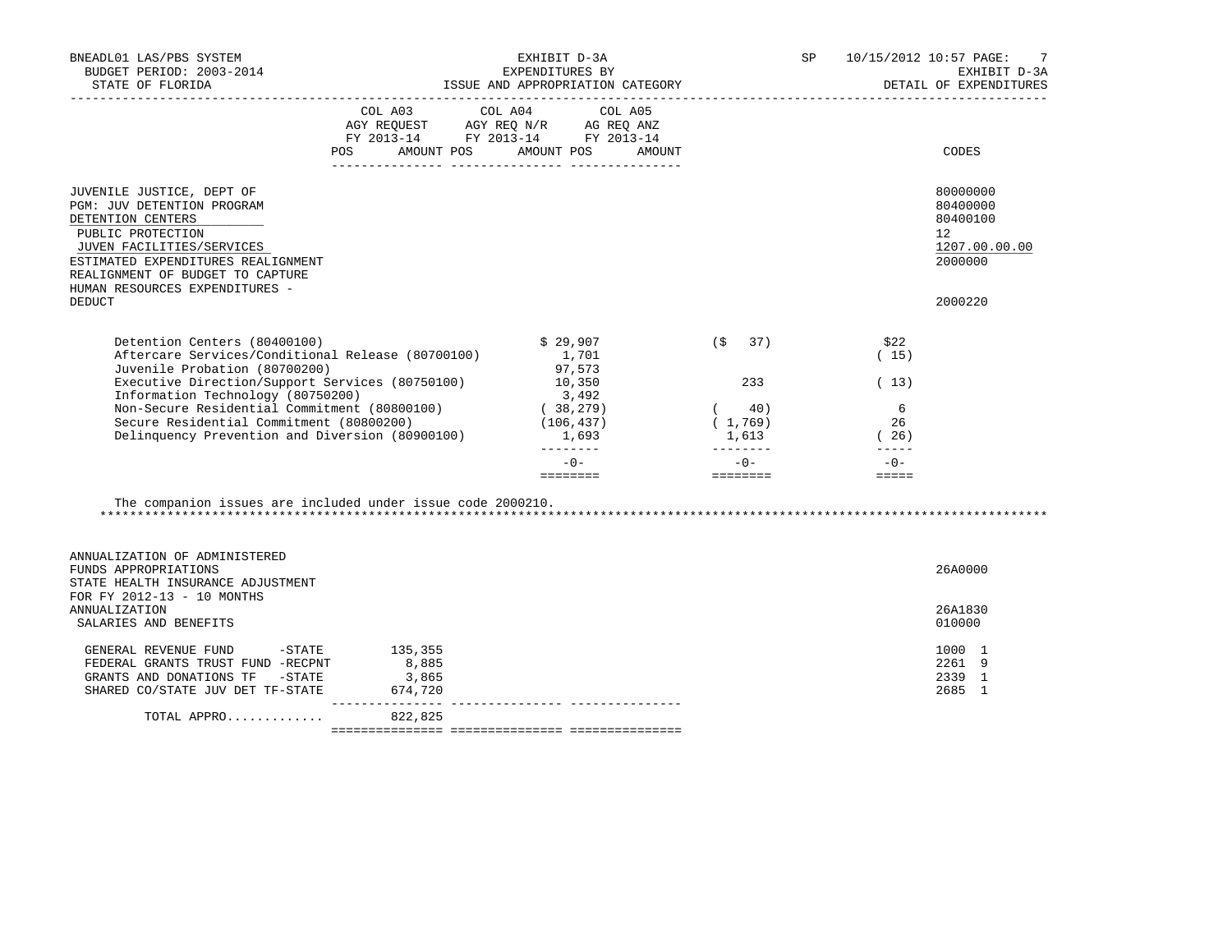| BNEADL01 LAS/PBS SYSTEM<br>BUDGET PERIOD: 2003-2014<br>STATE OF FLORIDA                                                                                             | EXHIBIT D-3A<br>EXPENDITURES BY<br>ISSUE AND APPROPRIATION CATEGORY                                                                                                                                                                                                                                                                                                                                                                                                                                                                                                                                                                                                                                                                                         | 10/15/2012 10:57 PAGE:<br>SP<br>EXHIBIT D-3A<br>DETAIL OF EXPENDITURES |
|---------------------------------------------------------------------------------------------------------------------------------------------------------------------|-------------------------------------------------------------------------------------------------------------------------------------------------------------------------------------------------------------------------------------------------------------------------------------------------------------------------------------------------------------------------------------------------------------------------------------------------------------------------------------------------------------------------------------------------------------------------------------------------------------------------------------------------------------------------------------------------------------------------------------------------------------|------------------------------------------------------------------------|
|                                                                                                                                                                     | COL A03<br>COL A04<br>COL A05<br>AGY REQUEST AGY REQ N/R AG REQ ANZ<br>FY 2013-14 FY 2013-14 FY 2013-14<br>AMOUNT POS<br>AMOUNT POS<br><b>POS</b><br>AMOUNT                                                                                                                                                                                                                                                                                                                                                                                                                                                                                                                                                                                                 | CODES                                                                  |
| JUVENILE JUSTICE, DEPT OF<br>PGM: JUV DETENTION PROGRAM<br>DETENTION CENTERS<br>PUBLIC PROTECTION<br>JUVEN FACILITIES/SERVICES<br>ANNUALIZATION OF ISSUES PARTIALLY |                                                                                                                                                                                                                                                                                                                                                                                                                                                                                                                                                                                                                                                                                                                                                             | 80000000<br>80400000<br>80400100<br>12<br>1207.00.00.00                |
| FUNDED IN PRIOR YEAR<br>RESPITE CARE FOR YOUTH CHARGED WITH                                                                                                         |                                                                                                                                                                                                                                                                                                                                                                                                                                                                                                                                                                                                                                                                                                                                                             | 2600000                                                                |
| DOMESTIC VIOLENCE OFFENSES - ADD<br>SPECIAL CATEGORIES<br>G/A-CONTRACTED SERVICES                                                                                   |                                                                                                                                                                                                                                                                                                                                                                                                                                                                                                                                                                                                                                                                                                                                                             | 2600100<br>100000<br>100778                                            |
| SHARED CO/STATE JUV DET TF-STATE                                                                                                                                    | 392,100                                                                                                                                                                                                                                                                                                                                                                                                                                                                                                                                                                                                                                                                                                                                                     | 2685 1                                                                 |
|                                                                                                                                                                     |                                                                                                                                                                                                                                                                                                                                                                                                                                                                                                                                                                                                                                                                                                                                                             |                                                                        |
| AGENCY ISSUE NARRATIVE:<br>2013-2014 BUDGET YEAR NARRATIVE:                                                                                                         | IT COMPONENT? NO<br>This issue annualizes the funding in the Juvenile Detention Centers budget entity that removes youth charged with<br>domestic violence from secure juvenile detention and places the youth in a respite bed instead of secure detention. A<br>portion of the secure detention savings is directed to provide forty-three (43) respite beds to serve youth charged with<br>domestic violence. The companion issue is 2600200 which reduces the following categories: Salaries and Benefits, Other<br>Personal Services, Expenses, Operating Capital Outlay, Food Products, Contracted Services, G/A-Contracted Services, Risk<br>Management Insurance, and the Transfer to DMS-Human Resource Services Purchased Per Statewide Contract. |                                                                        |
| RESPITE CARE FOR YOUTH CHARGED WITH<br>DOMESTIC VIOLENCE OFFENSES - DEDUCT<br>SALARIES AND BENEFITS                                                                 |                                                                                                                                                                                                                                                                                                                                                                                                                                                                                                                                                                                                                                                                                                                                                             | 2600200<br>010000                                                      |
| SHARED CO/STATE JUV DET TF-STATE                                                                                                                                    | $812,411-$                                                                                                                                                                                                                                                                                                                                                                                                                                                                                                                                                                                                                                                                                                                                                  | 2685 1                                                                 |
| OTHER PERSONAL SERVICES                                                                                                                                             |                                                                                                                                                                                                                                                                                                                                                                                                                                                                                                                                                                                                                                                                                                                                                             | 030000                                                                 |
| SHARED CO/STATE JUV DET TF-STATE                                                                                                                                    | $25,517-$                                                                                                                                                                                                                                                                                                                                                                                                                                                                                                                                                                                                                                                                                                                                                   | 2685 1                                                                 |
| <b>EXPENSES</b>                                                                                                                                                     |                                                                                                                                                                                                                                                                                                                                                                                                                                                                                                                                                                                                                                                                                                                                                             | 040000                                                                 |
| SHARED CO/STATE JUV DET TF-STATE                                                                                                                                    | $68,250-$                                                                                                                                                                                                                                                                                                                                                                                                                                                                                                                                                                                                                                                                                                                                                   | 2685 1                                                                 |
|                                                                                                                                                                     |                                                                                                                                                                                                                                                                                                                                                                                                                                                                                                                                                                                                                                                                                                                                                             |                                                                        |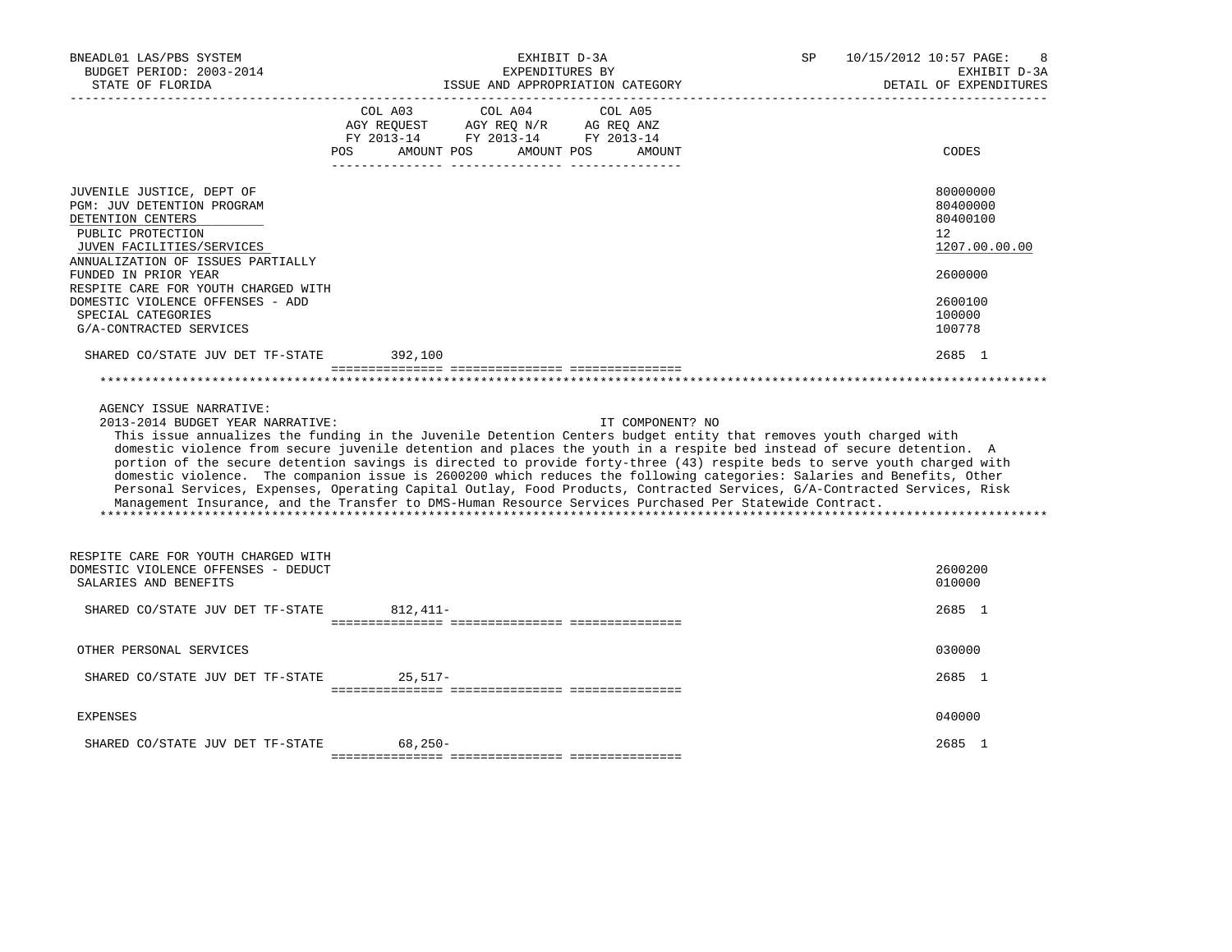| BNEADL01 LAS/PBS SYSTEM<br>BUDGET PERIOD: 2003-2014<br>STATE OF FLORIDA                                                                                                                                                                                                                               | EXHIBIT D-3A<br>EXPENDITURES BY<br>ISSUE AND APPROPRIATION CATEGORY                         |                                  |         |                  | SP | 10/15/2012 10:57 PAGE: | -9<br>EXHIBIT D-3A<br>DETAIL OF EXPENDITURES                                            |
|-------------------------------------------------------------------------------------------------------------------------------------------------------------------------------------------------------------------------------------------------------------------------------------------------------|---------------------------------------------------------------------------------------------|----------------------------------|---------|------------------|----|------------------------|-----------------------------------------------------------------------------------------|
|                                                                                                                                                                                                                                                                                                       | COL A03<br>CO AGY REQUEST AGY REQ N/R AG REQ ANZ<br>FY 2013-14 FY 2013-14 FY 2013-14<br>POS | COL A04<br>AMOUNT POS AMOUNT POS | COL A05 | AMOUNT           |    |                        | CODES                                                                                   |
| JUVENILE JUSTICE, DEPT OF<br>PGM: JUV DETENTION PROGRAM<br>DETENTION CENTERS<br>PUBLIC PROTECTION<br>JUVEN FACILITIES/SERVICES<br>ANNUALIZATION OF ISSUES PARTIALLY<br>FUNDED IN PRIOR YEAR<br>RESPITE CARE FOR YOUTH CHARGED WITH<br>DOMESTIC VIOLENCE OFFENSES - DEDUCT<br>OPERATING CAPITAL OUTLAY |                                                                                             |                                  |         |                  |    |                        | 80000000<br>80400000<br>80400100<br>12<br>1207.00.00.00<br>2600000<br>2600200<br>060000 |
| SHARED CO/STATE JUV DET TF-STATE                                                                                                                                                                                                                                                                      | 3,096-                                                                                      |                                  |         |                  |    |                        | 2685 1                                                                                  |
| FOOD PRODUCTS                                                                                                                                                                                                                                                                                         |                                                                                             |                                  |         |                  |    |                        | 070000                                                                                  |
| SHARED CO/STATE JUV DET TF-STATE 21,151-                                                                                                                                                                                                                                                              |                                                                                             |                                  |         |                  |    |                        | 2685 1                                                                                  |
| SPECIAL CATEGORIES<br>CONTRACTED SERVICES                                                                                                                                                                                                                                                             |                                                                                             |                                  |         |                  |    |                        | 100000<br>100777                                                                        |
| SHARED CO/STATE JUV DET TF-STATE 24,343-                                                                                                                                                                                                                                                              |                                                                                             |                                  |         |                  |    |                        | 2685 1                                                                                  |
| G/A-CONTRACTED SERVICES                                                                                                                                                                                                                                                                               |                                                                                             |                                  |         |                  |    |                        | 100778                                                                                  |
| SHARED CO/STATE JUV DET TF-STATE 46,711-                                                                                                                                                                                                                                                              |                                                                                             |                                  |         |                  |    |                        | 2685 1                                                                                  |
| RISK MANAGEMENT INSURANCE                                                                                                                                                                                                                                                                             |                                                                                             |                                  |         |                  |    |                        | 103241                                                                                  |
| SHARED CO/STATE JUV DET TF-STATE                                                                                                                                                                                                                                                                      | 62,173-                                                                                     |                                  |         |                  |    |                        | 2685 1                                                                                  |
| TR/DMS/HR SVCS/STW CONTRCT                                                                                                                                                                                                                                                                            |                                                                                             |                                  |         |                  |    |                        | 107040                                                                                  |
| SHARED CO/STATE JUV DET TF-STATE                                                                                                                                                                                                                                                                      | $6,781-$                                                                                    |                                  |         |                  |    |                        | 2685 1                                                                                  |
| TOTAL: RESPITE CARE FOR YOUTH CHARGED WITH<br>DOMESTIC VIOLENCE OFFENSES - DEDUCT<br>TOTAL ISSUE $1,070,433-$                                                                                                                                                                                         |                                                                                             |                                  |         |                  |    |                        | 2600200                                                                                 |
|                                                                                                                                                                                                                                                                                                       |                                                                                             |                                  |         |                  |    |                        |                                                                                         |
| AGENCY ISSUE NARRATIVE:<br>2013-2014 BUDGET YEAR NARRATIVE:<br>This issue annualizes the reduction in the Juvenile Detention Centers budget entity to remove youth charged with domestic                                                                                                              |                                                                                             |                                  |         | IT COMPONENT? NO |    |                        |                                                                                         |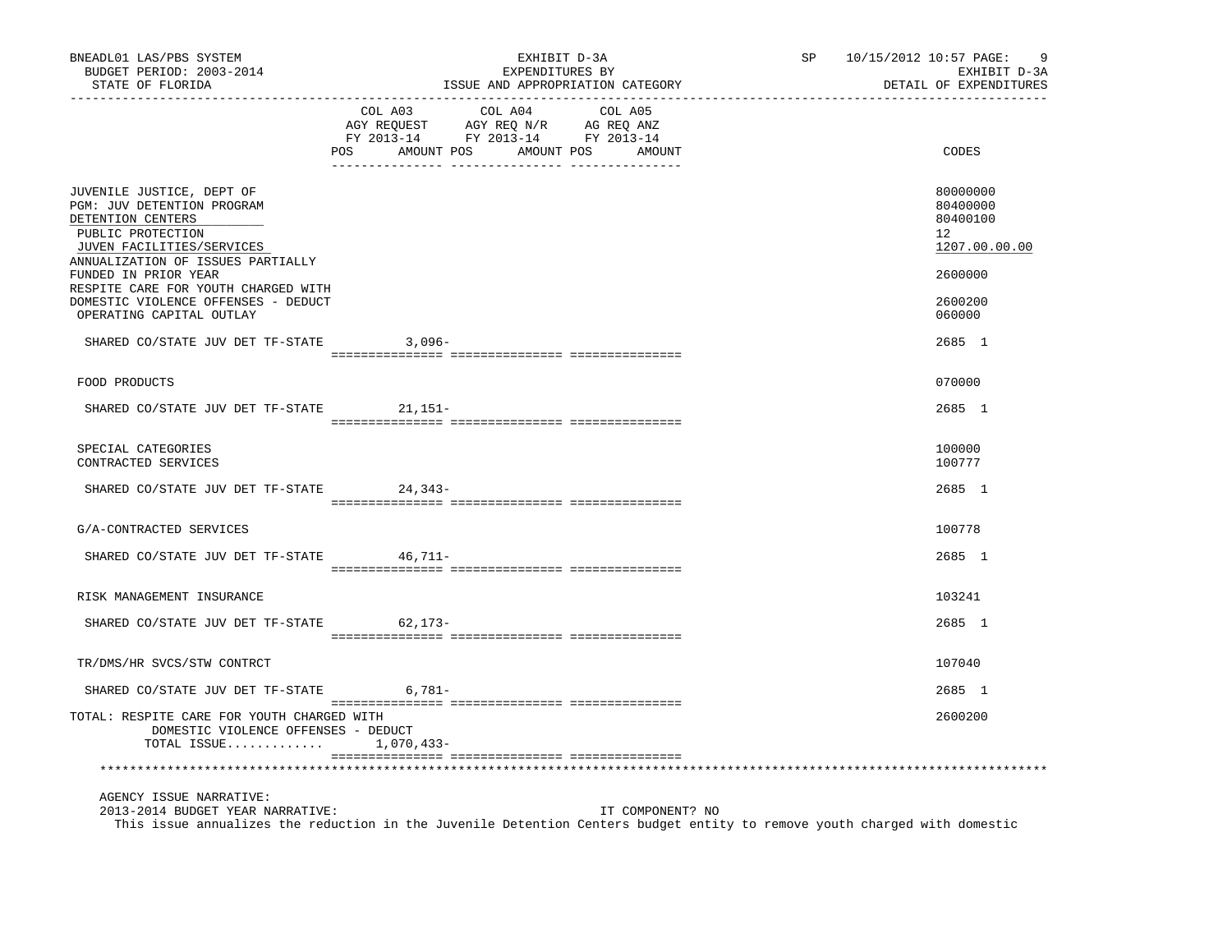| BNEADL01 LAS/PBS SYSTEM<br>BUDGET PERIOD: 2003-2014                                                                                                                                                                                                                                                                                                                                                                                                                                                                                                         |                |                                                                                                 | EXHIBIT D-3A<br>EXPENDITURES BY |        | SP       | 10/15/2012 10:57 PAGE: 10<br>EXHIBIT D-3A               |
|-------------------------------------------------------------------------------------------------------------------------------------------------------------------------------------------------------------------------------------------------------------------------------------------------------------------------------------------------------------------------------------------------------------------------------------------------------------------------------------------------------------------------------------------------------------|----------------|-------------------------------------------------------------------------------------------------|---------------------------------|--------|----------|---------------------------------------------------------|
|                                                                                                                                                                                                                                                                                                                                                                                                                                                                                                                                                             |                |                                                                                                 |                                 |        |          | DETAIL OF EXPENDITURES                                  |
|                                                                                                                                                                                                                                                                                                                                                                                                                                                                                                                                                             | COL A03<br>POS | COL A04<br>AGY REQUEST AGY REQ N/R AG REQ ANZ<br>FY 2013-14 FY 2013-14 FY 2013-14<br>AMOUNT POS | COL A05<br>AMOUNT POS           | AMOUNT |          | CODES                                                   |
| JUVENILE JUSTICE, DEPT OF<br>PGM: JUV DETENTION PROGRAM<br>DETENTION CENTERS<br>PUBLIC PROTECTION<br>JUVEN FACILITIES/SERVICES<br>ANNUALIZATION OF ISSUES PARTIALLY                                                                                                                                                                                                                                                                                                                                                                                         |                |                                                                                                 |                                 |        |          | 80000000<br>80400000<br>80400100<br>12<br>1207.00.00.00 |
| FUNDED IN PRIOR YEAR<br>RESPITE CARE FOR YOUTH CHARGED WITH<br>DOMESTIC VIOLENCE OFFENSES - DEDUCT                                                                                                                                                                                                                                                                                                                                                                                                                                                          |                |                                                                                                 |                                 |        |          | 2600000<br>2600200                                      |
| violence from secure juvenile detention and place them in a respite bed instead of a secure detention facility. A<br>portion of the secure detention savings is redirected to provide forty-three (43) respite beds to serve youth charged<br>with domestic violence. The corresponding issue is 2600100 which funds the G/A-Contracted Services category to provide<br>for respite beds.<br>The Other Salary Amount (OAD) was used to record the budget for salaries and benefits because the issue adjusts the<br>budget and does not impact salary rate. |                |                                                                                                 |                                 |        |          |                                                         |
| POSITION DETAIL OF SALARIES AND BENEFITS:                                                                                                                                                                                                                                                                                                                                                                                                                                                                                                                   |                |                                                                                                 |                                 |        |          |                                                         |
|                                                                                                                                                                                                                                                                                                                                                                                                                                                                                                                                                             | $_{\rm FTE}$   | BASE RATE                                                                                       | ADDITIVES BENEFITS              |        | SUBTOTAL | LAPSE LAPSED SALARIES<br>% AND BENEFITS                 |
| A03 - AGY REOUEST FY 2013-14                                                                                                                                                                                                                                                                                                                                                                                                                                                                                                                                |                |                                                                                                 |                                 |        |          |                                                         |
| CHANGES TO CURRENTLY AUTHORIZED POSITIONS<br>OTHER SALARY AMOUNT<br>2685 SHARED CO/STATE JUV DET TF                                                                                                                                                                                                                                                                                                                                                                                                                                                         |                |                                                                                                 |                                 |        |          | 812,411-                                                |
|                                                                                                                                                                                                                                                                                                                                                                                                                                                                                                                                                             |                |                                                                                                 |                                 |        |          | ------------<br>$812.411-$                              |
|                                                                                                                                                                                                                                                                                                                                                                                                                                                                                                                                                             |                |                                                                                                 |                                 |        |          | ==============                                          |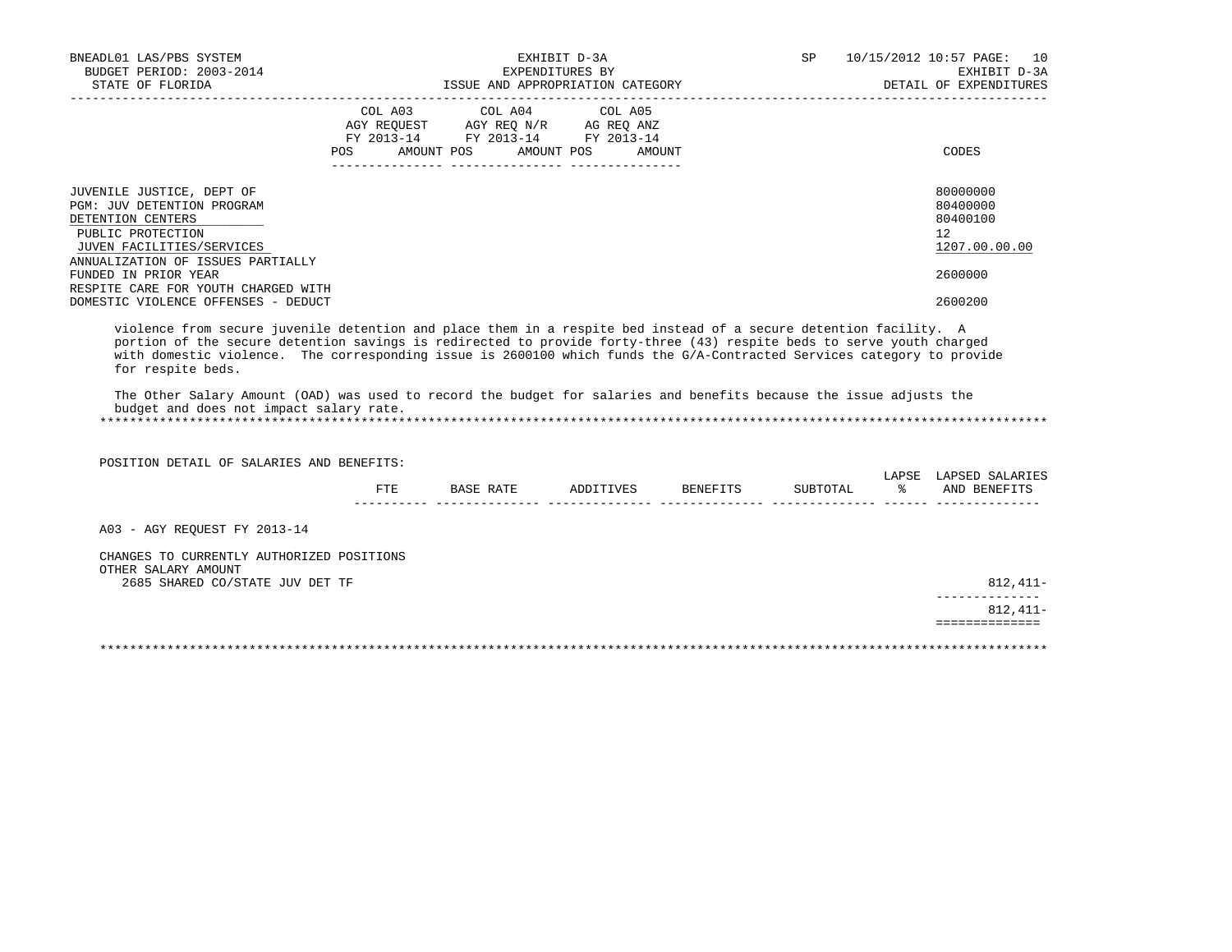| BNEADL01 LAS/PBS SYSTEM<br>BUDGET PERIOD: 2003-2014<br>STATE OF FLORIDA                                                                                                                                              |           |                              | EXHIBIT D-3A<br>EXPENDITURES BY<br>ISSUE AND APPROPRIATION CATEGORY                                                                                                                                                                           |         |                  | SP | 10/15/2012 10:57 PAGE: 11<br>EXHIBIT D-3A<br>DETAIL OF EXPENDITURES |
|----------------------------------------------------------------------------------------------------------------------------------------------------------------------------------------------------------------------|-----------|------------------------------|-----------------------------------------------------------------------------------------------------------------------------------------------------------------------------------------------------------------------------------------------|---------|------------------|----|---------------------------------------------------------------------|
|                                                                                                                                                                                                                      |           | COL A03<br>AMOUNT POS<br>POS | COL A04<br>$\begin{tabular}{lllllllllll} \bf{AGY} & \bf{REQUEST} & \bf{AGY} & \bf{REQ} & \bf{N/R} & \bf{AG} & \bf{REQ} & \bf{ANZ} \\ \bf{FY} & \bf{2013-14} & \bf{FY} & \bf{2013-14} & \bf{FY} & \bf{2013-14} \\ \end{tabular}$<br>AMOUNT POS | COL A05 | AMOUNT           |    | CODES                                                               |
| JUVENILE JUSTICE, DEPT OF<br>PGM: JUV DETENTION PROGRAM<br>DETENTION CENTERS<br>PUBLIC PROTECTION<br>JUVEN FACILITIES/SERVICES<br>FUND SHIFT<br>ADJUST STATE'S SHARE OF SECURE                                       |           |                              |                                                                                                                                                                                                                                               |         |                  |    | 80000000<br>80400000<br>80400100<br>12<br>1207.00.00.00<br>3400000  |
| DETENTION COSTS - ADD<br>SALARIES AND BENEFITS                                                                                                                                                                       |           |                              |                                                                                                                                                                                                                                               |         |                  |    | 3400290<br>010000                                                   |
| GENERAL REVENUE FUND                                                                                                                                                                                                 |           | $-$ STATE<br>533,610         |                                                                                                                                                                                                                                               |         |                  |    | 1000 1                                                              |
| OTHER PERSONAL SERVICES                                                                                                                                                                                              |           |                              |                                                                                                                                                                                                                                               |         |                  |    | 030000                                                              |
| GENERAL REVENUE FUND                                                                                                                                                                                                 | $-$ STATE | 12,985                       |                                                                                                                                                                                                                                               |         |                  |    | 1000 1                                                              |
| <b>EXPENSES</b>                                                                                                                                                                                                      |           |                              |                                                                                                                                                                                                                                               |         |                  |    | 040000                                                              |
| GENERAL REVENUE FUND                                                                                                                                                                                                 | $-$ STATE | 77,731                       |                                                                                                                                                                                                                                               |         |                  |    | 1000 1                                                              |
| FOOD PRODUCTS                                                                                                                                                                                                        |           |                              |                                                                                                                                                                                                                                               |         |                  |    | 070000                                                              |
| GENERAL REVENUE FUND                                                                                                                                                                                                 | $-$ STATE | 16,165                       |                                                                                                                                                                                                                                               |         |                  |    | 1000 1                                                              |
| SPECIAL CATEGORIES<br>CONTRACTED SERVICES                                                                                                                                                                            |           |                              |                                                                                                                                                                                                                                               |         |                  |    | 100000<br>100777                                                    |
| GENERAL REVENUE FUND                                                                                                                                                                                                 | $-STATE$  | 27,192                       |                                                                                                                                                                                                                                               |         |                  |    | 1000 1                                                              |
| G/A-CONTRACTED SERVICES                                                                                                                                                                                              |           |                              |                                                                                                                                                                                                                                               |         |                  |    | 100778                                                              |
| GENERAL REVENUE FUND                                                                                                                                                                                                 | $-$ STATE | 230,617                      |                                                                                                                                                                                                                                               |         |                  |    | 1000 1                                                              |
| TOTAL: ADJUST STATE'S SHARE OF SECURE<br>DETENTION COSTS - ADD                                                                                                                                                       |           |                              |                                                                                                                                                                                                                                               |         |                  |    | 3400290                                                             |
| TOTAL ISSUE                                                                                                                                                                                                          |           | 898,300                      |                                                                                                                                                                                                                                               |         |                  |    |                                                                     |
| AGENCY ISSUE NARRATIVE:<br>2013-2014 BUDGET YEAR NARRATIVE:<br>Long Range Program Plan Reference:<br>This request will improve the department's ability to Provide Alternative Detention Settings as outlined in the |           |                              |                                                                                                                                                                                                                                               |         | IT COMPONENT? NO |    |                                                                     |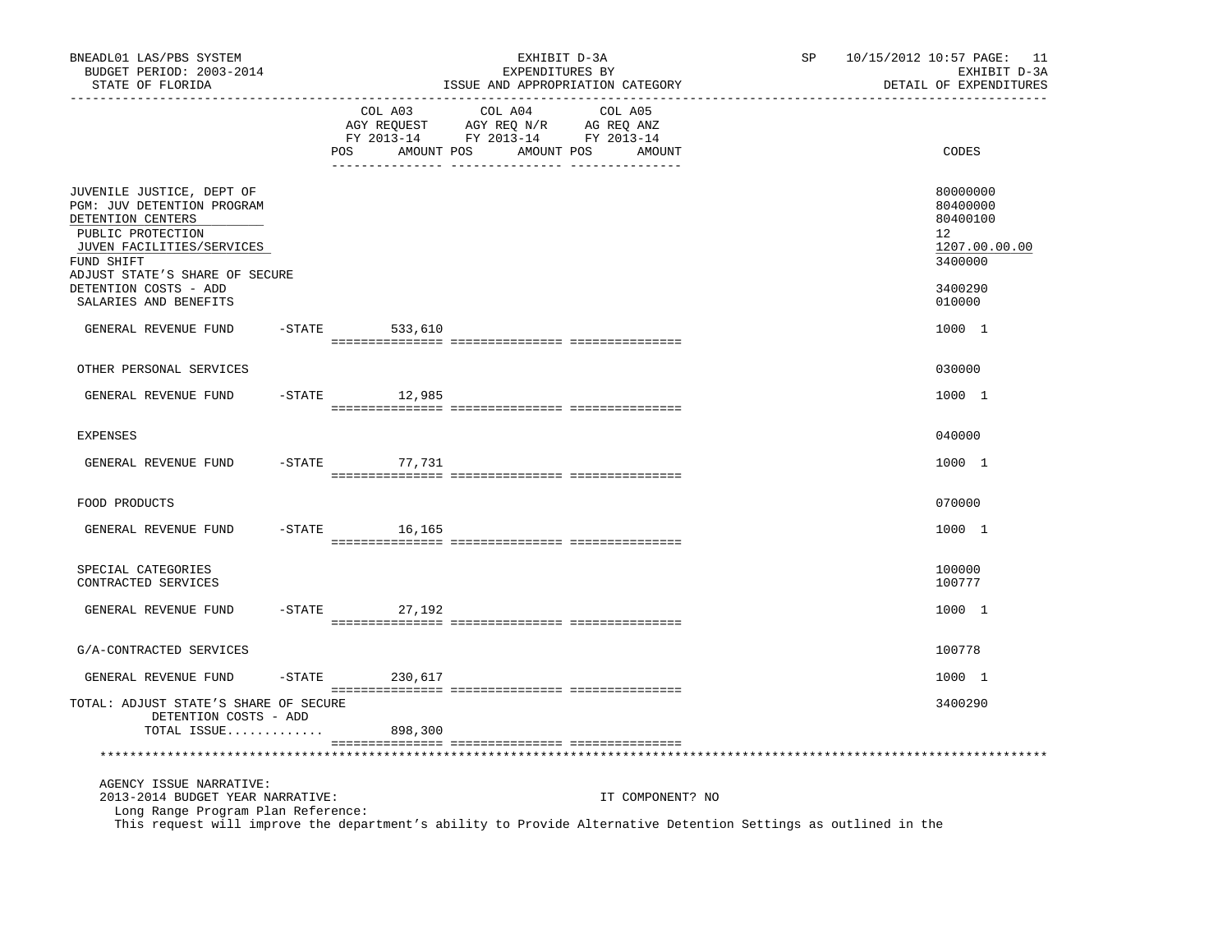| BNEADL01 LAS/PBS SYSTEM<br>BUDGET PERIOD: 2003-2014<br>STATE OF FLORIDA                                                                                                               | EXHIBIT D-3A<br>EXPENDITURES BY<br>ISSUE AND APPROPRIATION CATEGORY                                                                          | SP<br>10/15/2012 10:57 PAGE: 12<br>EXHIBIT D-3A<br>DETAIL OF EXPENDITURES |
|---------------------------------------------------------------------------------------------------------------------------------------------------------------------------------------|----------------------------------------------------------------------------------------------------------------------------------------------|---------------------------------------------------------------------------|
|                                                                                                                                                                                       | COL A03 COL A04 COL A05<br>AGY REOUEST AGY REO N/R AG REO ANZ<br>FY 2013-14 FY 2013-14 FY 2013-14<br>AMOUNT POS AMOUNT POS AMOUNT<br>POS FOR | CODES                                                                     |
| JUVENILE JUSTICE, DEPT OF<br><b>PGM: JUV DETENTION PROGRAM</b><br>DETENTION CENTERS<br>PUBLIC PROTECTION<br>JUVEN FACILITIES/SERVICES<br>FUND SHIFT<br>ADJUST STATE'S SHARE OF SECURE |                                                                                                                                              | 80000000<br>80400000<br>80400100<br>12<br>1207.00.00.00<br>3400000        |
| DETENTION COSTS - ADD                                                                                                                                                                 |                                                                                                                                              | 3400290                                                                   |

Department of Juvenile Justice's Long Range Program Plan.

## Current Need or Problem:

 Section 985.686, Florida Statutes, requires the state and counties to jointly contribute financial support for the detention care provided for juveniles. The state is responsible for the cost of post-dispositional youth in secure detention and the counties are responsible for the cost of pre-dispositional youth in secure detention. When the number of pre-dispositional youth decreases and the number of post-dispositional youth increases, the state's share of the cost increases. Additionally, the cost for out-of-state youth also increases the state's share of the cost.

 The reconciled FY 2010-11 utilization split between pre and post dispositional days was 74% pre-dispositional (county) and 26% post-dispositional (state). The FY 2012-13 budget was split between the counties and state at 75% and 25%, respectively. In order to bring the budget split in line with the utilization split, an increase to General Revenue is required and a corresponding reduction is required in the Shared County/State Juvenile Detention Trust Fund. The associated decrease for the Shared County/State Juvenile Detention Trust Fund is assigned to issue code 3400300.

## Proposed Solution:

 The Department of Juvenile Justice requests recurring General Revenue in the amount of \$898,300. This amount will align the budget to reflect the current utilization split for youth in secure detention prior to their case disposition.

## Fiscal Impact:

 The increase in General Revenue will be distributed across spending categories associated with detention care. The Other Salary Amount (OAD) transaction was used to record the budget for salaries and benefits because the issue adjusts the budget and does not impact the salary rate. The categories impacted are as follows:

| Salaries and Benefits   | \$533,610 |
|-------------------------|-----------|
| Other Personal Services | \$12.985  |
| Expenses                | \$77,731  |
| Food Products           | \$16,165  |
| Contracted Services     | \$27,192  |
| G/A-Contracted Services | \$230,617 |
|                         |           |
| Total                   | \$898,300 |
|                         |           |
|                         |           |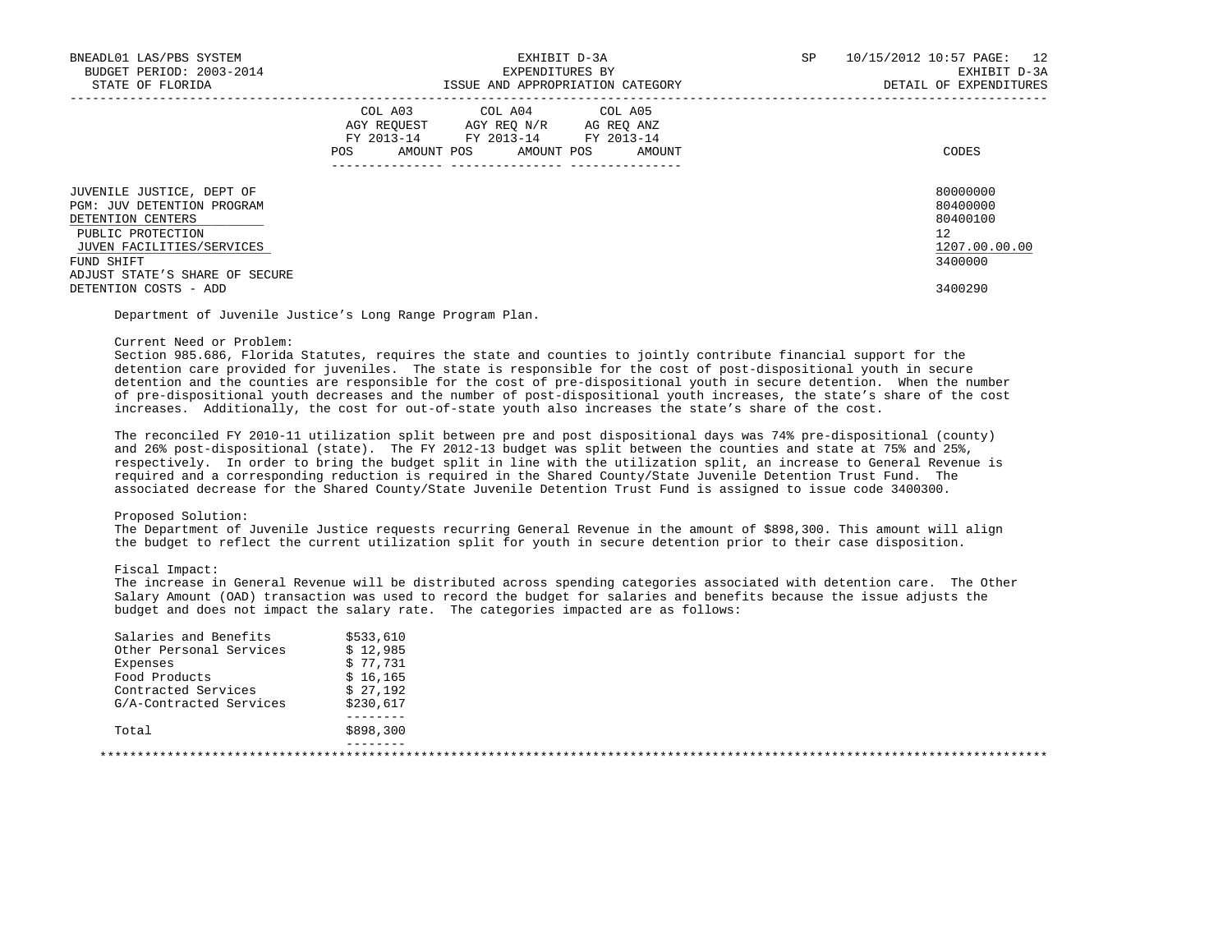| BNEADL01 LAS/PBS SYSTEM<br>BUDGET PERIOD: 2003-2014<br>STATE OF FLORIDA                                                                                                                                 |                                  |         | ISSUE AND APPROPRIATION CATEGORY                                                          | EXHIBIT D-3A<br>EXPENDITURES BY |         |                    |          | SP 10/15/2012 10:57 PAGE: 13<br>EXHIBIT D-3A<br>DETAIL OF EXPENDITURES        |
|---------------------------------------------------------------------------------------------------------------------------------------------------------------------------------------------------------|----------------------------------|---------|-------------------------------------------------------------------------------------------|---------------------------------|---------|--------------------|----------|-------------------------------------------------------------------------------|
|                                                                                                                                                                                                         | POS AMOUNT POS AMOUNT POS AMOUNT |         | COL A03 COL A04<br>AGY REQUEST AGY REQ N/R AG REQ ANZ<br>FY 2013-14 FY 2013-14 FY 2013-14 |                                 | COL A05 |                    |          | CODES                                                                         |
| JUVENILE JUSTICE, DEPT OF<br>PGM: JUV DETENTION PROGRAM<br>DETENTION CENTERS<br>PUBLIC PROTECTION<br>JUVEN FACILITIES/SERVICES<br>FUND SHIFT<br>ADJUST STATE'S SHARE OF SECURE<br>DETENTION COSTS - ADD |                                  |         |                                                                                           |                                 |         |                    |          | 80000000<br>80400000<br>80400100<br>12<br>1207.00.00.00<br>3400000<br>3400290 |
| POSITION DETAIL OF SALARIES AND BENEFITS:                                                                                                                                                               |                                  |         |                                                                                           |                                 |         |                    |          | LAPSE LAPSED SALARIES                                                         |
|                                                                                                                                                                                                         | FTE                              |         | BASE RATE                                                                                 |                                 |         | ADDITIVES BENEFITS | SUBTOTAL | % AND BENEFITS                                                                |
| A03 - AGY REQUEST FY 2013-14                                                                                                                                                                            |                                  |         |                                                                                           |                                 |         |                    |          |                                                                               |
| CHANGES TO CURRENTLY AUTHORIZED POSITIONS<br>OTHER SALARY AMOUNT                                                                                                                                        |                                  |         |                                                                                           |                                 |         |                    |          |                                                                               |
| 1000 GENERAL REVENUE FUND                                                                                                                                                                               |                                  |         |                                                                                           |                                 |         |                    |          | 533,610<br>533,610<br>==============                                          |
|                                                                                                                                                                                                         |                                  |         |                                                                                           |                                 |         |                    |          |                                                                               |
| ADJUST FOR COUNTIES' SHARE OF<br>SECURE DETENTION COSTS - DEDUCT<br>SALARIES AND BENEFITS                                                                                                               |                                  |         |                                                                                           |                                 |         |                    |          | 3400300<br>010000                                                             |
| SHARED CO/STATE JUV DET TF-STATE 720,829-                                                                                                                                                               |                                  |         |                                                                                           |                                 |         |                    |          | 2685 1                                                                        |
| OTHER PERSONAL SERVICES                                                                                                                                                                                 |                                  |         |                                                                                           |                                 |         |                    |          | 030000                                                                        |
| SHARED CO/STATE JUV DET TF-STATE                                                                                                                                                                        |                                  | 22,640- |                                                                                           |                                 |         |                    |          | 2685 1                                                                        |
|                                                                                                                                                                                                         |                                  |         |                                                                                           |                                 |         |                    |          |                                                                               |
| <b>EXPENSES</b>                                                                                                                                                                                         |                                  |         |                                                                                           |                                 |         |                    |          | 040000                                                                        |
| SHARED CO/STATE JUV DET TF-STATE 57,706-                                                                                                                                                                |                                  |         |                                                                                           |                                 |         |                    |          | 2685 1                                                                        |
| FOOD PRODUCTS                                                                                                                                                                                           |                                  |         |                                                                                           |                                 |         |                    |          | 070000                                                                        |
| SHARED CO/STATE JUV DET TF-STATE                                                                                                                                                                        |                                  | 18,767- |                                                                                           |                                 |         |                    |          | 2685 1                                                                        |
|                                                                                                                                                                                                         |                                  |         |                                                                                           |                                 |         |                    |          |                                                                               |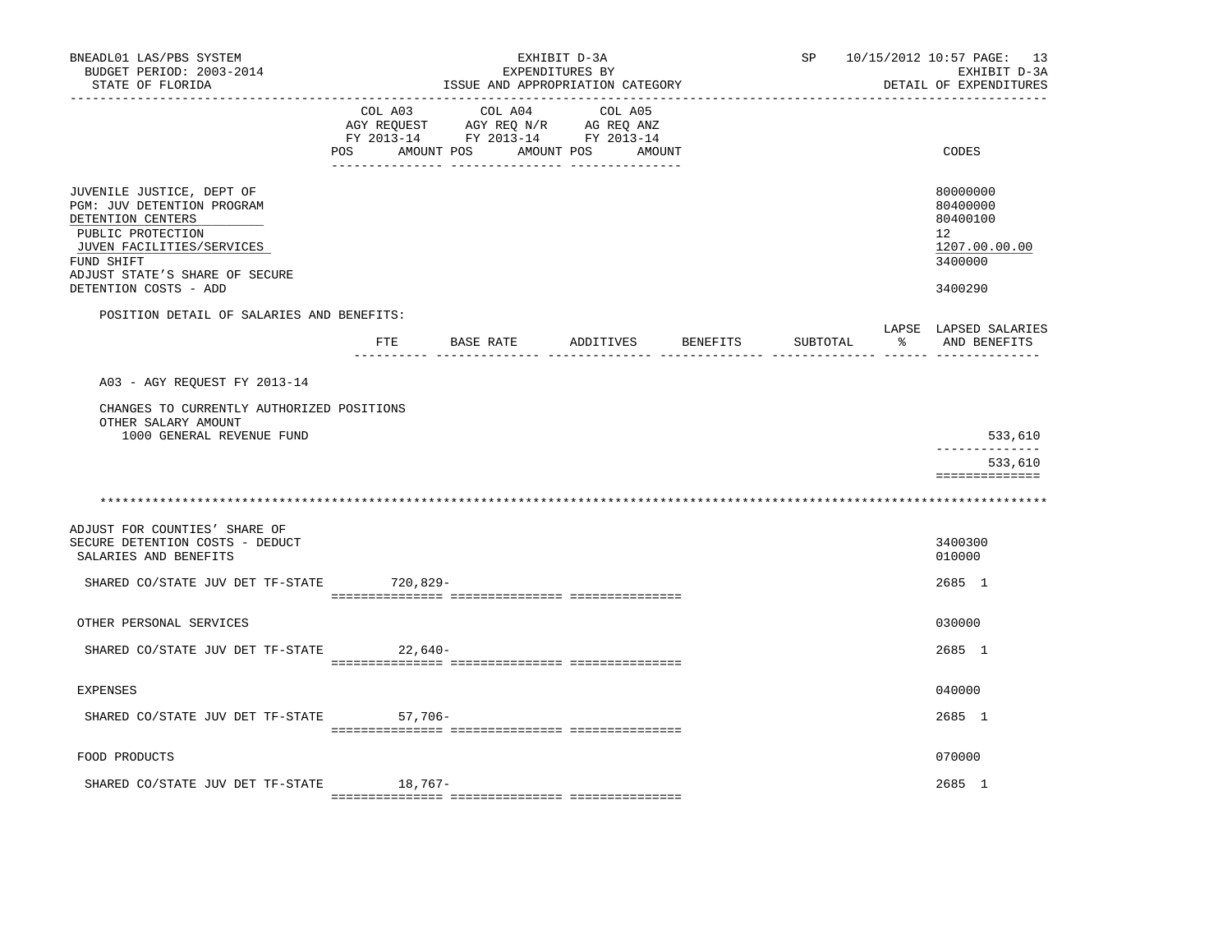| BNEADL01 LAS/PBS SYSTEM<br>BUDGET PERIOD: 2003-2014<br>STATE OF FLORIDA                                                                                                                                                                                       | ISSUE AND APPROPRIATION CATEGORY                                                                           | SP 10/15/2012 10:57 PAGE: 14<br>EXHIBIT D-3A<br>DETAIL OF EXPENDITURES |                  |  |                                                                                                   |
|---------------------------------------------------------------------------------------------------------------------------------------------------------------------------------------------------------------------------------------------------------------|------------------------------------------------------------------------------------------------------------|------------------------------------------------------------------------|------------------|--|---------------------------------------------------------------------------------------------------|
|                                                                                                                                                                                                                                                               | AGY REQUEST AGY REQ N/R AG REQ ANZ<br>FY 2013-14 FY 2013-14 FY 2013-14<br>POS AMOUNT POS AMOUNT POS AMOUNT | COL A03 COL A04 COL A05                                                |                  |  | CODES                                                                                             |
| JUVENILE JUSTICE, DEPT OF<br>PGM: JUV DETENTION PROGRAM<br>DETENTION CENTERS<br>PUBLIC PROTECTION<br>JUVEN FACILITIES/SERVICES<br>FUND SHIFT<br>ADJUST FOR COUNTIES' SHARE OF<br>SECURE DETENTION COSTS - DEDUCT<br>SPECIAL CATEGORIES<br>CONTRACTED SERVICES |                                                                                                            |                                                                        |                  |  | 80000000<br>80400000<br>80400100<br>12<br>1207.00.00.00<br>3400000<br>3400300<br>100000<br>100777 |
| SHARED CO/STATE JUV DET TF-STATE 21,573-                                                                                                                                                                                                                      |                                                                                                            |                                                                        |                  |  | 2685 1                                                                                            |
| G/A-CONTRACTED SERVICES                                                                                                                                                                                                                                       |                                                                                                            |                                                                        |                  |  | 100778                                                                                            |
| SHARED CO/STATE JUV DET TF-STATE 56,785-                                                                                                                                                                                                                      |                                                                                                            |                                                                        |                  |  | 2685 1                                                                                            |
| TOTAL: ADJUST FOR COUNTIES' SHARE OF<br>SECURE DETENTION COSTS - DEDUCT<br>TOTAL ISSUE                                                                                                                                                                        | 898,300-                                                                                                   |                                                                        |                  |  | 3400300                                                                                           |
|                                                                                                                                                                                                                                                               |                                                                                                            |                                                                        |                  |  |                                                                                                   |
| AGENCY ISSUE NARRATIVE:<br>2013-2014 BUDGET YEAR NARRATIVE:<br>Long Range Program Plan Reference:<br>This request will improve the department's ability to Provide Alternative Detention Settings as outlined in the                                          |                                                                                                            |                                                                        | IT COMPONENT? NO |  |                                                                                                   |

Department of Juvenile Justice's Long Range Program Plan.

Current Need or Problem:

 Section 985.686, Florida Statutes, requires the state and counties to jointly contribute financial support for the detention care provided for juveniles. The state is responsible for the cost of post-dispositional youth in secure detention and the counties are responsible for the cost of pre-dispositional youth in secure detention. When the number of pre-dispositional youth decreases and the number of post-dispositional youth increases, the state's share of the cost increases. Additionally, the cost for out-of-state youth also increases the state's share of the cost.

 The reconciled FY 2010-11 utilization split between pre and post dispositional days was 74% pre-dispositional (county) and 26% post-dispositional (state). The FY 2012-13 budget was split between the counties and state at 75% and 25%, respectively. In order to bring the budget split in line with the utilization split, an increase to General Revenue is required and a corresponding reduction is required in the Shared County/State Juvenile Detention Trust Fund. The associated increase for the General Revenue Fund is assigned to issue code 3400290.

## Proposed Solution:

 The Department of Juvenile Justice requests a recurring reduction of \$898,300 in the Shared County/State Juvenile Detention Trust Fund. This amount will align the budget to reflect the current utilization split for youth in secure detention prior to their case disposition.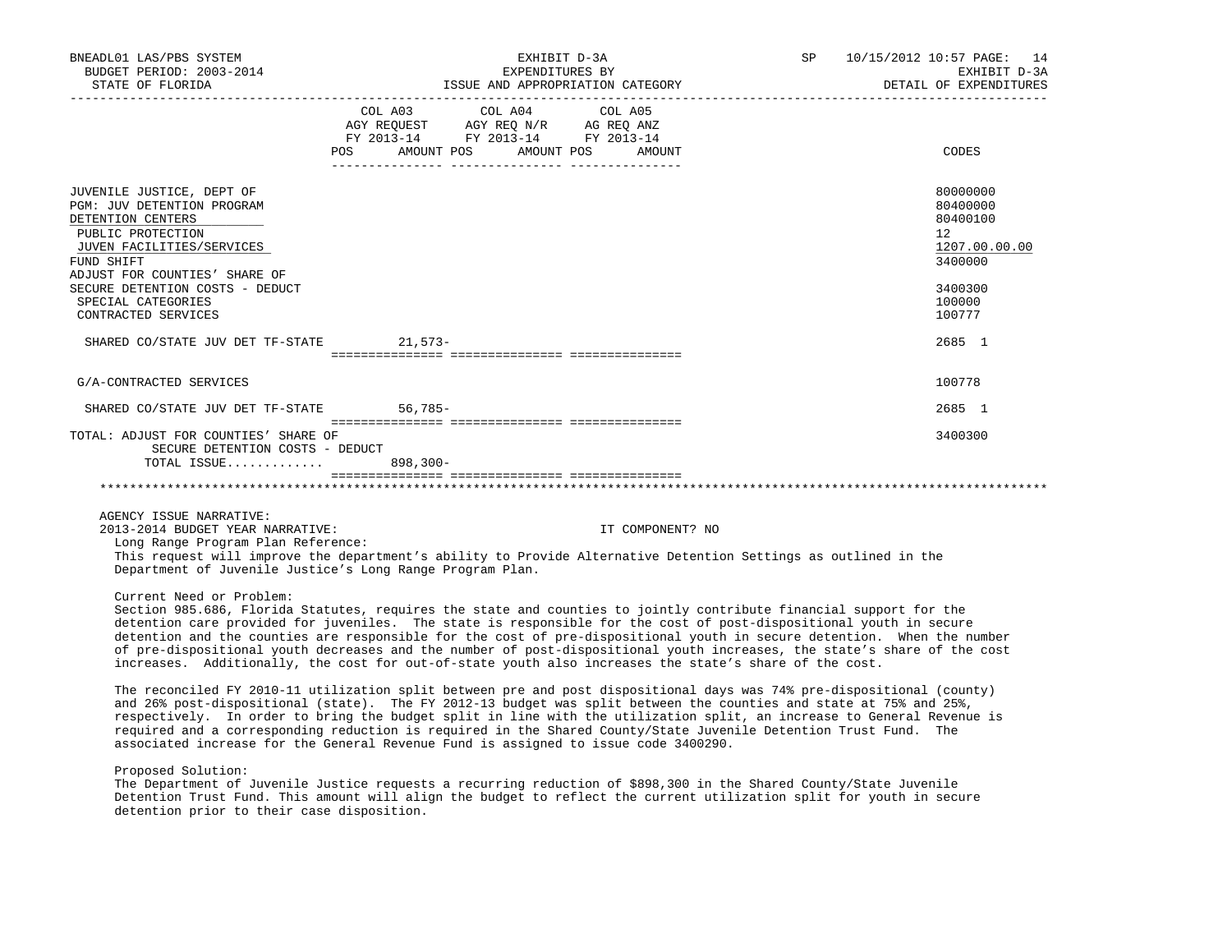| BNEADL01 LAS/PBS SYSTEM<br>BUDGET PERIOD: 2003-2014<br>STATE OF FLORIDA                                                       |                                                                                 | EXHIBIT D-3A<br>EXPENDITURES BY<br>ISSUE AND APPROPRIATION CATEGORY                                     |                                 |          | SP       |    | 10/15/2012 10:57 PAGE: 15<br>EXHIBIT D-3A<br>DETAIL OF EXPENDITURES |
|-------------------------------------------------------------------------------------------------------------------------------|---------------------------------------------------------------------------------|---------------------------------------------------------------------------------------------------------|---------------------------------|----------|----------|----|---------------------------------------------------------------------|
|                                                                                                                               |                                                                                 |                                                                                                         |                                 |          |          |    |                                                                     |
|                                                                                                                               | POS                                                                             | COL A03 COL A04<br>AGY REQUEST AGY REQ N/R AG REQ ANZ<br>FY 2013-14 FY 2013-14 FY 2013-14<br>AMOUNT POS | COL A05<br>AMOUNT POS<br>AMOUNT |          |          |    | CODES                                                               |
|                                                                                                                               |                                                                                 |                                                                                                         |                                 |          |          |    |                                                                     |
| JUVENILE JUSTICE, DEPT OF<br>PGM: JUV DETENTION PROGRAM<br>DETENTION CENTERS                                                  |                                                                                 |                                                                                                         |                                 |          |          |    | 80000000<br>80400000<br>80400100                                    |
| PUBLIC PROTECTION<br>JUVEN FACILITIES/SERVICES<br>FUND SHIFT                                                                  |                                                                                 |                                                                                                         |                                 |          |          |    | 12<br>1207.00.00.00<br>3400000                                      |
| ADJUST FOR COUNTIES' SHARE OF<br>SECURE DETENTION COSTS - DEDUCT                                                              |                                                                                 |                                                                                                         |                                 |          |          |    | 3400300                                                             |
| benefits because the issue adjusts the budget and does not impact the salary rate. The categories impacted are as<br>follows: |                                                                                 |                                                                                                         |                                 |          |          |    |                                                                     |
| Salaries and Benefits<br>Other Personal Services<br>Expenses<br>Food Products<br>Contracted Services                          | ( \$720, 829)<br>$($ \$22,640)<br>(S 57, 706)<br>$($ \$18,767)<br>$($ \$21,573) |                                                                                                         |                                 |          |          |    |                                                                     |
| G/A-Contracted Services                                                                                                       | (S, 56, 785)<br>__________                                                      |                                                                                                         |                                 |          |          |    |                                                                     |
| Total                                                                                                                         | $($ \$898,300)                                                                  |                                                                                                         |                                 |          |          |    |                                                                     |
| POSITION DETAIL OF SALARIES AND BENEFITS:                                                                                     | $_{\rm FTE}$                                                                    | BASE RATE ADDITIVES                                                                                     |                                 | BENEFITS | SUBTOTAL | န္ | AND BENEFITS                                                        |
|                                                                                                                               |                                                                                 |                                                                                                         |                                 |          |          |    |                                                                     |
| A03 - AGY REQUEST FY 2013-14                                                                                                  |                                                                                 |                                                                                                         |                                 |          |          |    |                                                                     |
| CHANGES TO CURRENTLY AUTHORIZED POSITIONS<br>OTHER SALARY AMOUNT                                                              |                                                                                 |                                                                                                         |                                 |          |          |    |                                                                     |
| 2685 SHARED CO/STATE JUV DET TF                                                                                               |                                                                                 |                                                                                                         |                                 |          |          |    | LAPSE LAPSED SALARIES<br>720,829-<br>______________<br>$720,829-$   |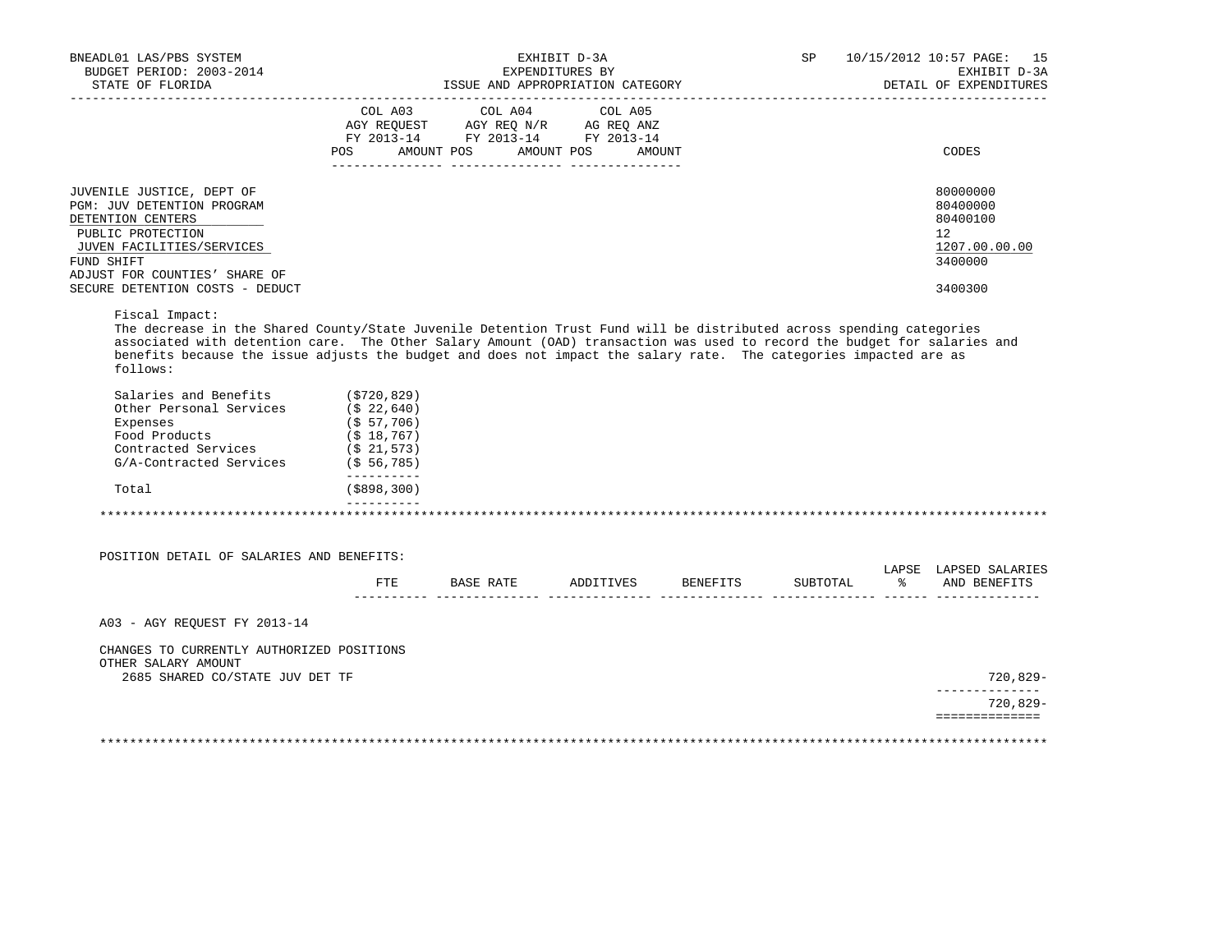| BNEADL01 LAS/PBS SYSTEM<br>BUDGET PERIOD: 2003-2014<br>STATE OF FLORIDA                                                                                                                                                                     |           |         | EXHIBIT D-3A<br>EXPENDITURES BY                                                                                            | ISSUE AND APPROPRIATION CATEGORY | SP | 10/15/2012 10:57 PAGE: 16<br>EXHIBIT D-3A<br>DETAIL OF EXPENDITURES                               |
|---------------------------------------------------------------------------------------------------------------------------------------------------------------------------------------------------------------------------------------------|-----------|---------|----------------------------------------------------------------------------------------------------------------------------|----------------------------------|----|---------------------------------------------------------------------------------------------------|
|                                                                                                                                                                                                                                             |           | POS     | COL A03 COL A04 COL A05<br>AGY REOUEST AGY REO N/R AG REO ANZ<br>FY 2013-14 FY 2013-14 FY 2013-14<br>AMOUNT POS AMOUNT POS | AMOUNT                           |    | CODES                                                                                             |
| JUVENILE JUSTICE, DEPT OF<br><b>PGM: JUV DETENTION PROGRAM</b><br>DETENTION CENTERS<br>PUBLIC PROTECTION<br>JUVEN FACILITIES/SERVICES<br>CAPITAL IMPROVEMENT PLAN<br>CODE CORRECTIONS<br>FIXED CAPITAL OUTLAY<br>DJJ MAIN/REPAIR-STATE BLDG |           |         |                                                                                                                            |                                  |    | 80000000<br>80400000<br>80400100<br>12<br>1207.00.00.00<br>9900000<br>990C000<br>080000<br>080410 |
| GENERAL REVENUE FUND                                                                                                                                                                                                                        | $-$ STATE | 773,918 | 773,918                                                                                                                    |                                  |    | 1000 1                                                                                            |
|                                                                                                                                                                                                                                             |           |         |                                                                                                                            |                                  |    |                                                                                                   |

AGENCY NARRATIVE:

2013-2014 BUDGET YEAR NARRATIVE: DJJ MAIN/REPAIR-STATE BLDG IT COMPONENT? NO

 The following maintenance projects are requested under group "LS" Life Safety. These are deficiencies noted under the life safety provisions of the Florida Building Code or related agency standards and policies. These issues need to be addressed to ensure compliance with applicable standards and to ensure health and safety of youth and staff. Deficiencies include items such as installation of emergency generators and visibility projects for building egress in master control rooms.

| Fiscal Year |  |
|-------------|--|
|             |  |

| Requested | DMS Bldg. # Location |                          | Project Description                                                                                                                                                                                                                                                                                                  | Amount       |
|-----------|----------------------|--------------------------|----------------------------------------------------------------------------------------------------------------------------------------------------------------------------------------------------------------------------------------------------------------------------------------------------------------------|--------------|
| 2013-2014 | 00527                | Palm Beach RJDC          | This project is to replace worn<br>lexan windows in the mods and master<br>control.                                                                                                                                                                                                                                  | \$80,000.00  |
| 2013-2014 | 00639                | Miami Dade RJDC          | This project is to replace an<br>antiquated fire alarm system which is<br>prone to breakdowns.                                                                                                                                                                                                                       | \$175,000.00 |
| 2013-2014 | 03900                | Orange RJDC              | This project is to replace the<br>kitchen fire suppression system<br>in the east annex which is non-<br>operable.                                                                                                                                                                                                    | \$8,500.00   |
| 2013-2014 | 03900                | Orange RJDC              | This project is to replace the<br>alarm control panel. The existing<br>panel is no longer being manufactured<br>or supported by the manufacturer and<br>parts are difficult to find.                                                                                                                                 | \$10,418.00  |
| 2013-2014 | N/A                  | All Detention<br>Centers | This project is for agency compliance<br>with the Americans with Disabilities Act<br>(ADA). It includes procurement of<br>professionally-developed ADA surveys<br>for older detention facilities<br>for compliance. It also includes<br>development of a database of information<br>as well as 504 transition plans. | \$500,000.00 |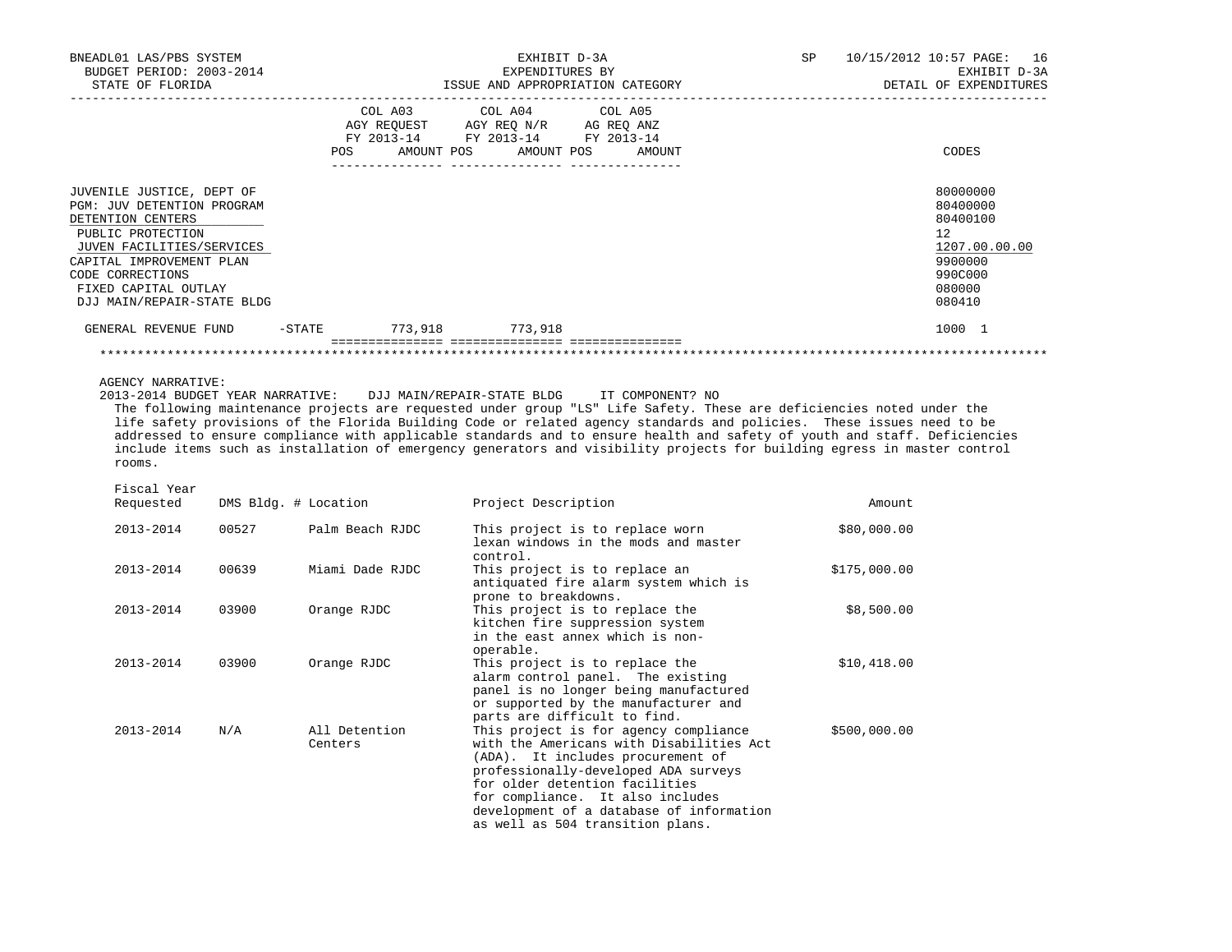| BNEADL01 LAS/PBS SYSTEM<br>BUDGET PERIOD: 2003-2014<br>STATE OF FLORIDA                                                                                                        |       |                       | EXHIBIT D-3A<br>EXPENDITURES BY<br>ISSUE AND APPROPRIATION CATEGORY                                                                                                                                                                       | SP           | 10/15/2012 10:57 PAGE: 17<br>EXHIBIT D-3A<br>DETAIL OF EXPENDITURES           |
|--------------------------------------------------------------------------------------------------------------------------------------------------------------------------------|-------|-----------------------|-------------------------------------------------------------------------------------------------------------------------------------------------------------------------------------------------------------------------------------------|--------------|-------------------------------------------------------------------------------|
|                                                                                                                                                                                |       | COL A03<br><b>POS</b> | COL A04<br>COL A05<br>AGY REQUEST AGY REQ N/R AG REQ ANZ<br>FY 2013-14 FY 2013-14 FY 2013-14<br>AMOUNT POS<br>AMOUNT POS<br>AMOUNT                                                                                                        |              | CODES                                                                         |
| JUVENILE JUSTICE, DEPT OF<br>PGM: JUV DETENTION PROGRAM<br>DETENTION CENTERS<br>PUBLIC PROTECTION<br>JUVEN FACILITIES/SERVICES<br>CAPITAL IMPROVEMENT PLAN<br>CODE CORRECTIONS |       |                       |                                                                                                                                                                                                                                           |              | 80000000<br>80400000<br>80400100<br>12<br>1207.00.00.00<br>9900000<br>990C000 |
|                                                                                                                                                                                |       |                       | Finally, a portion of the funding would go<br>to phase-one corrective action for a<br>portion of these identified issues.                                                                                                                 |              |                                                                               |
| 2014-2015                                                                                                                                                                      | 05157 | Leon RJDC             | This project is to install a<br>secondary door control system<br>as a backup to the primary system.                                                                                                                                       | \$30,000.00  |                                                                               |
| 2014-2015                                                                                                                                                                      | 00631 | Broward RJDC          | This project is to add a second<br>generator to the facility to<br>ensure full working capabilities<br>during an outage. With the present<br>generator the likelihood of<br>evacuation is high if power is<br>out for more than 24 hours. | \$80,000.00  |                                                                               |
| 2014-2015                                                                                                                                                                      | 00368 | Duval RJDC            | This project is to add a<br>generator that can handle the<br>required systems to maintain<br>health and security during power<br>outages.                                                                                                 | \$400,000.00 |                                                                               |
| 2014-2015                                                                                                                                                                      | 01992 | Pasco RJDC            | This project is to replace the<br>current generator with a larger<br>unit for increased operating<br>capabilities during a power outage.                                                                                                  | \$250,000.00 |                                                                               |
| 2014-2015                                                                                                                                                                      | 01991 | Brevard RJDC          | This project is to replace the<br>current generator with a larger<br>unit for increased operating capacity.                                                                                                                               | \$250,000.00 |                                                                               |
| 2017-2018                                                                                                                                                                      | 01992 | Pasco RJDC            | This project is to rebuild the<br>kitchen hood system. The present<br>system is old and does not provide<br>full operational efficiency.                                                                                                  | \$4,000.00   |                                                                               |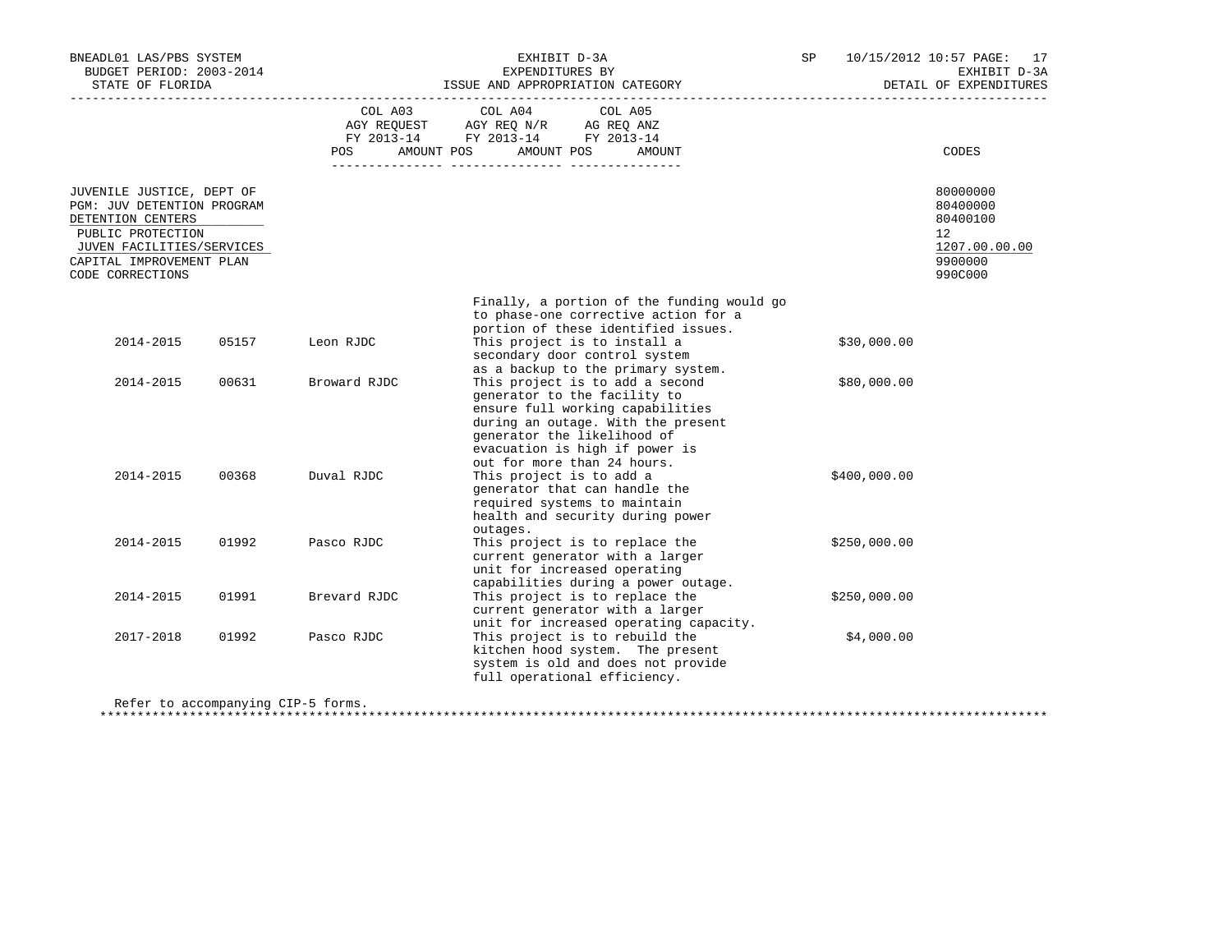| BNEADL01 LAS/PBS SYSTEM<br>BUDGET PERIOD: 2003-2014<br>STATE OF FLORIDA<br>_____________________                               |                      |                                             | EXHIBIT D-3A<br>EXPENDITURES BY<br>ISSUE AND APPROPRIATION CATEGORY                                                                                                                                                                                                                                                                                                                                                                                                                                                                                                                                                     | SP | _________________________ | 10/15/2012 10:57 PAGE: 18<br>EXHIBIT D-3A<br>DETAIL OF EXPENDITURES |
|--------------------------------------------------------------------------------------------------------------------------------|----------------------|---------------------------------------------|-------------------------------------------------------------------------------------------------------------------------------------------------------------------------------------------------------------------------------------------------------------------------------------------------------------------------------------------------------------------------------------------------------------------------------------------------------------------------------------------------------------------------------------------------------------------------------------------------------------------------|----|---------------------------|---------------------------------------------------------------------|
|                                                                                                                                |                      | COL A03<br>AGY REQUEST<br>AMOUNT POS<br>POS | COL A04<br>COL A05<br>AGY REQ N/R AG REQ ANZ<br>FY 2013-14 FY 2013-14 FY 2013-14<br>AMOUNT POS<br>AMOUNT                                                                                                                                                                                                                                                                                                                                                                                                                                                                                                                |    |                           | CODES                                                               |
| JUVENILE JUSTICE, DEPT OF<br>PGM: JUV DETENTION PROGRAM<br>DETENTION CENTERS<br>PUBLIC PROTECTION<br>JUVEN FACILITIES/SERVICES |                      |                                             |                                                                                                                                                                                                                                                                                                                                                                                                                                                                                                                                                                                                                         |    |                           | 80000000<br>80400000<br>80400100<br>12<br>1207.00.00.00             |
| CAPITAL IMPROVEMENT PLAN<br>SUPPORT FACILITIES<br>FIXED CAPITAL OUTLAY<br>DJJ MAIN/REPAIR-STATE BLDG                           |                      |                                             |                                                                                                                                                                                                                                                                                                                                                                                                                                                                                                                                                                                                                         |    |                           | 9900000<br>990F000<br>080000<br>080410                              |
| GENERAL REVENUE FUND                                                                                                           |                      | $-STATE$                                    | 4,485,368 4,485,368                                                                                                                                                                                                                                                                                                                                                                                                                                                                                                                                                                                                     |    |                           | 1000 1                                                              |
| 2013-2014 BUDGET YEAR NARRATIVE:                                                                                               |                      |                                             | DJJ MAIN/REPAIR-STATE BLDG<br>IT COMPONENT? NO<br>The following projects are maintenance projects requested under group "SFS" Security. These requests are issues required<br>to safely maintain the security and operations of the sites. The following projects are requested to correct security<br>concerns and ensure safety to both youth and staff. These projects include items such as fencing, lock replacements,<br>repair or acquisition of master controls, Closed Circuit Television (CCTV) repairs and upgrades, door and window<br>replacements, and installation of detention grade plumbing fixtures. |    |                           |                                                                     |
| Fiscal Year<br>Requested                                                                                                       | DMS Bldg. # Location |                                             | Project Description                                                                                                                                                                                                                                                                                                                                                                                                                                                                                                                                                                                                     |    | Amount                    |                                                                     |
| 2013-2014                                                                                                                      | 00233                | Alachua RJDC                                | This project is to replace existing<br>ceramic toilets with stainless steel<br>combination units as existing<br>porcelain fixtures are a safety and                                                                                                                                                                                                                                                                                                                                                                                                                                                                     |    | \$216,000.00              |                                                                     |
| 2013-2014                                                                                                                      | 01991                | Brevard RJDC                                | security problem.<br>This project is to replace existing<br>ceramic toilets with stainless steel<br>combination units as existing porcelain<br>fixtures are a safety and security                                                                                                                                                                                                                                                                                                                                                                                                                                       |    | \$156,000.00              |                                                                     |
| 2013-2014                                                                                                                      | 01991                | Brevard RJDC                                | problem.<br>This project is to replace all of the cell<br>doors and doors entering the secure area<br>which are rusting or are bent beyond<br>repair.                                                                                                                                                                                                                                                                                                                                                                                                                                                                   |    | \$55,000.00               |                                                                     |
| 2013-2014                                                                                                                      | 00631                | Broward RJDC                                | This project is to replace old worn<br>locks and the electronic locking<br>systems.                                                                                                                                                                                                                                                                                                                                                                                                                                                                                                                                     |    | \$100,000.00              |                                                                     |
| 2013-2014                                                                                                                      | N/A                  | Detention Sites                             | This project is to upgrade six (6) more<br>detention centers from analoque                                                                                                                                                                                                                                                                                                                                                                                                                                                                                                                                              |    | \$1,300,000.00            |                                                                     |

 systems to digital systems since the department was allocated

 \$1,518,860.00 in FY 2006-07 to upgrade seven centers. That project was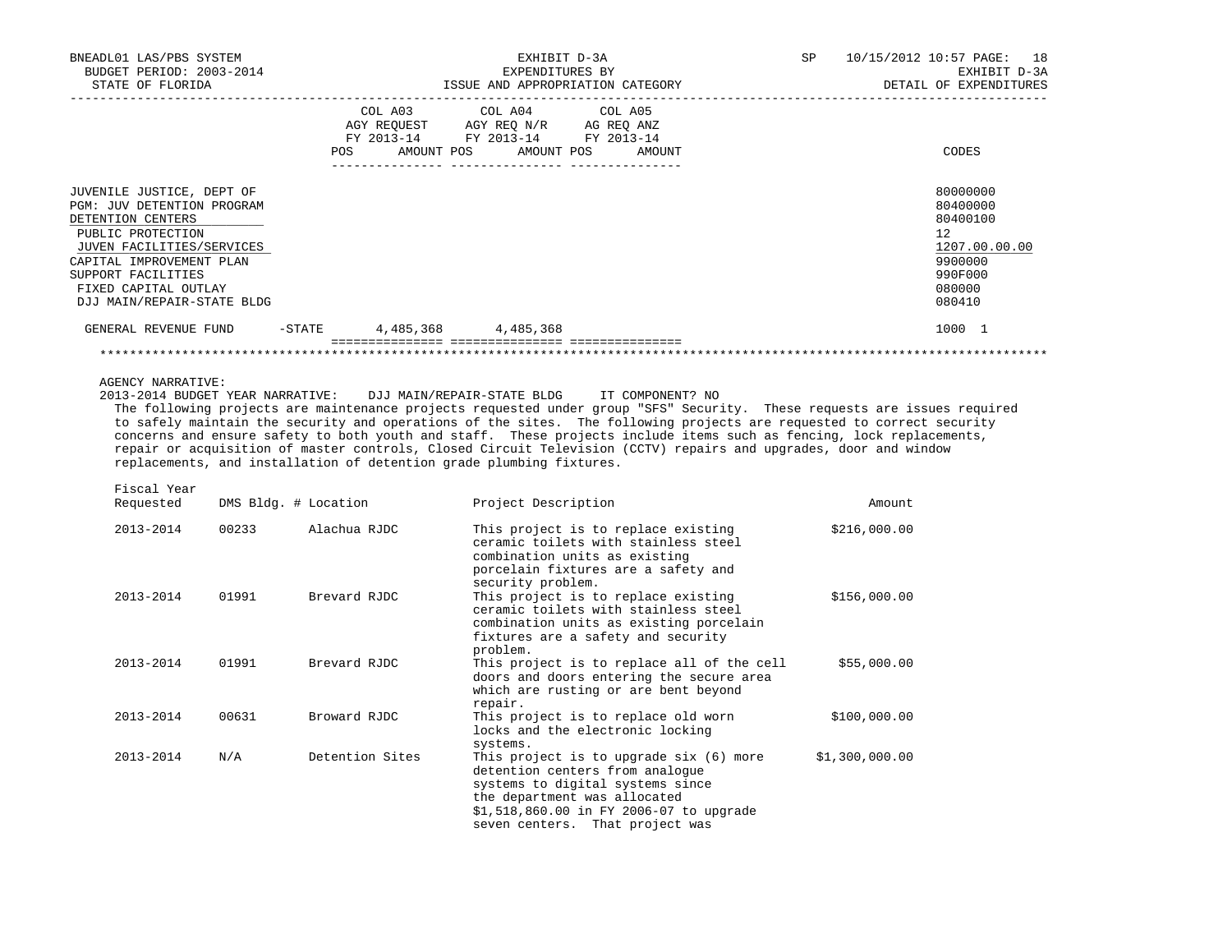| BNEADL01 LAS/PBS SYSTEM<br>BUDGET PERIOD: 2003-2014<br>STATE OF FLORIDA                                                                                                          |       | ISSUE AND APPROPRIATION CATEGORY                                 | SP                                                                                                                                                                                                                    |  | 10/15/2012 10:57 PAGE:<br>19<br>EXHIBIT D-3A<br>DETAIL OF EXPENDITURES |                                                                                         |
|----------------------------------------------------------------------------------------------------------------------------------------------------------------------------------|-------|------------------------------------------------------------------|-----------------------------------------------------------------------------------------------------------------------------------------------------------------------------------------------------------------------|--|------------------------------------------------------------------------|-----------------------------------------------------------------------------------------|
|                                                                                                                                                                                  |       | COL A03<br>AGY REQUEST<br>FY 2013-14<br><b>POS</b><br>AMOUNT POS | COL A05<br>COL A04<br>AGY REQ N/R<br>AG REQ ANZ<br>FY 2013-14<br>FY 2013-14<br>AMOUNT POS<br>AMOUNT                                                                                                                   |  |                                                                        | CODES                                                                                   |
| JUVENILE JUSTICE, DEPT OF<br>PGM: JUV DETENTION PROGRAM<br>DETENTION CENTERS<br>PUBLIC PROTECTION<br>JUVEN FACILITIES/SERVICES<br>CAPITAL IMPROVEMENT PLAN<br>SUPPORT FACILITIES |       |                                                                  |                                                                                                                                                                                                                       |  |                                                                        | 80000000<br>80400000<br>80400100<br>$12^{\circ}$<br>1207.00.00.00<br>9900000<br>990F000 |
|                                                                                                                                                                                  |       |                                                                  | completed in 2008. Based on the<br>specifications developed and methodology<br>used in the prior project, the cost to<br>upgrade six (6) more centers is \$1,300,000.<br>Five (5) more centers remain to be upgraded. |  |                                                                        |                                                                                         |
| 2013-2014                                                                                                                                                                        | 04123 | Hillsborough West<br>RJDC                                        | This project is to replace existing ceramic<br>toilets with stainless steel combination<br>units as existing porcelain fixtures are<br>a safety and security problem.                                                 |  | \$279,000.00                                                           |                                                                                         |
| 2013-2014                                                                                                                                                                        | 03165 | Manatee RJDC                                                     | This project is to replace existing ceramic<br>toilets with stainless steel combination<br>units as existing porcelain fixtures are a<br>safety and security problem.                                                 |  | \$216,000.00                                                           |                                                                                         |
| 2013-2014                                                                                                                                                                        | 03165 | Manatee RJDC                                                     | This project is to replace existing wooden<br>doors with heavy duty steel doors<br>for detainee rooms.                                                                                                                |  | \$180,000.00                                                           |                                                                                         |
| 2013-2014                                                                                                                                                                        | 00234 | Marion RJDC                                                      | This project is to integrate the master<br>control systems including CCTV, intercom<br>and door locking controls throughout the<br>facility.                                                                          |  | \$70,000.00                                                            |                                                                                         |
| 2013-2014                                                                                                                                                                        | 00438 | Orange RJDC                                                      | This project is to replace existing ceramic<br>toilets with stainless steel combination<br>units as existing porcelain fixtures are a<br>safety and security problem.                                                 |  | \$453,000.00                                                           |                                                                                         |
| 2013-2014                                                                                                                                                                        | 00527 | Palm Beach RJDC                                                  | This project is to integrate the master<br>control systems including CCTV, intercom<br>and door locking controls throughout the<br>facility.                                                                          |  | \$72,000.00                                                            |                                                                                         |
| 2013-2014                                                                                                                                                                        | 01992 | Pasco RJDC                                                       | This project is to replace fifty (50)<br>wooden doors with heavy duty steel<br>doors including all related hardware<br>for detainee rooms.                                                                            |  | \$100,000.00                                                           |                                                                                         |
| 2013-2014                                                                                                                                                                        | 01992 | Pasco RJDC                                                       | This project is to replace existing ceramic<br>toilets with stainless steel combination<br>units as existing porcelain fixtures are a<br>safety and security problem.                                                 |  | \$171,000.00                                                           |                                                                                         |
| 2013-2014                                                                                                                                                                        | 04630 | Pinellas RJDC                                                    | This project is to replace existing ceramic<br>toilets with stainless steel combination<br>units as existing porcelain fixtures are<br>a safety and security problem.                                                 |  | \$360,000.00                                                           |                                                                                         |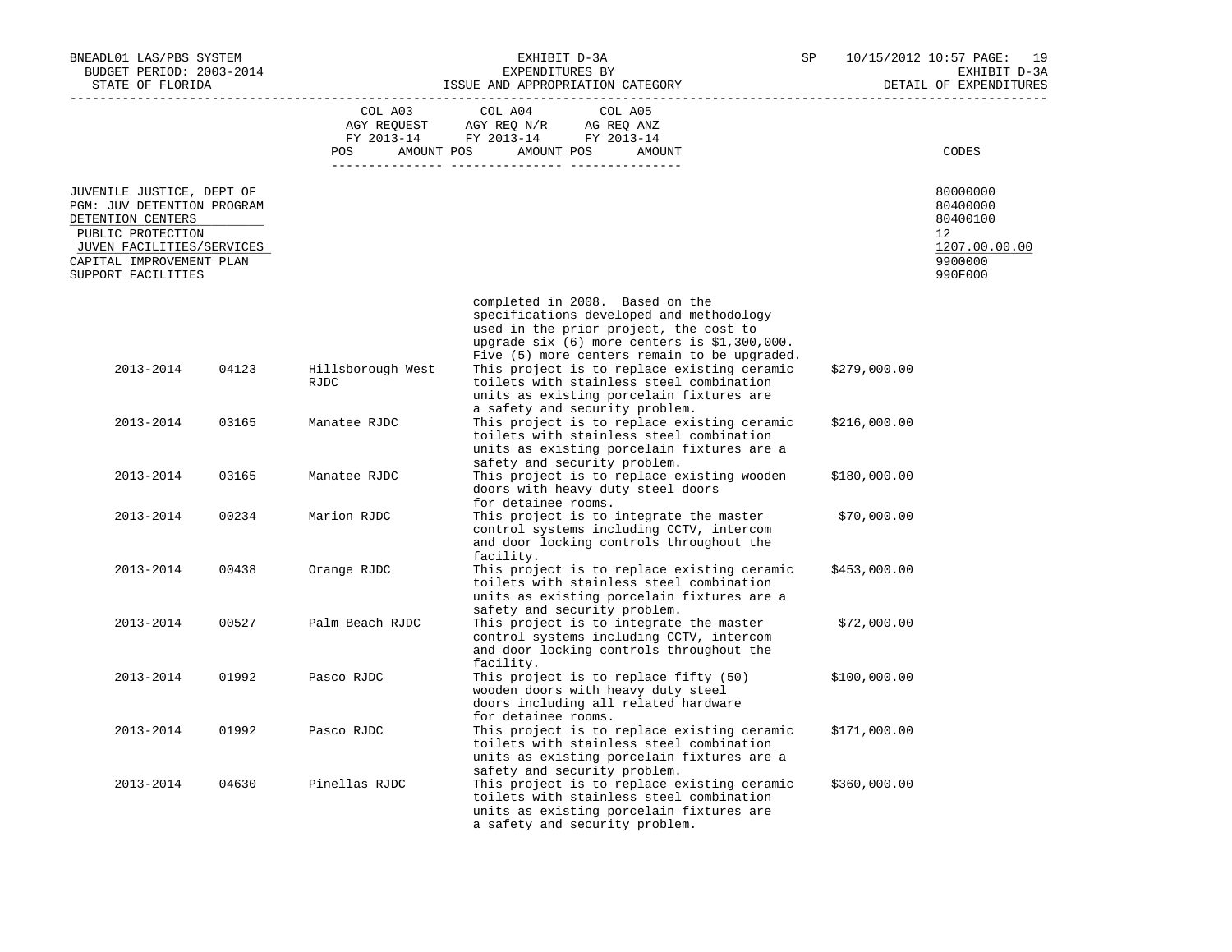| BNEADL01 LAS/PBS SYSTEM<br>BUDGET PERIOD: 2003-2014<br>STATE OF FLORIDA      |       |                 | EXHIBIT D-3A<br>EXPENDITURES BY<br>ISSUE AND APPROPRIATION CATEGORY                                                                                                                                                                                                                       | SP           | 10/15/2012 10:57 PAGE:<br>20<br>EXHIBIT D-3A<br>DETAIL OF EXPENDITURES |  |
|------------------------------------------------------------------------------|-------|-----------------|-------------------------------------------------------------------------------------------------------------------------------------------------------------------------------------------------------------------------------------------------------------------------------------------|--------------|------------------------------------------------------------------------|--|
|                                                                              |       | COL A03         | COL A04<br>COL A05<br>AGY REQUEST AGY REQ N/R AG REQ ANZ<br>FY 2013-14 FY 2013-14 FY 2013-14                                                                                                                                                                                              |              |                                                                        |  |
|                                                                              |       | POS             | AMOUNT POS<br>AMOUNT POS<br>AMOUNT                                                                                                                                                                                                                                                        |              | CODES                                                                  |  |
| JUVENILE JUSTICE, DEPT OF<br>PGM: JUV DETENTION PROGRAM<br>DETENTION CENTERS |       |                 |                                                                                                                                                                                                                                                                                           |              | 80000000<br>80400000<br>80400100                                       |  |
| PUBLIC PROTECTION<br>JUVEN FACILITIES/SERVICES                               |       |                 |                                                                                                                                                                                                                                                                                           |              | 12<br>1207.00.00.00                                                    |  |
| CAPITAL IMPROVEMENT PLAN<br>SUPPORT FACILITIES                               |       |                 |                                                                                                                                                                                                                                                                                           |              | 9900000<br>990F000                                                     |  |
| 2013-2014                                                                    | 04630 | Pinellas RJDC   | This project is to replace existing wood<br>and lexan doors with heavy duty steel<br>doors and includes all related hardware.                                                                                                                                                             | \$200,000.00 |                                                                        |  |
| 2013-2014                                                                    | 04630 | Pinellas RJDC   | This project is to replace the existing<br>locks due to excessive age and wear.                                                                                                                                                                                                           | \$115,000.00 |                                                                        |  |
| 2013-2014                                                                    | 00455 | Southwest RJDC  | This project is to replace old worn locks<br>and locking systems.                                                                                                                                                                                                                         | \$49,500.00  |                                                                        |  |
| 2013-2014                                                                    | 00455 | Southwest RJDC  | This project is to replace existing ceramic<br>toilets with stainless steel combination<br>units as existing porcelain fixtures are<br>a safety and security problem.                                                                                                                     | \$100,000.00 |                                                                        |  |
| 2013-2014                                                                    | 00526 | St. Lucie RJDC  | This project is to replace existing ceramic<br>toilets with stainless steel combination<br>units as existing porcelain fixtures are a<br>safety and security problem.                                                                                                                     | \$234,000.00 |                                                                        |  |
| 2013-2014                                                                    | 00526 | St. Lucie RJDC  | This project is to replace the chain<br>link fence, cloth and razor wire at the<br>recreation area. The fence and fence<br>posts are severely corroded.                                                                                                                                   | \$58,868.00  |                                                                        |  |
| 2014-2015                                                                    | 01961 | Bay RJDC        | This project is to install an automatic<br>gate opener to the facility. Currently,<br>there is no way to open and close the gate<br>automatically to allow transport vehicles<br>to exit securely.                                                                                        | \$25,000.00  |                                                                        |  |
| 2014-2015                                                                    | 01961 | Bay RJDC        | This project is to replace existing<br>perimeter fencing with fencing meeting<br>departmental specifications.                                                                                                                                                                             | \$185,000.00 |                                                                        |  |
| 2014-2015                                                                    | 00631 | Broward RJDC    | This project is to cage the delivery dock<br>area to enhance security.                                                                                                                                                                                                                    | \$30,000.00  |                                                                        |  |
| 2014-2015                                                                    | 00631 | Broward RJDC    | This project is to enclose the parking<br>lot with fencing for security reasons.                                                                                                                                                                                                          | \$30,000.00  |                                                                        |  |
| 2014-2015                                                                    | 04379 | Collier RJDC    | This project is to replace the facility's<br>44 black and white cameras with colored<br>cameras and add additional cameras<br>in the hallway, day room area of Mods<br>1, 2, and 3 and an additional camera<br>on the recreation field. This<br>would increase the security in all areas. | \$45,000.00  |                                                                        |  |
| 2014-2015                                                                    | 01933 | Miami Dade RJDC | This project is to replace the viewing<br>windows into the cell doors in each of                                                                                                                                                                                                          | \$150,000.00 |                                                                        |  |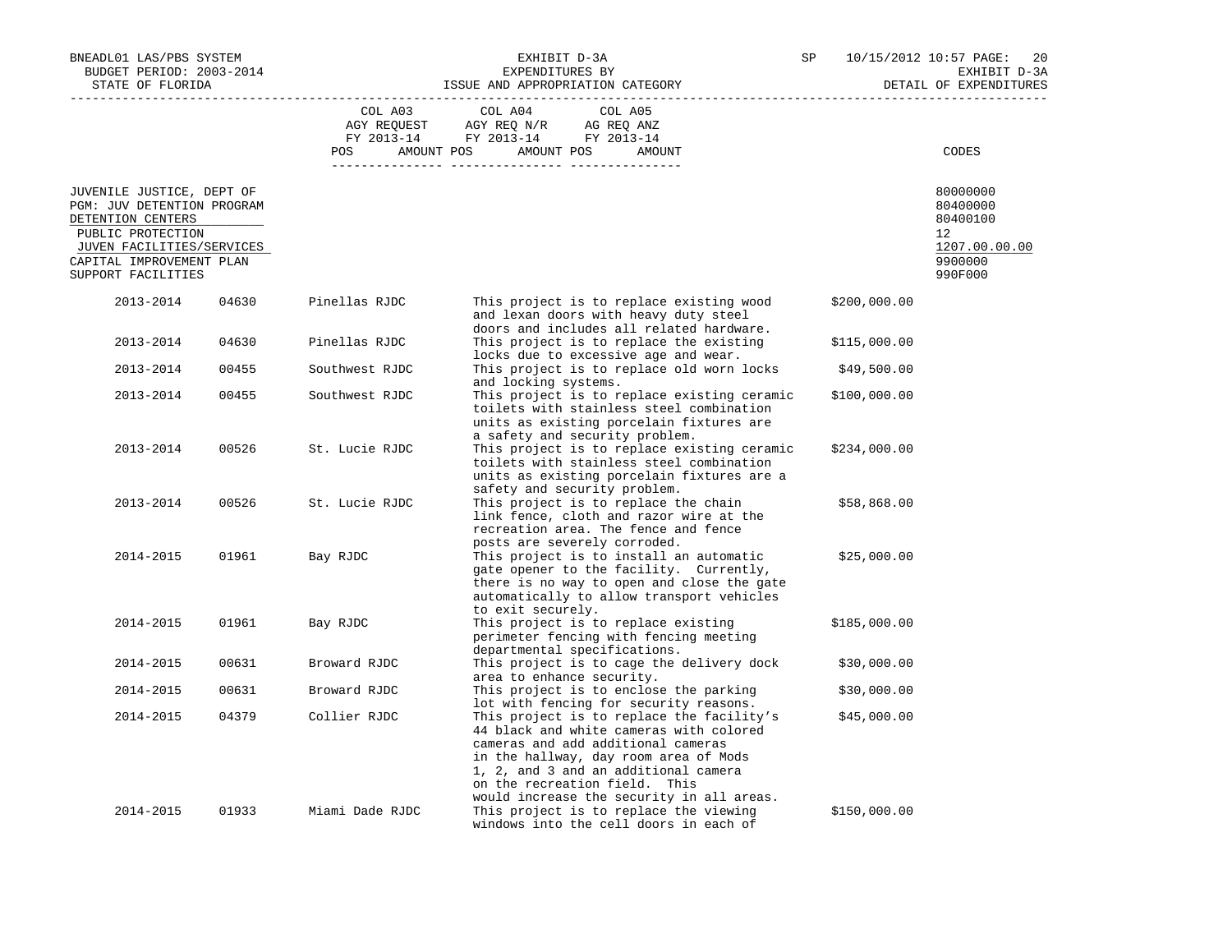| BNEADL01 LAS/PBS SYSTEM<br>BUDGET PERIOD: 2003-2014                                                                                                                              |                         |                           | SP                                                                                                                                                          | 10/15/2012 10:57 PAGE:<br>21<br>EXHIBIT D-3A |                                                                               |
|----------------------------------------------------------------------------------------------------------------------------------------------------------------------------------|-------------------------|---------------------------|-------------------------------------------------------------------------------------------------------------------------------------------------------------|----------------------------------------------|-------------------------------------------------------------------------------|
| STATE OF FLORIDA                                                                                                                                                                 |                         |                           | ISSUE AND APPROPRIATION CATEGORY                                                                                                                            |                                              | DETAIL OF EXPENDITURES                                                        |
|                                                                                                                                                                                  |                         |                           | COL A03 COL A04<br>COL A05<br>AGY REQUEST AGY REQ N/R AG REQ ANZ<br>FY 2013-14 FY 2013-14 FY 2013-14<br>POS AMOUNT POS AMOUNT POS<br>AMOUNT                 |                                              | CODES                                                                         |
| JUVENILE JUSTICE, DEPT OF<br>PGM: JUV DETENTION PROGRAM<br>DETENTION CENTERS<br>PUBLIC PROTECTION<br>JUVEN FACILITIES/SERVICES<br>CAPITAL IMPROVEMENT PLAN<br>SUPPORT FACILITIES |                         |                           |                                                                                                                                                             |                                              | 80000000<br>80400000<br>80400100<br>12<br>1207.00.00.00<br>9900000<br>990F000 |
|                                                                                                                                                                                  |                         |                           | the 14 mods. All lexan needs to be<br>replaced. This is a life and safety                                                                                   |                                              |                                                                               |
| 2014-2015                                                                                                                                                                        | $\mathrm{N}/\mathrm{A}$ | Detention Sites           | issue.<br>This project is to upgrade the five<br>(5) remaining detention centers to a<br>digital-based CCTV system.                                         | \$1,100,000.00                               |                                                                               |
| 2014-2015                                                                                                                                                                        | 00368                   | Duval RJDC                | This project is to replace chain link<br>fencing inside the perimeter which is<br>rusting away.                                                             | \$130,000.00                                 |                                                                               |
| 2014-2015                                                                                                                                                                        | 02329                   | Hillsborough West<br>RJDC | This project is to redesign and upgrade<br>the sub-controls to facilitate efficient<br>and safe use of computers, monitors and<br>other security equipment. | \$75,000.00                                  |                                                                               |
| 2014-2015                                                                                                                                                                        | 05157                   | Leon RJDC                 | This project is to install a secure<br>vestibule in the lobby which will lesson<br>the likelihood of escapes.                                               | \$40,000.00                                  |                                                                               |
| 2014-2015                                                                                                                                                                        | 03165                   | Manatee RJDC              | This project is to secure the food service<br>delivery and maintenance areas with<br>fencing.                                                               | \$36,950.00                                  |                                                                               |
| 2014-2015                                                                                                                                                                        | 03165                   | Manatee RJDC              | This project is to install a secondary<br>fence with razor wire, hardware cloth,<br>gates and related hardware to enhance<br>safety and security.           | \$120,000.00                                 |                                                                               |
| 2014-2015                                                                                                                                                                        | 04147                   | Okaloosa RJDC             | This project is to integrate the master<br>control systems including CCTV, intercom<br>and door locking controls throughout the<br>facility.                | \$65,000.00                                  |                                                                               |
| 2014-2015                                                                                                                                                                        | 00438                   | Orange RJDC               | This project is for fencing and is needed<br>in different areas throughout the east and<br>west annex buildings.                                            | \$34,123.00                                  |                                                                               |
| 2014-2015                                                                                                                                                                        | 00527                   | Palm Beach RJDC           | This project is to replace old worn locks<br>with an electronic locking system.                                                                             | \$55,000.00                                  |                                                                               |
| 2014-2015                                                                                                                                                                        | 01992                   | Pasco RJDC                | This project is to secure the food service<br>delivery area with fencing.                                                                                   | \$75,000.00                                  |                                                                               |
| 2014-2015                                                                                                                                                                        | 01992                   | Pasco RJDC                | This project is to construct a new entrance<br>including all related hardware to create<br>a vestibule which will enhance safety and<br>security.           | \$30,000.00                                  |                                                                               |
| 2014-2015                                                                                                                                                                        | 01992                   | Pasco RJDC                | This project is to upgrade master control<br>capabilities to include digital viewing                                                                        | \$132,000.00                                 |                                                                               |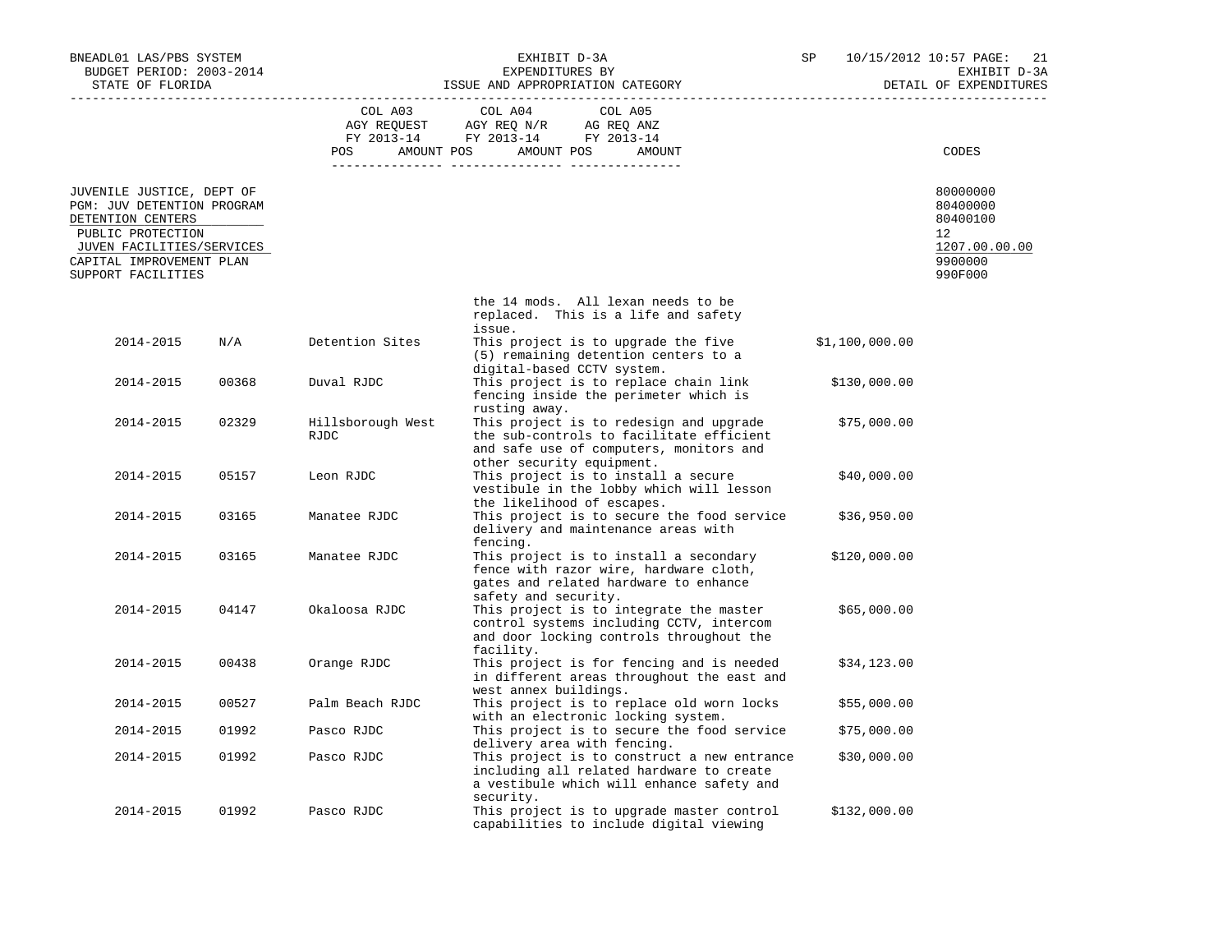| BNEADL01 LAS/PBS SYSTEM<br>BUDGET PERIOD: 2003-2014<br>STATE OF FLORIDA                                                                                                          |       |                 | SP                                                                                                                                                                | 10/15/2012 10:57 PAGE:<br>22<br>EXHIBIT D-3A<br>DETAIL OF EXPENDITURES |                                                                               |
|----------------------------------------------------------------------------------------------------------------------------------------------------------------------------------|-------|-----------------|-------------------------------------------------------------------------------------------------------------------------------------------------------------------|------------------------------------------------------------------------|-------------------------------------------------------------------------------|
|                                                                                                                                                                                  |       | COL A03         | ISSUE AND APPROPRIATION CATEGORY<br>COL A05<br>COL A04<br>AGY REQUEST AGY REQ N/R AG REQ ANZ<br>FY 2013-14 FY 2013-14 FY 2013-14                                  |                                                                        |                                                                               |
|                                                                                                                                                                                  |       |                 | POS AMOUNT POS AMOUNT POS<br>AMOUNT                                                                                                                               |                                                                        | CODES                                                                         |
| JUVENILE JUSTICE, DEPT OF<br>PGM: JUV DETENTION PROGRAM<br>DETENTION CENTERS<br>PUBLIC PROTECTION<br>JUVEN FACILITIES/SERVICES<br>CAPITAL IMPROVEMENT PLAN<br>SUPPORT FACILITIES |       |                 |                                                                                                                                                                   |                                                                        | 80000000<br>80400000<br>80400100<br>12<br>1207.00.00.00<br>9900000<br>990F000 |
| 2014-2015                                                                                                                                                                        | 04630 | Pinellas RJDC   | and recording.<br>This project is to integrate the master<br>control systems including CCTV, intercom<br>and door locking controls throughout the<br>facility.    | \$125,000.00                                                           |                                                                               |
| 2014-2015                                                                                                                                                                        | 00526 | St. Lucie RJDC  | This project is to replace door locks with<br>an electronic locking system. The door locks<br>are old and worn.                                                   | \$24,500.00                                                            |                                                                               |
| 2014-2015                                                                                                                                                                        | 00526 | St. Lucie RJDC  | This project is to add additional cameras<br>in the dayroom areas in mod's A, B, C, D, E,<br>hallway and DVR room.                                                | \$12,500.00                                                            |                                                                               |
| 2015-2016                                                                                                                                                                        | 00233 | Alachua RJDC    | This project is for a maintenance<br>agreement for the CCTV system which<br>requires service.                                                                     | \$15,480.00                                                            |                                                                               |
| 2015-2016                                                                                                                                                                        | 00368 | Duval RJDC      | This project is for a maintenance<br>agreement for the newly installed<br>digital CCTV system which requires<br>service.                                          | \$20,520.00                                                            |                                                                               |
| 2015-2016                                                                                                                                                                        | 05157 | Leon RJDC       | This project is to repair the access<br>control board which does not function<br>properly. Some intercoms controlled<br>by the access control system do not work. | \$15,500.00                                                            |                                                                               |
| 2015-2016                                                                                                                                                                        | 00234 | Marion RJDC     | This project is for a maintenance agreement<br>for the digital CCTV system which<br>requires service.                                                             | \$16, 296.00                                                           |                                                                               |
| 2015-2016                                                                                                                                                                        | 01933 | Miami Dade RJDC | This project is to replace all locks<br>with an electronic control system to<br>enhanced the facility's security.                                                 | \$75,000.00                                                            |                                                                               |
| 2015-2016                                                                                                                                                                        | 01933 | Miami Dade RJDC | This project is to replace numerous doors<br>which are worn and have been battered by<br>youth.                                                                   | \$40,000.00                                                            |                                                                               |
| 2015-2016                                                                                                                                                                        | 01933 | Miami Dade RJDC | This project is to replace the existing<br>toilets with stainless steel fixtures<br>to improve safety and security.                                               | \$288,000.00                                                           |                                                                               |
| 2015-2016                                                                                                                                                                        | 00527 | Palm Beach RJDC | This project is to replace the sally<br>port gate closers which requires<br>frequent repairs.                                                                     | \$10,000.00                                                            |                                                                               |
| 2015-2016                                                                                                                                                                        | 01992 | Pasco RJDC      | This project is to replace the locking system<br>including all electronic and mechanical<br>equipment. The current system is old, high                            | \$80,000.00                                                            |                                                                               |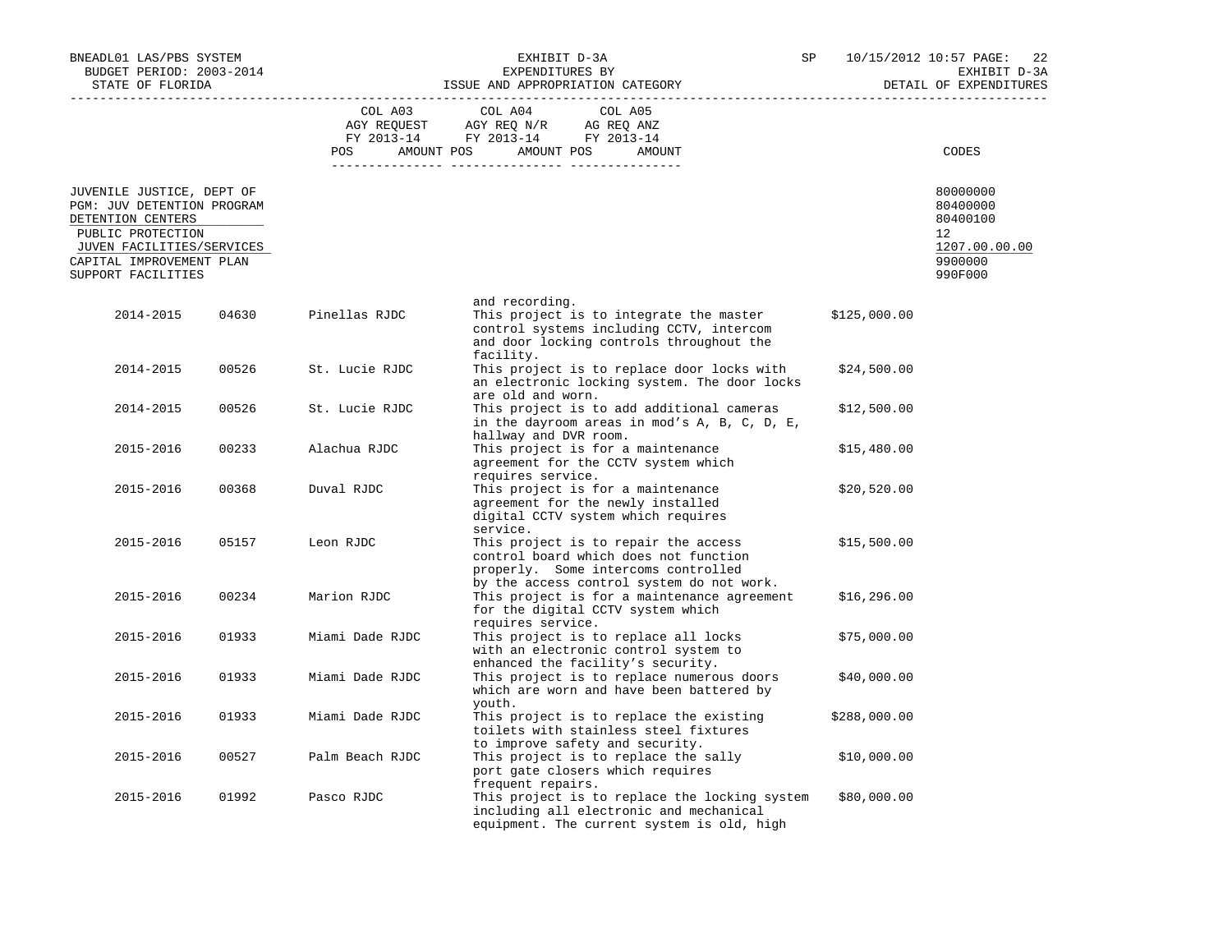| BNEADL01 LAS/PBS SYSTEM<br>BUDGET PERIOD: 2003-2014<br>STATE OF FLORIDA                                                                                                          |       | ISSUE AND APPROPRIATION CATEGORY            | SP                                                                                                                                                                                 | 10/15/2012 10:57 PAGE:<br>EXHIBIT D-3A<br>DETAIL OF EXPENDITURES |              |                                                                                            |
|----------------------------------------------------------------------------------------------------------------------------------------------------------------------------------|-------|---------------------------------------------|------------------------------------------------------------------------------------------------------------------------------------------------------------------------------------|------------------------------------------------------------------|--------------|--------------------------------------------------------------------------------------------|
|                                                                                                                                                                                  |       | COL A03<br>AGY REQUEST<br>AMOUNT POS<br>POS | COL A04<br>COL A05<br>AGY REQ N/R AG REQ ANZ<br>FY 2013-14 FY 2013-14 FY 2013-14<br>AMOUNT POS<br>AMOUNT                                                                           |                                                                  |              | CODES                                                                                      |
| JUVENILE JUSTICE, DEPT OF<br>PGM: JUV DETENTION PROGRAM<br>DETENTION CENTERS<br>PUBLIC PROTECTION<br>JUVEN FACILITIES/SERVICES<br>CAPITAL IMPROVEMENT PLAN<br>SUPPORT FACILITIES |       |                                             |                                                                                                                                                                                    |                                                                  |              | 80000000<br>80400000<br>80400100<br>12 <sup>°</sup><br>1207.00.00.00<br>9900000<br>990F000 |
| 2015-2016                                                                                                                                                                        | 04630 | Pinellas RJDC                               | maintenance, and subject to failures.<br>This project is to adequately light                                                                                                       |                                                                  | \$52,000.00  |                                                                                            |
| 2015-2016                                                                                                                                                                        | 00455 | Southwest RJDC                              | the exterior perimeter of the compound.<br>This project is to install razor wire<br>around the building's roof perimeter.<br>A recent security survey revealed the                 |                                                                  | \$23,500.00  |                                                                                            |
| 2016-2017                                                                                                                                                                        | 00233 | Alachua RJDC                                | area as a possible escape liability.<br>This project is to integrate the master<br>control systems including CCTV, intercom<br>and door locking controls throughout the            |                                                                  | \$165,000.00 |                                                                                            |
| 2016-2017                                                                                                                                                                        | 00527 | Palm Beach RJDC                             | facility.<br>This project is to replace existing ceramic<br>toilets with stainless steel combination<br>units as existing porcelain fixtures are a<br>safety and security problem. |                                                                  | \$279,000.00 |                                                                                            |
| 2016-2017                                                                                                                                                                        | 00393 | Volusia RJDC                                | This project is to integrate the master<br>control systems including CCTV, intercom<br>and door locking controls throughout the<br>facility.                                       |                                                                  | \$80,000.00  |                                                                                            |
| 2016-2017                                                                                                                                                                        | 04147 | Okaloosa RJDC                               | This project is to upgrade master<br>control and sub-control, install a<br>touch panel control and upgrade<br>capability for internal security control<br>of facility.             |                                                                  | \$43,925.00  |                                                                                            |
| 2016-2017                                                                                                                                                                        | 01991 | Brevard RJDC                                | This project is to replace the facility<br>telephone system. The system is over<br>ten (10) years old.                                                                             |                                                                  | \$7,880.00   |                                                                                            |
| 2017-2018                                                                                                                                                                        | 01992 | Pasco RJDC                                  | This project is to replace locks<br>within the building.                                                                                                                           |                                                                  | \$28,000.00  |                                                                                            |
| 2017-2018                                                                                                                                                                        | 01992 | Pasco RJDC                                  | This project is to replace locks within<br>the building.                                                                                                                           |                                                                  | \$70,000.00  |                                                                                            |
| 2017-2018                                                                                                                                                                        | 02329 | Hillsborough West<br>RJDC                   | This project is to purchase security<br>screening for the facility perimeter.                                                                                                      |                                                                  | \$6,000.00   |                                                                                            |
| 2017-2018                                                                                                                                                                        | 02329 | Hillsborough West<br>RJDC                   | This project is to purchase additional<br>security cameras for the facility.                                                                                                       |                                                                  | \$12,000.00  |                                                                                            |
| Refer to accompanying CIP-5 forms.                                                                                                                                               |       |                                             |                                                                                                                                                                                    |                                                                  |              |                                                                                            |

\*\*\*\*\*\*\*\*\*\*\*\*\*\*\*\*\*\*\*\*\*\*\*\*\*\*\*\*\*\*\*\*\*\*\*\*\*\*\*\*\*\*\*\*\*\*\*\*\*\*\*\*\*\*\*\*\*\*\*\*\*\*\*\*\*\*\*\*\*\*\*\*\*\*\*\*\*\*\*\*\*\*\*\*\*\*\*\*\*\*\*\*\*\*\*\*\*\*\*\*\*\*\*\*\*\*\*\*\*\*\*\*\*\*\*\*\*\*\*\*\*\*\*\*\*\*\*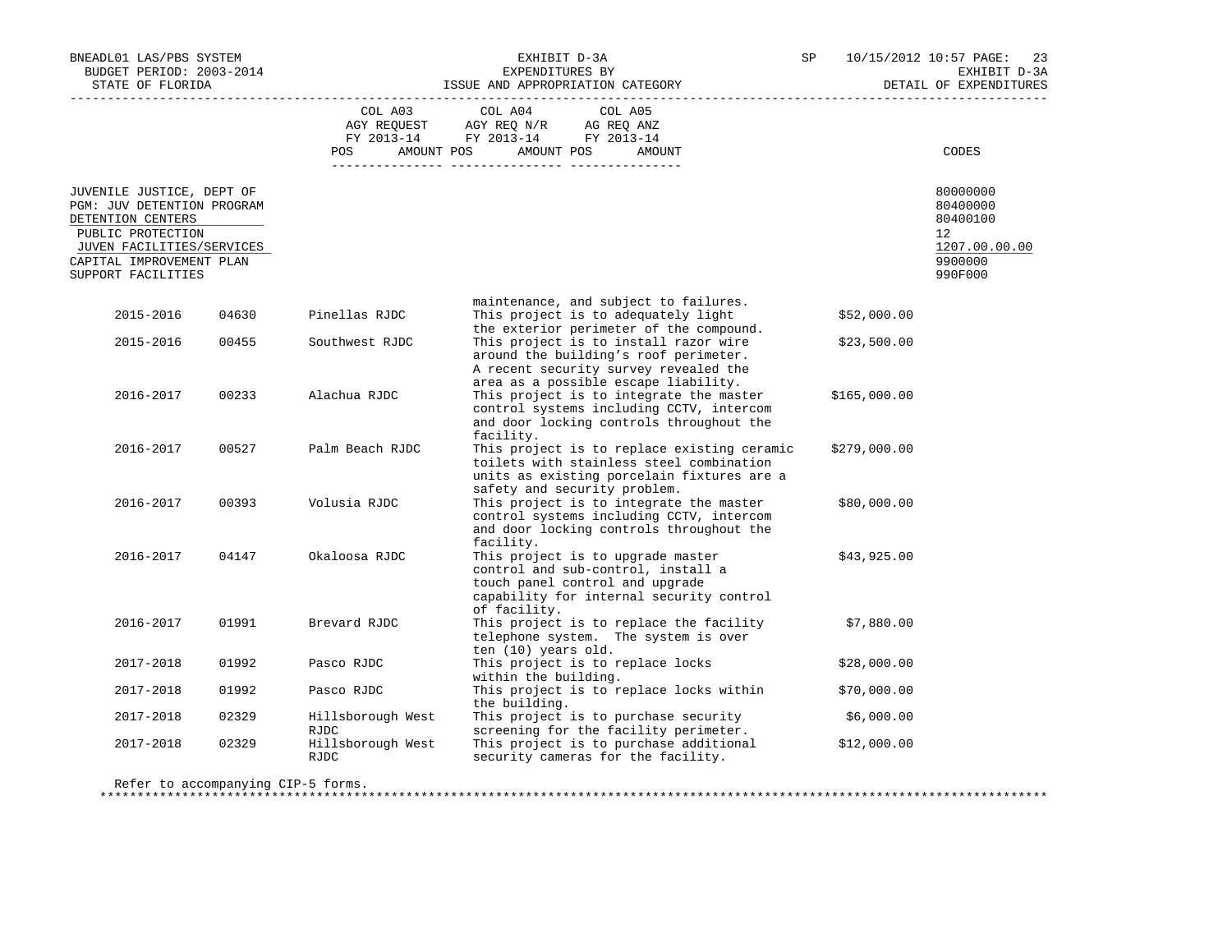| BNEADL01 LAS/PBS SYSTEM<br>BUDGET PERIOD: 2003-2014<br>STATE OF FLORIDA                                                                                                                                                                           |        | EXHIBIT D-3A<br>EXPENDITURES BY<br>ISSUE AND APPROPRIATION CATEGORY |                                                                                                   |                                  | 10/15/2012 10:57 PAGE: 24<br>SP<br>EXHIBIT D-3A<br>DETAIL OF EXPENDITURES                                      |  |  |
|---------------------------------------------------------------------------------------------------------------------------------------------------------------------------------------------------------------------------------------------------|--------|---------------------------------------------------------------------|---------------------------------------------------------------------------------------------------|----------------------------------|----------------------------------------------------------------------------------------------------------------|--|--|
|                                                                                                                                                                                                                                                   |        |                                                                     | COL A03 COL A04 COL A05<br>AGY REQUEST AGY REQ N/R AG REQ ANZ<br>FY 2013-14 FY 2013-14 FY 2013-14 | POS AMOUNT POS AMOUNT POS AMOUNT | CODES                                                                                                          |  |  |
| JUVENILE JUSTICE, DEPT OF<br><b>PGM: JUV DETENTION PROGRAM</b><br>DETENTION CENTERS<br>PUBLIC PROTECTION<br>JUVEN FACILITIES/SERVICES<br>CAPITAL IMPROVEMENT PLAN<br>MAINTENANCE AND REPAIR<br>FIXED CAPITAL OUTLAY<br>DJJ MAIN/REPAIR-STATE BLDG |        |                                                                     |                                                                                                   |                                  | 80000000<br>80400000<br>80400100<br>12 <sup>7</sup><br>1207.00.00.00<br>9900000<br>990M000<br>080000<br>080410 |  |  |
| GENERAL REVENUE FUND                                                                                                                                                                                                                              | -STATE |                                                                     | 2, 167, 117 2, 167, 117                                                                           |                                  | 1000 1                                                                                                         |  |  |

AGENCY NARRATIVE:

2013-2014 BUDGET YEAR NARRATIVE: DJJ MAIN/REPAIR-STATE BLDG IT COMPONENT? NO

 The following maintenance projects are requested under group "BR" Roofing. These requests are typically for roofs which are leaking due to age or wear and require replacement or repair. By not addressing these roof leaks, the department incurs additional expenses to repair interior water damage including but not limited to potential mold issues.

\*\*\*\*\*\*\*\*\*\*\*\*\*\*\*\*\*\*\*\*\*\*\*\*\*\*\*\*\*\*\*\*\*\*\*\*\*\*\*\*\*\*\*\*\*\*\*\*\*\*\*\*\*\*\*\*\*\*\*\*\*\*\*\*\*\*\*\*\*\*\*\*\*\*\*\*\*\*\*\*\*\*\*\*\*\*\*\*\*\*\*\*\*\*\*\*\*\*\*\*\*\*\*\*\*\*\*\*\*\*\*\*\*\*\*\*\*\*\*\*\*\*\*\*\*\*\*

 The following maintenance projects are requested under group "BM" Mechanical. These are typically older sites and mechanical systems fail suddenly and youth may have to be moved to other facilities or temporary units brought-in for cooling resulting in significant expense. These projects typically include repair or replacement of existing Heating Ventilation and Air-Conditioning (HVAC) or ventilation systems and related controls.

 The following maintenance projects are requested under group "BE" Electrical. The requests noted under this group are issues that will enhance the functionality of the sites. These projects include such items as interior lighting and lightning protection.

 The following maintenance projects are requested under group "BI" Interior. The requests noted under this group are issues that will ensure the functionality and safety of the sites. Many of the sites are old and the interiors are showing substantial signs of deterioration which leads to safety concerns. The projects need to be completed to stop the deterioration of the buildings and extend their useful life-span. These projects include floor surface replacements, painting, minor renovations, etc.

 The following maintenance projects are requested under group "BG" Site. The requests noted under this category are issues that will ensure the functionality, security, and safety of the sites. These projects include covered walkways, exterior lighting, fencing and erosion issues.

 The following maintenance projects are requested under group "BP" Plumbing. These are typically older sites and the plumbing systems and fixtures have been repaired numerous times and are at the end of their lifespan. These projects include items such as piping, fixture replacement, and water control/mixing valve system repairs.

 The following maintenance projects are requested under group "BX" Envelope (building exterior). The requests noted under this group are issues that need to be addressed to ensure security of the buildings and building exterior protections. These are older sites and the buildings are in need of maintenance to prolong their life-span.

The following maintenance projects are requested under group "CP" Paving (other). The requests noted under this group are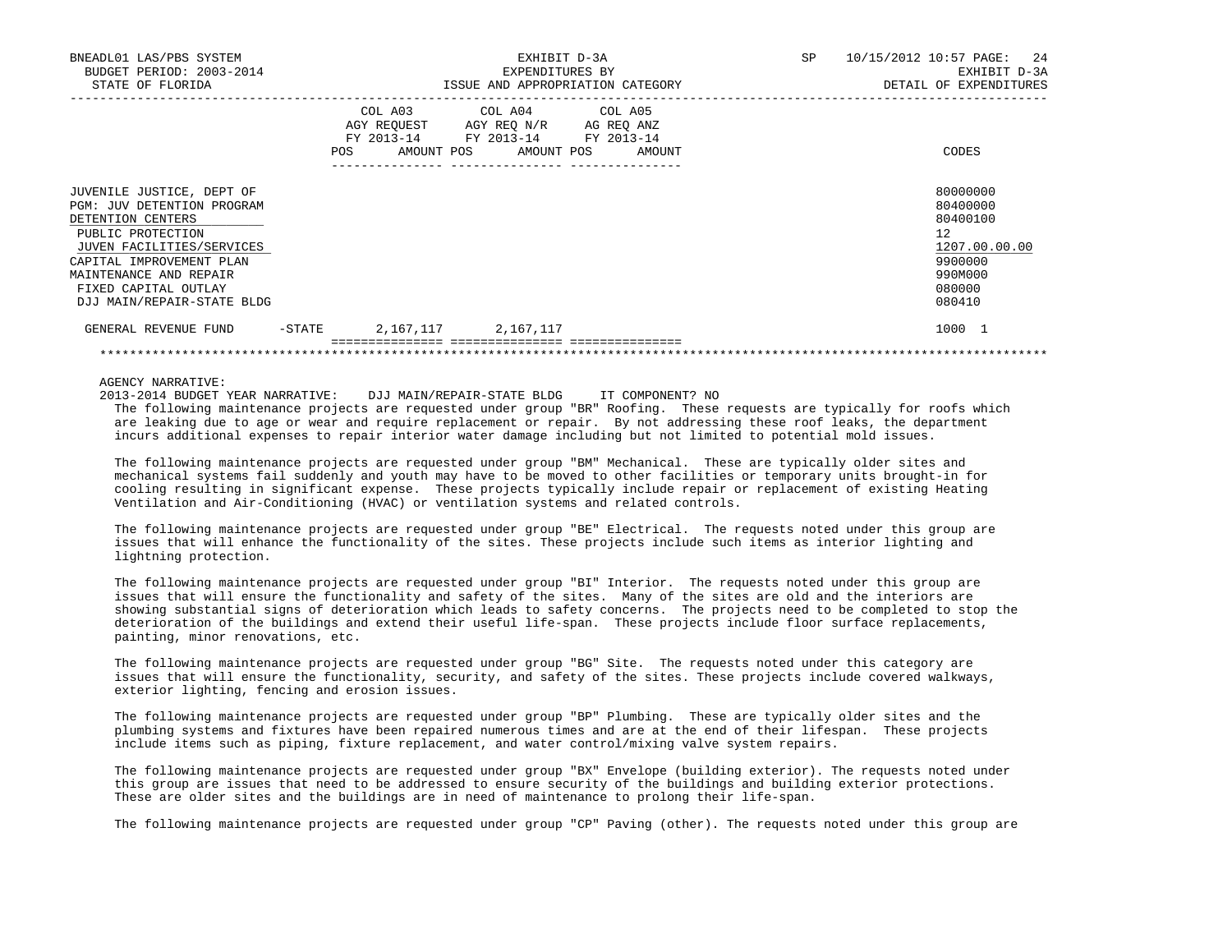| BNEADL01 LAS/PBS SYSTEM<br>BUDGET PERIOD: 2003-2014<br>STATE OF FLORIDA                                                                                                                     | EXHIBIT D-3A<br>EXPENDITURES BY<br>ISSUE AND APPROPRIATION CATEGORY                                                                                        | 25<br>SP<br>10/15/2012 10:57 PAGE:<br>EXHIBIT D-3A<br>DETAIL OF EXPENDITURES  |
|---------------------------------------------------------------------------------------------------------------------------------------------------------------------------------------------|------------------------------------------------------------------------------------------------------------------------------------------------------------|-------------------------------------------------------------------------------|
|                                                                                                                                                                                             | COL A03<br>COL A04 COL A05<br>AGY REOUEST<br>AGY REO N/R<br>AG REO ANZ<br>FY 2013-14<br>FY 2013-14 FY 2013-14<br>AMOUNT POS<br>AMOUNT POS<br>POS<br>AMOUNT | CODES                                                                         |
| JUVENILE JUSTICE, DEPT OF<br><b>PGM: JUV DETENTION PROGRAM</b><br>DETENTION CENTERS<br>PUBLIC PROTECTION<br>JUVEN FACILITIES/SERVICES<br>CAPITAL IMPROVEMENT PLAN<br>MAINTENANCE AND REPAIR |                                                                                                                                                            | 80000000<br>80400000<br>80400100<br>12<br>1207.00.00.00<br>9900000<br>990M000 |

 issues that need to be addressed to ensure the safety of the sites and make them more functional. These are older sites that have unsafe parking lots for both staff and visitors. These projects include recreation paving.

 The following maintenance projects are requested under group "BS" Structure. The requests noted under this group are issues that will ensure the functionality and safety of the facility and also include the request for the annual repair and maintenance allocation for all detention facilities statewide.

| Amount       | Project Description                                                                                                                                                                 | DMS Bldg. # Location |       | Fiscal Year<br>Requested |
|--------------|-------------------------------------------------------------------------------------------------------------------------------------------------------------------------------------|----------------------|-------|--------------------------|
| \$445,000.00 | This project is to replace the<br>roof which leaks during heavy<br>rain.                                                                                                            | Palm Beach RJDC      | 00527 | 2013-2014                |
| \$250,000.00 | This project is to replace the<br>old built-up roof with a new<br>roofing system.                                                                                                   | Alachua RJDC         | 00233 | 2013-2014                |
| \$22,000.00  | This project is to replace<br>the existing kitchen hood<br>system that is old, and is<br>frequently non-functional.<br>The system should be replaced<br>with a dry chemical system. | Pinellas RJDC        | 04630 | 2013-2014                |
| \$20,000.00  | This project is to upgrade all<br>kitchen equipment. Much of the<br>present equipment is at the end of<br>its life-cycle.                                                           | Pasco RJDC           | 01992 | 2013-2014                |
| \$6,595.00   | This project is to replace equipment<br>for the outside walk-in freezer.                                                                                                            | Orange RJDC          | 00438 | 2013-2014                |
| \$2,985.00   | This project is to replace the walk-in<br>cooler evaporator coil.                                                                                                                   | Orange RJDC          | 00438 | 2013-2014                |
| \$3,742.00   | This project is to install a mini-split<br>ductless air conditioning unit<br>for the medical office in the east<br>annex.                                                           | Orange RJDC          | 00438 | 2013-2014                |
| \$123,000.00 | This project is to replace<br>facility air handlers. All<br>existing units are undersized,<br>resulting in undercooling of<br>facility.                                             | Palm Beach RJDC      | 00527 | 2013-2014                |
| \$40,000.00  | This project is to remove the facility's                                                                                                                                            | Hillsborough RJDC    | 02329 | 2013-2014                |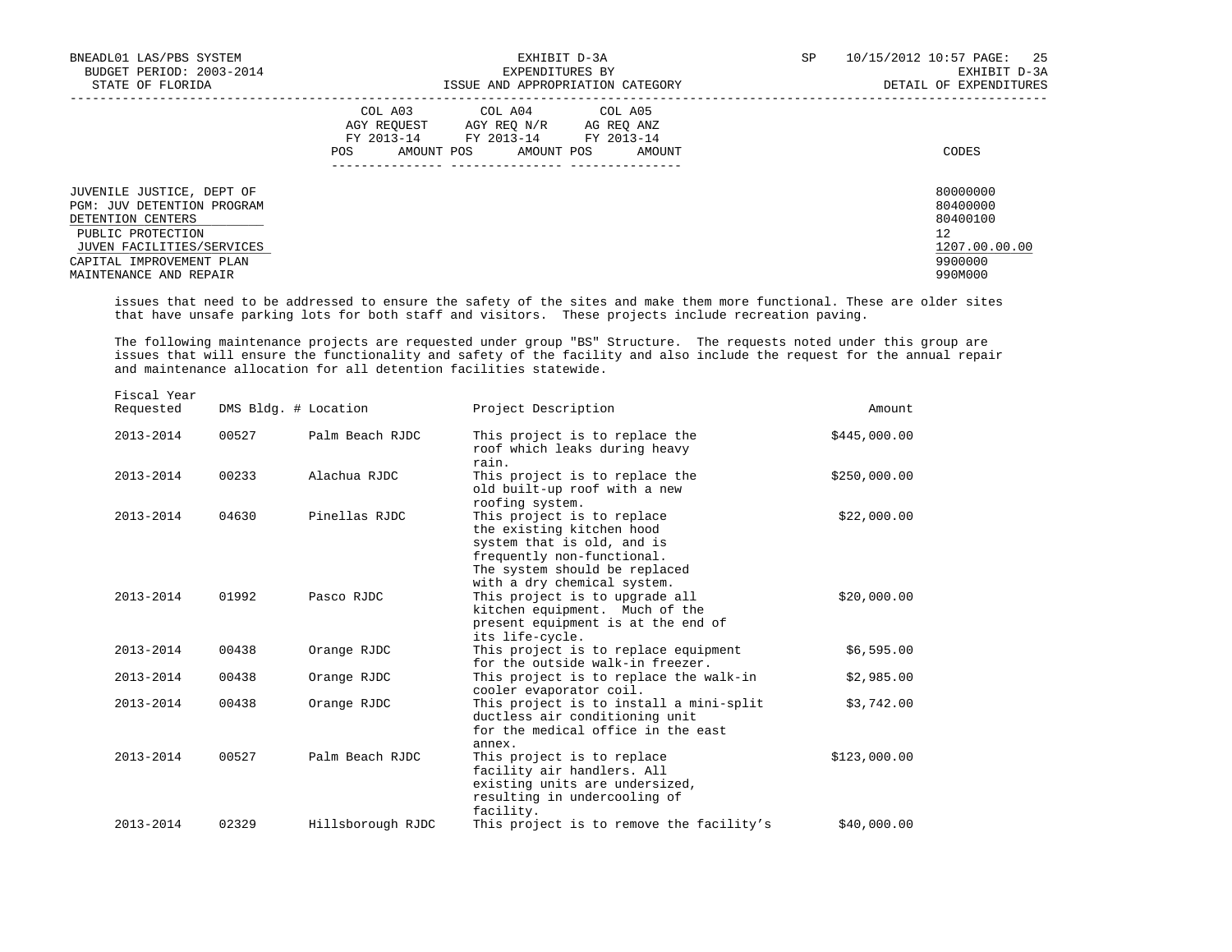| BNEADL01 LAS/PBS SYSTEM<br>BUDGET PERIOD: 2003-2014<br>STATE OF FLORIDA                                                                                                              |       | ISSUE AND APPROPRIATION CATEGORY | SP                                                                                                                                                                                                                                                                                                                                                                                                                                                    |  | 10/15/2012 10:57 PAGE:<br>26<br>EXHIBIT D-3A<br>DETAIL OF EXPENDITURES |                                                                                         |
|--------------------------------------------------------------------------------------------------------------------------------------------------------------------------------------|-------|----------------------------------|-------------------------------------------------------------------------------------------------------------------------------------------------------------------------------------------------------------------------------------------------------------------------------------------------------------------------------------------------------------------------------------------------------------------------------------------------------|--|------------------------------------------------------------------------|-----------------------------------------------------------------------------------------|
|                                                                                                                                                                                      |       | COL A03                          | COL A05<br>COL A04<br>AGY REQUEST AGY REQ N/R AG REQ ANZ<br>FY 2013-14 FY 2013-14 FY 2013-14<br>POS AMOUNT POS AMOUNT POS AMOUNT                                                                                                                                                                                                                                                                                                                      |  |                                                                        | CODES                                                                                   |
| JUVENILE JUSTICE, DEPT OF<br>PGM: JUV DETENTION PROGRAM<br>DETENTION CENTERS<br>PUBLIC PROTECTION<br>JUVEN FACILITIES/SERVICES<br>CAPITAL IMPROVEMENT PLAN<br>MAINTENANCE AND REPAIR |       |                                  |                                                                                                                                                                                                                                                                                                                                                                                                                                                       |  |                                                                        | 80000000<br>80400000<br>80400100<br>$12^{\circ}$<br>1207.00.00.00<br>9900000<br>990M000 |
| 2013-2014                                                                                                                                                                            | N/A   | West<br>Detention Sites          | mod sub-controls.<br>This project is phase-one of a multiple<br>-phase project to perform energy-<br>saving lighting retrofits statewide.<br>Lighting retrofits are an energy<br>conservation measure which allow<br>buildings energy-savings by replacing<br>the entire fixture or components<br>and achieve reduction of electricity<br>use and nitrogen oxide emissions.<br>The first centers to be retrofitted are<br>Orange, Marion, Broward and |  | \$250,000.00                                                           |                                                                                         |
| 2013-2014                                                                                                                                                                            | 04630 | Pinellas RJDC                    | Hillsborough West RJDC's.<br>This project is to remove two (2)<br>existing 100 gallon natural gas<br>water heaters and install two (2)<br>new Rheem 120V natural gas water<br>heaters. This will also include<br>electrical disconnect and electrical<br>hook-up to water heaters and plumbing.                                                                                                                                                       |  | \$15,172.00                                                            |                                                                                         |
| 2013-2014                                                                                                                                                                            | 03165 | Manatee RJDC                     | This project is to replace shower<br>doors and jambs in two mods. Currently,<br>these doors are rusting, causing<br>a safety and security issue.                                                                                                                                                                                                                                                                                                      |  | \$17,800.00                                                            |                                                                                         |
| 2013-2014                                                                                                                                                                            | 01992 | Pasco RJDC                       | This project is to replace worn<br>tile and carpeted areas within<br>the building.                                                                                                                                                                                                                                                                                                                                                                    |  | \$22,000.00                                                            |                                                                                         |
| 2013-2014                                                                                                                                                                            | 01991 | Brevard RJDC                     | This project is to replace carpeting<br>in entrance lobby and administrative<br>offices. The carpeting is deteriorating,<br>heavily stained and unsanitary.                                                                                                                                                                                                                                                                                           |  | \$6,823.00                                                             |                                                                                         |
| 2013-2014                                                                                                                                                                            | 02329 | Hillsborough RJDC<br>West        | This project is to replace the water<br>fountains in the facility's four<br>mods which have been in place since                                                                                                                                                                                                                                                                                                                                       |  | \$20,000.00                                                            |                                                                                         |
| 2013-2014                                                                                                                                                                            | 00455 | Southwest RJDC                   | 1979. They are in poor condition.<br>This project is to install a grinder<br>pump in the lift station to reduce<br>costs of replacing motors. This<br>would be a cost effective measure<br>and would reduce the current                                                                                                                                                                                                                               |  | \$100,000.00                                                           |                                                                                         |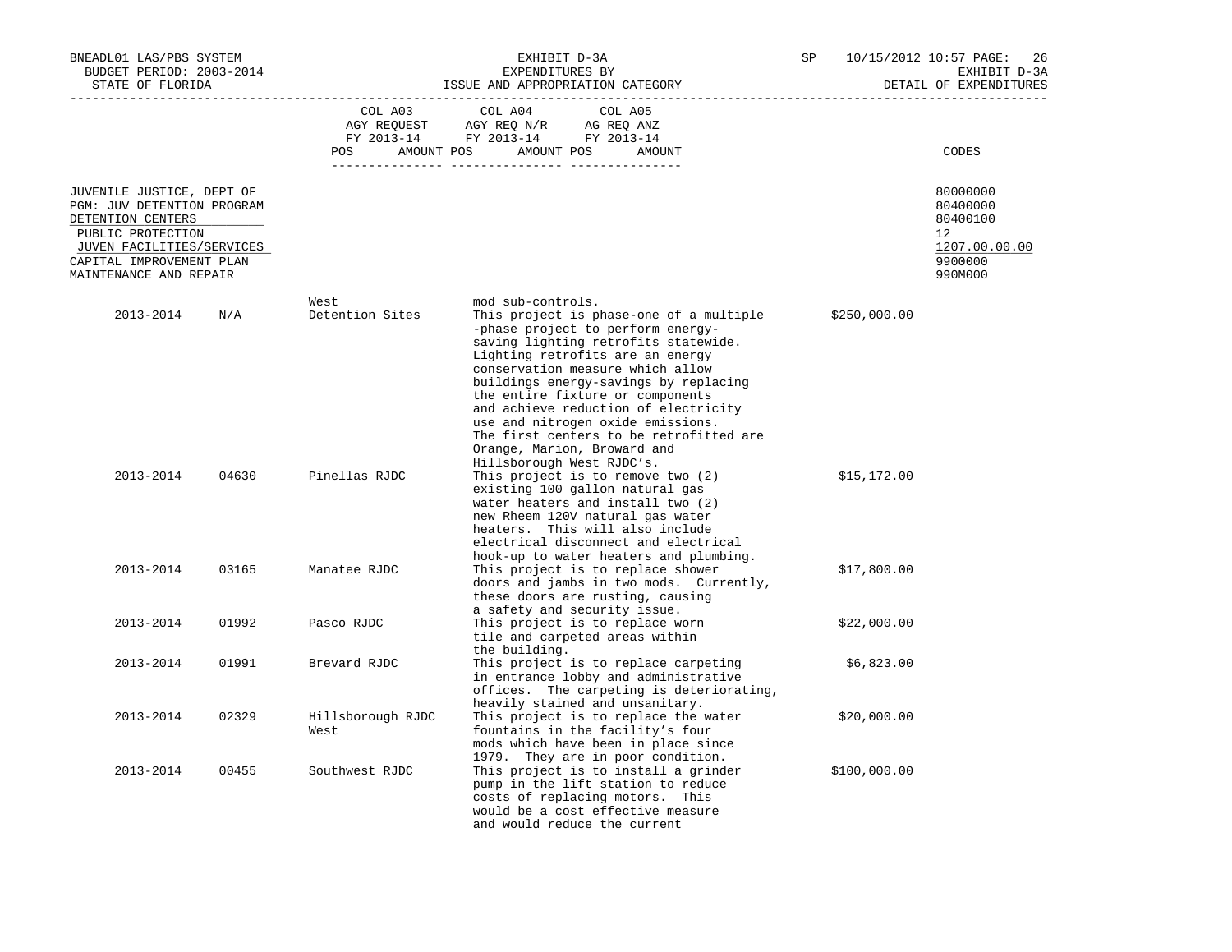| BNEADL01 LAS/PBS SYSTEM<br>BUDGET PERIOD: 2003-2014<br>STATE OF FLORIDA                                                                                                              |       |                 | EXHIBIT D-3A<br>EXPENDITURES BY<br>ISSUE AND APPROPRIATION CATEGORY                                                                                                                                                                                                                                                                                                                                                                                                                                                                                                                                                                                             | SP |              | 10/15/2012 10:57 PAGE: 27<br>EXHIBIT D-3A<br>DETAIL OF EXPENDITURES           |  |
|--------------------------------------------------------------------------------------------------------------------------------------------------------------------------------------|-------|-----------------|-----------------------------------------------------------------------------------------------------------------------------------------------------------------------------------------------------------------------------------------------------------------------------------------------------------------------------------------------------------------------------------------------------------------------------------------------------------------------------------------------------------------------------------------------------------------------------------------------------------------------------------------------------------------|----|--------------|-------------------------------------------------------------------------------|--|
|                                                                                                                                                                                      |       | COL A03         | COL A04<br>COL A05<br>$\begin{tabular}{lllllll} \bf AGY \;\; RegUEST \hspace{1cm} \bf AGY \;\; REG \;\; N/R \hspace{1cm} \bf AG \;\; REG \;\; ANZ \\ \hline \bf FY \;\; 2013-14 \hspace{1cm} FY \;\; 2013-14 \hspace{1cm} FY \;\; 2013-14 \end{tabular}$<br>POS AMOUNT POS AMOUNT POS AMOUNT                                                                                                                                                                                                                                                                                                                                                                    |    |              | CODES                                                                         |  |
| JUVENILE JUSTICE, DEPT OF<br>PGM: JUV DETENTION PROGRAM<br>DETENTION CENTERS<br>PUBLIC PROTECTION<br>JUVEN FACILITIES/SERVICES<br>CAPITAL IMPROVEMENT PLAN<br>MAINTENANCE AND REPAIR |       |                 |                                                                                                                                                                                                                                                                                                                                                                                                                                                                                                                                                                                                                                                                 |    |              | 80000000<br>80400000<br>80400100<br>12<br>1207.00.00.00<br>9900000<br>990M000 |  |
| 2013-2014                                                                                                                                                                            | 00526 | St. Lucie RJDC  | problems with the plumbing system.<br>This project is to install a<br>grinder pump in the lift station<br>to reduce costs of replacing motors.<br>This would be a cost effective<br>measure and would reduce the current                                                                                                                                                                                                                                                                                                                                                                                                                                        |    | \$100,000.00 |                                                                               |  |
| 2013-2014                                                                                                                                                                            | 00527 | Palm Beach RJDC | problems with the plumbing system.<br>This project is to build a covered<br>parking area for loading and<br>unloading youth in and out of vehicles<br>during inclement weather.                                                                                                                                                                                                                                                                                                                                                                                                                                                                                 |    | \$10,000.00  |                                                                               |  |
| 2013-2014                                                                                                                                                                            | N/A   | Detention Sites | This allocation is for the continued<br>upkeep and maintenance of all<br>detention services facilities<br>statewide. Costs computed using<br>industry-standard data from the Building<br>Owner's and Manager's Association (BOMA),<br>the International Facility Management<br>Association (IFMA) and historical data<br>from agency expenditures for repair/<br>maintenance issues over the past five<br>years. Costs have also been revised<br>downward to reflect over-lapping<br>projects in this current request.<br>Work covers building items which break-<br>down or fail during the current year<br>and need to be repaired to maintain<br>operations. |    | \$650,000.00 |                                                                               |  |
| 2013-2014                                                                                                                                                                            | 04147 | Okaloosa RJDC   | This prject is to convert to gas from<br>electric.                                                                                                                                                                                                                                                                                                                                                                                                                                                                                                                                                                                                              |    | \$62,000.00  |                                                                               |  |
| 2014-2015                                                                                                                                                                            | 00631 | Broward RJDC    | This project is to replace the facility<br>roof. There are numerous leaks<br>whenever it rains.                                                                                                                                                                                                                                                                                                                                                                                                                                                                                                                                                                 |    | \$300,000.00 |                                                                               |  |
| 2014-2015                                                                                                                                                                            | 04147 | Okaloosa RJDC   | This project is to replace shingles<br>in the kitchen and intake areas.                                                                                                                                                                                                                                                                                                                                                                                                                                                                                                                                                                                         |    | \$45,000.00  |                                                                               |  |
| 2014-2015                                                                                                                                                                            | 00527 | Palm Beach RJDC | This project is to replace duct<br>work which is old and has numerous<br>leaks.                                                                                                                                                                                                                                                                                                                                                                                                                                                                                                                                                                                 |    | \$435,000.00 |                                                                               |  |
| 2014-2015                                                                                                                                                                            | 00527 | Palm Beach RJDC | This project is to replace HVAC<br>grills which are old and deteriorating.                                                                                                                                                                                                                                                                                                                                                                                                                                                                                                                                                                                      |    | \$55,000.00  |                                                                               |  |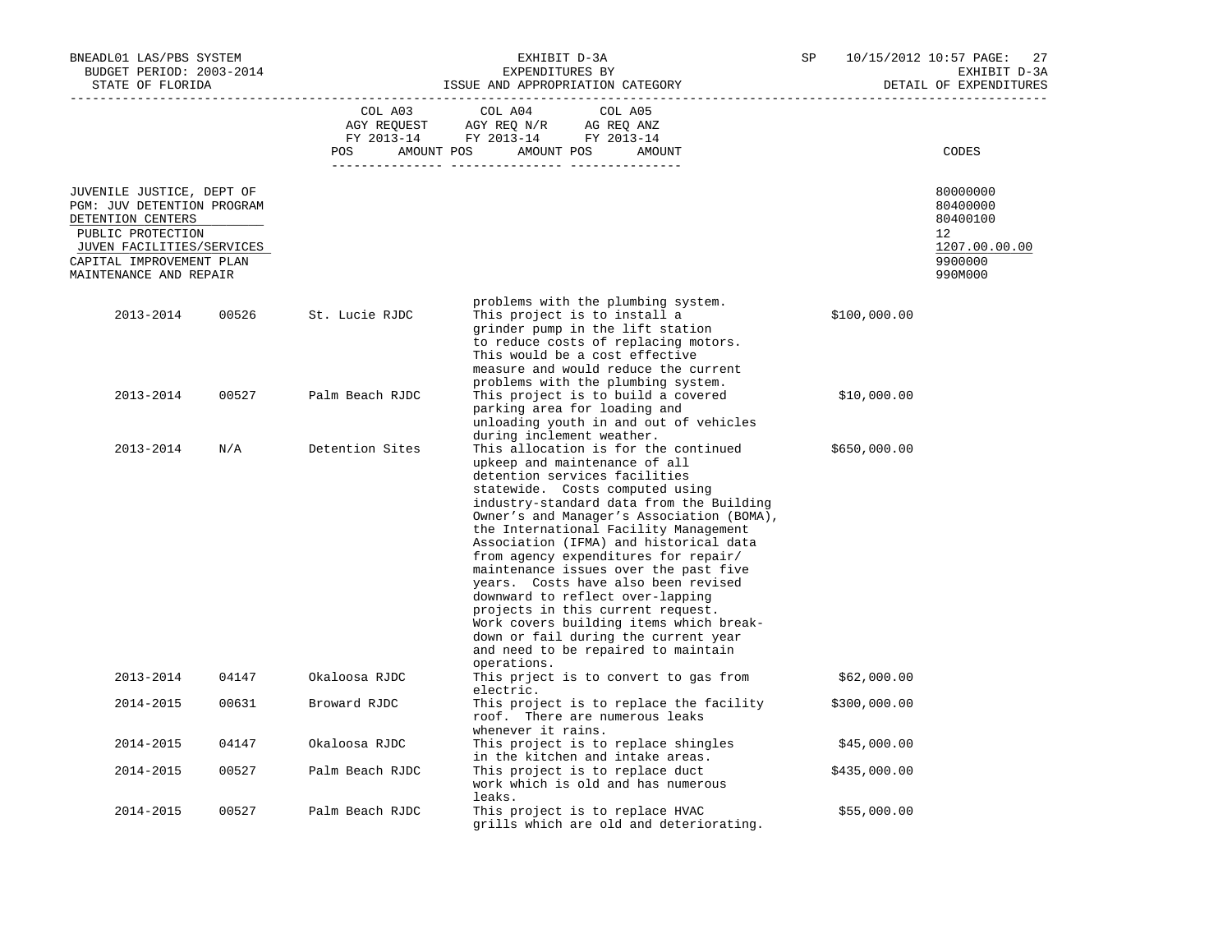| BNEADL01 LAS/PBS SYSTEM<br>BUDGET PERIOD: 2003-2014<br>STATE OF FLORIDA<br>_______________________________ |       |                           | EXHIBIT D-3A<br>EXPENDITURES BY<br>ISSUE AND APPROPRIATION CATEGORY                                                                                                                                                                                                                                                     | SP          | 10/15/2012 10:57 PAGE:<br>28<br>EXHIBIT D-3A<br>DETAIL OF EXPENDITURES |  |
|------------------------------------------------------------------------------------------------------------|-------|---------------------------|-------------------------------------------------------------------------------------------------------------------------------------------------------------------------------------------------------------------------------------------------------------------------------------------------------------------------|-------------|------------------------------------------------------------------------|--|
|                                                                                                            |       | COL A03                   | COL A04<br>COL A05<br>AGY REQUEST AGY REQ $\texttt{N/R}$ AG REQ ANZ<br>FY 2013-14 FY 2013-14 FY 2013-14                                                                                                                                                                                                                 |             |                                                                        |  |
|                                                                                                            |       | <b>POS</b>                | AMOUNT POS AMOUNT POS<br>AMOUNT                                                                                                                                                                                                                                                                                         |             | CODES                                                                  |  |
| JUVENILE JUSTICE, DEPT OF<br>PGM: JUV DETENTION PROGRAM<br>DETENTION CENTERS<br>PUBLIC PROTECTION          |       |                           |                                                                                                                                                                                                                                                                                                                         |             | 80000000<br>80400000<br>80400100<br>12                                 |  |
| JUVEN FACILITIES/SERVICES<br>CAPITAL IMPROVEMENT PLAN<br>MAINTENANCE AND REPAIR                            |       |                           |                                                                                                                                                                                                                                                                                                                         |             | 1207.00.00.00<br>9900000<br>990M000                                    |  |
| 2014-2015                                                                                                  | 00455 | Southwest RJDC            | This project is to clean the duct<br>work system which is old and dirty.                                                                                                                                                                                                                                                | \$45,000.00 |                                                                        |  |
| 2014-2015                                                                                                  | 01991 | Brevard RJDC              | This project is to clean the duct<br>work system which is old and dirty.                                                                                                                                                                                                                                                | \$45,000.00 |                                                                        |  |
| 2014-2015                                                                                                  | 00233 | Alachua RJDC              | This project is to clean the duct<br>work system which is old and dirty.                                                                                                                                                                                                                                                | \$55,000.00 |                                                                        |  |
| 2014-2015                                                                                                  | 01992 | Pasco RJDC                | This project is to replace<br>the current kitchen exhaust system<br>due to excessive age and wear.                                                                                                                                                                                                                      | \$27,000.00 |                                                                        |  |
| 2014-2015                                                                                                  | 04630 | Pinellas RJDC             | This project is to replace three<br>10-ton split heat pump systems,<br>one 5-ton split heat pump system,<br>one 7.5-ton split heat pump system<br>and one 3-ton split heat pump system<br>which are nearing the end of<br>life expectancy.                                                                              | \$55,000.00 |                                                                        |  |
| 2014-2015                                                                                                  | 02329 | Hillsborough RJDC<br>West | This project is to replace multiple HVAC<br>systems which are approaching the end of<br>their life expectancy.                                                                                                                                                                                                          | \$72,000.00 |                                                                        |  |
| 2014-2015                                                                                                  | 01991 | Brevard RJDC              | This project is to replace multiple HVAC<br>systems which are approaching the end<br>of their life expectancy.                                                                                                                                                                                                          | \$60,000.00 |                                                                        |  |
| 2014-2015                                                                                                  | 02329 | Hillsborough West<br>RJDC | This project is to replace facility<br>exhaust fans. Many fans do not work<br>properly and are old.                                                                                                                                                                                                                     | \$20,000.00 |                                                                        |  |
| 2014-2015                                                                                                  | 01992 | Pasco RJDC                | This project is to replace multiple<br>HVAC systems which are approaching<br>the end of their life expectancy.                                                                                                                                                                                                          | \$50,000.00 |                                                                        |  |
| 2014-2015                                                                                                  | 01991 | Brevard RJDC              | This project is to install an ice maker<br>for the kitchen. An ice maker is<br>needed for the kitchen for safety and<br>sanitation.                                                                                                                                                                                     | \$5,486.00  |                                                                        |  |
| 2014-2015                                                                                                  | 04630 | Pinellas RJDC             | This project is to remove and replace<br>existing 10-ton split heat pump<br>system. This would involve replacing<br>air handler, secondary drain piping,<br>float switch, modify supply and<br>return air plenums, hook-up to existing<br>supply and return duct work, seal duct<br>system, and certify and install new | \$15,200.00 |                                                                        |  |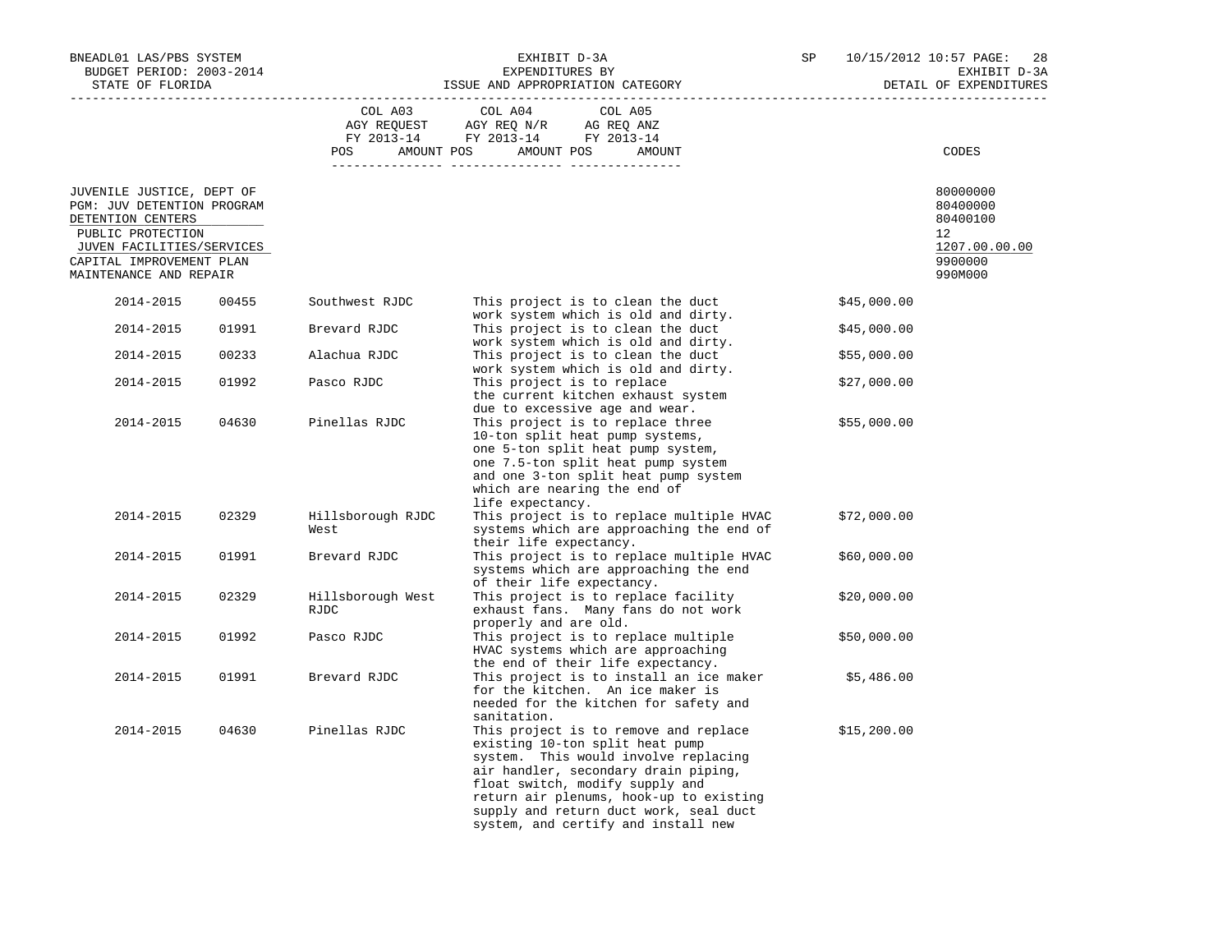| BNEADL01 LAS/PBS SYSTEM<br>BUDGET PERIOD: 2003-2014<br>STATE OF FLORIDA                                                                                                              |       | EXHIBIT D-3A<br>EXPENDITURES BY<br>ISSUE AND APPROPRIATION CATEGORY |                                                                                                                                                                        |  | 10/15/2012 10:57 PAGE:<br>29<br>EXHIBIT D-3A<br>DETAIL OF EXPENDITURES        |
|--------------------------------------------------------------------------------------------------------------------------------------------------------------------------------------|-------|---------------------------------------------------------------------|------------------------------------------------------------------------------------------------------------------------------------------------------------------------|--|-------------------------------------------------------------------------------|
|                                                                                                                                                                                      |       | COL A03<br><b>POS</b>                                               | COL A04<br>COL A05<br>AGY REQUEST AGY REQ N/R AG REQ ANZ<br>FY 2013-14 FY 2013-14 FY 2013-14<br>AMOUNT POS AMOUNT POS<br>AMOUNT                                        |  | CODES                                                                         |
| JUVENILE JUSTICE, DEPT OF<br>PGM: JUV DETENTION PROGRAM<br>DETENTION CENTERS<br>PUBLIC PROTECTION<br>JUVEN FACILITIES/SERVICES<br>CAPITAL IMPROVEMENT PLAN<br>MAINTENANCE AND REPAIR |       |                                                                     |                                                                                                                                                                        |  | 80000000<br>80400000<br>80400100<br>12<br>1207.00.00.00<br>9900000<br>990M000 |
| 2014-2015                                                                                                                                                                            | 00526 | St. Lucie RJDC                                                      | condenser and refrigeration lines.<br>This project is to replace the outside<br>cooling dehumidifier system which is<br>approaching the end of its life<br>expectancy. |  | \$42,500.00                                                                   |
| 2014-2015                                                                                                                                                                            | 04379 | Collier RJDC                                                        | This project is to add carpeting<br>in mods 2 and 3. The previous<br>carpeting was worn and removed and<br>the cement floor was painted.                               |  | \$74,000.00                                                                   |
| 2014-2015                                                                                                                                                                            | 01992 | Pasco RJDC                                                          | This project is to re-tile restroom<br>and replace sinks in mod.                                                                                                       |  | \$15,000.00                                                                   |
| 2014-2015                                                                                                                                                                            | 02329 | Hillsborough West<br>RJDC                                           | This project is to build/purchase new<br>podiums for facility officers in<br>four mods.                                                                                |  | \$10,000.00                                                                   |
| 2014-2015                                                                                                                                                                            | 00526 | St. Lucie RJDC                                                      | This project is to add a perimeter<br>fence outside existing facility for<br>added security.                                                                           |  | \$125,000.00                                                                  |
| 2014-2015                                                                                                                                                                            | 04630 | Pinellas RJDC                                                       | This project is to replace the<br>rear gate closer and sally port<br>gate closers that are requiring<br>frequent repairs.                                              |  | \$19,500.00                                                                   |
| 2014-2015                                                                                                                                                                            | 00527 | Palm Beach RJDC                                                     | This project is to enclose the<br>parking lot with fencing for security<br>reasons.                                                                                    |  | \$15,000.00                                                                   |
| 2014-2015                                                                                                                                                                            | 00233 | Alachua RJDC                                                        | This project is to replace<br>four (4) exterior light poles which<br>are not working.                                                                                  |  | \$12,364.00                                                                   |
| 2014-2015                                                                                                                                                                            | 04630 | Pinellas RJDC                                                       | This project is to replace or repair<br>all exterior window frames due to<br>excessive deterioration.                                                                  |  | \$75,000.00                                                                   |
| 2014-2015                                                                                                                                                                            | 05157 | Leon RJDC                                                           | This project is to paint the<br>exterior of facility which is<br>weathered and requires protection.                                                                    |  | \$40,000.00                                                                   |
| 2014-2015                                                                                                                                                                            | 01992 | Pasco RJDC                                                          | This project is to repair exterior<br>stucco.                                                                                                                          |  | \$45,000.00                                                                   |
| 2014-2015                                                                                                                                                                            | 01991 | Pasco RJDC                                                          | This project is to repave the parking<br>lot. The current lot has holes and<br>patches which cause an unsafe                                                           |  | \$12,000.00                                                                   |
| 2014-2015                                                                                                                                                                            | 04147 | Okaloosa RJDC                                                       | pedestrian and vehicle environment.<br>This project is to place sun covers                                                                                             |  | \$26,000.00                                                                   |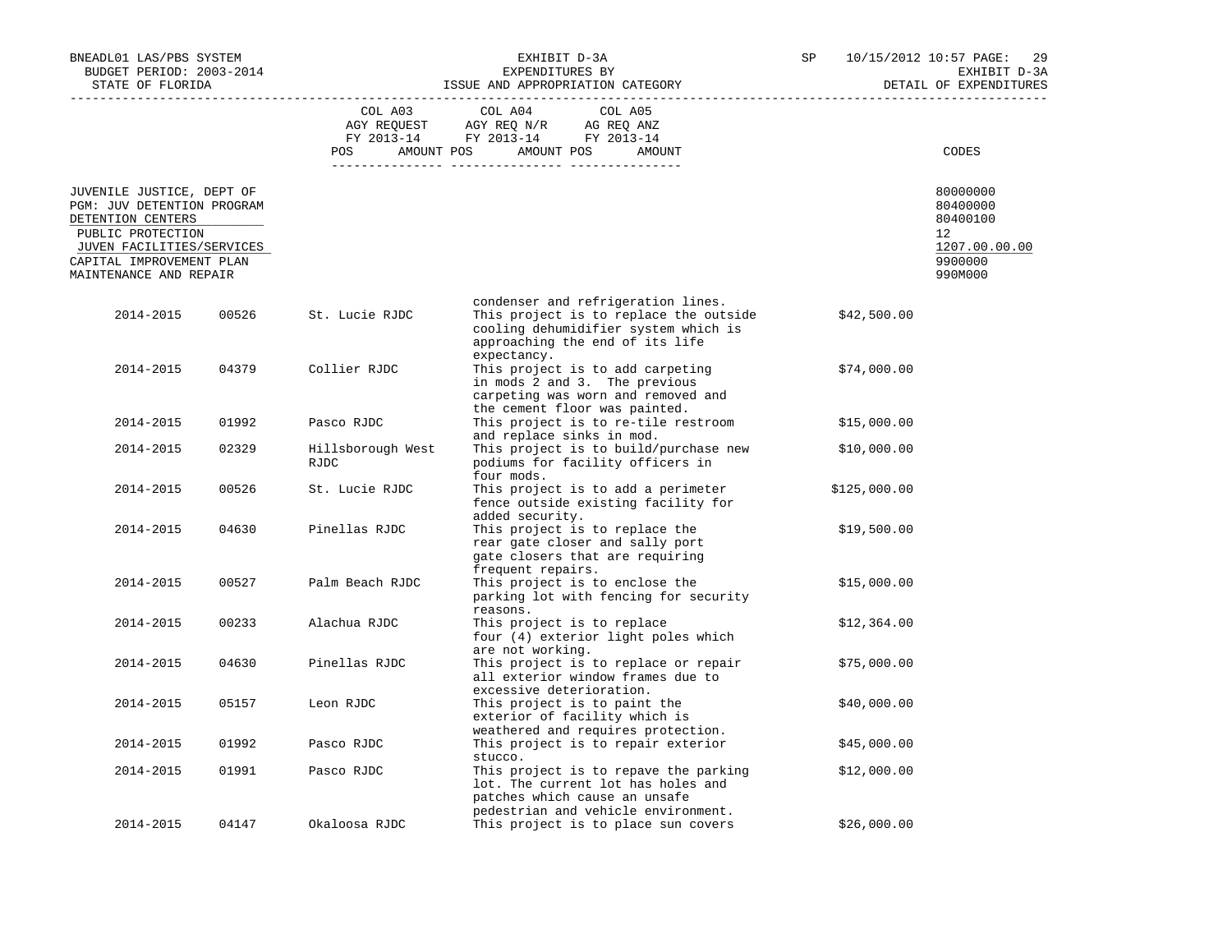| BNEADL01 LAS/PBS SYSTEM<br>BUDGET PERIOD: 2003-2014<br>STATE OF FLORIDA                                                                                                              |       | ISSUE AND APPROPRIATION CATEGORY | SP                                                                                                                                                                  | 10/15/2012 10:57 PAGE:<br>30<br>EXHIBIT D-3A<br>DETAIL OF EXPENDITURES |                                                                               |
|--------------------------------------------------------------------------------------------------------------------------------------------------------------------------------------|-------|----------------------------------|---------------------------------------------------------------------------------------------------------------------------------------------------------------------|------------------------------------------------------------------------|-------------------------------------------------------------------------------|
|                                                                                                                                                                                      |       | COL A03                          | COL A04<br>COL A05<br>AGY REQUEST AGY REQ N/R AG REQ ANZ<br>FY 2013-14 FY 2013-14 FY 2013-14<br>POS AMOUNT POS AMOUNT POS<br>AMOUNT                                 |                                                                        | CODES                                                                         |
|                                                                                                                                                                                      |       |                                  |                                                                                                                                                                     |                                                                        |                                                                               |
| JUVENILE JUSTICE, DEPT OF<br>PGM: JUV DETENTION PROGRAM<br>DETENTION CENTERS<br>PUBLIC PROTECTION<br>JUVEN FACILITIES/SERVICES<br>CAPITAL IMPROVEMENT PLAN<br>MAINTENANCE AND REPAIR |       |                                  |                                                                                                                                                                     |                                                                        | 80000000<br>80400000<br>80400100<br>12<br>1207.00.00.00<br>9900000<br>990M000 |
|                                                                                                                                                                                      |       |                                  | over the recreation area.                                                                                                                                           |                                                                        |                                                                               |
| 2015-2016                                                                                                                                                                            | 01933 | Miami Dade RJDC                  | This project it to replace old<br>leaking roofs on the gym, kitchen,<br>home detention and central control<br>buildings.                                            | \$500,000.00                                                           |                                                                               |
| 2015-2016                                                                                                                                                                            | 00438 | Orange RJDC                      | This project is to replace the<br>roof of the east annex building.                                                                                                  | \$150,000.00                                                           |                                                                               |
| 2015-2016                                                                                                                                                                            | 04630 | Pinellas RJDC                    | This project is to replace two (2)<br>walk-in freezers. Both systems<br>are at the end of their life<br>expectancy.                                                 | \$9,000.00                                                             |                                                                               |
| 2015-2016                                                                                                                                                                            | 04630 | Pinellas RJDC                    | This project is to replace the<br>walk-in cooler which is at the end of<br>its life expectancy.                                                                     | \$3,000.00                                                             |                                                                               |
| 2015-2016                                                                                                                                                                            | 02329 | Hillsborough West<br>RJDC        | This project is to replace two (2) walk-<br>in coolers which are at the end of life<br>expectancy.                                                                  | \$6,000.00                                                             |                                                                               |
| 2015-2016                                                                                                                                                                            | 02329 | Hillsborough West<br>RJDC        | This project is to replace two (2) walk-<br>in freezers which are at the end of life<br>expectancy.                                                                 | \$9,000.00                                                             |                                                                               |
| 2015-2016                                                                                                                                                                            | 03165 | Manatee RJDC                     | This project is to replace walk-in<br>refrigerator units. The systems require<br>frequent maintenance and repair and<br>are at the end of their life expectancy.    | \$9,000.00                                                             |                                                                               |
| 2015-2016                                                                                                                                                                            | 03165 | Manatee RJDC                     | This project is to replace walk-in<br>freezer units. The systems require<br>frequent maintenance and repair and<br>are at the end of their life expectancy.         | \$6,000.00                                                             |                                                                               |
| 2015-2016                                                                                                                                                                            | 01992 | Pasco RJDC                       | This project is to replace walk-in<br>refrigerator units. The systems<br>require frequent maintenance and<br>repair and are at the end of their<br>life expectancy. | \$12,000.00                                                            |                                                                               |
| 2015-2016                                                                                                                                                                            | 01992 | Pasco RJDC                       | This project is to replace two (2) A/C<br>units that are at the end of their<br>life expectancy.                                                                    | \$22,000.00                                                            |                                                                               |
| 2015-2016                                                                                                                                                                            | 01991 | Brevard RJDC                     | This project is to replace A/C in<br>unit #5.                                                                                                                       | \$13,225.00                                                            |                                                                               |
| 2015-2016                                                                                                                                                                            | 04630 | Pinellas RJDC                    | This project is to replace Southbend<br>convention natural gas oven and includes                                                                                    | \$7,148.00                                                             |                                                                               |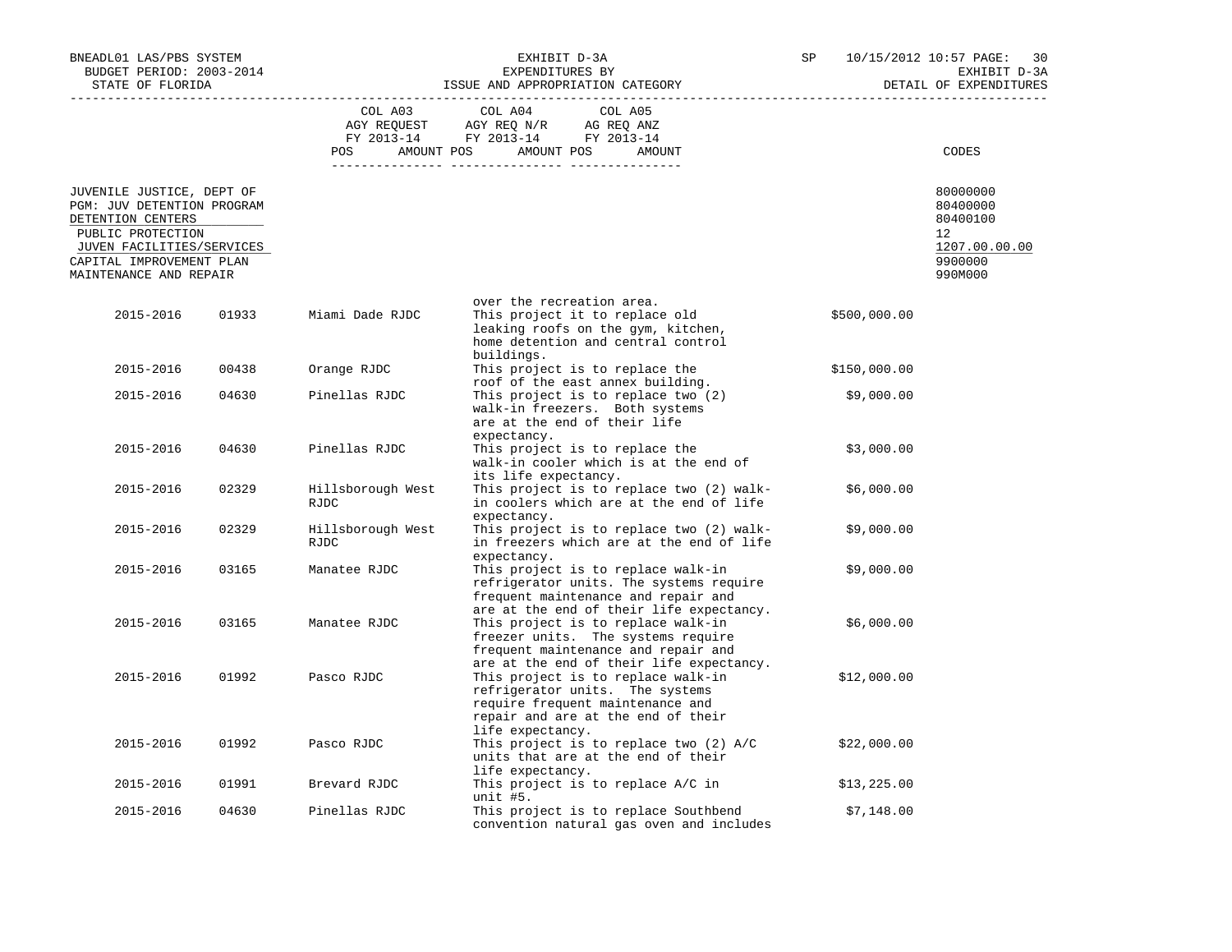| BNEADL01 LAS/PBS SYSTEM<br>BUDGET PERIOD: 2003-2014<br>STATE OF FLORIDA                           |       |                                  | EXHIBIT D-3A<br>EXPENDITURES BY<br>ISSUE AND APPROPRIATION CATEGORY                                                                                                                                     | SP           | 10/15/2012 10:57 PAGE:<br>31<br>EXHIBIT D-3A<br>DETAIL OF EXPENDITURES |
|---------------------------------------------------------------------------------------------------|-------|----------------------------------|---------------------------------------------------------------------------------------------------------------------------------------------------------------------------------------------------------|--------------|------------------------------------------------------------------------|
|                                                                                                   |       | COL A03<br>POS                   | COL A04<br>COL A05<br>AGY REQUEST AGY REQ N/R AG REQ ANZ<br>FY 2013-14 FY 2013-14 FY 2013-14<br>AMOUNT POS AMOUNT POS<br>AMOUNT                                                                         |              | CODES                                                                  |
|                                                                                                   |       |                                  |                                                                                                                                                                                                         |              |                                                                        |
| JUVENILE JUSTICE, DEPT OF<br>PGM: JUV DETENTION PROGRAM<br>DETENTION CENTERS<br>PUBLIC PROTECTION |       |                                  |                                                                                                                                                                                                         |              | 80000000<br>80400000<br>80400100<br>12                                 |
| JUVEN FACILITIES/SERVICES<br>CAPITAL IMPROVEMENT PLAN<br>MAINTENANCE AND REPAIR                   |       |                                  |                                                                                                                                                                                                         |              | 1207.00.00.00<br>9900000<br>990M000                                    |
|                                                                                                   |       |                                  | removal and delivery.                                                                                                                                                                                   |              |                                                                        |
| 2015-2016                                                                                         | 00631 | Broward RJDC                     | This project is to replace existing<br>200 KW emergency generator with<br>one 350 KW to ensure adequate<br>power is available to power all facility<br>equipment in the event of a power failure.       | \$200,000.00 |                                                                        |
| 2015-2016                                                                                         | 01933 | Miami Dade RJDC                  | This project is to replace and<br>upgrade the electrical panels<br>in the main building as the current<br>antiquated system is experiencing<br>repeated failures.                                       | \$400,000.00 |                                                                        |
| 2015-2016                                                                                         | 01933 | Miami Dade RJDC                  | This project is to replace the<br>covers around light fixtures<br>in corridors used by the youths.                                                                                                      | \$26,500.00  |                                                                        |
| 2015-2016                                                                                         | 00233 | Alachua RJDC                     | This project is to replace<br>worn carpeting which is<br>unraveling, stained and has holes.                                                                                                             | \$6,412.00   |                                                                        |
| 2015-2016                                                                                         | 00438 | Orange RJDC                      | This project is to install<br>tile in both the east and west<br>annexes.                                                                                                                                | \$9,862.00   |                                                                        |
| 2015-2016                                                                                         | 02329 | Hillsborough West<br><b>RJDC</b> | This project is to replace the<br>youth furniture which is several<br>years old and cracking.<br>At full capacity the facility would<br>not have enough suitable furniture<br>to accommodate the youth. | \$85,000.00  |                                                                        |
| 2015-2016                                                                                         | 01933 | Miami Dade RJDC                  | This project is to remove the<br>old, worn and stained carpet from<br>the youth mods which is necessary<br>to maintain clean and sanitary<br>living conditions.                                         | \$30,000.00  |                                                                        |
| 2015-2016                                                                                         | 00393 | Volusia RJDC                     | This project is to re-tile intake,<br>administration offices and administration<br>restrooms which are dilapidated.                                                                                     | \$15,000.00  |                                                                        |
| 2015-2016                                                                                         | 00527 | Palm Beach RJDC                  | This project is to demolish and<br>renovate the ceiling and showers<br>in the dorm bathrooms which are<br>dilapidated.                                                                                  | \$75,000.00  |                                                                        |
| 2015-2016                                                                                         | 00527 | Palm Beach RJDC                  | This project is to replace the<br>flooring in dorms with rubber tiles.                                                                                                                                  | \$60,000.00  |                                                                        |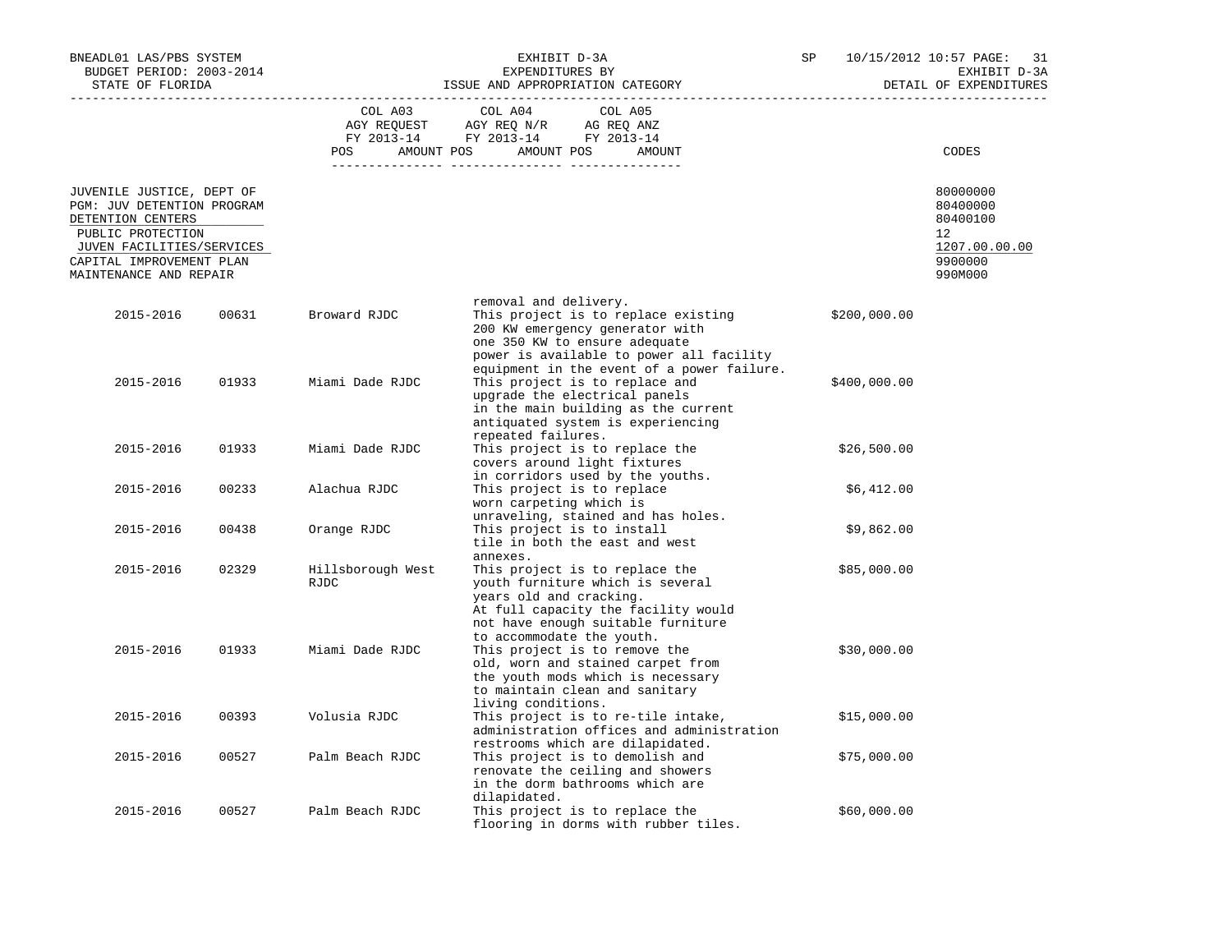| BNEADL01 LAS/PBS SYSTEM<br>BUDGET PERIOD: 2003-2014<br>STATE OF FLORIDA                                                                                                              |       |                                  | EXHIBIT D-3A<br>EXPENDITURES BY<br>ISSUE AND APPROPRIATION CATEGORY                                                                                                                                                                                                     | SP           | 10/15/2012 10:57 PAGE:<br>32<br>EXHIBIT D-3A<br>DETAIL OF EXPENDITURES        |  |
|--------------------------------------------------------------------------------------------------------------------------------------------------------------------------------------|-------|----------------------------------|-------------------------------------------------------------------------------------------------------------------------------------------------------------------------------------------------------------------------------------------------------------------------|--------------|-------------------------------------------------------------------------------|--|
|                                                                                                                                                                                      |       | COL A03                          | COL A04<br>COL A05<br>POS AMOUNT POS AMOUNT POS AMOUNT                                                                                                                                                                                                                  |              | <b>CODES</b>                                                                  |  |
|                                                                                                                                                                                      |       |                                  |                                                                                                                                                                                                                                                                         |              |                                                                               |  |
| JUVENILE JUSTICE, DEPT OF<br>PGM: JUV DETENTION PROGRAM<br>DETENTION CENTERS<br>PUBLIC PROTECTION<br>JUVEN FACILITIES/SERVICES<br>CAPITAL IMPROVEMENT PLAN<br>MAINTENANCE AND REPAIR |       |                                  |                                                                                                                                                                                                                                                                         |              | 80000000<br>80400000<br>80400100<br>12<br>1207.00.00.00<br>9900000<br>990M000 |  |
| 2015-2016                                                                                                                                                                            | 05157 | Leon RJDC                        | The current flooring is old and worn.<br>This project is to re-tile the shower<br>stalls to eliminate cracks, leaks and<br>other sanitization problems.                                                                                                                 | \$4,750.00   |                                                                               |  |
| 2015-2016                                                                                                                                                                            | 04147 | Okaloosa RJDC                    | This project is to remove carpet and<br>tile flooring from master control and<br>administration and replace with modular<br>carpet.                                                                                                                                     | \$10,500.00  |                                                                               |  |
| 2015-2016                                                                                                                                                                            | 02329 | Hillsborough West<br><b>RJDC</b> | This project is to re-tile the<br>dining room floor.                                                                                                                                                                                                                    | \$3,000.00   |                                                                               |  |
| 2015-2016                                                                                                                                                                            | 04379 | Collier RJDC                     | This project is to add security<br>lights to the north parking lot.                                                                                                                                                                                                     | \$33,000.00  |                                                                               |  |
| 2015-2016                                                                                                                                                                            | 04630 | Pinellas RJDC                    | This project is to repair<br>the facility irrigation system.<br>The timer is not functioning<br>which is causing all of the<br>facility's grass, landscaping,<br>and plants to die. Replace the<br>timer, rebuild the valves, and<br>fix all leaks and sprinkler heads. | \$11,700.00  |                                                                               |  |
| 2015-2016                                                                                                                                                                            | 03165 | Manatee RJDC                     | This project is to replace water<br>heaters, pumps and mixing valves<br>which are all worn.                                                                                                                                                                             | \$35,000.00  |                                                                               |  |
| 2015-2016                                                                                                                                                                            | 04630 | Pinellas RJDC                    | This project is to replace<br>plumbing valves and fixtures<br>due to leaking and excessive age.                                                                                                                                                                         | \$155,000.00 |                                                                               |  |
| 2015-2016                                                                                                                                                                            | 01933 | Miami Dade RJDC                  | This project is to replace<br>existing plumbing fixtures and<br>controls in the classroom and<br>living mods.                                                                                                                                                           | \$225,000.00 |                                                                               |  |
| 2015-2016                                                                                                                                                                            | 01992 | Pasco RJDC                       | This project is to remodel mod<br>shower areas to include fixtures<br>and flooring which will enhance safety.                                                                                                                                                           | \$45,000.00  |                                                                               |  |
| 2015-2016                                                                                                                                                                            | 01933 | Miami Dade RJDC                  | This project is to replace<br>ninety-six (96) access doors<br>and water valves on youth mods<br>due to wear.                                                                                                                                                            | \$48,000.00  |                                                                               |  |
| 2015-2016                                                                                                                                                                            | 04379 | Collier RJDC                     | This project is to add floor drains<br>to the shower rooms. These rooms<br>currently have no drains and the                                                                                                                                                             | \$8,000.00   |                                                                               |  |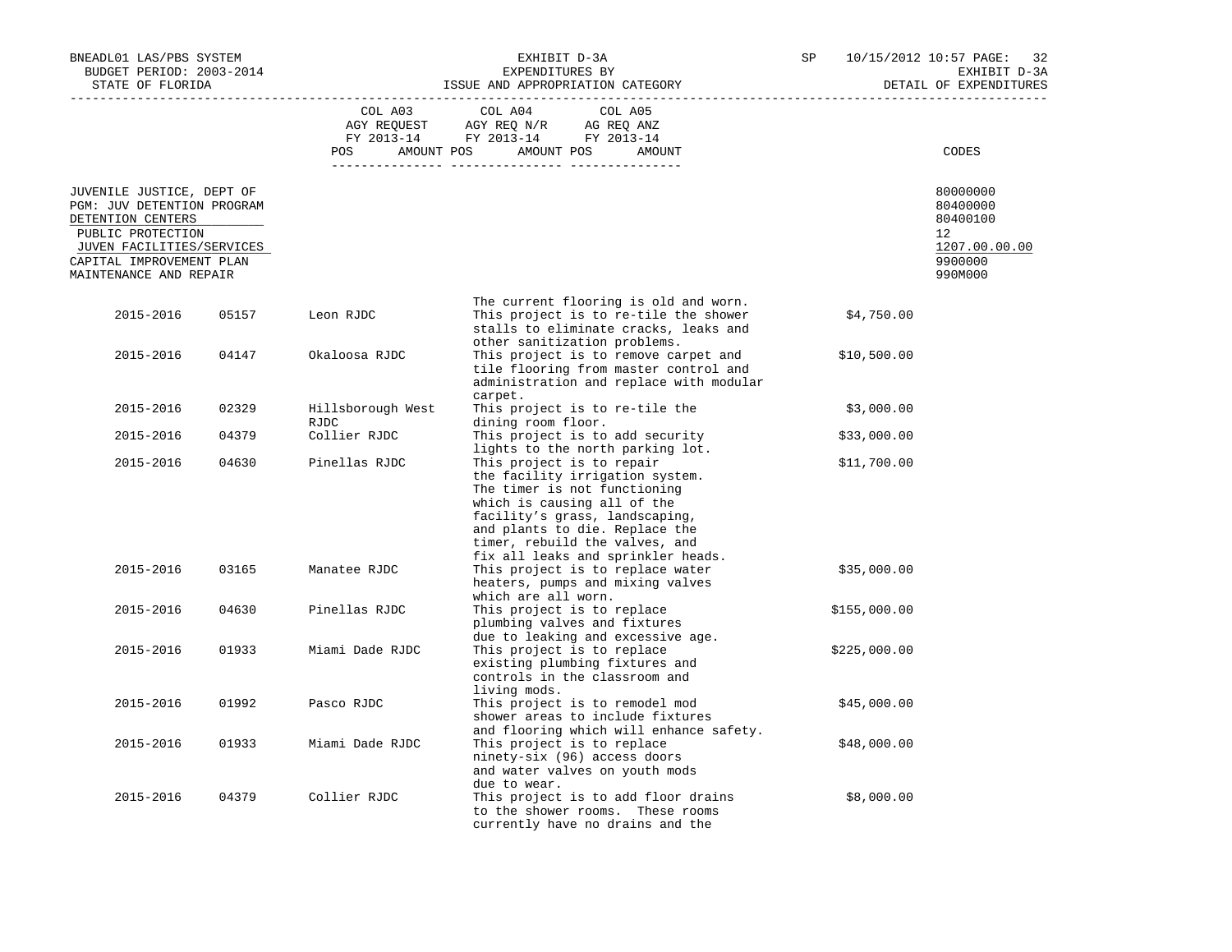| BNEADL01 LAS/PBS SYSTEM<br>BUDGET PERIOD: 2003-2014<br>STATE OF FLORIDA                                                                                                              |       | EXHIBIT D-3A<br>EXPENDITURES BY<br>ISSUE AND APPROPRIATION CATEGORY |                                                                                                                                                                                                                                                                                   | SP           | 10/15/2012 10:57 PAGE:<br>33<br>EXHIBIT D-3A<br>DETAIL OF EXPENDITURES        |  |
|--------------------------------------------------------------------------------------------------------------------------------------------------------------------------------------|-------|---------------------------------------------------------------------|-----------------------------------------------------------------------------------------------------------------------------------------------------------------------------------------------------------------------------------------------------------------------------------|--------------|-------------------------------------------------------------------------------|--|
|                                                                                                                                                                                      |       | COL A03<br>POS                                                      | COL A04<br>COL A05<br>AGY REQUEST AGY REQ N/R AG REQ ANZ<br>FY 2013-14 FY 2013-14 FY 2013-14<br>AMOUNT POS AMOUNT POS<br>AMOUNT                                                                                                                                                   |              | CODES                                                                         |  |
| JUVENILE JUSTICE, DEPT OF<br>PGM: JUV DETENTION PROGRAM<br>DETENTION CENTERS<br>PUBLIC PROTECTION<br>JUVEN FACILITIES/SERVICES<br>CAPITAL IMPROVEMENT PLAN<br>MAINTENANCE AND REPAIR |       |                                                                     |                                                                                                                                                                                                                                                                                   |              | 80000000<br>80400000<br>80400100<br>12<br>1207.00.00.00<br>9900000<br>990M000 |  |
|                                                                                                                                                                                      |       |                                                                     | floors are difficult to keep dry                                                                                                                                                                                                                                                  |              |                                                                               |  |
| 2015-2016                                                                                                                                                                            | 00367 | Duval RJDC                                                          | and clean.<br>This project is to re-stripe the<br>parking lot which is difficult to<br>navigate due to wear.                                                                                                                                                                      | \$12,000.00  |                                                                               |  |
| 2015-2016                                                                                                                                                                            | 05157 | Leon RJDC                                                           | This project is to add a new<br>laundry room as the current<br>room is in a remote and unsecured<br>part of the facility.                                                                                                                                                         | \$55,000.00  |                                                                               |  |
| 2015-2016                                                                                                                                                                            | 00631 | Broward RJDC                                                        | This project is to build a<br>covered walkway to the school<br>portables. The existing<br>classrooms are exposed to the<br>elements and need a structure<br>to protect youths during                                                                                              | \$25,000.00  |                                                                               |  |
| 2016-2017                                                                                                                                                                            | 01992 | Pasco RJDC                                                          | inclement weather.<br>This project is to replace the<br>roof which is at the end of its<br>useful life.                                                                                                                                                                           | \$250,000.00 |                                                                               |  |
| 2016-2017                                                                                                                                                                            | 04630 | Pinellas RJDC                                                       | This project is to repair Alpha mod<br>gutters and roof, fabricate and<br>install 80 linear feet of 6" box<br>gutter to match existing metal roof,<br>and fabricate and install 25 feet of<br>4" x 5" downspout. Downspouts will<br>run along wall and away from the<br>building. | \$1,765.00   |                                                                               |  |
| 2016-2017                                                                                                                                                                            | 01933 | Miami Dade RJDC                                                     | This project is to replace<br>components of the chilled<br>water system including<br>thermostatic controls,<br>obsolete hot water piping<br>connections to system, and capping-off<br>water piping.                                                                               | \$100,000.00 |                                                                               |  |
| 2016-2017                                                                                                                                                                            | 03165 | Manatee RJDC                                                        | This project is to replace nine (9) roof<br>top A/C units. Price includes<br>installation of manual balancing<br>dampers and heat strip units to be<br>installed on welded curb adapters<br>with smoke detectors and new thermostats.                                             | \$61,700.00  |                                                                               |  |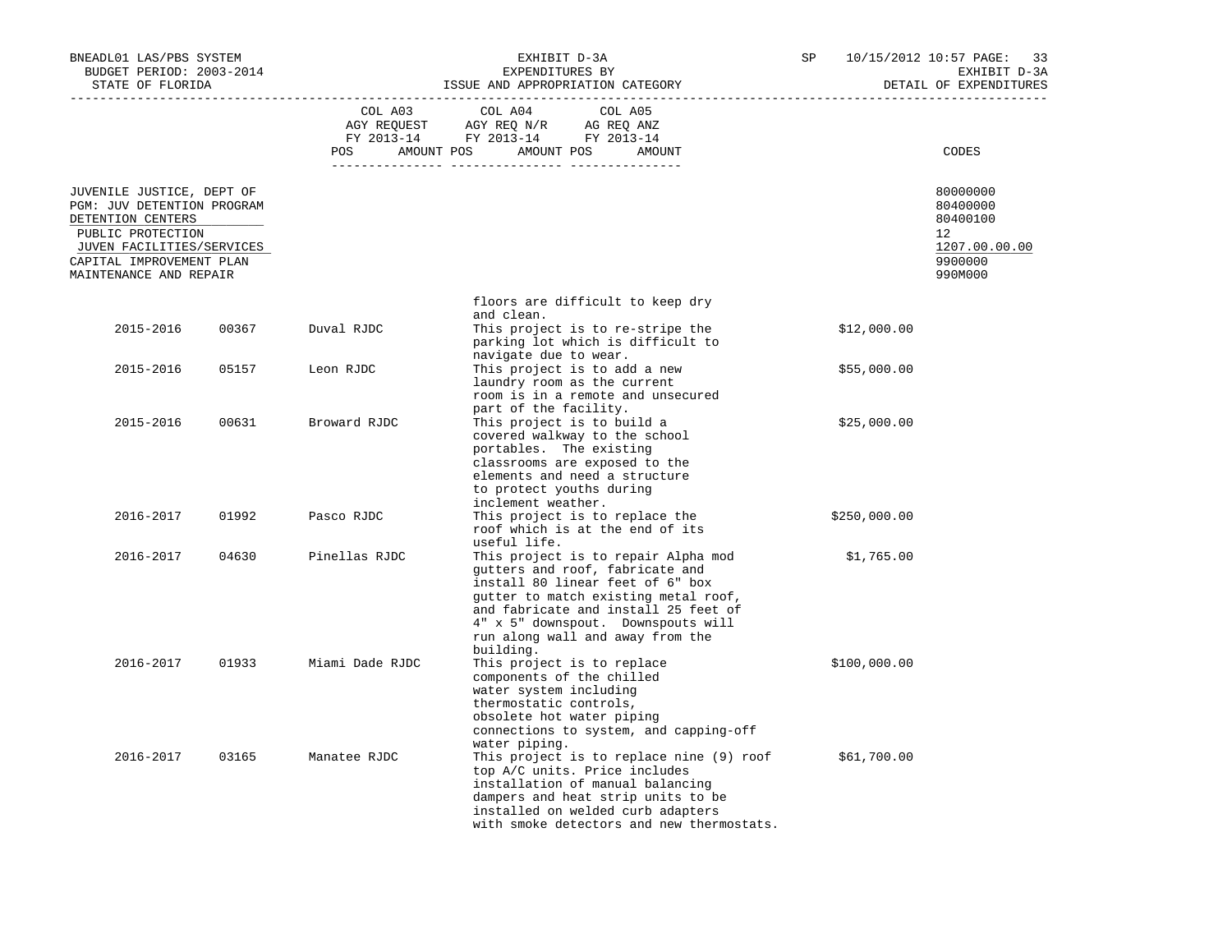| BNEADL01 LAS/PBS SYSTEM<br>BUDGET PERIOD: 2003-2014<br>STATE OF FLORIDA                                                                                                              |       | EXHIBIT D-3A<br>EXPENDITURES BY<br>ISSUE AND APPROPRIATION CATEGORY |                                                                                                                                                                                                                                                                                                                | SP          | 10/15/2012 10:57 PAGE: 34<br>EXHIBIT D-3A<br>DETAIL OF EXPENDITURES           |  |
|--------------------------------------------------------------------------------------------------------------------------------------------------------------------------------------|-------|---------------------------------------------------------------------|----------------------------------------------------------------------------------------------------------------------------------------------------------------------------------------------------------------------------------------------------------------------------------------------------------------|-------------|-------------------------------------------------------------------------------|--|
|                                                                                                                                                                                      |       |                                                                     | COL A03 COL A04<br>COL A05<br>AGY REQUEST AGY REQ N/R AG REQ ANZ<br>FY 2013-14 FY 2013-14 FY 2013-14<br>POS AMOUNT POS AMOUNT POS<br>AMOUNT                                                                                                                                                                    |             | CODES                                                                         |  |
| JUVENILE JUSTICE, DEPT OF<br>PGM: JUV DETENTION PROGRAM<br>DETENTION CENTERS<br>PUBLIC PROTECTION<br>JUVEN FACILITIES/SERVICES<br>CAPITAL IMPROVEMENT PLAN<br>MAINTENANCE AND REPAIR |       |                                                                     |                                                                                                                                                                                                                                                                                                                |             | 80000000<br>80400000<br>80400100<br>12<br>1207.00.00.00<br>9900000<br>990M000 |  |
| 2016-2017                                                                                                                                                                            | 03165 | Manatee RJDC                                                        | This project is to replace the cooler<br>freezer combination outdoor unit.<br>Complete with all hoods, controls,                                                                                                                                                                                               | \$34,223.00 |                                                                               |  |
| 2016-2017                                                                                                                                                                            | 03165 | Manatee RJDC                                                        | tie downs, etc. to meet Florida codes.<br>This project is to replace the upright<br>two door freezer.                                                                                                                                                                                                          | \$3,061.00  |                                                                               |  |
| 2016-2017                                                                                                                                                                            | 01991 | Brevard RJDC                                                        | This project is to replace the A/C<br>in unit 7.                                                                                                                                                                                                                                                               | \$13,225.00 |                                                                               |  |
| 2016-2017                                                                                                                                                                            | 00631 | Broward RJDC                                                        | This project is to replace the<br>the following component of HVAC<br>system: chiller cooler, 4 condensing<br>coils, 4 compressor contactors,<br>2 core filter driers, 68 pounds R-410 freon,<br>crane, misc. pipe installation, welding,<br>misc. stainless steel nuts & bolts, and<br>back up chiller rental. | \$85,276.00 |                                                                               |  |
| 2016-2017                                                                                                                                                                            | 00393 | Volusia RJDC                                                        | This project is to replace carpet<br>in the lobby, administrative area<br>and the multi-purpose room.                                                                                                                                                                                                          | \$18,300.00 |                                                                               |  |
| 2016-2017                                                                                                                                                                            | 01991 | Brevard RJDC                                                        | This project is to replace<br>the existing worn carpet with<br>new carpet and ceramic tile.                                                                                                                                                                                                                    | \$30,000.00 |                                                                               |  |
| 2016-2017                                                                                                                                                                            | 01933 | Miami Dade RJDC                                                     | This project is to replace carpet<br>in the administrative area which is<br>worn and threadbare.                                                                                                                                                                                                               | \$40,000.00 |                                                                               |  |
| 2016-2017                                                                                                                                                                            | 01933 | Miami Dade RJDC                                                     | This project is to paint walls<br>in the administrative office of<br>the court including waiting areas.                                                                                                                                                                                                        | \$75,000.00 |                                                                               |  |
| 2016-2017                                                                                                                                                                            | 00233 | Alachua RJDC                                                        | This project is to replace the<br>existing floor tiles which are<br>worn, chipped and faded.                                                                                                                                                                                                                   | \$18,500.00 |                                                                               |  |
| 2016-2017                                                                                                                                                                            | 00393 | Volusia RJDC                                                        | This project is to re-tile<br>existing floors and to replace<br>ceiling tiles which are worn.                                                                                                                                                                                                                  | \$20,000.00 |                                                                               |  |
| 2016-2017                                                                                                                                                                            | 01992 | Pasco RJDC                                                          | This project is to replace rested<br>door frames and doors.                                                                                                                                                                                                                                                    | \$25,000.00 |                                                                               |  |
| 2016-2017                                                                                                                                                                            | 00631 | Broward RJDC                                                        | This project is to install a new<br>fence on the east side of<br>the property that backs up to the<br>railroad tracks. It is needed                                                                                                                                                                            | \$14,000.00 |                                                                               |  |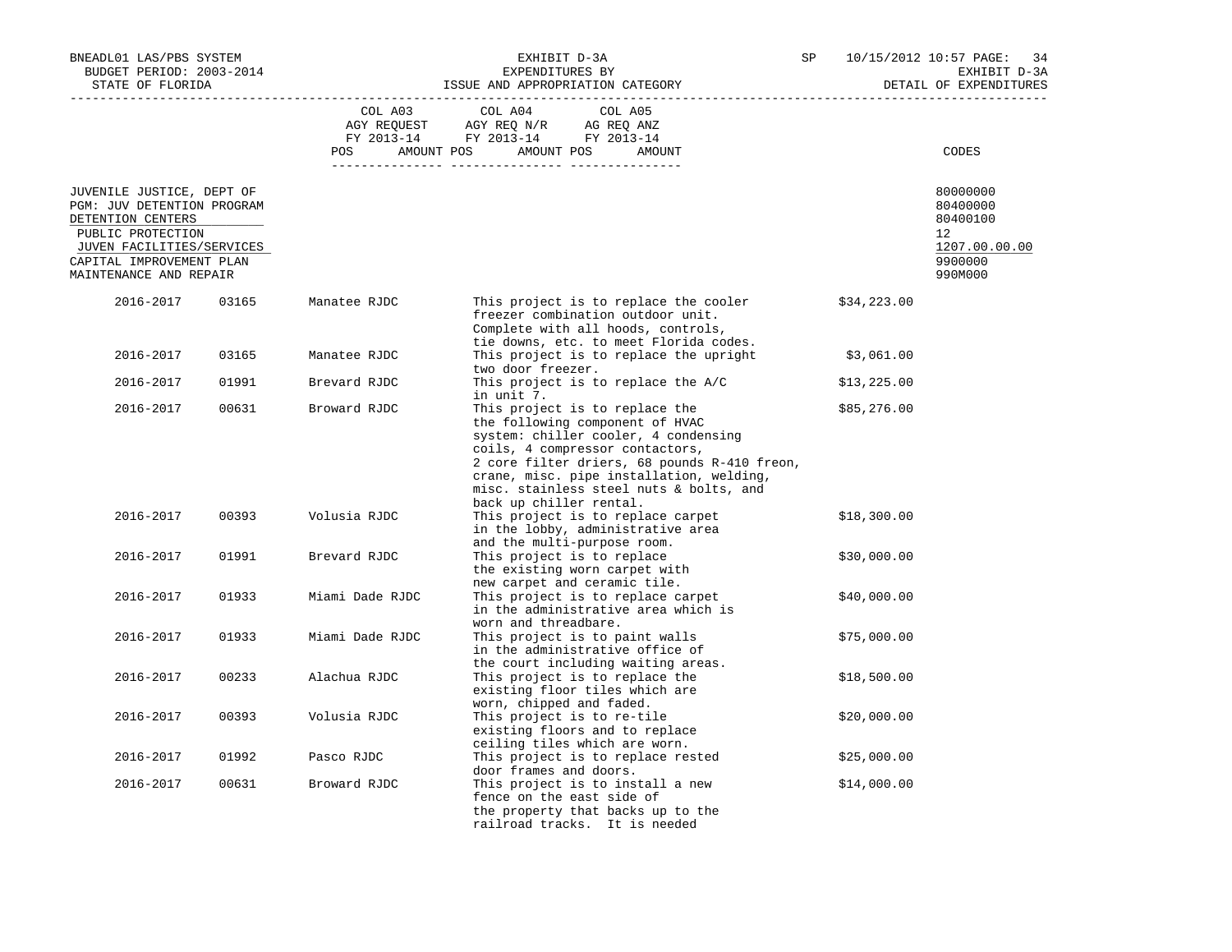| BNEADL01 LAS/PBS SYSTEM<br>BUDGET PERIOD: 2003-2014<br>STATE OF FLORIDA                                                                                                              |       | EXHIBIT D-3A<br>SP<br>EXPENDITURES BY<br>ISSUE AND APPROPRIATION CATEGORY |                                                                                                                                                                                | 10/15/2012 10:57 PAGE:<br>35<br>EXHIBIT D-3A<br>DETAIL OF EXPENDITURES |                                                                               |
|--------------------------------------------------------------------------------------------------------------------------------------------------------------------------------------|-------|---------------------------------------------------------------------------|--------------------------------------------------------------------------------------------------------------------------------------------------------------------------------|------------------------------------------------------------------------|-------------------------------------------------------------------------------|
|                                                                                                                                                                                      |       | COL A03<br>POS FOR                                                        | COL A05<br>COL A04<br>AGY REQUEST AGY REQ N/R AG REQ ANZ<br>FY 2013-14 FY 2013-14 FY 2013-14<br>AMOUNT POS AMOUNT POS<br>AMOUNT                                                |                                                                        | CODES                                                                         |
| JUVENILE JUSTICE, DEPT OF<br>PGM: JUV DETENTION PROGRAM<br>DETENTION CENTERS<br>PUBLIC PROTECTION<br>JUVEN FACILITIES/SERVICES<br>CAPITAL IMPROVEMENT PLAN<br>MAINTENANCE AND REPAIR |       |                                                                           |                                                                                                                                                                                |                                                                        | 80000000<br>80400000<br>80400100<br>12<br>1207.00.00.00<br>9900000<br>990M000 |
|                                                                                                                                                                                      |       |                                                                           | to help ensure maximum security<br>in this area.                                                                                                                               |                                                                        |                                                                               |
| 2016-2017                                                                                                                                                                            | 01961 | Bay RJDC                                                                  | This project is to add a covered area<br>for outdoor exercise for youth.                                                                                                       | \$23,990.00                                                            |                                                                               |
| 2016-2017                                                                                                                                                                            | 00367 | Duval RJDC                                                                | This project is to construct a new 2,300 sq.<br>ft. storage building and remove the existing<br>storage trailer which is dilapidated.                                          | \$50,000.00                                                            |                                                                               |
| 2016-2017                                                                                                                                                                            | 01991 | Brevard RJDC                                                              | This project is to repave the entire                                                                                                                                           | \$35,000.00                                                            |                                                                               |
| 2016-2017                                                                                                                                                                            | 00234 | Marion RJDC                                                               | parking lot which is worn.<br>This project is to repave the<br>basketball court which has deteriorated                                                                         | \$13,000.00                                                            |                                                                               |
| 2016-2017                                                                                                                                                                            | 00393 | Volusia RJDC                                                              | causing unsafe conditions for youth.<br>This project is to resurface<br>the parking lot and basketball<br>court which has deteriorated<br>causing unsafe conditions for staff, | \$31,500.00                                                            |                                                                               |
| 2016-2017                                                                                                                                                                            | 00526 | St. Lucie RJDC                                                            | youth and visitors.<br>This project is to repair<br>the driveway and parking lot                                                                                               | \$17,500.00                                                            |                                                                               |
| 2016-2017                                                                                                                                                                            | 00455 | Southwest RJDC                                                            | which are deteriorated.<br>This project is to repair the<br>driveway and parking lot which<br>are deteriorated.                                                                | \$32,000.00                                                            |                                                                               |
| 2016-2017                                                                                                                                                                            | 02329 | Hillsborough West<br><b>RJDC</b>                                          | This project is to re-seal the                                                                                                                                                 | \$5,000.00                                                             |                                                                               |
| 2016-2017                                                                                                                                                                            | 00427 | Marion RJDC                                                               | facility parking lot areas.<br>This project is to renovate<br>the maintenance building to<br>accommodate a commercial laundry<br>and records storage.                          | \$50,000.00                                                            |                                                                               |
| 2017-2018                                                                                                                                                                            | 05157 | Leon RJDC                                                                 | This project is to construct<br>a covered structure for outside<br>recreation during inclement weather.                                                                        | \$50,000.00                                                            |                                                                               |
| 2017-2018                                                                                                                                                                            | 00233 | Alachua RJDC                                                              | This project is to place a skylight                                                                                                                                            | \$36,960.00                                                            |                                                                               |
| 2017-2018                                                                                                                                                                            | 01992 | Pasco RJDC                                                                | over the courtyard area.<br>This project is to replace the                                                                                                                     | \$12,000.00                                                            |                                                                               |
| 2017-2018                                                                                                                                                                            | 04630 | Pinellas RJDC                                                             | roof over the library.<br>This project is to repair Delta<br>mod gutters and roof, furnish<br>and install 80 linear feet of 6"<br>box gutter to match existing metal           | \$1,549.00                                                             |                                                                               |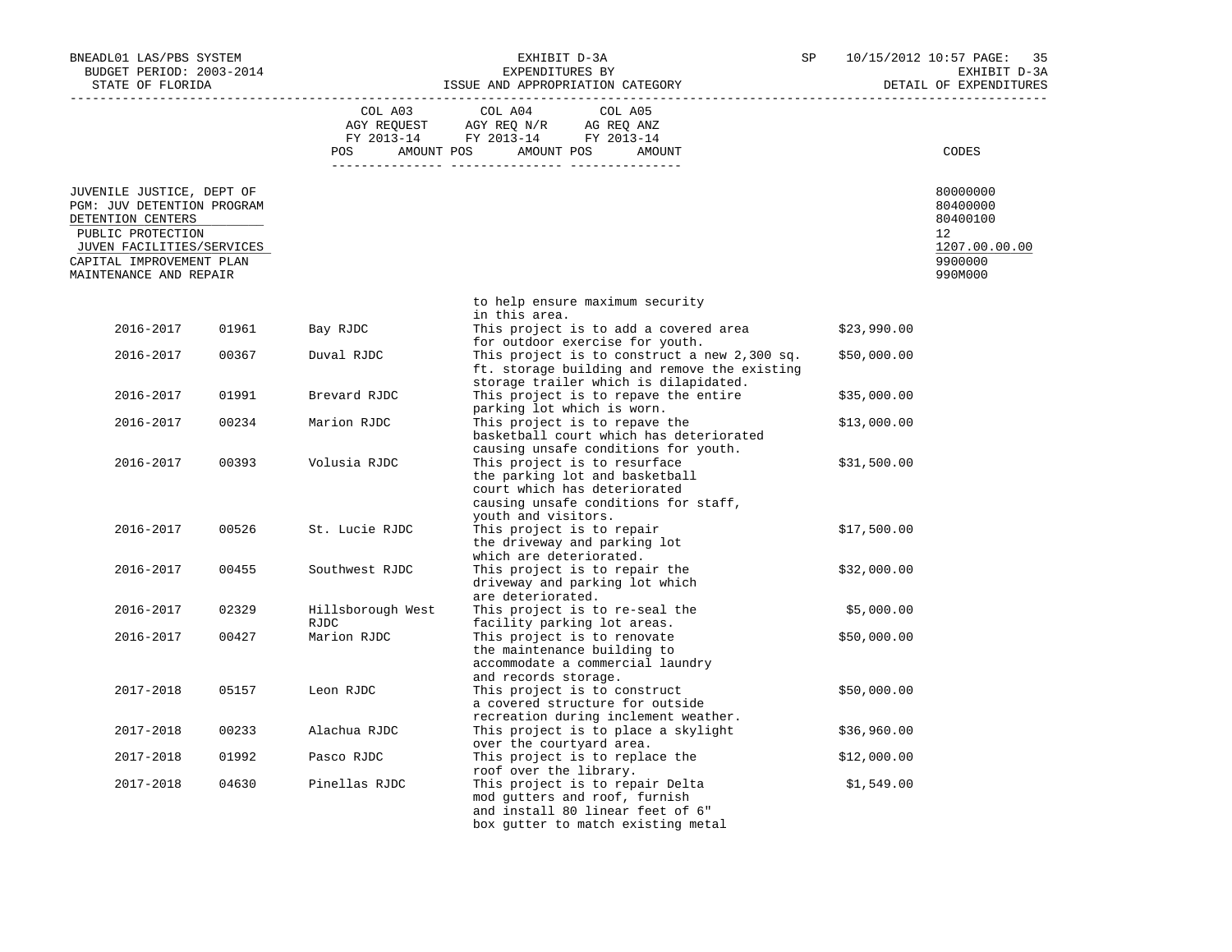| BNEADL01 LAS/PBS SYSTEM<br>BUDGET PERIOD: 2003-2014<br>STATE OF FLORIDA                                                                                                              |       | EXHIBIT D-3A<br>EXPENDITURES BY<br>ISSUE AND APPROPRIATION CATEGORY |                                                                                                                                                                                         | SP          | 10/15/2012 10:57 PAGE:<br>36<br>EXHIBIT D-3A                                               |
|--------------------------------------------------------------------------------------------------------------------------------------------------------------------------------------|-------|---------------------------------------------------------------------|-----------------------------------------------------------------------------------------------------------------------------------------------------------------------------------------|-------------|--------------------------------------------------------------------------------------------|
|                                                                                                                                                                                      |       |                                                                     |                                                                                                                                                                                         |             | DETAIL OF EXPENDITURES                                                                     |
|                                                                                                                                                                                      |       | COL A03                                                             | COL A04<br>COL A05<br>POS AMOUNT POS AMOUNT POS AMOUNT                                                                                                                                  |             | CODES                                                                                      |
| JUVENILE JUSTICE, DEPT OF<br>PGM: JUV DETENTION PROGRAM<br>DETENTION CENTERS<br>PUBLIC PROTECTION<br>JUVEN FACILITIES/SERVICES<br>CAPITAL IMPROVEMENT PLAN<br>MAINTENANCE AND REPAIR |       |                                                                     |                                                                                                                                                                                         |             | 80000000<br>80400000<br>80400100<br>12 <sup>°</sup><br>1207.00.00.00<br>9900000<br>990M000 |
|                                                                                                                                                                                      |       |                                                                     | roof, and to furnish and install 4" x 5"<br>downspout to move water away from                                                                                                           |             |                                                                                            |
| 2017-2018                                                                                                                                                                            | 01992 | Pasco RJDC                                                          | building.<br>This project is to replace condenser<br>unit.                                                                                                                              | \$5,000.00  |                                                                                            |
| 2017-2018                                                                                                                                                                            | 01992 | Pasco RJDC                                                          | This project is to replace fans on<br>the exhaust system.                                                                                                                               | \$5,000.00  |                                                                                            |
| 2017-2018                                                                                                                                                                            | 01992 | Pasco RJDC                                                          | This project is to replace the<br>lift station pumps.                                                                                                                                   | \$25,000.00 |                                                                                            |
| 2017-2018                                                                                                                                                                            | 00631 | Broward RJDC                                                        | This project is to replace A/C units<br>that cools kitchen area. The existing<br>units have a defective evaporator<br>blower housing and bottom of units                                | \$8,660.00  |                                                                                            |
| 2017-2018                                                                                                                                                                            | 04379 | Collier RJDC                                                        | have rusted away.<br>This project is to add the kitchen<br>equipment to generator circuits.<br>The current kitchen equipment is not                                                     | \$5,000.00  |                                                                                            |
| 2017-2018                                                                                                                                                                            | 01991 | Brevard RJDC                                                        | on the emergency generator circuit.<br>This project is to install a 3-phase<br>120/208 volt surge protector for the<br>building. The surge protection<br>system will protect electrical |             | \$650.00                                                                                   |
| 2017-2018                                                                                                                                                                            | 05157 | Leon RJDC                                                           | equipment in the facility.<br>This project is to replace<br>existing flooring that is old<br>and worn and requires replacement.                                                         | \$10,000.00 |                                                                                            |
| 2017-2018                                                                                                                                                                            | 04147 | Okaloosa RJDC                                                       | This project is remove tile from<br>modular hallways, remove paint from<br>all sleeping room floors, skim coat                                                                          | \$9,800.00  |                                                                                            |
| 2017-2018                                                                                                                                                                            | 04147 | Okaloosa RJDC                                                       | level and clear coat polyurethane.<br>This project is to sand blast/strip<br>all metal doors and frames and apply<br>clear coat of polyurethane.                                        | \$8,500.00  |                                                                                            |
| 2017-2018                                                                                                                                                                            | 02329 | Hillsborough West                                                   | This project is to install<br>new carpet in intake/release offices.                                                                                                                     | \$2,000.00  |                                                                                            |
| 2017-2018                                                                                                                                                                            | 02329 | Hillsborough West<br>RJDC                                           | This project is to re-tile<br>bathroom walls.                                                                                                                                           | \$15,000.00 |                                                                                            |
| 2017-2018                                                                                                                                                                            | 02329 | Hillsborough West<br>RJDC                                           | This project is to replace rusted<br>door frames and doors.                                                                                                                             | \$25,000.00 |                                                                                            |
| 2017-2018                                                                                                                                                                            | 00631 | Broward RJDC                                                        | This project is to replace the                                                                                                                                                          | \$15,000.00 |                                                                                            |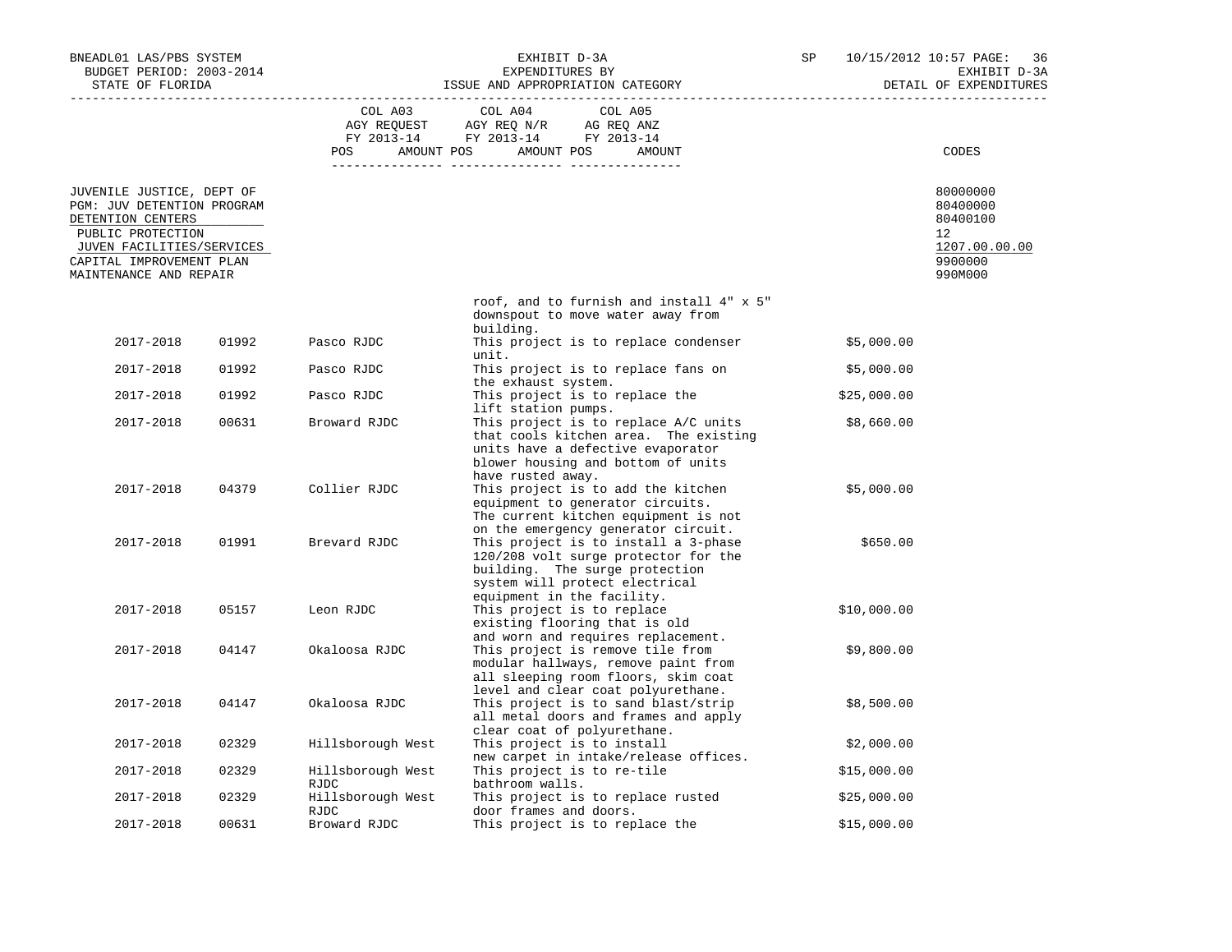| BNEADL01 LAS/PBS SYSTEM<br>BUDGET PERIOD: 2003-2014<br>STATE OF FLORIDA                                                                                                              |       | EXHIBIT D-3A<br>EXPENDITURES BY<br>ISSUE AND APPROPRIATION CATEGORY |                                                                                                                                                                                                                                                                        |  |             | 10/15/2012 10:57 PAGE:<br>37<br>EXHIBIT D-3A<br>DETAIL OF EXPENDITURES                  |  |
|--------------------------------------------------------------------------------------------------------------------------------------------------------------------------------------|-------|---------------------------------------------------------------------|------------------------------------------------------------------------------------------------------------------------------------------------------------------------------------------------------------------------------------------------------------------------|--|-------------|-----------------------------------------------------------------------------------------|--|
|                                                                                                                                                                                      |       | COL A03                                                             | COL A04<br>COL A05<br>$\begin{tabular}{lllllll} \bf AGY \;\; REG \;SIST \; & \tt AGY \;\; REG \;\; N/R & \tt AG \;\; REG \;\; ANZ \\ \hline \tt FY \;\; 2013-14 & \tt FY \;\; 2013-14 & \tt FY \;\; 2013-14 \\ \end{tabular}$<br>POS AMOUNT POS AMOUNT POS<br>AMOUNT   |  |             | CODES                                                                                   |  |
| JUVENILE JUSTICE, DEPT OF<br>PGM: JUV DETENTION PROGRAM<br>DETENTION CENTERS<br>PUBLIC PROTECTION<br>JUVEN FACILITIES/SERVICES<br>CAPITAL IMPROVEMENT PLAN<br>MAINTENANCE AND REPAIR |       |                                                                     |                                                                                                                                                                                                                                                                        |  |             | 80000000<br>80400000<br>80400100<br>$12^{\circ}$<br>1207.00.00.00<br>9900000<br>990M000 |  |
| 2017-2018                                                                                                                                                                            | 02329 | Hillsborough West                                                   | obsolete lawn sprinkler system.<br>This project is to replace Mod                                                                                                                                                                                                      |  | \$18,000.00 |                                                                                         |  |
| 2017-2018                                                                                                                                                                            | 04630 | RJDC<br>Pinellas RJDC                                               | and intake shower valves.<br>This project is to paint the<br>exterior and interior walls of the                                                                                                                                                                        |  | \$65,000.00 |                                                                                         |  |
| 2017-2018                                                                                                                                                                            | 00438 | Orange RJDC                                                         | facility.<br>This project is to paint the<br>exterior of the east building.                                                                                                                                                                                            |  | \$45,198.00 |                                                                                         |  |
| 2017-2018                                                                                                                                                                            | 03165 | Manatee RJDC                                                        | This project is to paint the<br>exterior and interior walls of the                                                                                                                                                                                                     |  | \$55,000.00 |                                                                                         |  |
| 2017-2018                                                                                                                                                                            | 00367 | Duval RJDC                                                          | facility.<br>This project is to paint the<br>the exterior walls of the facility.                                                                                                                                                                                       |  | \$50,000.00 |                                                                                         |  |
| 2017-2018                                                                                                                                                                            | 04379 | Collier RJDC                                                        | This project is to paint the<br>exterior walls of the facility.                                                                                                                                                                                                        |  | \$40,500.00 |                                                                                         |  |
| 2017-2018                                                                                                                                                                            | 04630 | Pinellas RJDC                                                       | This project is to replace rusting<br>doors.                                                                                                                                                                                                                           |  | \$65,000.00 |                                                                                         |  |
| 2017-2018                                                                                                                                                                            | 00393 | Volusia RJDC                                                        | This project is to paint the<br>exterior and portions of the interior<br>walls of the facility.                                                                                                                                                                        |  | \$60,000.00 |                                                                                         |  |
| 2017-2018                                                                                                                                                                            | 02329 | Hillsborough West<br>RJDC                                           | This project is to repair building<br>exterior stucco.                                                                                                                                                                                                                 |  | \$45,000.00 |                                                                                         |  |
| 2017-2018                                                                                                                                                                            | 02329 | Hillsborough West<br>RJDC                                           | This project is to install concrete<br>walk-around perimeter of recreation<br>field.                                                                                                                                                                                   |  | \$15,000.00 |                                                                                         |  |
| 2017-2018                                                                                                                                                                            | 00233 | Alachua RJDC                                                        | This project is to pave and<br>stripe the parking area in<br>the sally port and the primary parking<br>area. This will provide paved<br>parking for transport vehicles<br>and eliminate soil erosion around<br>the building and replace badly<br>deteriorated asphalt. |  | \$70,000.00 |                                                                                         |  |
| 2017-2018                                                                                                                                                                            | 00233 | Alachua RJDC                                                        | This project is to repave<br>the basketball court as existing<br>surface is cracked and causing<br>security issues with broken rocks.                                                                                                                                  |  | \$15,000.00 |                                                                                         |  |
| 2017-2018                                                                                                                                                                            | 00234 | Marion RJDC                                                         | This project is to repave the<br>parking lot due to cracks,<br>potholes and broken edges.                                                                                                                                                                              |  | \$40,000.00 |                                                                                         |  |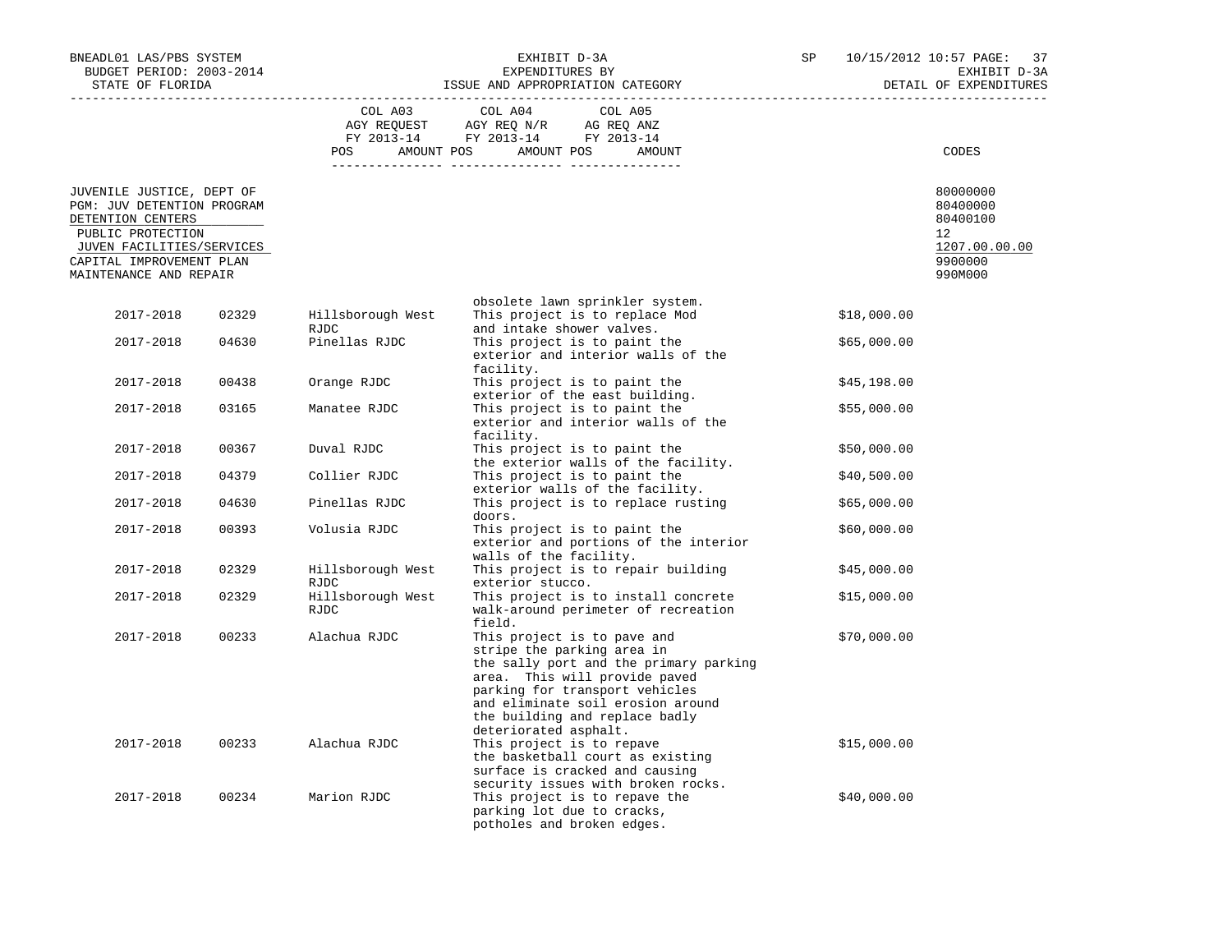| BNEADL01 LAS/PBS SYSTEM<br>BUDGET PERIOD: 2003-2014<br>STATE OF FLORIDA                                                                                                              |                       | EXHIBIT D-3A<br>EXPENDITURES BY<br>ISSUE AND APPROPRIATION CATEGORY                                                                                                               | SP             | 10/15/2012 10:57 PAGE:<br>38<br>EXHIBIT D-3A<br>DETAIL OF EXPENDITURES                  |
|--------------------------------------------------------------------------------------------------------------------------------------------------------------------------------------|-----------------------|-----------------------------------------------------------------------------------------------------------------------------------------------------------------------------------|----------------|-----------------------------------------------------------------------------------------|
|                                                                                                                                                                                      | COL A03<br>POS DO     | COL A04<br>COL A05<br>FY 2013-14 FY 2013-14 FY 2013-14<br>AMOUNT POS AMOUNT POS<br>AMOUNT                                                                                         |                | CODES                                                                                   |
| JUVENILE JUSTICE, DEPT OF<br>PGM: JUV DETENTION PROGRAM<br>DETENTION CENTERS<br>PUBLIC PROTECTION<br>JUVEN FACILITIES/SERVICES<br>CAPITAL IMPROVEMENT PLAN<br>MAINTENANCE AND REPAIR |                       |                                                                                                                                                                                   |                | 80000000<br>80400000<br>80400100<br>$12^{\circ}$<br>1207.00.00.00<br>9900000<br>990M000 |
| 2017-2018<br>01961                                                                                                                                                                   | Bay RJDC              | This project is to resurface<br>the basketball court which<br>is dilapidated.                                                                                                     | \$15,000.00    |                                                                                         |
| 00233<br>2017-2018                                                                                                                                                                   | Alachua RJDC          | This project is to install additional<br>parking as existing staff and visitor<br>parking is inadequate.                                                                          | \$46,436.00    |                                                                                         |
| 2017-2018<br>01961                                                                                                                                                                   | Bay RJDC              | This project is to install additional<br>(secure) parking as existing staff and<br>visitor parking is inadequate.                                                                 | \$75,000.00    |                                                                                         |
| 2017-2018<br>01991                                                                                                                                                                   | Pasco RJDC            | This project is to repave the<br>parking lot.                                                                                                                                     | \$12,000.00    |                                                                                         |
| 01933<br>2017-2018                                                                                                                                                                   | Miami Dade RJDC       | This project is to repair concrete<br>in various areas of the juvenile justice<br>complex (approximately 9000 sq. ft. x 6"<br>depth).                                             | \$81,000.00    |                                                                                         |
| 2017-2018<br>00234                                                                                                                                                                   | Marion RJDC           | This project is to replace seven (7)<br>modular classrooms which are over<br>30 years old. The roofs and<br>plumbing continue to leak, causing rot<br>of both ceiling and floors. | \$1,000,000.00 |                                                                                         |
|                                                                                                                                                                                      |                       | Refer to accompanying CIP-5 forms. Refer to accompanying CIP-5 forms.                                                                                                             |                |                                                                                         |
| INCREASED CAPACITY<br>FIXED CAPITAL OUTLAY<br>DJJ MAIN/REPAIR-STATE BLDG                                                                                                             |                       |                                                                                                                                                                                   |                | 990P000<br>080000<br>080410                                                             |
| GENERAL REVENUE FUND                                                                                                                                                                 | $-STATE$<br>1,300,000 | 1,300,000                                                                                                                                                                         |                | 1000 1                                                                                  |

AGENCY NARRATIVE:

 2013-2014 BUDGET YEAR NARRATIVE: DJJ MAIN/REPAIR-STATE BLDG IT COMPONENT? NO The following projects are requested under group "SFM" Maintenance. These are older facilities which have effectively reached the end of their life-span and are beginning to experience expensive systemic failures regularly. All facilities are within five to ten years of the end of their anticipated life-cycle. First year request is for site location and architectural programming of replacement buildings.

\*\*\*\*\*\*\*\*\*\*\*\*\*\*\*\*\*\*\*\*\*\*\*\*\*\*\*\*\*\*\*\*\*\*\*\*\*\*\*\*\*\*\*\*\*\*\*\*\*\*\*\*\*\*\*\*\*\*\*\*\*\*\*\*\*\*\*\*\*\*\*\*\*\*\*\*\*\*\*\*\*\*\*\*\*\*\*\*\*\*\*\*\*\*\*\*\*\*\*\*\*\*\*\*\*\*\*\*\*\*\*\*\*\*\*\*\*\*\*\*\*\*\*\*\*\*\*

=============== =============== ===============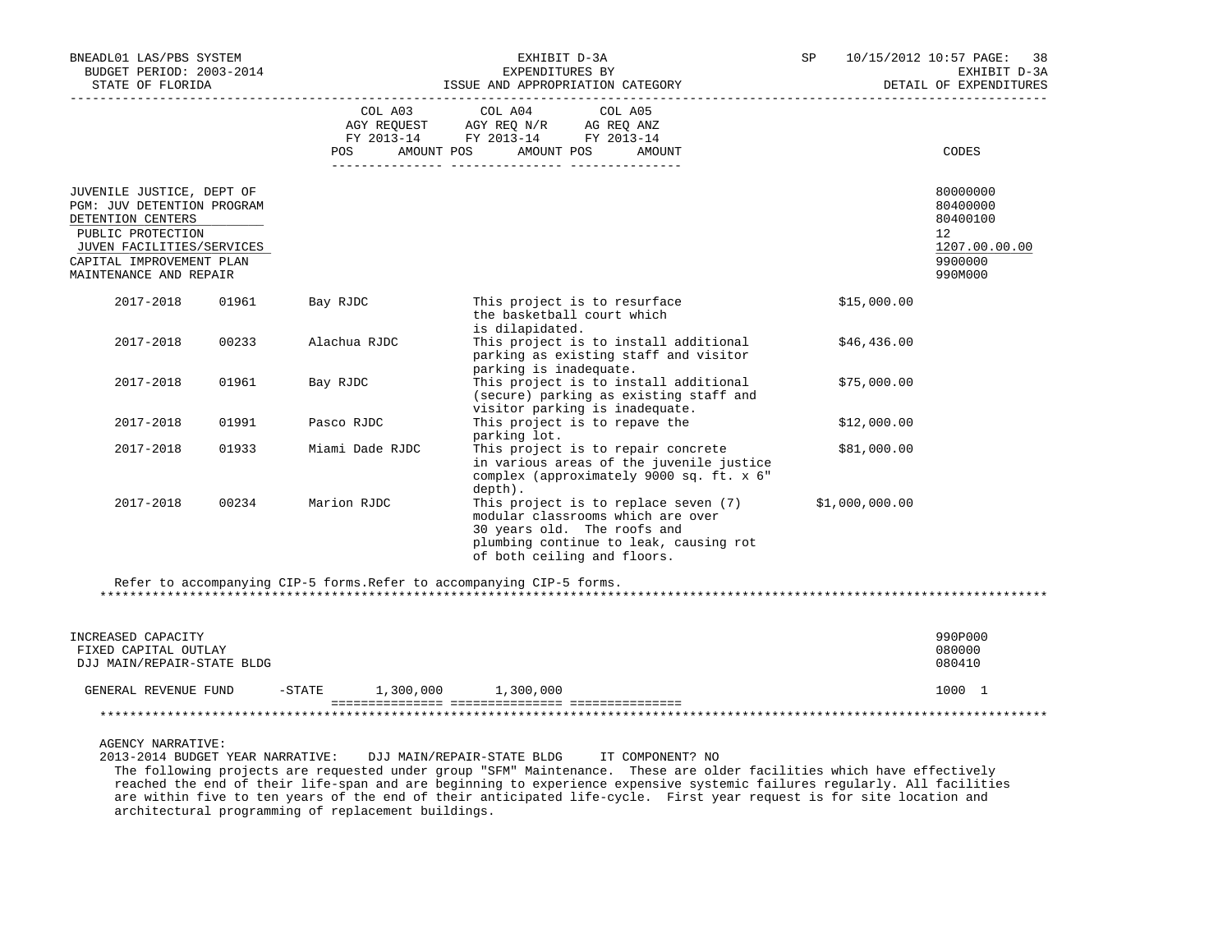| BNEADL01 LAS/PBS SYSTEM<br>BUDGET PERIOD: 2003-2014<br>STATE OF FLORIDA                                                                                                          |       |                      | EXHIBIT D-3A<br>EXPENDITURES BY<br>ISSUE AND APPROPRIATION CATEGORY                                                                                                                                                                                                                                                                                                                                                                                                                                                         | SP |                 | 10/15/2012 10:57 PAGE: 39<br>EXHIBIT D-3A<br>DETAIL OF EXPENDITURES           |
|----------------------------------------------------------------------------------------------------------------------------------------------------------------------------------|-------|----------------------|-----------------------------------------------------------------------------------------------------------------------------------------------------------------------------------------------------------------------------------------------------------------------------------------------------------------------------------------------------------------------------------------------------------------------------------------------------------------------------------------------------------------------------|----|-----------------|-------------------------------------------------------------------------------|
|                                                                                                                                                                                  |       | COL A03<br>POS       | COL A04<br>COL A05<br>$\begin{tabular}{lllllll} \bf AGY \;\; RegUEST\hspace{1cm}AGY \;\; REG \;\; N/R\hspace{1cm}AG \;\; REG \;\; ANZ \\ \hline \texttt{FY} \;\; 2013\text{--}14 & \texttt{FY} \;\; 2013\text{--}14 & \texttt{FY} \;\; 2013\text{--}14 \\ \end{tabular}$<br>AMOUNT POS<br>AMOUNT POS<br>AMOUNT                                                                                                                                                                                                              |    |                 | CODES                                                                         |
| JUVENILE JUSTICE, DEPT OF<br>PGM: JUV DETENTION PROGRAM<br>DETENTION CENTERS<br>PUBLIC PROTECTION<br>JUVEN FACILITIES/SERVICES<br>CAPITAL IMPROVEMENT PLAN<br>INCREASED CAPACITY |       |                      |                                                                                                                                                                                                                                                                                                                                                                                                                                                                                                                             |    |                 | 80000000<br>80400000<br>80400100<br>12<br>1207.00.00.00<br>9900000<br>990P000 |
| Fiscal Year<br>Requested                                                                                                                                                         |       | DMS Bldg. # Location | Project Description                                                                                                                                                                                                                                                                                                                                                                                                                                                                                                         |    | Amount          |                                                                               |
| 2013-2014                                                                                                                                                                        | 00527 | Palm Beach RJDC      | This project is for the replacement of the<br>current facility which is 30 years old,<br>operated 24 hours per day and is experiencing<br>system flaws and inadequacies due to age and<br>original HVAC under-design. Odor problems<br>are endemic of Heating Ventilation and<br>Air-Conditioning (HVAC) system requiring a<br>massive upgrade. Electrical service is over<br>capacity and old. The entire roof needs<br>replacing. First year funding would be to<br>determine site location and architectural<br>program. |    | \$400,000.00    |                                                                               |
| 2013-2014                                                                                                                                                                        | 00368 | Duval RJDC           | This project is for the replacement of the<br>current facility which is 29 years old<br>and operated 24 hours a day.<br>First year funding would be to determine<br>site location and architectural program.                                                                                                                                                                                                                                                                                                                |    | \$400,000.00    |                                                                               |
| 2013-2014                                                                                                                                                                        | 00368 | Miami RJDC           | This project is for the replacement of the<br>current facility which is 31 years old<br>and is operated 24 hours a day.<br>chiller piping is old. The Electrical system<br>is experiencing malfunctions and classroom<br>spaces and living mods are in need of<br>renovation. First year funding would be<br>to determine site location and<br>architectural program.                                                                                                                                                       |    | \$500,000.00    |                                                                               |
| 2014-2015                                                                                                                                                                        | 00527 | Palm Beach RJDC      | This project is for complete construction<br>documents based on program, permitting<br>and site construction.                                                                                                                                                                                                                                                                                                                                                                                                               |    | \$2,195,320.00  |                                                                               |
| 2014-2015                                                                                                                                                                        | 00368 | Duval RJDC           | This project is for complete construction<br>documents based on program, permitting<br>and site construction.                                                                                                                                                                                                                                                                                                                                                                                                               |    | \$2,166,800.00  |                                                                               |
| 2014-2015                                                                                                                                                                        | 00368 | Miami RJDC           | This project is for complete construction<br>documents based on program, permitting<br>and site construction.                                                                                                                                                                                                                                                                                                                                                                                                               |    | \$2,722,760.00  |                                                                               |
| 2015-2016                                                                                                                                                                        | 00527 | Palm Beach RJDC      | This project is for site construction,<br>utilities infrastructure and building                                                                                                                                                                                                                                                                                                                                                                                                                                             |    | \$10,381,280.00 |                                                                               |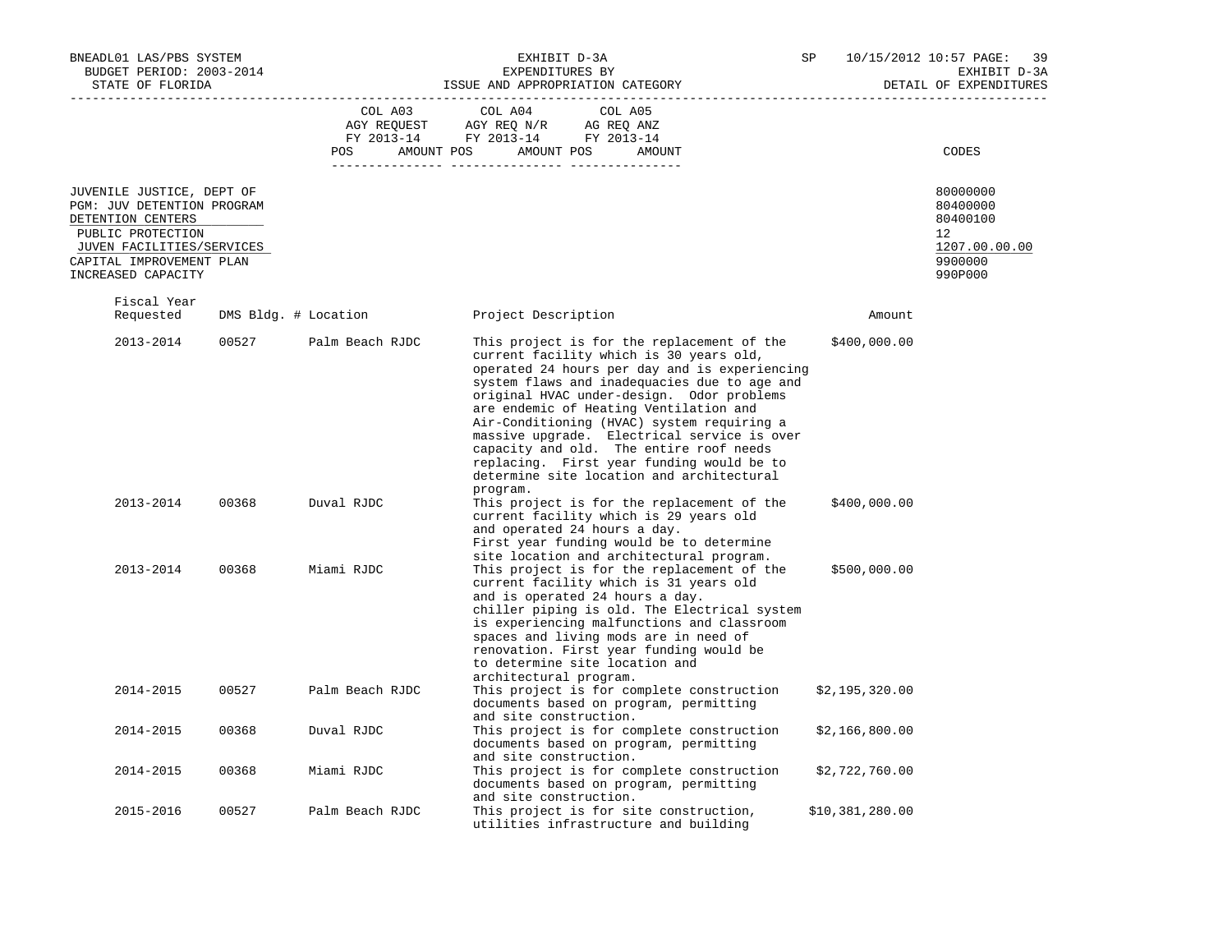| BNEADL01 LAS/PBS SYSTEM<br>BUDGET PERIOD: 2003-2014<br>STATE OF FLORIDA                                                                                    |       |                                                                                                     | EXHIBIT D-3A<br>EXPENDITURES BY<br>ISSUE AND APPROPRIATION CATEGORY                                                                                                                                                                                                    | SP              | 10/15/2012 10:57 PAGE:<br>40<br>EXHIBIT D-3A<br>DETAIL OF EXPENDITURES          |
|------------------------------------------------------------------------------------------------------------------------------------------------------------|-------|-----------------------------------------------------------------------------------------------------|------------------------------------------------------------------------------------------------------------------------------------------------------------------------------------------------------------------------------------------------------------------------|-----------------|---------------------------------------------------------------------------------|
|                                                                                                                                                            |       | AMOUNT POS<br>POS                                                                                   | COL A03 COL A04 COL A05<br>$\begin{tabular}{lllllllll} \bf{AGY} & \bf{REQUEST} & \bf{AGY} & \bf{REQ} & \bf{IN/R} & \bf{AG} & \bf{REQ} & \bf{ANZ} \\ \bf{FY} & \bf{2013-14} & \bf{FY} & \bf{2013-14} & \bf{FY} & \bf{2013-14} \\ \end{tabular}$<br>AMOUNT POS<br>AMOUNT |                 | CODES                                                                           |
| JUVENILE JUSTICE, DEPT OF<br>PGM: JUV DETENTION PROGRAM<br>DETENTION CENTERS<br>PUBLIC PROTECTION<br>JUVEN FACILITIES/SERVICES<br>CAPITAL IMPROVEMENT PLAN |       |                                                                                                     |                                                                                                                                                                                                                                                                        |                 | 80000000<br>80400000<br>80400100<br>12 <sup>°</sup><br>1207.00.00.00<br>9900000 |
| INCREASED CAPACITY                                                                                                                                         |       |                                                                                                     |                                                                                                                                                                                                                                                                        |                 | 990P000                                                                         |
| 2015-2016                                                                                                                                                  | 00368 | Duval RJDC                                                                                          | construction.<br>This project is for site construction,<br>utilities infrastructure and building<br>construction.                                                                                                                                                      | \$9,932,400.00  |                                                                                 |
| 2015-2016                                                                                                                                                  | 00368 | Miami RJDC                                                                                          | This project is for site construction<br>utilities infrastructure and building<br>construction.                                                                                                                                                                        | \$12,470,680.00 |                                                                                 |
| 2016-2017                                                                                                                                                  | 00527 | Palm Beach RJDC                                                                                     | This project is for building<br>construction, and continued                                                                                                                                                                                                            | \$8,237,320.00  |                                                                                 |
| 2016-2017                                                                                                                                                  | 00368 | Duval RJDC                                                                                          | equipment an systems installations.<br>This project is for building<br>construction and continued<br>equipment and systems installations.                                                                                                                              | \$8,481,600.00  |                                                                                 |
| 2016-2017                                                                                                                                                  | 00368 | Miami RJDC                                                                                          | This project is for building<br>construction and continued<br>equipment and systems installations.                                                                                                                                                                     | \$10,649,120.00 |                                                                                 |
| 2017-2018                                                                                                                                                  | 00527 | Palm Beach RJDC                                                                                     | This project is for completion of<br>building construction and systems.                                                                                                                                                                                                | \$4,626,440.00  |                                                                                 |
| 2017-2018                                                                                                                                                  | 00368 | Duval RJDC                                                                                          | This project is for completion of<br>building construction and systems.                                                                                                                                                                                                | \$4,575,600.00  |                                                                                 |
| 2017-2018                                                                                                                                                  | 00368 | Miami RJDC                                                                                          | This project is for completion of<br>Building construction and systems.                                                                                                                                                                                                | \$5,744,920.00  |                                                                                 |
|                                                                                                                                                            |       | Refer to accompanying CIP-3 forms.                                                                  |                                                                                                                                                                                                                                                                        |                 |                                                                                 |
| TOTAL: JUVEN FACILITIES/SERVICES                                                                                                                           |       |                                                                                                     |                                                                                                                                                                                                                                                                        |                 | 1207.00.00.00                                                                   |
| BY FUND TYPE<br>GENERAL REVENUE FUND<br>TRUST FUNDS                                                                                                        |       | 33, 295, 506 8, 726, 403<br>77,696,442                                                              |                                                                                                                                                                                                                                                                        |                 | 1000<br>2000                                                                    |
|                                                                                                                                                            |       | TOTAL POSITIONS $1,479.00$<br>TOTAL PROG COMP 110,991,948 8,726,403<br>TOTAL SALARY RATE 47,626,458 |                                                                                                                                                                                                                                                                        |                 |                                                                                 |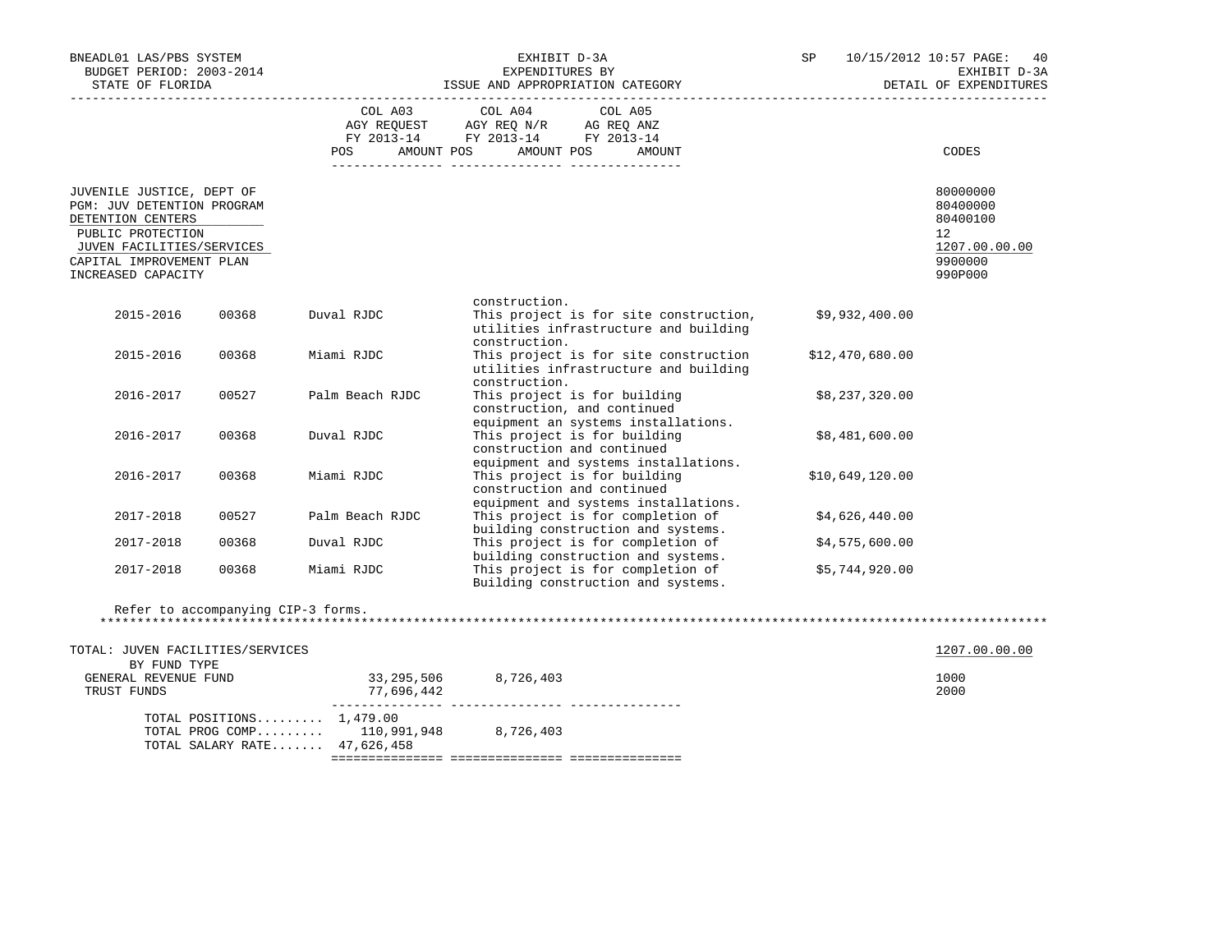| BNEADL01 LAS/PBS SYSTEM<br>BUDGET PERIOD: 2003-2014<br>STATE OF FLORIDA                                                                                                                                                                       |                   | EXHIBIT D-3A<br>EXPENDITURES BY<br>ISSUE AND APPROPRIATION CATEGORY                                                       | SP 10/15/2012 10:57 PAGE: 41<br>EXHIBIT D-3A<br>DETAIL OF EXPENDITURES                               |
|-----------------------------------------------------------------------------------------------------------------------------------------------------------------------------------------------------------------------------------------------|-------------------|---------------------------------------------------------------------------------------------------------------------------|------------------------------------------------------------------------------------------------------|
|                                                                                                                                                                                                                                               | POS<br>AMOUNT POS | COL A03 COL A04 COL A05<br>AGY REQUEST AGY REQ N/R AG REQ ANZ<br>FY 2013-14 FY 2013-14 FY 2013-14<br>AMOUNT POS<br>AMOUNT | CODES                                                                                                |
| JUVENILE JUSTICE, DEPT OF<br>PGM: PROB/COMMUN CORR PRG<br>AFTERCARE SVC/COND RELEASE<br>PUBLIC PROTECTION<br>JUVEN FACILITIES/SERVICES<br>ESTIMATED EXPENDITURES<br>ESTIMATED EXPENDITURES - OPERATIONS<br>SALARY RATE<br>SALARY RATE 807,915 |                   |                                                                                                                           | 80000000<br>80700000<br>80700100<br>12 <sup>°</sup><br>1207.00.00.00<br>1000000<br>1001000<br>000000 |
| SALARIES AND BENEFITS                                                                                                                                                                                                                         |                   |                                                                                                                           | 010000                                                                                               |
| GENERAL REVENUE FUND -STATE 1,059,040<br>GRANTS AND DONATIONS TF $-STATE$ 2,687                                                                                                                                                               |                   |                                                                                                                           | 1000 1<br>2339 1                                                                                     |
| TOTAL POSITIONS $24.00$<br>TOTAL APPRO $1,061,727$                                                                                                                                                                                            |                   |                                                                                                                           |                                                                                                      |
| <b>EXPENSES</b>                                                                                                                                                                                                                               |                   |                                                                                                                           | 040000                                                                                               |
| GENERAL REVENUE FUND -STATE 119,148                                                                                                                                                                                                           |                   |                                                                                                                           | 1000 1                                                                                               |
| SPECIAL CATEGORIES<br>LEGIS INIT/REDUC JUV CRIME                                                                                                                                                                                              |                   |                                                                                                                           | 100000<br>100279                                                                                     |
| GENERAL REVENUE FUND                                                                                                                                                                                                                          | $-STATE$ 451,630  |                                                                                                                           | 1000 1                                                                                               |
| CONTRACTED SERVICES                                                                                                                                                                                                                           |                   |                                                                                                                           | 100777                                                                                               |
| GENERAL REVENUE FUND                                                                                                                                                                                                                          | $-$ STATE $1.714$ |                                                                                                                           | 1000 1                                                                                               |
| G/A-CONTRACTED SERVICES                                                                                                                                                                                                                       |                   |                                                                                                                           | 100778                                                                                               |
| GENERAL REVENUE FUND -STATE 18,285,232<br>GRANTS AND DONATIONS TF -STATE<br>SOCIAL SVCS BLK GRT TF -FEDERL                                                                                                                                    | 1,519,035<br>992  |                                                                                                                           | 1000 1<br>2339 1<br>2639 3                                                                           |
| TOTAL APPRO                                                                                                                                                                                                                                   | 19,805,259        |                                                                                                                           |                                                                                                      |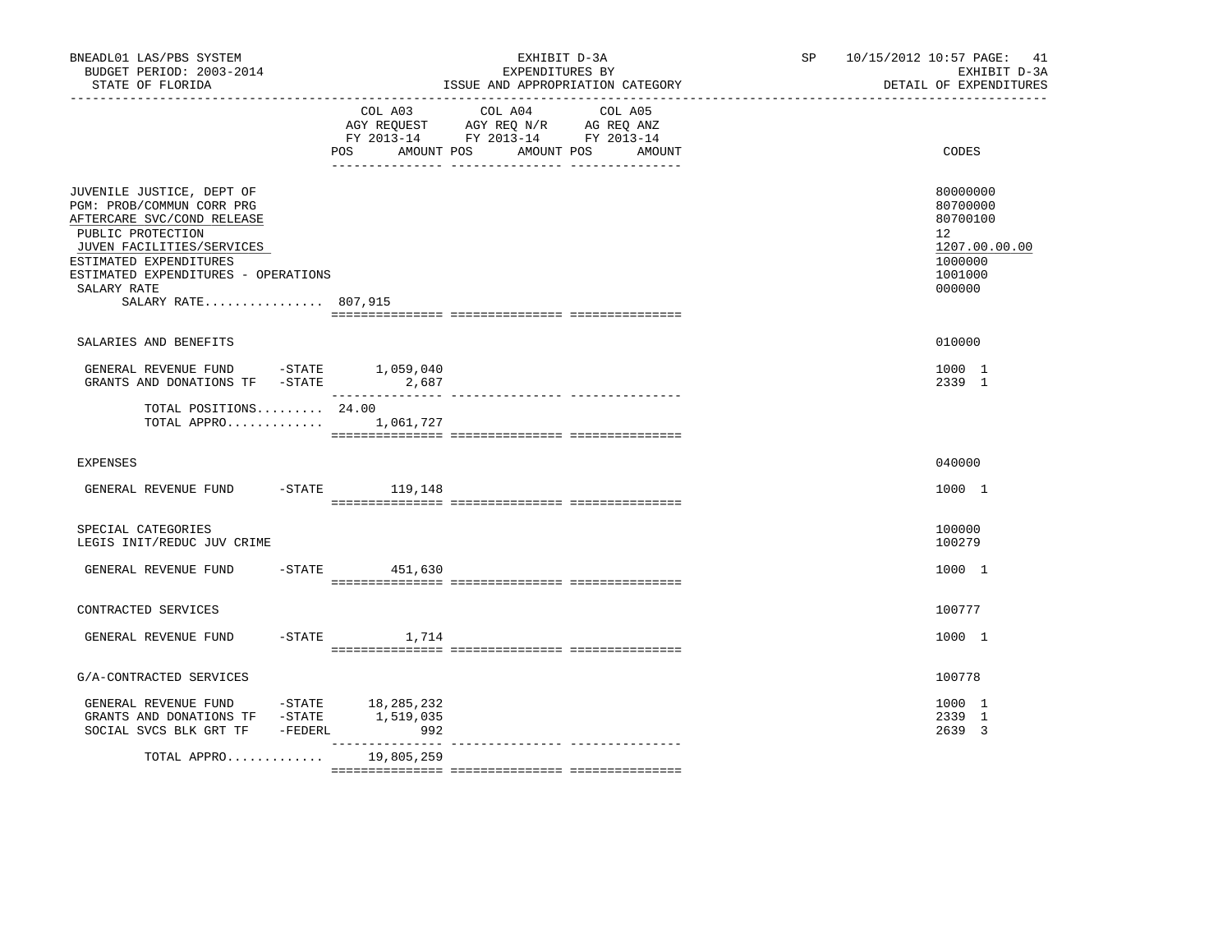| BNEADL01 LAS/PBS SYSTEM<br>BUDGET PERIOD: 2003-2014<br>STATE OF FLORIDA<br>-----------------                                                                                                                                             |                           | EXHIBIT D-3A<br>EXPENDITURES BY<br>ISSUE AND APPROPRIATION CATEGORY                                                                      | SP 10/15/2012 10:57 PAGE: 42<br>EXHIBIT D-3A<br>DETAIL OF EXPENDITURES                                         |
|------------------------------------------------------------------------------------------------------------------------------------------------------------------------------------------------------------------------------------------|---------------------------|------------------------------------------------------------------------------------------------------------------------------------------|----------------------------------------------------------------------------------------------------------------|
|                                                                                                                                                                                                                                          |                           | COL A03 COL A04<br>COL A05<br>AGY REQUEST AGY REQ N/R AG REQ ANZ<br>FY 2013-14 FY 2013-14 FY 2013-14<br>POS AMOUNT POS AMOUNT POS AMOUNT | CODES                                                                                                          |
| JUVENILE JUSTICE, DEPT OF<br>PGM: PROB/COMMUN CORR PRG<br>AFTERCARE SVC/COND RELEASE<br>PUBLIC PROTECTION<br>JUVEN FACILITIES/SERVICES<br>ESTIMATED EXPENDITURES<br>ESTIMATED EXPENDITURES - OPERATIONS<br>SPECIAL CATEGORIES<br>PRODIGY |                           |                                                                                                                                          | 80000000<br>80700000<br>80700100<br>12 <sup>°</sup><br>1207.00.00.00<br>1000000<br>1001000<br>100000<br>106666 |
| GENERAL REVENUE FUND                                                                                                                                                                                                                     | -STATE 4,400,000          |                                                                                                                                          | 1000 1                                                                                                         |
| TR/DMS/HR SVCS/STW CONTRCT                                                                                                                                                                                                               |                           |                                                                                                                                          | 107040                                                                                                         |
| GENERAL REVENUE FUND -STATE<br>GRANTS AND DONATIONS TF -STATE                                                                                                                                                                            | 7,807<br>17               |                                                                                                                                          | 1000 1<br>2339 1                                                                                               |
| TOTAL APPRO                                                                                                                                                                                                                              | 7,824                     |                                                                                                                                          |                                                                                                                |
| TOTAL: ESTIMATED EXPENDITURES - OPERATIONS<br>TOTAL POSITIONS 24.00<br>TOTAL ISSUE 25,847,302<br>TOTAL SALARY RATE 807,915                                                                                                               |                           |                                                                                                                                          | 1001000                                                                                                        |
| FLORIDA RETIREMENT SYSTEM<br>CONTRIBUTION ADJUSTMENT FOR<br>FISCAL YEAR 2012-2013<br>SALARIES AND BENEFITS                                                                                                                               |                           |                                                                                                                                          | 1001240<br>010000                                                                                              |
| GENERAL REVENUE FUND -STATE 2,419<br>GRANTS AND DONATIONS TF -STATE                                                                                                                                                                      | $6^{\circ}$               |                                                                                                                                          | 1000 1<br>2339 1                                                                                               |
| TOTAL APPRO                                                                                                                                                                                                                              | ----------------<br>2,425 |                                                                                                                                          |                                                                                                                |
| ADJUSTMENT TO STATE HEALTH<br>INSURANCE PREMIUM CONTRIBUTION -<br>FISCAL YEAR 2012-13<br>SALARIES AND BENEFITS                                                                                                                           |                           |                                                                                                                                          | 1001830<br>010000                                                                                              |
| GENERAL REVENUE FUND -STATE<br>GRANTS AND DONATIONS TF -STATE                                                                                                                                                                            | 2,696<br>$\overline{7}$   |                                                                                                                                          | 1000 1<br>2339 1                                                                                               |
| TOTAL APPRO                                                                                                                                                                                                                              | 2,703                     |                                                                                                                                          |                                                                                                                |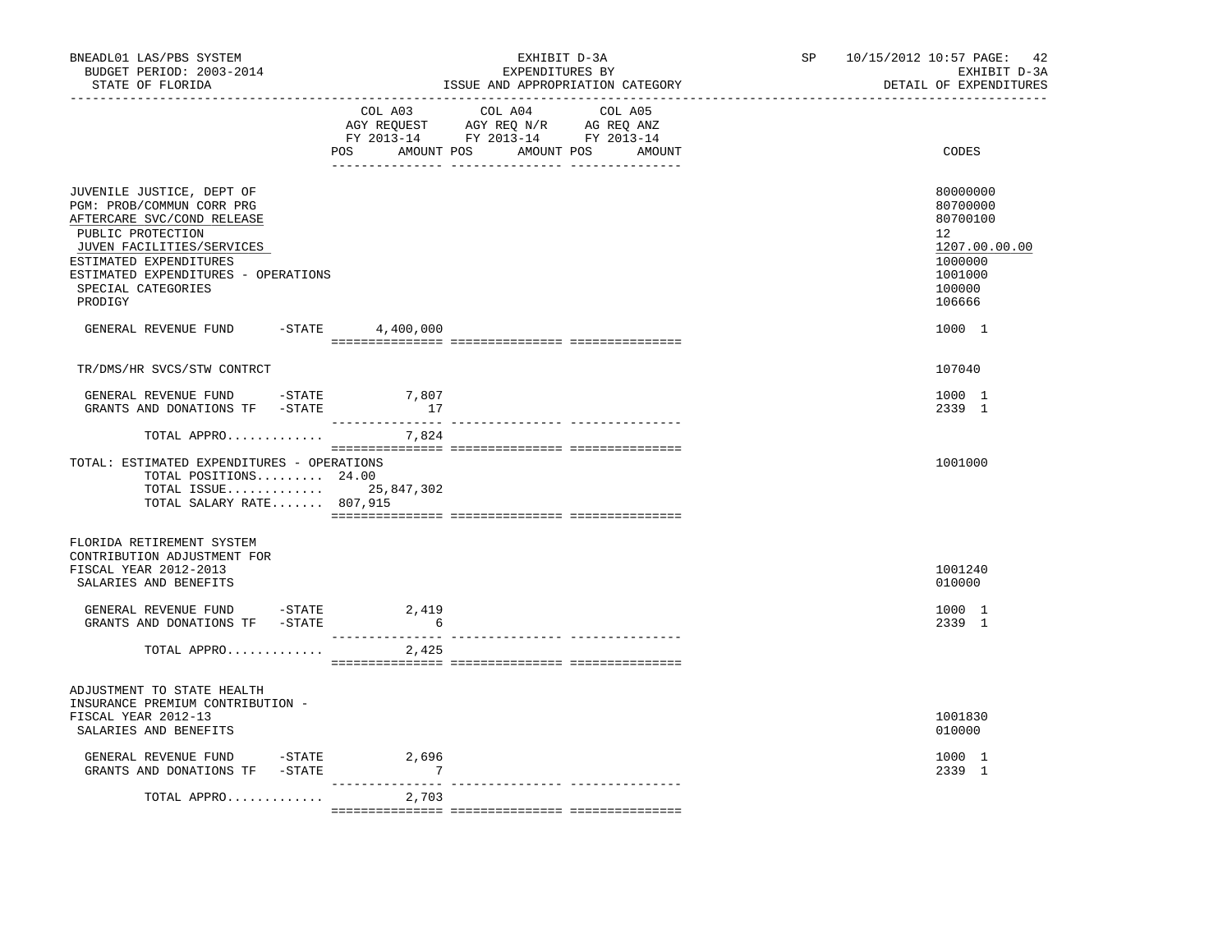| BNEADL01 LAS/PBS SYSTEM<br>BUDGET PERIOD: 2003-2014<br>STATE OF FLORIDA                                                                                                                                                                  | EXHIBIT D-3A<br>EXPENDITURES BY<br>ISSUE AND APPROPRIATION CATEGORY                                                                                         | SP and the set of the set of the set of the set of the set of the set of the set of the set of the set of the set of the set of the set of the set of the set of the set of the set of the set of the set of the set of the se<br>10/15/2012 10:57 PAGE: 43<br>EXHIBIT D-3A<br>DETAIL OF EXPENDITURES |
|------------------------------------------------------------------------------------------------------------------------------------------------------------------------------------------------------------------------------------------|-------------------------------------------------------------------------------------------------------------------------------------------------------------|-------------------------------------------------------------------------------------------------------------------------------------------------------------------------------------------------------------------------------------------------------------------------------------------------------|
|                                                                                                                                                                                                                                          | COL A03<br>COL A04<br>COL A05<br>AGY REQUEST AGY REQ N/R AG REQ ANZ<br>FY 2013-14 FY 2013-14 FY 2013-14<br><b>POS</b><br>AMOUNT POS<br>AMOUNT POS<br>AMOUNT | CODES                                                                                                                                                                                                                                                                                                 |
| JUVENILE JUSTICE, DEPT OF<br>PGM: PROB/COMMUN CORR PRG<br>AFTERCARE SVC/COND RELEASE<br>PUBLIC PROTECTION<br>JUVEN FACILITIES/SERVICES<br>ESTIMATED EXPENDITURES<br>REALLOCATION OF HUMAN RESOURCES<br>OUTSOURCING<br>SPECIAL CATEGORIES |                                                                                                                                                             | 80000000<br>80700000<br>80700100<br>12<br>1207.00.00.00<br>1000000<br>1005900<br>100000                                                                                                                                                                                                               |
| TR/DMS/HR SVCS/STW CONTRCT<br>GENERAL REVENUE FUND -STATE<br>GRANTS AND DONATIONS TF -STATE                                                                                                                                              | $1,018-$<br>$2-$                                                                                                                                            | 107040<br>1000 1<br>2339 1                                                                                                                                                                                                                                                                            |
| TOTAL APPRO                                                                                                                                                                                                                              | $1,020-$                                                                                                                                                    |                                                                                                                                                                                                                                                                                                       |
| INTRA-AGENCY REORGANIZATIONS<br>BUDGET RECAST OF PROBATION AND<br>COMMUNITY CORRECTIONS - DELETE<br>CURRENT BUDGET ENTITIES<br>SALARY RATE<br>SALARY RATE 807,915-                                                                       |                                                                                                                                                             | 1800000<br>1802600<br>000000                                                                                                                                                                                                                                                                          |
| SALARIES AND BENEFITS                                                                                                                                                                                                                    |                                                                                                                                                             | 010000                                                                                                                                                                                                                                                                                                |
| GENERAL REVENUE FUND -STATE 1,077,635-<br>GRANTS AND DONATIONS TF -STATE 2,735-                                                                                                                                                          |                                                                                                                                                             | 1000 1<br>2339 1                                                                                                                                                                                                                                                                                      |
| TOTAL POSITIONS 24.00-<br>TOTAL APPRO                                                                                                                                                                                                    | 1,080,370-                                                                                                                                                  |                                                                                                                                                                                                                                                                                                       |
| <b>EXPENSES</b>                                                                                                                                                                                                                          |                                                                                                                                                             | 040000                                                                                                                                                                                                                                                                                                |
| GENERAL REVENUE FUND                                                                                                                                                                                                                     | -STATE 119,148-                                                                                                                                             | 1000 1                                                                                                                                                                                                                                                                                                |
| SPECIAL CATEGORIES<br>LEGIS INIT/REDUC JUV CRIME                                                                                                                                                                                         |                                                                                                                                                             | 100000<br>100279                                                                                                                                                                                                                                                                                      |
| GENERAL REVENUE FUND                                                                                                                                                                                                                     | $-STATE$ 451,630-                                                                                                                                           | 1000 1                                                                                                                                                                                                                                                                                                |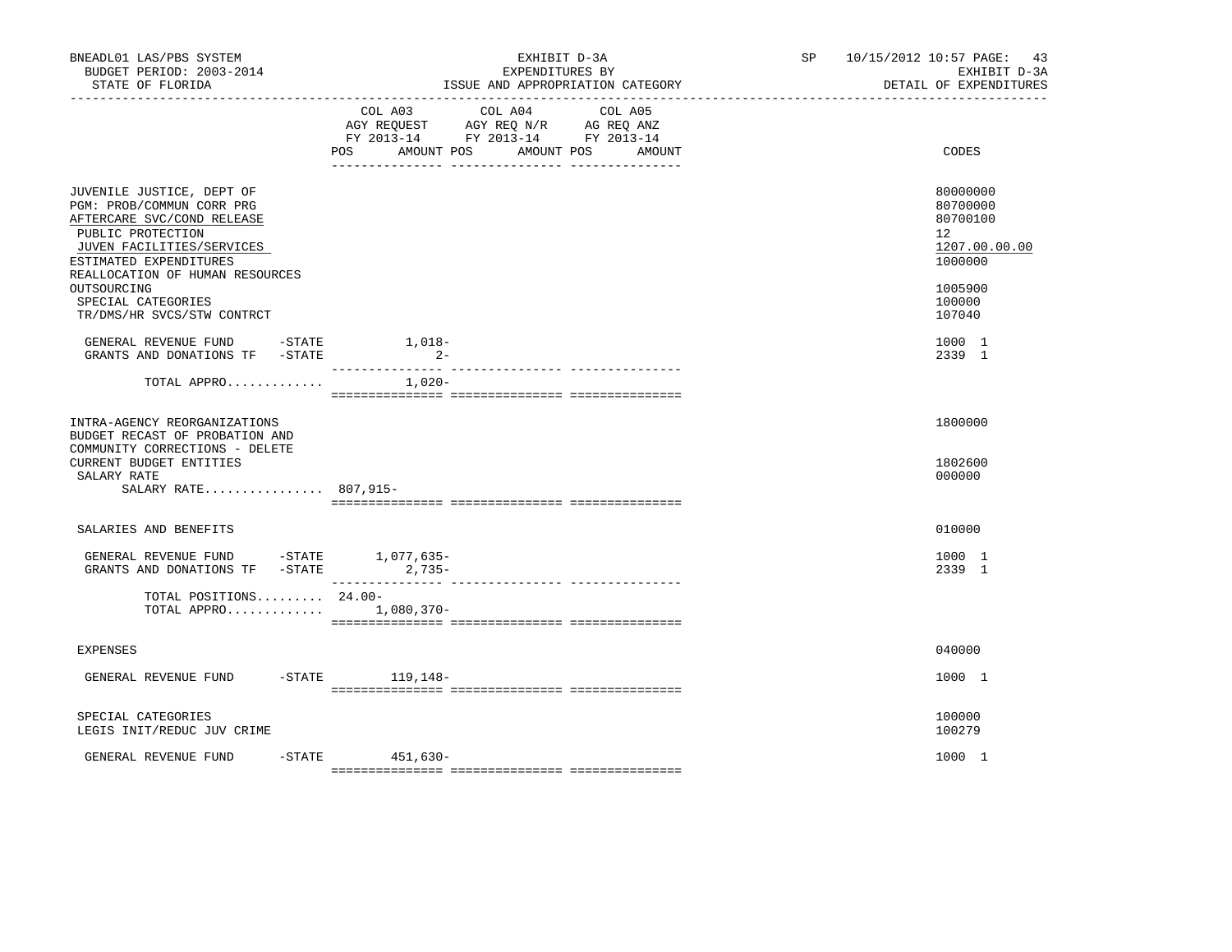| BNEADL01 LAS/PBS SYSTEM<br>BUDGET PERIOD: 2003-2014<br>STATE OF FLORIDA<br>-----------------                                                                                                                                                                                                                                                                                                                                                                                                                                                                                   |                       | EXHIBIT D-3A<br>EXPENDITURES BY<br>ISSUE AND APPROPRIATION CATEGORY               |                  | SP | 10/15/2012 10:57 PAGE:<br>44<br>EXHIBIT D-3A<br>DETAIL OF EXPENDITURES       |
|--------------------------------------------------------------------------------------------------------------------------------------------------------------------------------------------------------------------------------------------------------------------------------------------------------------------------------------------------------------------------------------------------------------------------------------------------------------------------------------------------------------------------------------------------------------------------------|-----------------------|-----------------------------------------------------------------------------------|------------------|----|------------------------------------------------------------------------------|
|                                                                                                                                                                                                                                                                                                                                                                                                                                                                                                                                                                                | COL A03               | COL A04<br>AGY REQUEST AGY REQ N/R AG REQ ANZ<br>FY 2013-14 FY 2013-14 FY 2013-14 | COL A05          |    |                                                                              |
|                                                                                                                                                                                                                                                                                                                                                                                                                                                                                                                                                                                | POS<br>AMOUNT POS     | AMOUNT POS                                                                        | AMOUNT           |    | CODES                                                                        |
| JUVENILE JUSTICE, DEPT OF<br>PGM: PROB/COMMUN CORR PRG<br>AFTERCARE SVC/COND RELEASE<br>PUBLIC PROTECTION<br>JUVEN FACILITIES/SERVICES<br>INTRA-AGENCY REORGANIZATIONS<br>BUDGET RECAST OF PROBATION AND                                                                                                                                                                                                                                                                                                                                                                       |                       |                                                                                   |                  |    | 80000000<br>80700000<br>80700100<br>$12^{\circ}$<br>1207.00.00.00<br>1800000 |
| COMMUNITY CORRECTIONS - DELETE<br>CURRENT BUDGET ENTITIES<br>SPECIAL CATEGORIES<br>CONTRACTED SERVICES                                                                                                                                                                                                                                                                                                                                                                                                                                                                         |                       |                                                                                   |                  |    | 1802600<br>100000<br>100777                                                  |
| GENERAL REVENUE FUND                                                                                                                                                                                                                                                                                                                                                                                                                                                                                                                                                           | $-$ STATE $1, 714-$   |                                                                                   |                  |    | 1000 1                                                                       |
| G/A-CONTRACTED SERVICES                                                                                                                                                                                                                                                                                                                                                                                                                                                                                                                                                        |                       |                                                                                   |                  |    | 100778                                                                       |
| GENERAL REVENUE FUND -STATE $18,285,232-$<br>GRANTS AND DONATIONS TF -STATE $1,519,035-$<br>SOCIAL SVCS BLK GRT TF -FEDERL                                                                                                                                                                                                                                                                                                                                                                                                                                                     | $992 -$               |                                                                                   |                  |    | 1000 1<br>2339 1<br>2639 3                                                   |
| TOTAL APPRO                                                                                                                                                                                                                                                                                                                                                                                                                                                                                                                                                                    | 19,805,259-           |                                                                                   |                  |    |                                                                              |
| TR/DMS/HR SVCS/STW CONTRCT                                                                                                                                                                                                                                                                                                                                                                                                                                                                                                                                                     |                       |                                                                                   |                  |    | 107040                                                                       |
| GENERAL REVENUE FUND                                                                                                                                                                                                                                                                                                                                                                                                                                                                                                                                                           | $-STATE$<br>$8.490 -$ |                                                                                   |                  |    | 1000 1                                                                       |
| TOTAL: BUDGET RECAST OF PROBATION AND<br>COMMUNITY CORRECTIONS - DELETE<br>CURRENT BUDGET ENTITIES<br>TOTAL POSITIONS 24.00-<br>TOTAL ISSUE 21,466,611-<br>TOTAL SALARY RATE 807,915-                                                                                                                                                                                                                                                                                                                                                                                          |                       |                                                                                   |                  |    | 1802600                                                                      |
|                                                                                                                                                                                                                                                                                                                                                                                                                                                                                                                                                                                |                       |                                                                                   |                  |    |                                                                              |
| AGENCY ISSUE NARRATIVE:<br>2013-2014 BUDGET YEAR NARRATIVE:<br>Current Need or Problem:<br>The Probation and Community Corrections Program is currently divided into three (3) budget entities: Aftercare<br>Services/Conditional Release (80700100), Juvenile Probation (80700200) and Non-Residential Delinquency Rehabilitation<br>(80700300). These budget entities provide services to youth referred to the Juvenile Justice System for violations of<br>law. Services include intake and assessment, diversion from court, court-related supportive services, probation |                       |                                                                                   | IT COMPONENT? NO |    |                                                                              |

 supervision, day treatment, conditional release supervision and conditional release day treatment. Much of the current budget structure can be traced back to the early 1990s and was more a function of where a particular service was originally funded than the type of service provided or status of the offender. Currently, similar types of services are not aligned in the same budget entities making tracking of performance goals and establishing unit costs difficult.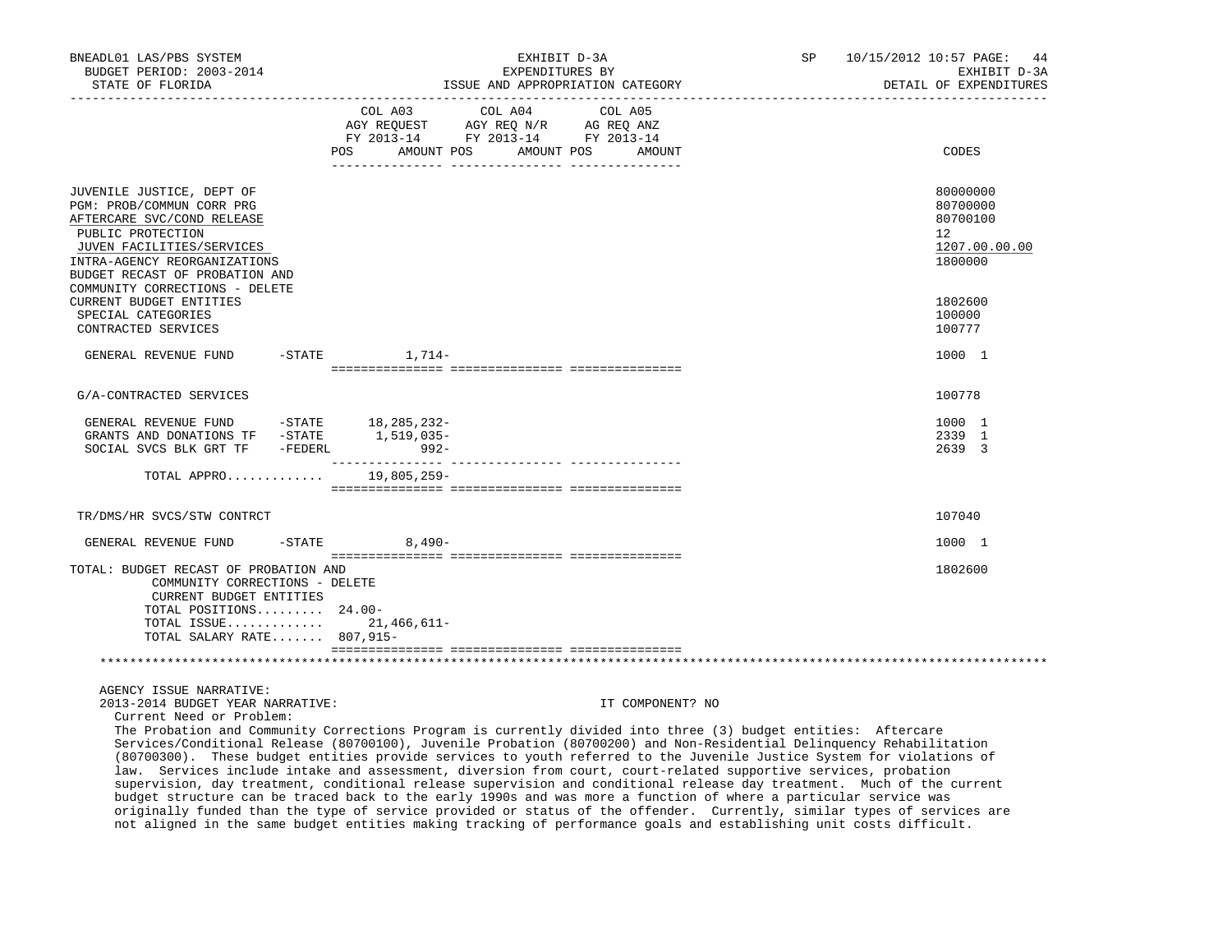| BNEADL01 LAS/PBS SYSTEM<br>BUDGET PERIOD: 2003-2014<br>STATE OF FLORIDA                                                                                                                                  | EXHIBIT D-3A<br>EXPENDITURES BY<br>ISSUE AND APPROPRIATION CATEGORY                                                                         | SP<br>10/15/2012 10:57 PAGE: 45<br>EXHIBIT D-3A<br>DETAIL OF EXPENDITURES |
|----------------------------------------------------------------------------------------------------------------------------------------------------------------------------------------------------------|---------------------------------------------------------------------------------------------------------------------------------------------|---------------------------------------------------------------------------|
|                                                                                                                                                                                                          | COL A03 COL A04 COL A05<br>AGY REOUEST AGY REO N/R AG REO ANZ<br>FY 2013-14 FY 2013-14 FY 2013-14<br>AMOUNT POS AMOUNT POS<br>AMOUNT<br>POS | CODES                                                                     |
| JUVENILE JUSTICE, DEPT OF<br>PGM: PROB/COMMUN CORR PRG<br>AFTERCARE SVC/COND RELEASE<br>PUBLIC PROTECTION<br>JUVEN FACILITIES/SERVICES<br>INTRA-AGENCY REORGANIZATIONS<br>BUDGET RECAST OF PROBATION AND |                                                                                                                                             | 80000000<br>80700000<br>80700100<br>12<br>1207.00.00.00<br>1800000        |
| COMMUNITY CORRECTIONS - DELETE<br>CURRENT BUDGET ENTITIES                                                                                                                                                |                                                                                                                                             | 1802600                                                                   |

#### Examples of the misalignment are:

- 1) Diversion services are within the Non-Residential Delinquency Rehabilitation budget entity. Diversionary services are pre-dispositional in nature and implemented at the intake phase of case processing, yet the staffing for intake which coordinates diversionary services is found within the Juvenile Probation budget entity.
- 2) Post-commitment Probation Supervision (State-Provided) and Conditional Release Supervision (State-Provided) are post-residential commitment services predominately funded within the Juvenile Probation budget entity rather than Aftercare Services/Conditional Release where other post-commitment services are funded.
- 3) Detention screening and Juvenile Assessment Center (JAC) services are pre-dispositional in nature, but are funded within the Juvenile Probation budget entity, which is a post-dispositional service.

# Proposed Solution:

 The Department of Juvenile Justice (DJJ) proposes to establish two (2) new budget entities to capture major services and offender jurisdictional types served by Probation and Community Corrections with an emphasis on community-based interventions, care and supervision. This budgetary structure change will emphasize and showcase juvenile justice reform that provides for intervention services that diverts youth from entering the juvenile justice system and ensure that youth do not penetrate the system more deeply than necessary. The two new budget entities are:

- 1) Community Interventions & Services-this new entity will provide front-end services to divert youth from entering the juvenile justice system and intervention services to prevent youth from continuing further into the juvenile justice system. The array of services include: diversionary services, intake and assessments, screening and evaluation of the risk to offend and re-offend, counseling, determining whether the recommendation to the court should be a community-based option or facility placement and providing information to the juvenile and family court judges, as judicial decision makers.
- 2) Community Supervision-this new entity will provide services to youth who require supervision pending court proceedings or who has been court ordered into probation supervision, transitional services and services to assist youth released from a residential commitment program to make a successful return to their communities. The array of services include: redirection services, respite beds, electronic monitoring, probation supervision services, contracted day treatment services, non-residential sex offender services, conditional release supervision, post-commitment probation services, aftercare/transitional services, independent living, and interstate compact services.

 These proposed changes will allow the department to align similar services in the same budget entity making tracking of performance goals, budget, and expenditure data more accurate. Overall, these proposed changes will increase public safety by reducing juvenile delinquency through effective prevention, intervention and treatment services that strengthens families and turn around the lives of troubled youth. The Other Salary Amount (OAD) was used to record the budget for salaries and benefits because the current appropriation is realigned between budget entities.

Fiscal Impact: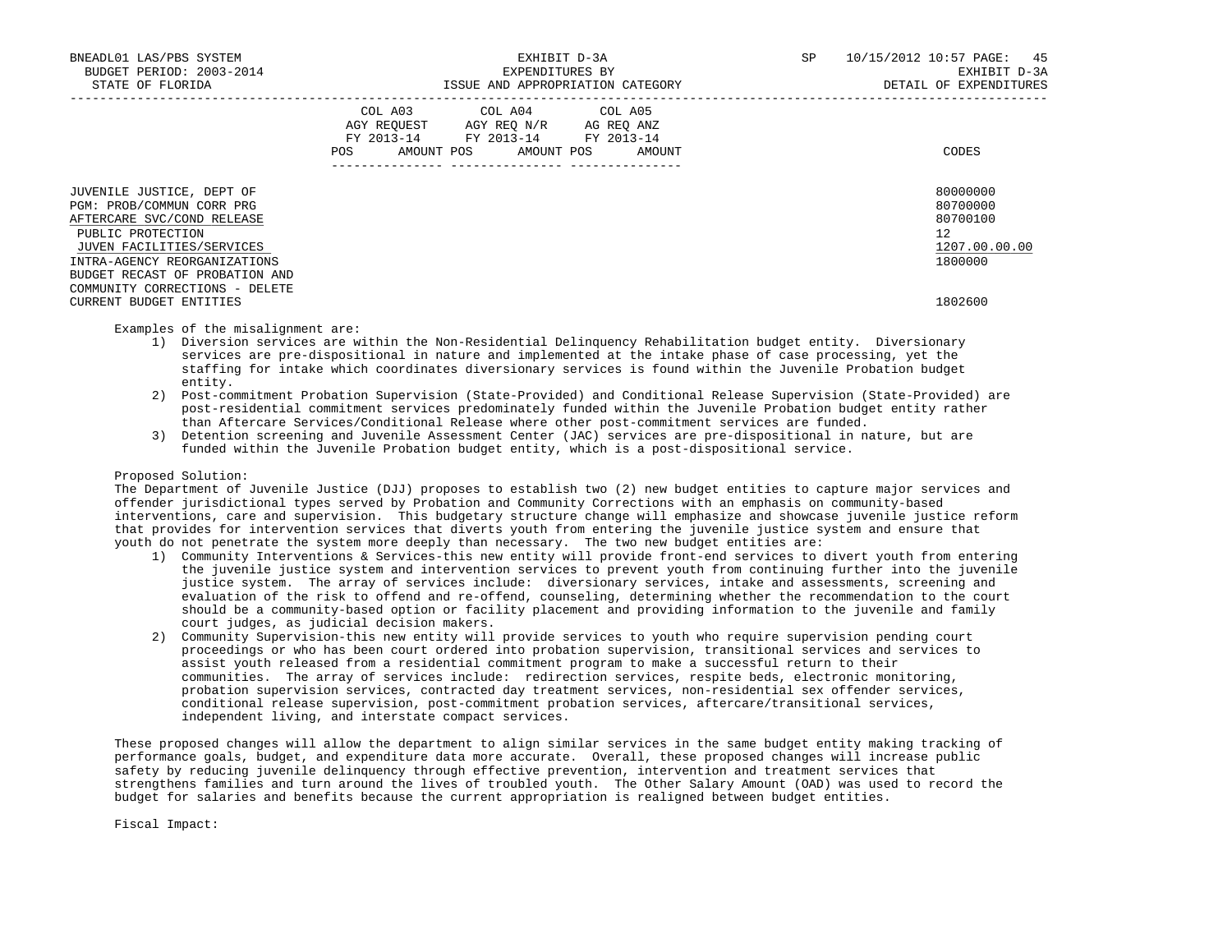| BNEADL01 LAS/PBS SYSTEM<br>BUDGET PERIOD: 2003-2014<br>STATE OF FLORIDA                                                                                                                                                                                               | EXHIBIT D-3A<br>EXPENDITURES BY<br>ISSUE AND APPROPRIATION CATEGORY                                                                                         | SP<br>10/15/2012 10:57 PAGE: 46<br>EXHIBIT D-3A<br>DETAIL OF EXPENDITURES     |
|-----------------------------------------------------------------------------------------------------------------------------------------------------------------------------------------------------------------------------------------------------------------------|-------------------------------------------------------------------------------------------------------------------------------------------------------------|-------------------------------------------------------------------------------|
|                                                                                                                                                                                                                                                                       | COL A03 COL A04 COL A05<br>AGY REOUEST AGY REO N/R AG REO ANZ<br>FY 2013-14 FY 2013-14 FY 2013-14<br>AMOUNT POS AMOUNT POS<br>POS<br>AMOUNT<br>------------ | CODES                                                                         |
| JUVENILE JUSTICE, DEPT OF<br>PGM: PROB/COMMUN CORR PRG<br>AFTERCARE SVC/COND RELEASE<br>PUBLIC PROTECTION<br>JUVEN FACILITIES/SERVICES<br>INTRA-AGENCY REORGANIZATIONS<br>BUDGET RECAST OF PROBATION AND<br>COMMUNITY CORRECTIONS - DELETE<br>CURRENT BUDGET ENTITIES |                                                                                                                                                             | 80000000<br>80700000<br>80700100<br>12<br>1207.00.00.00<br>1800000<br>1802600 |

Alignment of services will be as follows:

|                                                                                                                                                                                                                                                                                                                  | FTE<br>------ | FY 2013-14 Budget<br>Aftercare/Cond Release                                                                                                        | FTE<br>$- - - - -$ | Proposed<br>FY 2013-14 Budget<br>Community Intervs Svcs                                                                                 |
|------------------------------------------------------------------------------------------------------------------------------------------------------------------------------------------------------------------------------------------------------------------------------------------------------------------|---------------|----------------------------------------------------------------------------------------------------------------------------------------------------|--------------------|-----------------------------------------------------------------------------------------------------------------------------------------|
| Salaries & Benefits (010000)<br>OPS (030000)<br>Expenses (040000)<br>OCO (060000)<br>Legislative Initiatives (100279)<br>Contracted Svcs (100777)<br>G/A-Contracted Svcs (100778)<br>Risk Management (103241)<br>Lease/Purchase/Equipment (105281)<br>Transfer DMS HR (107040)                                   | (24.00)       | 1,080,370)<br>( \$<br>0)<br>119,148)<br>0)<br>451,630)<br>1,714)<br>19,805,259)<br>0)<br>0)<br>8,490)                                              | 505.00             | Ŝ.<br>22,769,138<br>1,133,338<br>3,056,290<br>27,131<br>$\Omega$<br>422,887<br>13,761,716<br>229,358<br>154,863<br>184,760              |
| Total                                                                                                                                                                                                                                                                                                            | (24.00)       | 21, 466, 611)<br>(\$                                                                                                                               | 505.00             | Ŝ.<br>41,739,481                                                                                                                        |
|                                                                                                                                                                                                                                                                                                                  | FTE.          | FY 2013-14 Budget<br>Juvenile Probation                                                                                                            | <b>FTE</b>         | Proposed<br>FY 2013-14 Budget<br>Community Supervision                                                                                  |
| Salaries & Benefits (010000)<br>OPS (030000)<br>Expenses (040000)<br>OCO (060000)<br>Juvenile Redirections (100005)<br>Legislative Initiatives (100279)<br>Contracted Svcs (100777)<br>G/A-Contracted Svcs (100778)<br>Risk Management (103241)<br>Lease/Purchase/Equipment (105281)<br>Transfer DMS HR (107040) | (1, 330.50)   | (S)<br>61,430,877)<br>1,428,896)<br>8,202,822)<br>68,687)<br>15,364,831)<br>0)<br>1,066,208)<br>13, 283, 742)<br>579, 201)<br>391,076)<br>478,585) | 849.50             | Ŝ.<br>39,742,109<br>295,558<br>5,265,680<br>41,556<br>15, 364, 831<br>635,947<br>645,035<br>36,760,107<br>349,843<br>236,213<br>302,315 |
| Total                                                                                                                                                                                                                                                                                                            | (1, 330.50)   | (S 102, 294, 925)                                                                                                                                  | 849.50             | 99,639,194<br>\$                                                                                                                        |

FY 2013-14 Budget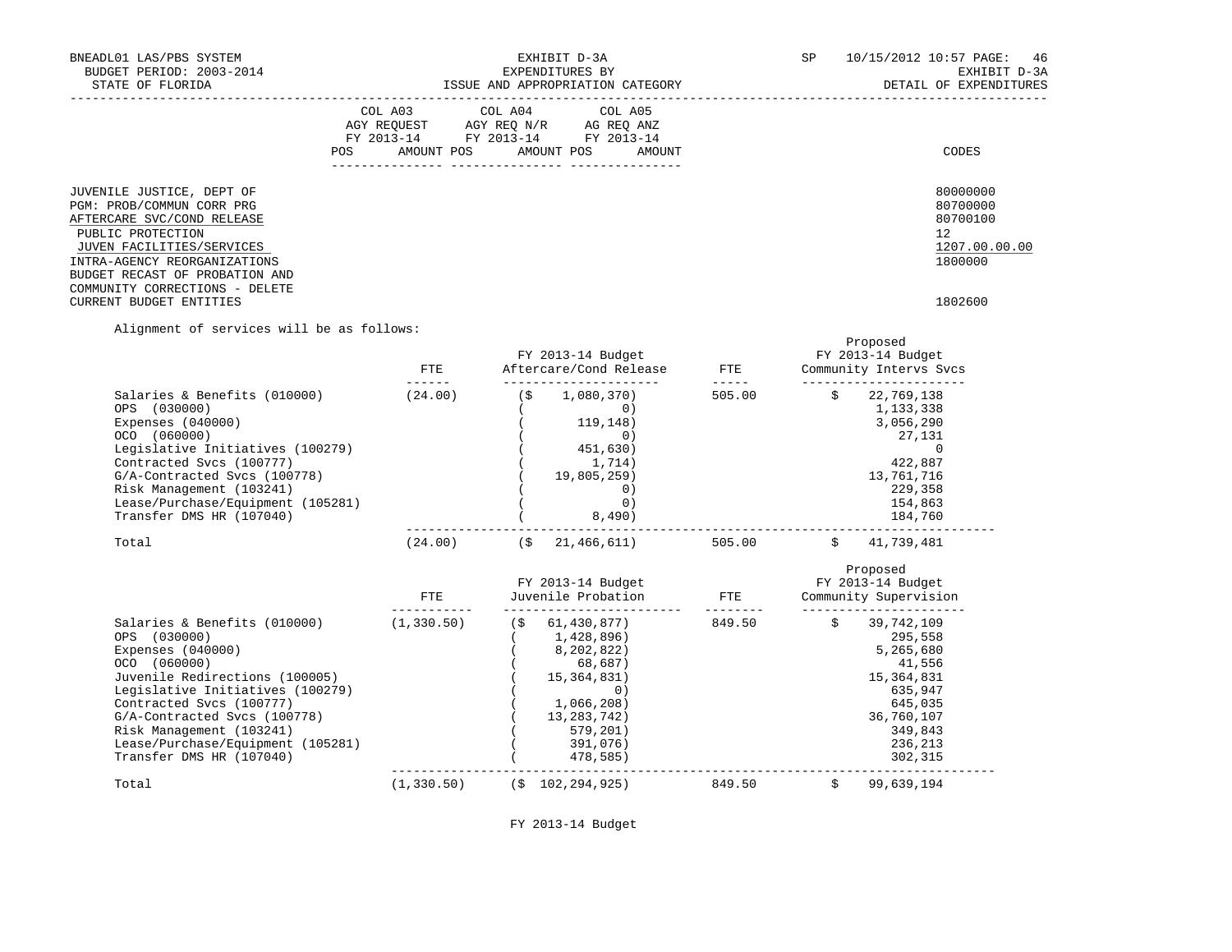| BNEADL01 LAS/PBS SYSTEM<br>BUDGET PERIOD: 2003-2014<br>STATE OF FLORIDA                                                                                                                                                                    |                                                                                                                                                                                                                                                                                                                                                                                              |                 | EXHIBIT D-3A<br>EXPENDITURES BY<br>ISSUE AND APPROPRIATION CATEGORY                                                                                                                            |                                                           | SP       | 10/15/2012 10:57 PAGE:<br>47<br>EXHIBIT D-3A<br>DETAIL OF EXPENDITURES |
|--------------------------------------------------------------------------------------------------------------------------------------------------------------------------------------------------------------------------------------------|----------------------------------------------------------------------------------------------------------------------------------------------------------------------------------------------------------------------------------------------------------------------------------------------------------------------------------------------------------------------------------------------|-----------------|------------------------------------------------------------------------------------------------------------------------------------------------------------------------------------------------|-----------------------------------------------------------|----------|------------------------------------------------------------------------|
|                                                                                                                                                                                                                                            |                                                                                                                                                                                                                                                                                                                                                                                              |                 | $\begin{tabular}{lcccc} COL A03 & COL A04 & COL A05 \\ AGY REQUEST & AGY REQ N/R & AG REQ ANZ \\ FY & 2013-14 & FY & 2013-14 & FY & 2013-14 \end{tabular}$<br>POS AMOUNT POS AMOUNT POS AMOUNT |                                                           |          | CODES                                                                  |
| JUVENILE JUSTICE, DEPT OF<br>PGM: PROB/COMMUN CORR PRG<br>AFTERCARE SVC/COND RELEASE<br>PUBLIC PROTECTION<br>JUVEN FACILITIES/SERVICES<br>INTRA-AGENCY REORGANIZATIONS<br>BUDGET RECAST OF PROBATION AND<br>COMMUNITY CORRECTIONS - DELETE |                                                                                                                                                                                                                                                                                                                                                                                              |                 |                                                                                                                                                                                                |                                                           |          | 80000000<br>80700000<br>80700100<br>12<br>1207.00.00.00<br>1800000     |
| <b>CURRENT BUDGET ENTITIES</b>                                                                                                                                                                                                             |                                                                                                                                                                                                                                                                                                                                                                                              |                 |                                                                                                                                                                                                |                                                           |          | 1802600                                                                |
|                                                                                                                                                                                                                                            | $\frac{1}{2} \frac{1}{2} \frac{1}{2} \frac{1}{2} \frac{1}{2} \frac{1}{2} \frac{1}{2} \frac{1}{2} \frac{1}{2} \frac{1}{2} \frac{1}{2} \frac{1}{2} \frac{1}{2} \frac{1}{2} \frac{1}{2} \frac{1}{2} \frac{1}{2} \frac{1}{2} \frac{1}{2} \frac{1}{2} \frac{1}{2} \frac{1}{2} \frac{1}{2} \frac{1}{2} \frac{1}{2} \frac{1}{2} \frac{1}{2} \frac{1}{2} \frac{1}{2} \frac{1}{2} \frac{1}{2} \frac{$ |                 | FTE Non-Residential Delinq Rehab<br>_______________________________                                                                                                                            |                                                           |          |                                                                        |
| Legislative Initiatives (100279)<br>G/A-Contracted Svcs (100778)                                                                                                                                                                           |                                                                                                                                                                                                                                                                                                                                                                                              | $(\hat{S})$     | 184,317)<br>(17, 432, 822)                                                                                                                                                                     |                                                           |          |                                                                        |
| Total                                                                                                                                                                                                                                      |                                                                                                                                                                                                                                                                                                                                                                                              | (\$             | 17,617,139)                                                                                                                                                                                    |                                                           |          |                                                                        |
| GRAND TOTAL                                                                                                                                                                                                                                |                                                                                                                                                                                                                                                                                                                                                                                              |                 |                                                                                                                                                                                                | $(1,354.50)$ $($ \$ 141,378,675) 1,354.50 $($ 141,378,675 |          |                                                                        |
| POSITION DETAIL OF SALARIES AND BENEFITS:                                                                                                                                                                                                  |                                                                                                                                                                                                                                                                                                                                                                                              |                 | FTE BASE RATE ADDITIVES                                                                                                                                                                        | BENEFITS                                                  | SUBTOTAL | LAPSE LAPSED SALARIES<br>% AND BENEFITS                                |
| A03 - AGY REOUEST FY 2013-14                                                                                                                                                                                                               |                                                                                                                                                                                                                                                                                                                                                                                              |                 |                                                                                                                                                                                                |                                                           |          |                                                                        |
| CHANGES TO CURRENTLY AUTHORIZED POSITIONS                                                                                                                                                                                                  |                                                                                                                                                                                                                                                                                                                                                                                              |                 |                                                                                                                                                                                                |                                                           |          |                                                                        |
| P101 PROPOSED CLASS CODE<br>C4003 001                                                                                                                                                                                                      |                                                                                                                                                                                                                                                                                                                                                                                              | 24.00- 807,915- | ------ -------------- -------                                                                                                                                                                  |                                                           |          | 347,879- 1,155,794- 0.00 1,155,794-                                    |
| TOTALS FOR ISSUE BY FUND<br>1000 GENERAL REVENUE FUND                                                                                                                                                                                      |                                                                                                                                                                                                                                                                                                                                                                                              |                 |                                                                                                                                                                                                |                                                           |          | 1,155,794–                                                             |
|                                                                                                                                                                                                                                            |                                                                                                                                                                                                                                                                                                                                                                                              |                 |                                                                                                                                                                                                | $24.00 - 807,915 - 347,879 - 1,155,794 -$                 |          | ______________<br>1,155,794-                                           |
| OTHER SALARY AMOUNT<br>1000 GENERAL REVENUE FUND<br>2339 GRANTS AND DONATIONS TF                                                                                                                                                           |                                                                                                                                                                                                                                                                                                                                                                                              |                 |                                                                                                                                                                                                |                                                           |          | 78,159<br>2,735-                                                       |
|                                                                                                                                                                                                                                            |                                                                                                                                                                                                                                                                                                                                                                                              |                 |                                                                                                                                                                                                |                                                           |          | ______________<br>$1,080,370-$<br>==============                       |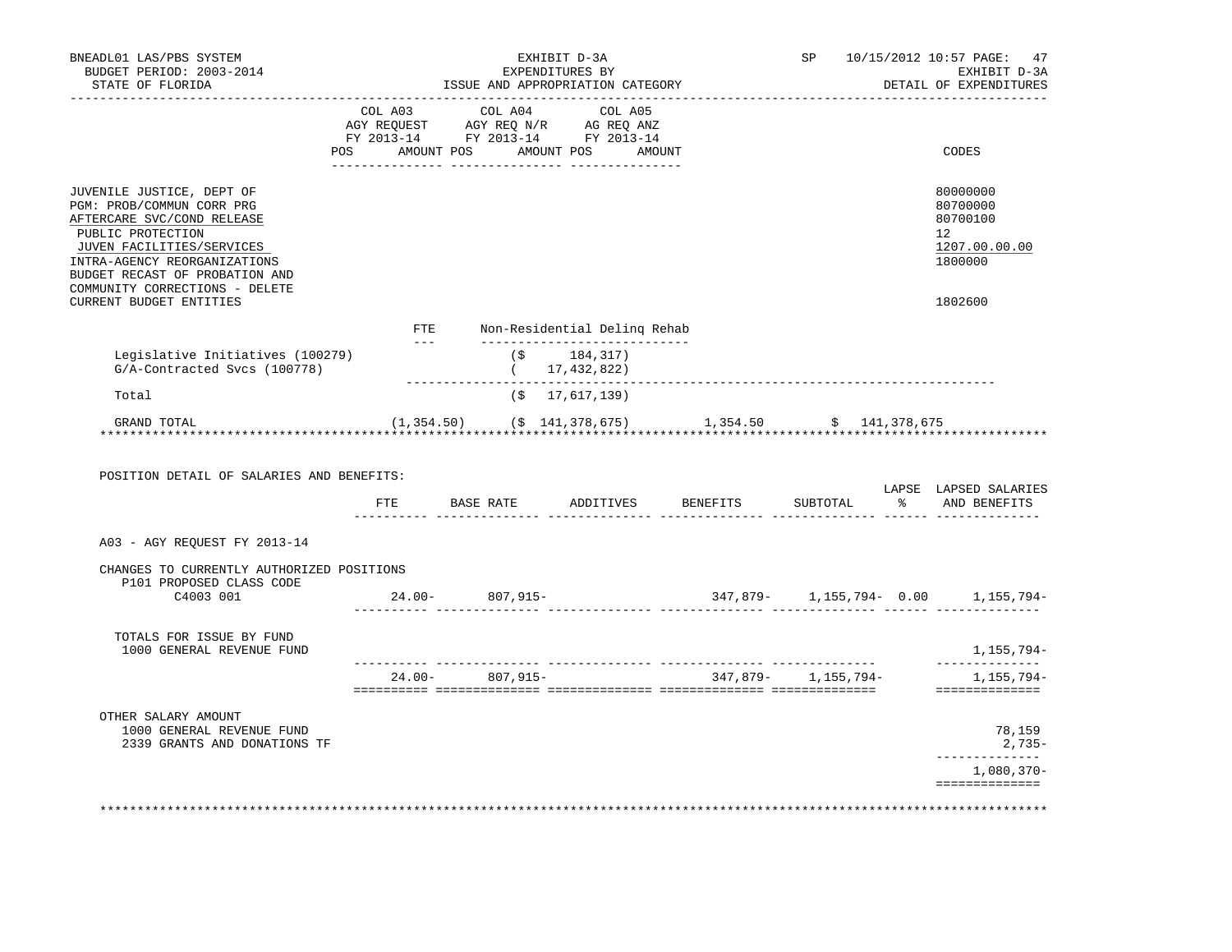| BNEADL01 LAS/PBS SYSTEM<br>BUDGET PERIOD: 2003-2014<br>STATE OF FLORIDA                                                                                                                                             |                                                                                                                                       | EXHIBIT D-3A<br>EXPENDITURES BY<br>ISSUE AND APPROPRIATION CATEGORY |  | <b>SP</b> | 10/15/2012 10:57 PAGE: 48<br>EXHIBIT D-3A<br>DETAIL OF EXPENDITURES |
|---------------------------------------------------------------------------------------------------------------------------------------------------------------------------------------------------------------------|---------------------------------------------------------------------------------------------------------------------------------------|---------------------------------------------------------------------|--|-----------|---------------------------------------------------------------------|
|                                                                                                                                                                                                                     | COL A03 COL A04 COL A05<br>AGY REQUEST AGY REQ N/R AG REQ ANZ<br>FY 2013-14 FY 2013-14 FY 2013-14<br>POS AMOUNT POS AMOUNT POS AMOUNT |                                                                     |  |           | CODES                                                               |
| JUVENILE JUSTICE, DEPT OF<br>PGM: PROB/COMMUN CORR PRG<br>AFTERCARE SVC/COND RELEASE<br>PUBLIC PROTECTION<br>JUVEN FACILITIES/SERVICES<br>ESTIMATED EXPENDITURES REALIGNMENT<br>REALIGNMENT OF EXPENDITURES BETWEEN |                                                                                                                                       |                                                                     |  |           | 80000000<br>80700000<br>80700100<br>12<br>1207.00.00.00<br>2000000  |
| BUDGET ENTITIES - DEDUCT<br>SPECIAL CATEGORIES<br>PRODIGY                                                                                                                                                           |                                                                                                                                       |                                                                     |  |           | 2000120<br>100000<br>106666                                         |
| $-$ STATE<br>GENERAL REVENUE FUND                                                                                                                                                                                   | $4,400,000 -$                                                                                                                         |                                                                     |  |           | 1000 1                                                              |
|                                                                                                                                                                                                                     |                                                                                                                                       |                                                                     |  |           |                                                                     |

# AGENCY ISSUE NARRATIVE:

2013-2014 BUDGET YEAR NARRATIVE: IT COMPONENT? NO

Long Range Program Plan Reference:

 This request will improve the department's ability to Strengthen and Enhance Prevention Services as outlined in the Department of Juvenile Justice's Long Range Program Plan.

# Current Need or Problem:

 Front-end prevention/intervention initiatives are designed to target at-risk juveniles and divert them from entering the juvenile justice system. Current initiatives funded by federal funds and general revenue are aligned in multiple budget entities throughout the department. The Department of Juvenile Justice (DJJ) believes that these initiatives should be transferred to one budget entity. Currently, there are two staff positions in the Executive Direction/Support Services budget entity that are supported by the U. S. Department of Justice's Title II Formula Grant. One position serves as the Federal Grants Manager; the other position serves as the Disproportional Contract Coordinator. These individuals ensure that federal dollars are spent on prevention and diversionary efforts that provide services that keep youth out of the juvenile justice system, are more cost effective, and increase public safety. Salary rate and the associated budget for these positions will be transferred from the Executive Direction/Support Services (80750100) budget entity to the Delinquency Prevention and Diversion (80900100) budget entity. General Revenue funded initiatives that support prevention/diversion services in the Aftercare Services/Conditional Release (80700100), Juvenile Probation (80700200) and the Non-Residential Delinquency Rehabilitation (80700300) budget entities will also be transferred to the Delinquency Prevention and Diversion (80900100) budget entity. These proposed changes will meet the operational needs of the department, while aligning similar services in the same budget entity making tracking of performance goals, budget, and expenditure data more accurate.

### Proposed Solution:

 The Department of Juvenile Justice (DJJ), within existing resources requests the transfer of \$5,905,343 and 7.0 positions (\$144,139/2.0 FTEs, Federal Grants Trust Fund and \$5,761,204/5.0 FTEs, General Revenue) to the Delinquency Prevention and Diversion budget entity to properly align prevention/intervention initiatives implemented, managed and monitored by staff in the Prevention and Victim Services Program.

 Fiscal Impact: Calculations for the transfers are as follows:

Aftercare Services/Conditional Release (80700100): (\$4,400,000), General Revenue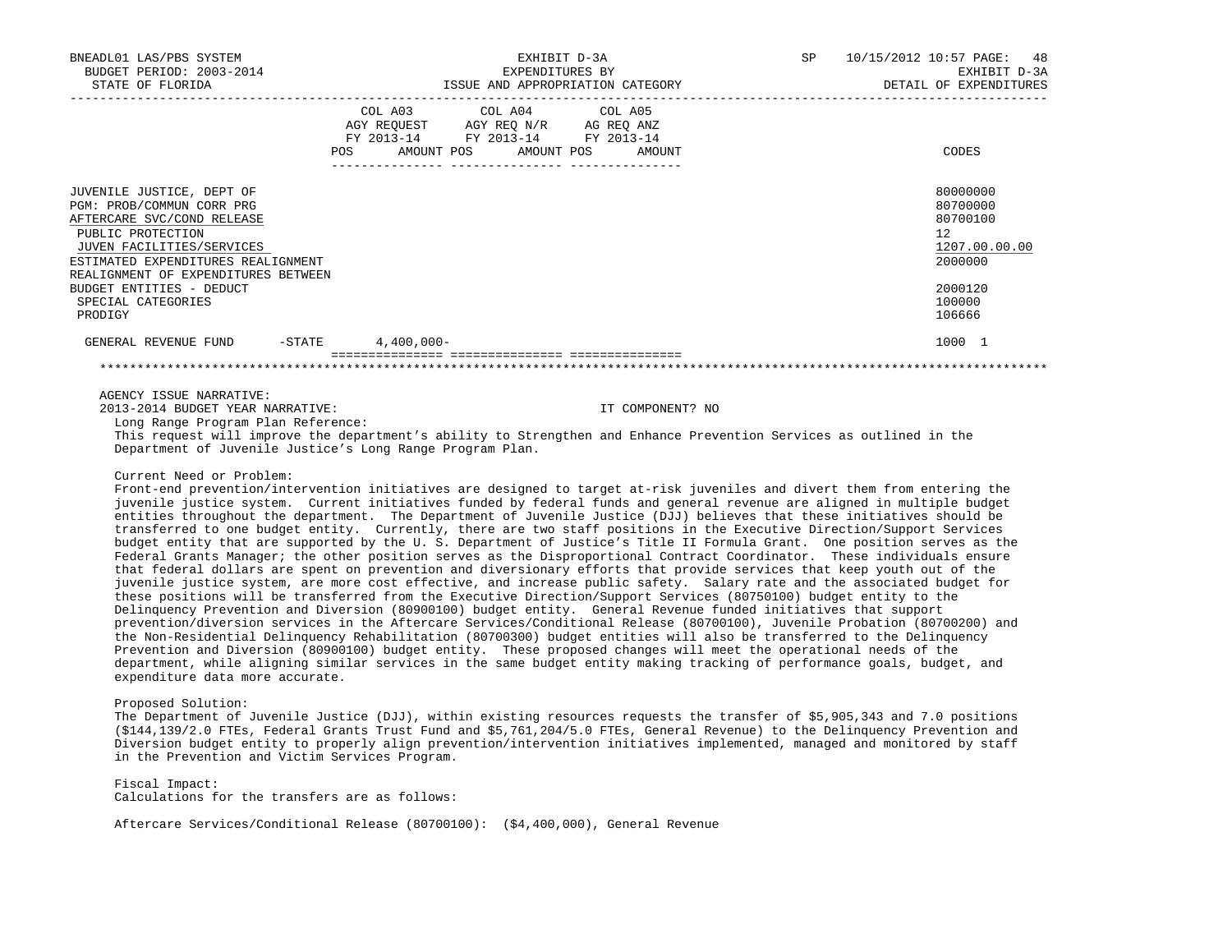| BNEADL01 LAS/PBS SYSTEM<br>BUDGET PERIOD: 2003-2014<br>STATE OF FLORIDA                                                                                                                                             | EXHIBIT D-3A<br>EXPENDITURES BY<br>ISSUE AND APPROPRIATION CATEGORY                                                                                                                                                                                                                                                                                                           |  | 10/15/2012 10:57 PAGE: 49<br>EXHIBIT D-3A<br>DETAIL OF EXPENDITURES |
|---------------------------------------------------------------------------------------------------------------------------------------------------------------------------------------------------------------------|-------------------------------------------------------------------------------------------------------------------------------------------------------------------------------------------------------------------------------------------------------------------------------------------------------------------------------------------------------------------------------|--|---------------------------------------------------------------------|
|                                                                                                                                                                                                                     | COL A03<br>COL A04<br>COL A05<br>$\begin{tabular}{lllllllll} \bf{AGY} & \bf{REQUEST} & \bf{AGY} & \bf{REQ} & \bf{N/R} & \bf{AG} & \bf{REQ} & \bf{ANZ} \\ \bf{FY} & \bf{2013-14} & \bf{FY} & \bf{2013-14} & \bf{FY} & \bf{2013-14} \\ \end{tabular}$<br>POS AMOUNT POS AMOUNT POS AMOUNT                                                                                       |  | CODES                                                               |
| JUVENILE JUSTICE, DEPT OF<br>PGM: PROB/COMMUN CORR PRG<br>AFTERCARE SVC/COND RELEASE<br>PUBLIC PROTECTION<br>JUVEN FACILITIES/SERVICES<br>ESTIMATED EXPENDITURES REALIGNMENT<br>REALIGNMENT OF EXPENDITURES BETWEEN |                                                                                                                                                                                                                                                                                                                                                                               |  | 80000000<br>80700000<br>80700100<br>12<br>1207.00.00.00<br>2000000  |
| BUDGET ENTITIES - DEDUCT                                                                                                                                                                                            |                                                                                                                                                                                                                                                                                                                                                                               |  | 2000120                                                             |
|                                                                                                                                                                                                                     | Prodigy $(106666):$ $( $4,400,000)$                                                                                                                                                                                                                                                                                                                                           |  |                                                                     |
| Salary Rate: (194,045)<br>Positions: (5.0) FTEs                                                                                                                                                                     | Juvenile Probation (80700200): (\$301,016), General Revenue<br>Salaries & Benefits (010000): (\$269,821)<br>$G/A$ -Contracted Services (100778): $(529, 425)$<br>Human Resources (107040): (\$1,770)                                                                                                                                                                          |  |                                                                     |
|                                                                                                                                                                                                                     | Non-Residential Delinquency Rehabilitation (80700300): (\$1,060,188), General Revenue<br>$G/A$ -Contracted Services (100778): $(51,060,188)$                                                                                                                                                                                                                                  |  |                                                                     |
| Salary Rate: (82,484)<br>Positions: (2.0) FTEs                                                                                                                                                                      | Executive Direction/Support Services (80750100): (\$144,139), Federal Grants Trust Fund<br>Salaries & Benefits (010000): (\$129,035)<br>Expenses $(040000)$ : $( $14, 396)$<br>Human Resources (107040): (\$708)                                                                                                                                                              |  |                                                                     |
| Diversion budget entity under issue code 2000110.                                                                                                                                                                   | Companion issues are assigned to the Juvenile Probation, Non-Residential Delinquency Rehabilitation and Executive<br>Direction/Support Services budget entities. The corresponding issue is included in the Delinquency Prevention and                                                                                                                                        |  |                                                                     |
| REALIGNMENT OF BUDGET TO CAPTURE<br>HUMAN RESOURCES EXPENDITURES - ADD<br>SPECIAL CATEGORIES<br>TR/DMS/HR SVCS/STW CONTRCT                                                                                          |                                                                                                                                                                                                                                                                                                                                                                               |  | 2000210<br>100000<br>107040                                         |
| GENERAL REVENUE FUND                                                                                                                                                                                                | $-$ STATE<br>1,701                                                                                                                                                                                                                                                                                                                                                            |  | 1000 1                                                              |
|                                                                                                                                                                                                                     |                                                                                                                                                                                                                                                                                                                                                                               |  |                                                                     |
| AGENCY ISSUE NARRATIVE:<br>2013-2014 BUDGET YEAR NARRATIVE:                                                                                                                                                         | IT COMPONENT? NO<br>This issue requests the realignment of the budget for the Transfer to Department of Management Services - Human Resources<br>Services Purchased Per Statewide Contract appropriation category between the Detention Centers, Aftercare<br>Services/Conditional Release, Juvenile Probation, Executive Direction/Support Services, Information Technology, |  |                                                                     |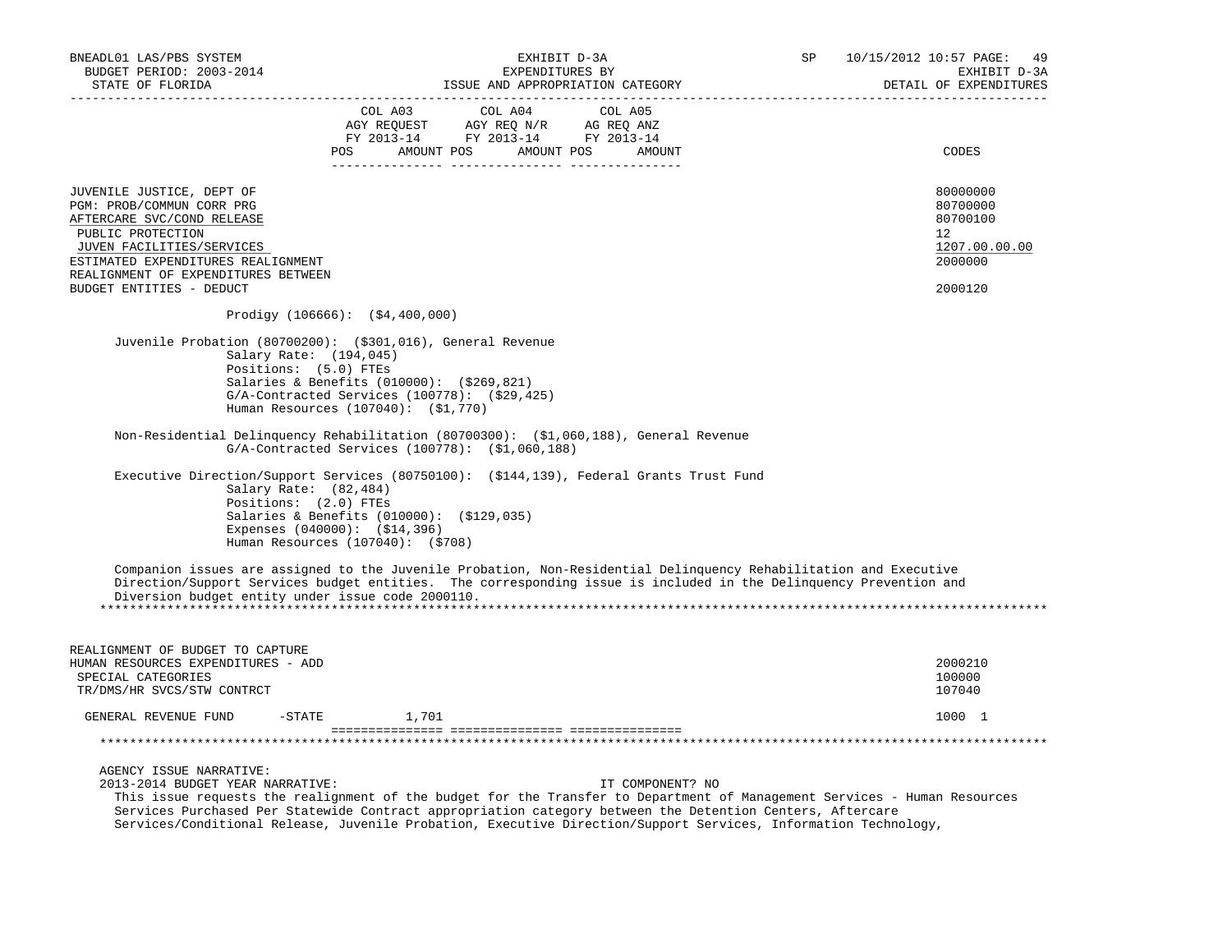| BNEADL01 LAS/PBS SYSTEM<br>BUDGET PERIOD: 2003-2014<br>STATE OF FLORIDA                                                                                                                                          | EXHIBIT D-3A<br>EXPENDITURES BY<br>ISSUE AND APPROPRIATION CATEGORY                                                                         | SP<br>10/15/2012 10:57 PAGE: 50<br>EXHIBIT D-3A<br>DETAIL OF EXPENDITURES |
|------------------------------------------------------------------------------------------------------------------------------------------------------------------------------------------------------------------|---------------------------------------------------------------------------------------------------------------------------------------------|---------------------------------------------------------------------------|
|                                                                                                                                                                                                                  | COL A03 COL A04 COL A05<br>AGY REQUEST AGY REQ N/R AG REQ ANZ<br>FY 2013-14 FY 2013-14 FY 2013-14<br>AMOUNT POS AMOUNT POS<br>AMOUNT<br>POS | CODES                                                                     |
| JUVENILE JUSTICE, DEPT OF<br>PGM: PROB/COMMUN CORR PRG<br>AFTERCARE SVC/COND RELEASE<br>PUBLIC PROTECTION<br>JUVEN FACILITIES/SERVICES<br>ESTIMATED EXPENDITURES REALIGNMENT<br>REALIGNMENT OF BUDGET TO CAPTURE |                                                                                                                                             | 80000000<br>80700000<br>80700100<br>12<br>1207.00.00.00<br>2000000        |
| HUMAN RESOURCES EXPENDITURES - ADD                                                                                                                                                                               |                                                                                                                                             | 2000210                                                                   |

 Non-Secure Residential Commitment, Secure Residential Commitment and Delinquency Prevention and Diversion budget entities. This request ensures that human resources costs associated with authorized positions by budget entity and as recorded in People First are captured accurately. Summary of the realignment:

| Budget<br>Entity                                  | General<br>Revenue | Federal<br>Grants<br>Trust<br>Funds | Grants $\&$<br>Donations<br>Trust<br>Funds |
|---------------------------------------------------|--------------------|-------------------------------------|--------------------------------------------|
| Detention Centers (80400100)                      | \$29.907           | 37)<br>í S                          | \$22                                       |
| Aftercare Services/Conditional Release (80700100) | 1,701              |                                     | 15)                                        |
| Juvenile Probation (80700200)                     | 97,573             |                                     |                                            |
| Executive Direction/Support Services (80750100)   | 10,350             | 233                                 | 13)                                        |
| Information Technology (80750200)                 | 3,492              |                                     |                                            |
| Non-Secure Residential Commitment (80800100)      | 38,279)            | 40)                                 |                                            |
| Secure Residential Commitment (80800200)          | (106, 437)         | (1.769)                             | 26                                         |
| Delinquency Prevention and Diversion (80900100)   | 1,693              | 1,613                               | 26)                                        |
|                                                   | $-0-$              | $-0-$                               | $-0-$                                      |
|                                                   |                    |                                     |                                            |

The companion issues are included under issue code 2000220.

\*\*\*\*\*\*\*\*\*\*\*\*\*\*\*\*\*\*\*\*\*\*\*\*\*\*\*\*\*\*\*\*\*\*\*\*\*\*\*\*\*\*\*\*\*\*\*\*\*\*\*\*\*\*\*\*\*\*\*\*\*\*\*\*\*\*\*\*\*\*\*\*\*\*\*\*\*\*\*\*\*\*\*\*\*\*\*\*\*\*\*\*\*\*\*\*\*\*\*\*\*\*\*\*\*\*\*\*\*\*\*\*\*\*\*\*\*\*\*\*\*\*\*\*\*\*\*

 REALIGNMENT OF BUDGET TO CAPTURE HUMAN RESOURCES EXPENDITURES - DEDUCT 2000220 SPECIAL CATEGORIES 100000 1200000 1200000 1200000 1200000 1200000 1200000 1200000 1200000 1200000 1200000 120000<br>TR/DMS/HR SVCS/STW CONTRCT TR/DMS/HR SVCS/STW CONTRCT GRANTS AND DONATIONS TF -STATE 15- 15- 2339 1 =============== =============== =============== \*\*\*\*\*\*\*\*\*\*\*\*\*\*\*\*\*\*\*\*\*\*\*\*\*\*\*\*\*\*\*\*\*\*\*\*\*\*\*\*\*\*\*\*\*\*\*\*\*\*\*\*\*\*\*\*\*\*\*\*\*\*\*\*\*\*\*\*\*\*\*\*\*\*\*\*\*\*\*\*\*\*\*\*\*\*\*\*\*\*\*\*\*\*\*\*\*\*\*\*\*\*\*\*\*\*\*\*\*\*\*\*\*\*\*\*\*\*\*\*\*\*\*\*\*\*\*

AGENCY ISSUE NARRATIVE:

2013-2014 BUDGET YEAR NARRATIVE: IT COMPONENT? NO

This issue requests the realignment of the budget for the Transfer to Department of Management Services - Human Resources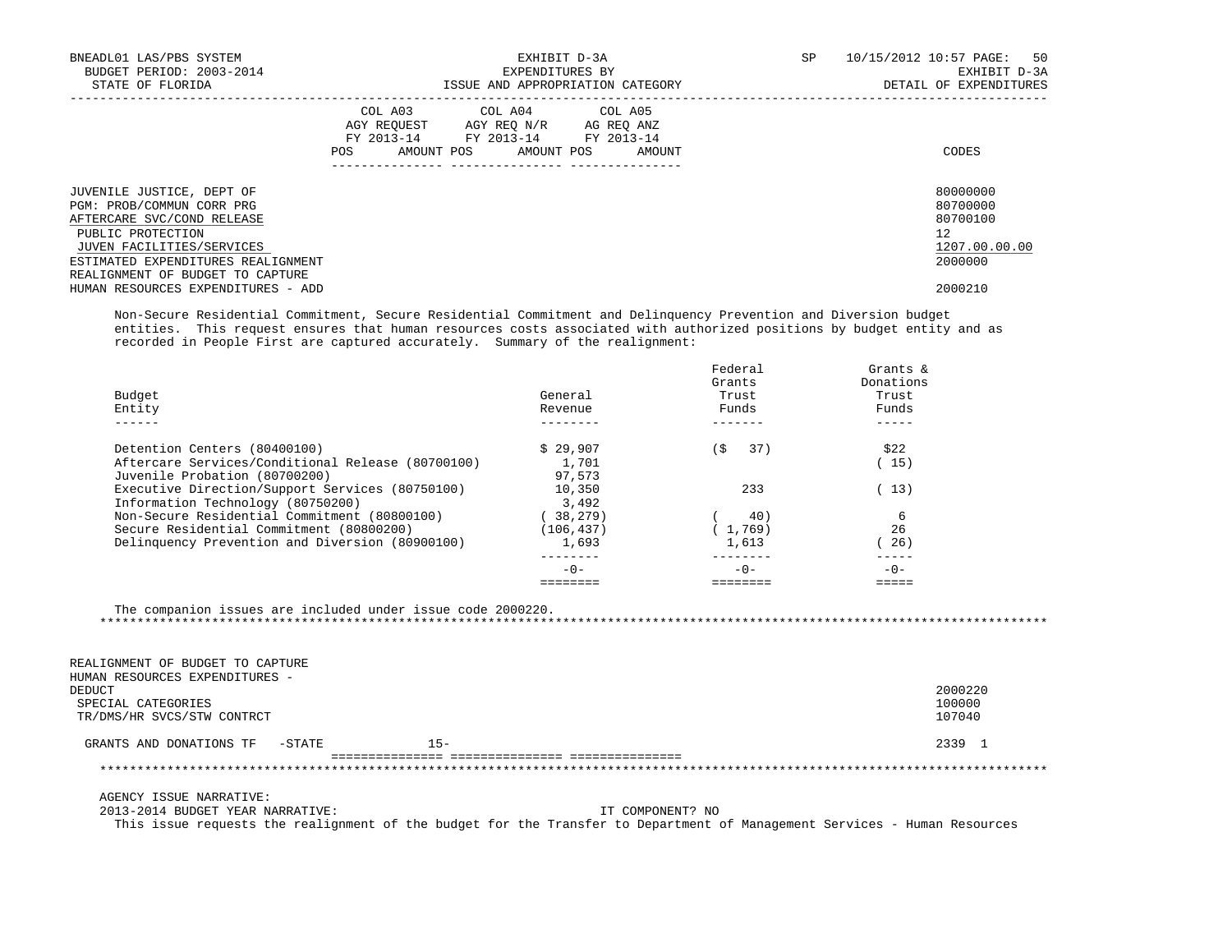| BNEADL01 LAS/PBS SYSTEM<br>BUDGET PERIOD: 2003-2014<br>STATE OF FLORIDA              | EXHIBIT D-3A<br>EXPENDITURES BY<br>ISSUE AND APPROPRIATION CATEGORY |  |                                                                                                                            |  |  | SP     | 10/15/2012 10:57 PAGE: 51<br>EXHIBIT D-3A<br>DETAIL OF EXPENDITURES |                                  |  |
|--------------------------------------------------------------------------------------|---------------------------------------------------------------------|--|----------------------------------------------------------------------------------------------------------------------------|--|--|--------|---------------------------------------------------------------------|----------------------------------|--|
|                                                                                      | POS                                                                 |  | COL A03 COL A04 COL A05<br>AGY REOUEST AGY REO N/R AG REO ANZ<br>FY 2013-14 FY 2013-14 FY 2013-14<br>AMOUNT POS AMOUNT POS |  |  | AMOUNT |                                                                     | CODES                            |  |
| JUVENILE JUSTICE, DEPT OF<br>PGM: PROB/COMMUN CORR PRG<br>AFTERCARE SVC/COND RELEASE |                                                                     |  |                                                                                                                            |  |  |        |                                                                     | 80000000<br>80700000<br>80700100 |  |
| PUBLIC PROTECTION                                                                    |                                                                     |  |                                                                                                                            |  |  |        |                                                                     | 12                               |  |
| JUVEN FACILITIES/SERVICES                                                            |                                                                     |  |                                                                                                                            |  |  |        |                                                                     | 1207.00.00.00                    |  |
| ESTIMATED EXPENDITURES REALIGNMENT                                                   |                                                                     |  |                                                                                                                            |  |  |        |                                                                     | 2000000                          |  |
| REALIGNMENT OF BUDGET TO CAPTURE                                                     |                                                                     |  |                                                                                                                            |  |  |        |                                                                     |                                  |  |
| HUMAN RESOURCES EXPENDITURES -<br>DEDUCT                                             |                                                                     |  |                                                                                                                            |  |  |        |                                                                     | 2000220                          |  |
|                                                                                      |                                                                     |  |                                                                                                                            |  |  |        |                                                                     |                                  |  |

 Services Purchased Per Statewide Contract appropriation category between the Detention Centers, Aftercare Services/Conditional Release, Juvenile Probation, Executive Direction/Support Services, Information Technology, Non-Secure Residential Commitment, Secure Residential Commitment and Delinquency Prevention and Diversion budget entities. This request ensures that human resources costs associated with authorized positions by budget entity and as recorded in People First are captured accurately. Summary of the realignment:

| Budget<br>Entity                                  | General<br>Revenue | Federal<br>Grants<br>Trust<br>Funds | Grants $\delta$<br>Donations<br>Trust<br>Funds |
|---------------------------------------------------|--------------------|-------------------------------------|------------------------------------------------|
|                                                   |                    |                                     |                                                |
| Detention Centers (80400100)                      | \$29.907           | \$<br>37)                           | \$22                                           |
| Aftercare Services/Conditional Release (80700100) | 1,701              |                                     | 15)                                            |
| Juvenile Probation (80700200)                     | 97,573             |                                     |                                                |
| Executive Direction/Support Services (80750100)   | 10,350             | 233                                 | 13)                                            |
| Information Technology (80750200)                 | 3,492              |                                     |                                                |
| Non-Secure Residential Commitment (80800100)      | (38, 279)          | 40)                                 | 6                                              |
| Secure Residential Commitment (80800200)          | (106, 437)         | 1,769)                              | 26                                             |
| Delinquency Prevention and Diversion (80900100)   | 1,693              | 1,613                               | 26)                                            |
|                                                   | $-0-$              | $-0-$                               | $-0-$                                          |
|                                                   |                    |                                     |                                                |

 The companion issues are included under issue code 2000210. \*\*\*\*\*\*\*\*\*\*\*\*\*\*\*\*\*\*\*\*\*\*\*\*\*\*\*\*\*\*\*\*\*\*\*\*\*\*\*\*\*\*\*\*\*\*\*\*\*\*\*\*\*\*\*\*\*\*\*\*\*\*\*\*\*\*\*\*\*\*\*\*\*\*\*\*\*\*\*\*\*\*\*\*\*\*\*\*\*\*\*\*\*\*\*\*\*\*\*\*\*\*\*\*\*\*\*\*\*\*\*\*\*\*\*\*\*\*\*\*\*\*\*\*\*\*\*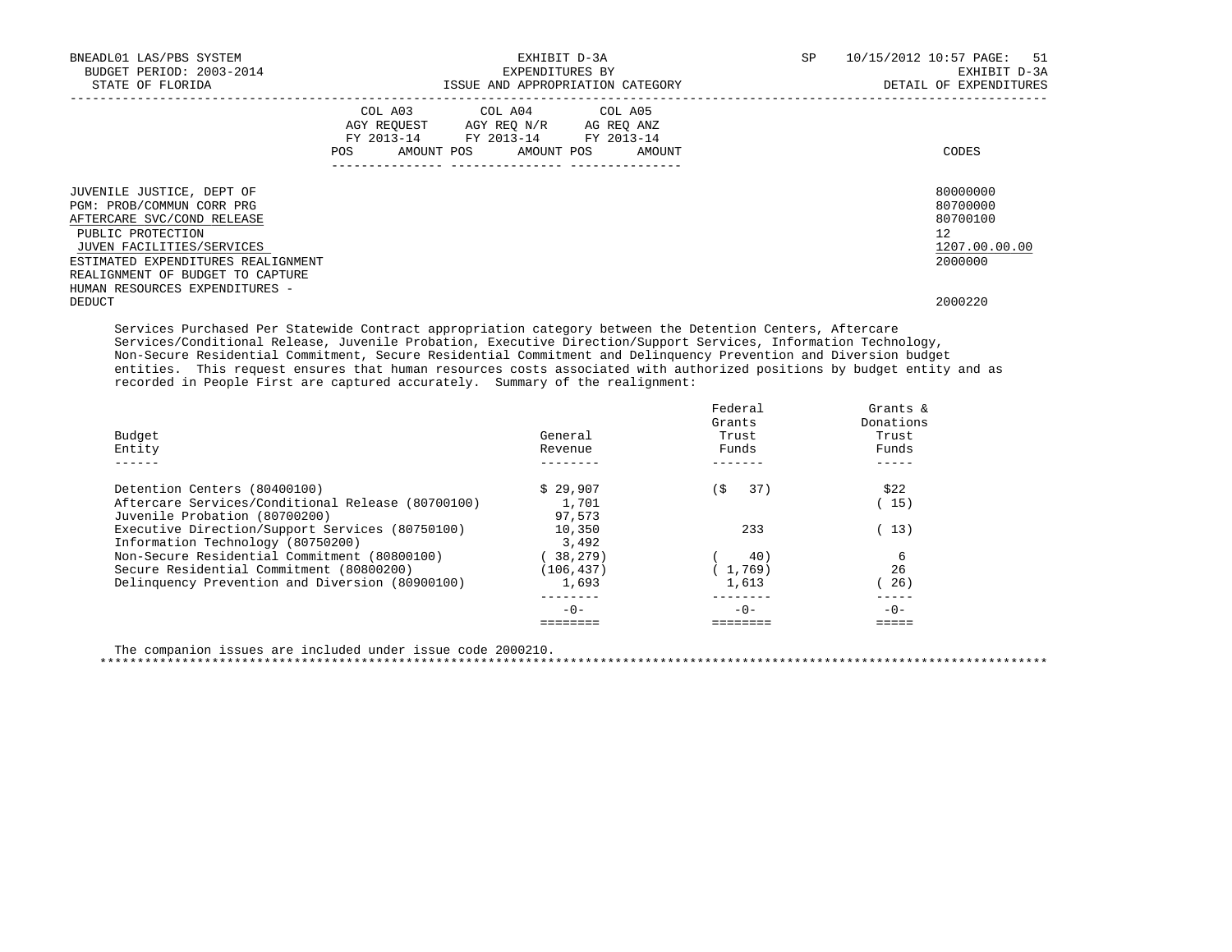| BNEADL01 LAS/PBS SYSTEM<br>BUDGET PERIOD: 2003-2014<br>STATE OF FLORIDA                                                                                                                                                              | EXHIBIT D-3A<br>EXPENDITURES BY<br>ISSUE AND APPROPRIATION CATEGORY                                                                   | 10/15/2012 10:57 PAGE: 52<br>SP and the set of the set of the set of the set of the set of the set of the set of the set of the set of the set of the set of the set of the set of the set of the set of the set of the set of the set of the set of the se<br>EXHIBIT D-3A<br>DETAIL OF EXPENDITURES |
|--------------------------------------------------------------------------------------------------------------------------------------------------------------------------------------------------------------------------------------|---------------------------------------------------------------------------------------------------------------------------------------|-------------------------------------------------------------------------------------------------------------------------------------------------------------------------------------------------------------------------------------------------------------------------------------------------------|
|                                                                                                                                                                                                                                      | COL A03 COL A04 COL A05<br>AGY REQUEST AGY REQ N/R AG REQ ANZ<br>FY 2013-14 FY 2013-14 FY 2013-14<br>POS AMOUNT POS AMOUNT POS AMOUNT | CODES                                                                                                                                                                                                                                                                                                 |
| JUVENILE JUSTICE, DEPT OF<br>PGM: PROB/COMMUN CORR PRG<br>AFTERCARE SVC/COND RELEASE<br>PUBLIC PROTECTION<br>JUVEN FACILITIES/SERVICES<br>ANNUALIZATION OF ADMINISTERED<br>FUNDS APPROPRIATIONS<br>STATE HEALTH INSURANCE ADJUSTMENT |                                                                                                                                       | 80000000<br>80700000<br>80700100<br>12<br>1207.00.00.00<br>26A0000                                                                                                                                                                                                                                    |
| FOR FY 2012-13 - 10 MONTHS<br><b>ANNUALIZATION</b><br>SALARIES AND BENEFITS                                                                                                                                                          |                                                                                                                                       | 26A1830<br>010000                                                                                                                                                                                                                                                                                     |
| GENERAL REVENUE FUND -STATE<br>GRANTS AND DONATIONS TF -STATE                                                                                                                                                                        | 13,480<br>35                                                                                                                          | 1000 1<br>2339 1                                                                                                                                                                                                                                                                                      |
| TOTAL APPRO $13,515$                                                                                                                                                                                                                 | ---------------                                                                                                                       |                                                                                                                                                                                                                                                                                                       |

=============== =============== ===============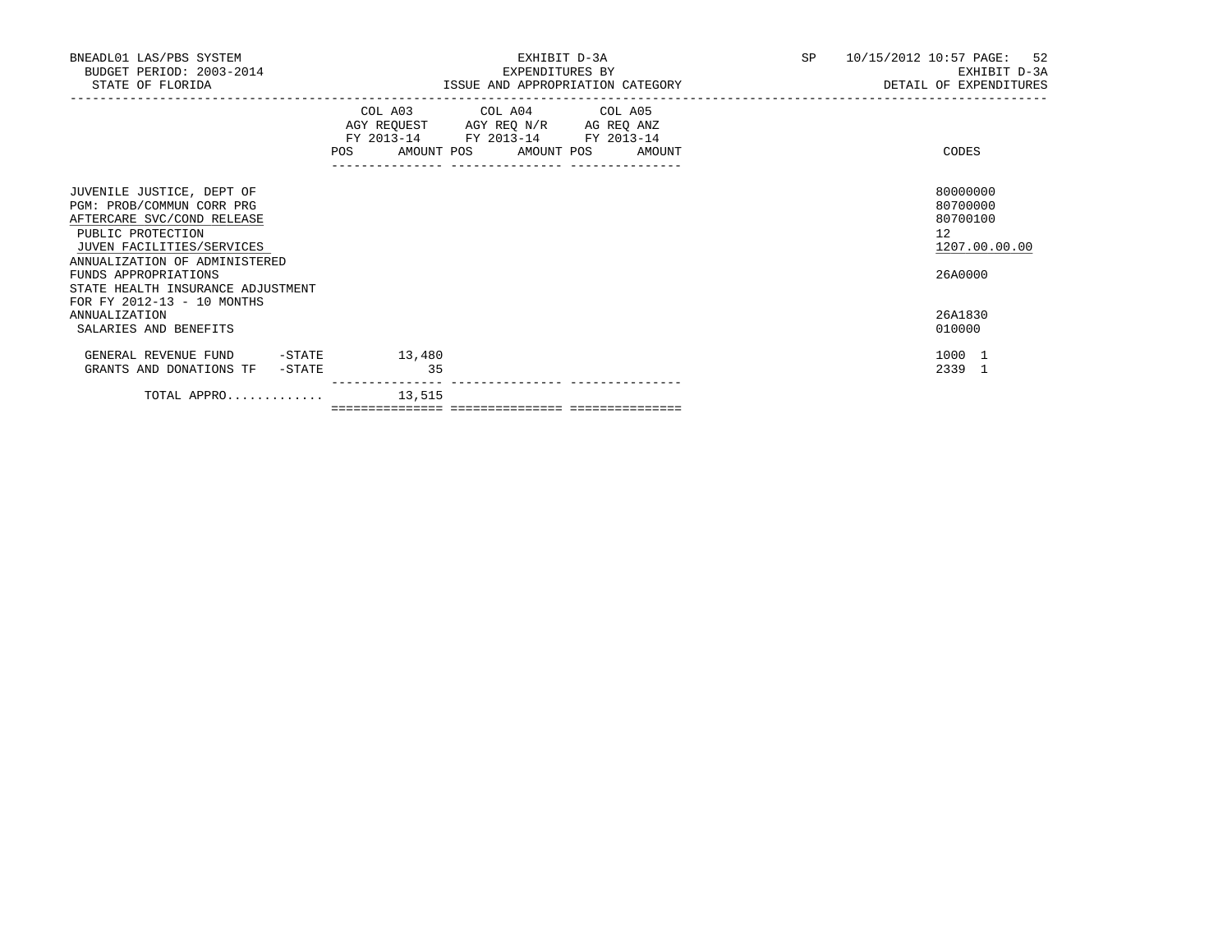| BNEADL01 LAS/PBS SYSTEM<br>BUDGET PERIOD: 2003-2014<br>STATE OF FLORIDA                                                                                                                                                                  |                                                      | EXHIBIT D-3A<br>EXPENDITURES BY<br>ISSUE AND APPROPRIATION CATEGORY                                                                  | SP | 10/15/2012 10:57 PAGE:<br>53<br>EXHIBIT D-3A<br>DETAIL OF EXPENDITURES                  |
|------------------------------------------------------------------------------------------------------------------------------------------------------------------------------------------------------------------------------------------|------------------------------------------------------|--------------------------------------------------------------------------------------------------------------------------------------|----|-----------------------------------------------------------------------------------------|
|                                                                                                                                                                                                                                          | POS                                                  | COL A03 COL A04<br>COL A05<br>AGY REQUEST AGY REQ N/R AG REQ ANZ<br>FY 2013-14 FY 2013-14 FY 2013-14<br>AMOUNT POS AMOUNT POS AMOUNT |    | CODES                                                                                   |
| JUVENILE JUSTICE, DEPT OF<br>PGM: PROB/COMMUN CORR PRG<br>JUVENILE PROBATION<br>PUBLIC PROTECTION<br>JUVEN FACILITIES/SERVICES<br>ESTIMATED EXPENDITURES<br>ESTIMATED EXPENDITURES - OPERATIONS<br>SALARY RATE<br>SALARY RATE 46,854,375 |                                                      |                                                                                                                                      |    | 80000000<br>80700000<br>80700200<br>12<br>1207.00.00.00<br>1000000<br>1001000<br>000000 |
| SALARIES AND BENEFITS                                                                                                                                                                                                                    |                                                      |                                                                                                                                      |    | 010000                                                                                  |
| GENERAL REVENUE FUND -STATE 52,879,862<br>GRANTS AND DONATIONS TF -STATE<br>SOCIAL SVCS BLK GRT TF -FEDERL 7,629,663<br>TOTAL POSITIONS $1,335.50$<br>TOTAL APPRO 60,573,784                                                             | 64,259                                               |                                                                                                                                      |    | 1000 1<br>2339 1<br>2639 3                                                              |
|                                                                                                                                                                                                                                          |                                                      |                                                                                                                                      |    |                                                                                         |
| OTHER PERSONAL SERVICES                                                                                                                                                                                                                  |                                                      |                                                                                                                                      |    | 030000                                                                                  |
| GENERAL REVENUE FUND -STATE 1,428,896                                                                                                                                                                                                    |                                                      |                                                                                                                                      |    | 1000 1                                                                                  |
| <b>EXPENSES</b>                                                                                                                                                                                                                          |                                                      |                                                                                                                                      |    | 040000                                                                                  |
| GENERAL REVENUE FUND -STATE<br>FEDERAL GRANTS TRUST FUND -RECPNT<br>GRANTS AND DONATIONS TF -STATE<br>SOCIAL SVCS BLK GRT TF -FEDERL<br>TOTAL APPRO                                                                                      | 7,665,187<br>35,866<br>7,407<br>494,362<br>8,202,822 |                                                                                                                                      |    | 1000 1<br>2261 9<br>2339 1<br>2639 3                                                    |
|                                                                                                                                                                                                                                          |                                                      |                                                                                                                                      |    |                                                                                         |
| OPERATING CAPITAL OUTLAY                                                                                                                                                                                                                 |                                                      |                                                                                                                                      |    | 060000                                                                                  |
| GENERAL REVENUE FUND                                                                                                                                                                                                                     | $-STATE$ 68,687                                      |                                                                                                                                      |    | 1000 1                                                                                  |
| SPECIAL CATEGORIES<br>JUVENILE REDIRECTIONS PGM                                                                                                                                                                                          |                                                      |                                                                                                                                      |    | 100000<br>100005                                                                        |
| GENERAL REVENUE FUND                                                                                                                                                                                                                     | $-$ STATE $15, 364, 831$                             |                                                                                                                                      |    | 1000 1                                                                                  |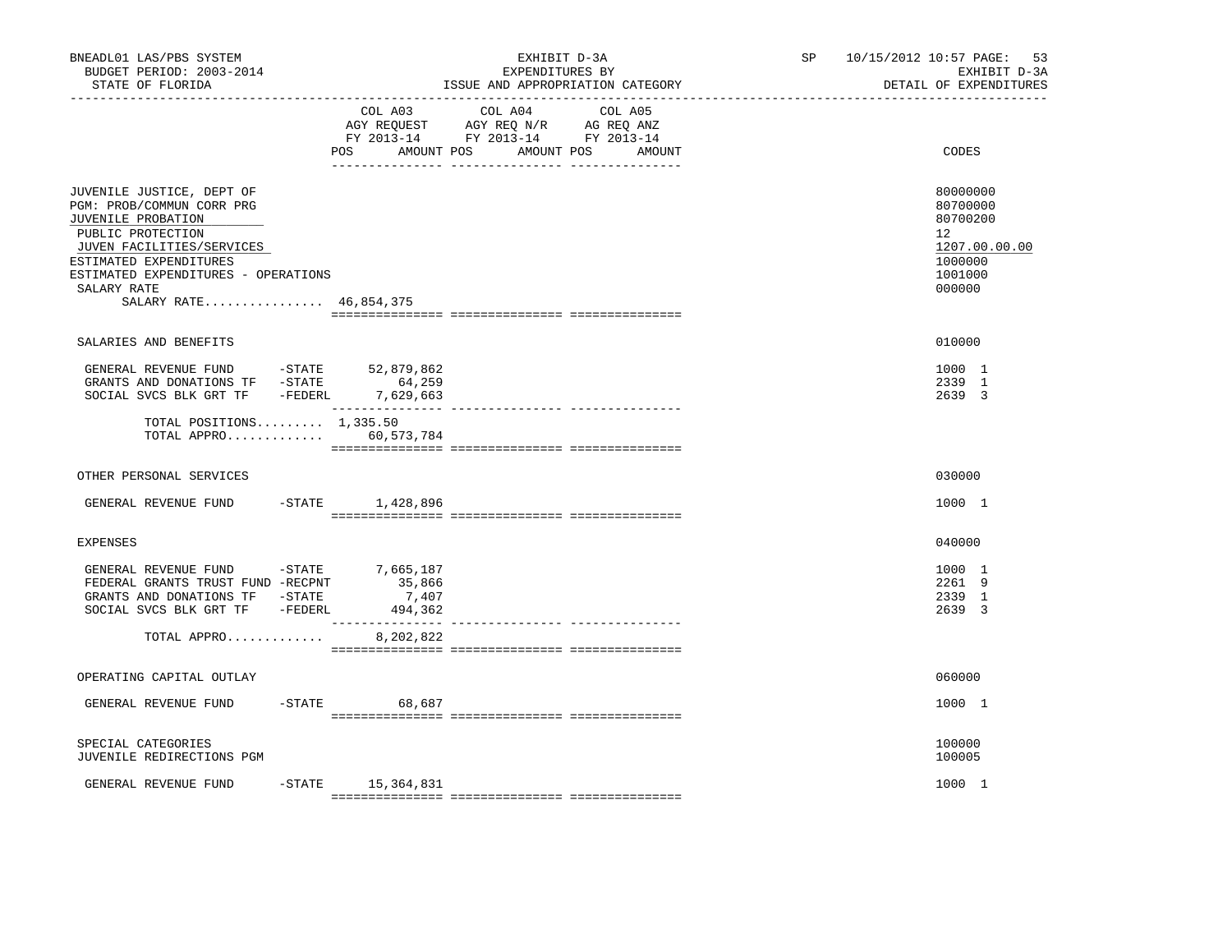| BNEADL01 LAS/PBS SYSTEM<br>BUDGET PERIOD: 2003-2014<br>STATE OF FLORIDA                                                                                                                                                                      |                  | EXHIBIT D-3A<br>EXPENDITURES BY<br>ISSUE AND APPROPRIATION CATEGORY                                                               | SP and the set of the set of the set of the set of the set of the set of the set of the set of the set of the set of the set of the set of the set of the set of the set of the set of the set of the set of the set of the se | 10/15/2012 10:57 PAGE: 54<br>EXHIBIT D-3A<br>DETAIL OF EXPENDITURES                               |
|----------------------------------------------------------------------------------------------------------------------------------------------------------------------------------------------------------------------------------------------|------------------|-----------------------------------------------------------------------------------------------------------------------------------|--------------------------------------------------------------------------------------------------------------------------------------------------------------------------------------------------------------------------------|---------------------------------------------------------------------------------------------------|
|                                                                                                                                                                                                                                              | POS              | COL A03 COL A04 COL A05<br>AGY REQUEST AGY REQ N/R AG REQ ANZ<br>FY 2013-14 FY 2013-14 FY 2013-14<br>AMOUNT POS AMOUNT POS AMOUNT |                                                                                                                                                                                                                                | CODES                                                                                             |
| JUVENILE JUSTICE, DEPT OF<br>PGM: PROB/COMMUN CORR PRG<br>JUVENILE PROBATION<br>PUBLIC PROTECTION<br>JUVEN FACILITIES/SERVICES<br>ESTIMATED EXPENDITURES<br>ESTIMATED EXPENDITURES - OPERATIONS<br>SPECIAL CATEGORIES<br>CONTRACTED SERVICES |                  |                                                                                                                                   |                                                                                                                                                                                                                                | 80000000<br>80700000<br>80700200<br>12<br>1207.00.00.00<br>1000000<br>1001000<br>100000<br>100777 |
| GENERAL REVENUE FUND -STATE 995,862<br>SOCIAL SVCS BLK GRT TF -FEDERL                                                                                                                                                                        | 70,346           |                                                                                                                                   |                                                                                                                                                                                                                                | 1000 1<br>2639 3                                                                                  |
| TOTAL APPRO                                                                                                                                                                                                                                  | 1,066,208        |                                                                                                                                   |                                                                                                                                                                                                                                |                                                                                                   |
| G/A-CONTRACTED SERVICES                                                                                                                                                                                                                      |                  |                                                                                                                                   |                                                                                                                                                                                                                                | 100778                                                                                            |
| GENERAL REVENUE FUND -STATE 13,298,354<br>GRANTS AND DONATIONS TF -STATE                                                                                                                                                                     | 14,813           |                                                                                                                                   |                                                                                                                                                                                                                                | 1000 1<br>2339 1                                                                                  |
| TOTAL APPRO 13, 313, 167                                                                                                                                                                                                                     |                  |                                                                                                                                   |                                                                                                                                                                                                                                |                                                                                                   |
| RISK MANAGEMENT INSURANCE                                                                                                                                                                                                                    |                  |                                                                                                                                   |                                                                                                                                                                                                                                | 103241                                                                                            |
| GENERAL REVENUE FUND -STATE 899,874                                                                                                                                                                                                          |                  |                                                                                                                                   |                                                                                                                                                                                                                                | 1000 1                                                                                            |
| LEASE/PURCHASE/EQUIPMENT                                                                                                                                                                                                                     |                  |                                                                                                                                   |                                                                                                                                                                                                                                | 105281                                                                                            |
| GENERAL REVENUE FUND                                                                                                                                                                                                                         | $-STATE$ 391,076 |                                                                                                                                   |                                                                                                                                                                                                                                | 1000 1                                                                                            |
| TR/DMS/HR SVCS/STW CONTRCT                                                                                                                                                                                                                   |                  |                                                                                                                                   |                                                                                                                                                                                                                                | 107040                                                                                            |
| GENERAL REVENUE FUND -STATE 418,399<br>GRANTS AND DONATIONS TF -STATE                                                                                                                                                                        | 21,807           |                                                                                                                                   |                                                                                                                                                                                                                                | 1000 1<br>2339 1                                                                                  |
| TOTAL APPRO                                                                                                                                                                                                                                  | 440,206          |                                                                                                                                   |                                                                                                                                                                                                                                |                                                                                                   |
| TOTAL: ESTIMATED EXPENDITURES - OPERATIONS<br>TOTAL POSITIONS $1,335.50$<br>TOTAL ISSUE 101,749,551<br>TOTAL SALARY RATE 46,854,375                                                                                                          |                  |                                                                                                                                   |                                                                                                                                                                                                                                | 1001000                                                                                           |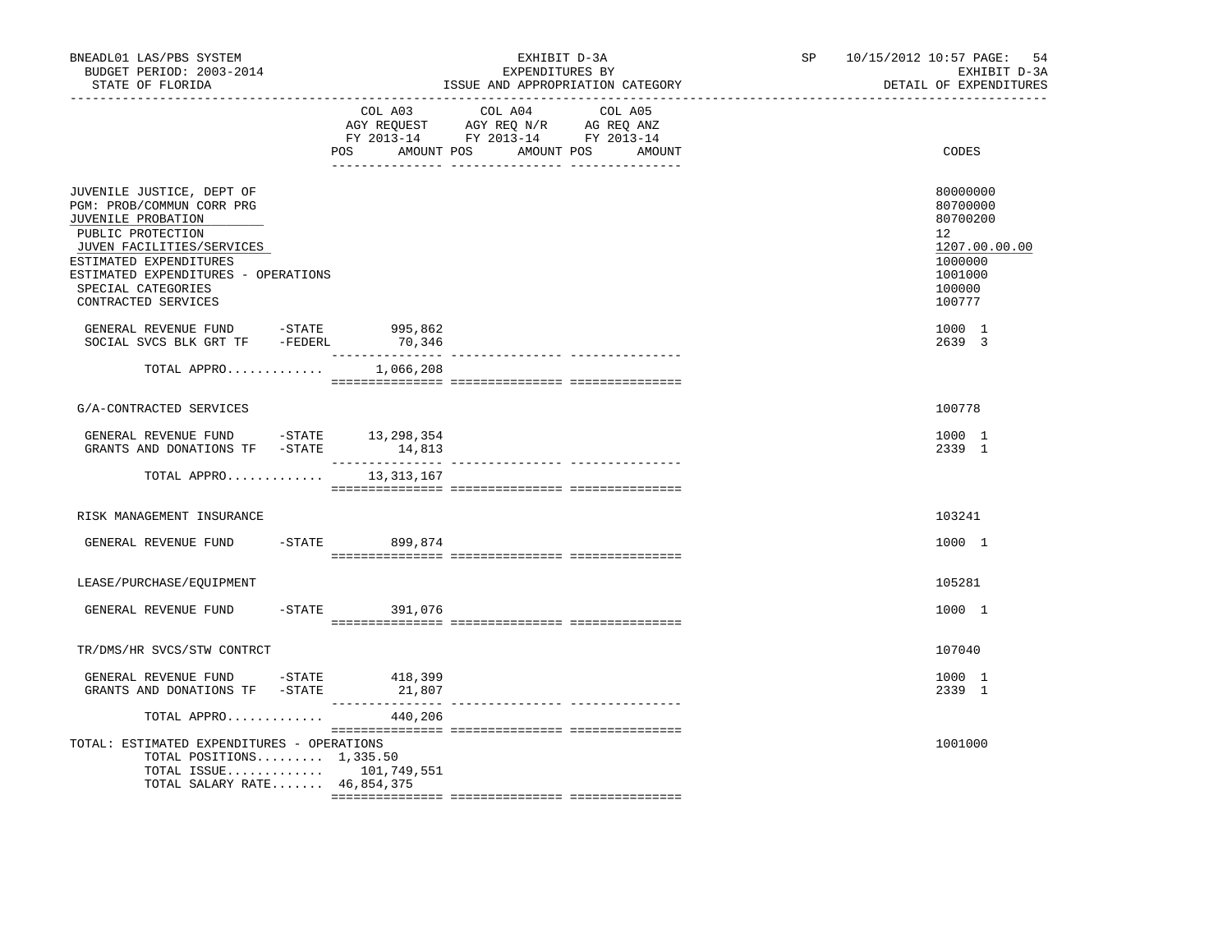| BNEADL01 LAS/PBS SYSTEM<br>BUDGET PERIOD: 2003-2014<br>STATE OF FLORIDA                                                                                                                                                                                                         |                             | EXHIBIT D-3A<br>EXPENDITURES BY<br>ISSUE AND APPROPRIATION CATEGORY                                                       | SP | 10/15/2012 10:57 PAGE:<br>55<br>EXHIBIT D-3A<br>DETAIL OF EXPENDITURES                                                |
|---------------------------------------------------------------------------------------------------------------------------------------------------------------------------------------------------------------------------------------------------------------------------------|-----------------------------|---------------------------------------------------------------------------------------------------------------------------|----|-----------------------------------------------------------------------------------------------------------------------|
|                                                                                                                                                                                                                                                                                 | AMOUNT POS<br>POS           | COL A03 COL A04 COL A05<br>AGY REQUEST AGY REQ N/R AG REQ ANZ<br>FY 2013-14 FY 2013-14 FY 2013-14<br>AMOUNT POS<br>AMOUNT |    | CODES                                                                                                                 |
| JUVENILE JUSTICE, DEPT OF<br>PGM: PROB/COMMUN CORR PRG<br>JUVENILE PROBATION<br>PUBLIC PROTECTION<br>JUVEN FACILITIES/SERVICES<br>ESTIMATED EXPENDITURES<br>CASUALTY INSURANCE PREMIUM<br>ADJUSTMENT<br>SPECIAL CATEGORIES<br>RISK MANAGEMENT INSURANCE<br>GENERAL REVENUE FUND | -STATE 320,673-             |                                                                                                                           |    | 80000000<br>80700000<br>80700200<br>$12^{\circ}$<br>1207.00.00.00<br>1000000<br>1001090<br>100000<br>103241<br>1000 1 |
| FLORIDA RETIREMENT SYSTEM<br>CONTRIBUTION ADJUSTMENT FOR<br>FISCAL YEAR 2012-2013<br>SALARIES AND BENEFITS                                                                                                                                                                      |                             |                                                                                                                           |    | 1001240<br>010000                                                                                                     |
| GENERAL REVENUE FUND -STATE 150,213<br>GRANTS AND DONATIONS TF -STATE<br>TOTAL APPRO                                                                                                                                                                                            | 165<br>150,378              |                                                                                                                           |    | 1000 1<br>2339 1                                                                                                      |
| ADJUSTMENT TO STATE HEALTH<br>INSURANCE PREMIUM CONTRIBUTION -<br>FISCAL YEAR 2012-13<br>SALARIES AND BENEFITS<br>GENERAL REVENUE FUND -STATE 162,577<br>GRANTS AND DONATIONS TF -STATE                                                                                         | 179                         |                                                                                                                           |    | 1001830<br>010000<br>1000 1<br>2339 1                                                                                 |
| TOTAL APPRO                                                                                                                                                                                                                                                                     | 162,756                     |                                                                                                                           |    |                                                                                                                       |
| REALLOCATION OF HUMAN RESOURCES<br>OUTSOURCING<br>SPECIAL CATEGORIES<br>TR/DMS/HR SVCS/STW CONTRCT                                                                                                                                                                              |                             |                                                                                                                           |    | 1005900<br>100000<br>107040                                                                                           |
| GENERAL REVENUE FUND -STATE 54,579-<br>GRANTS AND DONATIONS TF -STATE                                                                                                                                                                                                           | $2,845-$<br>_______________ | _______________ _______________                                                                                           |    | 1000 1<br>2339 1                                                                                                      |
| TOTAL APPRO                                                                                                                                                                                                                                                                     | $57,424-$                   |                                                                                                                           |    |                                                                                                                       |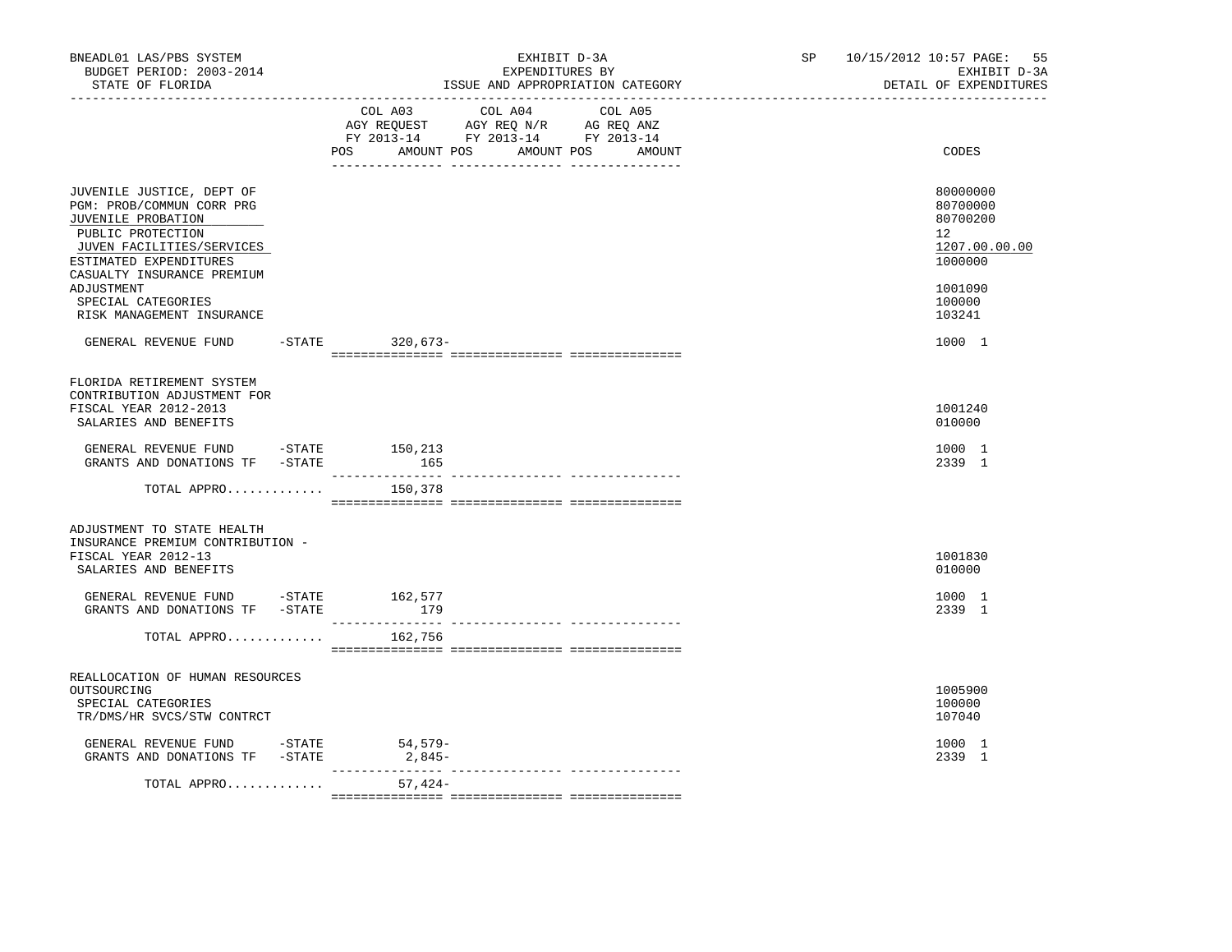| BNEADL01 LAS/PBS SYSTEM<br>BUDGET PERIOD: 2003-2014<br>STATE OF FLORIDA                                                                                                                                                            | EXHIBIT D-3A<br>EXPENDITURES BY<br>ISSUE AND APPROPRIATION CATEGORY                                                                                  | SP<br>10/15/2012 10:57 PAGE: 56<br>EXHIBIT D-3A<br>DETAIL OF EXPENDITURES       |
|------------------------------------------------------------------------------------------------------------------------------------------------------------------------------------------------------------------------------------|------------------------------------------------------------------------------------------------------------------------------------------------------|---------------------------------------------------------------------------------|
|                                                                                                                                                                                                                                    | COL A04<br>COL A03<br>COL A05<br>AGY REQUEST AGY REQ N/R AG REQ ANZ<br>FY 2013-14 FY 2013-14 FY 2013-14<br>AMOUNT POS<br>POS<br>AMOUNT POS<br>AMOUNT | CODES                                                                           |
| JUVENILE JUSTICE, DEPT OF<br>PGM: PROB/COMMUN CORR PRG<br>JUVENILE PROBATION<br>PUBLIC PROTECTION<br>JUVEN FACILITIES/SERVICES<br>INTRA-AGENCY REORGANIZATIONS<br>BUDGET RECAST OF PROBATION AND<br>COMMUNITY CORRECTIONS - DELETE |                                                                                                                                                      | 80000000<br>80700000<br>80700200<br>12 <sup>°</sup><br>1207.00.00.00<br>1800000 |
| CURRENT BUDGET ENTITIES<br>SALARY RATE<br>SALARY RATE 46,660,330-                                                                                                                                                                  |                                                                                                                                                      | 1802600<br>000000                                                               |
| SALARIES AND BENEFITS                                                                                                                                                                                                              |                                                                                                                                                      | 010000                                                                          |
| GENERAL REVENUE FUND -STATE 53,735,716-<br>GRANTS AND DONATIONS TF -STATE<br>SOCIAL SVCS BLK GRT TF - FEDERL 7,629,663-                                                                                                            | $65,498-$                                                                                                                                            | 1000 1<br>2339 1<br>2639 3                                                      |
| TOTAL POSITIONS $1,330.50-$<br>TOTAL APPRO 61,430,877-                                                                                                                                                                             |                                                                                                                                                      |                                                                                 |
| OTHER PERSONAL SERVICES                                                                                                                                                                                                            |                                                                                                                                                      | 030000                                                                          |
| GENERAL REVENUE FUND                                                                                                                                                                                                               | $-$ STATE $1,428,896-$                                                                                                                               | 1000 1                                                                          |
| EXPENSES                                                                                                                                                                                                                           |                                                                                                                                                      | 040000                                                                          |
| GENERAL REVENUE FUND -STATE 7,665,187-<br>FEDERAL GRANTS TRUST FUND -RECPNT<br>GRANTS AND DONATIONS TF -STATE<br>SOCIAL SVCS BLK GRT TF - FEDERL                                                                                   | 35,866-<br>$7,407-$<br>494,362-                                                                                                                      | 1000 1<br>2261 9<br>2339 1<br>2639 3                                            |
| TOTAL APPRO                                                                                                                                                                                                                        | 8,202,822-                                                                                                                                           |                                                                                 |
| OPERATING CAPITAL OUTLAY                                                                                                                                                                                                           |                                                                                                                                                      | 060000                                                                          |
| GENERAL REVENUE FUND                                                                                                                                                                                                               | -STATE 68,687-                                                                                                                                       | 1000 1                                                                          |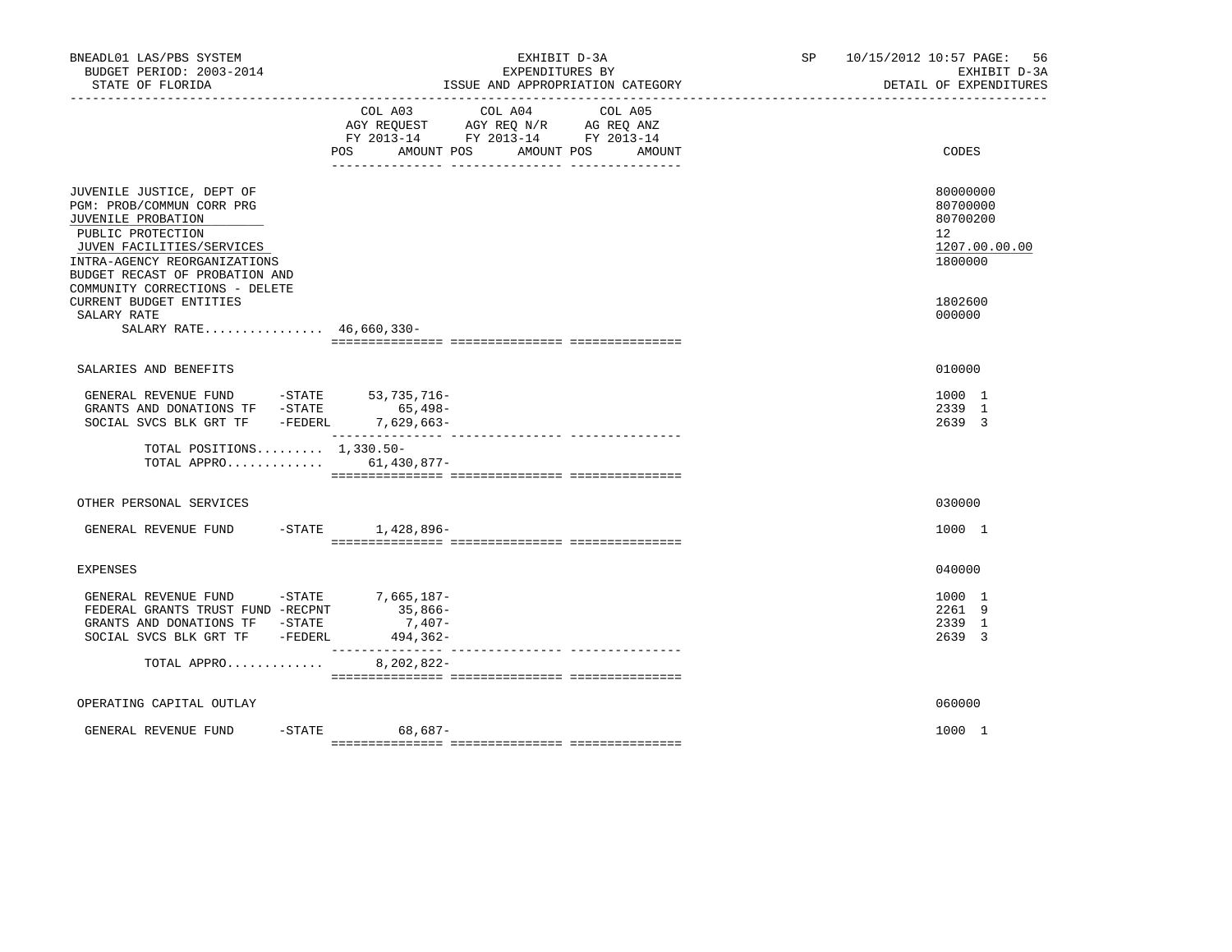| BNEADL01 LAS/PBS SYSTEM<br>BUDGET PERIOD: 2003-2014<br>STATE OF FLORIDA                                                                                                                                                            | EXHIBIT D-3A<br>EXPENDITURES BY<br>ISSUE AND APPROPRIATION CATEGORY                                                                      | 10/15/2012 10:57 PAGE: 57<br>SP and the set of the set of the set of the set of the set of the set of the set of the set of the set of the set of the set of the set of the set of the set of the set of the set of the set of the set of the set of the se<br>EXHIBIT D-3A<br>DETAIL OF EXPENDITURES |
|------------------------------------------------------------------------------------------------------------------------------------------------------------------------------------------------------------------------------------|------------------------------------------------------------------------------------------------------------------------------------------|-------------------------------------------------------------------------------------------------------------------------------------------------------------------------------------------------------------------------------------------------------------------------------------------------------|
|                                                                                                                                                                                                                                    | COL A03<br>COL A04 COL A05<br>AGY REQUEST AGY REQ N/R AG REQ ANZ<br>FY 2013-14 FY 2013-14 FY 2013-14<br>POS AMOUNT POS AMOUNT POS AMOUNT | CODES                                                                                                                                                                                                                                                                                                 |
| JUVENILE JUSTICE, DEPT OF<br>PGM: PROB/COMMUN CORR PRG<br>JUVENILE PROBATION<br>PUBLIC PROTECTION<br>JUVEN FACILITIES/SERVICES<br>INTRA-AGENCY REORGANIZATIONS<br>BUDGET RECAST OF PROBATION AND<br>COMMUNITY CORRECTIONS - DELETE |                                                                                                                                          | 80000000<br>80700000<br>80700200<br>12<br>1207.00.00.00<br>1800000                                                                                                                                                                                                                                    |
| <b>CURRENT BUDGET ENTITIES</b><br>SPECIAL CATEGORIES<br>JUVENILE REDIRECTIONS PGM                                                                                                                                                  |                                                                                                                                          | 1802600<br>100000<br>100005                                                                                                                                                                                                                                                                           |
| GENERAL REVENUE FUND                                                                                                                                                                                                               | -STATE 15,364,831-                                                                                                                       | 1000 1                                                                                                                                                                                                                                                                                                |
| CONTRACTED SERVICES                                                                                                                                                                                                                |                                                                                                                                          | 100777                                                                                                                                                                                                                                                                                                |
| GENERAL REVENUE FUND - STATE<br>SOCIAL SVCS BLK GRT TF - FEDERL 70,346-                                                                                                                                                            | 995,862-                                                                                                                                 | 1000 1<br>2639 3                                                                                                                                                                                                                                                                                      |
| TOTAL APPRO                                                                                                                                                                                                                        | 1,066,208-                                                                                                                               |                                                                                                                                                                                                                                                                                                       |
| G/A-CONTRACTED SERVICES                                                                                                                                                                                                            |                                                                                                                                          | 100778                                                                                                                                                                                                                                                                                                |
| GENERAL REVENUE FUND -STATE 13,268,929-<br>GRANTS AND DONATIONS TF - STATE                                                                                                                                                         | $14,813-$                                                                                                                                | 1000 1<br>2339 1                                                                                                                                                                                                                                                                                      |
| TOTAL APPRO 13, 283, 742-                                                                                                                                                                                                          |                                                                                                                                          |                                                                                                                                                                                                                                                                                                       |
| RISK MANAGEMENT INSURANCE                                                                                                                                                                                                          |                                                                                                                                          | 103241                                                                                                                                                                                                                                                                                                |
| GENERAL REVENUE FUND                                                                                                                                                                                                               | -STATE 579,201-                                                                                                                          | 1000 1                                                                                                                                                                                                                                                                                                |
| LEASE/PURCHASE/EQUIPMENT                                                                                                                                                                                                           |                                                                                                                                          | 105281                                                                                                                                                                                                                                                                                                |
| $-STATE$<br>GENERAL REVENUE FUND                                                                                                                                                                                                   | 391,076-                                                                                                                                 | 1000 1                                                                                                                                                                                                                                                                                                |
| TR/DMS/HR SVCS/STW CONTRCT                                                                                                                                                                                                         |                                                                                                                                          | 107040                                                                                                                                                                                                                                                                                                |
| GENERAL REVENUE FUND -STATE<br>GRANTS AND DONATIONS TF -STATE                                                                                                                                                                      | $459,623-$<br>18,962-                                                                                                                    | 1000 1<br>2339 1                                                                                                                                                                                                                                                                                      |
| TOTAL APPRO                                                                                                                                                                                                                        | 478,585-                                                                                                                                 |                                                                                                                                                                                                                                                                                                       |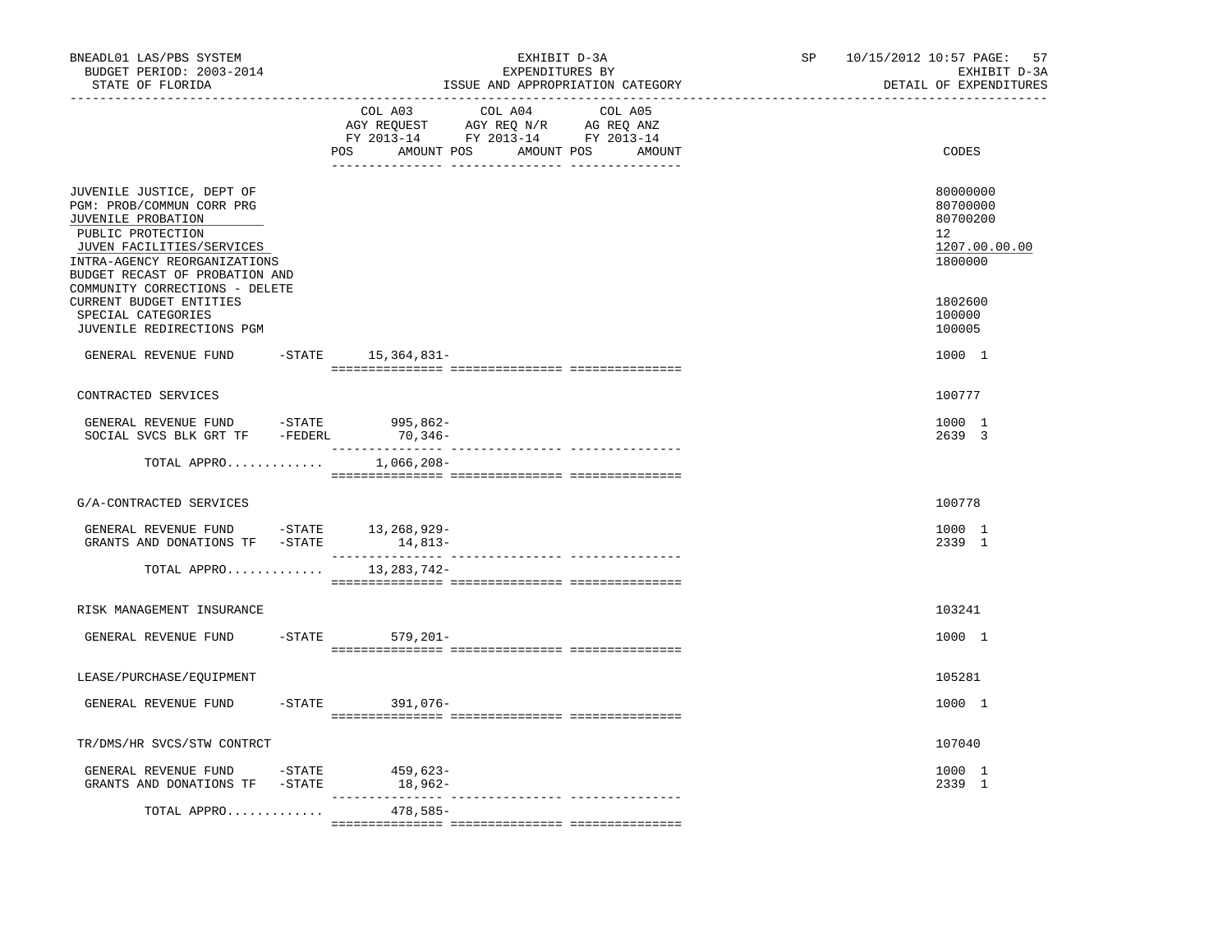| BNEADL01 LAS/PBS SYSTEM<br>BUDGET PERIOD: 2003-2014<br>STATE OF FLORIDA                                                                                                                                                            |     | EXPENDITURES BY                                                                                                 | EXHIBIT D-3A<br>ISSUE AND APPROPRIATION CATEGORY | 10/15/2012 10:57 PAGE: 58<br>SP<br>EXHIBIT D-3A<br>DETAIL OF EXPENDITURES |
|------------------------------------------------------------------------------------------------------------------------------------------------------------------------------------------------------------------------------------|-----|-----------------------------------------------------------------------------------------------------------------|--------------------------------------------------|---------------------------------------------------------------------------|
|                                                                                                                                                                                                                                    | POS | COL A03 COL A04 COL A05<br>AGY REQUEST AGY REQ N/R AG REQ ANZ<br>FY 2013-14 FY 2013-14 FY 2013-14<br>AMOUNT POS | AMOUNT POS<br>AMOUNT                             | CODES                                                                     |
| JUVENILE JUSTICE, DEPT OF<br>PGM: PROB/COMMUN CORR PRG<br>JUVENILE PROBATION<br>PUBLIC PROTECTION<br>JUVEN FACILITIES/SERVICES<br>INTRA-AGENCY REORGANIZATIONS<br>BUDGET RECAST OF PROBATION AND<br>COMMUNITY CORRECTIONS - DELETE |     |                                                                                                                 |                                                  | 80000000<br>80700000<br>80700200<br>12<br>1207.00.00.00<br>1800000        |
| <b>CURRENT BUDGET ENTITIES</b>                                                                                                                                                                                                     |     |                                                                                                                 |                                                  | 1802600                                                                   |
| TOTAL: BUDGET RECAST OF PROBATION AND<br>COMMUNITY CORRECTIONS - DELETE<br>CURRENT BUDGET ENTITIES<br>TOTAL POSITIONS $1,330.50-$<br>TOTAL ISSUE $102, 294, 925 -$<br>TOTAL SALARY RATE 46,660,330-                                |     |                                                                                                                 |                                                  | 1802600                                                                   |
|                                                                                                                                                                                                                                    |     |                                                                                                                 |                                                  |                                                                           |

AGENCY ISSUE NARRATIVE:

2013-2014 BUDGET YEAR NARRATIVE: IT COMPONENT? NO

Current Need or Problem:

 The Probation and Community Corrections Program is currently divided into three (3) budget entities: Aftercare Services/Conditional Release (80700100), Juvenile Probation (80700200) and Non-Residential Delinquency Rehabilitation (80700300). These budget entities provide services to youth referred to the Juvenile Justice System for violations of law. Services include intake and assessment, diversion from court, court-related supportive services, probation supervision, day treatment, conditional release supervision and conditional release day treatment. Much of the current budget structure can be traced back to the early 1990s and was more a function of where a particular service was originally funded than the type of service provided or status of the offender. Currently, similar types of services are not aligned in the same budget entities making tracking of performance goals and establishing unit costs difficult. Examples of the misalignment are:

- 1) Diversion services are within the Non-Residential Delinquency Rehabilitation budget entity. Diversionary services are pre-dispositional in nature and implemented at the intake phase of case processing, yet the staffing for intake which coordinates diversionary services is found within the Juvenile Probation budget entity.
- 2) Post-commitment Probation Supervision (State-Provided) and Conditional Release Supervision (State-Provided) are post-residential commitment services predominately funded within the Juvenile Probation budget entity rather than Aftercare Services/Conditional Release where other post-commitment services are funded.
- 3) Detention screening and Juvenile Assessment Center (JAC) services are pre-dispositional in nature, but are funded within the Juvenile Probation budget entity, which is a post-dispositional service.

# Proposed Solution:

 The Department of Juvenile Justice (DJJ) proposes to establish two (2) new budget entities to capture major services and offender jurisdictional types served by Probation and Community Corrections with an emphasis on community-based interventions, care and supervision. This budgetary structure change will emphasize and showcase juvenile justice reform that provides for intervention services that diverts youth from entering the juvenile justice system and ensure that youth do not penetrate the system more deeply than necessary. The two new budget entities are:

1) Community Interventions & Services-this new entity will provide front-end services to divert youth from entering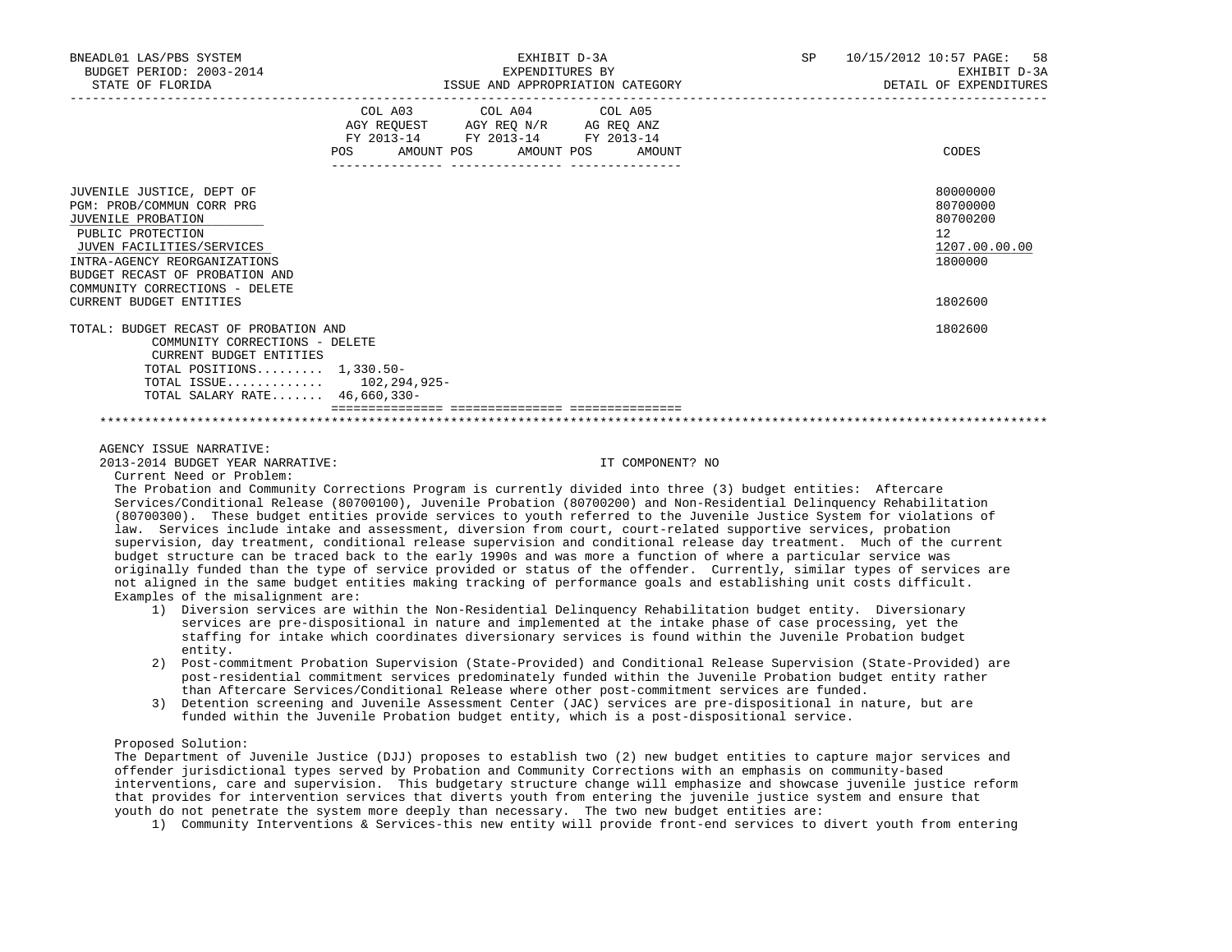| BNEADL01 LAS/PBS SYSTEM<br>BUDGET PERIOD: 2003-2014<br>STATE OF FLORIDA                                                                                                                          |     |                                                                                                   | EXHIBIT D-3A<br>EXPENDITURES BY | ISSUE AND APPROPRIATION CATEGORY | SP | 10/15/2012 10:57 PAGE: 59<br>DETAIL OF EXPENDITURES | EXHIBIT D-3A                                      |
|--------------------------------------------------------------------------------------------------------------------------------------------------------------------------------------------------|-----|---------------------------------------------------------------------------------------------------|---------------------------------|----------------------------------|----|-----------------------------------------------------|---------------------------------------------------|
|                                                                                                                                                                                                  | POS | COL A03 COL A04 COL A05<br>AGY REQUEST AGY REQ N/R AG REQ ANZ<br>FY 2013-14 FY 2013-14 FY 2013-14 |                                 | AMOUNT POS AMOUNT POS AMOUNT     |    | CODES                                               |                                                   |
| JUVENILE JUSTICE, DEPT OF<br>PGM: PROB/COMMUN CORR PRG<br>JUVENILE PROBATION<br>PUBLIC PROTECTION<br>JUVEN FACILITIES/SERVICES<br>INTRA-AGENCY REORGANIZATIONS<br>BUDGET RECAST OF PROBATION AND |     |                                                                                                   |                                 |                                  |    | 12<br>1800000                                       | 80000000<br>80700000<br>80700200<br>1207.00.00.00 |
| COMMUNITY CORRECTIONS - DELETE<br>CURRENT BUDGET ENTITIES                                                                                                                                        |     |                                                                                                   |                                 |                                  |    | 1802600                                             |                                                   |

 the juvenile justice system and intervention services to prevent youth from continuing further into the juvenile justice system. The array of services include: diversionary services, intake and assessments, screening and evaluation of the risk to offend and re-offend, counseling, determining whether the recommendation to the court should be a community-based option or facility placement and providing information to the juvenile and family court judges, as judicial decision makers.

 2) Community Supervision-this new entity will provide services to youth who require supervision pending court proceedings or who has been court ordered into probation supervision, transitional services and services to assist youth released from a residential commitment program to make a successful return to their communities. The array of services include: redirection services, respite beds, electronic monitoring, probation supervision services, contracted day treatment services, non-residential sex offender services, conditional release supervision, post-commitment probation services, aftercare/transitional services, independent living, and interstate compact services.

 These proposed changes will allow the department to align similar services in the same budget entity making tracking of performance goals, budget, and expenditure data more accurate. Overall, these proposed changes will increase public safety by reducing juvenile delinquency through effective prevention, intervention and treatment services that strengthens families and turn around the lives of troubled youth. The Other Salary Amount (OAD) was used to record the budget for salaries and benefits because the current appropriation is realigned between budget entities.

### Fiscal Impact:

Alignment of services will be as follows:

|                                              | FTE.    |     | FY 2013-14 Budget<br>Aftercare/Cond Release | FTE.   | Proposed<br>FY 2013-14 Budget<br>Community Intervs Svcs |
|----------------------------------------------|---------|-----|---------------------------------------------|--------|---------------------------------------------------------|
| Salaries & Benefits (010000)<br>OPS (030000) | (24.00) | (\$ | 1,080,370)                                  | 505.00 | 22,769,138<br>1,133,338                                 |
| Expenses $(040000)$                          |         |     | 119,148)                                    |        | 3,056,290                                               |
| OCO (060000)                                 |         |     | 0)                                          |        | 27,131                                                  |
| Legislative Initiatives (100279)             |         |     | 451,630)                                    |        |                                                         |
| Contracted Sycs (100777)                     |         |     | 1,714)                                      |        | 422,887                                                 |
| G/A-Contracted Svcs (100778)                 |         |     | 19,805,259                                  |        | 13,761,716                                              |
| Risk Management (103241)                     |         |     |                                             |        | 229,358                                                 |
| Lease/Purchase/Equipment (105281)            |         |     |                                             |        | 154,863                                                 |
| Transfer DMS HR (107040)                     |         |     | 8,490)                                      |        | 184,760                                                 |
| Total                                        | (24.00) | í S | 21,466,611)                                 | 505.00 | 41,739,481                                              |
|                                              |         |     |                                             |        |                                                         |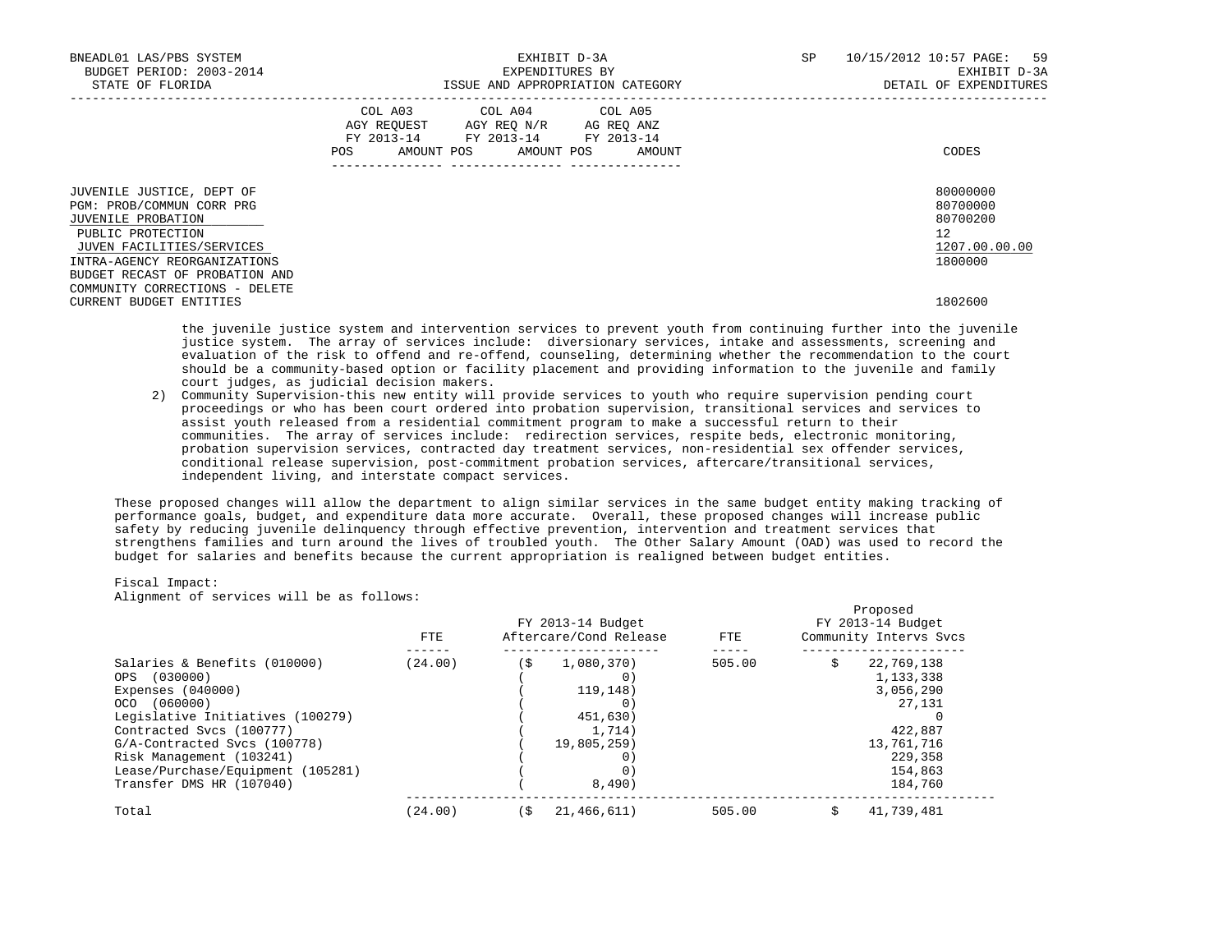| BNEADL01 LAS/PBS SYSTEM<br>BUDGET PERIOD: 2003-2014<br>STATE OF FLORIDA                                                                                                                                                                                                                                                       |                                                                                                                                                                                                                                                                                                                                                                                                     | EXHIBIT D-3A<br>EXPENDITURES BY<br>ISSUE AND APPROPRIATION CATEGORY                                                                                                                                            |                          | SP | 10/15/2012 10:57 PAGE:                                                                                                              | 60<br>EXHIBIT D-3A<br>DETAIL OF EXPENDITURES                            |
|-------------------------------------------------------------------------------------------------------------------------------------------------------------------------------------------------------------------------------------------------------------------------------------------------------------------------------|-----------------------------------------------------------------------------------------------------------------------------------------------------------------------------------------------------------------------------------------------------------------------------------------------------------------------------------------------------------------------------------------------------|----------------------------------------------------------------------------------------------------------------------------------------------------------------------------------------------------------------|--------------------------|----|-------------------------------------------------------------------------------------------------------------------------------------|-------------------------------------------------------------------------|
| POS                                                                                                                                                                                                                                                                                                                           | COL A03<br>AMOUNT POS                                                                                                                                                                                                                                                                                                                                                                               | COL A04<br>COL A05<br>$\begin{tabular}{lllllll} \bf AGY & \bf REQUEST & \bf AGY & \bf REQ & \bf N/R & \bf AG & \bf REQ & \bf ANZ \\ \end{tabular}$<br>FY 2013-14 FY 2013-14 FY 2013-14<br>AMOUNT POS<br>AMOUNT |                          |    |                                                                                                                                     | CODES                                                                   |
| JUVENILE JUSTICE, DEPT OF<br>PGM: PROB/COMMUN CORR PRG<br>JUVENILE PROBATION<br>PUBLIC PROTECTION<br>JUVEN FACILITIES/SERVICES<br>INTRA-AGENCY REORGANIZATIONS<br>BUDGET RECAST OF PROBATION AND<br>COMMUNITY CORRECTIONS - DELETE<br>CURRENT BUDGET ENTITIES                                                                 |                                                                                                                                                                                                                                                                                                                                                                                                     |                                                                                                                                                                                                                |                          |    | 12                                                                                                                                  | 80000000<br>80700000<br>80700200<br>1207.00.00.00<br>1800000<br>1802600 |
|                                                                                                                                                                                                                                                                                                                               | FTE<br>$- - - - - - - - - - -$                                                                                                                                                                                                                                                                                                                                                                      | FY 2013-14 Budget<br>Juvenile Probation<br>__________________________                                                                                                                                          | ETE<br>$- - - - - - - -$ |    | Proposed<br>FY 2013-14 Budget<br>Community Supervision<br>________________________                                                  |                                                                         |
| Salaries & Benefits (010000) (1,330.50)<br>OPS (030000)<br>Expenses $(040000)$<br>OCO (060000)<br>Juvenile Redirections (100005)<br>Legislative Initiatives (100279)<br>Contracted Svcs (100777)<br>G/A-Contracted Svcs (100778)<br>Risk Management (103241)<br>Lease/Purchase/Equipment (105281)<br>Transfer DMS HR (107040) |                                                                                                                                                                                                                                                                                                                                                                                                     | $($ \$ 61,430,877)<br>(1, 428, 896)<br>8,202,822)<br>68,687)<br>15, 364, 831)<br>$\circ$ )<br>1,066,208)<br>(13, 283, 742)<br>579,201)<br>391,076)<br>478,585)                                                 | 849.50                   |    | \$39,742,109<br>295,558<br>5,265,680<br>41,556<br>15, 364, 831<br>635,947<br>645,035<br>36,760,107<br>349,843<br>236,213<br>302,315 |                                                                         |
| Total                                                                                                                                                                                                                                                                                                                         |                                                                                                                                                                                                                                                                                                                                                                                                     | $(1,330.50)$ $($ \$ 102,294,925) 849.50 $\frac{1}{2}$ 99,639,194                                                                                                                                               |                          |    |                                                                                                                                     |                                                                         |
|                                                                                                                                                                                                                                                                                                                               | FTE<br>$\frac{1}{2} \frac{1}{2} \frac{1}{2} \frac{1}{2} \frac{1}{2} \frac{1}{2} \frac{1}{2} \frac{1}{2} \frac{1}{2} \frac{1}{2} \frac{1}{2} \frac{1}{2} \frac{1}{2} \frac{1}{2} \frac{1}{2} \frac{1}{2} \frac{1}{2} \frac{1}{2} \frac{1}{2} \frac{1}{2} \frac{1}{2} \frac{1}{2} \frac{1}{2} \frac{1}{2} \frac{1}{2} \frac{1}{2} \frac{1}{2} \frac{1}{2} \frac{1}{2} \frac{1}{2} \frac{1}{2} \frac{$ | FY 2013-14 Budget<br>Non-Residential Deling Rehab<br>______________________________<br>$(S \t 184, 317)$                                                                                                       |                          |    |                                                                                                                                     |                                                                         |
| Legislative Initiatives (100279)<br>G/A-Contracted Svcs (100778)                                                                                                                                                                                                                                                              |                                                                                                                                                                                                                                                                                                                                                                                                     | (17, 432, 822)                                                                                                                                                                                                 |                          |    |                                                                                                                                     |                                                                         |
| Total                                                                                                                                                                                                                                                                                                                         |                                                                                                                                                                                                                                                                                                                                                                                                     | 17,617,139)<br>(\$                                                                                                                                                                                             |                          |    |                                                                                                                                     |                                                                         |

 GRAND TOTAL (1,354.50) (\$ 141,378,675) 1,354.50 \$ 141,378,675 \*\*\*\*\*\*\*\*\*\*\*\*\*\*\*\*\*\*\*\*\*\*\*\*\*\*\*\*\*\*\*\*\*\*\*\*\*\*\*\*\*\*\*\*\*\*\*\*\*\*\*\*\*\*\*\*\*\*\*\*\*\*\*\*\*\*\*\*\*\*\*\*\*\*\*\*\*\*\*\*\*\*\*\*\*\*\*\*\*\*\*\*\*\*\*\*\*\*\*\*\*\*\*\*\*\*\*\*\*\*\*\*\*\*\*\*\*\*\*\*\*\*\*\*\*\*\*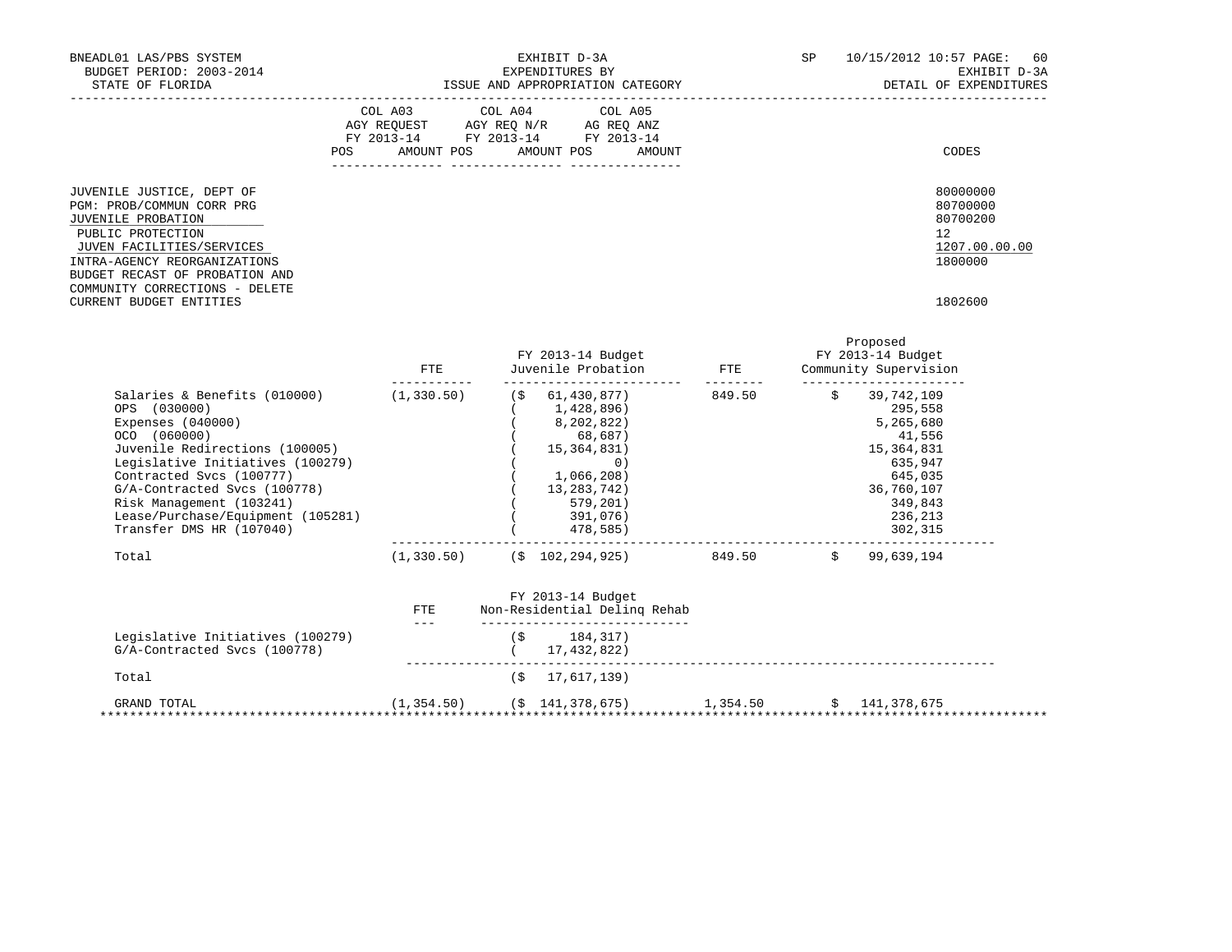| BNEADL01 LAS/PBS SYSTEM<br>BUDGET PERIOD: 2003-2014<br>STATE OF FLORIDA                                                                                                                                                                                              |                | ISSUE AND APPROPRIATION CATEGORY                                                                              | EXHIBIT D-3A<br>EXPENDITURES BY |                           |          |   | SP 10/15/2012 10:57 PAGE: 61<br>EXHIBIT D-3A<br>DETAIL OF EXPENDITURES                     |
|----------------------------------------------------------------------------------------------------------------------------------------------------------------------------------------------------------------------------------------------------------------------|----------------|---------------------------------------------------------------------------------------------------------------|---------------------------------|---------------------------|----------|---|--------------------------------------------------------------------------------------------|
| .                                                                                                                                                                                                                                                                    | COL A03<br>POS | COL A04<br>AGY REQUEST AGY REQ N/R AG REQ ANZ<br>FY 2013-14 FY 2013-14 FY 2013-14<br>AMOUNT POS<br>AMOUNT POS | COL A05<br>AMOUNT               |                           |          |   | CODES                                                                                      |
| JUVENILE JUSTICE, DEPT OF<br>PGM: PROB/COMMUN CORR PRG<br>JUVENILE PROBATION<br>PUBLIC PROTECTION<br>JUVEN FACILITIES/SERVICES<br>INTRA-AGENCY REORGANIZATIONS<br>BUDGET RECAST OF PROBATION AND<br>COMMUNITY CORRECTIONS - DELETE<br><b>CURRENT BUDGET ENTITIES</b> |                |                                                                                                               |                                 |                           |          |   | 80000000<br>80700000<br>80700200<br>12 <sup>°</sup><br>1207.00.00.00<br>1800000<br>1802600 |
| POSITION DETAIL OF SALARIES AND BENEFITS:                                                                                                                                                                                                                            |                |                                                                                                               |                                 |                           |          |   | LAPSE LAPSED SALARIES                                                                      |
|                                                                                                                                                                                                                                                                      | FTE.           | BASE RATE                                                                                                     | ADDITIVES                       | BENEFITS                  | SUBTOTAL | ႜ | AND BENEFITS                                                                               |
| A03 - AGY REOUEST FY 2013-14                                                                                                                                                                                                                                         |                |                                                                                                               |                                 |                           |          |   |                                                                                            |
| CHANGES TO CURRENTLY AUTHORIZED POSITIONS<br>P101 PROPOSED CLASS CODE<br>C4004 001                                                                                                                                                                                   |                | $1,330.50 - 46,660,330 -$<br>$\sim$ $\sim$ $\sim$ $\sim$                                                      |                                 |                           |          |   |                                                                                            |
| TOTALS FOR ISSUE BY FUND<br>1000 GENERAL REVENUE FUND                                                                                                                                                                                                                |                |                                                                                                               |                                 |                           |          |   | 66,186,043-                                                                                |
|                                                                                                                                                                                                                                                                      |                | $1,330.50 - 46,660.330 -$                                                                                     |                                 | 19,525,713 - 66,186,043 - |          |   | $66, 186, 043 -$<br>==============                                                         |
| OTHER SALARY AMOUNT<br>2639 SOCIAL SVCS BLK GRT TF<br>1000 GENERAL REVENUE FUND<br>2339 GRANTS AND DONATIONS TF                                                                                                                                                      |                |                                                                                                               |                                 |                           |          |   | $7,629,663-$<br>12,450,327<br>65,498-                                                      |
|                                                                                                                                                                                                                                                                      |                |                                                                                                               |                                 |                           |          |   | ______________<br>$61,430,877-$<br>==============                                          |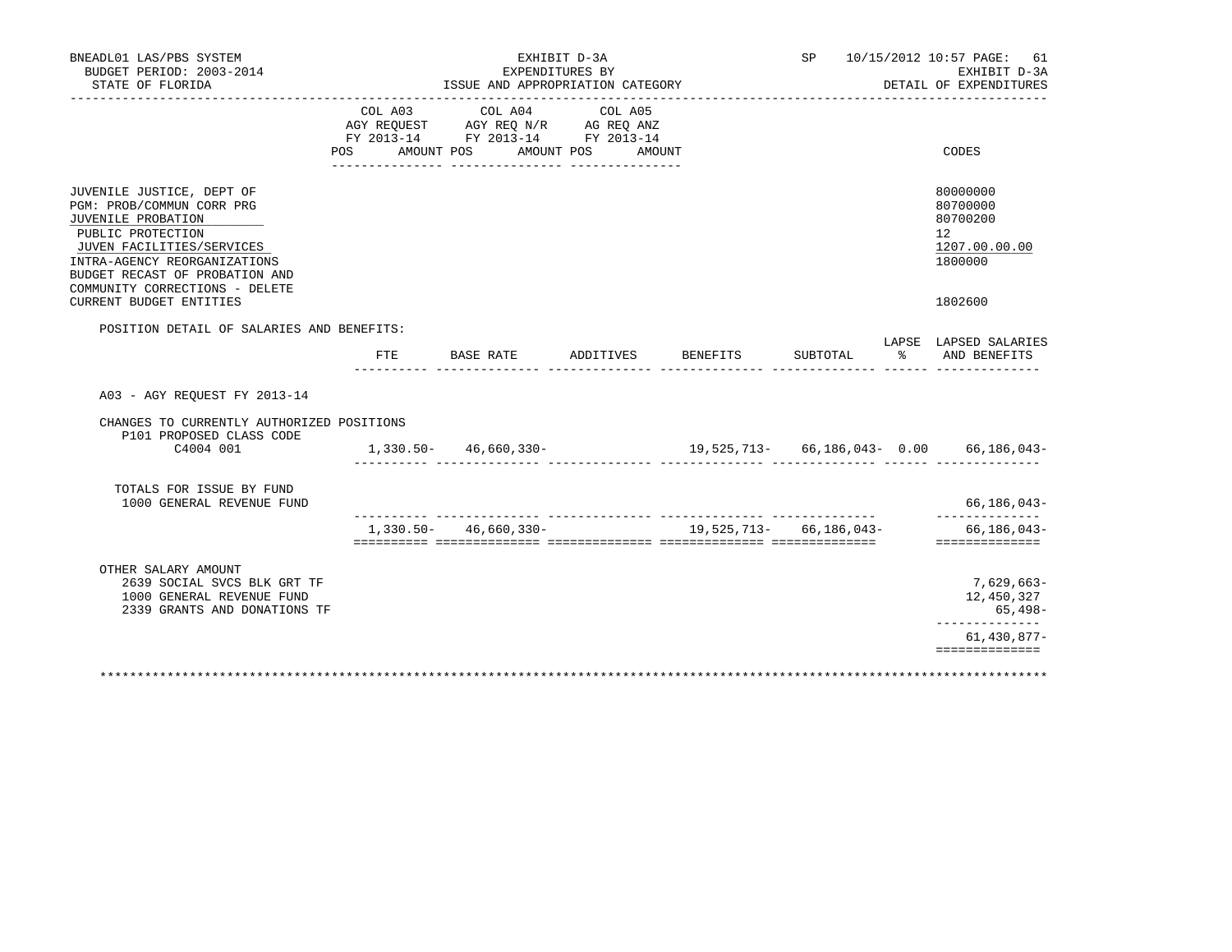| BNEADL01 LAS/PBS SYSTEM<br>BUDGET PERIOD: 2003-2014<br>STATE OF FLORIDA                                                                                                                                                                                                                                                                                                                                                                                                                                                             |           |                                                                                                                                                                                                                                                                   | ISSUE AND APPROPRIATION CATEGORY | EXHIBIT D-3A<br>EXPENDITURES BY |         |                  | SP | 10/15/2012 10:57 PAGE: 62<br>EXHIBIT D-3A<br>DETAIL OF EXPENDITURES |
|-------------------------------------------------------------------------------------------------------------------------------------------------------------------------------------------------------------------------------------------------------------------------------------------------------------------------------------------------------------------------------------------------------------------------------------------------------------------------------------------------------------------------------------|-----------|-------------------------------------------------------------------------------------------------------------------------------------------------------------------------------------------------------------------------------------------------------------------|----------------------------------|---------------------------------|---------|------------------|----|---------------------------------------------------------------------|
|                                                                                                                                                                                                                                                                                                                                                                                                                                                                                                                                     | POS       | COL A03<br>$\begin{array}{ccccccccc}\n\text{AGY} & \text{REQUEST} & \text{AGY} & \text{REQ} & \text{N/R} & \text{AG} & \text{REQ} & \text{ANZ} \\ \text{RY} & 2013-14 & \text{FY} & 2013-14 & \text{FY} & 2013-14 \\ \end{array}$<br>AMOUNT POS AMOUNT POS AMOUNT | COL A04                          |                                 | COL A05 |                  |    | CODES                                                               |
| JUVENILE JUSTICE, DEPT OF<br>PGM: PROB/COMMUN CORR PRG<br>JUVENILE PROBATION<br>PUBLIC PROTECTION<br>JUVEN FACILITIES/SERVICES<br>ESTIMATED EXPENDITURES REALIGNMENT<br>REALIGNMENT OF EXPENDITURES BETWEEN                                                                                                                                                                                                                                                                                                                         |           |                                                                                                                                                                                                                                                                   |                                  |                                 |         |                  |    | 80000000<br>80700000<br>80700200<br>12<br>1207.00.00.00<br>2000000  |
| BUDGET ENTITIES - DEDUCT<br>SALARY RATE<br>SALARY RATE 194,045-                                                                                                                                                                                                                                                                                                                                                                                                                                                                     |           |                                                                                                                                                                                                                                                                   |                                  |                                 |         |                  |    | 2000120<br>000000                                                   |
|                                                                                                                                                                                                                                                                                                                                                                                                                                                                                                                                     |           |                                                                                                                                                                                                                                                                   |                                  |                                 |         |                  |    |                                                                     |
| SALARIES AND BENEFITS                                                                                                                                                                                                                                                                                                                                                                                                                                                                                                               |           |                                                                                                                                                                                                                                                                   |                                  |                                 |         |                  |    | 010000                                                              |
| GENERAL REVENUE FUND                                                                                                                                                                                                                                                                                                                                                                                                                                                                                                                | $-STATE$  | $5.00 -$<br>269,821-                                                                                                                                                                                                                                              |                                  |                                 |         |                  |    | 1000 1                                                              |
| SPECIAL CATEGORIES<br>G/A-CONTRACTED SERVICES                                                                                                                                                                                                                                                                                                                                                                                                                                                                                       |           |                                                                                                                                                                                                                                                                   |                                  |                                 |         |                  |    | 100000<br>100778                                                    |
| GENERAL REVENUE FUND                                                                                                                                                                                                                                                                                                                                                                                                                                                                                                                | $-STATE$  | 29,425-                                                                                                                                                                                                                                                           |                                  |                                 |         |                  |    | 1000 1                                                              |
| TR/DMS/HR SVCS/STW CONTRCT                                                                                                                                                                                                                                                                                                                                                                                                                                                                                                          |           |                                                                                                                                                                                                                                                                   |                                  |                                 |         |                  |    | 107040                                                              |
|                                                                                                                                                                                                                                                                                                                                                                                                                                                                                                                                     |           |                                                                                                                                                                                                                                                                   |                                  |                                 |         |                  |    |                                                                     |
| GENERAL REVENUE FUND                                                                                                                                                                                                                                                                                                                                                                                                                                                                                                                | $-$ STATE | $1,770-$                                                                                                                                                                                                                                                          |                                  |                                 |         |                  |    | 1000 1                                                              |
| TOTAL: REALIGNMENT OF EXPENDITURES BETWEEN<br>BUDGET ENTITIES - DEDUCT<br>TOTAL POSITIONS 5.00-<br>TOTAL ISSUE<br>TOTAL SALARY RATE 194,045-                                                                                                                                                                                                                                                                                                                                                                                        |           | $301,016-$                                                                                                                                                                                                                                                        |                                  |                                 |         |                  |    | 2000120                                                             |
|                                                                                                                                                                                                                                                                                                                                                                                                                                                                                                                                     |           |                                                                                                                                                                                                                                                                   |                                  |                                 |         |                  |    |                                                                     |
| AGENCY ISSUE NARRATIVE:<br>2013-2014 BUDGET YEAR NARRATIVE:<br>Long Range Program Plan Reference:                                                                                                                                                                                                                                                                                                                                                                                                                                   |           |                                                                                                                                                                                                                                                                   |                                  |                                 |         | IT COMPONENT? NO |    |                                                                     |
| This request will improve the department's ability to Strengthen and Enhance Prevention Services as outlined in the<br>Department of Juvenile Justice's Long Range Program Plan.                                                                                                                                                                                                                                                                                                                                                    |           |                                                                                                                                                                                                                                                                   |                                  |                                 |         |                  |    |                                                                     |
| Current Need or Problem:<br>Front-end prevention/intervention initiatives are designed to target at-risk juveniles and divert them from entering the<br>juvenile justice system. Current initiatives funded by federal funds and general revenue are aligned in multiple budget<br>entities throughout the department. The Department of Juvenile Justice (DJJ) believes that these initiatives should be<br>transferred to one budget entity. Currently, there are two staff positions in the Executive Direction/Support Services |           |                                                                                                                                                                                                                                                                   |                                  |                                 |         |                  |    |                                                                     |

 budget entity that are supported by the U. S. Department of Justice's Title II Formula Grant. One position serves as the Federal Grants Manager; the other position serves as the Disproportional Contract Coordinator. These individuals ensure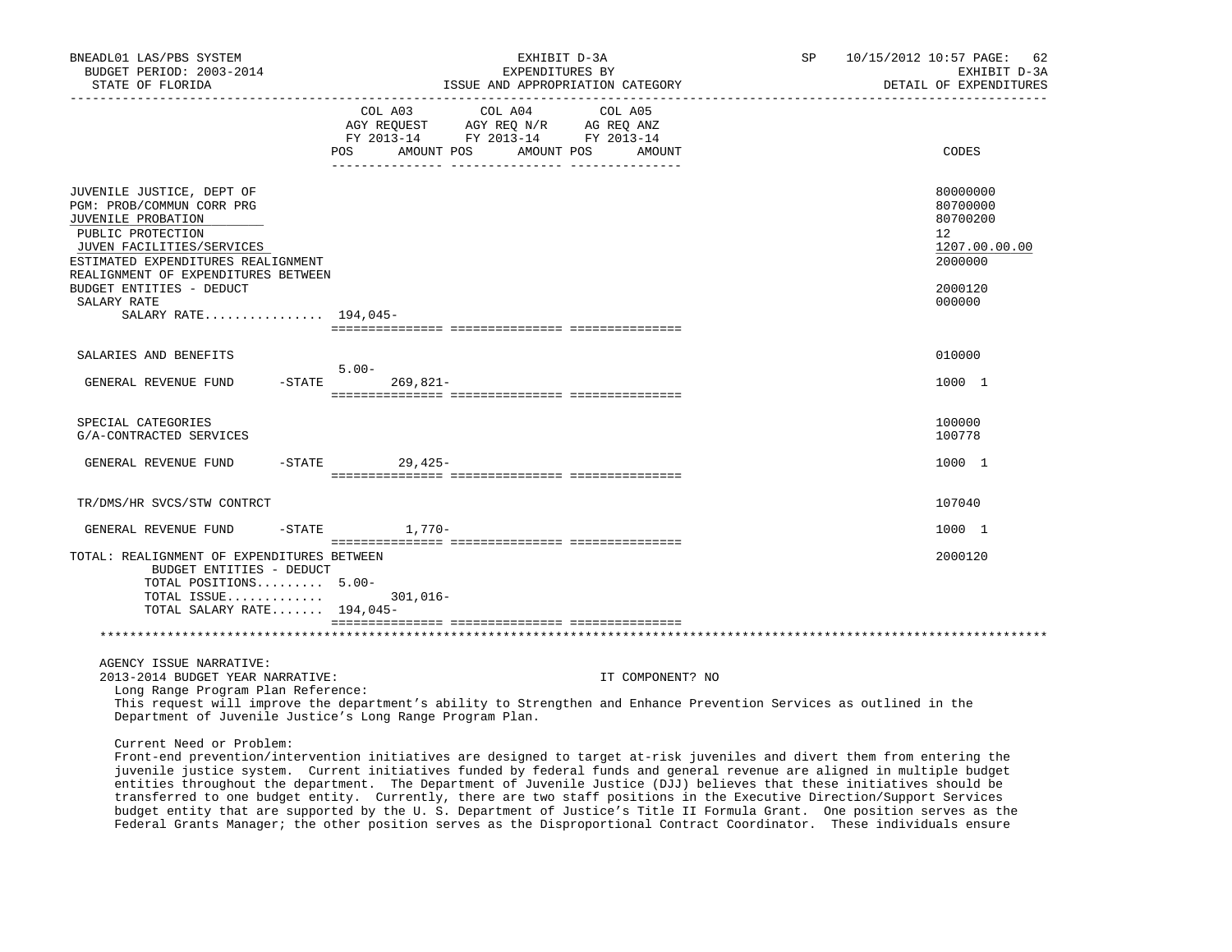| BNEADL01 LAS/PBS SYSTEM<br>BUDGET PERIOD: 2003-2014<br>STATE OF FLORIDA                                                                                                                                                                 | EXHIBIT D-3A<br>EXPENDITURES BY<br>ISSUE AND APPROPRIATION CATEGORY                                                                         | 10/15/2012 10:57 PAGE: 63<br>SP.<br>EXHIBIT D-3A<br>DETAIL OF EXPENDITURES    |
|-----------------------------------------------------------------------------------------------------------------------------------------------------------------------------------------------------------------------------------------|---------------------------------------------------------------------------------------------------------------------------------------------|-------------------------------------------------------------------------------|
|                                                                                                                                                                                                                                         | COL A03 COL A04 COL A05<br>AGY REQUEST AGY REQ N/R AG REQ ANZ<br>FY 2013-14 FY 2013-14 FY 2013-14<br>AMOUNT POS AMOUNT POS<br>AMOUNT<br>POS | CODES                                                                         |
| JUVENILE JUSTICE, DEPT OF<br>PGM: PROB/COMMUN CORR PRG<br>JUVENILE PROBATION<br>PUBLIC PROTECTION<br>JUVEN FACILITIES/SERVICES<br>ESTIMATED EXPENDITURES REALIGNMENT<br>REALIGNMENT OF EXPENDITURES BETWEEN<br>BUDGET ENTITIES - DEDUCT |                                                                                                                                             | 80000000<br>80700000<br>80700200<br>12<br>1207.00.00.00<br>2000000<br>2000120 |
|                                                                                                                                                                                                                                         | thic fiding) dilling ini doğucu in onancullar and disindingsing iffined chick onceida dinaluzi chick lingua sha                             |                                                                               |

 that federal dollars are spent on prevention and diversionary efforts that provide services that keep youth out of the juvenile justice system, are more cost effective, and increase public safety. Salary rate and the associated budget for these positions will be transferred from the Executive Direction/Support Services (80750100) budget entity to the Delinquency Prevention and Diversion (80900100) budget entity. General Revenue funded initiatives that support prevention/diversion services in the Aftercare Services/Conditional Release (80700100), Juvenile Probation (80700200) and the Non-Residential Delinquency Rehabilitation (80700300) budget entities will also be transferred to the Delinquency Prevention and Diversion (80900100) budget entity. These proposed changes will meet the operational needs of the department, while aligning similar services in the same budget entity making tracking of performance goals, budget, and expenditure data more accurate.

Proposed Solution:

 The Department of Juvenile Justice (DJJ), within existing resources, requests the transfer of \$5,905,343 and 7.0 positions (\$144,139/2.0 FTEs, Federal Grants Trust Fund and \$5,761,204/5.0 FTEs, General Revenue) to the Delinquency Prevention and Diversion budget entity to properly align prevention/intervention initiatives implemented, managed and monitored by staff in the Prevention and Victim Services Program.

 Fiscal Impact: Calculations for the transfers are as follows: Aftercare Services/Conditional Release (80700100): (\$4,400,000), General Revenue Prodigy (106666): (\$4,400,000) Juvenile Probation (80700200): (\$301,016), General Revenue Salary Rate: (194,045) Positions: (5.0) FTEs Salaries & Benefits (010000): (\$269,821) G/A-Contracted Services (100778): (\$29,425) Human Resources (107040): (\$1,770) Non-Residential Delinquency Rehabilitation (80700300): (\$1,060,188), General Revenue G/A-Contracted Services (100778): (\$1,060,188) Executive Direction/Support Services (80750100): (\$144,139), Federal Grants Trust Fund Salary Rate: (82,484) Positions: (2.0) FTEs Salaries & Benefits (010000): (\$129,035) Expenses (040000): (\$14,396) Human Resources (107040): (\$708)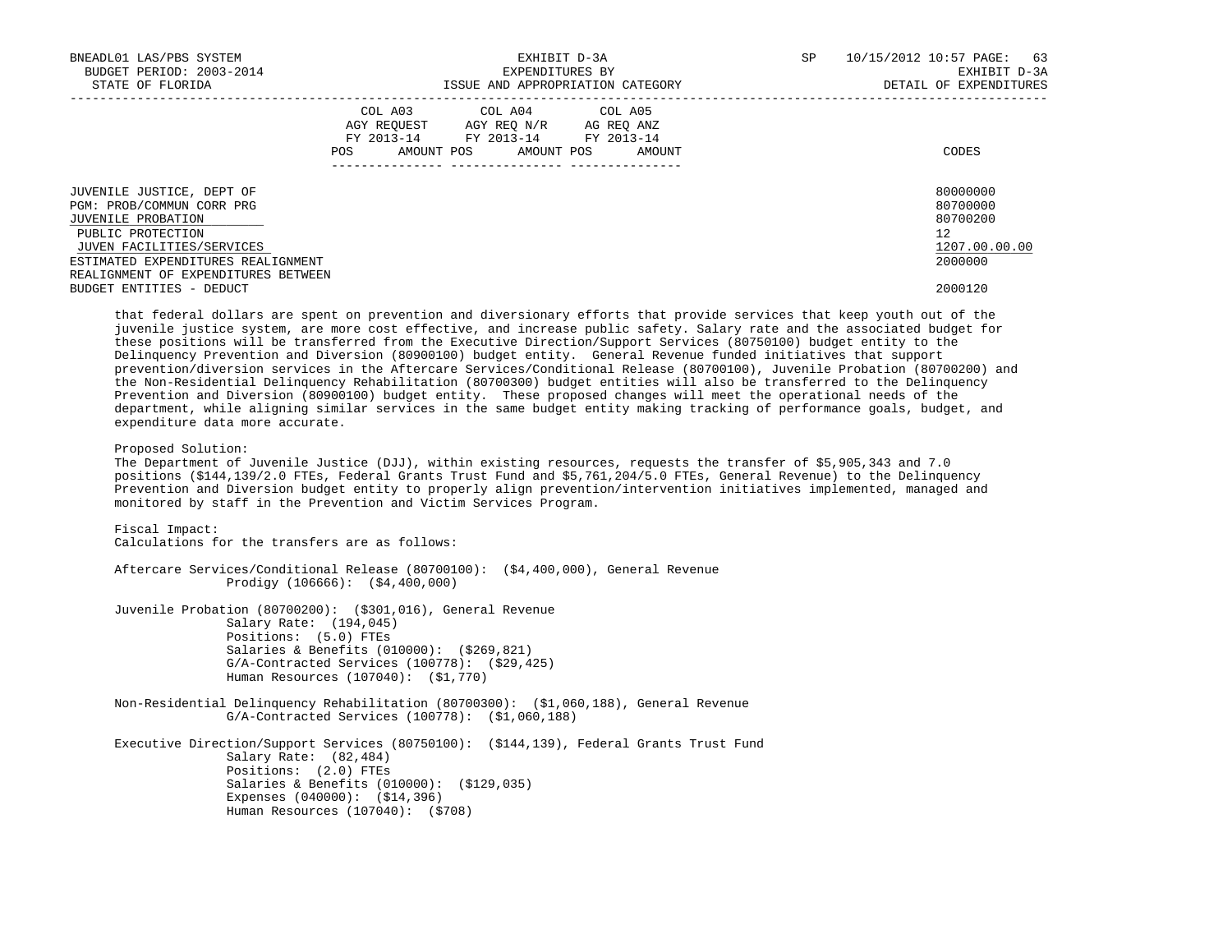| BNEADL01 LAS/PBS SYSTEM<br>BUDGET PERIOD: 2003-2014                                                                                                                                                                                                                                                             |               |                                                                                                                                               | EXHIBIT D-3A<br>EXPENDITURES BY |                                       | SP.      |               | 10/15/2012 10:57 PAGE:<br>64<br>EXHIBIT D-3A                                  |
|-----------------------------------------------------------------------------------------------------------------------------------------------------------------------------------------------------------------------------------------------------------------------------------------------------------------|---------------|-----------------------------------------------------------------------------------------------------------------------------------------------|---------------------------------|---------------------------------------|----------|---------------|-------------------------------------------------------------------------------|
| STATE OF FLORIDA                                                                                                                                                                                                                                                                                                |               | ISSUE AND APPROPRIATION CATEGORY                                                                                                              |                                 |                                       |          |               | DETAIL OF EXPENDITURES                                                        |
|                                                                                                                                                                                                                                                                                                                 | COL A03       | AGY REQUEST AGY REQ N/R AG REQ ANZ<br>FY 2013-14 FY 2013-14 FY 2013-14<br>POS AMOUNT POS AMOUNT POS AMOUNT<br>_______ _________________ _____ | COL A04 COL A05                 |                                       |          |               | CODES                                                                         |
| JUVENILE JUSTICE, DEPT OF<br>PGM: PROB/COMMUN CORR PRG<br>JUVENILE PROBATION<br>PUBLIC PROTECTION<br>JUVEN FACILITIES/SERVICES<br>ESTIMATED EXPENDITURES REALIGNMENT<br>REALIGNMENT OF EXPENDITURES BETWEEN<br>BUDGET ENTITIES - DEDUCT                                                                         |               |                                                                                                                                               |                                 |                                       |          |               | 80000000<br>80700000<br>80700200<br>12<br>1207.00.00.00<br>2000000<br>2000120 |
| Companion issues are assigned to the Aftercare Services/Conditional Release, Non-Residential Delinquency Rehabilitation<br>and Executive Direction/Support Services budget entities. The corresponding issue is included in the Delinquency<br>Prevention and Diversion budget entity under issue code 2000110. |               |                                                                                                                                               |                                 |                                       |          |               |                                                                               |
| POSITION DETAIL OF SALARIES AND BENEFITS:                                                                                                                                                                                                                                                                       |               |                                                                                                                                               |                                 | FTE BASE RATE ADDITIVES BENEFITS      | SUBTOTAL | $\frac{8}{6}$ | LAPSE LAPSED SALARIES<br>AND BENEFITS                                         |
| A03 - AGY REQUEST FY 2013-14                                                                                                                                                                                                                                                                                    |               |                                                                                                                                               |                                 |                                       |          |               |                                                                               |
|                                                                                                                                                                                                                                                                                                                 |               |                                                                                                                                               |                                 |                                       |          |               |                                                                               |
| CHANGES TO CURRENTLY AUTHORIZED POSITIONS<br>P101 PROPOSED CLASS CODE<br>L1000 001                                                                                                                                                                                                                              |               | $5.00 - 194,045 -$                                                                                                                            |                                 | $75,776 - 269,821 - 0.00$             |          |               | 269,821-                                                                      |
| TOTALS FOR ISSUE BY FUND<br>1000 GENERAL REVENUE FUND                                                                                                                                                                                                                                                           |               |                                                                                                                                               |                                 |                                       |          |               | 269,821-                                                                      |
|                                                                                                                                                                                                                                                                                                                 |               |                                                                                                                                               |                                 | $5.00 - 194,045 - 75,776 - 269,821 -$ |          |               | ______________<br>269,821-<br>----------------                                |
|                                                                                                                                                                                                                                                                                                                 |               |                                                                                                                                               |                                 |                                       |          |               |                                                                               |
| REALIGNMENT OF BUDGET TO CAPTURE<br>HUMAN RESOURCES EXPENDITURES - ADD<br>SPECIAL CATEGORIES<br>TR/DMS/HR SVCS/STW CONTRCT                                                                                                                                                                                      |               |                                                                                                                                               |                                 |                                       |          |               | 2000210<br>100000<br>107040                                                   |
| GENERAL REVENUE FUND                                                                                                                                                                                                                                                                                            | -STATE 97,573 |                                                                                                                                               |                                 |                                       |          |               | 1000 1                                                                        |
|                                                                                                                                                                                                                                                                                                                 |               |                                                                                                                                               |                                 |                                       |          |               |                                                                               |
| AGENCY ISSUE NARRATIVE:<br>2013-2014 BUDGET YEAR NARRATIVE:<br>This issue requests the realignment of the budget for the Transfer to Department of Management Services - Human Resources                                                                                                                        |               |                                                                                                                                               | IT COMPONENT? NO                |                                       |          |               |                                                                               |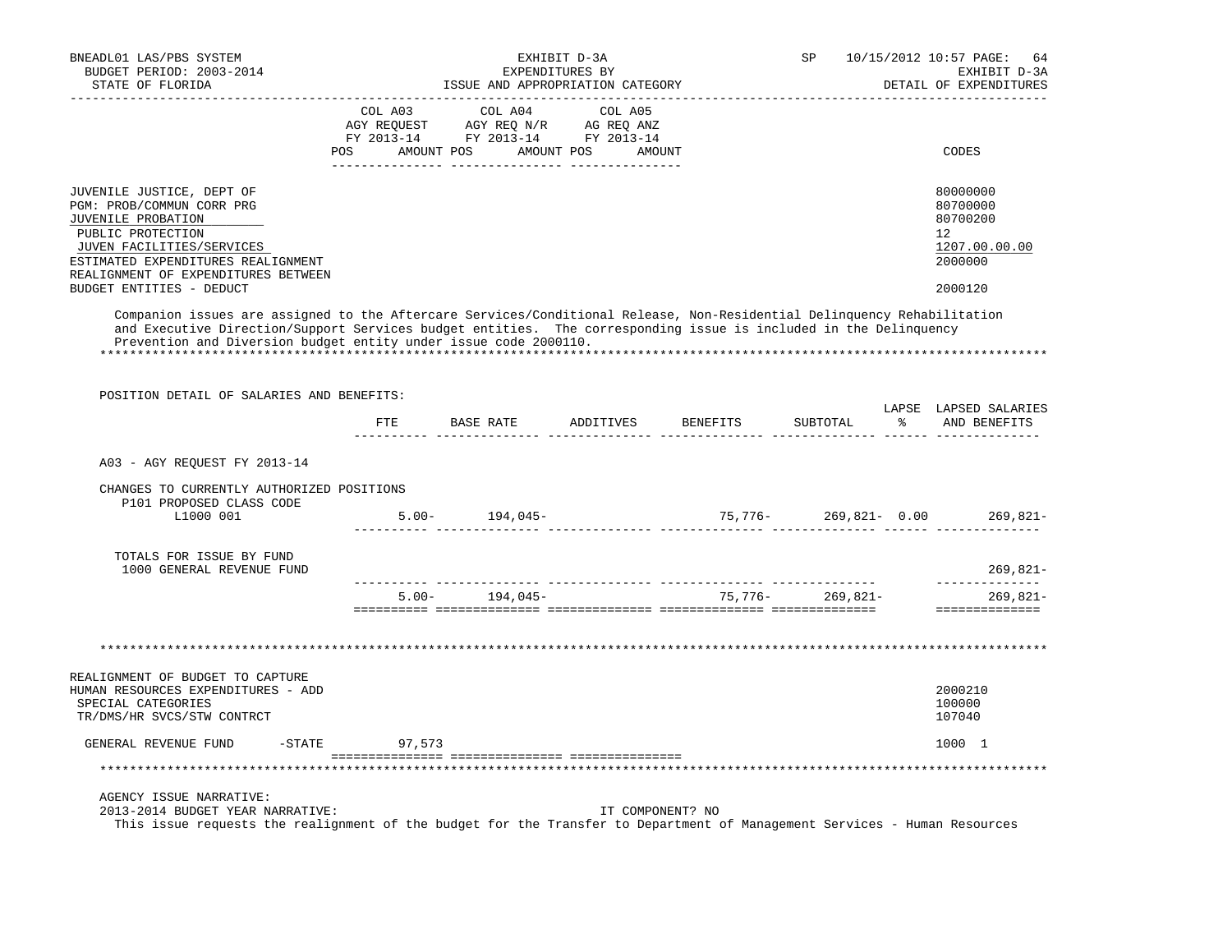| BNEADL01 LAS/PBS SYSTEM<br>BUDGET PERIOD: 2003-2014<br>STATE OF FLORIDA                                                        |     |                                                                                                   | EXHIBIT D-3A<br>EXPENDITURES BY<br>ISSUE AND APPROPRIATION CATEGORY | SP. | 10/15/2012 10:57 PAGE: 65<br>EXHIBIT D-3A<br>DETAIL OF EXPENDITURES |  |  |
|--------------------------------------------------------------------------------------------------------------------------------|-----|---------------------------------------------------------------------------------------------------|---------------------------------------------------------------------|-----|---------------------------------------------------------------------|--|--|
|                                                                                                                                | POS | COL A03 COL A04 COL A05<br>AGY REQUEST AGY REO N/R AG REO ANZ<br>FY 2013-14 FY 2013-14 FY 2013-14 | AMOUNT POS AMOUNT POS AMOUNT                                        |     | CODES                                                               |  |  |
| JUVENILE JUSTICE, DEPT OF<br>PGM: PROB/COMMUN CORR PRG<br>JUVENILE PROBATION<br>PUBLIC PROTECTION<br>JUVEN FACILITIES/SERVICES |     |                                                                                                   |                                                                     |     | 80000000<br>80700000<br>80700200<br>12<br>1207.00.00.00             |  |  |
| ESTIMATED EXPENDITURES REALIGNMENT<br>REALIGNMENT OF BUDGET TO CAPTURE<br>HUMAN RESOURCES EXPENDITURES - ADD                   |     |                                                                                                   |                                                                     |     | 2000000<br>2000210                                                  |  |  |

 Services Purchased Per Statewide Contract appropriation category between the Detention Centers, Aftercare Services/Conditional Release, Juvenile Probation, Executive Direction/Support Services, Information Technology, Non-Secure Residential Commitment, Secure Residential Commitment and Delinquency Prevention and Diversion budget entities. This request ensures that human resources costs associated with authorized positions by budget entity and as recorded in People First are captured accurately. Summary of the realignment:

| Budget<br>Entity                                  | General<br>Revenue | Federal<br>Grants<br>Trust<br>Funds | Grants $\&$<br>Donations<br>Trust<br>Funds |
|---------------------------------------------------|--------------------|-------------------------------------|--------------------------------------------|
| Detention Centers (80400100)                      | \$29.907           | 37)<br>í S                          | \$22                                       |
| Aftercare Services/Conditional Release (80700100) | 1,701              |                                     | 15)                                        |
| Juvenile Probation (80700200)                     | 97,573             |                                     |                                            |
| Executive Direction/Support Services (80750100)   | 10,350             | 233                                 | 13)                                        |
| Information Technology (80750200)                 | 3,492              |                                     |                                            |
| Non-Secure Residential Commitment (80800100)      | 38,279)            | 40)                                 |                                            |
| Secure Residential Commitment (80800200)          | (106, 437)         | (1.769)                             | 26                                         |
| Delinquency Prevention and Diversion (80900100)   | 1,693              | 1,613                               | 26)                                        |
|                                                   | $-0-$              | $-0-$                               | $-0-$                                      |
|                                                   |                    |                                     |                                            |

The companion issues are included under issue code 2000220.

\*\*\*\*\*\*\*\*\*\*\*\*\*\*\*\*\*\*\*\*\*\*\*\*\*\*\*\*\*\*\*\*\*\*\*\*\*\*\*\*\*\*\*\*\*\*\*\*\*\*\*\*\*\*\*\*\*\*\*\*\*\*\*\*\*\*\*\*\*\*\*\*\*\*\*\*\*\*\*\*\*\*\*\*\*\*\*\*\*\*\*\*\*\*\*\*\*\*\*\*\*\*\*\*\*\*\*\*\*\*\*\*\*\*\*\*\*\*\*\*\*\*\*\*\*\*\*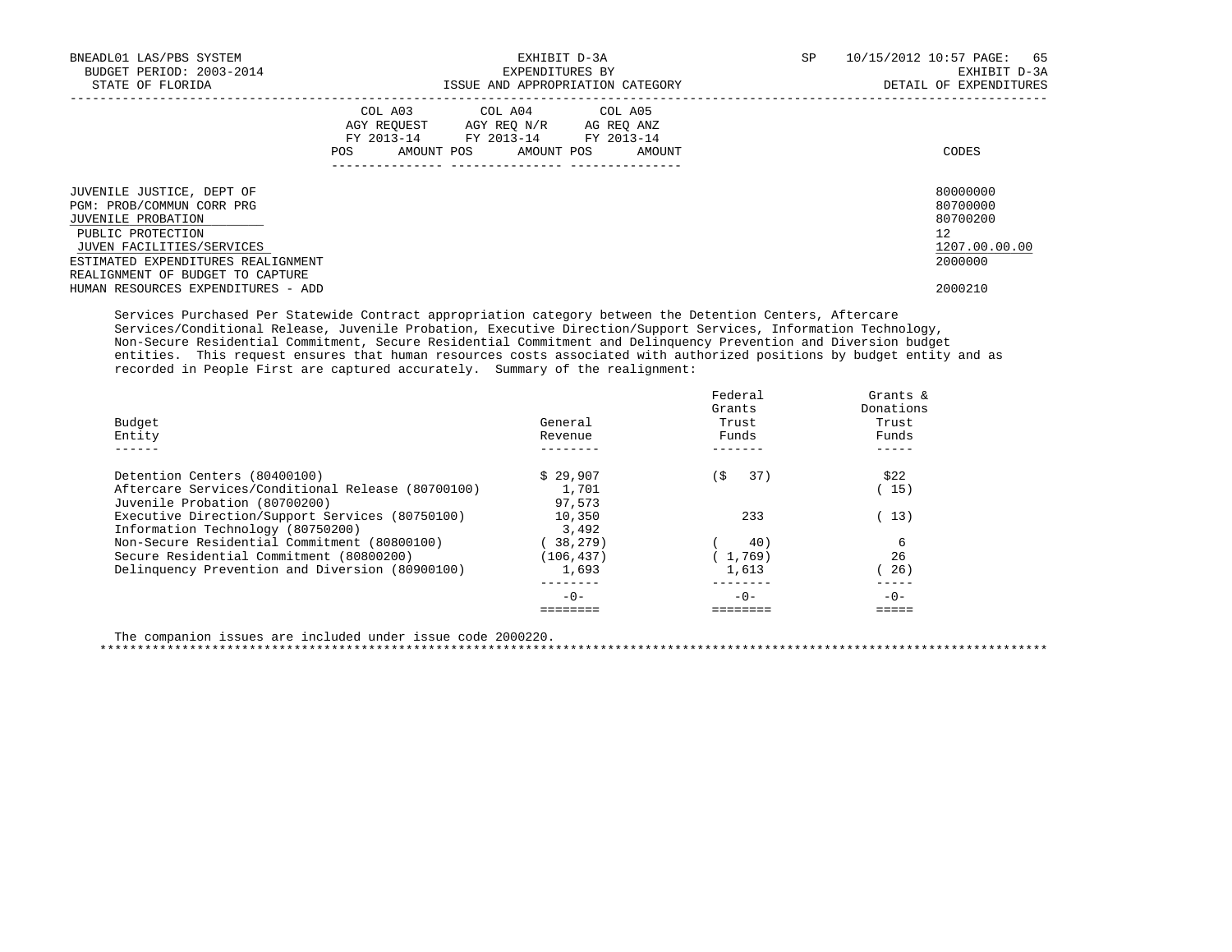| BNEADL01 LAS/PBS SYSTEM<br>BUDGET PERIOD: 2003-2014<br>STATE OF FLORIDA                                                                                                                 | EXHIBIT D-3A<br>EXPENDITURES BY<br>ISSUE AND APPROPRIATION CATEGORY                                                                   | SP<br>10/15/2012 10:57 PAGE: 66<br>EXHIBIT D-3A<br>DETAIL OF EXPENDITURES |
|-----------------------------------------------------------------------------------------------------------------------------------------------------------------------------------------|---------------------------------------------------------------------------------------------------------------------------------------|---------------------------------------------------------------------------|
|                                                                                                                                                                                         | COL A03 COL A04 COL A05<br>AGY REQUEST AGY REQ N/R AG REQ ANZ<br>FY 2013-14 FY 2013-14 FY 2013-14<br>POS AMOUNT POS AMOUNT POS AMOUNT | CODES                                                                     |
| JUVENILE JUSTICE, DEPT OF<br>PGM: PROB/COMMUN CORR PRG<br>JUVENILE PROBATION<br>PUBLIC PROTECTION<br>JUVEN FACILITIES/SERVICES<br>ANNUALIZATION OF ADMINISTERED<br>FUNDS APPROPRIATIONS |                                                                                                                                       | 80000000<br>80700000<br>80700200<br>12<br>1207.00.00.00<br>26A0000        |
| STATE HEALTH INSURANCE ADJUSTMENT<br>FOR FY 2012-13 - 10 MONTHS<br><b>ANNUALIZATION</b><br>SALARIES AND BENEFITS                                                                        |                                                                                                                                       | 26A1830<br>010000                                                         |
| $-STATE$<br>GENERAL REVENUE FUND<br>GRANTS AND DONATIONS TF<br>-STATE                                                                                                                   | 812,885<br>895                                                                                                                        | 1000 1<br>2339 1                                                          |
| TOTAL APPRO 813,780                                                                                                                                                                     |                                                                                                                                       |                                                                           |

=============== =============== ===============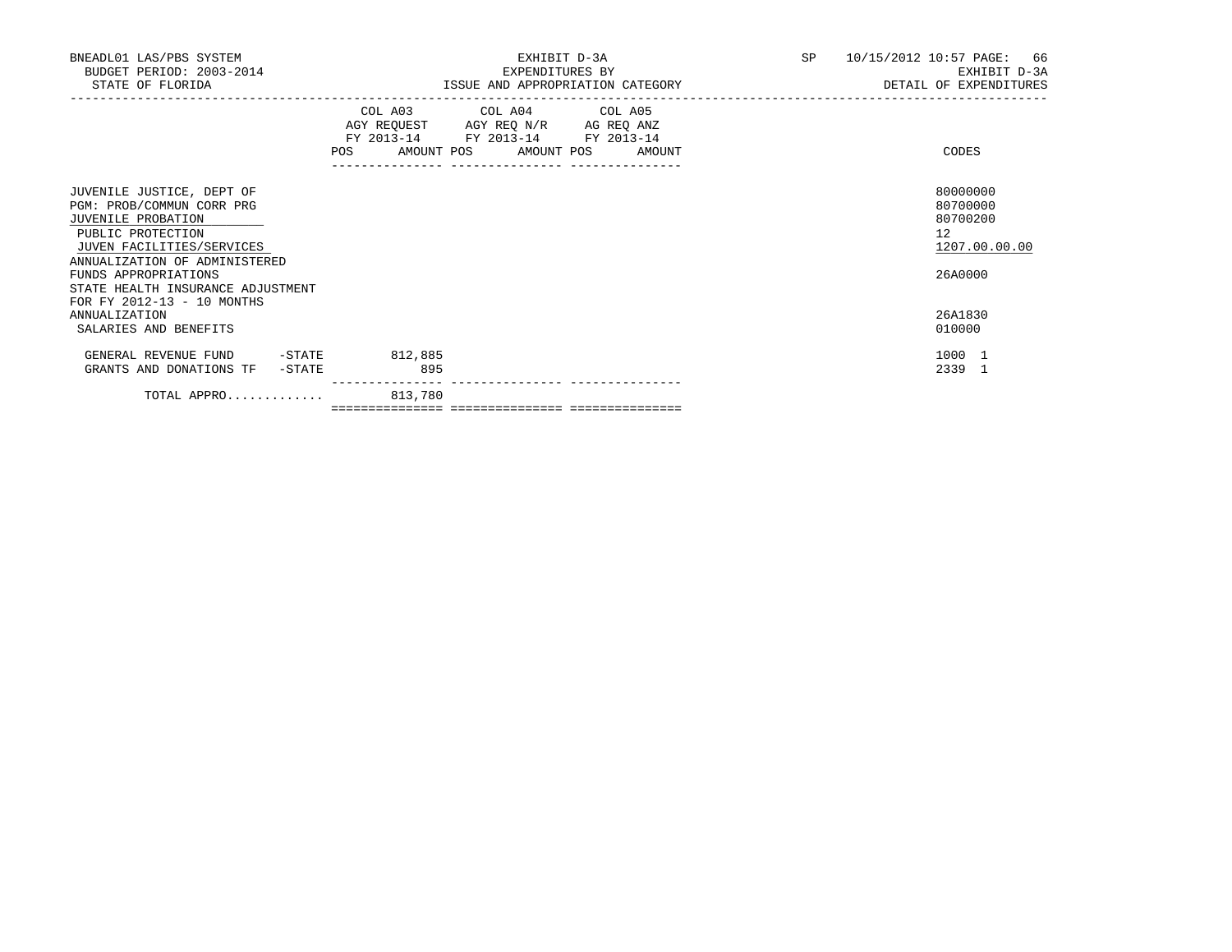| BNEADL01 LAS/PBS SYSTEM<br>BUDGET PERIOD: 2003-2014<br>STATE OF FLORIDA<br>. _ _ _ _ _ _ _ _ _ _ _ _ _ _ _ _ _                                                                                                                                             | EXHIBIT D-3A<br>EXPENDITURES BY<br>ISSUE AND APPROPRIATION CATEGORY                                                                         | 10/15/2012 10:57 PAGE:<br>67<br>SP<br>EXHIBIT D-3A<br>DETAIL OF EXPENDITURES                      |
|------------------------------------------------------------------------------------------------------------------------------------------------------------------------------------------------------------------------------------------------------------|---------------------------------------------------------------------------------------------------------------------------------------------|---------------------------------------------------------------------------------------------------|
|                                                                                                                                                                                                                                                            | COL A03<br>COL A04<br>COL A05<br>AGY REQUEST AGY REQ N/R AG REQ ANZ<br>FY 2013-14 FY 2013-14 FY 2013-14<br>POS AMOUNT POS AMOUNT POS AMOUNT | CODES                                                                                             |
| JUVENILE JUSTICE, DEPT OF<br>PGM: PROB/COMMUN CORR PRG<br>NON-RESIDENT DELINQ REHAB<br>PUBLIC PROTECTION<br>JUVEN FACILITIES/SERVICES<br>ESTIMATED EXPENDITURES<br>ESTIMATED EXPENDITURES - OPERATIONS<br>SPECIAL CATEGORIES<br>LEGIS INIT/REDUC JUV CRIME |                                                                                                                                             | 80000000<br>80700000<br>80700300<br>12<br>1207.00.00.00<br>1000000<br>1001000<br>100000<br>100279 |
| GENERAL REVENUE FUND -STATE 184,317                                                                                                                                                                                                                        |                                                                                                                                             | 1000 1                                                                                            |
| G/A-CONTRACTED SERVICES                                                                                                                                                                                                                                    |                                                                                                                                             | 100778                                                                                            |
| GENERAL REVENUE FUND -STATE 18,393,545<br>GRANTS AND DONATIONS TF -STATE<br>SOCIAL SVCS BLK GRT TF -FEDERL                                                                                                                                                 | 18,462                                                                                                                                      | 1000 1<br>2339 1<br>2639 3                                                                        |
| TOTAL APPRO 18,493,010<br>TOTAL: ESTIMATED EXPENDITURES - OPERATIONS<br>TOTAL ISSUE 18,677,327                                                                                                                                                             |                                                                                                                                             | 1001000                                                                                           |
| INTRA-AGENCY REORGANIZATIONS<br>BUDGET RECAST OF PROBATION AND<br>COMMUNITY CORRECTIONS - DELETE                                                                                                                                                           |                                                                                                                                             | 1800000                                                                                           |
| CURRENT BUDGET ENTITIES<br>SPECIAL CATEGORIES<br>LEGIS INIT/REDUC JUV CRIME                                                                                                                                                                                |                                                                                                                                             | 1802600<br>100000<br>100279                                                                       |
| GENERAL REVENUE FUND -STATE 184,317-                                                                                                                                                                                                                       |                                                                                                                                             | 1000 1                                                                                            |
| G/A-CONTRACTED SERVICES                                                                                                                                                                                                                                    |                                                                                                                                             | 100778                                                                                            |
| GENERAL REVENUE FUND -STATE 17,333,357-<br>GRANTS AND DONATIONS TF -STATE<br>SOCIAL SVCS BLK GRT TF -FEDERL                                                                                                                                                | 18,462-<br>$81,003-$                                                                                                                        | 1000 1<br>2339 1<br>2639 3                                                                        |
| TOTAL APPRO 17,432,822-                                                                                                                                                                                                                                    |                                                                                                                                             |                                                                                                   |
| TOTAL: BUDGET RECAST OF PROBATION AND<br>COMMUNITY CORRECTIONS - DELETE<br>CURRENT BUDGET ENTITIES                                                                                                                                                         |                                                                                                                                             | 1802600                                                                                           |
| TOTAL ISSUE 17,617,139-                                                                                                                                                                                                                                    |                                                                                                                                             |                                                                                                   |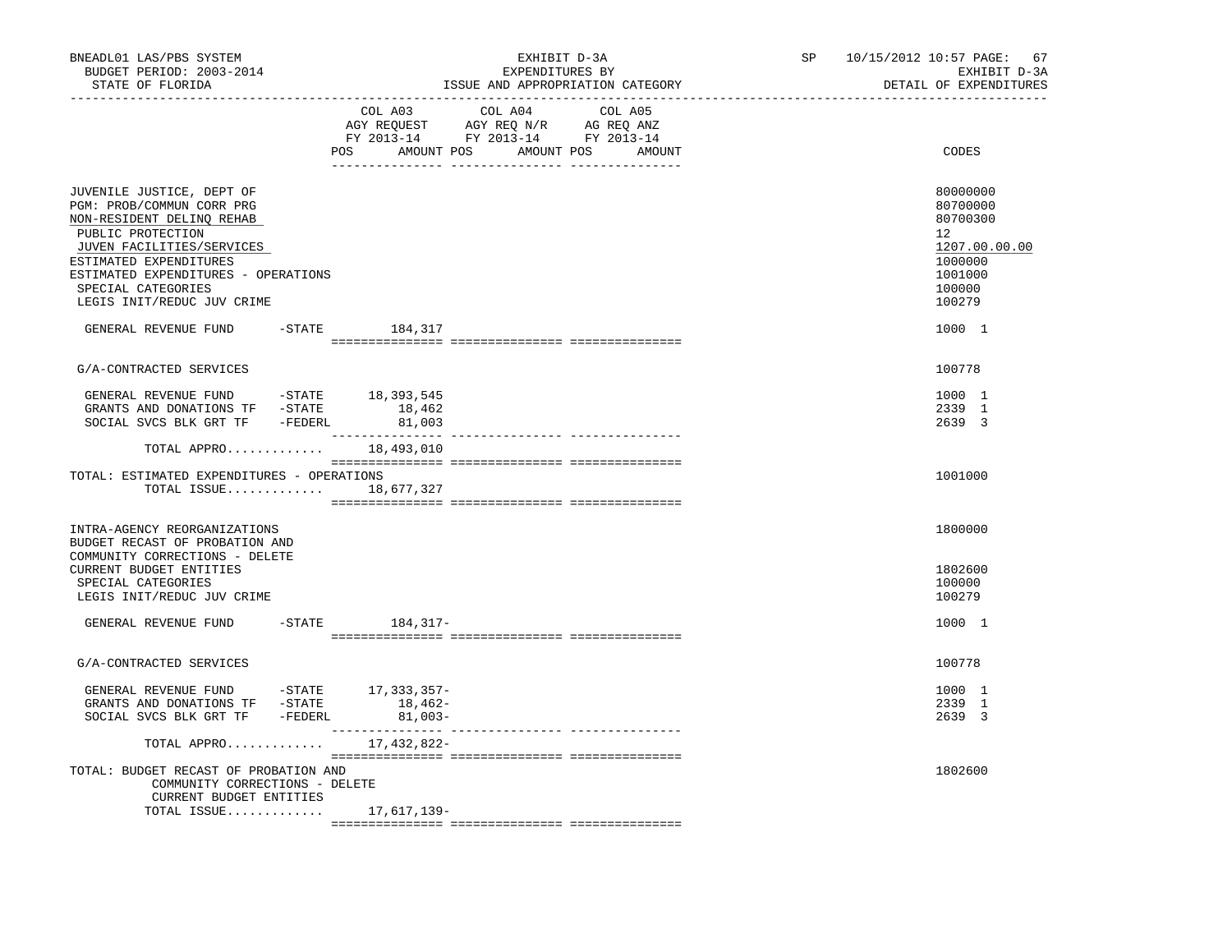| COL A03 COL A04 COL A05            |            |            |                                                                                            |
|------------------------------------|------------|------------|--------------------------------------------------------------------------------------------|
| AGY REQUEST AGY REQ N/R AG REQ ANZ |            |            | CODES                                                                                      |
|                                    |            |            | 80000000<br>80700000<br>80700300<br>12 <sup>°</sup><br>1207.00.00.00<br>1800000<br>1802600 |
| POS                                | AMOUNT POS | AMOUNT POS | FY 2013-14 FY 2013-14 FY 2013-14<br>AMOUNT                                                 |

#### AGENCY ISSUE NARRATIVE:

2013-2014 BUDGET YEAR NARRATIVE: IT COMPONENT? NO

Current Need or Problem:

 The Probation and Community Corrections Program is currently divided into three (3) budget entities: Aftercare Services/Conditional Release (80700100), Juvenile Probation (80700200) and Non-Residential Delinquency Rehabilitation (80700300). These budget entities provide services to youth referred to the Juvenile Justice System for violations of law. Services include intake and assessment, diversion from court, court-related supportive services, probation supervision, day treatment, conditional release supervision and conditional release day treatment. Much of the current budget structure can be traced back to the early 1990s and was more a function of where a particular service was originally funded than the type of service provided or status of the offender. Currently, similar types of services are not aligned in the same budget entities making tracking of performance goals and establishing unit costs difficult. Examples of the misalignment are:

- 1) Diversion services are within the Non-Residential Delinquency Rehabilitation budget entity. Diversionary services are pre-dispositional in nature and implemented at the intake phase of case processing, yet the staffing for intake which coordinates diversionary services is found within the Juvenile Probation budget entity.
- 2) Post-commitment Probation Supervision (State-Provided) and Conditional Release Supervision (State-Provided) are post-residential commitment services predominately funded within the Juvenile Probation budget entity rather than Aftercare Services/Conditional Release where other post-commitment services are funded.
- 3) Detention screening and Juvenile Assessment Center (JAC) services are pre-dispositional in nature, but are funded within the Juvenile Probation budget entity, which is a post-dispositional service.

#### Proposed Solution:

 The Department of Juvenile Justice (DJJ) proposes to establish two (2) new budget entities to capture major services and offender jurisdictional types served by Probation and Community Corrections with an emphasis on community-based interventions, care and supervision. This budgetary structure change will emphasize and showcase juvenile justice reform that provides for intervention services that diverts youth from entering the juvenile justice system and ensure that youth do not penetrate the system more deeply than necessary. The two new budget entities are:

- 1) Community Interventions & Services-this new entity will provide front-end services to divert youth from entering the juvenile justice system and intervention services to prevent youth from continuing further into the juvenile justice system. The array of services include: diversionary services, intake and assessments, screening and evaluation of the risk to offend and re-offend, counseling, determining whether the recommendation to the court should be a community-based option or facility placement and providing information to the juvenile and family court judges, as judicial decision makers.
- 2) Community Supervision-this new entity will provide services to youth who require supervision pending court proceedings or who has been court ordered into probation supervision, transitional services and services to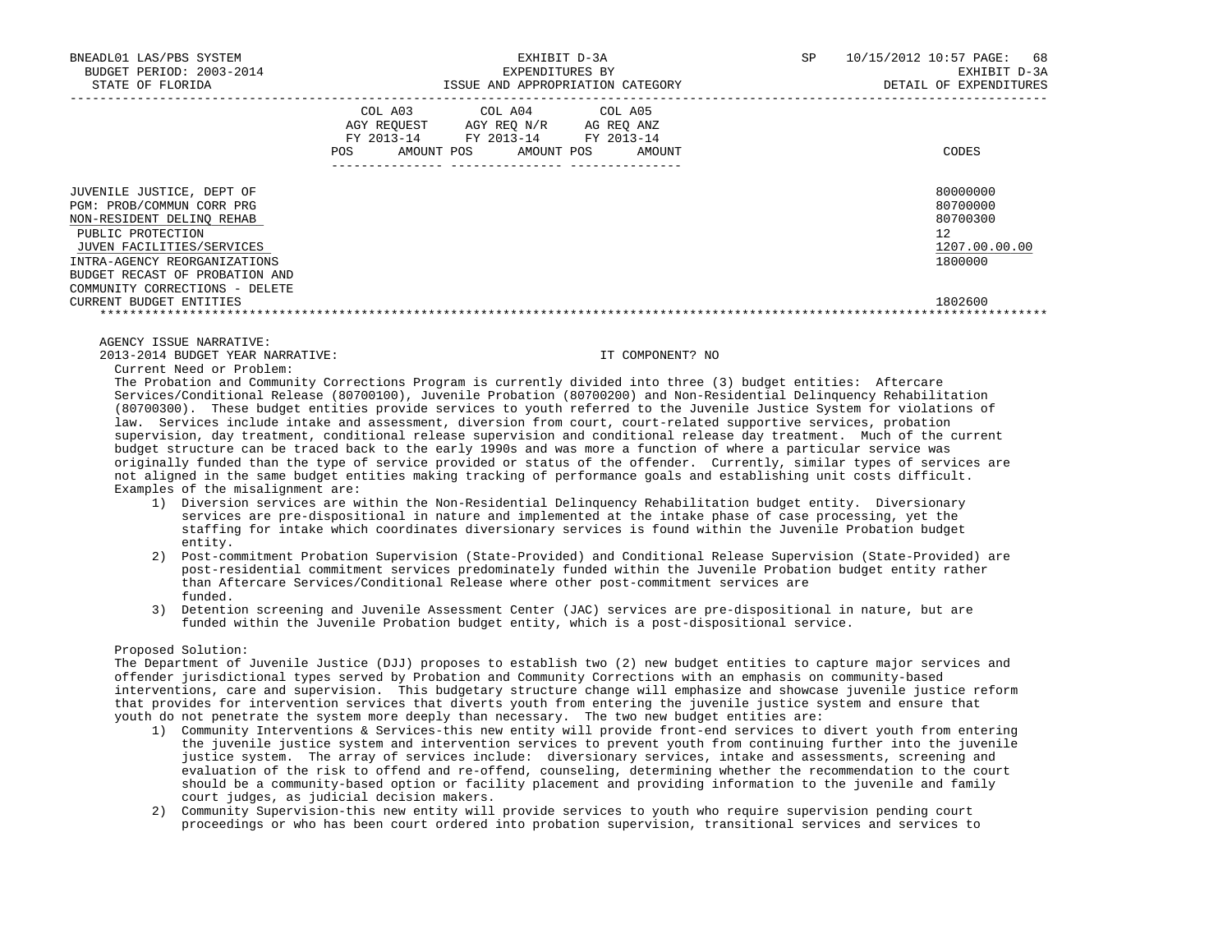| BNEADL01 LAS/PBS SYSTEM<br>BUDGET PERIOD: 2003-2014<br>STATE OF FLORIDA                                                                                                                                                                   | EXHIBIT D-3A<br>EXPENDITURES BY<br>ISSUE AND APPROPRIATION CATEGORY |                                                                                                   |  |  |  | SP                           | 10/15/2012 10:57 PAGE: 69<br>EXHIBIT D-3A<br>DETAIL OF EXPENDITURES |                                                                    |
|-------------------------------------------------------------------------------------------------------------------------------------------------------------------------------------------------------------------------------------------|---------------------------------------------------------------------|---------------------------------------------------------------------------------------------------|--|--|--|------------------------------|---------------------------------------------------------------------|--------------------------------------------------------------------|
|                                                                                                                                                                                                                                           | POS                                                                 | COL A03 COL A04 COL A05<br>AGY REQUEST AGY REQ N/R AG REQ ANZ<br>FY 2013-14 FY 2013-14 FY 2013-14 |  |  |  | AMOUNT POS AMOUNT POS AMOUNT |                                                                     | CODES                                                              |
| JUVENILE JUSTICE, DEPT OF<br>PGM: PROB/COMMUN CORR PRG<br>NON-RESIDENT DELINQ REHAB<br>PUBLIC PROTECTION<br>JUVEN FACILITIES/SERVICES<br>INTRA-AGENCY REORGANIZATIONS<br>BUDGET RECAST OF PROBATION AND<br>COMMUNITY CORRECTIONS - DELETE |                                                                     |                                                                                                   |  |  |  |                              |                                                                     | 80000000<br>80700000<br>80700300<br>12<br>1207.00.00.00<br>1800000 |
| CURRENT BUDGET ENTITIES                                                                                                                                                                                                                   |                                                                     |                                                                                                   |  |  |  |                              |                                                                     | 1802600                                                            |

 assist youth released from a residential commitment program to make a successful return to their communities. The array of services include: redirection services, respite beds, electronic monitoring, probation supervision services, contracted day treatment services, non-residential sex offender services, conditional release supervision, post-commitment probation services, aftercare/transitional services, independent living, and interstate compact services.

 These proposed changes will allow the department to align similar services in the same budget entity making tracking of performance goals, budget, and expenditure data more accurate. Overall, these proposed changes will increase public safety by reducing juvenile delinquency through effective prevention, intervention and treatment services that strengthens families and turn around the lives of troubled youth.

# Fiscal Impact:

Alignment of services will be as follows:

|                                   | FTE.    | FY 2013-14 Budget<br>Aftercare/Cond Release |             |        | Proposed<br>FY 2013-14 Budget<br>Community Intervs Svcs |            |  |
|-----------------------------------|---------|---------------------------------------------|-------------|--------|---------------------------------------------------------|------------|--|
| Salaries & Benefits (010000)      | (24.00) | (\$                                         | 1,080,370)  | 505.00 |                                                         | 22,769,138 |  |
| OPS (030000)                      |         |                                             | 0)          |        |                                                         | 1,133,338  |  |
| Expenses $(040000)$               |         |                                             | 119, 148)   |        |                                                         | 3,056,290  |  |
| OCO (060000)                      |         |                                             | $\Omega$ )  |        |                                                         | 27,131     |  |
| Legislative Initiatives (100279)  |         |                                             | 451,630)    |        |                                                         |            |  |
| Contracted Sycs (100777)          |         |                                             | 1.714)      |        |                                                         | 422,887    |  |
| G/A-Contracted Svcs (100778)      |         |                                             | 19,805,259  |        |                                                         | 13,761,716 |  |
| Risk Management (103241)          |         |                                             | 0)          |        |                                                         | 229,358    |  |
| Lease/Purchase/Equipment (105281) |         |                                             |             |        |                                                         | 154,863    |  |
| Transfer DMS HR (107040)          |         |                                             | 8,490)      |        |                                                         | 184,760    |  |
| Total                             | (24.00) | (\$                                         | 21,466,611) | 505.00 |                                                         | 41,739,481 |  |

|                                                                      | FTE.        | FY 2013-14 Budget<br>Juvenile Probation   | FTE    | Proposed<br>FY 2013-14 Budget<br>Community Supervision |
|----------------------------------------------------------------------|-------------|-------------------------------------------|--------|--------------------------------------------------------|
| Salaries & Benefits (010000)<br>(030000)<br>OPS<br>Expenses (040000) | (1, 330.50) | 61,430,877)<br>1,428,896)<br>8, 202, 822) | 849.50 | 39,742,109<br>295,558<br>5,265,680                     |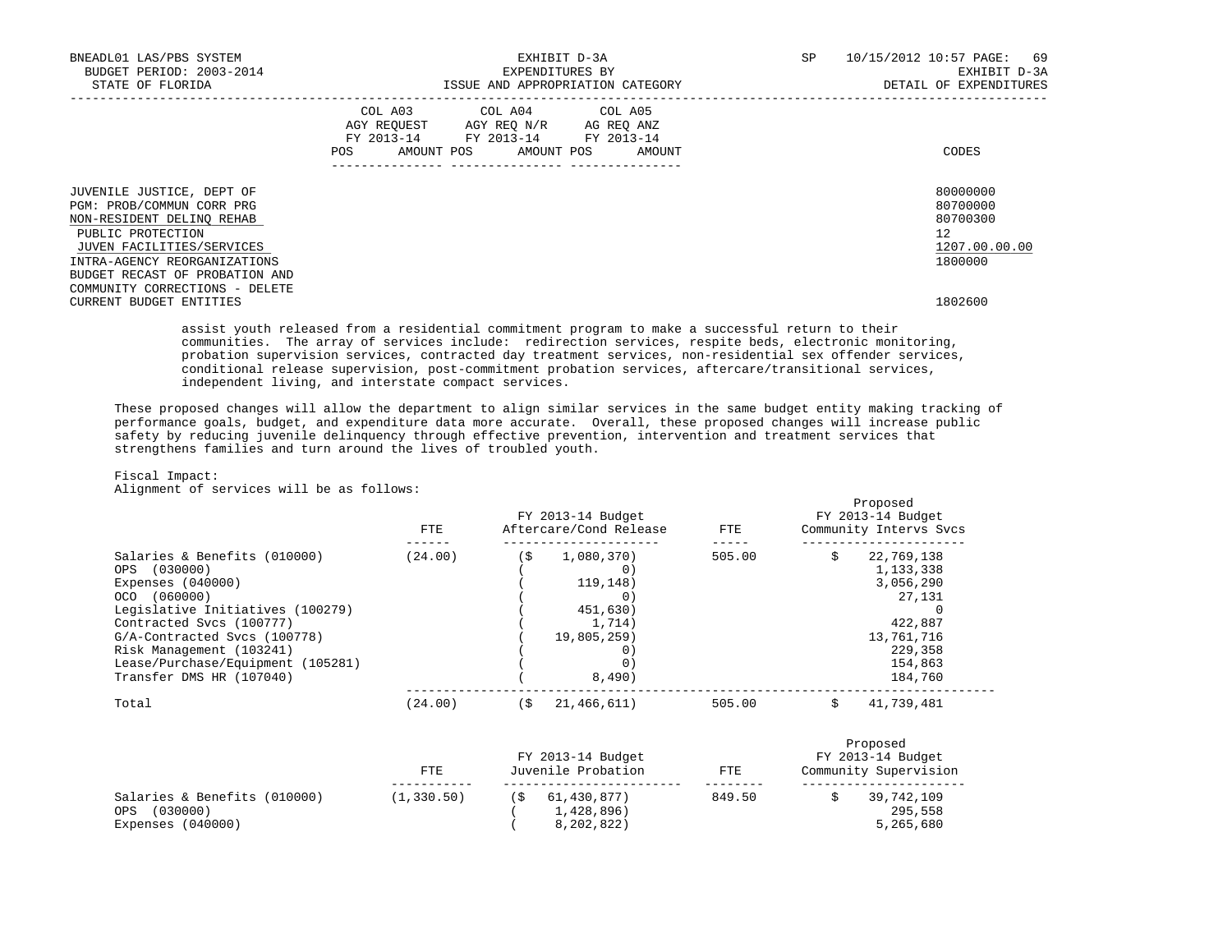| BNEADL01 LAS/PBS SYSTEM<br>BUDGET PERIOD: 2003-2014<br>STATE OF FLORIDA                                                                                                                                                                                              |                                                                                                                                                                               |            | EXHIBIT D-3A<br>EXPENDITURES BY<br>ISSUE AND APPROPRIATION CATEGORY                              |                  |                     | SP |                                                                                           | 10/15/2012 10:57 PAGE: 70<br>EXHIBIT D-3A<br>DETAIL OF EXPENDITURES           |
|----------------------------------------------------------------------------------------------------------------------------------------------------------------------------------------------------------------------------------------------------------------------|-------------------------------------------------------------------------------------------------------------------------------------------------------------------------------|------------|--------------------------------------------------------------------------------------------------|------------------|---------------------|----|-------------------------------------------------------------------------------------------|-------------------------------------------------------------------------------|
|                                                                                                                                                                                                                                                                      | COL A03<br>COL AU3 COL AU4 COL AU5<br>AGY REQUEST AGY REQ N/R AG REQ ANZ<br>FY 2013-14 FY 2013-14 FY 2013-14<br>POS AMOUNT POS AMOUNT POS AMOUNT<br>. _ _ _ _ _ _ _ _ _ _ _ _ | COL A04    | COL A05<br>___________________________                                                           |                  |                     |    |                                                                                           | CODES                                                                         |
| JUVENILE JUSTICE, DEPT OF<br>PGM: PROB/COMMUN CORR PRG<br>NON-RESIDENT DELINQ REHAB<br>PUBLIC PROTECTION<br>JUVEN FACILITIES/SERVICES<br>INTRA-AGENCY REORGANIZATIONS<br>BUDGET RECAST OF PROBATION AND<br>COMMUNITY CORRECTIONS - DELETE<br>CURRENT BUDGET ENTITIES |                                                                                                                                                                               |            |                                                                                                  |                  |                     |    |                                                                                           | 80000000<br>80700000<br>80700300<br>12<br>1207.00.00.00<br>1800000<br>1802600 |
| OCO (060000)<br>Juvenile Redirections (100005)<br>Legislative Initiatives (100279)<br>Contracted Svcs (100777)<br>G/A-Contracted Svcs (100778)<br>Risk Management (103241)<br>Lease/Purchase/Equipment (105281)<br>Transfer DMS HR (107040)                          |                                                                                                                                                                               | $\sqrt{2}$ | 68,687)<br>15,364,831)<br>0)<br>(1,066,208)<br>13, 283, 742)<br>579,201)<br>391,076)<br>478,585) |                  |                     |    | 41,556<br>15,364,831<br>635,947<br>645,035<br>36,760,107<br>349,843<br>236,213<br>302,315 |                                                                               |
| Total                                                                                                                                                                                                                                                                | $(1,330.50)$ $($ \$ 102,294,925)                                                                                                                                              |            |                                                                                                  |                  | 849.50 \$99,639,194 |    |                                                                                           |                                                                               |
|                                                                                                                                                                                                                                                                      | $\begin{array}{ll}\n \textbf{FTE} \\  \textbf{---} \n \end{array}$                                                                                                            |            | FY 2013-14 Budget<br>Non-Residential Deling Rehab<br>_______________________________             |                  |                     |    |                                                                                           |                                                                               |
| Legislative Initiatives (100279)<br>G/A-Contracted Svcs (100778)                                                                                                                                                                                                     |                                                                                                                                                                               |            | $($ \$ 184,317)<br>$(7)$<br>$(17, 432, 822)$                                                     |                  |                     |    |                                                                                           |                                                                               |
| Total                                                                                                                                                                                                                                                                |                                                                                                                                                                               |            | $($ \$ 17,617,139)                                                                               |                  |                     |    |                                                                                           |                                                                               |
| GRAND TOTAL                                                                                                                                                                                                                                                          | $(1,354.50)$ $($ \$ 141,378,675 0 1,354.50 \$ 141,378,675                                                                                                                     |            |                                                                                                  |                  |                     |    |                                                                                           |                                                                               |
| ESTIMATED EXPENDITURES REALIGNMENT                                                                                                                                                                                                                                   |                                                                                                                                                                               |            |                                                                                                  |                  |                     |    |                                                                                           | 2000000                                                                       |
| REALIGNMENT OF EXPENDITURES BETWEEN<br>BUDGET ENTITIES - DEDUCT<br>SPECIAL CATEGORIES<br>G/A-CONTRACTED SERVICES                                                                                                                                                     |                                                                                                                                                                               |            |                                                                                                  |                  |                     |    |                                                                                           | 2000120<br>100000<br>100778                                                   |
| GENERAL REVENUE FUND                                                                                                                                                                                                                                                 | $-$ STATE $1,060,188-$                                                                                                                                                        |            |                                                                                                  |                  |                     |    |                                                                                           | 1000 1                                                                        |
|                                                                                                                                                                                                                                                                      |                                                                                                                                                                               |            |                                                                                                  |                  |                     |    |                                                                                           |                                                                               |
| AGENCY ISSUE NARRATIVE:<br>2013-2014 BUDGET YEAR NARRATIVE:<br>Long Range Program Plan Reference:                                                                                                                                                                    |                                                                                                                                                                               |            |                                                                                                  | IT COMPONENT? NO |                     |    |                                                                                           |                                                                               |
| This request will improve the department's ability to Strengthen and Enhance Prevention Services as outlined in the                                                                                                                                                  |                                                                                                                                                                               |            |                                                                                                  |                  |                     |    |                                                                                           |                                                                               |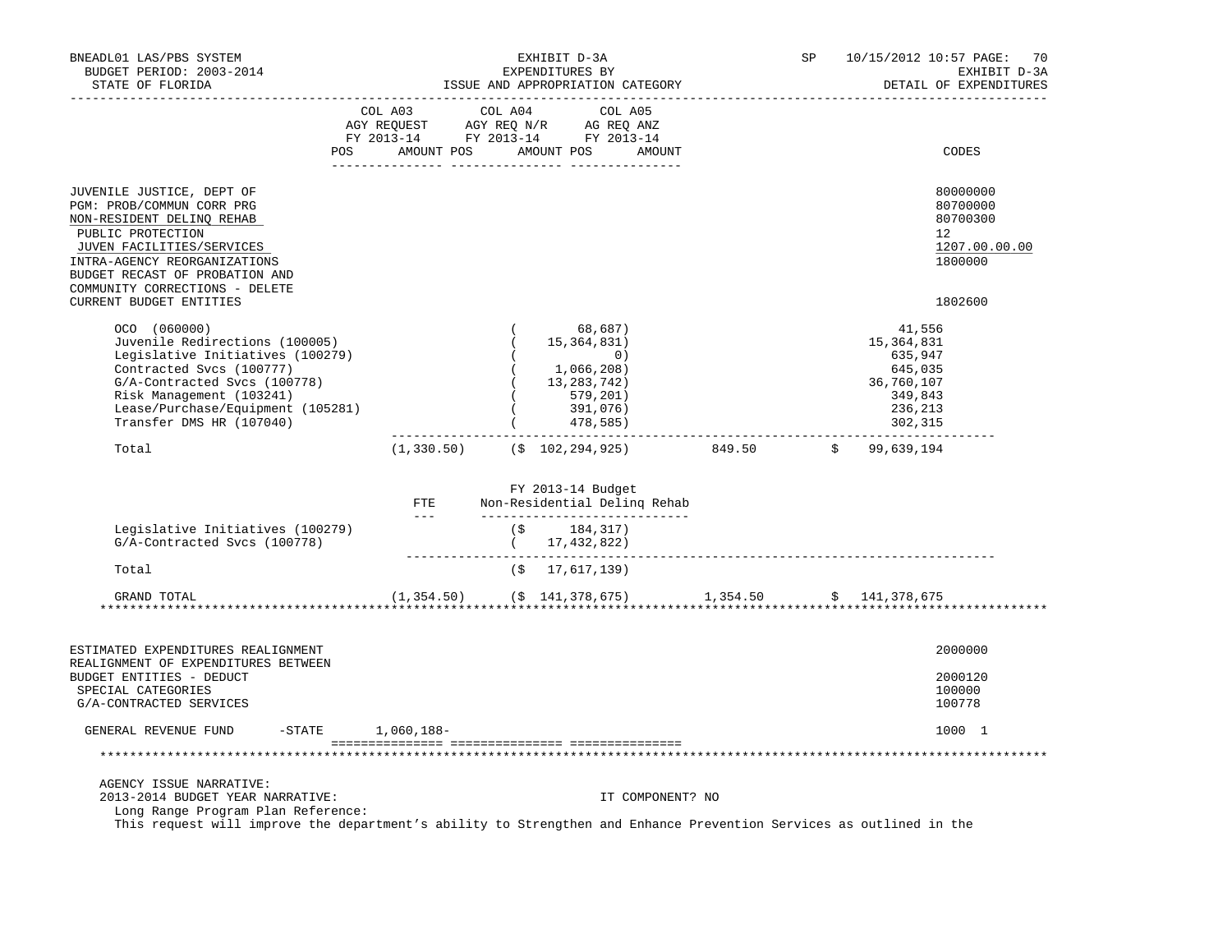| BNEADL01 LAS/PBS SYSTEM<br>BUDGET PERIOD: 2003-2014<br>STATE OF FLORIDA                                                                                                                                            |            | EXHIBIT D-3A<br>EXPENDITURES BY<br>ISSUE AND APPROPRIATION CATEGORY                                                        | SP     | 10/15/2012 10:57 PAGE: 71<br>EXHIBIT D-3A<br>DETAIL OF EXPENDITURES |                                                                    |
|--------------------------------------------------------------------------------------------------------------------------------------------------------------------------------------------------------------------|------------|----------------------------------------------------------------------------------------------------------------------------|--------|---------------------------------------------------------------------|--------------------------------------------------------------------|
|                                                                                                                                                                                                                    | <b>POS</b> | COL A03 COL A04 COL A05<br>AGY REQUEST AGY REQ N/R AG REQ ANZ<br>FY 2013-14 FY 2013-14 FY 2013-14<br>AMOUNT POS AMOUNT POS | AMOUNT |                                                                     | CODES                                                              |
| JUVENILE JUSTICE, DEPT OF<br>PGM: PROB/COMMUN CORR PRG<br>NON-RESIDENT DELINO REHAB<br>PUBLIC PROTECTION<br>JUVEN FACILITIES/SERVICES<br>ESTIMATED EXPENDITURES REALIGNMENT<br>REALIGNMENT OF EXPENDITURES BETWEEN |            |                                                                                                                            |        |                                                                     | 80000000<br>80700000<br>80700300<br>12<br>1207.00.00.00<br>2000000 |
| BUDGET ENTITIES - DEDUCT                                                                                                                                                                                           |            |                                                                                                                            |        |                                                                     | 2000120                                                            |

Department of Juvenile Justice's Long Range Program Plan.

#### Current Need or Problem:

 Front-end prevention/intervention initiatives are designed to target at-risk juveniles and divert them from entering the juvenile justice system. Current initiatives funded by federal funds and general revenue are aligned in multiple budget entities throughout the department. The Department of Juvenile Justice (DJJ) believes that these initiatives should be transferred to one budget entity. Currently, there are two staff positions in the Executive Direction/Support Services budget entity that are supported by the U. S. Department of Justice's Title II Formula Grant. One position serves as the Federal Grants Manager; the other position serves as the Disproportional Contract Coordinator. These individuals ensure that federal dollars are spent on prevention and diversionary efforts that provide services that keep youth out of the juvenile justice system, are more cost effective, and increase public safety. Salary rate and the associated budget for these positions will be transferred from the Executive Direction/Support Services (80750100) budget entity to the Delinquency Prevention and Diversion (80900100) budget entity. General Revenue funded initiatives that support prevention/diversion services in the Aftercare Services/Conditional Release (80700100), Juvenile Probation (80700200) and the Non-Residential Delinquency Rehabilitation (80700300) budget entities will also be transferred to the Delinquency Prevention and Diversion (80900100) budget entity. These proposed changes will meet the operational needs of the department, while aligning similar services in the same budget entity making tracking of performance goals, budget, and expenditure data more accurate.

# Proposed Solution:

 The Department of Juvenile Justice (DJJ), within existing resources, requests the transfer of \$5,905,343 and 7.0 positions (\$144,139/2.0 FTEs, Federal Grants Trust Fund and \$5,761,204/5.0 FTEs, General Revenue) to the Delinquency Prevention and Diversion budget entity to properly align prevention/intervention initiatives implemented, managed and monitored by staff in the Prevention and Victim Services Program.

 Fiscal Impact: Calculations for the transfers are as follows:

 Aftercare Services/Conditional Release (80700100): (\$4,400,000), General Revenue Prodigy (106666): (\$4,400,000)

 Juvenile Probation (80700200): (\$301,016), General Revenue Salary Rate: (194,045) Positions: (5.0) FTEs Salaries & Benefits (010000): (\$269,821) G/A-Contracted Services (100778): (\$29,425) Human Resources (107040): (\$1,770)

Non-Residential Delinquency Rehabilitation (80700300): (\$1,060,188), General Revenue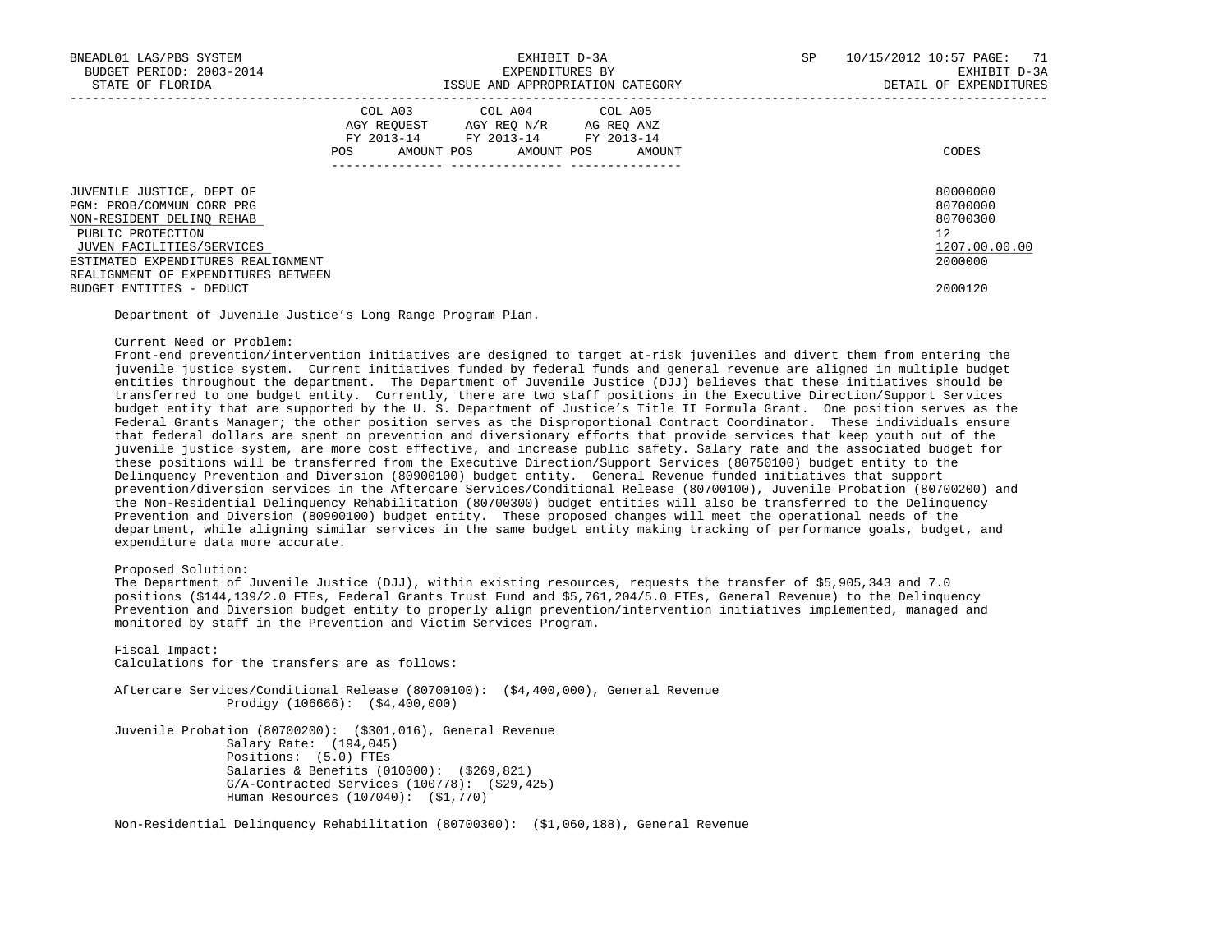| BNEADL01 LAS/PBS SYSTEM<br>BUDGET PERIOD: 2003-2014<br>STATE OF FLORIDA                                                                                                                                                                        | EXHIBIT D-3A<br>EXPENDITURES BY<br>ISSUE AND APPROPRIATION CATEGORY                                                                                                       |                                                                                                   |                              | SP | 10/15/2012 10:57 PAGE: 72<br>EXHIBIT D-3A<br>DETAIL OF EXPENDITURES           |
|------------------------------------------------------------------------------------------------------------------------------------------------------------------------------------------------------------------------------------------------|---------------------------------------------------------------------------------------------------------------------------------------------------------------------------|---------------------------------------------------------------------------------------------------|------------------------------|----|-------------------------------------------------------------------------------|
|                                                                                                                                                                                                                                                | <b>POS</b>                                                                                                                                                                | COL A03 COL A04 COL A05<br>AGY REQUEST AGY REQ N/R AG REQ ANZ<br>FY 2013-14 FY 2013-14 FY 2013-14 | AMOUNT POS AMOUNT POS AMOUNT |    | CODES                                                                         |
| JUVENILE JUSTICE, DEPT OF<br>PGM: PROB/COMMUN CORR PRG<br>NON-RESIDENT DELINO REHAB<br>PUBLIC PROTECTION<br>JUVEN FACILITIES/SERVICES<br>ESTIMATED EXPENDITURES REALIGNMENT<br>REALIGNMENT OF EXPENDITURES BETWEEN<br>BUDGET ENTITIES - DEDUCT |                                                                                                                                                                           |                                                                                                   |                              |    | 80000000<br>80700000<br>80700300<br>12<br>1207.00.00.00<br>2000000<br>2000120 |
|                                                                                                                                                                                                                                                | $G/A$ -Contracted Services (100778): $(51,060,188)$                                                                                                                       |                                                                                                   |                              |    |                                                                               |
| Executive Direction/Support Services (80750100): (\$144,139), Federal Grants Trust Fund                                                                                                                                                        | Salary Rate: $(82, 484)$<br>Positions: (2.0) FTEs<br>Salaries & Benefits (010000): (\$129,035)<br>Expenses $(040000)$ : $(514, 396)$<br>Human Resources (107040): (\$708) |                                                                                                   |                              |    |                                                                               |

 Companion issues are assigned to the Aftercare Services/Conditional Release, Juvenile Probation and Executive Direction/Support Services budget entities. The corresponding issue is included in the Delinquency Prevention and Diversion budget entity under issue code 2000110. \*\*\*\*\*\*\*\*\*\*\*\*\*\*\*\*\*\*\*\*\*\*\*\*\*\*\*\*\*\*\*\*\*\*\*\*\*\*\*\*\*\*\*\*\*\*\*\*\*\*\*\*\*\*\*\*\*\*\*\*\*\*\*\*\*\*\*\*\*\*\*\*\*\*\*\*\*\*\*\*\*\*\*\*\*\*\*\*\*\*\*\*\*\*\*\*\*\*\*\*\*\*\*\*\*\*\*\*\*\*\*\*\*\*\*\*\*\*\*\*\*\*\*\*\*\*\*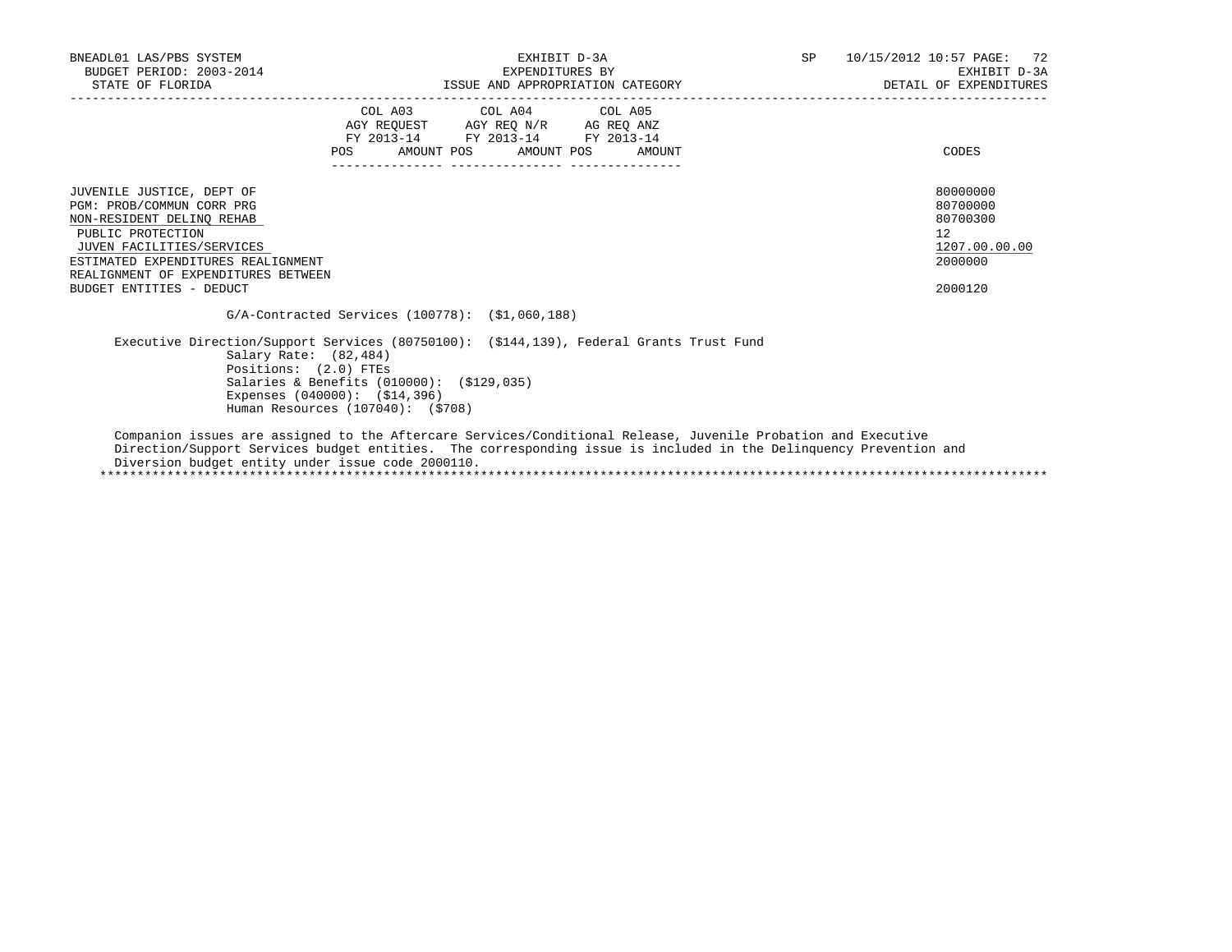| BNEADL01 LAS/PBS SYSTEM<br>BUDGET PERIOD: 2003-2014<br>STATE OF FLORIDA                                                                                                                                                            |                              | EXHIBIT D-3A<br>EXPENDITURES BY<br>ISSUE AND APPROPRIATION CATEGORY                                               | SP 10/15/2012 10:57 PAGE: 73<br>EXHIBIT D-3A<br>DETAIL OF EXPENDITURES |
|------------------------------------------------------------------------------------------------------------------------------------------------------------------------------------------------------------------------------------|------------------------------|-------------------------------------------------------------------------------------------------------------------|------------------------------------------------------------------------|
|                                                                                                                                                                                                                                    | COL A03<br>AMOUNT POS<br>POS | COL A04<br>COL A05<br>AGY REQUEST AGY REQ N/R AG REQ ANZ<br>FY 2013-14 FY 2013-14 FY 2013-14<br>AMOUNT POS AMOUNT | CODES                                                                  |
| JUVENILE JUSTICE, DEPT OF<br>PGM: PROB/COMMUN CORR PRG<br>COMMUNITY SUPERVISION<br>PUBLIC PROTECTION<br>JUVEN FACILITIES/SERVICES<br>INTRA-AGENCY REORGANIZATIONS<br>BUDGET RECAST OF PROBATION AND<br>COMMUNITY CORRECTIONS - ADD |                              |                                                                                                                   | 80000000<br>80700000<br>80700700<br>12<br>1207.00.00.00<br>1800000     |
| COMMUNITY SUPERVISION<br>SALARY RATE<br>SALARY RATE 30,428,249                                                                                                                                                                     |                              |                                                                                                                   | 1802500<br>000000                                                      |
| SALARIES AND BENEFITS                                                                                                                                                                                                              |                              |                                                                                                                   | 010000                                                                 |
| GENERAL REVENUE FUND -STATE 34,848,100<br>GRANTS AND DONATIONS TF -STATE<br>SOCIAL SVCS BLK GRT TF - FEDERL                                                                                                                        | 43,380<br>4,850,629          |                                                                                                                   | 1000 1<br>2339 1<br>2639 3                                             |
| TOTAL POSITIONS 849.50<br>TOTAL APPRO 39,742,109                                                                                                                                                                                   | __________________           | ---------------- ----------------                                                                                 |                                                                        |
| OTHER PERSONAL SERVICES                                                                                                                                                                                                            |                              |                                                                                                                   | 030000                                                                 |
| GENERAL REVENUE FUND                                                                                                                                                                                                               | -STATE 295,558               |                                                                                                                   | 1000 1                                                                 |
| <b>EXPENSES</b>                                                                                                                                                                                                                    |                              |                                                                                                                   | 040000                                                                 |
| GENERAL REVENUE FUND -STATE 4,910,551<br>FEDERAL GRANTS TRUST FUND -RECPNT<br>GRANTS AND DONATIONS TF -STATE<br>SOCIAL SVCS BLK GRT TF - FEDERL                                                                                    | 35,866<br>7,407<br>311,856   |                                                                                                                   | 1000 1<br>2261 9<br>2339 1<br>2639 3                                   |
| TOTAL APPRO                                                                                                                                                                                                                        | 5,265,680                    |                                                                                                                   |                                                                        |
| OPERATING CAPITAL OUTLAY                                                                                                                                                                                                           |                              |                                                                                                                   | 060000                                                                 |
| GENERAL REVENUE FUND                                                                                                                                                                                                               | $-$ STATE 41,556             |                                                                                                                   | 1000 1                                                                 |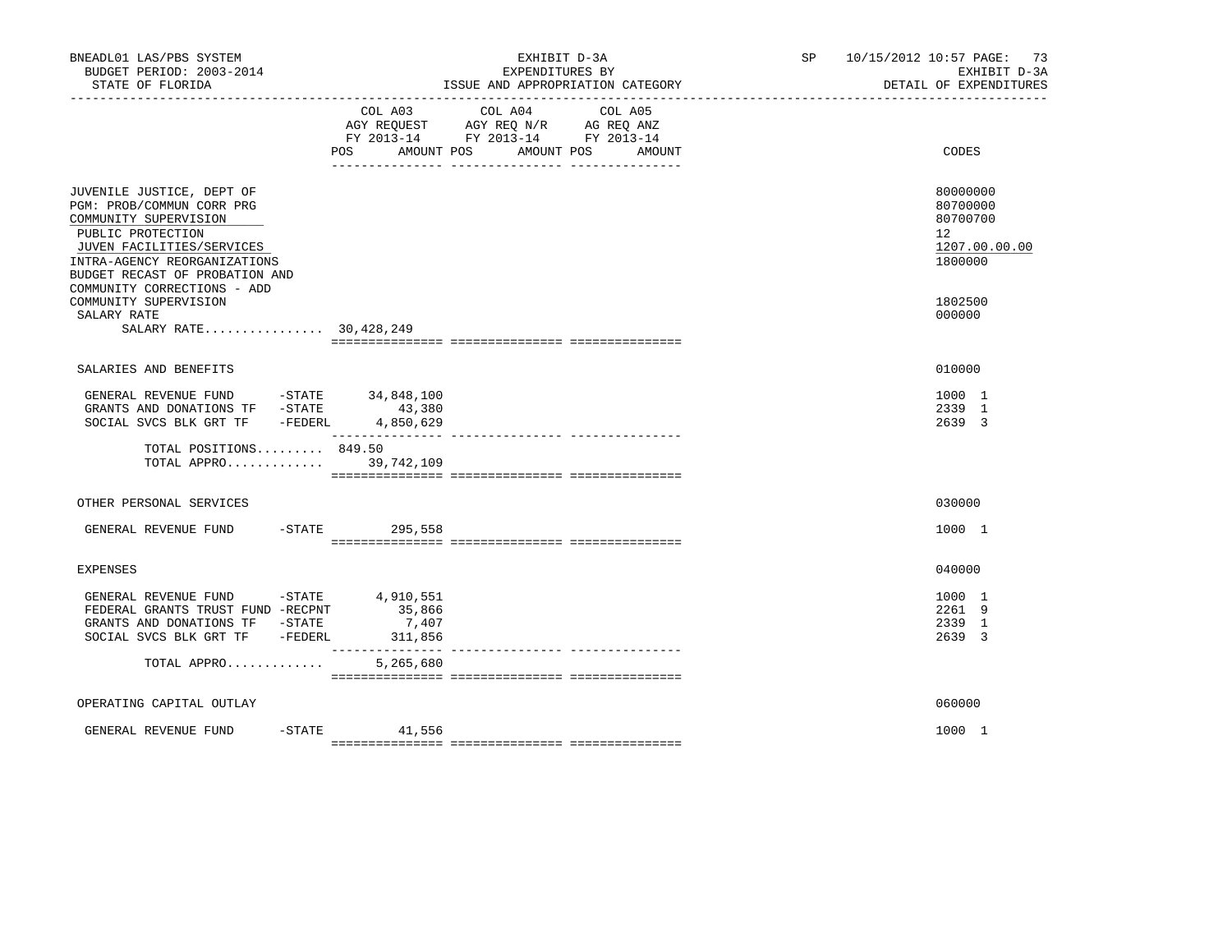| BNEADL01 LAS/PBS SYSTEM<br>BUDGET PERIOD: 2003-2014<br>STATE OF FLORIDA<br>__________________                                                                     |           |                        | EXHIBIT D-3A<br>EXPENDITURES BY<br>ISSUE AND APPROPRIATION CATEGORY                                                                  | SP and the set of the set of the set of the set of the set of the set of the set of the set of the set of the set of the set of the set of the set of the set of the set of the set of the set of the set of the set of the se | 10/15/2012 10:57 PAGE: 74<br>EXHIBIT D-3A<br>DETAIL OF EXPENDITURES |
|-------------------------------------------------------------------------------------------------------------------------------------------------------------------|-----------|------------------------|--------------------------------------------------------------------------------------------------------------------------------------|--------------------------------------------------------------------------------------------------------------------------------------------------------------------------------------------------------------------------------|---------------------------------------------------------------------|
|                                                                                                                                                                   |           | POS                    | COL A03 COL A04 COL A05<br>AGY REQUEST AGY REQ N/R AG REQ ANZ<br>FY 2013-14 FY 2013-14 FY 2013-14<br>AMOUNT POS AMOUNT POS<br>AMOUNT |                                                                                                                                                                                                                                | CODES                                                               |
| JUVENILE JUSTICE, DEPT OF<br>PGM: PROB/COMMUN CORR PRG<br>COMMUNITY SUPERVISION<br>PUBLIC PROTECTION<br>JUVEN FACILITIES/SERVICES<br>INTRA-AGENCY REORGANIZATIONS |           |                        |                                                                                                                                      |                                                                                                                                                                                                                                | 80000000<br>80700000<br>80700700<br>12<br>1207.00.00.00<br>1800000  |
| BUDGET RECAST OF PROBATION AND<br>COMMUNITY CORRECTIONS - ADD<br>COMMUNITY SUPERVISION<br>SPECIAL CATEGORIES<br>JUVENILE REDIRECTIONS PGM                         |           |                        |                                                                                                                                      |                                                                                                                                                                                                                                | 1802500<br>100000<br>100005                                         |
| GENERAL REVENUE FUND                                                                                                                                              |           | $-$ STATE 15, 364, 831 |                                                                                                                                      |                                                                                                                                                                                                                                | 1000 1                                                              |
| LEGIS INIT/REDUC JUV CRIME                                                                                                                                        |           |                        |                                                                                                                                      |                                                                                                                                                                                                                                | 100279                                                              |
| GENERAL REVENUE FUND                                                                                                                                              | $-$ STATE | 635,947                |                                                                                                                                      |                                                                                                                                                                                                                                | 1000 1                                                              |
| CONTRACTED SERVICES                                                                                                                                               |           |                        |                                                                                                                                      |                                                                                                                                                                                                                                | 100777                                                              |
| GENERAL REVENUE FUND -STATE 602,545<br>SOCIAL SVCS BLK GRT TF -FEDERL                                                                                             |           | 42,490                 |                                                                                                                                      |                                                                                                                                                                                                                                | 1000 1<br>2639 3                                                    |
| TOTAL APPRO                                                                                                                                                       |           | 645,035                |                                                                                                                                      |                                                                                                                                                                                                                                |                                                                     |
| G/A-CONTRACTED SERVICES                                                                                                                                           |           |                        |                                                                                                                                      |                                                                                                                                                                                                                                | 100778                                                              |
| GENERAL REVENUE FUND -STATE $35,125,802$<br>GRANTS AND DONATIONS TF -STATE $1,552,310$<br>SOCIAL SVCS BLK GRT TF -FEDERL                                          |           | 81,995                 |                                                                                                                                      |                                                                                                                                                                                                                                | 1000 1<br>2339 1<br>2639 3                                          |
| TOTAL APPRO                                                                                                                                                       |           | 36,760,107             |                                                                                                                                      |                                                                                                                                                                                                                                |                                                                     |
| RISK MANAGEMENT INSURANCE                                                                                                                                         |           |                        |                                                                                                                                      |                                                                                                                                                                                                                                | 103241                                                              |
| GENERAL REVENUE FUND                                                                                                                                              |           | $-STATE$ 349,843       |                                                                                                                                      |                                                                                                                                                                                                                                | 1000 1                                                              |
| LEASE/PURCHASE/EQUIPMENT                                                                                                                                          |           |                        |                                                                                                                                      |                                                                                                                                                                                                                                | 105281                                                              |
| GENERAL REVENUE FUND                                                                                                                                              |           | $-STATE$<br>236,213    |                                                                                                                                      |                                                                                                                                                                                                                                | 1000 1                                                              |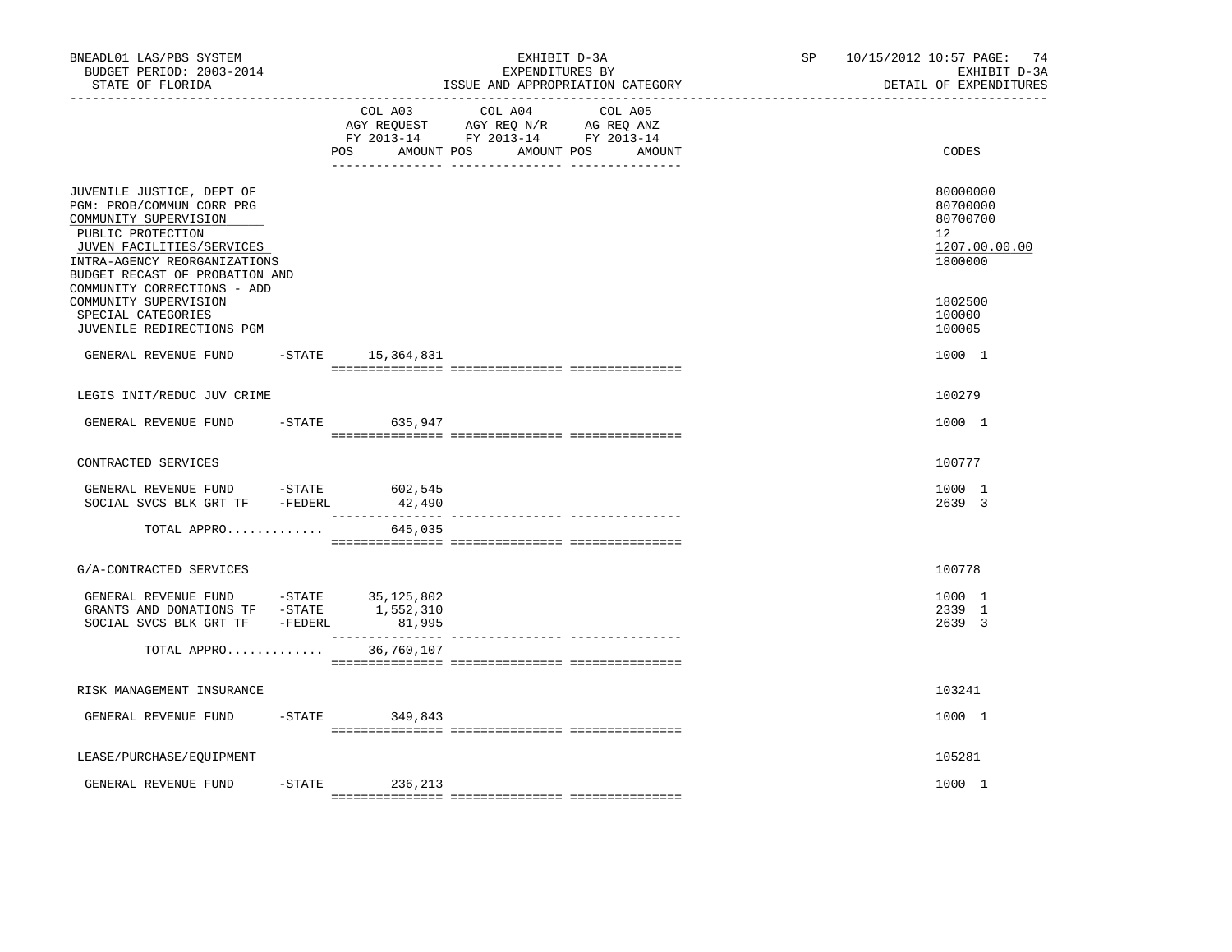| BNEADL01 LAS/PBS SYSTEM<br>BUDGET PERIOD: 2003-2014<br>STATE OF FLORIDA                                                                                                                                                            |                                  | EXHIBIT D-3A<br>EXPENDITURES BY<br>ISSUE AND APPROPRIATION CATEGORY                               |  | SP 10/15/2012 10:57 PAGE: 75<br>EXHIBIT D-3A<br>DETAIL OF EXPENDITURES |
|------------------------------------------------------------------------------------------------------------------------------------------------------------------------------------------------------------------------------------|----------------------------------|---------------------------------------------------------------------------------------------------|--|------------------------------------------------------------------------|
|                                                                                                                                                                                                                                    | POS AMOUNT POS AMOUNT POS AMOUNT | COL A03 COL A04 COL A05<br>AGY REQUEST AGY REQ N/R AG REQ ANZ<br>FY 2013-14 FY 2013-14 FY 2013-14 |  | CODES                                                                  |
| JUVENILE JUSTICE, DEPT OF<br>PGM: PROB/COMMUN CORR PRG<br>COMMUNITY SUPERVISION<br>PUBLIC PROTECTION<br>JUVEN FACILITIES/SERVICES<br>INTRA-AGENCY REORGANIZATIONS<br>BUDGET RECAST OF PROBATION AND<br>COMMUNITY CORRECTIONS - ADD |                                  |                                                                                                   |  | 80000000<br>80700000<br>80700700<br>12<br>1207.00.00.00<br>1800000     |
| COMMUNITY SUPERVISION<br>SPECIAL CATEGORIES<br>TR/DMS/HR SVCS/STW CONTRCT                                                                                                                                                          |                                  |                                                                                                   |  | 1802500<br>100000<br>107040                                            |
| GENERAL REVENUE FUND -STATE 290,546<br>GRANTS AND DONATIONS TF -STATE                                                                                                                                                              | 11,769                           |                                                                                                   |  | 1000 1<br>2339 1                                                       |
| TOTAL APPRO                                                                                                                                                                                                                        | 302,315                          |                                                                                                   |  |                                                                        |
| TOTAL: BUDGET RECAST OF PROBATION AND<br>COMMUNITY CORRECTIONS - ADD<br>COMMUNITY SUPERVISION<br>TOTAL POSITIONS 849.50<br>TOTAL ISSUE 99,639,194<br>TOTAL SALARY RATE 30, 428, 249                                                |                                  |                                                                                                   |  | 1802500                                                                |
|                                                                                                                                                                                                                                    |                                  |                                                                                                   |  |                                                                        |

2013-2014 BUDGET YEAR NARRATIVE: IT COMPONENT? NO

Current Need or Problem:

 The Probation and Community Corrections Program is currently divided into three (3) budget entities: Aftercare Services/Conditional Release (80700100), Juvenile Probation (80700200) and Non-Residential Delinquency Rehabilitation (80700300). These budget entities provide services to youth referred to the Juvenile Justice System for violations of law. Services include intake and assessment, diversion from court, court-related supportive services, probation supervision, day treatment, conditional release supervision and conditional release day treatment. Much of the current budget structure can be traced back to the early 1990s and was more a function of where a particular service was originally funded than the type of service provided or status of the offender. Currently, similar types of services are not aligned in the same budget entities making tracking of performance goals and establishing unit costs difficult. Examples of the misalignment are:

- 1) Diversion services are within the Non-Residential Delinquency Rehabilitation budget entity. Diversionary services are pre-dispositional in nature and implemented at the intake phase of case processing, yet the staffing for intake which coordinates diversionary services is found within the Juvenile Probation budget entity.
- 2) Post-commitment Probation Supervision (State-Provided) and Conditional Release Supervision (State-Provided) are post-residential commitment services predominately funded within the Juvenile Probation budget entity rather than Aftercare Services/Conditional Release where other post-commitment services are funded.
- 3) Detention screening and Juvenile Assessment Center (JAC) services are pre-dispositional in nature, but are funded within the Juvenile Probation budget entity, which is a post-dispositional service.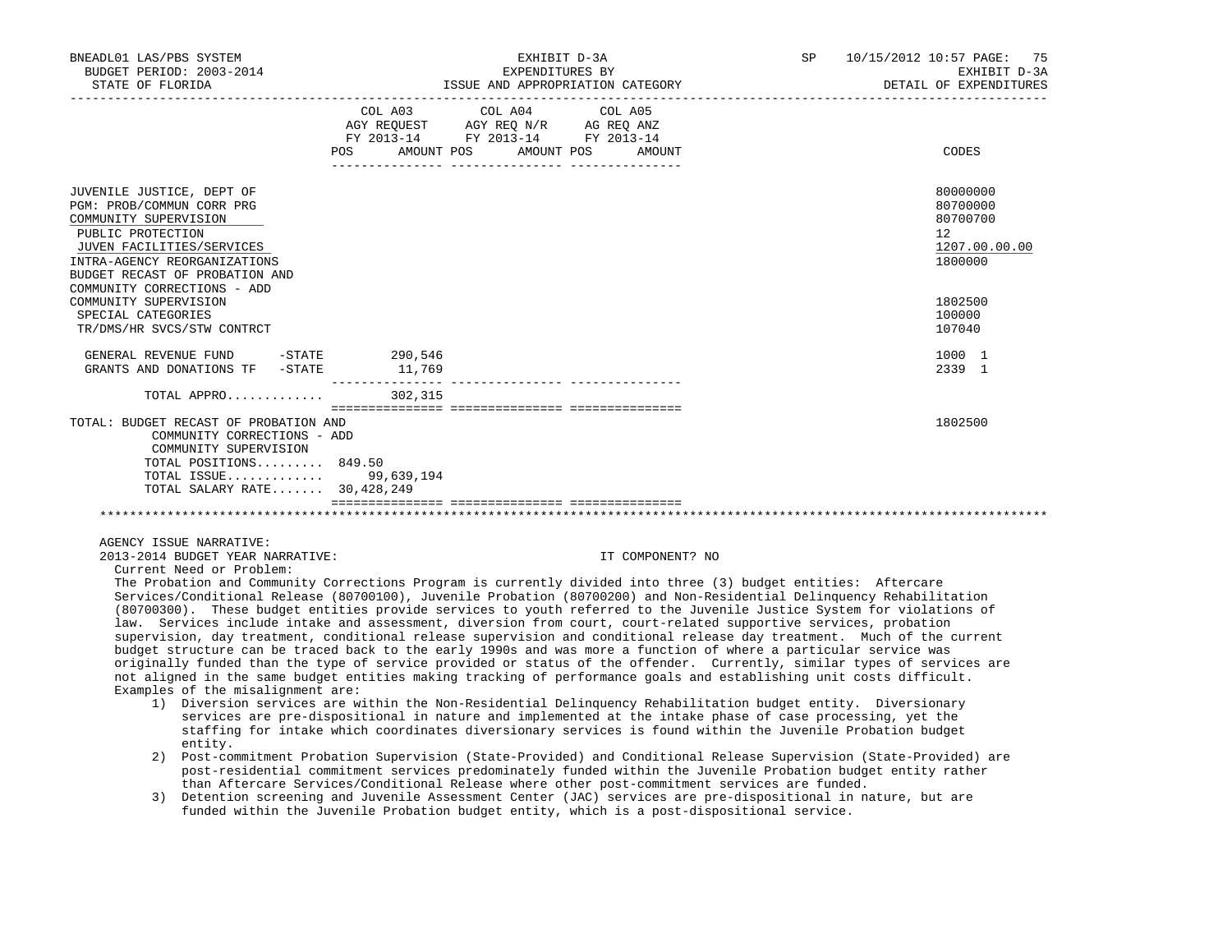| BNEADL01 LAS/PBS SYSTEM<br>BUDGET PERIOD: 2003-2014<br>STATE OF FLORIDA                                                                                                                                                            | EXHIBIT D-3A<br>EXPENDITURES BY<br>ISSUE AND APPROPRIATION CATEGORY                                                                         | 10/15/2012 10:57 PAGE: 76<br>SP<br>EXHIBIT D-3A<br>DETAIL OF EXPENDITURES |
|------------------------------------------------------------------------------------------------------------------------------------------------------------------------------------------------------------------------------------|---------------------------------------------------------------------------------------------------------------------------------------------|---------------------------------------------------------------------------|
|                                                                                                                                                                                                                                    | COL A03 COL A04 COL A05<br>AGY REOUEST AGY REO N/R AG REO ANZ<br>FY 2013-14 FY 2013-14 FY 2013-14<br>AMOUNT POS AMOUNT POS<br>POS<br>AMOUNT | CODES                                                                     |
| JUVENILE JUSTICE, DEPT OF<br>PGM: PROB/COMMUN CORR PRG<br>COMMUNITY SUPERVISION<br>PUBLIC PROTECTION<br>JUVEN FACILITIES/SERVICES<br>INTRA-AGENCY REORGANIZATIONS<br>BUDGET RECAST OF PROBATION AND<br>COMMUNITY CORRECTIONS - ADD |                                                                                                                                             | 80000000<br>80700000<br>80700700<br>12<br>1207.00.00.00<br>1800000        |
| COMMUNITY SUPERVISION                                                                                                                                                                                                              |                                                                                                                                             | 1802500                                                                   |

### Proposed Solution:

 The Department of Juvenile Justice (DJJ) proposes to establish two (2) new budget entities to capture major services and offender jurisdictional types served by Probation and Community Corrections with an emphasis on community-based interventions, care and supervision. This budgetary structure change will emphasize and showcase juvenile justice reform that provides for intervention services that diverts youth from entering the juvenile justice system and ensure that youth do not penetrate the system more deeply than necessary. The two new budget entities are:

- 1) Community Interventions & Services-this new entity will provide front-end services to divert youth from entering the juvenile justice system and intervention services to prevent youth from continuing further into the juvenile justice system. The array of services include: diversionary services, intake and assessments, screening and evaluation of the risk to offend and re-offend, counseling, determining whether the recommendation to the court should be a community-based option or facility placement and providing information to the juvenile and family court judges, as judicial decision makers.
- 2) Community Supervision-this new entity will provide services to youth who require supervision pending court proceedings or who has been court ordered into probation supervision, transitional services and services to assist youth released from a residential commitment program to make a successful return to their communities. The array of services include: redirection services, respite beds, electronic monitoring, probation supervision services, contracted day treatment services, non-residential sex offender services, conditional release supervision, post-commitment probation services, aftercare/transitional services, independent living, and interstate compact services.

 These proposed changes will allow the department to align similar services in the same budget entity making tracking of performance goals, budget, and expenditure data more accurate. Overall, these proposed changes will increase public safety by reducing juvenile delinquency through effective prevention, intervention and treatment services that strengthens families and turn around the lives of troubled youth. The Other Salary Amount (OAD) was used to record the budget for salaries and benefits because the current appropriation is realigned between budget entities.

# Fiscal Impact:

Alignment of services will be as follows:

|                                  | FTE     |    | FY 2013-14 Budget<br>Aftercare/Cond Release | <b>FTE</b> | Proposed<br>FY 2013-14 Budget<br>Community Intervs Svcs |
|----------------------------------|---------|----|---------------------------------------------|------------|---------------------------------------------------------|
| Salaries & Benefits (010000)     | (24.00) | ิร | 1,080,370)                                  | 505.00     | 22,769,138                                              |
| (030000)<br>OPS.                 |         |    | 0)                                          |            | 1,133,338                                               |
| Expenses $(040000)$              |         |    | 119, 148)                                   |            | 3,056,290                                               |
| (060000)<br>OCO.                 |         |    | 0                                           |            | 27,131                                                  |
| Legislative Initiatives (100279) |         |    | 451,630)                                    |            |                                                         |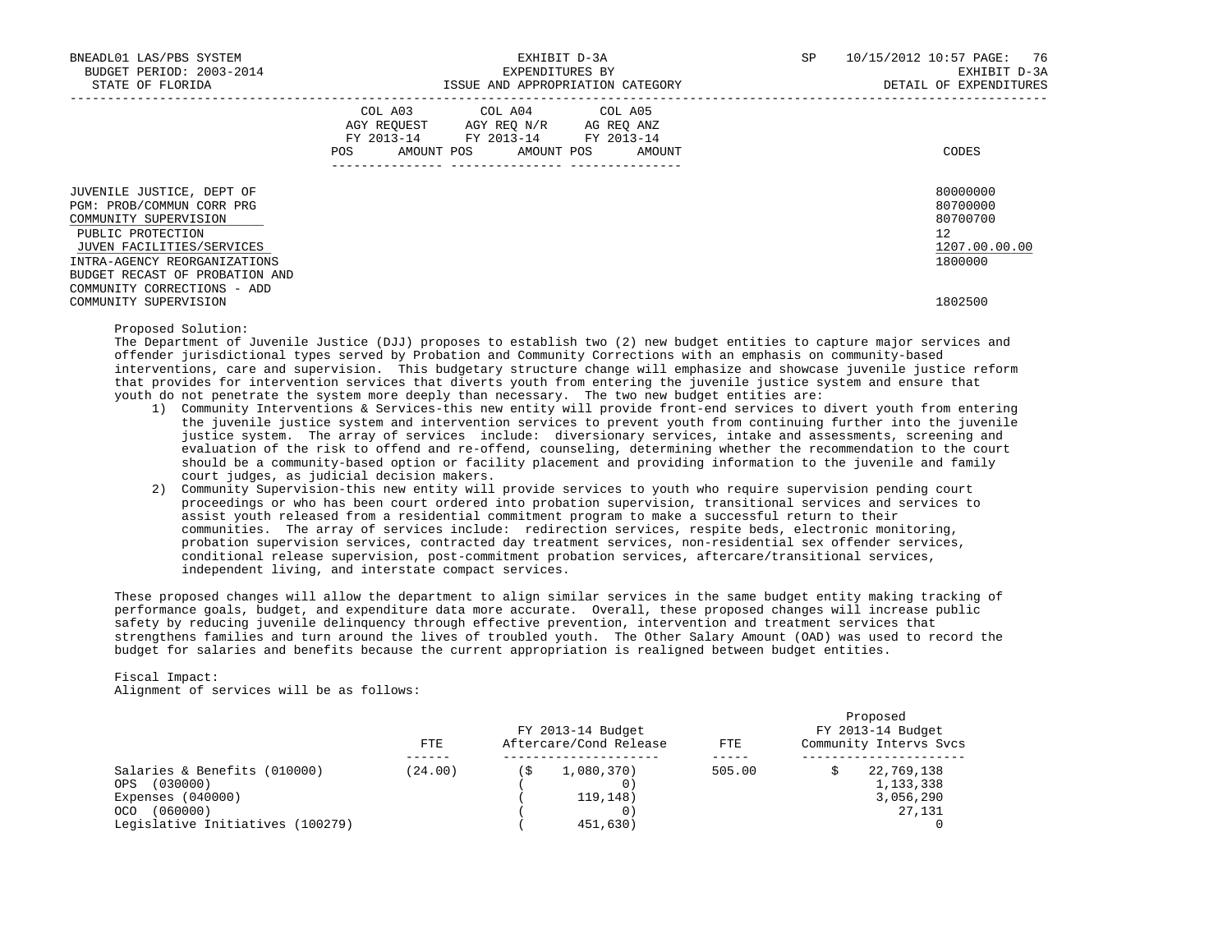| BNEADL01 LAS/PBS SYSTEM<br>BUDGET PERIOD: 2003-2014<br>STATE OF FLORIDA<br>--------------------                                                                                                                                                                                                                                               |                                                                                                                                       |    | EXHIBIT D-3A<br>EXPENDITURES BY<br>ISSUE AND APPROPRIATION CATEGORY                                                                                                                                                               |                                   | SP | 10/15/2012 10:57 PAGE:<br>DETAIL OF EXPENDITURES                                                                                               | 77<br>EXHIBIT D-3A |
|-----------------------------------------------------------------------------------------------------------------------------------------------------------------------------------------------------------------------------------------------------------------------------------------------------------------------------------------------|---------------------------------------------------------------------------------------------------------------------------------------|----|-----------------------------------------------------------------------------------------------------------------------------------------------------------------------------------------------------------------------------------|-----------------------------------|----|------------------------------------------------------------------------------------------------------------------------------------------------|--------------------|
|                                                                                                                                                                                                                                                                                                                                               | COL A03 COL A04 COL A05<br>AGY REQUEST AGY REQ N/R AG REQ ANZ<br>FY 2013-14 FY 2013-14 FY 2013-14<br>POS AMOUNT POS AMOUNT POS AMOUNT |    |                                                                                                                                                                                                                                   |                                   |    | CODES                                                                                                                                          |                    |
|                                                                                                                                                                                                                                                                                                                                               |                                                                                                                                       |    |                                                                                                                                                                                                                                   |                                   |    |                                                                                                                                                |                    |
| JUVENILE JUSTICE, DEPT OF<br>PGM: PROB/COMMUN CORR PRG<br>COMMUNITY SUPERVISION<br>PUBLIC PROTECTION<br>JUVEN FACILITIES/SERVICES<br>INTRA-AGENCY REORGANIZATIONS<br>BUDGET RECAST OF PROBATION AND<br>COMMUNITY CORRECTIONS - ADD                                                                                                            |                                                                                                                                       |    |                                                                                                                                                                                                                                   |                                   |    | 80000000<br>80700000<br>80700700<br>12<br>1207.00.00.00<br>1800000                                                                             |                    |
| COMMUNITY SUPERVISION                                                                                                                                                                                                                                                                                                                         |                                                                                                                                       |    |                                                                                                                                                                                                                                   |                                   |    | 1802500                                                                                                                                        |                    |
| Contracted Svcs (100777)<br>G/A-Contracted Svcs (100778)<br>Risk Management (103241)<br>Lease/Purchase/Equipment (105281)<br>Transfer DMS HR (107040)                                                                                                                                                                                         |                                                                                                                                       |    | 1,714)<br>19,805,259)<br>0)<br>0)<br>8,490)                                                                                                                                                                                       |                                   |    | 422,887<br>13,761,716<br>229,358<br>154,863<br>184,760                                                                                         |                    |
| Total                                                                                                                                                                                                                                                                                                                                         |                                                                                                                                       |    | $(24.00) \qquad \qquad (\xi \qquad 21,466,611) \qquad \qquad 505.00 \qquad \qquad \xi \qquad 41,739,481$                                                                                                                          |                                   |    |                                                                                                                                                |                    |
|                                                                                                                                                                                                                                                                                                                                               | ETE                                                                                                                                   |    | FY 2013-14 Budget<br>Juvenile Probation<br>FTE Community Supervision                                                                                                                                                              |                                   |    | Proposed                                                                                                                                       |                    |
| Salaries & Benefits (010000) (1,330.50) (\$ 61,430,877)<br>OPS (030000)<br>Expenses $(040000)$<br>OCO (060000)<br>Juvenile Redirections (100005)<br>Legislative Initiatives (100279)<br>Contracted Svcs (100777)<br>G/A-Contracted Svcs (100778)<br>Risk Management (103241)<br>Lease/Purchase/Equipment (105281)<br>Transfer DMS HR (107040) | ------------                                                                                                                          |    | __________________________<br>(1, 428, 896)<br>8,202,822)<br>68,687)<br>(15, 364, 831)<br>$\begin{pmatrix} 0 \end{pmatrix}$<br>1,066,208)<br>(13, 283, 742)<br>$( \begin{array}{ccc} 579, 201)\ 391, 076)\ 478, 585) \end{array}$ | ---------<br>849.50 \$ 39,742,109 |    | _______________________<br>295,558<br>5,265,680<br>41,556<br>15, 364, 831<br>635,947<br>645,035<br>36,760,107<br>349,843<br>236,213<br>302,315 |                    |
| Total                                                                                                                                                                                                                                                                                                                                         | (1, 330.50)                                                                                                                           |    | $($ \$ 102,294,925) 849.50 \$ 99,639,194                                                                                                                                                                                          |                                   |    |                                                                                                                                                |                    |
|                                                                                                                                                                                                                                                                                                                                               | ${\tt FTE}$<br>$\frac{1}{2}$ and $\frac{1}{2}$ . The $\frac{1}{2}$                                                                    |    | FY 2013-14 Budget<br>Non-Residential Deling Rehab<br>_______________________________                                                                                                                                              |                                   |    |                                                                                                                                                |                    |
| Legislative Initiatives (100279)<br>G/A-Contracted Svcs (100778)                                                                                                                                                                                                                                                                              |                                                                                                                                       | (S | 184,317)<br>(17, 432, 822)                                                                                                                                                                                                        |                                   |    |                                                                                                                                                |                    |
| Total                                                                                                                                                                                                                                                                                                                                         |                                                                                                                                       |    | $($ \$ 17,617,139)                                                                                                                                                                                                                |                                   |    |                                                                                                                                                |                    |
| GRAND TOTAL                                                                                                                                                                                                                                                                                                                                   | (1, 354.50)                                                                                                                           |    | $($ \$141,378,675)                                                                                                                                                                                                                | 1,354.50                          |    | \$141,378,675                                                                                                                                  |                    |

\*\*\*\*\*\*\*\*\*\*\*\*\*\*\*\*\*\*\*\*\*\*\*\*\*\*\*\*\*\*\*\*\*\*\*\*\*\*\*\*\*\*\*\*\*\*\*\*\*\*\*\*\*\*\*\*\*\*\*\*\*\*\*\*\*\*\*\*\*\*\*\*\*\*\*\*\*\*\*\*\*\*\*\*\*\*\*\*\*\*\*\*\*\*\*\*\*\*\*\*\*\*\*\*\*\*\*\*\*\*\*\*\*\*\*\*\*\*\*\*\*\*\*\*\*\*\*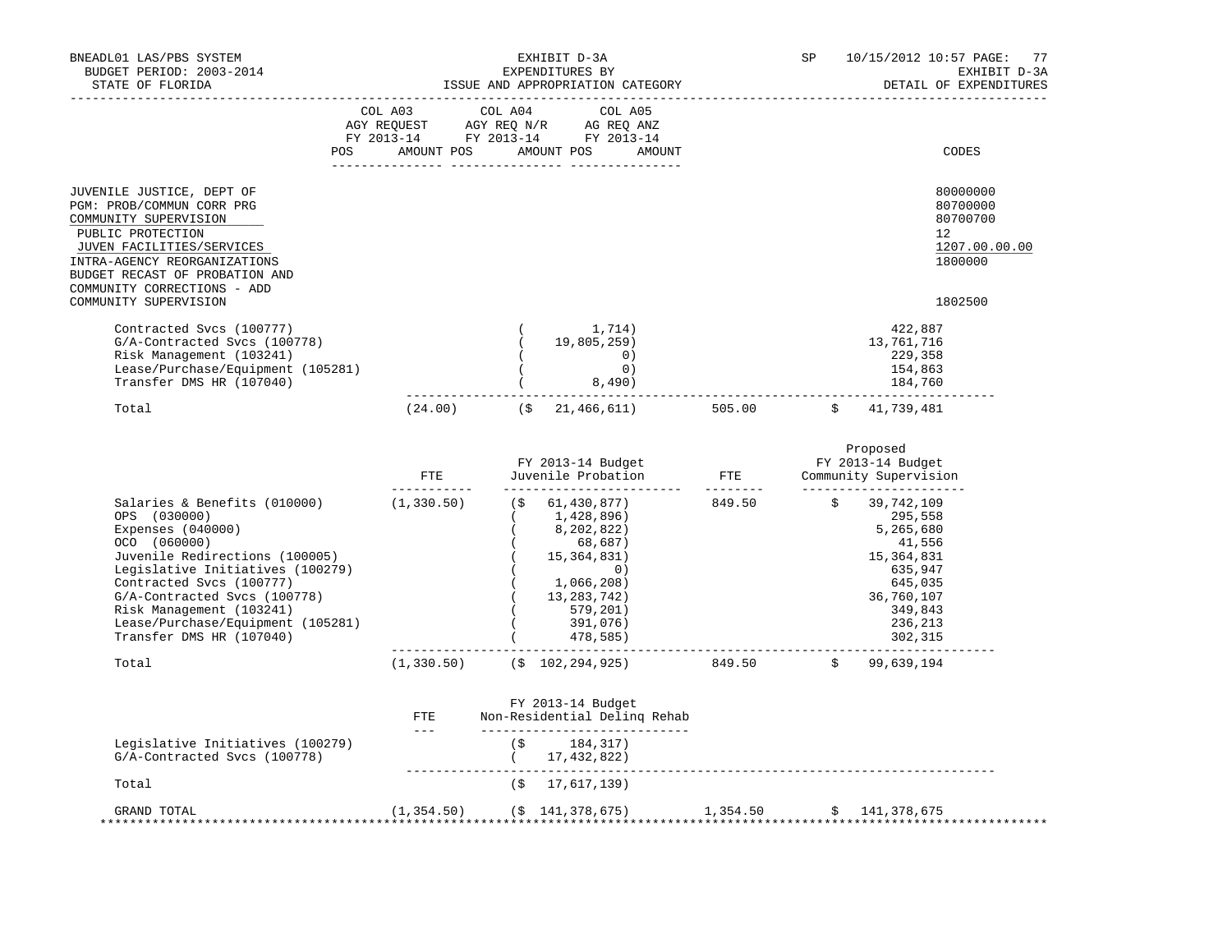| BNEADL01 LAS/PBS SYSTEM<br>BUDGET PERIOD: 2003-2014                                                                                                                                                                                                         |                           |                                                                                   | EXHIBIT D-3A<br>EXPENDITURES BY |                       |          |          | SP 10/15/2012 10:57 PAGE: 78<br>EXHIBIT D-3A                                  |
|-------------------------------------------------------------------------------------------------------------------------------------------------------------------------------------------------------------------------------------------------------------|---------------------------|-----------------------------------------------------------------------------------|---------------------------------|-----------------------|----------|----------|-------------------------------------------------------------------------------|
| STATE OF FLORIDA                                                                                                                                                                                                                                            |                           | ISSUE AND APPROPRIATION CATEGORY                                                  |                                 |                       |          |          | DETAIL OF EXPENDITURES                                                        |
|                                                                                                                                                                                                                                                             | COL A03<br>POS AMOUNT POS | COL A04<br>AGY REQUEST AGY REQ N/R AG REQ ANZ<br>FY 2013-14 FY 2013-14 FY 2013-14 | COL A05<br>AMOUNT POS AMOUNT    |                       |          |          | CODES                                                                         |
| JUVENILE JUSTICE, DEPT OF<br>PGM: PROB/COMMUN CORR PRG<br>COMMUNITY SUPERVISION<br>PUBLIC PROTECTION<br>JUVEN FACILITIES/SERVICES<br>INTRA-AGENCY REORGANIZATIONS<br>BUDGET RECAST OF PROBATION AND<br>COMMUNITY CORRECTIONS - ADD<br>COMMUNITY SUPERVISION |                           |                                                                                   |                                 |                       |          |          | 80000000<br>80700000<br>80700700<br>12<br>1207.00.00.00<br>1800000<br>1802500 |
| POSITION DETAIL OF SALARIES AND BENEFITS:                                                                                                                                                                                                                   |                           |                                                                                   |                                 |                       |          |          | LAPSE LAPSED SALARIES                                                         |
|                                                                                                                                                                                                                                                             | FTE.                      | BASE RATE                                                                         | ADDITIVES                       | BENEFITS              | SUBTOTAL | $\sim$ 8 | AND BENEFITS                                                                  |
| A03 - AGY REQUEST FY 2013-14                                                                                                                                                                                                                                |                           |                                                                                   |                                 |                       |          |          |                                                                               |
| CHANGES TO CURRENTLY AUTHORIZED POSITIONS<br>P101 PROPOSED CLASS CODE<br>C4001 001                                                                                                                                                                          |                           | 849.50 30,428,249                                                                 |                                 |                       |          |          |                                                                               |
| TOTALS FOR ISSUE BY FUND<br>1000 GENERAL REVENUE FUND                                                                                                                                                                                                       |                           |                                                                                   |                                 |                       |          |          | 42,976,705<br>______________                                                  |
|                                                                                                                                                                                                                                                             |                           | 849.50 30,428,249                                                                 |                                 | 12,548,456 42,976,705 |          |          | 42,976,705<br>==============                                                  |
| OTHER SALARY AMOUNT<br>2339 GRANTS AND DONATIONS TF<br>2639 SOCIAL SVCS BLK GRT TF<br>1000 GENERAL REVENUE FUND                                                                                                                                             |                           |                                                                                   |                                 |                       |          |          | 43,380<br>4,850,629<br>8,128,605-                                             |
|                                                                                                                                                                                                                                                             |                           |                                                                                   |                                 |                       |          |          | ______________<br>39,742,109                                                  |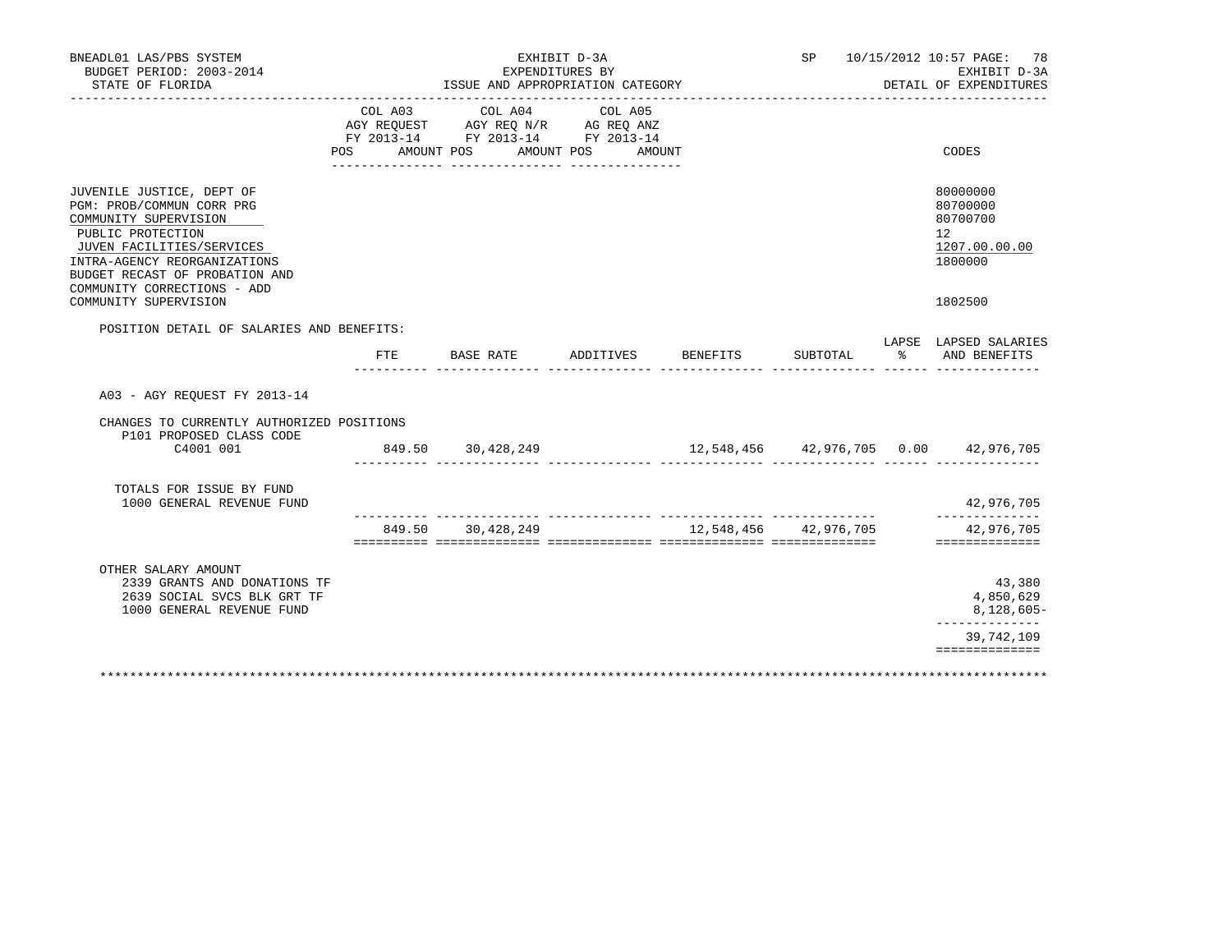| BNEADL01 LAS/PBS SYSTEM<br>BUDGET PERIOD: 2003-2014<br>STATE OF FLORIDA                                                                                                                                                                       |                                                                                                                |                         |         | EXHIBIT D-3A<br>EXPENDITURES BY<br>ISSUE AND APPROPRIATION CATEGORY                                    | SP | 10/15/2012 10:57 PAGE: 79<br>EXHIBIT D-3A<br>DETAIL OF EXPENDITURES                               |
|-----------------------------------------------------------------------------------------------------------------------------------------------------------------------------------------------------------------------------------------------|----------------------------------------------------------------------------------------------------------------|-------------------------|---------|--------------------------------------------------------------------------------------------------------|----|---------------------------------------------------------------------------------------------------|
|                                                                                                                                                                                                                                               | POS FOR THE POST OF THE STATE STATE STATE STATE STATE STATE STATE STATE STATE STATE STATE STATE STATE STATE ST | COL A03 COL A04 COL A05 |         | AGY REQUEST AGY REQ N/R AG REQ ANZ<br>FY 2013-14 FY 2013-14 FY 2013-14<br>AMOUNT POS AMOUNT POS AMOUNT |    | CODES                                                                                             |
| JUVENILE JUSTICE, DEPT OF<br>PGM: PROB/COMMUN CORR PRG<br>COMMUNITY SUPERVISION<br>PUBLIC PROTECTION<br>JUVEN FACILITIES/SERVICES<br>CAPITAL IMPROVEMENT PLAN<br>MAINTENANCE AND REPAIR<br>FIXED CAPITAL OUTLAY<br>DJJ MAIN/REPAIR-STATE BLDG |                                                                                                                |                         |         |                                                                                                        |    | 80000000<br>80700000<br>80700700<br>12<br>1207.00.00.00<br>9900000<br>990M000<br>080000<br>080410 |
| GENERAL REVENUE FUND                                                                                                                                                                                                                          | -STATE                                                                                                         | 565,028                 | 565,028 |                                                                                                        |    | 1000 1                                                                                            |

AGENCY NARRATIVE:

Fiscal Year

2013-2014 BUDGET YEAR NARRATIVE: DJJ MAIN/REPAIR-STATE BLDG IT COMPONENT? NO

 The following maintenance projects are requested under group "BM" Mechanical. These are older sites and the mechanical systems are at the end of their life-cycle. These projects include replacement or restoration of Heating Ventilation and Air-Conditioning (HVAC) systems.

\*\*\*\*\*\*\*\*\*\*\*\*\*\*\*\*\*\*\*\*\*\*\*\*\*\*\*\*\*\*\*\*\*\*\*\*\*\*\*\*\*\*\*\*\*\*\*\*\*\*\*\*\*\*\*\*\*\*\*\*\*\*\*\*\*\*\*\*\*\*\*\*\*\*\*\*\*\*\*\*\*\*\*\*\*\*\*\*\*\*\*\*\*\*\*\*\*\*\*\*\*\*\*\*\*\*\*\*\*\*\*\*\*\*\*\*\*\*\*\*\*\*\*\*\*\*\*

 The following maintenance projects are requested under group "BE" Electrical. The requests noted under this category are issues that will enhance functionality and safety of the sites. These projects include generators and alarm systems.

 The following maintenance projects are requested under group "BI" Interior. The requests noted under this category are bathroom upgrades, renovation of office space, carpet replacement and upgrade of elevators. These projects will ensure the functionality and safety of the buildings.

 The following maintenance projects are requested under group "BX" Envelope (building exterior.) These projects include items such as exterior painting to improve weather-resistance and appearance of buildings as well as the request for general repairs to probation facilities statewide.

| TTACAT TCAT<br>Requested | DMS Bldg. # Location |                            | Project Description                                                                                                                                                                                         | Amount       |
|--------------------------|----------------------|----------------------------|-------------------------------------------------------------------------------------------------------------------------------------------------------------------------------------------------------------|--------------|
| $2013 - 2014$            | 00408                | Sunland                    | This project is to replace on site<br>potable water lines for site building<br>managed by the Department of Juvenile<br>Justice (DJJ). Recommendation was made<br>by the State Fire Marshal's (SFM) office. | \$35,000.00  |
| $2013 - 2014$            | 00408                | Wildwood Service<br>Center | This project is to add hot water via<br>instant heating units to eight (8)<br>bathrooms. Currently, there is hot water<br>in only 2 bathrooms                                                               | \$16,000.00  |
| $2013 - 2014$            | 01443                | Sunland                    | This project is to replace existing<br>insulation.                                                                                                                                                          | \$32,000.00  |
| $2013 - 2014$            | N/A                  | Probation Sites            | This allocation is for the continued<br>upkeep and maintenance of all<br>juvenile probation facilities                                                                                                      | \$200,000.00 |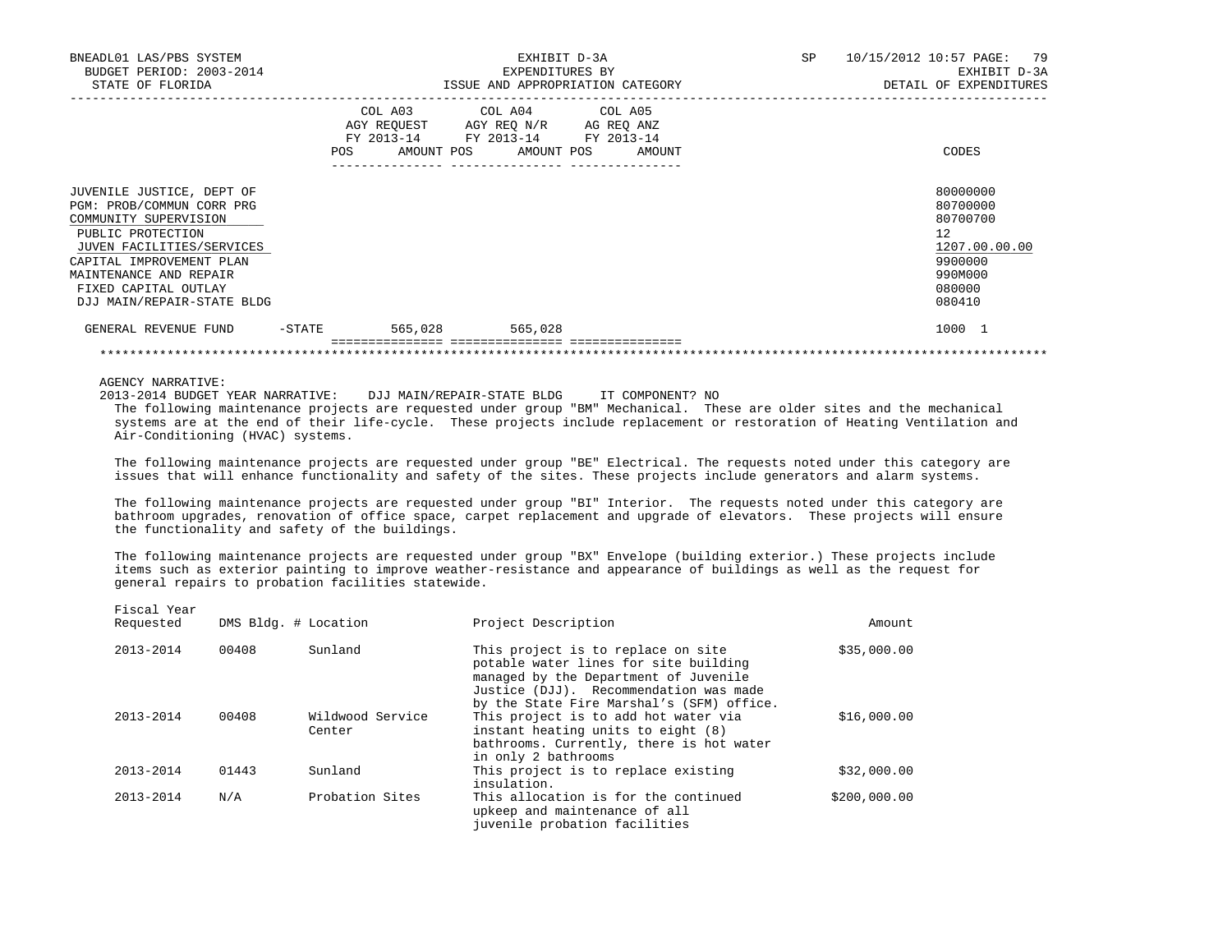| BNEADL01 LAS/PBS SYSTEM<br>BUDGET PERIOD: 2003-2014                                                                                                                                     |       |                            | EXHIBIT D-3A<br>EXPENDITURES BY                                                                                                                                                                                                                                                                                                                                                                                                                                                                                                                                                                                                      | SP           | 10/15/2012 10:57 PAGE:<br>80<br>EXHIBIT D-3A                                  |
|-----------------------------------------------------------------------------------------------------------------------------------------------------------------------------------------|-------|----------------------------|--------------------------------------------------------------------------------------------------------------------------------------------------------------------------------------------------------------------------------------------------------------------------------------------------------------------------------------------------------------------------------------------------------------------------------------------------------------------------------------------------------------------------------------------------------------------------------------------------------------------------------------|--------------|-------------------------------------------------------------------------------|
| STATE OF FLORIDA                                                                                                                                                                        |       |                            | ISSUE AND APPROPRIATION CATEGORY                                                                                                                                                                                                                                                                                                                                                                                                                                                                                                                                                                                                     |              | DETAIL OF EXPENDITURES                                                        |
|                                                                                                                                                                                         |       | COL A03 COL A04<br>POS     | COL A05<br>AGY REQUEST AGY REQ N/R AG REQ ANZ<br>FY 2013-14 FY 2013-14 FY 2013-14<br>AMOUNT POS AMOUNT POS<br>AMOUNT                                                                                                                                                                                                                                                                                                                                                                                                                                                                                                                 |              | CODES                                                                         |
| JUVENILE JUSTICE, DEPT OF<br>PGM: PROB/COMMUN CORR PRG<br>COMMUNITY SUPERVISION<br>PUBLIC PROTECTION<br>JUVEN FACILITIES/SERVICES<br>CAPITAL IMPROVEMENT PLAN<br>MAINTENANCE AND REPAIR |       |                            |                                                                                                                                                                                                                                                                                                                                                                                                                                                                                                                                                                                                                                      |              | 80000000<br>80700000<br>80700700<br>12<br>1207.00.00.00<br>9900000<br>990M000 |
| 2013-2014                                                                                                                                                                               | N/A   | Sarasota Probation         | statewide. Costs computed using<br>industry-standard data from the Building<br>Owner's and Manager's Association (BOMA),<br>the International Facility Management<br>Association (IFMA) and historical data<br>from agency expenditures for repair/<br>maintenance issues over the past five<br>(5) years. Costs have also been<br>revised downward to reflect over-lapping<br>projects in this current request.<br>Work covers building items which break-<br>down or fail during the current year<br>and need to be repaired to maintain<br>operations.<br>This project is to paint the<br>interior and exterior walls of the main | \$14,000.00  |                                                                               |
| 2013-2014                                                                                                                                                                               | N/A   | Belle Glade<br>Office      | building.<br>This project is to install a wooden<br>privacy fence since approximately 20'<br>has fallen down and is a potential<br>hazard for staff and clients. The<br>Department is at risk for city code<br>violations. Additionally, the chain-<br>link fence which surrounds a portion<br>of the property also needs to be<br>repaired.                                                                                                                                                                                                                                                                                         | \$6,000.00   |                                                                               |
| 2013-2014                                                                                                                                                                               | 00408 | Wildwood Service<br>Center | This project is to resurface the<br>facility parking lot with commercial<br>grade asphalt. Parking lot dates back to<br>1965, and has been patched several times<br>but never resurfaced.                                                                                                                                                                                                                                                                                                                                                                                                                                            | \$12,028.00  |                                                                               |
| 2013-2014                                                                                                                                                                               | N/A   | Probation Sites            | This project is for agency compliance<br>with the Americans with Disabilities Act<br>(ADA). It includes procurement of<br>professionally-developed ADA surveys<br>for older juvenile probation facilities<br>for compliance with the ADA. It also<br>includes development of a database of<br>information as well as 504 transition<br>plans. Finally, a portion of the funding                                                                                                                                                                                                                                                      | \$250,000.00 |                                                                               |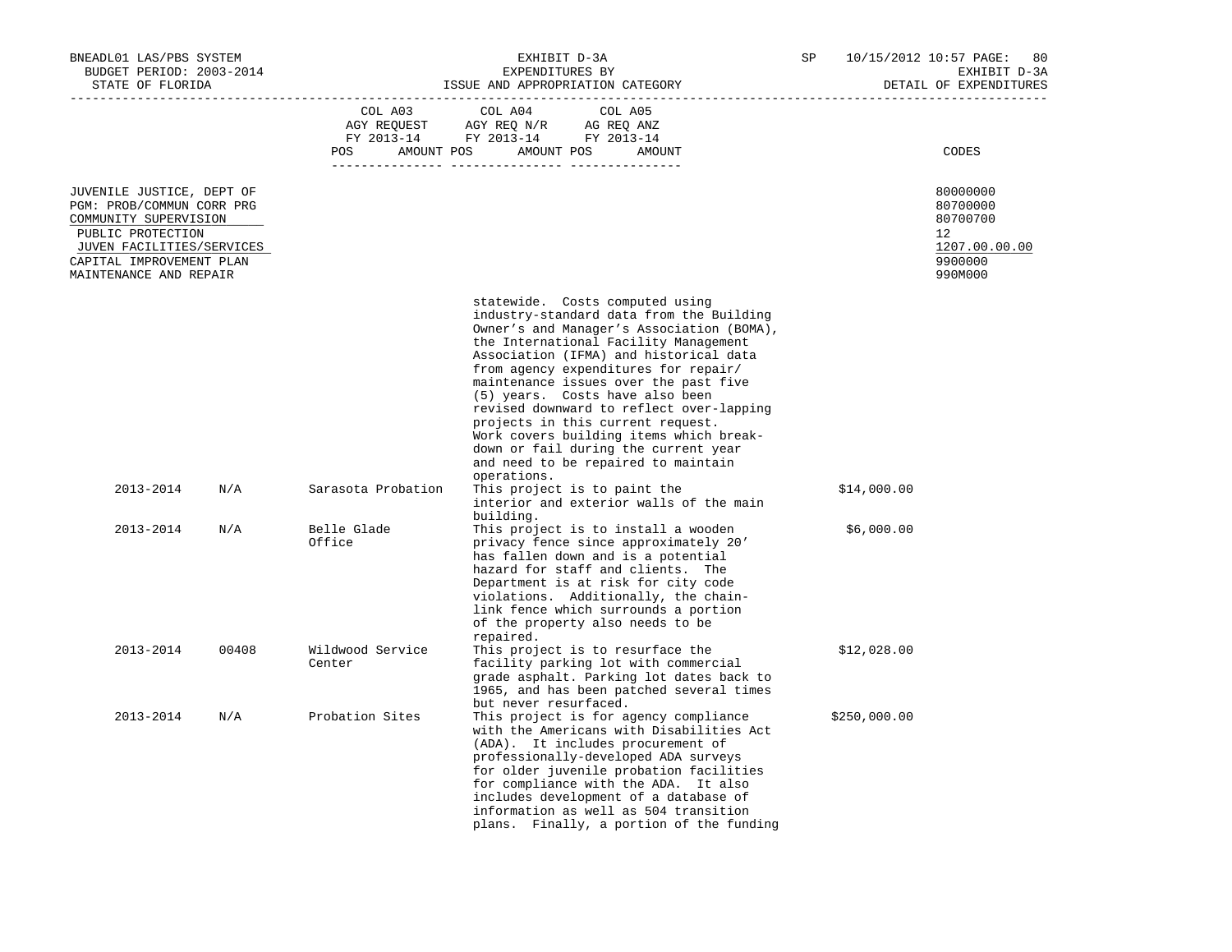| BNEADL01 LAS/PBS SYSTEM<br>BUDGET PERIOD: 2003-2014<br>STATE OF FLORIDA                                                                                                                 |       |                            | EXHIBIT D-3A<br>EXPENDITURES BY<br>ISSUE AND APPROPRIATION CATEGORY                                                                                                                                                                                                               | SP           | 10/15/2012 10:57 PAGE:<br>81<br>EXHIBIT D-3A<br>DETAIL OF EXPENDITURES        |
|-----------------------------------------------------------------------------------------------------------------------------------------------------------------------------------------|-------|----------------------------|-----------------------------------------------------------------------------------------------------------------------------------------------------------------------------------------------------------------------------------------------------------------------------------|--------------|-------------------------------------------------------------------------------|
|                                                                                                                                                                                         |       | COL A03<br><b>POS</b>      | COL A04<br>COL A05<br>AGY REQUEST AGY REQ N/R AG REQ ANZ<br>FY 2013-14 FY 2013-14 FY 2013-14<br>AMOUNT POS AMOUNT POS<br>AMOUNT                                                                                                                                                   |              | CODES                                                                         |
| JUVENILE JUSTICE, DEPT OF<br>PGM: PROB/COMMUN CORR PRG<br>COMMUNITY SUPERVISION<br>PUBLIC PROTECTION<br>JUVEN FACILITIES/SERVICES<br>CAPITAL IMPROVEMENT PLAN<br>MAINTENANCE AND REPAIR |       |                            |                                                                                                                                                                                                                                                                                   |              | 80000000<br>80700000<br>80700700<br>12<br>1207.00.00.00<br>9900000<br>990M000 |
| 2014-2015                                                                                                                                                                               | N/A   | Dade Group<br>Treatment    | would go to phase-one corrective action<br>for a portion of these identified issues.<br>This project is to paint the exterior of the<br>supply building and add a water chlorinator<br>as required by Miami-Dade Health Department.                                               | \$11,000.00  |                                                                               |
| 2014-2015                                                                                                                                                                               | 00408 | Wildwood Service           | This project is to clean the HVAC ducts                                                                                                                                                                                                                                           | \$33,000.00  |                                                                               |
| 2014-2015                                                                                                                                                                               | 02363 | Center<br>602 Miami        | in the complex.<br>This project is to install a new<br>alarm system and the associated<br>emergency signage.                                                                                                                                                                      | \$24,800.00  |                                                                               |
| 2014-2015                                                                                                                                                                               | 02363 | 602 Miami                  | This project is for elevator upgrades<br>and other improvements to make the<br>building interiors more functional.                                                                                                                                                                | \$100,000.00 |                                                                               |
| 2014-2015                                                                                                                                                                               | 00408 | Wildwood Service<br>Center | This project is to replace selected areas<br>of the building with new carpet. Carpet in<br>some areas is a tripping hazard that needs<br>to be fixed. This is an 11,993 square foot<br>building.                                                                                  | \$10,500.00  |                                                                               |
| 2014-2015                                                                                                                                                                               | 00436 | Sunland                    | This project is to remove and replace<br>the existing roof. This is a standard<br>asphalt roof suspected to date back to<br>1984 and requires replacement.                                                                                                                        | \$15,000.00  |                                                                               |
| 2014-2015                                                                                                                                                                               | 00436 | Sunland                    | This project is to replace/recoat metal<br>roof system on building 8500 with a new<br>elastomeric roof coating and install<br>gutters as required. This will extend<br>the life of the building at least 20<br>years. Building is the official "back-up"<br>site for DJJ network. | \$80,000.00  |                                                                               |
| 2015-2016                                                                                                                                                                               | 00436 | Sunland                    | This project is to network buildings<br>that are not currently networked.<br>This project would install a fiber box and<br>fiber connections from outlying<br>buildings to main complex. Due to<br>the distance, fiber would be the only option.                                  | \$6,827.00   |                                                                               |
| 2015-2016                                                                                                                                                                               | 00408 | Wildwood Service<br>Center | This project is to provide outside<br>maintenance to include parking lot<br>lighting, building painting,<br>courtyard security lighting, and<br>repairs to gutters.                                                                                                               | \$16,500.00  |                                                                               |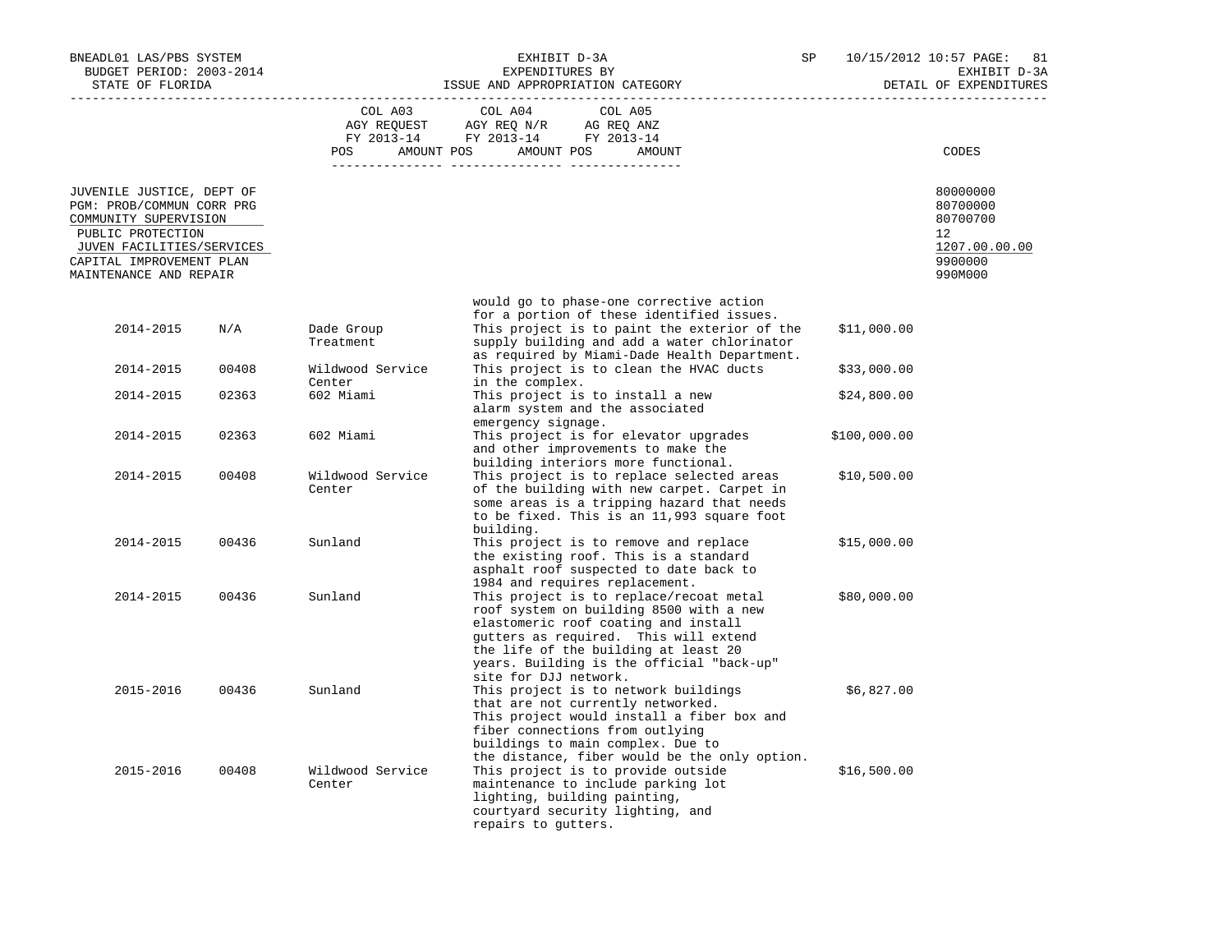| BNEADL01 LAS/PBS SYSTEM<br>BUDGET PERIOD: 2003-2014<br>STATE OF FLORIDA                              |       |                    | EXHIBIT D-3A<br>EXPENDITURES BY<br>ISSUE AND APPROPRIATION CATEGORY                                                                                                                                                                                                                                     | SP          | 10/15/2012 10:57 PAGE:<br>82<br>EXHIBIT D-3A<br>DETAIL OF EXPENDITURES |  |
|------------------------------------------------------------------------------------------------------|-------|--------------------|---------------------------------------------------------------------------------------------------------------------------------------------------------------------------------------------------------------------------------------------------------------------------------------------------------|-------------|------------------------------------------------------------------------|--|
|                                                                                                      |       | COL A03            | COL A04<br>COL A05                                                                                                                                                                                                                                                                                      |             |                                                                        |  |
|                                                                                                      |       | AMOUNT POS<br>POS  | FY 2013-14 FY 2013-14 FY 2013-14<br>AMOUNT POS<br>AMOUNT                                                                                                                                                                                                                                                |             | CODES                                                                  |  |
| JUVENILE JUSTICE, DEPT OF<br>PGM: PROB/COMMUN CORR PRG<br>COMMUNITY SUPERVISION                      |       |                    |                                                                                                                                                                                                                                                                                                         |             | 80000000<br>80700000<br>80700700                                       |  |
| PUBLIC PROTECTION<br>JUVEN FACILITIES/SERVICES<br>CAPITAL IMPROVEMENT PLAN<br>MAINTENANCE AND REPAIR |       |                    |                                                                                                                                                                                                                                                                                                         |             | 12<br>1207.00.00.00<br>9900000<br>990M000                              |  |
| 2015-2016                                                                                            | 00436 | Sunland            | This project is to restore the<br>warehouse roof system with new<br>elastomeric roof coating, replace<br>and restore translucent skylights and<br>install new gutters and downspouts.<br>The building is used to store client<br>case files.                                                            | \$32,000.00 |                                                                        |  |
| 2016-2017                                                                                            | 00436 | Sunland            | This project is to replace the HVAC<br>system in the Juvenile Justice<br>Information System (JJIS) training lab,<br>restroom and break room. Many<br>HVAC system have been replaced, but this<br>3-ton unit only services these areas.                                                                  | \$7,975.00  |                                                                        |  |
| 2016-2017                                                                                            | 00436 | Sunland            | This project is to replace the 3.5-ton<br>A/C with roof top condenser and<br>ceiling HVAC unit. This is a separate<br>area from the main building A/C systems.                                                                                                                                          | \$5,960.00  |                                                                        |  |
| 2016-2017                                                                                            | 00436 | Sunland            | This project is to replace existing<br>wall A/C units with 1.5 ton ductless<br>mini-split for the warehouse office<br>and scanner room.                                                                                                                                                                 | \$5,000.00  |                                                                        |  |
| 2016-2017                                                                                            | 00436 | Sunland            | This project is to replace carpet in the<br>Juvenile Probation Office (JPO) building.<br>Carpet is in a high traffic area. Carpet<br>has separated from backing.                                                                                                                                        | \$10,802.00 |                                                                        |  |
| 2016-2017                                                                                            | N/A   | Sarasota Probation | This project is to install planter/bollards<br>to improve safety due to the expansion<br>of State Road 301 from 2 to 4 high speed<br>lanes.                                                                                                                                                             | \$5,000.00  |                                                                        |  |
| 2016-2017                                                                                            | 00436 | Sunland            | This project is to install anti-theft chain-<br>link fences around HVAC units. During Fiscal<br>Year 2011-2012, four incidents were reported<br>of vandalism or theft. A Closed Circuit<br>Television (CCTV) system was installed,<br>but a fence is required to prevent future<br>theft of HVAC units. | \$5,000.00  |                                                                        |  |
| 2017-2018                                                                                            | 00436 | Sunland            | This project is for the duct cleaning<br>of the HVAC system of a 22,000 square<br>foot building. The building dates back<br>to the 1930s but was renovated in the                                                                                                                                       | \$15,500.00 |                                                                        |  |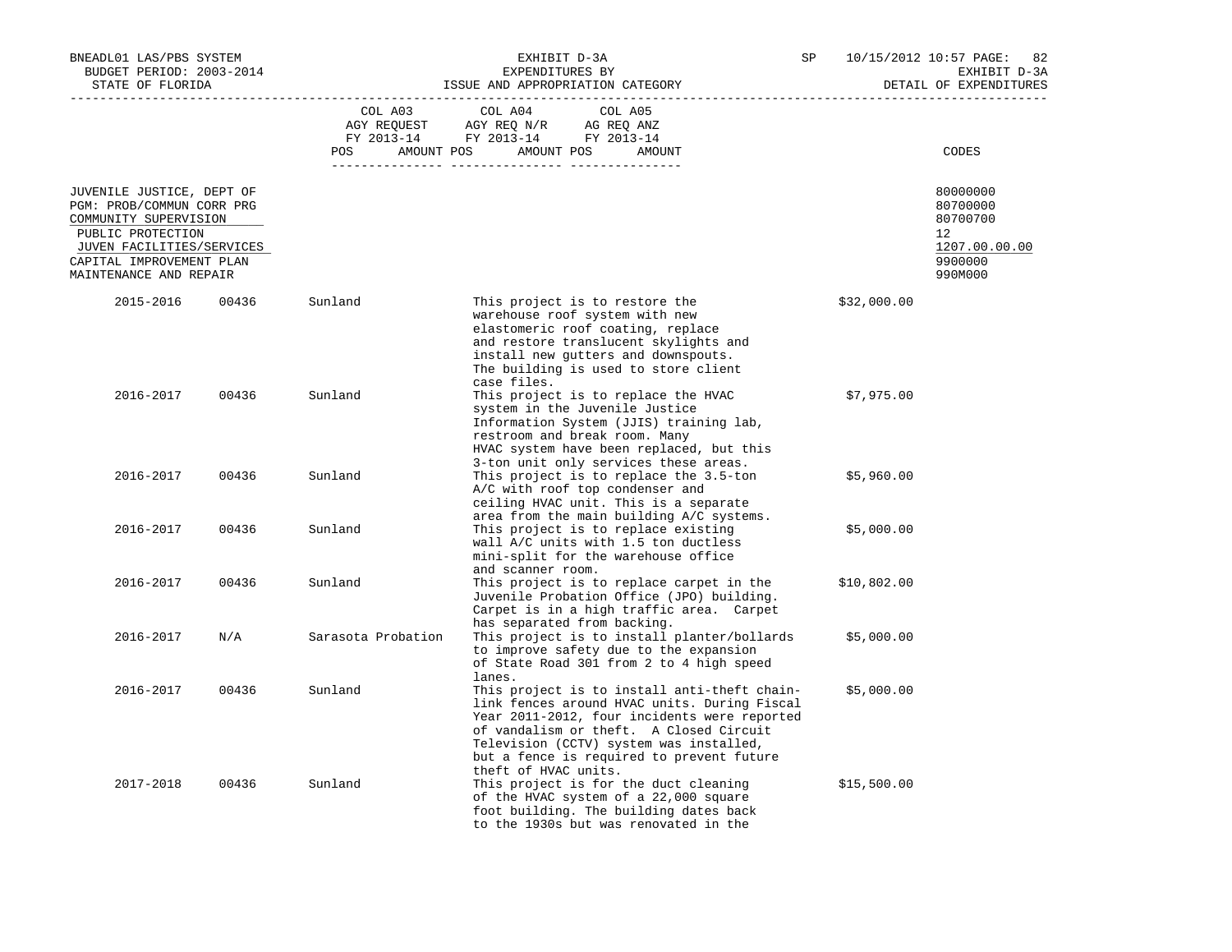| BNEADL01 LAS/PBS SYSTEM<br>BUDGET PERIOD: 2003-2014<br>STATE OF FLORIDA                                                                                                                 |                                    | EXHIBIT D-3A<br>EXPENDITURES BY<br>ISSUE AND APPROPRIATION CATEGORY                                                                                                                                                                                                           | SP <sub>2</sub> |            | 10/15/2012 10:57 PAGE: 83<br>EXHIBIT D-3A<br>DETAIL OF EXPENDITURES           |
|-----------------------------------------------------------------------------------------------------------------------------------------------------------------------------------------|------------------------------------|-------------------------------------------------------------------------------------------------------------------------------------------------------------------------------------------------------------------------------------------------------------------------------|-----------------|------------|-------------------------------------------------------------------------------|
|                                                                                                                                                                                         | AMOUNT POS<br>POS FOR              | COL A03 COL A04 COL A05<br>$\begin{tabular}{lllllll} AGY & \texttt{REQUEST} & \texttt{AGY REQ N/R} & \texttt{AG REQ ANZ} \end{tabular}$<br>FY 2013-14 FY 2013-14 FY 2013-14<br>AMOUNT POS<br>AMOUNT                                                                           |                 |            | CODES                                                                         |
| JUVENILE JUSTICE, DEPT OF<br>PGM: PROB/COMMUN CORR PRG<br>COMMUNITY SUPERVISION<br>PUBLIC PROTECTION<br>JUVEN FACILITIES/SERVICES<br>CAPITAL IMPROVEMENT PLAN<br>MAINTENANCE AND REPAIR |                                    |                                                                                                                                                                                                                                                                               |                 |            | 80000000<br>80700000<br>80700700<br>12<br>1207.00.00.00<br>9900000<br>990M000 |
| 2017-2018<br>00436                                                                                                                                                                      | Sunland                            | 1970s. However, ducts have never been<br>cleaned.<br>This project is to replace old CCTV<br>system with new digital system. The<br>current system is not picking up the<br>numerous thefts to the area as<br>it is an old analogue system.<br>The current system will be used |                 | \$5,000.00 |                                                                               |
| 2017-2018<br>N/A                                                                                                                                                                        | Sarasota Probation                 | in another part of the complex.<br>This project is for exterior building<br>pressure washing, painting, and sealing.<br>This is a metal "Butler" building and<br>requires maintenance painting to prevent<br>water damage.                                                    |                 | \$5,600.00 |                                                                               |
| Refer to accompanying CIP-5 forms.                                                                                                                                                      |                                    |                                                                                                                                                                                                                                                                               |                 |            |                                                                               |
| TOTAL: JUVEN FACILITIES/SERVICES<br>BY FUND TYPE                                                                                                                                        |                                    |                                                                                                                                                                                                                                                                               |                 |            | 1207.00.00.00                                                                 |
| GENERAL REVENUE FUND<br>TRUST FUNDS                                                                                                                                                     | 93, 266, 520 565, 028<br>6,937,702 |                                                                                                                                                                                                                                                                               |                 |            | 1000<br>2000                                                                  |
| TOTAL POSITIONS $849.50$<br>TOTAL PROG COMP 100,204,222<br>TOTAL SALARY RATE 30,428,249                                                                                                 |                                    | 565,028                                                                                                                                                                                                                                                                       |                 |            |                                                                               |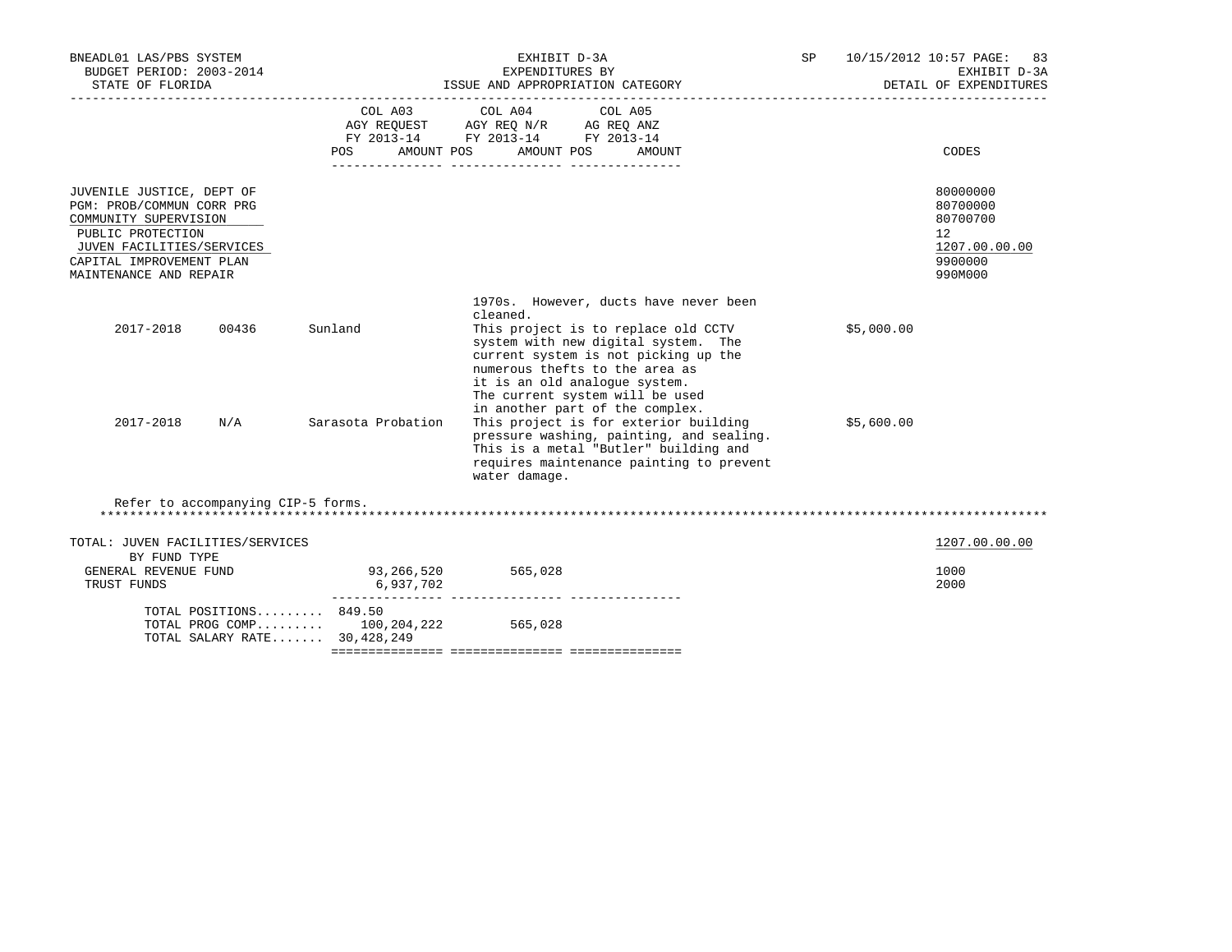| BNEADL01 LAS/PBS SYSTEM<br>BUDGET PERIOD: 2003-2014<br>STATE OF FLORIDA                                                                                                                                                                | EXHIBIT D-3A<br>EXPENDITURES BY<br>ISSUE AND APPROPRIATION CATEGORY                                                                      | 10/15/2012 10:57 PAGE:<br>84<br>SP and the set of the set of the set of the set of the set of the set of the set of the set of the set of the set of the set of the set of the set of the set of the set of the set of the set of the set of the set of the se<br>EXHIBIT D-3A<br>DETAIL OF EXPENDITURES |
|----------------------------------------------------------------------------------------------------------------------------------------------------------------------------------------------------------------------------------------|------------------------------------------------------------------------------------------------------------------------------------------|----------------------------------------------------------------------------------------------------------------------------------------------------------------------------------------------------------------------------------------------------------------------------------------------------------|
|                                                                                                                                                                                                                                        | COL A03 COL A04<br>COL A05<br>AGY REQUEST AGY REQ N/R AG REQ ANZ<br>FY 2013-14 FY 2013-14 FY 2013-14<br>POS AMOUNT POS AMOUNT POS AMOUNT | CODES                                                                                                                                                                                                                                                                                                    |
| JUVENILE JUSTICE, DEPT OF<br>PGM: PROB/COMMUN CORR PRG<br>COMM INTERVENTION & SRVCS<br>PUBLIC PROTECTION<br>JUVEN FACILITIES/SERVICES<br>INTRA-AGENCY REORGANIZATIONS<br>BUDGET RECAST OF PROBATION AND<br>COMMUNITY CORRECTIONS - ADD |                                                                                                                                          | 80000000<br>80700000<br>80700800<br>12<br>1207.00.00.00<br>1800000                                                                                                                                                                                                                                       |
| COMMUNITY INTERVENTIONS AND<br>SERVICES<br>SALARY RATE<br>SALARY RATE 17,039,996                                                                                                                                                       |                                                                                                                                          | 1802400<br>000000                                                                                                                                                                                                                                                                                        |
| SALARIES AND BENEFITS                                                                                                                                                                                                                  |                                                                                                                                          | 010000                                                                                                                                                                                                                                                                                                   |
| GENERAL REVENUE FUND $-$ STATE 19,965,251<br>GRANTS AND DONATIONS TF -STATE<br>SOCIAL SVCS BLK GRT TF - FEDERL 2,779,034                                                                                                               | 24,853                                                                                                                                   | 1000 1<br>2339 1<br>2639 3                                                                                                                                                                                                                                                                               |
| TOTAL POSITIONS 505.00<br>TOTAL APPRO 22,769,138                                                                                                                                                                                       |                                                                                                                                          |                                                                                                                                                                                                                                                                                                          |
| OTHER PERSONAL SERVICES                                                                                                                                                                                                                |                                                                                                                                          | 030000                                                                                                                                                                                                                                                                                                   |
| GENERAL REVENUE FUND                                                                                                                                                                                                                   | -STATE 1,133,338                                                                                                                         | 1000 1                                                                                                                                                                                                                                                                                                   |
| <b>EXPENSES</b>                                                                                                                                                                                                                        |                                                                                                                                          | 040000                                                                                                                                                                                                                                                                                                   |
| GENERAL REVENUE FUND -STATE 2,873,784<br>SOCIAL SVCS BLK GRT TF -FEDERL 182,506                                                                                                                                                        |                                                                                                                                          | 1000 1<br>2639 3                                                                                                                                                                                                                                                                                         |
| TOTAL APPRO                                                                                                                                                                                                                            | 3,056,290                                                                                                                                |                                                                                                                                                                                                                                                                                                          |
| OPERATING CAPITAL OUTLAY                                                                                                                                                                                                               |                                                                                                                                          | 060000                                                                                                                                                                                                                                                                                                   |
| GENERAL REVENUE FUND                                                                                                                                                                                                                   | $-STATE$<br>27,131                                                                                                                       | 1000 1                                                                                                                                                                                                                                                                                                   |
| SPECIAL CATEGORIES<br>CONTRACTED SERVICES                                                                                                                                                                                              |                                                                                                                                          | 100000<br>100777                                                                                                                                                                                                                                                                                         |
| GENERAL REVENUE FUND -STATE<br>SOCIAL SVCS BLK GRT TF -FEDERL                                                                                                                                                                          | 395,031<br>27,856                                                                                                                        | 1000 1<br>2639 3                                                                                                                                                                                                                                                                                         |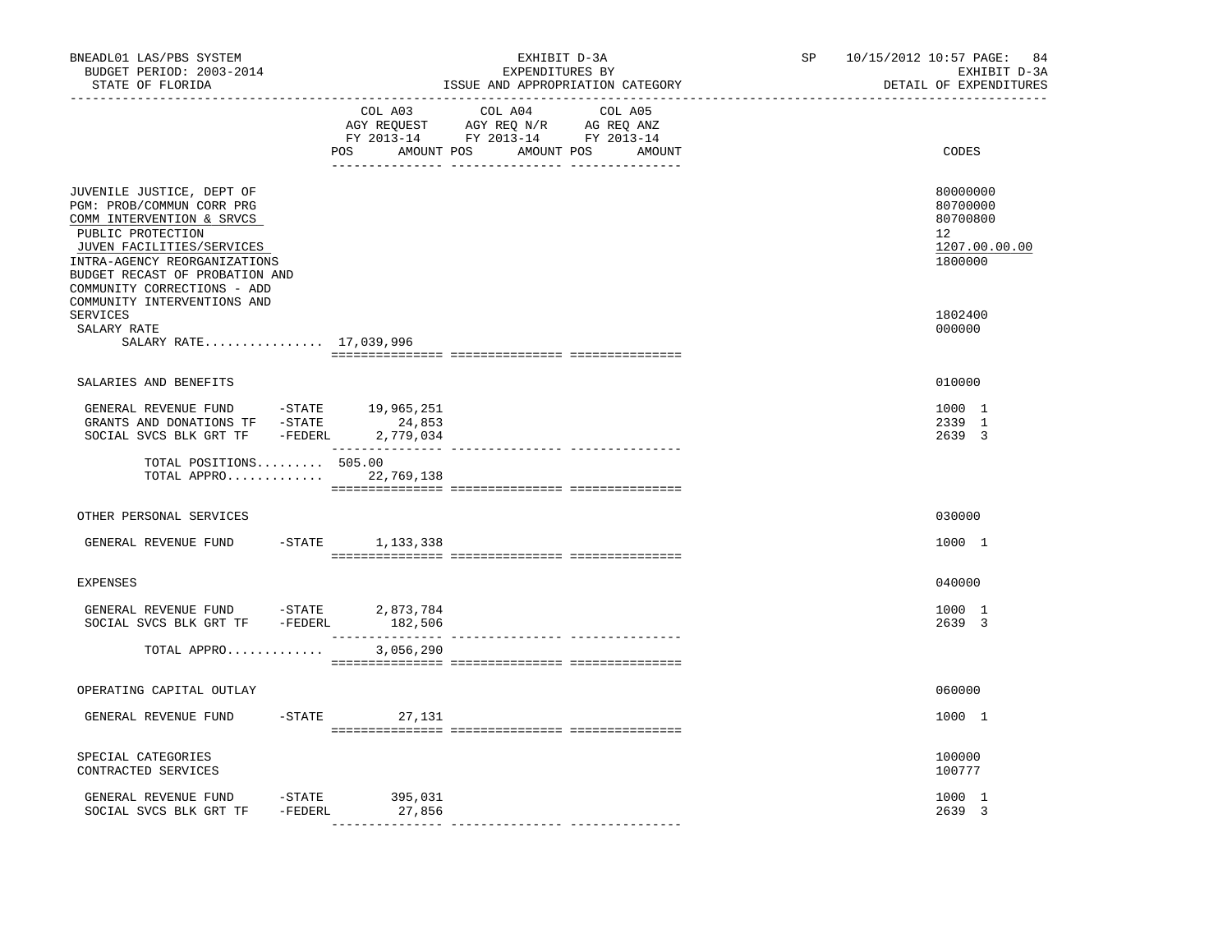| BNEADL01 LAS/PBS SYSTEM<br>BUDGET PERIOD: 2003-2014<br>STATE OF FLORIDA<br>------------------                                                                                                                                          | EXHIBIT D-3A<br>EXPENDITURES BY<br>ISSUE AND APPROPRIATION CATEGORY                                                                        | SP 10/15/2012 10:57 PAGE:<br>85<br>EXHIBIT D-3A<br>DETAIL OF EXPENDITURES       |
|----------------------------------------------------------------------------------------------------------------------------------------------------------------------------------------------------------------------------------------|--------------------------------------------------------------------------------------------------------------------------------------------|---------------------------------------------------------------------------------|
|                                                                                                                                                                                                                                        | COL A03<br>COL A04<br>COL A05<br>AGY REQUEST AGY REQ N/R AG REQ ANZ<br>FY 2013-14 FY 2013-14 FY 2013-14<br>AMOUNT POS<br>AMOUNT POS<br>POS | CODES<br>AMOUNT                                                                 |
| JUVENILE JUSTICE, DEPT OF<br>PGM: PROB/COMMUN CORR PRG<br>COMM INTERVENTION & SRVCS<br>PUBLIC PROTECTION<br>JUVEN FACILITIES/SERVICES<br>INTRA-AGENCY REORGANIZATIONS<br>BUDGET RECAST OF PROBATION AND<br>COMMUNITY CORRECTIONS - ADD |                                                                                                                                            | 80000000<br>80700000<br>80700800<br>12 <sup>°</sup><br>1207.00.00.00<br>1800000 |
| COMMUNITY INTERVENTIONS AND<br><b>SERVICES</b><br>SPECIAL CATEGORIES<br>CONTRACTED SERVICES<br>TOTAL APPRO                                                                                                                             | 422,887                                                                                                                                    | 1802400<br>100000<br>100777                                                     |
|                                                                                                                                                                                                                                        |                                                                                                                                            |                                                                                 |
| G/A-CONTRACTED SERVICES                                                                                                                                                                                                                |                                                                                                                                            | 100778                                                                          |
| GENERAL REVENUE FUND -STATE 13,761,716                                                                                                                                                                                                 |                                                                                                                                            | 1000 1                                                                          |
| RISK MANAGEMENT INSURANCE                                                                                                                                                                                                              |                                                                                                                                            | 103241                                                                          |
| GENERAL REVENUE FUND                                                                                                                                                                                                                   | $-$ STATE 229, 358                                                                                                                         | 1000 1                                                                          |
| LEASE/PURCHASE/EQUIPMENT                                                                                                                                                                                                               |                                                                                                                                            | 105281                                                                          |
| GENERAL REVENUE FUND                                                                                                                                                                                                                   | $-$ STATE 154,863                                                                                                                          | 1000 1                                                                          |
| TR/DMS/HR SVCS/STW CONTRCT                                                                                                                                                                                                             |                                                                                                                                            | 107040                                                                          |
| GENERAL REVENUE FUND -STATE 177,567<br>GRANTS AND DONATIONS TF -STATE                                                                                                                                                                  | 7,193                                                                                                                                      | 1000 1<br>2339 1                                                                |
| TOTAL APPRO                                                                                                                                                                                                                            | 184,760                                                                                                                                    |                                                                                 |
| TOTAL: BUDGET RECAST OF PROBATION AND<br>COMMUNITY CORRECTIONS - ADD<br>COMMUNITY INTERVENTIONS AND<br>SERVICES                                                                                                                        |                                                                                                                                            | 1802400                                                                         |
| TOTAL POSITIONS 505.00<br>TOTAL ISSUE 41,739,481<br>TOTAL SALARY RATE 17,039,996                                                                                                                                                       |                                                                                                                                            |                                                                                 |
|                                                                                                                                                                                                                                        |                                                                                                                                            |                                                                                 |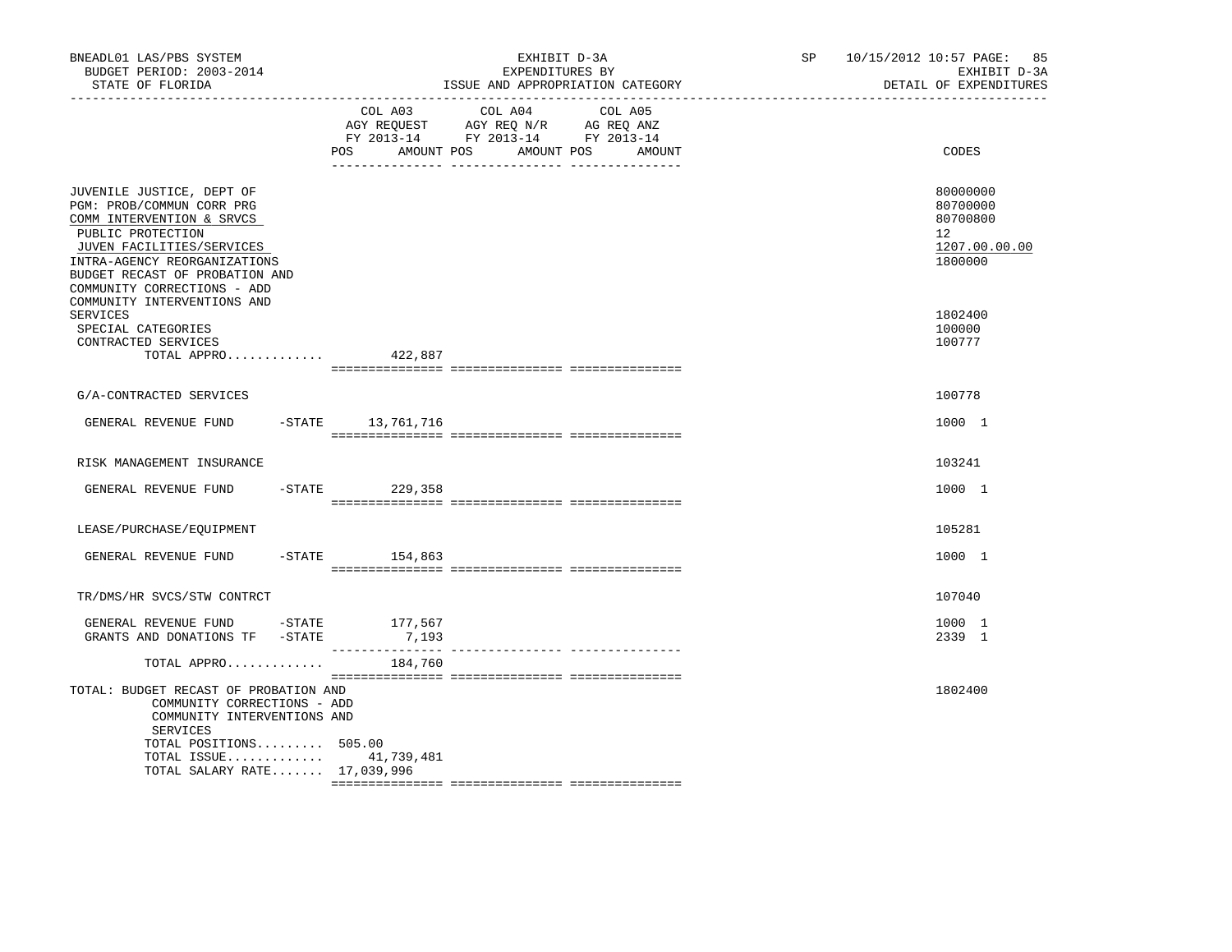| BNEADL01 LAS/PBS SYSTEM<br>BUDGET PERIOD: 2003-2014<br>STATE OF FLORIDA                                                                                                                                                                                               | EXHIBIT D-3A<br>EXPENDITURES BY<br>ISSUE AND APPROPRIATION CATEGORY                                                                         | 10/15/2012 10:57 PAGE: 86<br>SP<br>EXHIBIT D-3A<br>DETAIL OF EXPENDITURES |
|-----------------------------------------------------------------------------------------------------------------------------------------------------------------------------------------------------------------------------------------------------------------------|---------------------------------------------------------------------------------------------------------------------------------------------|---------------------------------------------------------------------------|
|                                                                                                                                                                                                                                                                       | COL A03 COL A04 COL A05<br>AGY REQUEST AGY REQ N/R AG REQ ANZ<br>FY 2013-14 FY 2013-14 FY 2013-14<br>AMOUNT POS AMOUNT POS<br>POS<br>AMOUNT | CODES                                                                     |
| JUVENILE JUSTICE, DEPT OF<br>PGM: PROB/COMMUN CORR PRG<br>COMM INTERVENTION & SRVCS<br>PUBLIC PROTECTION<br>JUVEN FACILITIES/SERVICES<br>INTRA-AGENCY REORGANIZATIONS<br>BUDGET RECAST OF PROBATION AND<br>COMMUNITY CORRECTIONS - ADD<br>COMMUNITY INTERVENTIONS AND |                                                                                                                                             | 80000000<br>80700000<br>80700800<br>12<br>1207.00.00.00<br>1800000        |
| SERVICES                                                                                                                                                                                                                                                              |                                                                                                                                             | 1802400                                                                   |
|                                                                                                                                                                                                                                                                       |                                                                                                                                             |                                                                           |

 2013-2014 BUDGET YEAR NARRATIVE: IT COMPONENT? NO Current Need or Problem:

 The Probation and Community Corrections Program is currently divided into three (3) budget entities: Aftercare Services/Conditional Release (80700100), Juvenile Probation (80700200) and Non-Residential Delinquency Rehabilitation (80700300). These budget entities provide services to youth referred to the Juvenile Justice System for violations of law. Services include intake and assessment, diversion from court, court-related supportive services, probation supervision, day treatment, conditional release supervision and conditional release day treatment. Much of the current budget structure can be traced back to the early 1990s and was more a function of where a particular service was originally funded than the type of service provided or status of the offender. Currently, similar types of services are not aligned in the same budget entities making tracking of performance goals and establishing unit costs difficult. Examples of the misalignment are:

- 1) Diversion services are within the Non-Residential Delinquency Rehabilitation budget entity. Diversionary services are pre-dispositional in nature and implemented at the intake phase of case processing, yet the staffing for intake which coordinates diversionary services is found within the Juvenile Probation budget entity.
- 2) Post-commitment Probation Supervision (State-Provided) and Conditional Release Supervision (State-Provided) are post-residential commitment services predominately funded within the Juvenile Probation budget entity rather than Aftercare Services/Conditional Release where other post-commitment services are funded.
- 3) Detention screening and Juvenile Assessment Center (JAC) services are pre-dispositional in nature, but are funded within the Juvenile Probation budget entity, which is a post-dispositional service.

## Proposed Solution:

 The Department of Juvenile Justice (DJJ) proposes to establish two (2) new budget entities to capture major services and offender jurisdictional types served by Probation and Community Corrections with an emphasis on community-based interventions, care and supervision. This budgetary structure change will emphasize and showcase juvenile justice reform that provides for intervention services that diverts youth from entering the juvenile justice system and ensure that youth do not penetrate the system more deeply than necessary. The two new budget entities are:

- 1) Community Interventions & Services-this new entity will provide front-end services to divert youth from entering the juvenile justice system and intervention services to prevent youth from continuing further into the juvenile justice system. The array of services include: diversionary services, intake and assessments, screening and evaluation of the risk to offend and re-offend, counseling, determining whether the recommendation to the court should be a community-based option or facility placement and providing information to the juvenile and family court judges, as judicial decision makers.
- 2) Community Supervision-this new entity will provide services to youth who require supervision pending court proceedings or who has been court ordered into probation supervision, transitional services and services to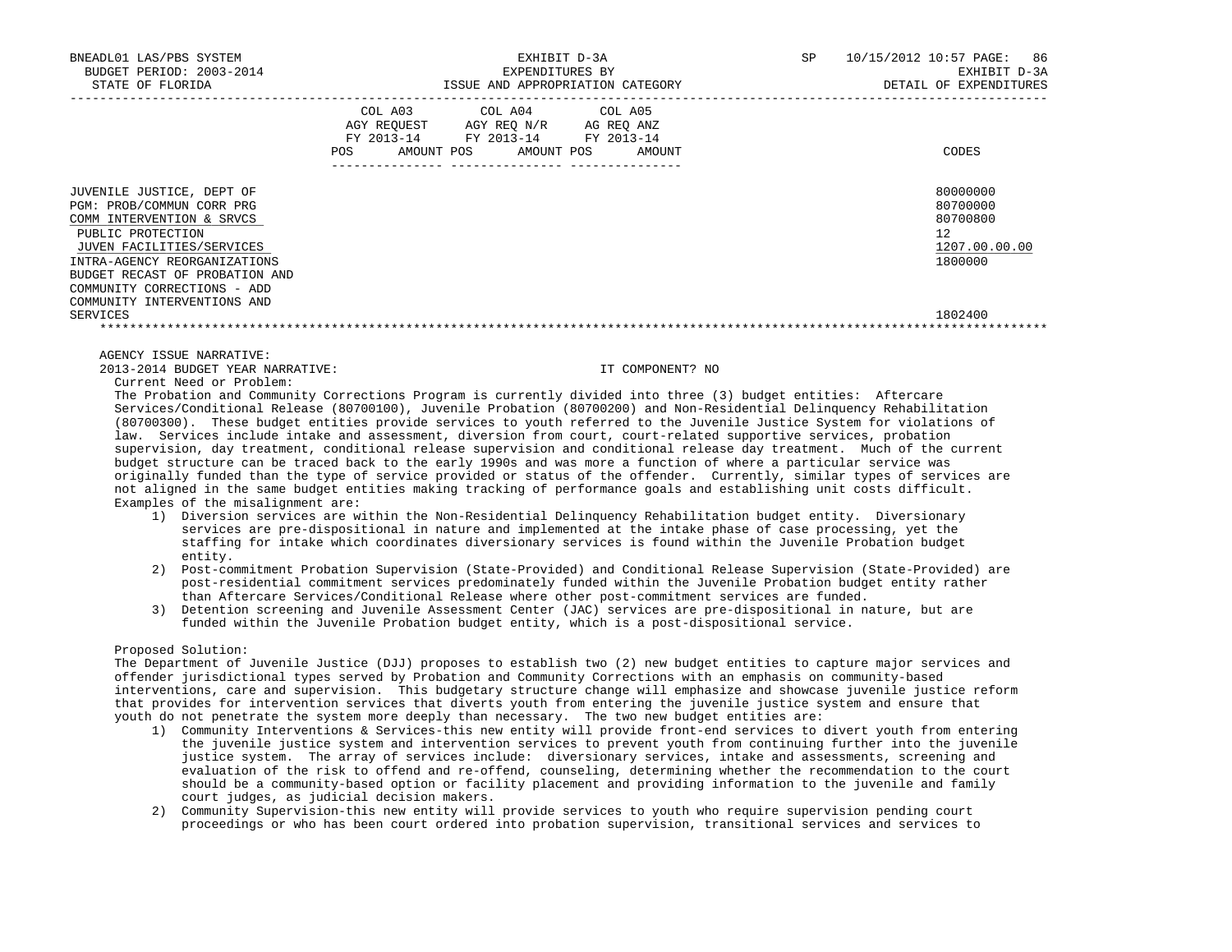| BNEADL01 LAS/PBS SYSTEM<br>BUDGET PERIOD: 2003-2014<br>STATE OF FLORIDA                          |                                                                                                                                       | EXHIBIT D-3A<br>EXPENDITURES BY | ISSUE AND APPROPRIATION CATEGORY | SP | 10/15/2012 10:57 PAGE: 87<br>EXHIBIT D-3A<br>DETAIL OF EXPENDITURES |
|--------------------------------------------------------------------------------------------------|---------------------------------------------------------------------------------------------------------------------------------------|---------------------------------|----------------------------------|----|---------------------------------------------------------------------|
|                                                                                                  | COL A03 COL A04 COL A05<br>AGY REQUEST AGY REQ N/R AG REQ ANZ<br>FY 2013-14 FY 2013-14 FY 2013-14<br>POS AMOUNT POS AMOUNT POS AMOUNT |                                 |                                  |    | CODES                                                               |
| JUVENILE JUSTICE, DEPT OF<br>PGM: PROB/COMMUN CORR PRG                                           |                                                                                                                                       |                                 |                                  |    | 80000000<br>80700000                                                |
| COMM INTERVENTION & SRVCS                                                                        |                                                                                                                                       |                                 |                                  |    | 80700800                                                            |
| PUBLIC PROTECTION                                                                                |                                                                                                                                       |                                 |                                  |    | 12                                                                  |
| JUVEN FACILITIES/SERVICES                                                                        |                                                                                                                                       |                                 |                                  |    | 1207.00.00.00                                                       |
| INTRA-AGENCY REORGANIZATIONS                                                                     |                                                                                                                                       |                                 |                                  |    | 1800000                                                             |
| BUDGET RECAST OF PROBATION AND                                                                   |                                                                                                                                       |                                 |                                  |    |                                                                     |
| COMMUNITY CORRECTIONS - ADD                                                                      |                                                                                                                                       |                                 |                                  |    |                                                                     |
| COMMUNITY INTERVENTIONS AND<br>SERVICES                                                          |                                                                                                                                       |                                 |                                  |    | 1802400                                                             |
| assist youth released from a residential commitment program to make a successful return to their |                                                                                                                                       |                                 |                                  |    |                                                                     |

 communities. The array of services include: redirection services, respite beds, electronic monitoring, probation supervision services, contracted day treatment services, non-residential sex offender services, conditional release supervision, post-commitment probation services, aftercare/transitional services, independent living, and interstate compact services.

 These proposed changes will allow the department to align similar services in the same budget entity making tracking of performance goals, budget, and expenditure data more accurate. Overall, these proposed changes will increase public safety by reducing juvenile delinquency through effective prevention, intervention and treatment services that strengthens families and turn around the lives of troubled youth. The Other Salary Amount (OAD) was used to record the budget for salaries and benefits because the current appropriation is realigned between budget entities.

## Fiscal Impact:

Alignment of services will be as follows:

|                                                                                                                                                                                                                                                                                  | FTE         | FY 2013-14 Budget<br>Aftercare/Cond Release                                                    | FTE    | Proposed<br>FY 2013-14 Budget<br>Community Intervs Svcs                                                               |
|----------------------------------------------------------------------------------------------------------------------------------------------------------------------------------------------------------------------------------------------------------------------------------|-------------|------------------------------------------------------------------------------------------------|--------|-----------------------------------------------------------------------------------------------------------------------|
| Salaries & Benefits (010000)<br>OPS (030000)<br>Expenses $(040000)$<br>OCO (060000)<br>Legislative Initiatives (100279)<br>Contracted Svcs (100777)<br>G/A-Contracted Svcs (100778)<br>Risk Management (103241)<br>Lease/Purchase/Equipment (105281)<br>Transfer DMS HR (107040) | (24.00)     | 1,080,370)<br>(\$<br>0)<br>119,148)<br>0)<br>451,630)<br>1,714)<br>19,805,259)<br>0)<br>8,490) | 505.00 | Ŝ.<br>22,769,138<br>1, 133, 338<br>3,056,290<br>27,131<br>0<br>422,887<br>13,761,716<br>229,358<br>154,863<br>184,760 |
| Total                                                                                                                                                                                                                                                                            | (24.00)     | (S)<br>21,466,611)                                                                             | 505.00 | Ŝ.<br>41,739,481                                                                                                      |
|                                                                                                                                                                                                                                                                                  | FTE         | FY 2013-14 Budget<br>Juvenile Probation                                                        | FTE    | Proposed<br>FY 2013-14 Budget<br>Community Supervision                                                                |
| Salaries & Benefits (010000)<br>OPS (030000)                                                                                                                                                                                                                                     | (1, 330.50) | (S<br>61,430,877)<br>1,428,896)                                                                | 849.50 | 39,742,109<br>Ŝ.<br>295,558                                                                                           |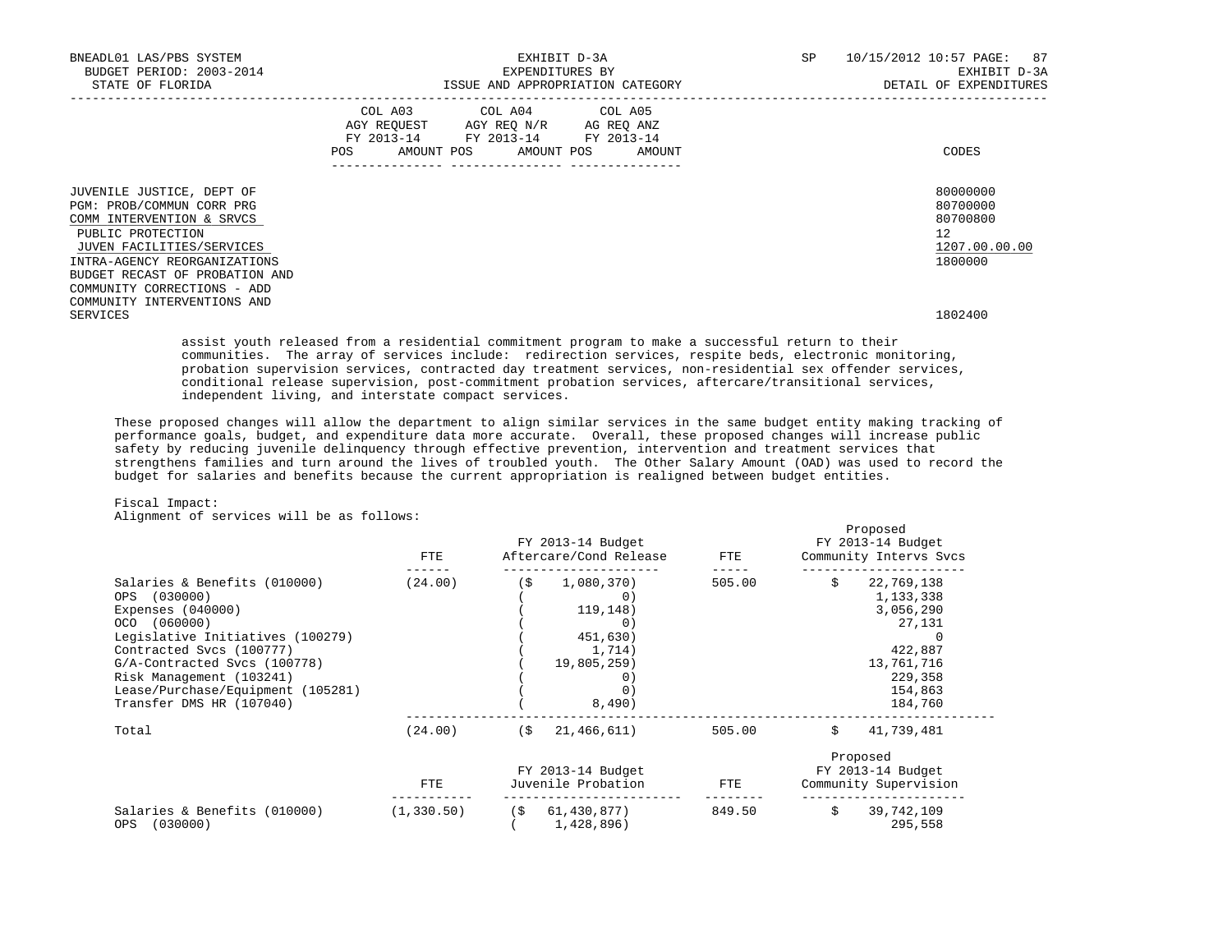| BNEADL01 LAS/PBS SYSTEM<br>BUDGET PERIOD: 2003-2014<br>STATE OF FLORIDA                                                                                                                                                                                                           | ___________________________________ |         | EXHIBIT D-3A<br>EXPENDITURES BY<br>DETAIL OF EXPE<br>ISSUE AND APPROPRIATION CATEGORY<br>$\begin{minipage}{0.99\textwidth} \begin{tabular}{@{}l@{}} \textbf{DETAIL OF EXPE} \end{tabular} \end{minipage}$ | SP | 10/15/2012 10:57 PAGE:<br>88<br>EXHIBIT D-3A<br>DETAIL OF EXPENDITURES                                                                 |
|-----------------------------------------------------------------------------------------------------------------------------------------------------------------------------------------------------------------------------------------------------------------------------------|-------------------------------------|---------|-----------------------------------------------------------------------------------------------------------------------------------------------------------------------------------------------------------|----|----------------------------------------------------------------------------------------------------------------------------------------|
| POS                                                                                                                                                                                                                                                                               | COL A03                             | COL A04 | COL A05<br>AGY REQUEST AGY REQ N/R AG REQ ANZ<br>FY 2013-14 FY 2013-14 FY 2013-14<br>AMOUNT POS AMOUNT POS<br>AMOUNT                                                                                      |    | CODES                                                                                                                                  |
| JUVENILE JUSTICE, DEPT OF<br>PGM: PROB/COMMUN CORR PRG<br>COMM INTERVENTION & SRVCS<br>PUBLIC PROTECTION<br>JUVEN FACILITIES/SERVICES<br>INTRA-AGENCY REORGANIZATIONS<br>BUDGET RECAST OF PROBATION AND<br>COMMUNITY CORRECTIONS - ADD<br>COMMUNITY INTERVENTIONS AND<br>SERVICES |                                     |         |                                                                                                                                                                                                           |    | 80000000<br>80700000<br>80700800<br>12<br>1207.00.00.00<br>1800000<br>1802400                                                          |
| Expenses $(040000)$<br>OCO (060000)<br>Juvenile Redirections (100005)<br>Legislative Initiatives (100279)<br>Contracted Svcs (100777)<br>G/A-Contracted Svcs (100778)<br>Risk Management (103241)<br>Lease/Purchase/Equipment (105281)<br>Transfer DMS HR (107040)                |                                     |         | 8,202,822)<br>68,687)<br>15,364,831)<br>0)<br>1,066,208)<br>13, 283, 742)<br>579,201)<br>391,076)<br>478,585)                                                                                             |    | 5,265,680<br>41,556<br>15, 364, 831<br>635,947<br>645,035<br>36,760,107<br>349,843<br>236,213<br>302,315<br>__________________________ |
| Total                                                                                                                                                                                                                                                                             |                                     |         | $(1,330.50)$ $($ \$ 102,294,925) 849.50 $($ \$ 99,639,194<br>FY 2013-14 Budget                                                                                                                            |    |                                                                                                                                        |
|                                                                                                                                                                                                                                                                                   | FTE.<br><b>Service</b> Company      |         | Non-Residential Deling Rehab<br>-----------------------------                                                                                                                                             |    |                                                                                                                                        |
| Legislative Initiatives (100279)<br>G/A-Contracted Svcs (100778)                                                                                                                                                                                                                  |                                     |         | $($ \$ 184,317)<br>(17, 432, 822)                                                                                                                                                                         |    |                                                                                                                                        |
| Total                                                                                                                                                                                                                                                                             |                                     | (\$     | 17,617,139)                                                                                                                                                                                               |    |                                                                                                                                        |
| GRAND TOTAL<br>144,725,231                                                                                                                                                                                                                                                        |                                     |         | $(1,354.50)$ $($ \$ 141,378,675 } 1,354.50 \$ 141,378,675                                                                                                                                                 |    |                                                                                                                                        |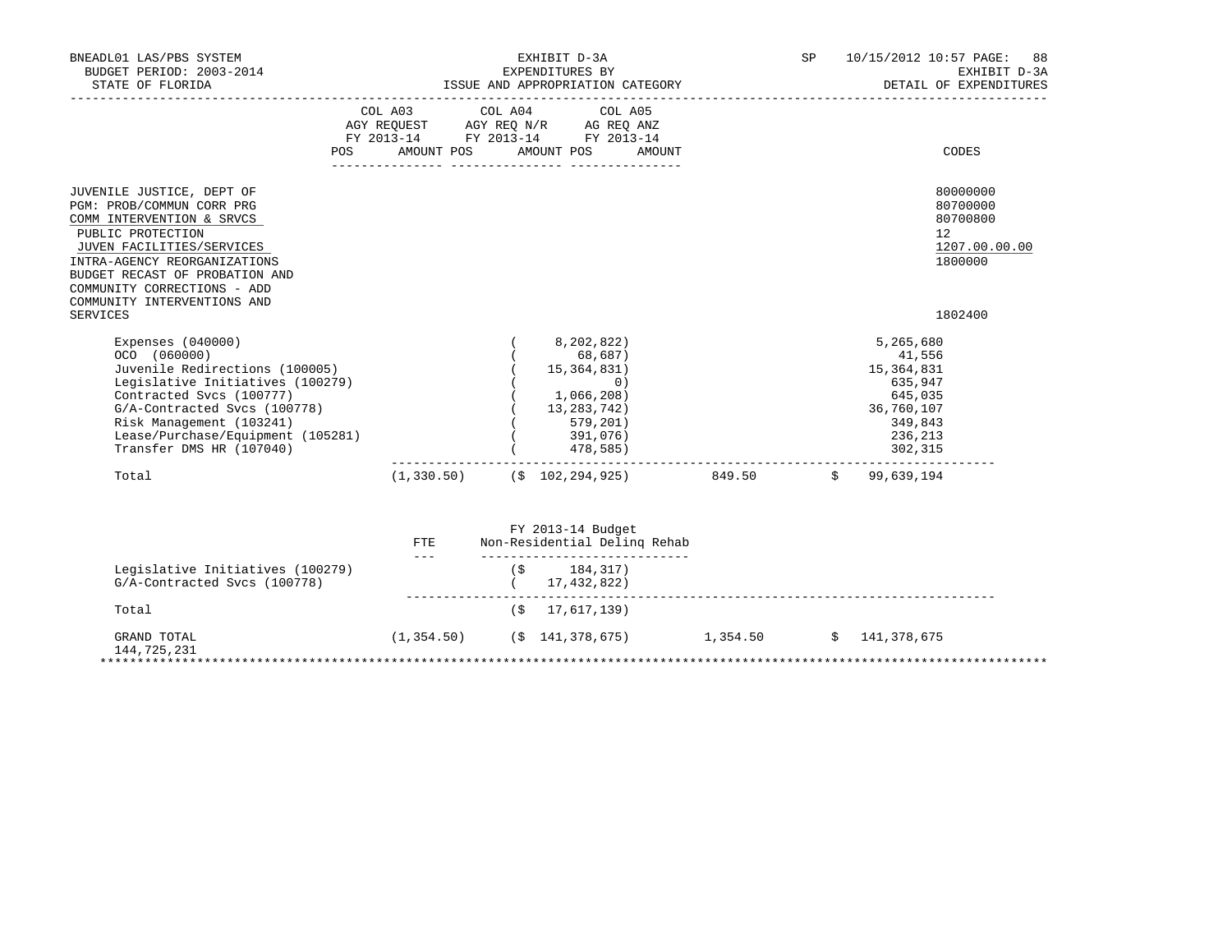| BNEADL01 LAS/PBS SYSTEM<br>BUDGET PERIOD: 2003-2014<br>STATE OF FLORIDA                                                                                                                                                                                               |                         | ISSUE AND APPROPRIATION CATEGORY                                                                                                                                                                                                                    | EXHIBIT D-3A<br>EXPENDITURES BY |          | SP 10/15/2012 10:57 PAGE: 89<br>EXHIBIT D-3A<br>DETAIL OF EXPENDITURES          |
|-----------------------------------------------------------------------------------------------------------------------------------------------------------------------------------------------------------------------------------------------------------------------|-------------------------|-----------------------------------------------------------------------------------------------------------------------------------------------------------------------------------------------------------------------------------------------------|---------------------------------|----------|---------------------------------------------------------------------------------|
|                                                                                                                                                                                                                                                                       | COL A03                 | COL A04<br>$\begin{tabular}{lllllllll} \bf AGY & \bf REQUEST & \bf AGY & \bf REQ & \bf N/R & \bf AG & \bf REQ & \bf ANZ \\ \bf FY & \tt 2013-14 & \bf FY & \tt 2013-14 & \bf FY & \tt 2013-14 \\ \end{tabular}$<br>POS AMOUNT POS AMOUNT POS AMOUNT | COL A05                         |          | CODES                                                                           |
| JUVENILE JUSTICE, DEPT OF<br>PGM: PROB/COMMUN CORR PRG<br>COMM INTERVENTION & SRVCS<br>PUBLIC PROTECTION<br>JUVEN FACILITIES/SERVICES<br>INTRA-AGENCY REORGANIZATIONS<br>BUDGET RECAST OF PROBATION AND<br>COMMUNITY CORRECTIONS - ADD<br>COMMUNITY INTERVENTIONS AND |                         |                                                                                                                                                                                                                                                     |                                 |          | 80000000<br>80700000<br>80700800<br>12 <sup>°</sup><br>1207.00.00.00<br>1800000 |
| SERVICES                                                                                                                                                                                                                                                              |                         |                                                                                                                                                                                                                                                     |                                 |          | 1802400                                                                         |
| POSITION DETAIL OF SALARIES AND BENEFITS:                                                                                                                                                                                                                             |                         | FTE BASE RATE<br>.                                                                                                                                                                                                                                  | ADDITIVES BENEFITS              | SUBTOTAL | LAPSE LAPSED SALARIES<br>% AND BENEFITS                                         |
| A03 - AGY REQUEST FY 2013-14                                                                                                                                                                                                                                          |                         |                                                                                                                                                                                                                                                     |                                 |          |                                                                                 |
| CHANGES TO CURRENTLY AUTHORIZED POSITIONS<br>P101 PROPOSED CLASS CODE                                                                                                                                                                                                 |                         |                                                                                                                                                                                                                                                     |                                 |          |                                                                                 |
| C4002 001                                                                                                                                                                                                                                                             |                         | 505.00 17,039,996                                                                                                                                                                                                                                   |                                 |          | 7,325,128 24,365,124 0.00 24,365,124                                            |
| TOTALS FOR ISSUE BY FUND<br>1000 GENERAL REVENUE FUND                                                                                                                                                                                                                 |                         | ________ _______________                                                                                                                                                                                                                            |                                 |          | 24, 365, 124<br>______________                                                  |
|                                                                                                                                                                                                                                                                       |                         | 505.00 17,039,996                                                                                                                                                                                                                                   | 7, 325, 128 24, 365, 124        |          | 24,365,124<br>==============                                                    |
| OTHER SALARY AMOUNT<br>1000 GENERAL REVENUE FUND<br>2639 SOCIAL SVCS BLK GRT TF<br>2339 GRANTS AND DONATIONS TF                                                                                                                                                       |                         |                                                                                                                                                                                                                                                     |                                 |          | $4,399,873-$<br>2,779,034<br>24,853<br>______________                           |
|                                                                                                                                                                                                                                                                       |                         |                                                                                                                                                                                                                                                     |                                 |          | 22,769,138<br>==============                                                    |
| TOTAL: JUVEN FACILITIES/SERVICES                                                                                                                                                                                                                                      |                         |                                                                                                                                                                                                                                                     |                                 |          | ****************************<br>1207.00.00.00                                   |
| BY FUND TYPE<br>GENERAL REVENUE FUND<br>TRUST FUNDS                                                                                                                                                                                                                   | 38,718,039<br>3,021,442 |                                                                                                                                                                                                                                                     |                                 |          | 1000<br>2000                                                                    |
| TOTAL POSITIONS 505.00<br>TOTAL PROG COMP 41,739,481<br>TOTAL SALARY RATE 17,039,996                                                                                                                                                                                  | _______________         |                                                                                                                                                                                                                                                     |                                 |          |                                                                                 |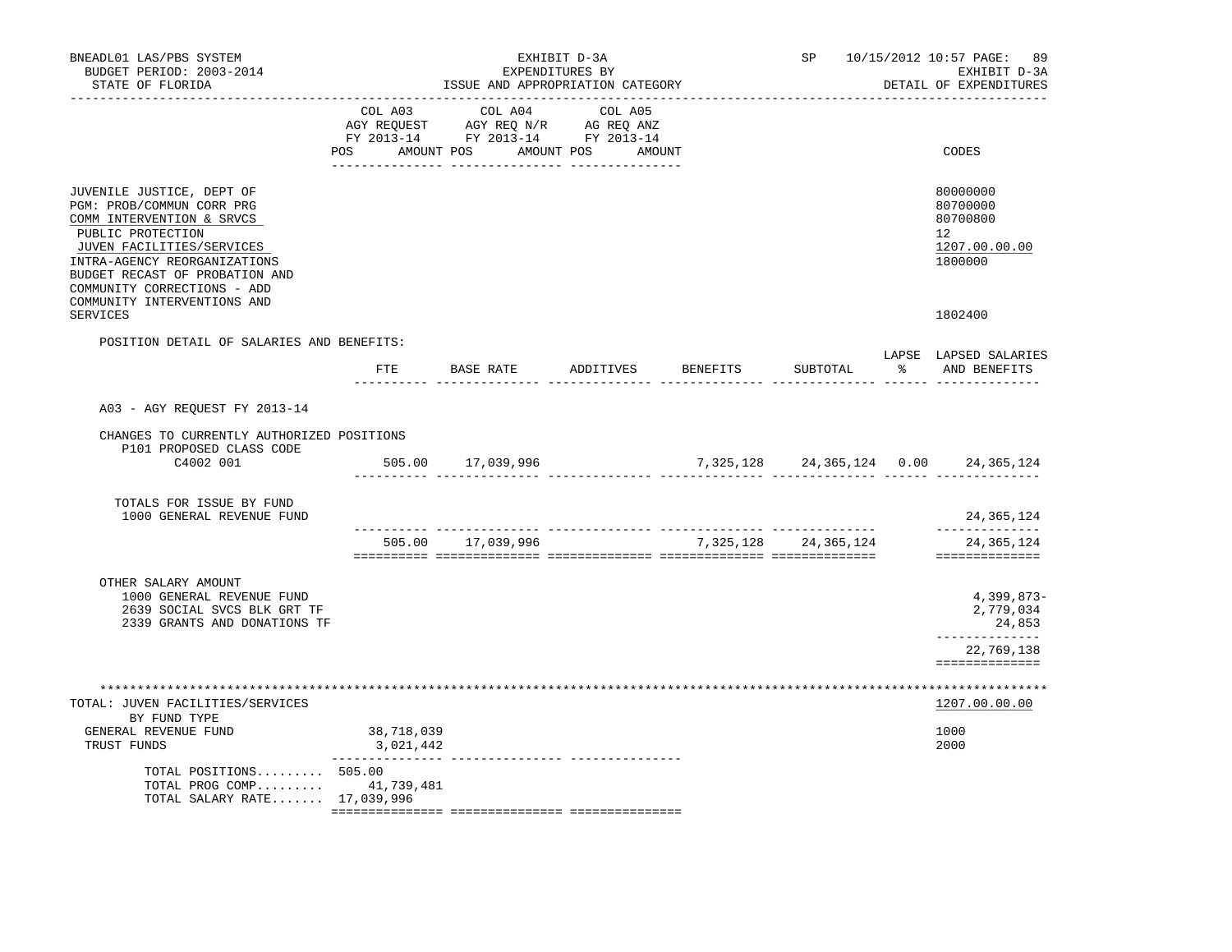| BNEADL01 LAS/PBS SYSTEM<br>BUDGET PERIOD: 2003-2014<br>STATE OF FLORIDA<br>---------------                                                                                                                                                             | _________________________________       | EXHIBIT D-3A<br>EXPENDITURES BY<br>ISSUE AND APPROPRIATION CATEGORY                                                                                                                                                                                                          | SP | 10/15/2012 10:57 PAGE: 90<br>EXHIBIT D-3A<br>DETAIL OF EXPENDITURES                     |
|--------------------------------------------------------------------------------------------------------------------------------------------------------------------------------------------------------------------------------------------------------|-----------------------------------------|------------------------------------------------------------------------------------------------------------------------------------------------------------------------------------------------------------------------------------------------------------------------------|----|-----------------------------------------------------------------------------------------|
|                                                                                                                                                                                                                                                        | COL A03                                 | COL A04<br>COL A05<br>$\begin{tabular}{lllllllll} \bf{AGY} & \bf{REQUEST} & \bf{AGY} & \bf{REQ} & \bf{N/R} & \bf{AG} & \bf{REQ} & \bf{ANZ} \\ \bf{FY} & \bf{2013-14} & \bf{FY} & \bf{2013-14} & \bf{FY} & \bf{2013-14} \\ \end{tabular}$<br>POS AMOUNT POS AMOUNT POS AMOUNT |    | CODES                                                                                   |
| JUVENILE JUSTICE, DEPT OF<br>PGM: SEC/ASST SEC ADM SVCS<br>EXECUTIVE DIR/SUPPORT SVCS<br>GOV OPERATIONS/SUPPORT<br>EXEC LEADERSHIP/SUPPRT SVC<br>ESTIMATED EXPENDITURES<br>ESTIMATED EXPENDITURES - OPERATIONS<br>SALARY RATE<br>SALARY RATE 9,670,616 |                                         |                                                                                                                                                                                                                                                                              |    | 80000000<br>80750000<br>80750100<br>16<br>1602.00.00.00<br>1000000<br>1001000<br>000000 |
| SALARIES AND BENEFITS                                                                                                                                                                                                                                  |                                         |                                                                                                                                                                                                                                                                              |    | 010000                                                                                  |
| GENERAL REVENUE FUND                                                                                                                                                                                                                                   | -STATE 12,303,115<br>$-MATCH$<br>47,306 |                                                                                                                                                                                                                                                                              |    | 1000 1<br>1000 2                                                                        |
| TOTAL GENERAL REVENUE FUND                                                                                                                                                                                                                             | 12,350,421                              |                                                                                                                                                                                                                                                                              |    | 1000                                                                                    |
| FEDERAL GRANTS TRUST FUND -FEDERL 127,065                                                                                                                                                                                                              |                                         |                                                                                                                                                                                                                                                                              |    | 2261 3                                                                                  |
| GRANTS AND DONATIONS TF -STATE 283,838                                                                                                                                                                                                                 |                                         |                                                                                                                                                                                                                                                                              |    | 2339 1                                                                                  |
| TOTAL POSITIONS 226.50<br>TOTAL APPRO $12,761,324$                                                                                                                                                                                                     |                                         |                                                                                                                                                                                                                                                                              |    |                                                                                         |
| OTHER PERSONAL SERVICES                                                                                                                                                                                                                                |                                         |                                                                                                                                                                                                                                                                              |    | 030000                                                                                  |
| GENERAL REVENUE FUND -STATE 161,156<br>ADMINISTRATIVE TRUST FUND -FEDERL<br>JUVENILE JUSTICE TRNG TF -STATE                                                                                                                                            | 72,341<br>11,712                        |                                                                                                                                                                                                                                                                              |    | 1000 1<br>2021 3<br>2417 1                                                              |
| TOTAL APPRO                                                                                                                                                                                                                                            | 245,209                                 |                                                                                                                                                                                                                                                                              |    |                                                                                         |
| <b>EXPENSES</b>                                                                                                                                                                                                                                        |                                         |                                                                                                                                                                                                                                                                              |    | 040000                                                                                  |
| GENERAL REVENUE FUND                                                                                                                                                                                                                                   | $-STATE$<br>2,392,786<br>$-MATCH$ 658   |                                                                                                                                                                                                                                                                              |    | 1000 1<br>1000 2                                                                        |
| TOTAL GENERAL REVENUE FUND                                                                                                                                                                                                                             | 2,393,444                               |                                                                                                                                                                                                                                                                              |    | 1000                                                                                    |
| ADMINISTRATIVE TRUST FUND -STATE 215,000                                                                                                                                                                                                               |                                         |                                                                                                                                                                                                                                                                              |    | 2021 1                                                                                  |
| FEDERAL GRANTS TRUST FUND -FEDERL 14,396                                                                                                                                                                                                               |                                         |                                                                                                                                                                                                                                                                              |    | 2261 3                                                                                  |
| GRANTS AND DONATIONS TF                                                                                                                                                                                                                                | $-STATE$ 149,305                        |                                                                                                                                                                                                                                                                              |    | 2339 1                                                                                  |
| JUVENILE JUSTICE TRNG TF -STATE 605,353                                                                                                                                                                                                                |                                         |                                                                                                                                                                                                                                                                              |    | 2417 1                                                                                  |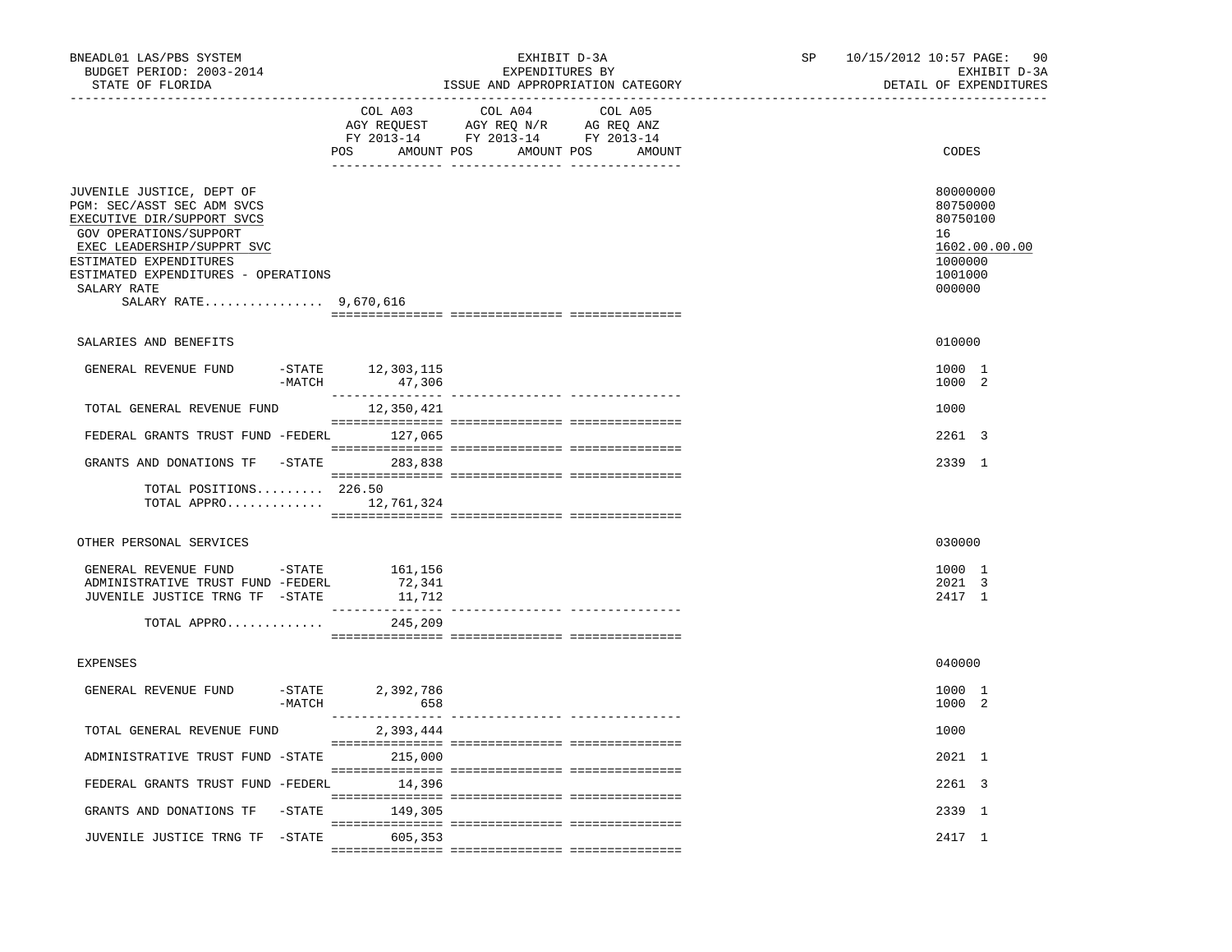| BNEADL01 LAS/PBS SYSTEM<br>BUDGET PERIOD: 2003-2014<br>STATE OF FLORIDA                                                                                                                                                                                    |                               | EXHIBIT D-3A<br>EXPENDITURES BY<br>ISSUE AND APPROPRIATION CATEGORY | SP | 10/15/2012 10:57 PAGE:<br>91<br>EXHIBIT D-3A<br>DETAIL OF EXPENDITURES                  |
|------------------------------------------------------------------------------------------------------------------------------------------------------------------------------------------------------------------------------------------------------------|-------------------------------|---------------------------------------------------------------------|----|-----------------------------------------------------------------------------------------|
|                                                                                                                                                                                                                                                            | COL A03<br>POS<br>AMOUNT POS  | COL A04<br>COL A05<br>AMOUNT POS<br>AMOUNT                          |    | CODES                                                                                   |
| JUVENILE JUSTICE, DEPT OF<br>PGM: SEC/ASST SEC ADM SVCS<br>EXECUTIVE DIR/SUPPORT SVCS<br>GOV OPERATIONS/SUPPORT<br>EXEC LEADERSHIP/SUPPRT SVC<br>ESTIMATED EXPENDITURES<br>ESTIMATED EXPENDITURES - OPERATIONS<br><b>EXPENSES</b><br>TOTAL APPRO 3,377,498 |                               |                                                                     |    | 80000000<br>80750000<br>80750100<br>16<br>1602.00.00.00<br>1000000<br>1001000<br>040000 |
| OPERATING CAPITAL OUTLAY                                                                                                                                                                                                                                   |                               |                                                                     |    | 060000                                                                                  |
| GENERAL REVENUE FUND                                                                                                                                                                                                                                       | $-STATE$<br>32,841            |                                                                     |    | 1000 1                                                                                  |
| SPECIAL CATEGORIES<br>ACQUISITION/MOTOR VEHICLES                                                                                                                                                                                                           |                               |                                                                     |    | 100000<br>100021                                                                        |
| GENERAL REVENUE FUND                                                                                                                                                                                                                                       | $-$ STATE 414, 714            |                                                                     |    | 1000 1                                                                                  |
| TRANS TO DIV ADM HEARINGS                                                                                                                                                                                                                                  |                               |                                                                     |    | 100565                                                                                  |
| GENERAL REVENUE FUND                                                                                                                                                                                                                                       | $-STATE$<br>19,725            |                                                                     |    | 1000 1                                                                                  |
| CONTRACTED SERVICES                                                                                                                                                                                                                                        |                               |                                                                     |    | 100777                                                                                  |
| GENERAL REVENUE FUND<br>$-$ STATE<br>ADMINISTRATIVE TRUST FUND -STATE<br>GRANTS AND DONATIONS TF -STATE                                                                                                                                                    | 547,208<br>430,930<br>208,537 |                                                                     |    | 1000 1<br>2021 1<br>2339 1                                                              |
| TOTAL APPRO                                                                                                                                                                                                                                                | 1,186,675                     |                                                                     |    |                                                                                         |
| G/A-CONTRACTED SERVICES                                                                                                                                                                                                                                    |                               |                                                                     |    | 100778                                                                                  |
| GENERAL REVENUE FUND<br>$-$ STATE<br>JUVENILE JUSTICE TRNG TF -STATE                                                                                                                                                                                       | 241,169<br>2,139,189          | --------------- ---------------                                     |    | 1000 1<br>2417 1                                                                        |
| TOTAL APPRO                                                                                                                                                                                                                                                | 2,380,358                     |                                                                     |    |                                                                                         |
| RISK MANAGEMENT INSURANCE                                                                                                                                                                                                                                  |                               |                                                                     |    | 103241                                                                                  |
| $-$ STATE<br>GENERAL REVENUE FUND                                                                                                                                                                                                                          | 178,546                       |                                                                     |    | 1000 1                                                                                  |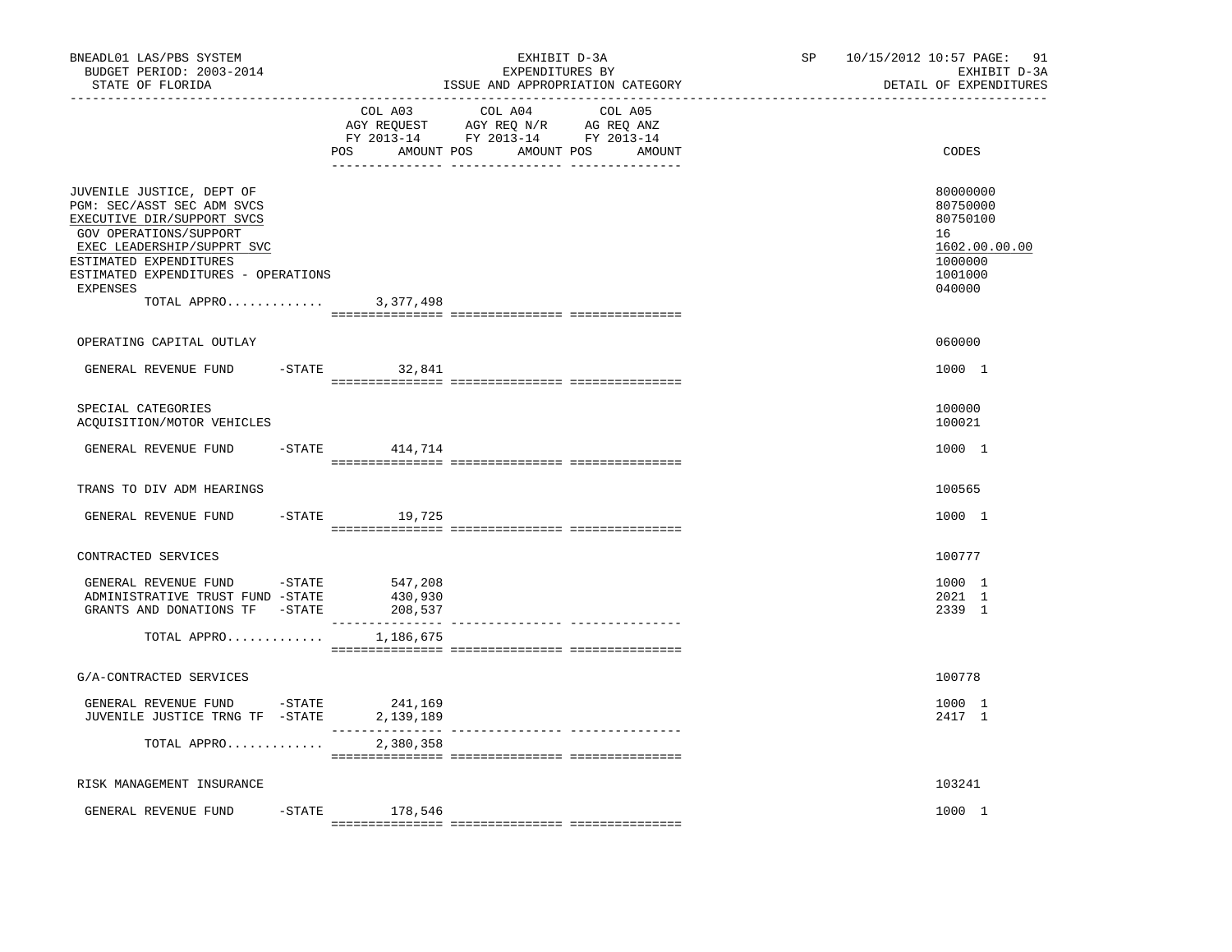| BNEADL01 LAS/PBS SYSTEM<br>BUDGET PERIOD: 2003-2014<br>STATE OF FLORIDA                                                                                                                                                                                          |                            | EXHIBIT D-3A<br>EXPENDITURES BY<br>ISSUE AND APPROPRIATION CATEGORY                                                                 | SP and the set of the set of the set of the set of the set of the set of the set of the set of the set of the set of the set of the set of the set of the set of the set of the set of the set of the set of the set of the se | 10/15/2012 10:57 PAGE: 92<br>EXHIBIT D-3A<br>DETAIL OF EXPENDITURES                               |
|------------------------------------------------------------------------------------------------------------------------------------------------------------------------------------------------------------------------------------------------------------------|----------------------------|-------------------------------------------------------------------------------------------------------------------------------------|--------------------------------------------------------------------------------------------------------------------------------------------------------------------------------------------------------------------------------|---------------------------------------------------------------------------------------------------|
|                                                                                                                                                                                                                                                                  | COL A03                    | COL A04<br>COL A05<br>AGY REQUEST AGY REQ N/R AG REQ ANZ<br>FY 2013-14 FY 2013-14 FY 2013-14<br>POS AMOUNT POS AMOUNT POS<br>AMOUNT |                                                                                                                                                                                                                                | CODES                                                                                             |
| JUVENILE JUSTICE, DEPT OF<br>PGM: SEC/ASST SEC ADM SVCS<br>EXECUTIVE DIR/SUPPORT SVCS<br>GOV OPERATIONS/SUPPORT<br>EXEC LEADERSHIP/SUPPRT SVC<br>ESTIMATED EXPENDITURES<br>ESTIMATED EXPENDITURES - OPERATIONS<br>SPECIAL CATEGORIES<br>LEASE/PURCHASE/EQUIPMENT |                            |                                                                                                                                     |                                                                                                                                                                                                                                | 80000000<br>80750000<br>80750100<br>16<br>1602.00.00.00<br>1000000<br>1001000<br>100000<br>105281 |
| GENERAL REVENUE FUND -STATE 67,149<br>JUVENILE JUSTICE TRNG TF -STATE                                                                                                                                                                                            | 3,973                      |                                                                                                                                     |                                                                                                                                                                                                                                | 1000 1<br>2417 1                                                                                  |
| TOTAL APPRO                                                                                                                                                                                                                                                      | 71,122                     |                                                                                                                                     |                                                                                                                                                                                                                                |                                                                                                   |
| TR/DMS/HR SVCS/STW CONTRCT                                                                                                                                                                                                                                       |                            |                                                                                                                                     |                                                                                                                                                                                                                                | 107040                                                                                            |
| GENERAL REVENUE FUND -STATE 79,551<br>FEDERAL GRANTS TRUST FUND -FEDERL<br>GRANTS AND DONATIONS TF -STATE                                                                                                                                                        | 546<br>1,643               |                                                                                                                                     |                                                                                                                                                                                                                                | 1000 1<br>2261 3<br>2339 1                                                                        |
| TOTAL APPRO                                                                                                                                                                                                                                                      | 81,740                     |                                                                                                                                     |                                                                                                                                                                                                                                |                                                                                                   |
| TOTAL: ESTIMATED EXPENDITURES - OPERATIONS<br>TOTAL POSITIONS 226.50<br>TOTAL ISSUE 20,749,752<br>TOTAL SALARY RATE $9,670,616$                                                                                                                                  |                            |                                                                                                                                     |                                                                                                                                                                                                                                | 1001000                                                                                           |
| CASUALTY INSURANCE PREMIUM                                                                                                                                                                                                                                       |                            |                                                                                                                                     |                                                                                                                                                                                                                                |                                                                                                   |
| ADJUSTMENT<br>SPECIAL CATEGORIES<br>RISK MANAGEMENT INSURANCE                                                                                                                                                                                                    |                            |                                                                                                                                     |                                                                                                                                                                                                                                | 1001090<br>100000<br>103241                                                                       |
| GENERAL REVENUE FUND                                                                                                                                                                                                                                             | $-$ STATE 32, 316 -        |                                                                                                                                     |                                                                                                                                                                                                                                | 1000 1                                                                                            |
| FLORIDA RETIREMENT SYSTEM<br>CONTRIBUTION ADJUSTMENT FOR<br>FISCAL YEAR 2012-2013<br>SALARIES AND BENEFITS                                                                                                                                                       |                            |                                                                                                                                     |                                                                                                                                                                                                                                | 1001240<br>010000                                                                                 |
| GENERAL REVENUE FUND<br>-MATCH                                                                                                                                                                                                                                   | 30,806<br>$-$ STATE<br>118 |                                                                                                                                     |                                                                                                                                                                                                                                | 1000 1<br>1000 2                                                                                  |
| TOTAL GENERAL REVENUE FUND                                                                                                                                                                                                                                       | 30,924                     |                                                                                                                                     |                                                                                                                                                                                                                                | 1000                                                                                              |
| FEDERAL GRANTS TRUST FUND -FEDERL                                                                                                                                                                                                                                | 320                        |                                                                                                                                     |                                                                                                                                                                                                                                | 2261 3                                                                                            |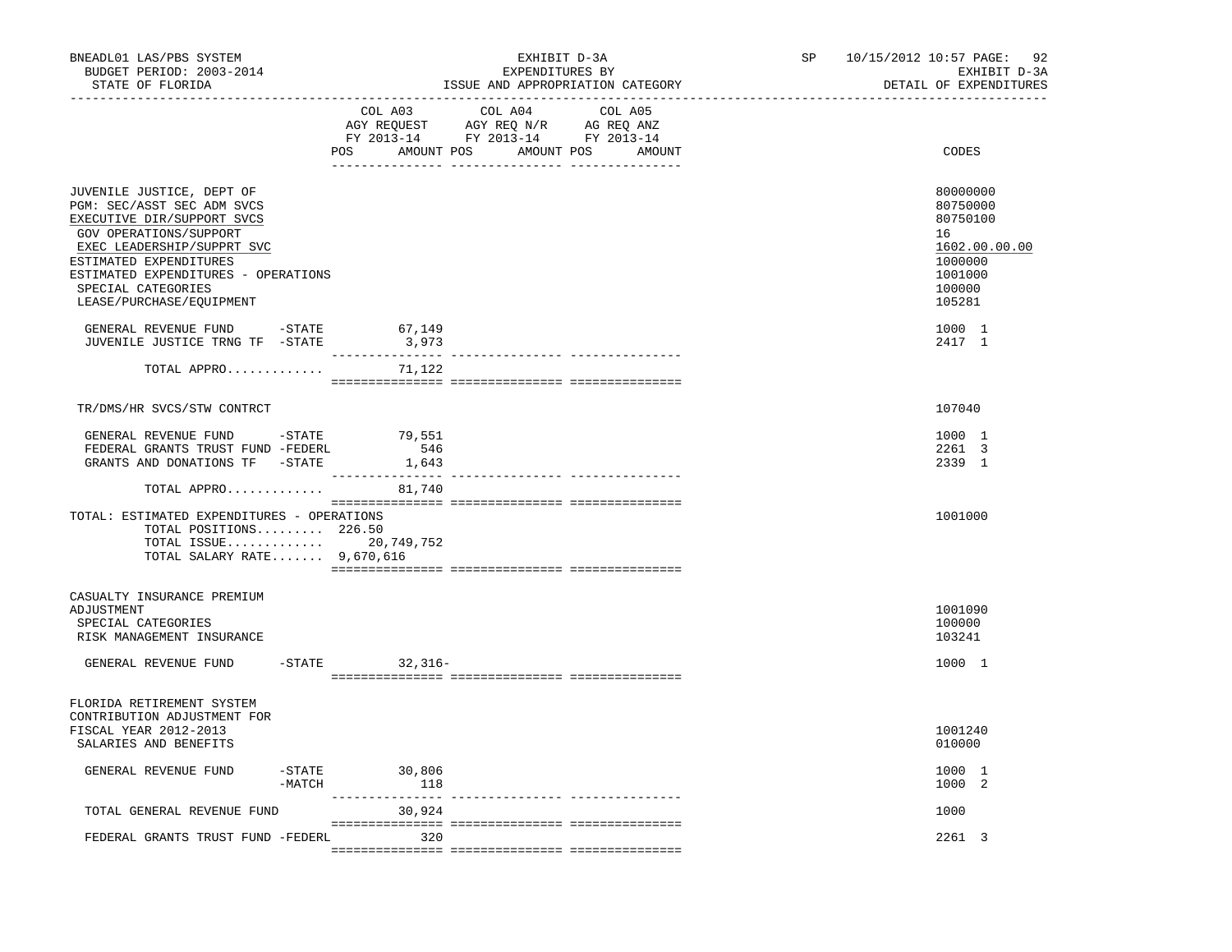| BNEADL01 LAS/PBS SYSTEM<br>BUDGET PERIOD: 2003-2014<br>STATE OF FLORIDA                                                                                                                              | EXHIBIT D-3A<br>EXPENDITURES BY<br>ISSUE AND APPROPRIATION CATEGORY                                                                         | SP 10/15/2012 10:57 PAGE: 93<br>EXHIBIT D-3A<br>DETAIL OF EXPENDITURES |
|------------------------------------------------------------------------------------------------------------------------------------------------------------------------------------------------------|---------------------------------------------------------------------------------------------------------------------------------------------|------------------------------------------------------------------------|
|                                                                                                                                                                                                      | COL A04<br>COL A03<br>COL A05<br>AGY REQUEST AGY REQ N/R AG REQ ANZ<br>FY 2013-14 FY 2013-14 FY 2013-14<br>POS AMOUNT POS AMOUNT POS AMOUNT | CODES                                                                  |
| JUVENILE JUSTICE, DEPT OF<br>PGM: SEC/ASST SEC ADM SVCS<br>EXECUTIVE DIR/SUPPORT SVCS<br>GOV OPERATIONS/SUPPORT<br>EXEC LEADERSHIP/SUPPRT SVC<br>ESTIMATED EXPENDITURES<br>FLORIDA RETIREMENT SYSTEM |                                                                                                                                             | 80000000<br>80750000<br>80750100<br>16<br>1602.00.00.00<br>1000000     |
| CONTRIBUTION ADJUSTMENT FOR<br>FISCAL YEAR 2012-2013<br>SALARIES AND BENEFITS<br>GRANTS AND DONATIONS TF -STATE 709                                                                                  |                                                                                                                                             | 1001240<br>010000<br>2339 1                                            |
|                                                                                                                                                                                                      |                                                                                                                                             |                                                                        |
| ADJUSTMENT TO STATE HEALTH<br>INSURANCE PREMIUM CONTRIBUTION -<br>FISCAL YEAR 2012-13<br>SALARIES AND BENEFITS<br>GENERAL REVENUE FUND<br>$-MATCH$                                                   | $-STATE$ 26,526<br>101                                                                                                                      | 1001830<br>010000<br>1000 1<br>1000 2                                  |
| TOTAL GENERAL REVENUE FUND                                                                                                                                                                           | 26,627                                                                                                                                      | 1000                                                                   |
| FEDERAL GRANTS TRUST FUND -FEDERL 275                                                                                                                                                                |                                                                                                                                             | 2261 3                                                                 |
| GRANTS AND DONATIONS TF -STATE<br>TOTAL APPRO 27,513                                                                                                                                                 | 611                                                                                                                                         | 2339 1                                                                 |
| REALLOCATION OF HUMAN RESOURCES<br>OUTSOURCING<br>SPECIAL CATEGORIES<br>TR/DMS/HR SVCS/STW CONTRCT                                                                                                   |                                                                                                                                             | 1005900<br>100000<br>107040                                            |
| GENERAL REVENUE FUND - STATE<br>FEDERAL GRANTS TRUST FUND -FEDERL<br>GRANTS AND DONATIONS TF -STATE                                                                                                  | $10,377-$<br>$71-$<br>$214-$<br>___________________                                                                                         | 1000 1<br>2261 3<br>2339 1                                             |
| TOTAL APPRO                                                                                                                                                                                          | 10,662-                                                                                                                                     |                                                                        |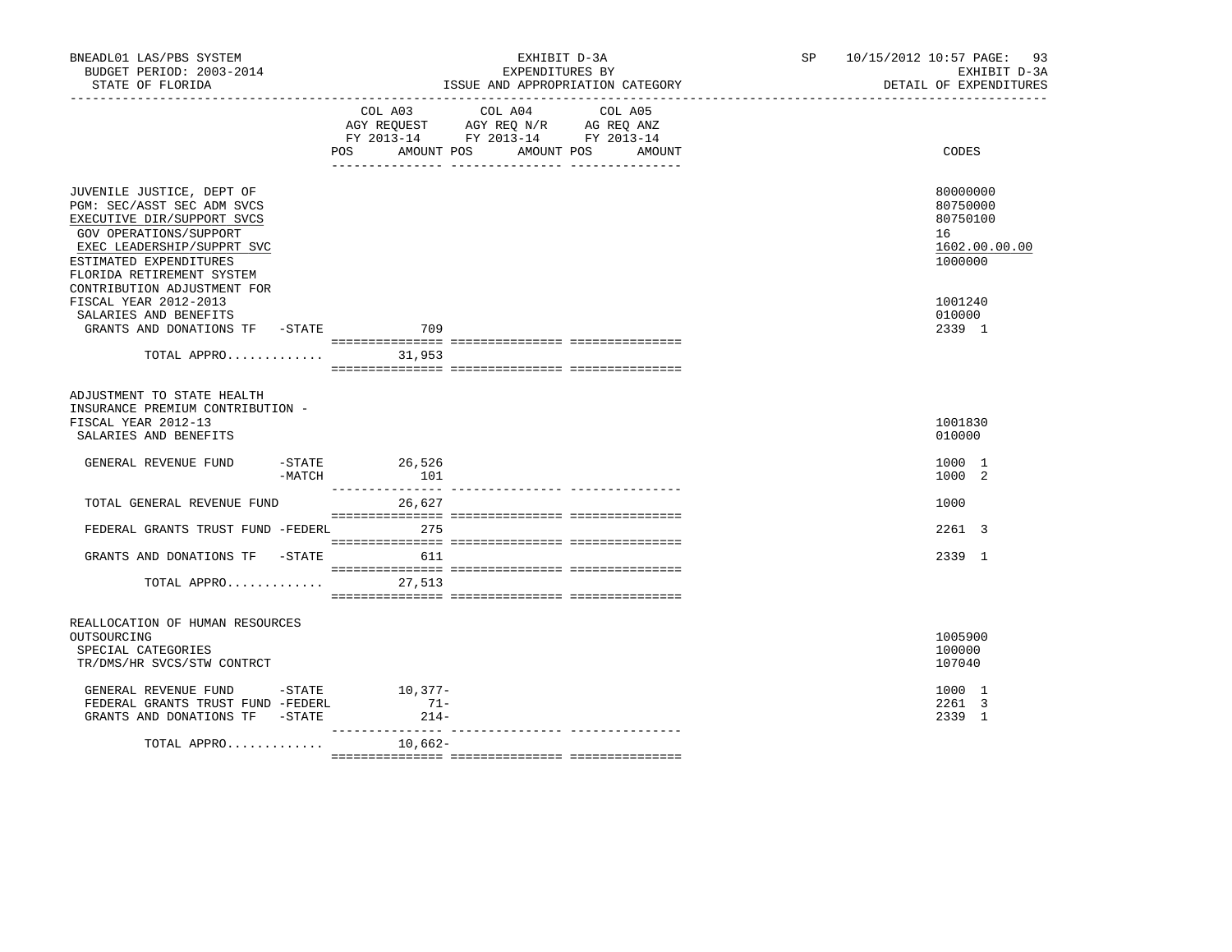| BNEADL01 LAS/PBS SYSTEM<br>BUDGET PERIOD: 2003-2014<br>STATE OF FLORIDA                                                                                                      | EXHIBIT D-3A<br>EXPENDITURES BY<br>ISSUE AND APPROPRIATION CATEGORY                                                                                                                                                                                                                                                                                                                                                                                                | SP 10/15/2012 10:57 PAGE:<br>94<br>EXHIBIT D-3A<br>DETAIL OF EXPENDITURES |
|------------------------------------------------------------------------------------------------------------------------------------------------------------------------------|--------------------------------------------------------------------------------------------------------------------------------------------------------------------------------------------------------------------------------------------------------------------------------------------------------------------------------------------------------------------------------------------------------------------------------------------------------------------|---------------------------------------------------------------------------|
|                                                                                                                                                                              | $\begin{tabular}{lcccc} COL A03 & COL A04 & COL A05 \\ AGY REQUEST & AGY REQ N/R & AG REQ ANZ \\ FY & 2013-14 & FY & 2013-14 & FY & 2013-14 \end{tabular}$<br>AMOUNT POS AMOUNT POS<br>AMOUNT<br>POS FOR                                                                                                                                                                                                                                                           | CODES                                                                     |
| JUVENILE JUSTICE, DEPT OF<br>PGM: SEC/ASST SEC ADM SVCS<br>EXECUTIVE DIR/SUPPORT SVCS<br>GOV OPERATIONS/SUPPORT<br>EXEC LEADERSHIP/SUPPRT SVC<br>ADJUSTMENTS TO CURRENT YEAR |                                                                                                                                                                                                                                                                                                                                                                                                                                                                    | 80000000<br>80750000<br>80750100<br>16<br>1602.00.00.00                   |
| ESTIMATED EXPENDITURES<br>TRANSFER BUDGET BETWEEN                                                                                                                            |                                                                                                                                                                                                                                                                                                                                                                                                                                                                    | 1600000                                                                   |
| APPROPRIATION CATEGORIES - ADD<br>SPECIAL CATEGORIES<br>CONTRACTED SERVICES                                                                                                  |                                                                                                                                                                                                                                                                                                                                                                                                                                                                    | 160F420<br>100000<br>100777                                               |
| ADMINISTRATIVE TRUST FUND -STATE 15,000                                                                                                                                      |                                                                                                                                                                                                                                                                                                                                                                                                                                                                    | 2021 1                                                                    |
|                                                                                                                                                                              |                                                                                                                                                                                                                                                                                                                                                                                                                                                                    |                                                                           |
| AGENCY ISSUE NARRATIVE:<br>2013-2014 BUDGET YEAR NARRATIVE:<br>providers' use for employment background screenings.                                                          | IT COMPONENT? NO<br>This issue requests the continuation of previously approved budget amendment B-ED13-0003 (EOG #B7013) in the Executive<br>Direction/Support Services budget entity. This request ensures that the department appropriately uses the Administrative<br>Trust Fund budget authority to pay processing fees assessed by Bank of America for online payment services intended for<br>The corresponding issue is included under issue code 160F430. |                                                                           |
| TRANSFER BUDGET BETWEEN<br>APPROPRIATION CATEGORIES - DEDUCT<br><b>EXPENSES</b>                                                                                              |                                                                                                                                                                                                                                                                                                                                                                                                                                                                    | 160F430<br>040000                                                         |
| ADMINISTRATIVE TRUST FUND -STATE 15,000-                                                                                                                                     |                                                                                                                                                                                                                                                                                                                                                                                                                                                                    | 2021 1                                                                    |
|                                                                                                                                                                              |                                                                                                                                                                                                                                                                                                                                                                                                                                                                    |                                                                           |
| AGENCY ISSUE NARRATIVE:<br>2013-2014 BUDGET YEAR NARRATIVE:<br>providers' use for employment background screenings.                                                          | IT COMPONENT? NO<br>This issue requests the continuation of previously approved budget amendment B-ED13-0003 (EOG #B7013) in the Executive<br>Direction/Support Services budget entity. This request ensures that the department appropriately uses the Administrative<br>Trust Fund budget authority to pay processing fees assessed by Bank of America for online payment services intended for                                                                  |                                                                           |
|                                                                                                                                                                              | The corresponding issue is included under issue code 160F420.                                                                                                                                                                                                                                                                                                                                                                                                      |                                                                           |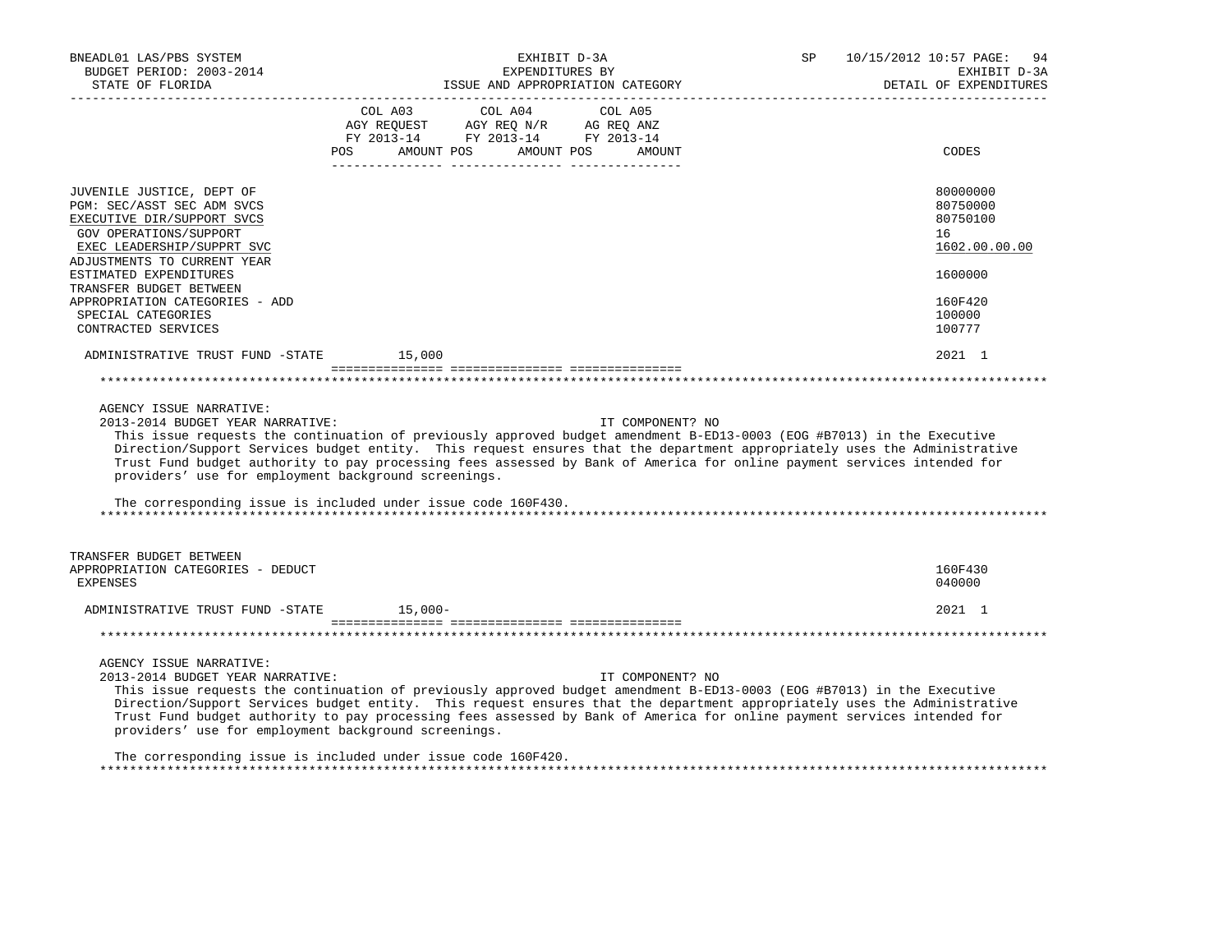| BNEADL01 LAS/PBS SYSTEM<br>BUDGET PERIOD: 2003-2014<br>STATE OF FLORIDA<br>----------------                                                                                                                                                | EXHIBIT D-3A<br>EXPENDITURES BY<br>ISSUE AND APPROPRIATION CATEGORY                                                                                                                                                                                                                                                             | 10/15/2012 10:57 PAGE:<br>SP<br>95<br>EXHIBIT D-3A<br>DETAIL OF EXPENDITURES |
|--------------------------------------------------------------------------------------------------------------------------------------------------------------------------------------------------------------------------------------------|---------------------------------------------------------------------------------------------------------------------------------------------------------------------------------------------------------------------------------------------------------------------------------------------------------------------------------|------------------------------------------------------------------------------|
|                                                                                                                                                                                                                                            | COL A03<br>COL A04<br>COL A05<br>AGY REQUEST AGY REQ N/R AG REQ ANZ<br>FY 2013-14 FY 2013-14 FY 2013-14<br>AMOUNT POS<br>AMOUNT POS<br>AMOUNT<br>POS                                                                                                                                                                            | CODES                                                                        |
| JUVENILE JUSTICE, DEPT OF<br>PGM: SEC/ASST SEC ADM SVCS<br>EXECUTIVE DIR/SUPPORT SVCS<br>GOV OPERATIONS/SUPPORT<br>EXEC LEADERSHIP/SUPPRT SVC<br>ADJUSTMENTS TO CURRENT YEAR<br>ESTIMATED EXPENDITURES<br>CORRECT FUND SOURCE IDENTIFIER - |                                                                                                                                                                                                                                                                                                                                 | 80000000<br>80750000<br>80750100<br>16<br>1602.00.00.00<br>1600000           |
| DEDUCT<br>SPECIAL CATEGORIES<br>TR/DMS/HR SVCS/STW CONTRCT                                                                                                                                                                                 |                                                                                                                                                                                                                                                                                                                                 | 160S010<br>100000<br>107040                                                  |
| FEDERAL GRANTS TRUST FUND -RECPNT                                                                                                                                                                                                          | $77-$                                                                                                                                                                                                                                                                                                                           | 2261 9                                                                       |
|                                                                                                                                                                                                                                            |                                                                                                                                                                                                                                                                                                                                 |                                                                              |
| AGENCY ISSUE NARRATIVE:<br>2013-2014 BUDGET YEAR NARRATIVE:<br>Formula Grant.                                                                                                                                                              | IT COMPONENT? NO<br>This issue corrects the funding source identifier (FSI) for budget authority in the Federal Grants Trust Fund. This<br>correction is necessary in order to clearly identify budget authority for the U.S. Department of Justice's Title II<br>The corresponding issue is included under issue code 160S020. |                                                                              |
| CORRECT FUND SOURCE IDENTIFIER -<br>ADD<br>SPECIAL CATEGORIES<br>TR/DMS/HR SVCS/STW CONTRCT                                                                                                                                                |                                                                                                                                                                                                                                                                                                                                 | 160S020<br>100000<br>107040                                                  |
| FEDERAL GRANTS TRUST FUND -FEDERL                                                                                                                                                                                                          | 77                                                                                                                                                                                                                                                                                                                              | 2261 3                                                                       |
|                                                                                                                                                                                                                                            |                                                                                                                                                                                                                                                                                                                                 |                                                                              |
| AGENCY ISSUE NARRATIVE:<br>2013-2014 BUDGET YEAR NARRATIVE:<br>Formula Grant.                                                                                                                                                              | IT COMPONENT? NO<br>This issue corrects the funding source identifier (FSI) for budget authority in the Federal Grants Trust Fund. This<br>correction is necessary in order to clearly identify budget authority for the U.S. Department of Justice's Title II                                                                  |                                                                              |
|                                                                                                                                                                                                                                            | The corresponding issue is included under issue code 160S010.                                                                                                                                                                                                                                                                   |                                                                              |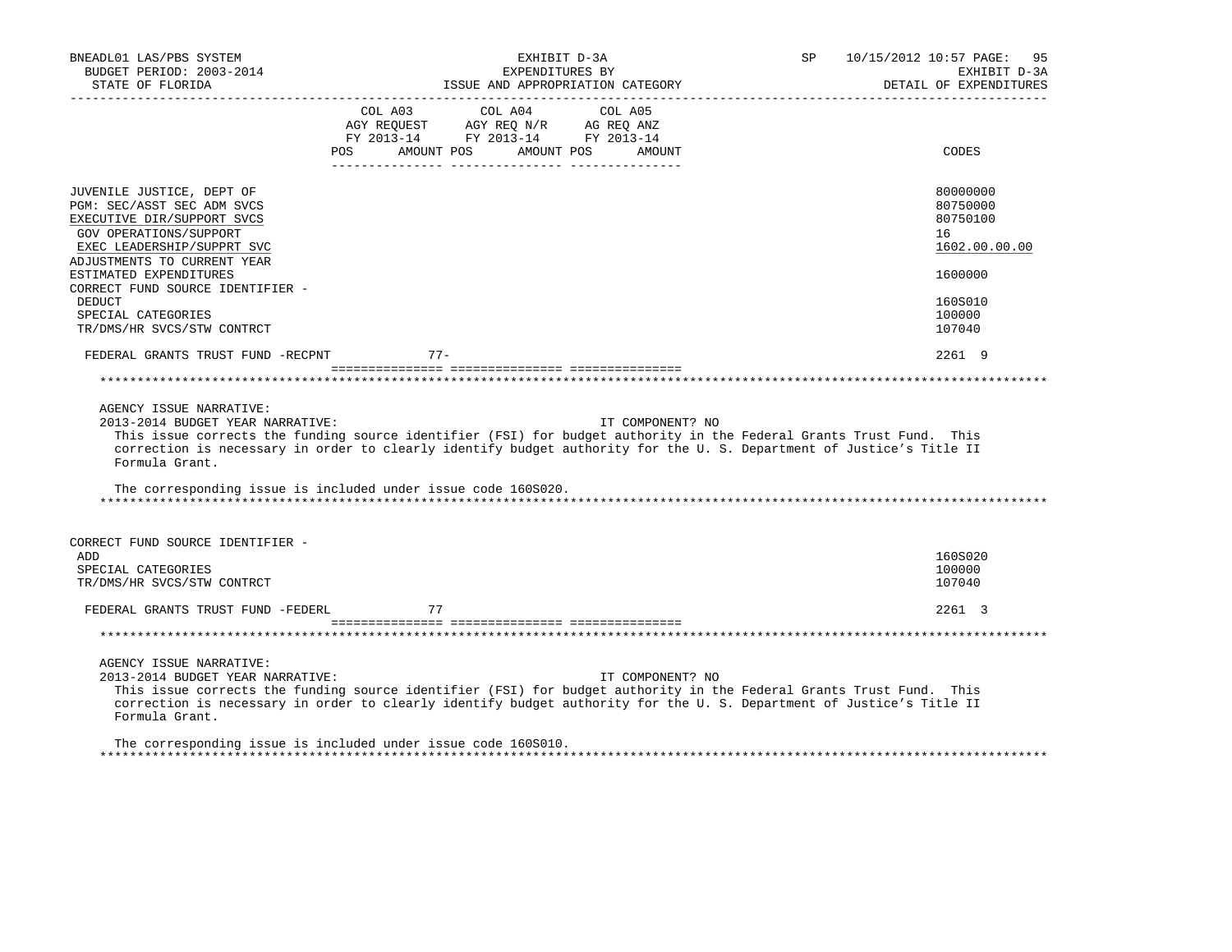| BNEADL01 LAS/PBS SYSTEM<br>BUDGET PERIOD: 2003-2014<br>STATE OF FLORIDA                                                                                                                                |  |                                                                                                   | EXHIBIT D-3A<br>EXPENDITURES BY<br>ISSUE AND APPROPRIATION CATEGORY | SP 10/15/2012 10:57 PAGE: 96<br>EXHIBIT D-3A<br>DETAIL OF EXPENDITURES |                                                                    |
|--------------------------------------------------------------------------------------------------------------------------------------------------------------------------------------------------------|--|---------------------------------------------------------------------------------------------------|---------------------------------------------------------------------|------------------------------------------------------------------------|--------------------------------------------------------------------|
|                                                                                                                                                                                                        |  | COL A03 COL A04 COL A05<br>AGY REQUEST AGY REQ N/R AG REQ ANZ<br>FY 2013-14 FY 2013-14 FY 2013-14 | POS AMOUNT POS AMOUNT POS AMOUNT                                    | CODES                                                                  |                                                                    |
| JUVENILE JUSTICE, DEPT OF<br>PGM: SEC/ASST SEC ADM SVCS<br>EXECUTIVE DIR/SUPPORT SVCS<br>GOV OPERATIONS/SUPPORT<br>EXEC LEADERSHIP/SUPPRT SVC<br>ADJUSTMENTS TO CURRENT YEAR<br>ESTIMATED EXPENDITURES |  |                                                                                                   |                                                                     |                                                                        | 80000000<br>80750000<br>80750100<br>16<br>1602.00.00.00<br>1600000 |
| IDENTIFICATION OF MATCH REQUIRED<br>FOR FEDERAL GRANTS - ADD<br>SALARIES AND BENEFITS                                                                                                                  |  |                                                                                                   |                                                                     |                                                                        | 160S030<br>010000                                                  |
| GENERAL REVENUE FUND                                                                                                                                                                                   |  | $-STATE$<br>5,992                                                                                 |                                                                     |                                                                        | 1000 1                                                             |
| EXPENSES                                                                                                                                                                                               |  |                                                                                                   |                                                                     |                                                                        | 040000                                                             |
| GENERAL REVENUE FUND -STATE 658                                                                                                                                                                        |  |                                                                                                   |                                                                     |                                                                        | 1000 1                                                             |
| TOTAL: IDENTIFICATION OF MATCH REQUIRED<br>FOR FEDERAL GRANTS - ADD<br>TOTAL ISSUE                                                                                                                     |  | 6.650                                                                                             |                                                                     |                                                                        | 160S030                                                            |
|                                                                                                                                                                                                        |  |                                                                                                   |                                                                     |                                                                        |                                                                    |
| AGENCY ISSUE NARRATIVE:<br>2013-2014 BUDGET YEAR NARRATIVE:                                                                                                                                            |  |                                                                                                   |                                                                     | IT COMPONENT? NO                                                       |                                                                    |

 This issue changes the funding source identifier (FSI) for budget assigned to the General Revenue Fund in the Executive Direction/Support Services budget entity. The FSI is being changed to identify budget that is used for match for the U. S. Department of Justice's Title II Formula Grant. Match is required for planning and administration. The department must match the planning and administration dollar for dollar. Staff in the Executive Direction/Support Services budget entity compiles data that is used in the progress reports of the federal grants. There is a companion issue in the Delinquency Prevention and Diversion budget entity. The Other Salary Amount (OAD) transaction was used to record the budget for salaries and benefits because this issue changes the funding source identifier. Salary rate was not updated. Calculation of the match adjustment required for FY 2013-14 is as follows:

| Grant                                     | Match        |
|-------------------------------------------|--------------|
| Award                                     | Required for |
| Number                                    | FY 2013-14   |
| $2009 - JF - FX - 0001$                   | \$148,625    |
| $2010 - JF - FX - 0022$                   | \$298,000    |
| $2011 - JF - FX - 0034$                   | \$210,370    |
| $2012 - JF - FX - 0046$                   | \$106,000    |
| Total Match Required for FY 2013-14       | \$762,995    |
| Base Budget Currently Identified as Match | \$896,569    |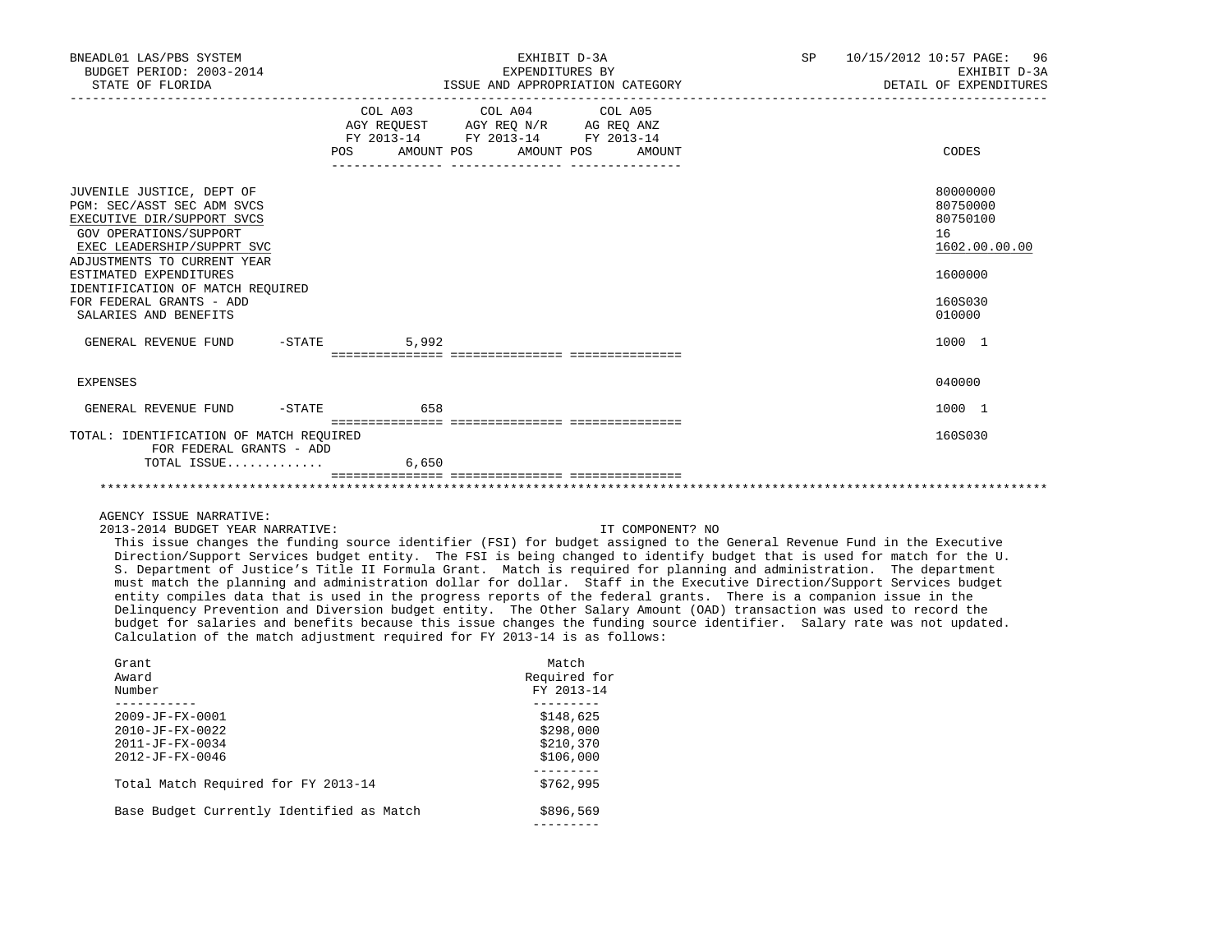| BNEADL01 LAS/PBS SYSTEM<br>BUDGET PERIOD: 2003-2014<br>STATE OF FLORIDA                                                                                                                                |             | EXHIBIT D-3A<br>EXPENDITURES BY<br>ISSUE AND APPROPRIATION CATEGORY | SP                                                                                                                               | 10/15/2012 10:57 PAGE:<br>97<br>EXHIBIT D-3A<br>DETAIL OF EXPENDITURES |                                                                    |
|--------------------------------------------------------------------------------------------------------------------------------------------------------------------------------------------------------|-------------|---------------------------------------------------------------------|----------------------------------------------------------------------------------------------------------------------------------|------------------------------------------------------------------------|--------------------------------------------------------------------|
|                                                                                                                                                                                                        | COL A03     | COL A04                                                             | COL A05<br>COL AUS<br>AGY REQUEST AGY REQ N/R AG REQ ANZ<br>FY 2013-14 FY 2013-14 FY 2013-14<br>POS AMOUNT POS AMOUNT POS AMOUNT |                                                                        | CODES                                                              |
| JUVENILE JUSTICE, DEPT OF<br>PGM: SEC/ASST SEC ADM SVCS<br>EXECUTIVE DIR/SUPPORT SVCS<br>GOV OPERATIONS/SUPPORT<br>EXEC LEADERSHIP/SUPPRT SVC<br>ADJUSTMENTS TO CURRENT YEAR<br>ESTIMATED EXPENDITURES |             |                                                                     |                                                                                                                                  |                                                                        | 80000000<br>80750000<br>80750100<br>16<br>1602.00.00.00<br>1600000 |
| IDENTIFICATION OF MATCH REOUIRED<br>FOR FEDERAL GRANTS - ADD                                                                                                                                           |             |                                                                     |                                                                                                                                  |                                                                        | 160S030                                                            |
| Match Adjustment Required                                                                                                                                                                              |             |                                                                     | (\$133,574)                                                                                                                      |                                                                        |                                                                    |
|                                                                                                                                                                                                        |             |                                                                     | <b>EDEDEDED</b>                                                                                                                  |                                                                        |                                                                    |
| The corresponding issue is included under issue code 160S040.                                                                                                                                          |             |                                                                     |                                                                                                                                  |                                                                        |                                                                    |
|                                                                                                                                                                                                        |             |                                                                     |                                                                                                                                  |                                                                        |                                                                    |
| POSITION DETAIL OF SALARIES AND BENEFITS:                                                                                                                                                              |             |                                                                     |                                                                                                                                  |                                                                        | LAPSE LAPSED SALARIES                                              |
|                                                                                                                                                                                                        |             |                                                                     | FTE BASE RATE ADDITIVES BENEFITS                                                                                                 | SUBTOTAL                                                               | % AND BENEFITS                                                     |
| A03 - AGY REQUEST FY 2013-14                                                                                                                                                                           |             |                                                                     |                                                                                                                                  |                                                                        |                                                                    |
| CHANGES TO CURRENTLY AUTHORIZED POSITIONS<br>OTHER SALARY AMOUNT<br>1000 GENERAL REVENUE FUND                                                                                                          |             |                                                                     |                                                                                                                                  |                                                                        | 5,992                                                              |
|                                                                                                                                                                                                        |             |                                                                     |                                                                                                                                  |                                                                        | --------------<br>5,992                                            |
|                                                                                                                                                                                                        |             |                                                                     |                                                                                                                                  |                                                                        | ==============                                                     |
|                                                                                                                                                                                                        |             |                                                                     |                                                                                                                                  |                                                                        |                                                                    |
| IDENTIFICATION OF MATCH REQUIRED<br>FOR FEDERAL GRANTS - DEDUCT<br>SALARIES AND BENEFITS                                                                                                               |             |                                                                     |                                                                                                                                  |                                                                        | 160S040<br>010000                                                  |
| GENERAL REVENUE FUND -MATCH                                                                                                                                                                            | $5.992 -$   |                                                                     |                                                                                                                                  |                                                                        | 1000 2                                                             |
|                                                                                                                                                                                                        |             |                                                                     |                                                                                                                                  |                                                                        |                                                                    |
| <b>EXPENSES</b>                                                                                                                                                                                        |             |                                                                     |                                                                                                                                  |                                                                        | 040000                                                             |
| GENERAL REVENUE FUND                                                                                                                                                                                   | -MATCH 658- |                                                                     |                                                                                                                                  |                                                                        | 1000 2                                                             |
| TOTAL: IDENTIFICATION OF MATCH REQUIRED<br>FOR FEDERAL GRANTS - DEDUCT                                                                                                                                 |             |                                                                     |                                                                                                                                  |                                                                        | 160S040                                                            |
| TOTAL ISSUE                                                                                                                                                                                            | 6,650-      |                                                                     |                                                                                                                                  |                                                                        |                                                                    |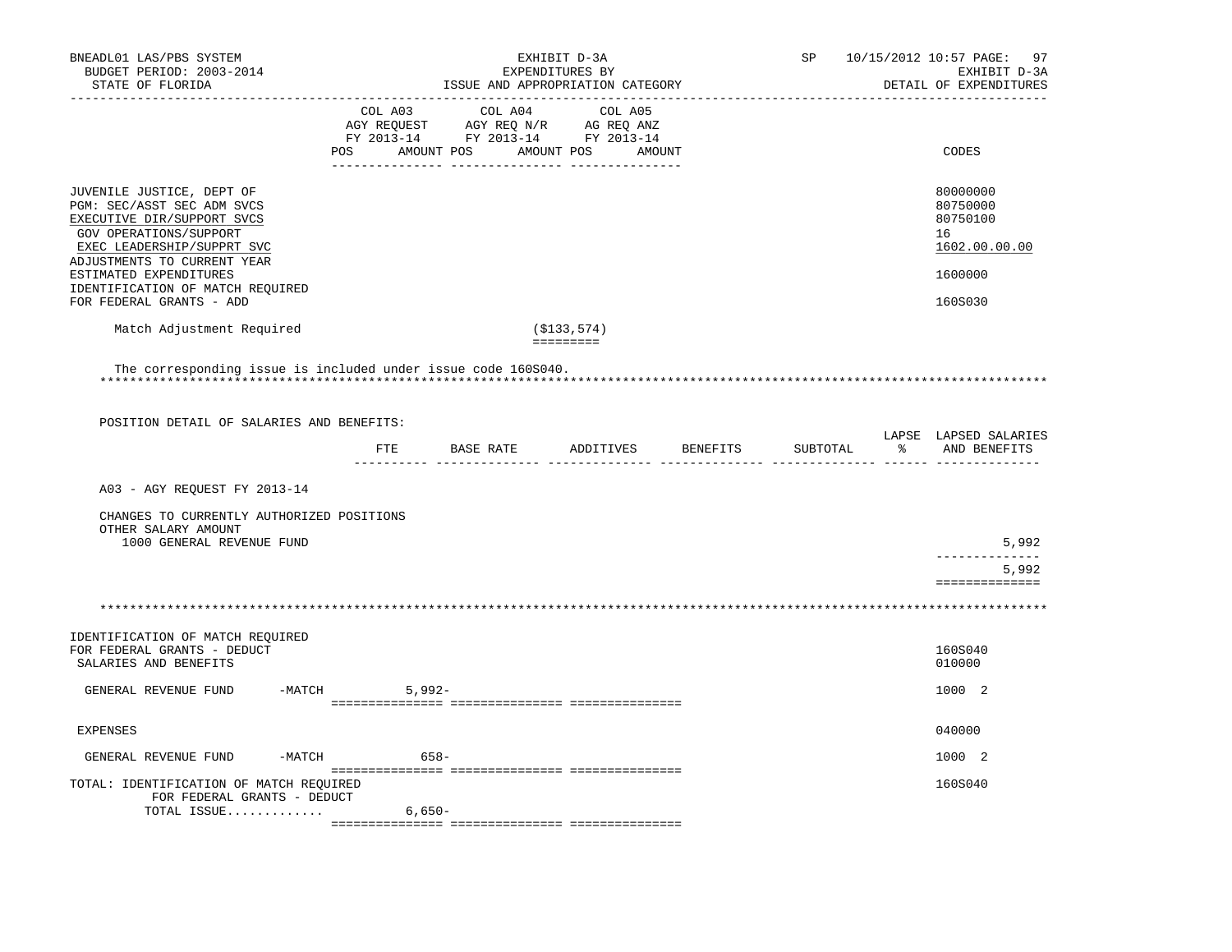| BNEADL01 LAS/PBS SYSTEM<br>BUDGET PERIOD: 2003-2014<br>STATE OF FLORIDA                                                                                                      |                                            | EXHIBIT D-3A<br>EXPENDITURES BY<br>ISSUE AND APPROPRIATION CATEGORY               | 10/15/2012 10:57 PAGE: 98<br>SP.<br>EXHIBIT D-3A<br>DETAIL OF EXPENDITURES |                                                         |
|------------------------------------------------------------------------------------------------------------------------------------------------------------------------------|--------------------------------------------|-----------------------------------------------------------------------------------|----------------------------------------------------------------------------|---------------------------------------------------------|
|                                                                                                                                                                              | COL A03<br>FY 2013-14<br>AMOUNT POS<br>POS | COL A04 COL A05<br>AGY REQUEST AGY REQ N/R<br>FY 2013-14 FY 2013-14<br>AMOUNT POS | AG REO ANZ<br>AMOUNT                                                       | CODES                                                   |
| JUVENILE JUSTICE, DEPT OF<br>PGM: SEC/ASST SEC ADM SVCS<br>EXECUTIVE DIR/SUPPORT SVCS<br>GOV OPERATIONS/SUPPORT<br>EXEC LEADERSHIP/SUPPRT SVC<br>ADJUSTMENTS TO CURRENT YEAR |                                            |                                                                                   |                                                                            | 80000000<br>80750000<br>80750100<br>16<br>1602.00.00.00 |
| ESTIMATED EXPENDITURES<br>IDENTIFICATION OF MATCH REQUIRED<br>FOR FEDERAL GRANTS - DEDUCT                                                                                    |                                            |                                                                                   |                                                                            | 1600000<br>160S040                                      |

2013-2014 BUDGET YEAR NARRATIVE: IT COMPONENT? NO

 This issue changes the funding source identifier (FSI) for budget assigned to the General Revenue Fund in the Executive Direction/Support Services budget entity. The FSI is being changed to identify budget that is used for match for the U. S. Department of Justice's Title II Formula Grant. Match is required for planning and administration. The department must match the planning and administration dollar for dollar. Staff in the Executive Direction/Support Services budget entity compiles data that is used in the progress reports of the federal grants. There is a companion issue in the Delinquency Prevention and Diversion budget entity. The Other Salary Amount (OAD) transaction was used to record the budget for salaries and benefits because this issue changes the funding source identifier. Salary rate was not updated. Calculation of the match adjustment required for FY 2013-14 is as follows:

| Grant<br>Award<br>Number                                                                                 | Match<br>Required for<br>FY 2013-14              |
|----------------------------------------------------------------------------------------------------------|--------------------------------------------------|
| $2009 - JF - FX - 0001$<br>$2010 - JF - FX - 0022$<br>$2011 - JF - FX - 0034$<br>$2012 - JF - FX - 0046$ | \$148,625<br>\$298,000<br>\$210.370<br>\$106.000 |
| Total Match Required for FY 2013-14                                                                      | \$762,995                                        |
| Base Budget Currently Identified as Match                                                                | \$896,569                                        |
| Match Adjustment Required                                                                                | (S133.574)                                       |

 The corresponding issue is included under issue code 160S030. \*\*\*\*\*\*\*\*\*\*\*\*\*\*\*\*\*\*\*\*\*\*\*\*\*\*\*\*\*\*\*\*\*\*\*\*\*\*\*\*\*\*\*\*\*\*\*\*\*\*\*\*\*\*\*\*\*\*\*\*\*\*\*\*\*\*\*\*\*\*\*\*\*\*\*\*\*\*\*\*\*\*\*\*\*\*\*\*\*\*\*\*\*\*\*\*\*\*\*\*\*\*\*\*\*\*\*\*\*\*\*\*\*\*\*\*\*\*\*\*\*\*\*\*\*\*\*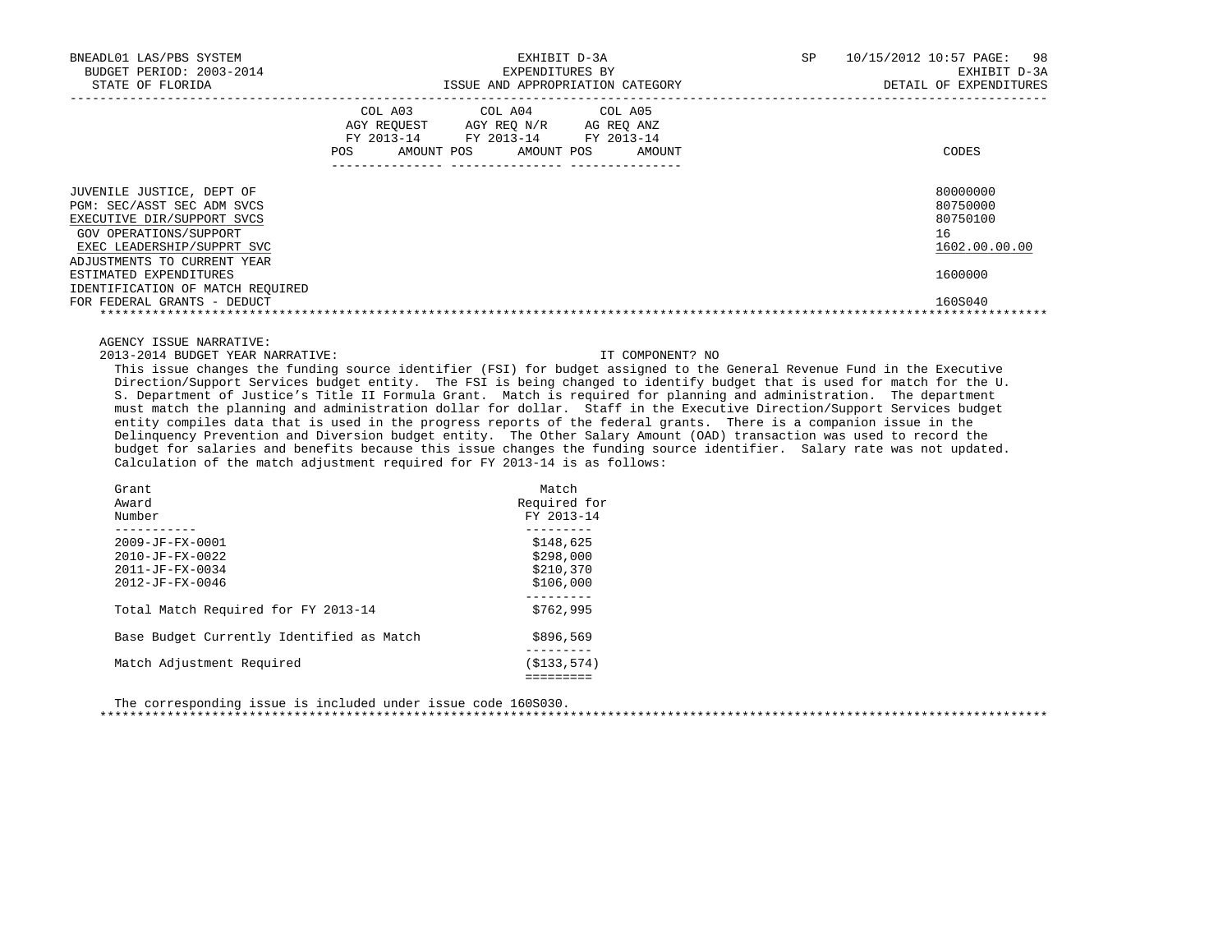| BNEADL01 LAS/PBS SYSTEM<br>BUDGET PERIOD: 2003-2014<br>STATE OF FLORIDA                                                                                                                                                                                                                                                                                                                                                                                                                                  | EXHIBIT D-3A<br>EXPENDITURES BY<br>ISSUE AND APPROPRIATION CATEGORY |         |            |                       |                                                                                                                                                                                                                                                                                                                                                                                                                                                   |                  | SP       | 10/15/2012 10:57 PAGE:<br>99<br>EXHIBIT D-3A<br>DETAIL OF EXPENDITURES |   |                                                                               |
|----------------------------------------------------------------------------------------------------------------------------------------------------------------------------------------------------------------------------------------------------------------------------------------------------------------------------------------------------------------------------------------------------------------------------------------------------------------------------------------------------------|---------------------------------------------------------------------|---------|------------|-----------------------|---------------------------------------------------------------------------------------------------------------------------------------------------------------------------------------------------------------------------------------------------------------------------------------------------------------------------------------------------------------------------------------------------------------------------------------------------|------------------|----------|------------------------------------------------------------------------|---|-------------------------------------------------------------------------------|
|                                                                                                                                                                                                                                                                                                                                                                                                                                                                                                          | POS                                                                 | COL A03 | AMOUNT POS | COL A04<br>AMOUNT POS | COL A05<br>$\begin{array}{ccccccccc}\n\text{AGY REQUEST} & & \text{GUT} & \text{GUT} & & \text{GUT} & \text{GUT} & \text{GUT} & \text{GUT} & \text{GUT} & \text{GUT} & \text{GUT} & \text{GUT} & \text{GUT} & \text{GUT} & \text{GUT} & \text{GUT} & \text{GUT} & \text{GUT} & \text{GUT} & \text{GUT} & \text{GUT} & \text{GUT} & \text{GUT} & \text{GUT} & \text{GUT} & \text{GUT} & \text{GUT} & \text{GUT} & \text{GUT} & \text{GUT} & \text$ | AMOUNT           |          |                                                                        |   | CODES                                                                         |
| JUVENILE JUSTICE, DEPT OF<br>PGM: SEC/ASST SEC ADM SVCS<br>EXECUTIVE DIR/SUPPORT SVCS<br>GOV OPERATIONS/SUPPORT<br>EXEC LEADERSHIP/SUPPRT SVC<br>ADJUSTMENTS TO CURRENT YEAR<br>ESTIMATED EXPENDITURES<br>IDENTIFICATION OF MATCH REQUIRED<br>FOR FEDERAL GRANTS - DEDUCT                                                                                                                                                                                                                                |                                                                     |         |            |                       |                                                                                                                                                                                                                                                                                                                                                                                                                                                   |                  |          |                                                                        |   | 80000000<br>80750000<br>80750100<br>16<br>1602.00.00.00<br>1600000<br>160S040 |
| POSITION DETAIL OF SALARIES AND BENEFITS:                                                                                                                                                                                                                                                                                                                                                                                                                                                                | FTE                                                                 |         |            |                       | BASE RATE ADDITIVES                                                                                                                                                                                                                                                                                                                                                                                                                               |                  | BENEFITS | SUBTOTAL                                                               | ዱ | LAPSE LAPSED SALARIES<br>AND BENEFITS                                         |
| A03 - AGY REQUEST FY 2013-14<br>CHANGES TO CURRENTLY AUTHORIZED POSITIONS<br>OTHER SALARY AMOUNT<br>1000 GENERAL REVENUE FUND                                                                                                                                                                                                                                                                                                                                                                            |                                                                     |         |            |                       |                                                                                                                                                                                                                                                                                                                                                                                                                                                   |                  |          |                                                                        |   | $5,992-$<br>-------------                                                     |
|                                                                                                                                                                                                                                                                                                                                                                                                                                                                                                          |                                                                     |         |            |                       |                                                                                                                                                                                                                                                                                                                                                                                                                                                   |                  |          |                                                                        |   | $5,992-$<br>==============                                                    |
| TRANSFER BUDGET BETWEEN<br>APPROPRIATION CATEGORIES FOR<br>DEFERRED PAYMENT COMMODITY<br>CONTRACTS - ADD<br>SPECIAL CATEGORIES<br>DEFERRED-PAY COM CONTRACTS                                                                                                                                                                                                                                                                                                                                             |                                                                     |         |            |                       |                                                                                                                                                                                                                                                                                                                                                                                                                                                   |                  |          |                                                                        |   | 1600440<br>100000<br>105280                                                   |
| GENERAL REVENUE FUND                                                                                                                                                                                                                                                                                                                                                                                                                                                                                     | $-$ STATE 59,032                                                    |         |            |                       |                                                                                                                                                                                                                                                                                                                                                                                                                                                   |                  |          |                                                                        |   | 1000 1                                                                        |
|                                                                                                                                                                                                                                                                                                                                                                                                                                                                                                          |                                                                     |         |            |                       |                                                                                                                                                                                                                                                                                                                                                                                                                                                   |                  |          |                                                                        |   |                                                                               |
| AGENCY ISSUE NARRATIVE:<br>2013-2014 BUDGET YEAR NARRATIVE:<br>This issue requests the continuation of previously approved budget amendment B-ED13-0001 (EOG #B0021) in the Executive<br>Direction/Support Services budget entity. This request transfers recurring General Revenue budget from the Expenses<br>category to the Deferred-Payment Commodity Contracts category for the installment purchase of telecom and data equipment<br>through the Consolidated Equipment Financing Program (CEFP). |                                                                     |         |            |                       |                                                                                                                                                                                                                                                                                                                                                                                                                                                   | IT COMPONENT? NO |          |                                                                        |   |                                                                               |
| The corresponding issue is included under issue code 1600450.                                                                                                                                                                                                                                                                                                                                                                                                                                            |                                                                     |         |            |                       |                                                                                                                                                                                                                                                                                                                                                                                                                                                   |                  |          |                                                                        |   |                                                                               |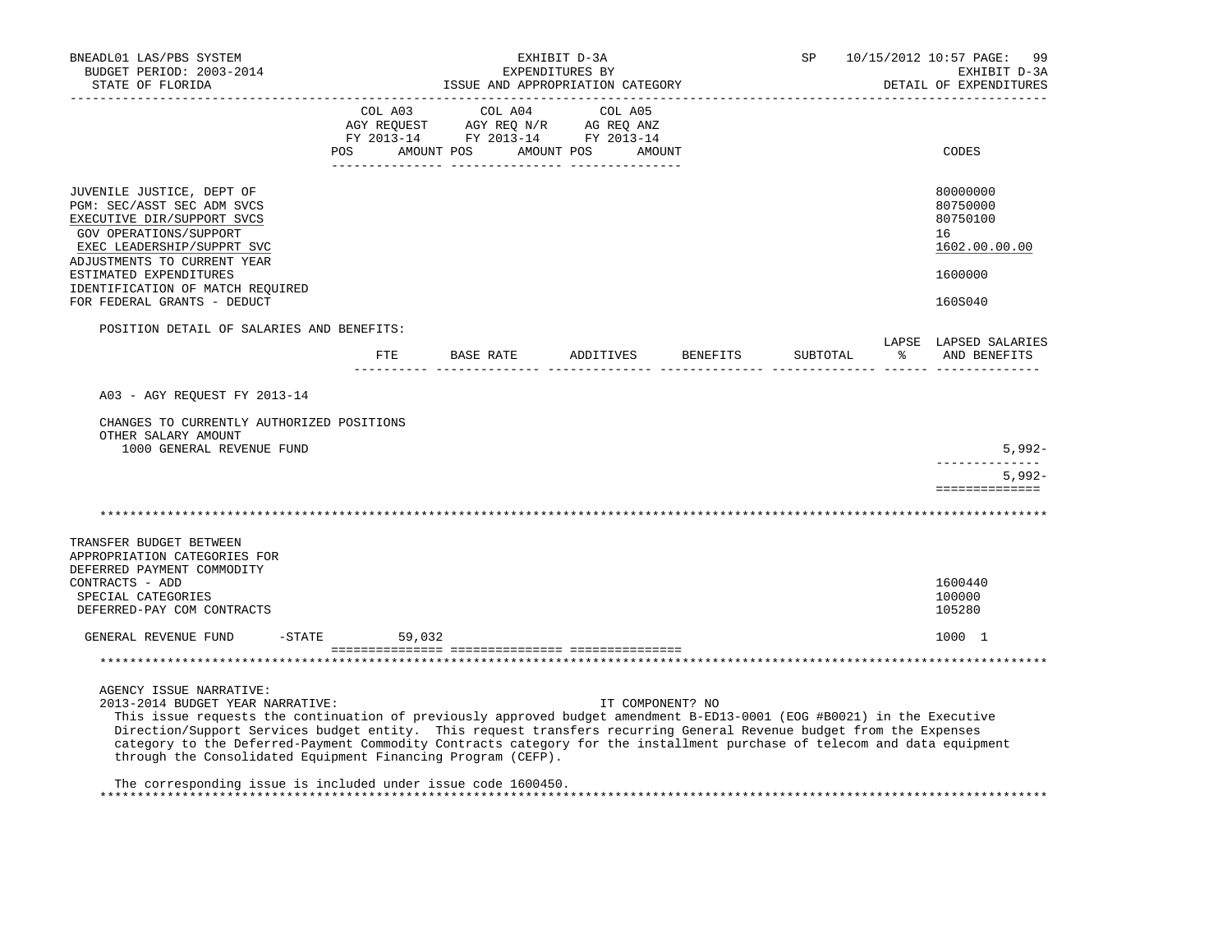| BNEADL01 LAS/PBS SYSTEM<br>BUDGET PERIOD: 2003-2014<br>STATE OF FLORIDA                                                                                                                                                                                                                                                           | EXHIBIT D-3A<br>EXPENDITURES BY<br>ISSUE AND APPROPRIATION CATEGORY                                                                                                                                                                                                                                                                                                                                                                                                                                                            | 10/15/2012 10:57 PAGE: 100<br>SP.<br>EXHIBIT D-3A<br>DETAIL OF EXPENDITURES             |
|-----------------------------------------------------------------------------------------------------------------------------------------------------------------------------------------------------------------------------------------------------------------------------------------------------------------------------------|--------------------------------------------------------------------------------------------------------------------------------------------------------------------------------------------------------------------------------------------------------------------------------------------------------------------------------------------------------------------------------------------------------------------------------------------------------------------------------------------------------------------------------|-----------------------------------------------------------------------------------------|
|                                                                                                                                                                                                                                                                                                                                   | COL A03<br>COL A04<br>COL A05<br>AGY REQUEST AGY REQ N/R<br>AG REQ ANZ<br>FY 2013-14 FY 2013-14 FY 2013-14<br>AMOUNT POS<br>AMOUNT POS<br>POS<br>AMOUNT                                                                                                                                                                                                                                                                                                                                                                        | CODES                                                                                   |
| JUVENILE JUSTICE, DEPT OF<br>PGM: SEC/ASST SEC ADM SVCS<br>EXECUTIVE DIR/SUPPORT SVCS<br>GOV OPERATIONS/SUPPORT<br>EXEC LEADERSHIP/SUPPRT SVC<br>ADJUSTMENTS TO CURRENT YEAR<br>ESTIMATED EXPENDITURES<br>TRANSFER BUDGET BETWEEN<br>APPROPRIATION CATEGORIES FOR<br>DEFERRED PAYMENT COMMODITY<br>CONTRACTS - DEDUCT<br>EXPENSES |                                                                                                                                                                                                                                                                                                                                                                                                                                                                                                                                | 80000000<br>80750000<br>80750100<br>16<br>1602.00.00.00<br>1600000<br>1600450<br>040000 |
| GENERAL REVENUE FUND<br>$-STATE$                                                                                                                                                                                                                                                                                                  | $59,032-$                                                                                                                                                                                                                                                                                                                                                                                                                                                                                                                      | 1000 1                                                                                  |
|                                                                                                                                                                                                                                                                                                                                   |                                                                                                                                                                                                                                                                                                                                                                                                                                                                                                                                |                                                                                         |
| AGENCY ISSUE NARRATIVE:<br>2013-2014 BUDGET YEAR NARRATIVE:                                                                                                                                                                                                                                                                       | IT COMPONENT? NO<br>This issue requests the continuation of previously approved budget amendment B-ED13-0001 (EOG #B0021) in the Executive<br>Direction/Support Services budget entity. This request transfers recurring General Revenue budget from the Expenses<br>category to the Deferred-Payment Commodity Contracts category for the installment purchase of telecom and data equipment<br>through the Consolidated Equipment Financing Program (CEFP).<br>The corresponding issue is included under issue code 1600440. |                                                                                         |
| ESTIMATED EXPENDITURES REALIGNMENT<br>REALIGNMENT OF EXPENDITURES BETWEEN<br>BUDGET ENTITIES - DEDUCT                                                                                                                                                                                                                             |                                                                                                                                                                                                                                                                                                                                                                                                                                                                                                                                | 2000000<br>2000120                                                                      |
| SALARY RATE<br>SALARY RATE 82,484-                                                                                                                                                                                                                                                                                                |                                                                                                                                                                                                                                                                                                                                                                                                                                                                                                                                | 000000                                                                                  |
| SALARIES AND BENEFITS                                                                                                                                                                                                                                                                                                             |                                                                                                                                                                                                                                                                                                                                                                                                                                                                                                                                | 010000                                                                                  |
| FEDERAL GRANTS TRUST FUND -FEDERL                                                                                                                                                                                                                                                                                                 | $2.00 -$<br>$129,035-$                                                                                                                                                                                                                                                                                                                                                                                                                                                                                                         | 2261 3                                                                                  |
| <b>EXPENSES</b>                                                                                                                                                                                                                                                                                                                   |                                                                                                                                                                                                                                                                                                                                                                                                                                                                                                                                | 040000                                                                                  |
| FEDERAL GRANTS TRUST FUND -FEDERL                                                                                                                                                                                                                                                                                                 | 14,396-                                                                                                                                                                                                                                                                                                                                                                                                                                                                                                                        | 2261 3                                                                                  |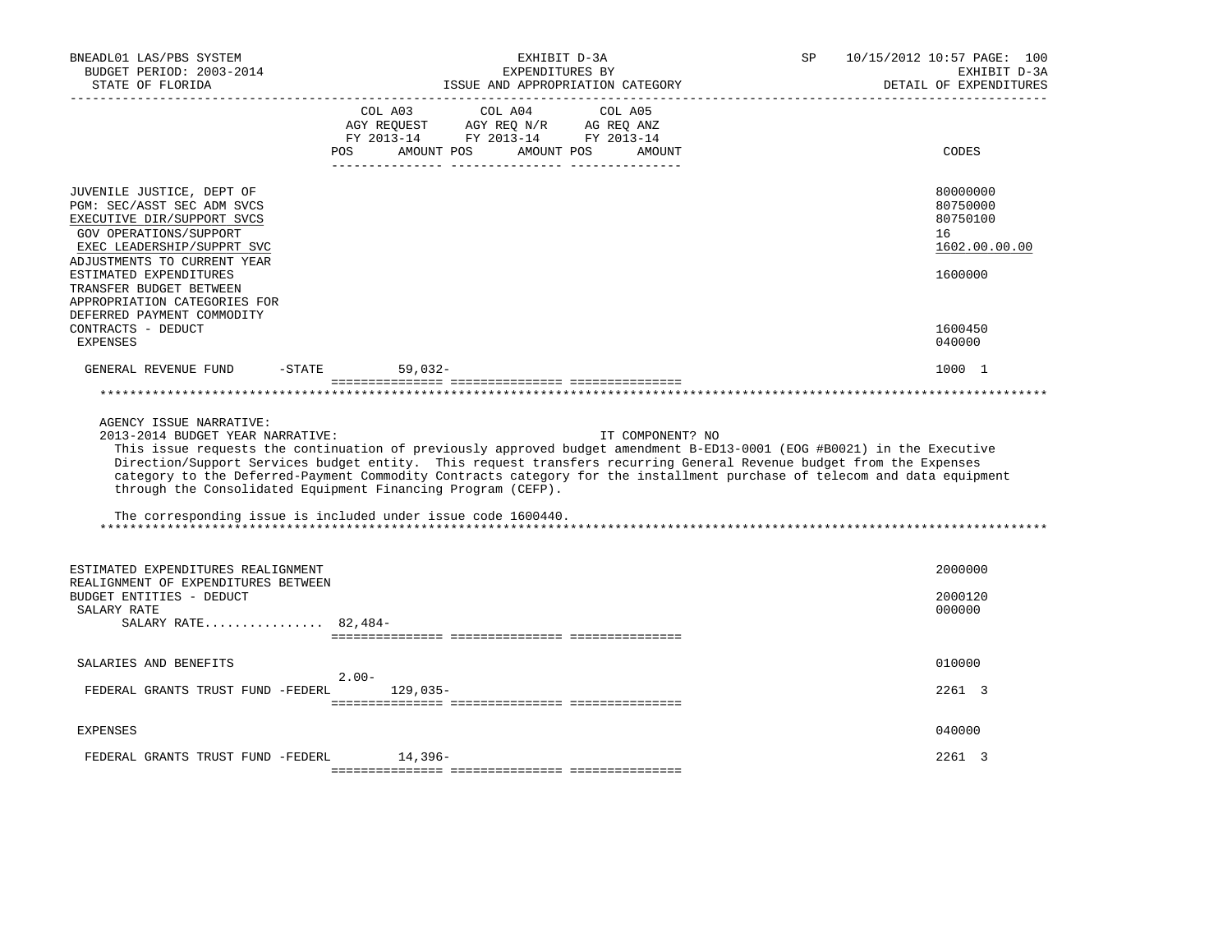| BNEADL01 LAS/PBS SYSTEM<br>BUDGET PERIOD: 2003-2014<br>STATE OF FLORIDA   |                                  | EXHIBIT D-3A<br>EXPENDITURES BY<br>ISSUE AND APPROPRIATION CATEGORY |  | SP 10/15/2012 10:57 PAGE: 101<br>EXHIBIT D-3A<br>DETAIL OF EXPENDITURES |
|---------------------------------------------------------------------------|----------------------------------|---------------------------------------------------------------------|--|-------------------------------------------------------------------------|
|                                                                           |                                  | COL A03 COL A04 COL A05<br>AGY REQUEST AGY REQ N/R AG REQ ANZ       |  |                                                                         |
|                                                                           |                                  | FY 2013-14 FY 2013-14 FY 2013-14                                    |  |                                                                         |
|                                                                           | POS AMOUNT POS AMOUNT POS AMOUNT |                                                                     |  | CODES                                                                   |
| JUVENILE JUSTICE, DEPT OF                                                 |                                  |                                                                     |  | 80000000                                                                |
| PGM: SEC/ASST SEC ADM SVCS                                                |                                  |                                                                     |  | 80750000                                                                |
| EXECUTIVE DIR/SUPPORT SVCS                                                |                                  |                                                                     |  | 80750100                                                                |
| GOV OPERATIONS/SUPPORT                                                    |                                  |                                                                     |  | 16                                                                      |
| EXEC LEADERSHIP/SUPPRT SVC                                                |                                  |                                                                     |  | 1602.00.00.00                                                           |
| ESTIMATED EXPENDITURES REALIGNMENT<br>REALIGNMENT OF EXPENDITURES BETWEEN |                                  |                                                                     |  | 2000000                                                                 |
| BUDGET ENTITIES - DEDUCT                                                  |                                  |                                                                     |  | 2000120                                                                 |
| SPECIAL CATEGORIES                                                        |                                  |                                                                     |  | 100000                                                                  |
| TR/DMS/HR SVCS/STW CONTRCT                                                |                                  |                                                                     |  | 107040                                                                  |
| FEDERAL GRANTS TRUST FUND -FEDERL                                         | $708 -$                          |                                                                     |  | 2261 3                                                                  |
| TOTAL: REALIGNMENT OF EXPENDITURES BETWEEN                                |                                  |                                                                     |  | 2000120                                                                 |
| BUDGET ENTITIES - DEDUCT<br>TOTAL POSITIONS $2.00-$                       |                                  |                                                                     |  |                                                                         |
| TOTAL ISSUE $144.139-$                                                    |                                  |                                                                     |  |                                                                         |
| TOTAL SALARY RATE 82,484-                                                 |                                  |                                                                     |  |                                                                         |
|                                                                           |                                  |                                                                     |  |                                                                         |

2013-2014 BUDGET YEAR NARRATIVE: IT COMPONENT? NO

Long Range Program Plan Reference:

 This request will improve the department's ability to Strengthen and Enhance Prevention Services as outlined in the Department of Juvenile Justice's Long Range Program Plan.

Current Need or Problem:

 Front-end prevention/intervention initiatives are designed to target at-risk juveniles and divert them from entering the juvenile justice system. Current initiatives funded by federal funds and general revenue are aligned in multiple budget entities throughout the department. The Department of Juvenile Justice (DJJ) believes that these initiatives should be transferred to one budget entity. Currently, there are two staff positions in the Executive Direction/Support Services budget entity that are supported by the U. S. Department of Justice's Title II Formula Grant. One position serves as the Federal Grants Manager; the other position serves as the Disproportional Contract Coordinator. These individuals ensure that federal dollars are spent on prevention and diversionary efforts that provide services that keep youth out of the juvenile justice system, are more cost effective, and increase public safety. Salary rate and the associated budget for these positions will be transferred from the Executive Direction/Support Services (80750100) budget entity to the Delinquency Prevention and Diversion (80900100) budget entity. General Revenue funded initiatives that support prevention/diversion services in the Aftercare Services/Conditional Release (80700100), Juvenile Probation (80700200) and the Non-Residential Delinquency Rehabilitation (80700300) budget entities will also be transferred to the Delinquency Prevention and Diversion (80900100) budget entity. These proposed changes will meet the operational needs of the department, while aligning similar services in the same budget entity making tracking of performance goals, budget, and expenditure data more accurate.

Proposed Solution:

 The Department of Juvenile Justice (DJJ), within existing resources, requests the transfer of \$5,905,343 and 7.0 positions (\$144,139/2.0 FTEs, Federal Grants Trust Fund and \$5,761,204/5.0 FTEs, General Revenue) to the Delinquency Prevention and Diversion budget entity to properly align prevention/intervention initiatives implemented, managed and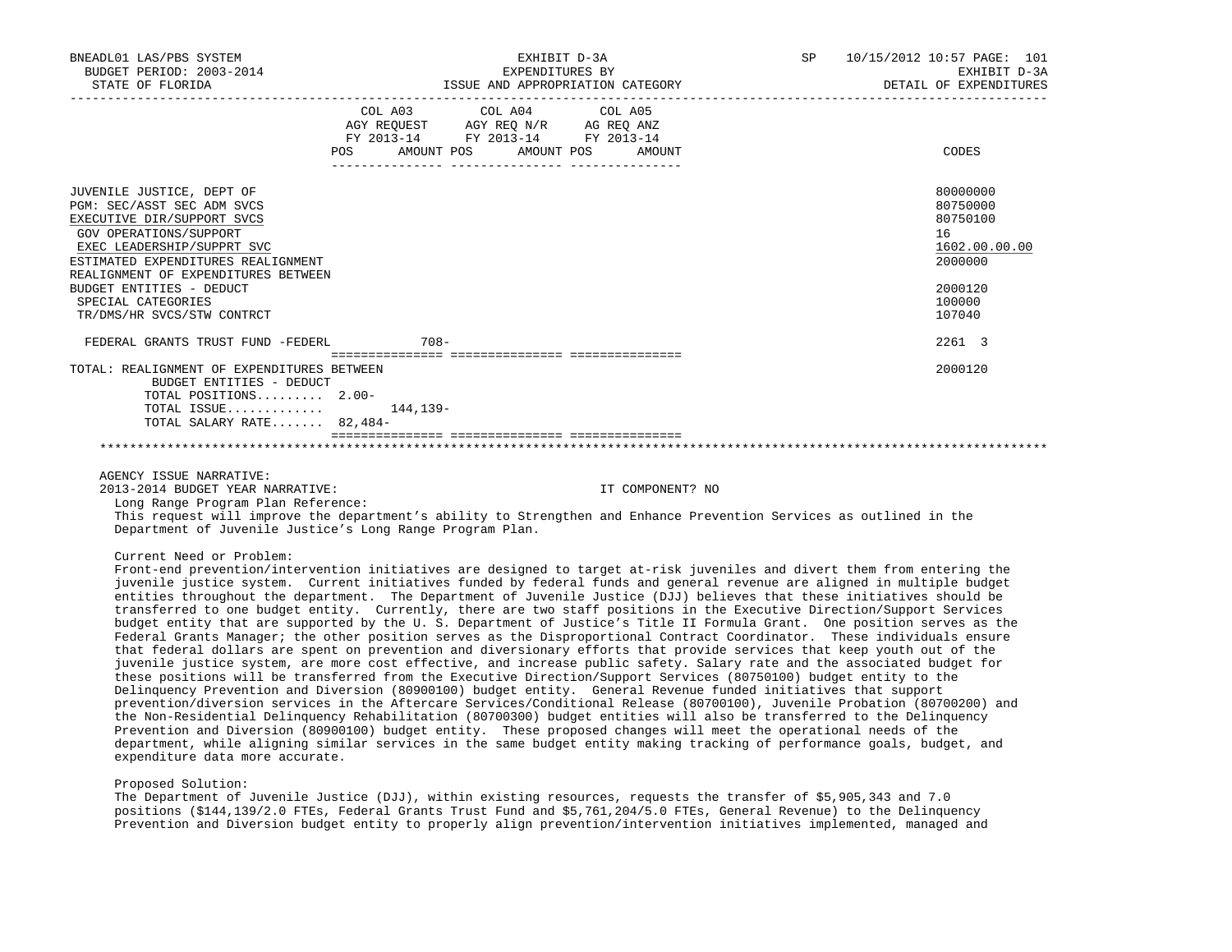| BNEADL01 LAS/PBS SYSTEM<br>BUDGET PERIOD: 2003-2014<br>$153 \text{UE} \quad \text{AND} \quad \text{D1} \quad \text{D2} \quad \text{D3} \quad \text{D4} \quad \text{D5} \quad \text{D5} \quad \text{D6} \quad \text{D7} \quad \text{D8} \quad \text{D8} \quad \text{D9} \quad \text{D8} \quad \text{D9} \quad \text{D8} \quad \text{D9} \quad \text{D8} \quad \text{D9} \quad \text{D8} \quad \text{D9} \quad \text{D9} \quad \text{D8} \quad \text{D9} \quad \text{D9} \quad \text{D9} \quad \text{D9} \quad \text{$ |                                                                                                                                                                                                                                | EXHIBIT D-3A<br>EXPENDITURES BY                                                                                                                                                                                                                                                                                         |                                  | SP <sub>2</sub> | 10/15/2012 10:57 PAGE: 102<br>EXHIBIT D-3A<br>DETAIL OF EXPENDITURES          |
|----------------------------------------------------------------------------------------------------------------------------------------------------------------------------------------------------------------------------------------------------------------------------------------------------------------------------------------------------------------------------------------------------------------------------------------------------------------------------------------------------------------------|--------------------------------------------------------------------------------------------------------------------------------------------------------------------------------------------------------------------------------|-------------------------------------------------------------------------------------------------------------------------------------------------------------------------------------------------------------------------------------------------------------------------------------------------------------------------|----------------------------------|-----------------|-------------------------------------------------------------------------------|
|                                                                                                                                                                                                                                                                                                                                                                                                                                                                                                                      |                                                                                                                                                                                                                                | $\begin{tabular}{lllllllllllll} &\multicolumn{4}{c}{\text{COL A03}} &\multicolumn{4}{c}{\text{COL A04}} &\multicolumn{4}{c}{\text{COL A05}} \\ \multicolumn{4}{c}{\text{AGY REQUEST}} &\multicolumn{4}{c}{\text{AGY REQ N/R}} &\multicolumn{4}{c}{\text{AG REQ ANZ}} \end{tabular}$<br>FY 2013-14 FY 2013-14 FY 2013-14 | POS AMOUNT POS AMOUNT POS AMOUNT |                 | CODES                                                                         |
| JUVENILE JUSTICE, DEPT OF<br>PGM: SEC/ASST SEC ADM SVCS<br>EXECUTIVE DIR/SUPPORT SVCS<br>GOV OPERATIONS/SUPPORT<br>EXEC LEADERSHIP/SUPPRT SVC<br>ESTIMATED EXPENDITURES REALIGNMENT<br>REALIGNMENT OF EXPENDITURES BETWEEN<br>BUDGET ENTITIES - DEDUCT                                                                                                                                                                                                                                                               |                                                                                                                                                                                                                                |                                                                                                                                                                                                                                                                                                                         |                                  |                 | 80000000<br>80750000<br>80750100<br>16<br>1602.00.00.00<br>2000000<br>2000120 |
| monitored by staff in the Prevention and Victim Services Program.<br>Fiscal Impact:<br>Calculations for the transfers are as follows:<br>Aftercare Services/Conditional Release (80700100): (\$4,400,000), General Revenue                                                                                                                                                                                                                                                                                           |                                                                                                                                                                                                                                |                                                                                                                                                                                                                                                                                                                         |                                  |                 |                                                                               |
| Juvenile Probation (80700200): (\$301,016), General Revenue                                                                                                                                                                                                                                                                                                                                                                                                                                                          | Prodigy $(106666):$ $(§4,400,000)$<br>Salary Rate: (194,045)<br>Positions: (5.0) FTEs<br>Salaries & Benefits (010000): (\$269,821)<br>$G/A$ -Contracted Services (100778): $(529, 425)$<br>Human Resources (107040): (\$1,770) |                                                                                                                                                                                                                                                                                                                         |                                  |                 |                                                                               |
| Non-Residential Delinquency Rehabilitation (80700300): (\$1,060,188), General Revenue                                                                                                                                                                                                                                                                                                                                                                                                                                | G/A-Contracted Services (100778): (\$1,060,188)                                                                                                                                                                                |                                                                                                                                                                                                                                                                                                                         |                                  |                 |                                                                               |
| Executive Direction/Support Services (80750100): (\$144,139), Federal Grants Trust Fund                                                                                                                                                                                                                                                                                                                                                                                                                              | Salary Rate: $(82, 484)$<br>Positions: (2.0) FTEs<br>Salaries & Benefits (010000): (\$129,035)<br>Expenses $(040000)$ : $(514, 396)$<br>Human Resources (107040): (\$708)                                                      |                                                                                                                                                                                                                                                                                                                         |                                  |                 |                                                                               |
| The Other Salary Amount (OAD) transaction was used to adjust the budget for the Salaries & Benefits category in the<br>Executive Direction/Support Services budget entity. Companion issues are assigned to the Aftercare Services/Conditional<br>Release, Juvenile Probation and Non-Residential Delinquency Rehabilitation budget entities. The corresponding issue is                                                                                                                                             |                                                                                                                                                                                                                                |                                                                                                                                                                                                                                                                                                                         |                                  |                 |                                                                               |

included in the Delinquency Prevention and Diversion budget entity under issue code 2000110.

\*\*\*\*\*\*\*\*\*\*\*\*\*\*\*\*\*\*\*\*\*\*\*\*\*\*\*\*\*\*\*\*\*\*\*\*\*\*\*\*\*\*\*\*\*\*\*\*\*\*\*\*\*\*\*\*\*\*\*\*\*\*\*\*\*\*\*\*\*\*\*\*\*\*\*\*\*\*\*\*\*\*\*\*\*\*\*\*\*\*\*\*\*\*\*\*\*\*\*\*\*\*\*\*\*\*\*\*\*\*\*\*\*\*\*\*\*\*\*\*\*\*\*\*\*\*\*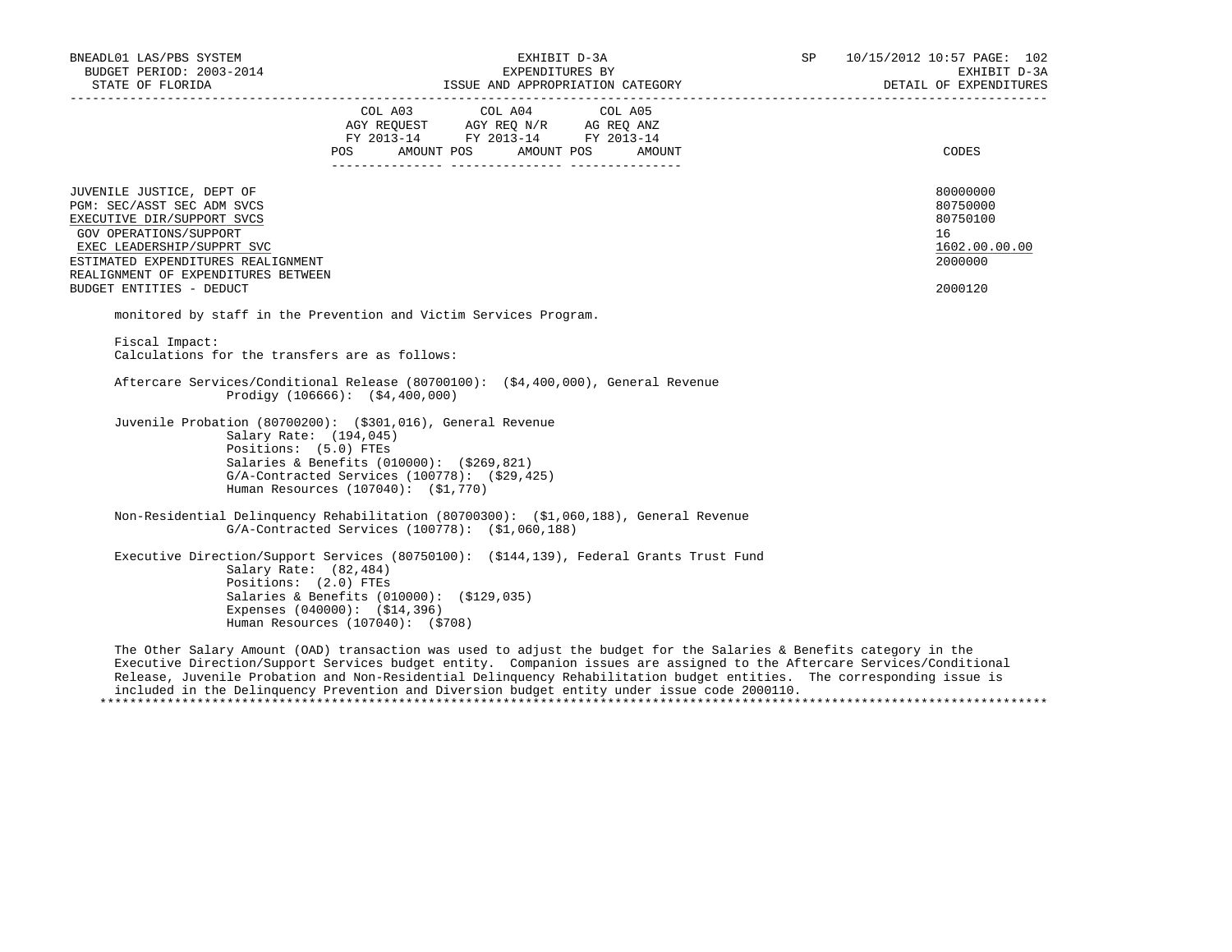| BNEADL01 LAS/PBS SYSTEM<br>BUDGET PERIOD: 2003-2014<br>STATE OF FLORIDA                                                                                                                                                                                |                                          | EXHIBIT D-3A<br>EXPENDITURES BY<br>ISSUE AND APPROPRIATION CATEGORY   |                              |                                  |                      |    | SP 10/15/2012 10:57 PAGE: 103<br>EXHIBIT D-3A<br>DETAIL OF EXPENDITURES       |
|--------------------------------------------------------------------------------------------------------------------------------------------------------------------------------------------------------------------------------------------------------|------------------------------------------|-----------------------------------------------------------------------|------------------------------|----------------------------------|----------------------|----|-------------------------------------------------------------------------------|
|                                                                                                                                                                                                                                                        | COL A03<br>AGY REOUEST<br>POS AMOUNT POS | COL A04<br>AGY REQ N/R AG REQ ANZ<br>FY 2013-14 FY 2013-14 FY 2013-14 | COL A05<br>AMOUNT POS AMOUNT |                                  |                      |    | CODES                                                                         |
| JUVENILE JUSTICE, DEPT OF<br>PGM: SEC/ASST SEC ADM SVCS<br>EXECUTIVE DIR/SUPPORT SVCS<br>GOV OPERATIONS/SUPPORT<br>EXEC LEADERSHIP/SUPPRT SVC<br>ESTIMATED EXPENDITURES REALIGNMENT<br>REALIGNMENT OF EXPENDITURES BETWEEN<br>BUDGET ENTITIES - DEDUCT |                                          |                                                                       |                              |                                  |                      |    | 80000000<br>80750000<br>80750100<br>16<br>1602.00.00.00<br>2000000<br>2000120 |
| POSITION DETAIL OF SALARIES AND BENEFITS:                                                                                                                                                                                                              |                                          |                                                                       |                              |                                  |                      |    |                                                                               |
|                                                                                                                                                                                                                                                        | FTE                                      | BASE RATE                                                             | ADDITIVES                    | BENEFITS                         | SUBTOTAL             | ႜၟ | LAPSE LAPSED SALARIES<br>AND BENEFITS                                         |
| A03 - AGY REQUEST FY 2013-14                                                                                                                                                                                                                           |                                          |                                                                       |                              |                                  |                      |    |                                                                               |
| CHANGES TO CURRENTLY AUTHORIZED POSITIONS<br>2236 GOVERNMENT OPERATIONS CONSULTANT II<br>02959 001<br>2238 OPERATIONS & MGMT CONSULTANT MGR - SES<br>80658 002                                                                                         | $1.00 -$<br>$1.00-$                      | 38,809-<br>43,675-                                                    |                              | 16,947-                          | $60,622 - 0.00$      |    | $15, 155 - 53, 964 - 0.00$ 53,964-<br>$60,622 -$                              |
| TOTALS FOR ISSUE BY FUND<br>2261 FEDERAL GRANTS TRUST FUND                                                                                                                                                                                             |                                          |                                                                       |                              |                                  |                      |    | 114,586-                                                                      |
|                                                                                                                                                                                                                                                        | $2.00 -$                                 | 82,484-                                                               |                              | ________________________________ | $32,102 - 114,586 -$ |    | . <u>.</u> .<br>114,586-<br>==============                                    |
| OTHER SALARY AMOUNT<br>2261 FEDERAL GRANTS TRUST FUND                                                                                                                                                                                                  |                                          |                                                                       |                              |                                  |                      |    | 14,449-                                                                       |
|                                                                                                                                                                                                                                                        |                                          |                                                                       |                              |                                  |                      |    | ------------<br>129,035-                                                      |
|                                                                                                                                                                                                                                                        |                                          |                                                                       |                              |                                  |                      |    | ==============                                                                |
| REALIGNMENT OF BUDGET FROM UNDER-<br>UTILIZED RESIDENTIAL COMMITMENT<br>BEDS - ADD<br>SALARY RATE<br>SALARY RATE 194,045                                                                                                                               |                                          |                                                                       |                              |                                  |                      |    | 2000150<br>000000                                                             |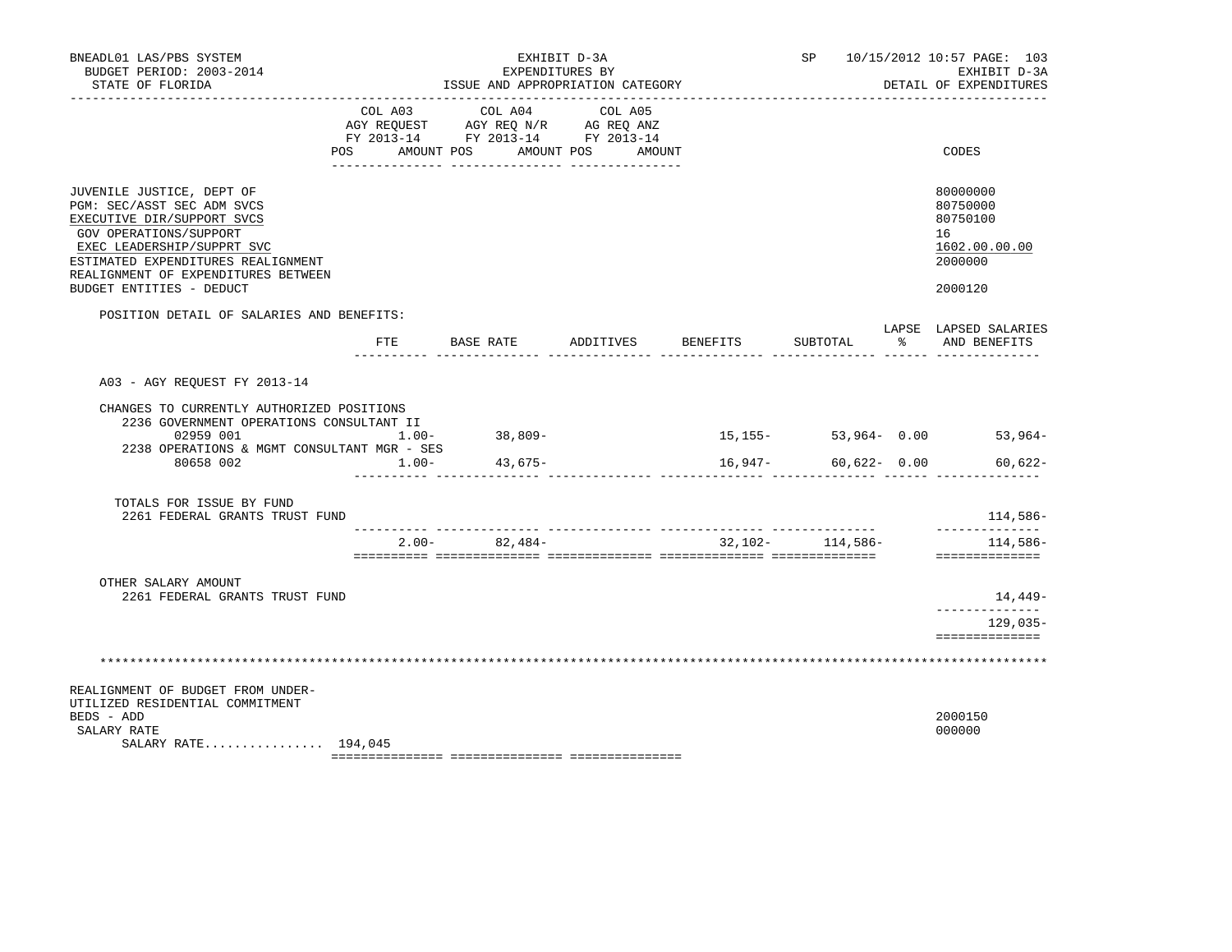| BNEADL01 LAS/PBS SYSTEM<br>BUDGET PERIOD: 2003-2014<br>STATE OF FLORIDA<br>---------------                                                                                                                                                                  |           |                              | EXHIBIT D-3A<br>EXPENDITURES BY                                                                 | ISSUE AND APPROPRIATION CATEGORY | SP | 10/15/2012 10:57 PAGE: 104<br>EXHIBIT D-3A<br>DETAIL OF EXPENDITURES |
|-------------------------------------------------------------------------------------------------------------------------------------------------------------------------------------------------------------------------------------------------------------|-----------|------------------------------|-------------------------------------------------------------------------------------------------|----------------------------------|----|----------------------------------------------------------------------|
|                                                                                                                                                                                                                                                             |           | COL A03<br>AMOUNT POS<br>POS | COL A04<br>AGY REQUEST AGY REQ N/R AG REQ ANZ<br>FY 2013-14 FY 2013-14 FY 2013-14<br>AMOUNT POS | COL A05<br>AMOUNT                |    | CODES                                                                |
|                                                                                                                                                                                                                                                             |           |                              |                                                                                                 |                                  |    |                                                                      |
| JUVENILE JUSTICE, DEPT OF<br>PGM: SEC/ASST SEC ADM SVCS<br>EXECUTIVE DIR/SUPPORT SVCS<br>GOV OPERATIONS/SUPPORT<br>EXEC LEADERSHIP/SUPPRT SVC<br>ESTIMATED EXPENDITURES REALIGNMENT<br>REALIGNMENT OF BUDGET FROM UNDER-<br>UTILIZED RESIDENTIAL COMMITMENT |           |                              |                                                                                                 |                                  |    | 80000000<br>80750000<br>80750100<br>16<br>1602.00.00.00<br>2000000   |
| BEDS - ADD                                                                                                                                                                                                                                                  |           |                              |                                                                                                 |                                  |    | 2000150                                                              |
| SALARIES AND BENEFITS                                                                                                                                                                                                                                       |           |                              |                                                                                                 |                                  |    | 010000                                                               |
| GENERAL REVENUE FUND                                                                                                                                                                                                                                        | $-$ STATE | 5.00<br>269,821              |                                                                                                 |                                  |    | 1000 1                                                               |
| <b>EXPENSES</b>                                                                                                                                                                                                                                             |           |                              |                                                                                                 |                                  |    | 040000                                                               |
| GENERAL REVENUE FUND                                                                                                                                                                                                                                        | $-STATE$  | 138,451                      | 73,811                                                                                          |                                  |    | 1000 1                                                               |
| SPECIAL CATEGORIES<br>CONTRACTED SERVICES                                                                                                                                                                                                                   |           |                              |                                                                                                 |                                  |    | 100000<br>100777                                                     |
| GENERAL REVENUE FUND                                                                                                                                                                                                                                        |           | $-STATE$ 562,200             |                                                                                                 |                                  |    | 1000 1                                                               |
| G/A-CONTRACTED SERVICES                                                                                                                                                                                                                                     |           |                              |                                                                                                 |                                  |    | 100778                                                               |
| GENERAL REVENUE FUND                                                                                                                                                                                                                                        |           | -STATE 922,288               |                                                                                                 |                                  |    | 1000 1                                                               |
| TR/DMS/HR SVCS/STW CONTRCT                                                                                                                                                                                                                                  |           |                              |                                                                                                 |                                  |    | 107040                                                               |
| GENERAL REVENUE FUND                                                                                                                                                                                                                                        | $-$ STATE | 1,770                        |                                                                                                 |                                  |    | 1000 1                                                               |
| TOTAL: REALIGNMENT OF BUDGET FROM UNDER-<br>UTILIZED RESIDENTIAL COMMITMENT<br>BEDS - ADD<br>TOTAL POSITIONS 5.00<br>TOTAL ISSUE $1,894,530$                                                                                                                |           |                              | 73,811                                                                                          |                                  |    | 2000150                                                              |
| TOTAL SALARY RATE 194,045                                                                                                                                                                                                                                   |           |                              |                                                                                                 |                                  |    |                                                                      |
|                                                                                                                                                                                                                                                             |           |                              |                                                                                                 |                                  |    |                                                                      |
| AGENCY ISSUE NARRATIVE:<br>2013-2014 BUDGET YEAR NARRATIVE:<br>Long Range Program Plan Reference:                                                                                                                                                           |           |                              |                                                                                                 | IT COMPONENT? NO                 |    |                                                                      |

 This request will improve the department's ability to Enhance Educational and Vocational Programs; Meet the Health and Mental Health Care Needs of Youth in the Juvenile Justice System; Strengthen and Enhance Prevention Services; and Move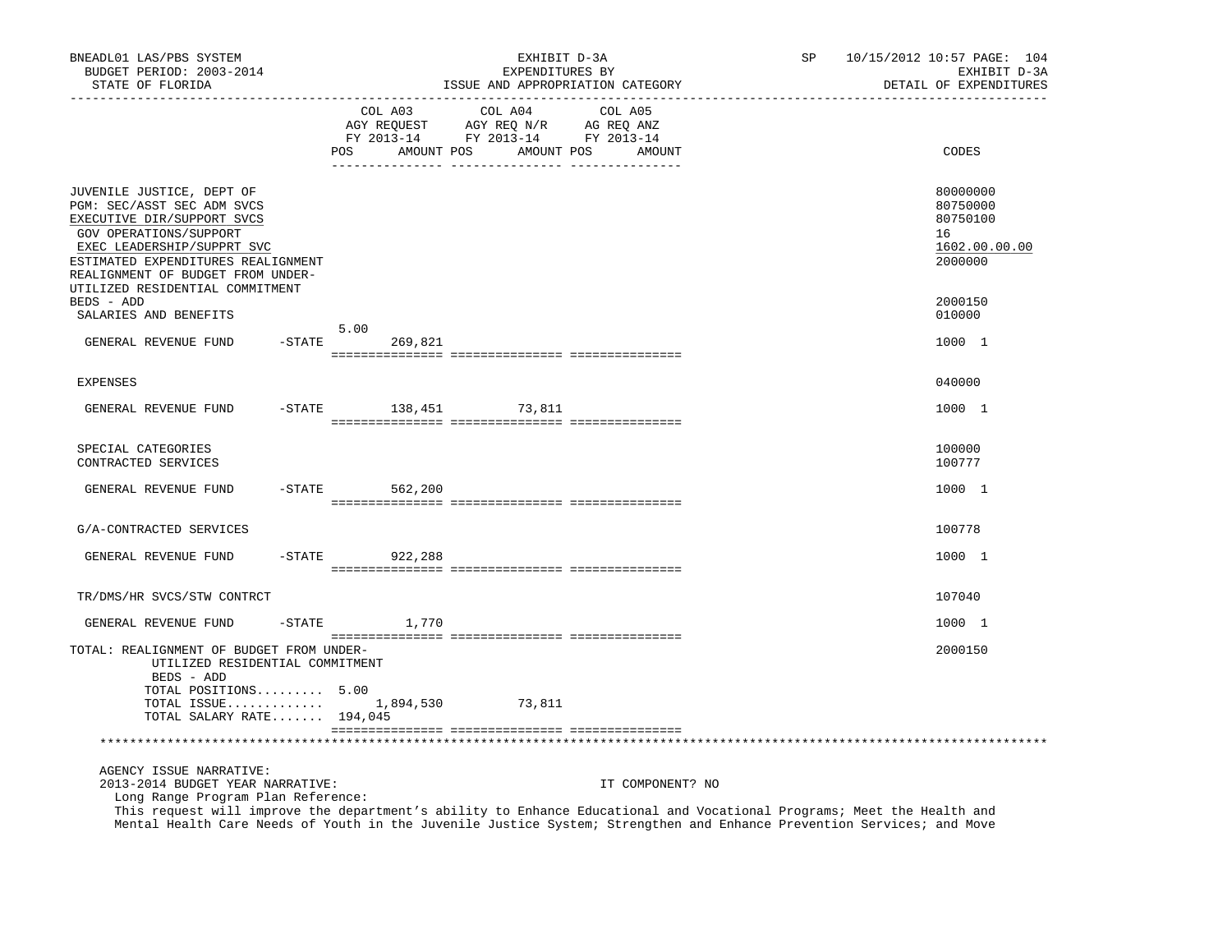| BNEADL01 LAS/PBS SYSTEM<br>BUDGET PERIOD: 2003-2014<br>STATE OF FLORIDA                                                                                                                                                  |     | EXHIBIT D-3A<br>EXPENDITURES BY<br>ISSUE AND APPROPRIATION CATEGORY                                                        | SP     | 10/15/2012 10:57 PAGE: 105<br>EXHIBIT D-3A<br>DETAIL OF EXPENDITURES |                                                                    |
|--------------------------------------------------------------------------------------------------------------------------------------------------------------------------------------------------------------------------|-----|----------------------------------------------------------------------------------------------------------------------------|--------|----------------------------------------------------------------------|--------------------------------------------------------------------|
|                                                                                                                                                                                                                          | POS | COL A03 COL A04 COL A05<br>AGY REQUEST AGY REQ N/R AG REQ ANZ<br>FY 2013-14 FY 2013-14 FY 2013-14<br>AMOUNT POS AMOUNT POS | AMOUNT |                                                                      | CODES                                                              |
| JUVENILE JUSTICE, DEPT OF<br>PGM: SEC/ASST SEC ADM SVCS<br>EXECUTIVE DIR/SUPPORT SVCS<br>GOV OPERATIONS/SUPPORT<br>EXEC LEADERSHIP/SUPPRT SVC<br>ESTIMATED EXPENDITURES REALIGNMENT<br>REALIGNMENT OF BUDGET FROM UNDER- |     |                                                                                                                            |        |                                                                      | 80000000<br>80750000<br>80750100<br>16<br>1602.00.00.00<br>2000000 |
| UTILIZED RESIDENTIAL COMMITMENT<br>BEDS - ADD                                                                                                                                                                            |     |                                                                                                                            |        |                                                                      | 2000150                                                            |

 Towards Youth-Focused, Needs-Based Residential Commitment Models as outlined in the Department of Juvenile Justice's Long Range Program Plan.

## Current Need or Problem:

 The Department of Juvenile Justice (DJJ) has embarked on an ambitious journey to improve services to Florida's youth and citizens. DJJ's immediate and long-range goals are to reduce juvenile delinquency; redirect youth away from the juvenile justice system; provide appropriate, less restrictive sanctions; reserve serious sanctions for those youth deemed the highest risk to public safety; and focus on rehabilitation. With a steady decline of delinquency in Florida, the number of youth committed to residential programs has decreased substantially during the last five years. As a result of this situation, DJJ is proposing to reduce the residential commitment bed capacity and generate substantial savings to the State, while maintaining public safety. Some of the savings can be re-directed to meet other needs in prevention, diversion, and community-based services. Resources can then be used more effectively for front-end services to better serve delinquent youth, identify and serve more at-risk youth and improve the services provided to youth in the custody and care of the department.

## Proposed Solution:

 The Department of Juvenile Justice requests to transfer savings associated with approximately 43 underutilized beds from the Non-Secure Residential Commitment budget entity to the Aftercare Services/Conditional Release, Juvenile Probation, Executive Direction/Support Services and Delinquency Prevention and Diversion budget entities to fund a number of initiatives that will improve the continuum of services provided to Florida's youth and citizens. In addition to reducing overall bed capacity, the department's residential bed capacity plan includes the transition of all five (5) state operated facilities to private provider operations. These initiatives will also support the success of youth while in the care and custody of the department and provide transition services early in the youth's residential stay in order to positively impact recidivism upon the youth's release. The following initiatives will be funded from the projected savings of \$1,894,530:

## (1) Enhance Educational and Vocational Programs - \$935,042

 \$55,001 will be used to transition from the current process of administering a paper-and-pencil General Equivalency Diploma (GED) test to internet-based testing at fifteen (15) secure residential facilities. In January 2014, the American Council on Education (ACE) will require that the GED test will only be available as a computer-based exam. To ensure continued opportunity for youth in secure residential facilities to earn a GED, cameras, servers, and other equipment must be purchased to meet the requirements for administering the GED internet-based test.

 \$525,000 will be used to fund on-line vocational and post-secondary classes for approximately 350 youth each year who arrive at their placement with their GED or High School Diploma and are unable to leave the program to receive these services locally in the community. These youth will receive at least eight months of instruction and training that will increase the likelihood of employment for these youth once they return to their communities.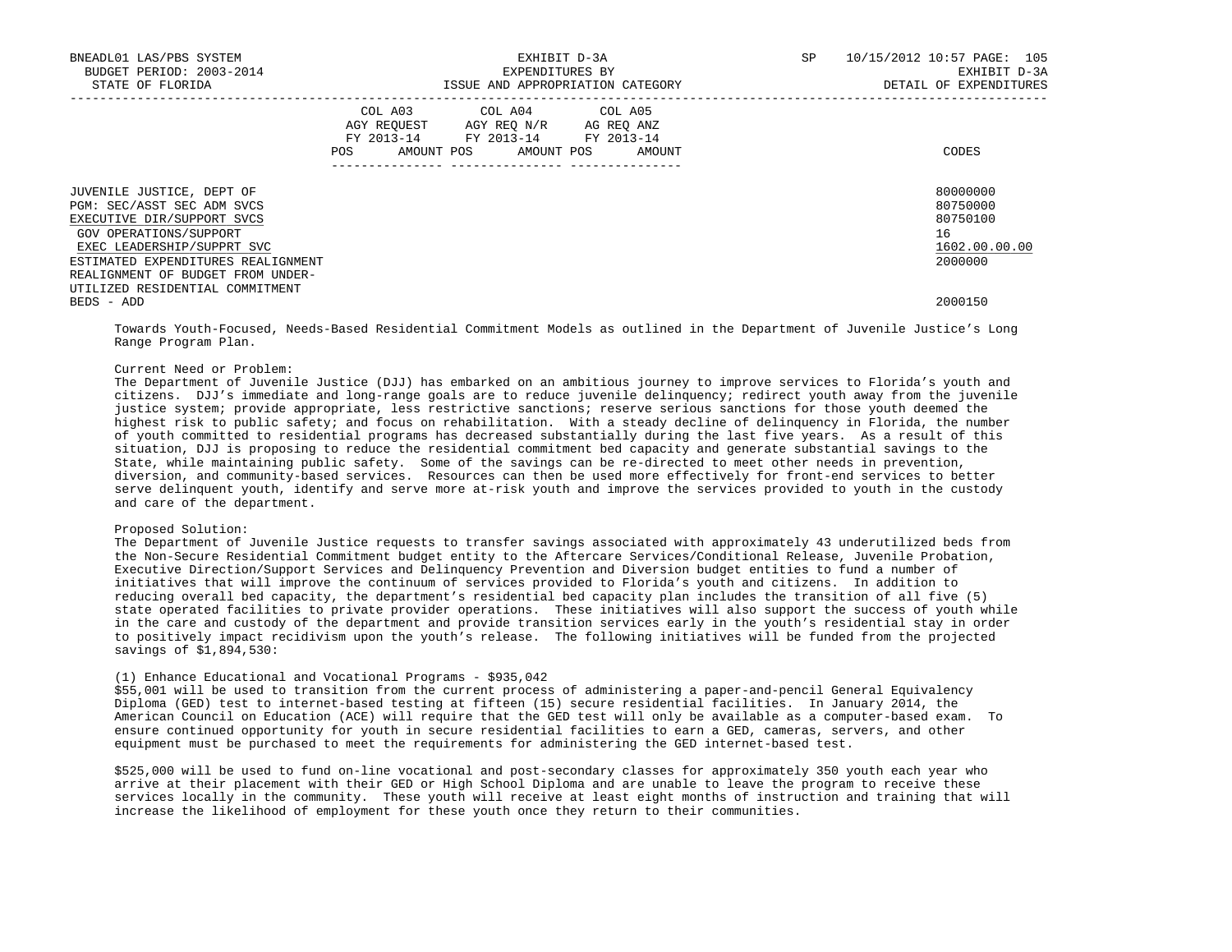| BNEADL01 LAS/PBS SYSTEM<br>BUDGET PERIOD: 2003-2014<br>STATE OF FLORIDA                                                                                                                                                  | EXHIBIT D-3A<br>EXPENDITURES BY<br>ISSUE AND APPROPRIATION CATEGORY |                                                                                                                            |        | SP | 10/15/2012 10:57 PAGE: 106<br>EXHIBIT D-3A<br>DETAIL OF EXPENDITURES |
|--------------------------------------------------------------------------------------------------------------------------------------------------------------------------------------------------------------------------|---------------------------------------------------------------------|----------------------------------------------------------------------------------------------------------------------------|--------|----|----------------------------------------------------------------------|
|                                                                                                                                                                                                                          | POS                                                                 | COL A03 COL A04 COL A05<br>AGY REQUEST AGY REQ N/R AG REQ ANZ<br>FY 2013-14 FY 2013-14 FY 2013-14<br>AMOUNT POS AMOUNT POS | AMOUNT |    | CODES                                                                |
| JUVENILE JUSTICE, DEPT OF<br>PGM: SEC/ASST SEC ADM SVCS<br>EXECUTIVE DIR/SUPPORT SVCS<br>GOV OPERATIONS/SUPPORT<br>EXEC LEADERSHIP/SUPPRT SVC<br>ESTIMATED EXPENDITURES REALIGNMENT<br>REALIGNMENT OF BUDGET FROM UNDER- |                                                                     |                                                                                                                            |        |    | 80000000<br>80750000<br>80750100<br>16<br>1602.00.00.00<br>2000000   |
| UTILIZED RESIDENTIAL COMMITMENT<br>BEDS - ADD                                                                                                                                                                            |                                                                     |                                                                                                                            |        |    | 2000150                                                              |

 \$355,041 will be used to establish 5.0 educational positions to be located in the regional offices. The full-time educational staff will be responsible for program monitoring of day treatment programs with an educational component, participate in quality improvement reviews, assist program and school districts in developing Perkins Grants applications, and work with local school districts to provide technical assistance and resolve problems locally.

 (2) Meet the Health and Mental Health Care Needs of Youth in the Juvenile Justice System - \$959,488 \$170,928 will be used to hire two contracted employees to provide department-wide trauma-informed care training and technical assistance for DJJ and providers' employees. Trauma has recently been recognized by mental health professionals and policymakers to be a root cause of many of the mental health and behavioral problems common among delinquent youth. The contractors will gather and review materials from researchers and other states; develop and implement policies and procedures; develop and deliver staff training; and identify and disseminate clinical interventions for use in a variety of juvenile justice settings.

 \$108,160 will be used to provide a part-time contracted child and adolescent psychiatrist to facilitate the formulation of policies, clinical protocols and technical advisories regarding psychiatric services, including prescriptions and the administration of psychotropic medication. This person will also provide on-site technical assistance and peer-review of psychotropic prescription practice and processes.

 \$37,200 will be used to provide telephonic psychiatric consultation for DJJ youth. Currently, DJJ staff does not have access to telephone consultation with a board certified child and adolescent psychiatrist regarding prescription and or use of psychotropic medications. The Child Psychiatry Consult Line will provide telephone-based consultation, support and clinical guidance regarding the appropriate diagnosis, psychopharmacological treatment and treatment planning for youth with complex psychiatric disorders.

 \$643,200 will be used to hire contracted clinical specialized professionals to provide technical assistance at the regional level. Currently, the regional level does not have medical or mental health staff to serve as clinical subject matter experts in a technical assistance capacity. Monitoring and technical assistance for all medical and mental health issues for 69 programs has become the responsibility of non-clinically trained staff (contract monitors, program directors/superintendents and regional directors). To ensure that youth in residential facilities receive necessary, basic, adequate and appropriate medical and mental health services which comply with the department's standards, it is imperative that clinically specialized professionals be available at the operational level.

 The corresponding issues are located in the Non-Secure Residential Commitment (80800100)and Delinquency Prevention and Diversion (80900100) budget entities under issue codes 2000150 and 2000160.

Fiscal Impact:

Calculations for each of the initiatives are as follows: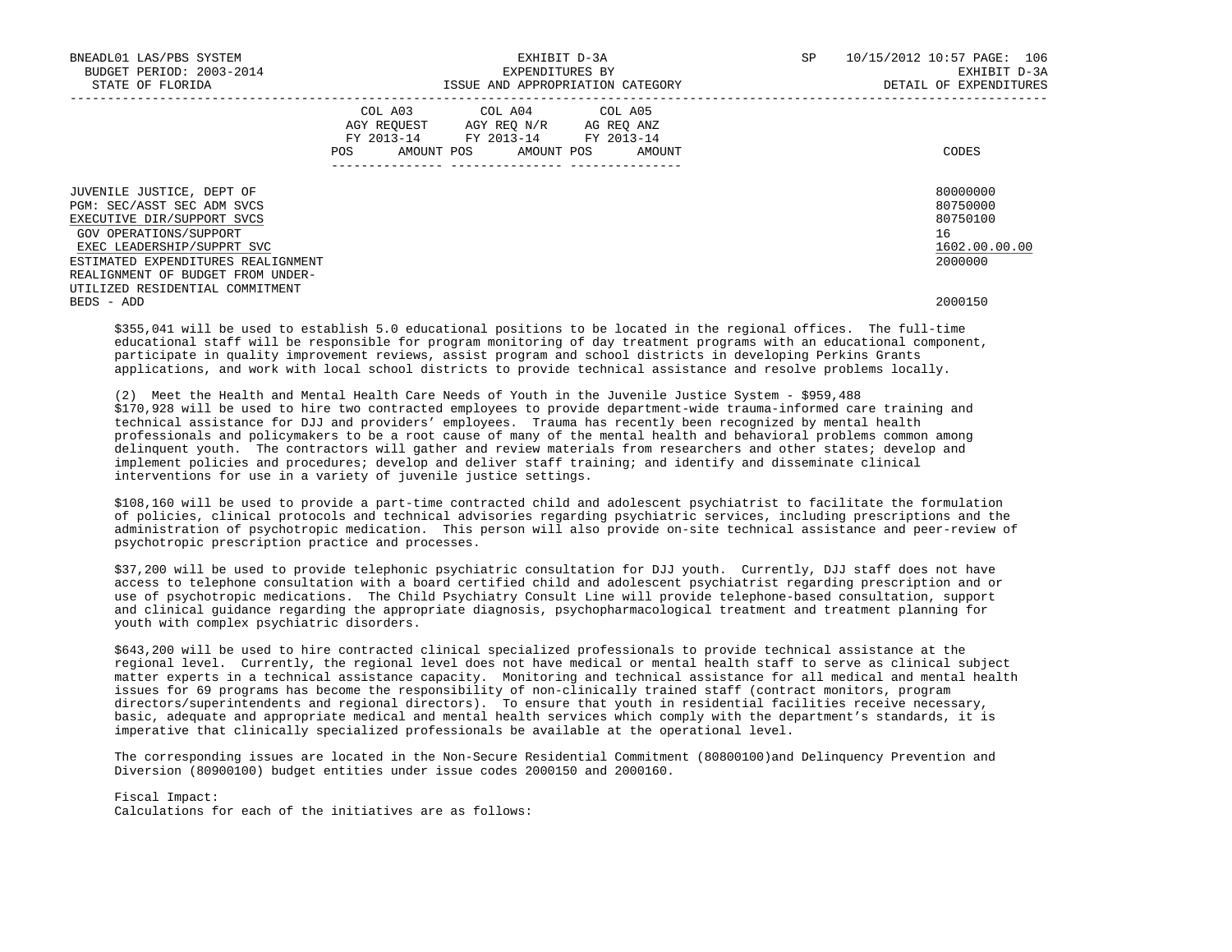| BNEADL01 LAS/PBS SYSTEM<br>BUDGET PERIOD: 2003-2014<br>STATE OF FLORIDA                                                                                                                                                                                                   | EXHIBIT D-3A<br>EXPENDITURES BY<br>ISSUE AND APPROPRIATION CATEGORY                                                                                                                                                                                                                                                                                                                                                                                                                      |                       |                                                                                                                                                                                                                                                                                   | SP | 10/15/2012 10:57 PAGE: 107<br>EXHIBIT D-3A<br>DETAIL OF EXPENDITURES          |
|---------------------------------------------------------------------------------------------------------------------------------------------------------------------------------------------------------------------------------------------------------------------------|------------------------------------------------------------------------------------------------------------------------------------------------------------------------------------------------------------------------------------------------------------------------------------------------------------------------------------------------------------------------------------------------------------------------------------------------------------------------------------------|-----------------------|-----------------------------------------------------------------------------------------------------------------------------------------------------------------------------------------------------------------------------------------------------------------------------------|----|-------------------------------------------------------------------------------|
|                                                                                                                                                                                                                                                                           | $\begin{tabular}{lllllllllll} &\multicolumn{4}{c}{\text{COL A03}} &\multicolumn{4}{c}{\text{COL A04}} &\multicolumn{4}{c}{\text{COL A05}}\\ &\multicolumn{4}{c}{\text{AGY REQUEST}} &\multicolumn{4}{c}{\text{AGY REQ N/R}} &\multicolumn{4}{c}{\text{AG REQ ANZ}}\\ &\multicolumn{4}{c}{\text{AGY REQ N/R}} &\multicolumn{4}{c}{\text{AG REQ ANZ}}\\ &\multicolumn{4}{c}{\text{FY 2013--14}} &\multicolumn{4}{c}{\text{FY 2013--14}} &\multicolumn$<br>POS AMOUNT POS AMOUNT POS AMOUNT |                       |                                                                                                                                                                                                                                                                                   |    | CODES                                                                         |
| JUVENILE JUSTICE, DEPT OF<br>PGM: SEC/ASST SEC ADM SVCS<br>EXECUTIVE DIR/SUPPORT SVCS<br>GOV OPERATIONS/SUPPORT<br>EXEC LEADERSHIP/SUPPRT SVC<br>ESTIMATED EXPENDITURES REALIGNMENT<br>REALIGNMENT OF BUDGET FROM UNDER-<br>UTILIZED RESIDENTIAL COMMITMENT<br>BEDS - ADD |                                                                                                                                                                                                                                                                                                                                                                                                                                                                                          |                       |                                                                                                                                                                                                                                                                                   |    | 80000000<br>80750000<br>80750100<br>16<br>1602.00.00.00<br>2000000<br>2000150 |
| (1) Enhance Educational and Vocational Programs<br>Expenses $(040000)$ - Non-Recurring - \$55,001<br>Lenovo L197 Wide Monitors: \$110 X 4 monitors X 15 facilities = \$6,600                                                                                              |                                                                                                                                                                                                                                                                                                                                                                                                                                                                                          |                       | ThinkCentre M81 Series Desktop Computers: \$496 X 4 computers X 15 facilities = \$29,760<br>Microsoft Office Professional Plus Software: \$292.68 X 4 packages X 15 facilities = \$17,561<br>Microsoft Office Professional Plus DVD: \$18 X 4 computers X 15 facilities = \$1,080 |    |                                                                               |
| Contracted Services (100777) - Recurring - \$525,000<br>350 (youth) $X$ \$1,500 (average cost of instruction) = \$525,000                                                                                                                                                 |                                                                                                                                                                                                                                                                                                                                                                                                                                                                                          |                       |                                                                                                                                                                                                                                                                                   |    |                                                                               |
| Salary and Benefits (010000) - Recurring - \$269,821<br>(5) Government Operations Consultant II (Salary) = \$194,045                                                                                                                                                      |                                                                                                                                                                                                                                                                                                                                                                                                                                                                                          | (Benefits) = \$75,776 |                                                                                                                                                                                                                                                                                   |    |                                                                               |
| Expenses $(040000)$ - Recurring - \$83,450<br>Standard Expenses - \$9,973 per Professional Position X 5.0 FTEs = \$49,865<br>Department Standard for Medium Travel - \$6,717 per Professional Position X 5.00 FTEs = \$33,585                                             |                                                                                                                                                                                                                                                                                                                                                                                                                                                                                          |                       |                                                                                                                                                                                                                                                                                   |    |                                                                               |
| Expenses $(040000)$ - Non-Recurring - \$18,810<br>Standard for Professional Positions - \$3,762 per position X 5.0 FTEs = \$18,810                                                                                                                                        |                                                                                                                                                                                                                                                                                                                                                                                                                                                                                          |                       |                                                                                                                                                                                                                                                                                   |    |                                                                               |
| Human Resources (104070) - Recurring - $$1,770$<br>Standard Established FTE - \$354 per position X 5.0 FTEs = \$1,770                                                                                                                                                     |                                                                                                                                                                                                                                                                                                                                                                                                                                                                                          |                       |                                                                                                                                                                                                                                                                                   |    |                                                                               |
| (2) Meet the Health and Mental Health Care Needs of Youth in the Juvenile Justice System<br>$G/A$ -Contracted Services (100778) - Recurring - \$279,088<br>Consulting Fees \$130 per hour X 16 hours per week X 52 weeks = \$108,160                                      | training sessions, equipment, travel, technical assistance) = $$170,928$                                                                                                                                                                                                                                                                                                                                                                                                                 |                       | Contracted Consultants (2) X \$85,464 (includes the development of training curriculum,                                                                                                                                                                                           |    |                                                                               |
| Contracted Services (100777) - Recurring - \$37,200<br>Telephonic Consultation (average 30 minutes)<br>Medical Chart Reviews<br>Face- to-Face Psychiatric Evaluation                                                                                                      | $(\text{$}100 \text{ each} \text{ consultation} \text{ X } 20 \text{ calls} \text{ per} \text{ month} \text{ X } 12 \text{ months}) = \$24,000$<br>$(\$200$ each chart review X 2 charts per month X 12 months) = $\$4,800$<br>$(\$450$ each evaluation X 1 per month X 12 months) = $\$5,400$                                                                                                                                                                                           |                       | Travel Costs Associated with two webinars or regional training meetings = \$2,000                                                                                                                                                                                                 |    |                                                                               |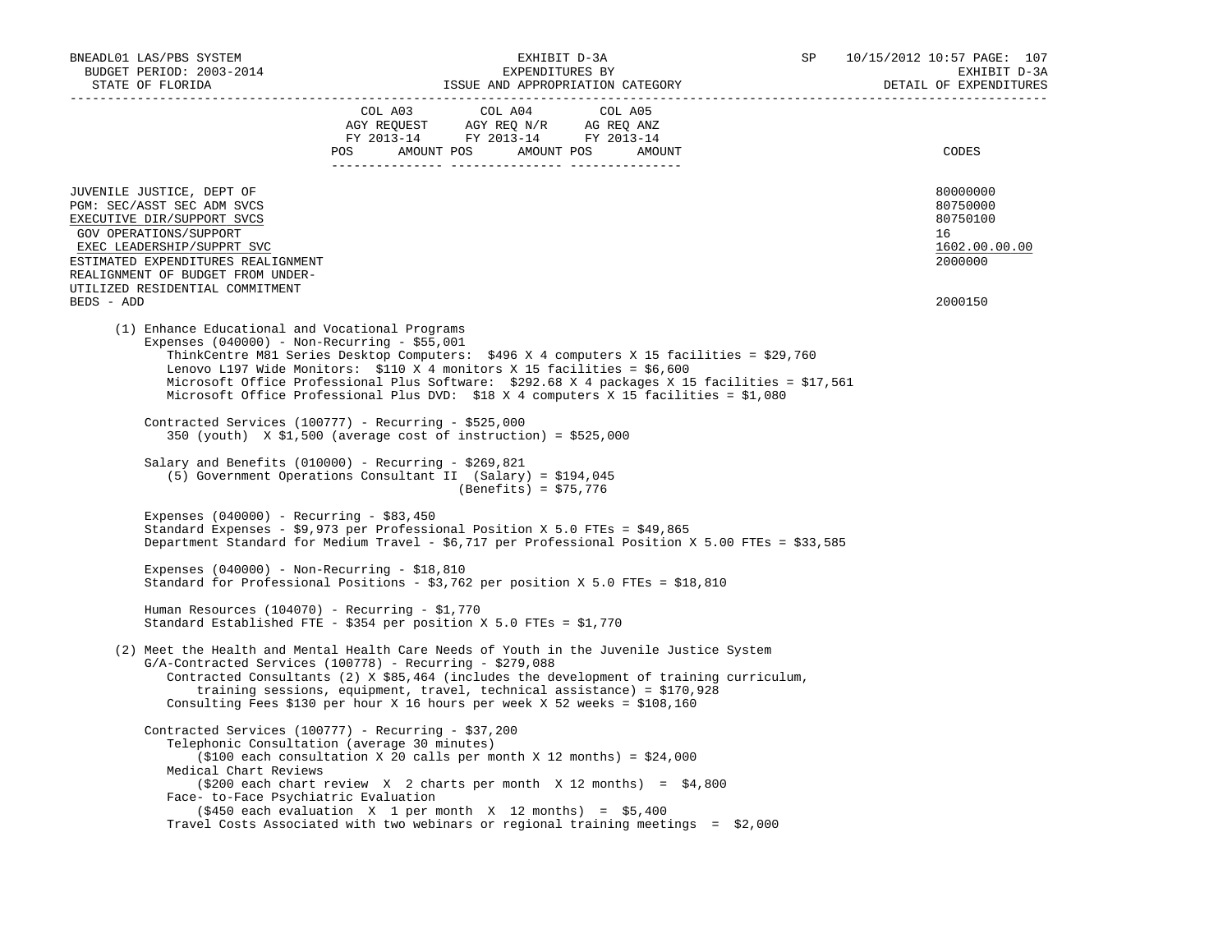| BNEADL01 LAS/PBS SYSTEM<br>BUDGET PERIOD: 2003-2014<br>STATE OF FLORIDA                                                                                                                                                                                                                                                                                                                                                                                   | EXHIBIT D-3A<br>EXPENDITURES BY<br>ISSUE AND APPROPRIATION CATEGORY |                                                                                                   |        |                                           |                | SP 10/15/2012 10:57 PAGE: 108<br>EXHIBIT D-3A<br>DETAIL OF EXPENDITURES |
|-----------------------------------------------------------------------------------------------------------------------------------------------------------------------------------------------------------------------------------------------------------------------------------------------------------------------------------------------------------------------------------------------------------------------------------------------------------|---------------------------------------------------------------------|---------------------------------------------------------------------------------------------------|--------|-------------------------------------------|----------------|-------------------------------------------------------------------------|
|                                                                                                                                                                                                                                                                                                                                                                                                                                                           |                                                                     | COL A03 COL A04 COL A05<br>AGY REQUEST AGY REQ N/R AG REQ ANZ<br>FY 2013-14 FY 2013-14 FY 2013-14 |        |                                           |                |                                                                         |
|                                                                                                                                                                                                                                                                                                                                                                                                                                                           |                                                                     | POS AMOUNT POS AMOUNT POS                                                                         | AMOUNT |                                           |                | CODES                                                                   |
| JUVENILE JUSTICE, DEPT OF<br>PGM: SEC/ASST SEC ADM SVCS<br>EXECUTIVE DIR/SUPPORT SVCS<br>GOV OPERATIONS/SUPPORT<br>EXEC LEADERSHIP/SUPPRT SVC<br>ESTIMATED EXPENDITURES REALIGNMENT<br>REALIGNMENT OF BUDGET FROM UNDER-<br>UTILIZED RESIDENTIAL COMMITMENT                                                                                                                                                                                               |                                                                     |                                                                                                   |        |                                           |                | 80000000<br>80750000<br>80750100<br>16<br>1602.00.00.00<br>2000000      |
| BEDS - ADD                                                                                                                                                                                                                                                                                                                                                                                                                                                |                                                                     |                                                                                                   |        |                                           |                | 2000150                                                                 |
| Operation of Toll Free Telephone line, Office Supplies, Printing = \$1,000                                                                                                                                                                                                                                                                                                                                                                                |                                                                     |                                                                                                   |        |                                           |                |                                                                         |
| $(\$40$ per hour X 40 hours per week X 52 weeks X 4 Analysts) = $\$332,800$<br>Travel Cost for 4 contracted Employees<br>$(5600 \text{ per quarter X } 4 \text{ employees X } 4 \text{ quarters}) = $9,600$<br>4 Registered Nurse Consultants @ \$35 per hour<br>$($ \$35 per hour X 40 hours per week X 52 weeks X 4 Nurses) = \$291,200<br>Travel Cost for 4 contracted Employees<br>$(\$600 \text{ per quarter X 4 employees X 4 quarters}) = \$9,600$ |                                                                     |                                                                                                   |        |                                           |                |                                                                         |
| POSITION DETAIL OF SALARIES AND BENEFITS:                                                                                                                                                                                                                                                                                                                                                                                                                 |                                                                     |                                                                                                   |        |                                           |                | LAPSE LAPSED SALARIES                                                   |
|                                                                                                                                                                                                                                                                                                                                                                                                                                                           |                                                                     |                                                                                                   |        | FTE BASE RATE ADDITIVES BENEFITS SUBTOTAL |                | % AND BENEFITS                                                          |
| A03 - AGY REQUEST FY 2013-14                                                                                                                                                                                                                                                                                                                                                                                                                              |                                                                     |                                                                                                   |        |                                           |                |                                                                         |
| CHANGES TO CURRENTLY AUTHORIZED POSITIONS<br>2236 GOVERNMENT OPERATIONS CONSULTANT II<br>C1001 002                                                                                                                                                                                                                                                                                                                                                        |                                                                     | $5.00$ 194,045                                                                                    |        | 75,776  269,821  0.00  269,821            |                |                                                                         |
|                                                                                                                                                                                                                                                                                                                                                                                                                                                           |                                                                     |                                                                                                   |        |                                           |                |                                                                         |
| TOTALS FOR ISSUE BY FUND<br>1000 GENERAL REVENUE FUND                                                                                                                                                                                                                                                                                                                                                                                                     |                                                                     |                                                                                                   |        |                                           |                | 269,821                                                                 |
|                                                                                                                                                                                                                                                                                                                                                                                                                                                           |                                                                     |                                                                                                   |        |                                           |                | --------------                                                          |
|                                                                                                                                                                                                                                                                                                                                                                                                                                                           |                                                                     | 5.00 194.045                                                                                      |        |                                           | 75,776 269,821 | 269,821                                                                 |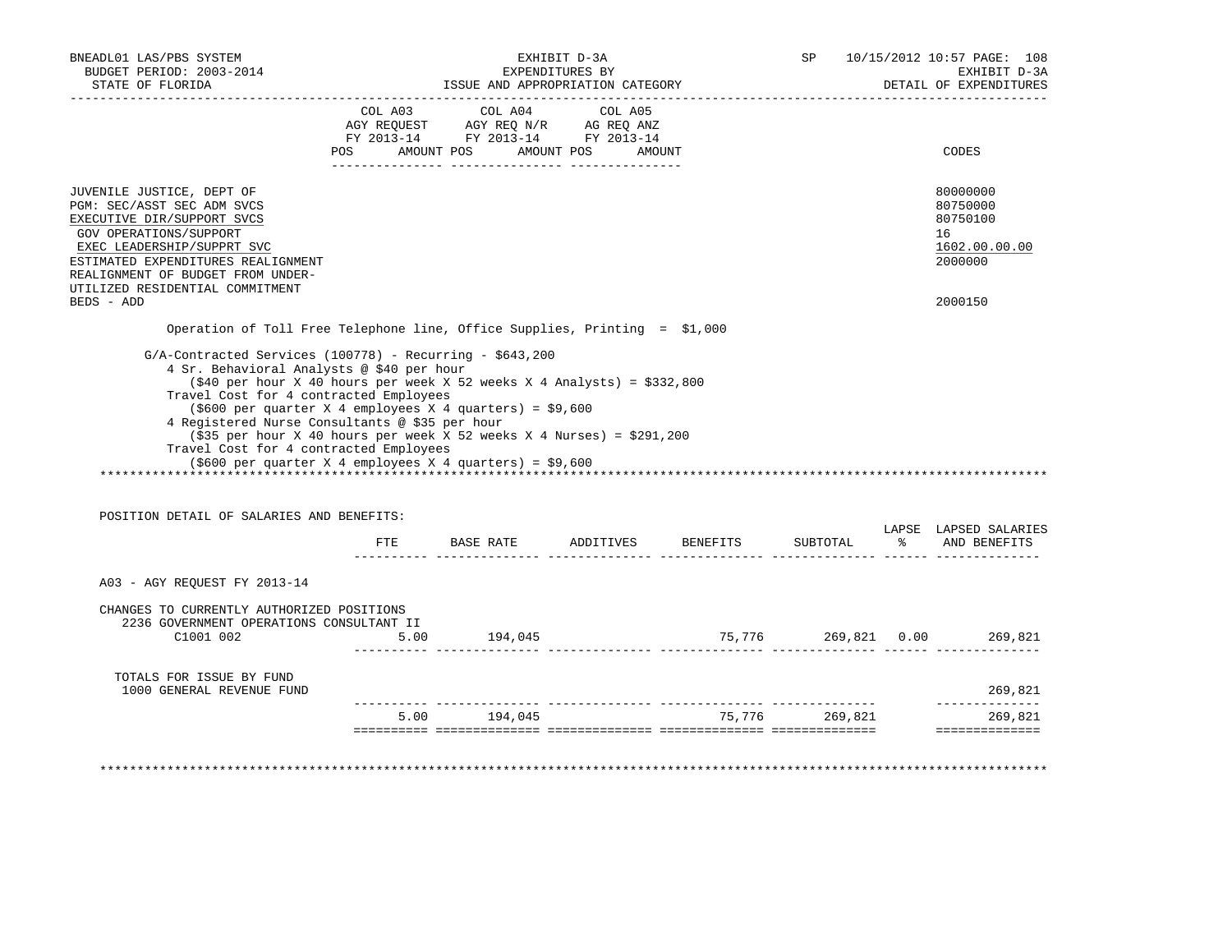| BNEADL01 LAS/PBS SYSTEM<br>BUDGET PERIOD: 2003-2014<br>STATE OF FLORIDA                                                                                                                                                                                                                                           |         |                     | EXPENDITURES BY<br>ISSUE AND APPROPRIATION CATEGORY                                                             | EXHIBIT D-3A |        | SP <sub>2</sub> | 10/15/2012 10:57 PAGE: 109 | EXHIBIT D-3A<br>DETAIL OF EXPENDITURES                                                      |
|-------------------------------------------------------------------------------------------------------------------------------------------------------------------------------------------------------------------------------------------------------------------------------------------------------------------|---------|---------------------|-----------------------------------------------------------------------------------------------------------------|--------------|--------|-----------------|----------------------------|---------------------------------------------------------------------------------------------|
|                                                                                                                                                                                                                                                                                                                   | POS     | AMOUNT POS          | COL A03 COL A04 COL A05<br>AGY REQUEST AGY REQ N/R AG REQ ANZ<br>FY 2013-14 FY 2013-14 FY 2013-14<br>AMOUNT POS |              | AMOUNT |                 |                            | CODES                                                                                       |
| JUVENILE JUSTICE, DEPT OF<br>PGM: SEC/ASST SEC ADM SVCS<br>EXECUTIVE DIR/SUPPORT SVCS<br>GOV OPERATIONS/SUPPORT<br>EXEC LEADERSHIP/SUPPRT SVC<br>ESTIMATED EXPENDITURES REALIGNMENT<br>REALIGNMENT OF BUDGET TO CAPTURE<br>HUMAN RESOURCES EXPENDITURES - ADD<br>SPECIAL CATEGORIES<br>TR/DMS/HR SVCS/STW CONTRCT |         |                     |                                                                                                                 |              |        |                 | 16                         | 80000000<br>80750000<br>80750100<br>1602.00.00.00<br>2000000<br>2000210<br>100000<br>107040 |
| GENERAL REVENUE FUND                                                                                                                                                                                                                                                                                              |         | $-$ STATE $10, 350$ |                                                                                                                 |              |        |                 |                            | 1000 1                                                                                      |
| FEDERAL GRANTS TRUST FUND -FEDERL                                                                                                                                                                                                                                                                                 | -RECPNT | 156<br>77           |                                                                                                                 |              |        |                 |                            | 2261 3<br>2261 9                                                                            |
| TOTAL FEDERAL GRANTS TRUST FUND                                                                                                                                                                                                                                                                                   |         | 233                 |                                                                                                                 |              |        |                 |                            | 2261                                                                                        |
| TOTAL APPRO                                                                                                                                                                                                                                                                                                       |         | 10,583              |                                                                                                                 |              |        |                 |                            |                                                                                             |
|                                                                                                                                                                                                                                                                                                                   |         |                     |                                                                                                                 |              |        |                 |                            |                                                                                             |

2013-2014 BUDGET YEAR NARRATIVE: IT COMPONENT? NO

 This issue requests the realignment of the budget for the Transfer to Department of Management Services - Human Resources Services Purchased Per Statewide Contract appropriation category between the Detention Centers, Aftercare Services/Conditional Release, Juvenile Probation, Executive Direction/Support Services, Information Technology, Non-Secure Residential Commitment, Secure Residential Commitment and Delinquency Prevention and Diversion budget entities. This request ensures that human resources costs associated with authorized positions by budget entity and as recorded in People First are captured accurately. Summary of the realignment:

| Budget<br>Entity                                  | General<br>Revenue | Federal<br>Grants<br>Trust<br>Funds | Grants $\&$<br>Donations<br>Trust<br>Funds |
|---------------------------------------------------|--------------------|-------------------------------------|--------------------------------------------|
|                                                   |                    |                                     |                                            |
| Detention Centers (80400100)                      | \$29.907           | Ŝ.<br>37)                           | \$22                                       |
| Aftercare Services/Conditional Release (80700100) | 1,701              |                                     | 15)                                        |
| Juvenile Probation (80700200)                     | 97,573             |                                     |                                            |
| Executive Direction/Support Services (80750100)   | 10,350             | 233                                 | 13)                                        |
| Information Technology (80750200)                 | 3,492              |                                     |                                            |
| Non-Secure Residential Commitment (80800100)      | 38,279)            | 40)                                 | 6                                          |
| Secure Residential Commitment (80800200)          | (106, 437)         | 1,769)                              | 26                                         |
| Delinquency Prevention and Diversion (80900100)   | 1,693              | 1,613                               | 26)                                        |
|                                                   |                    |                                     |                                            |
|                                                   | $-0-$              | $-0-$                               | $-0-$                                      |
|                                                   |                    |                                     |                                            |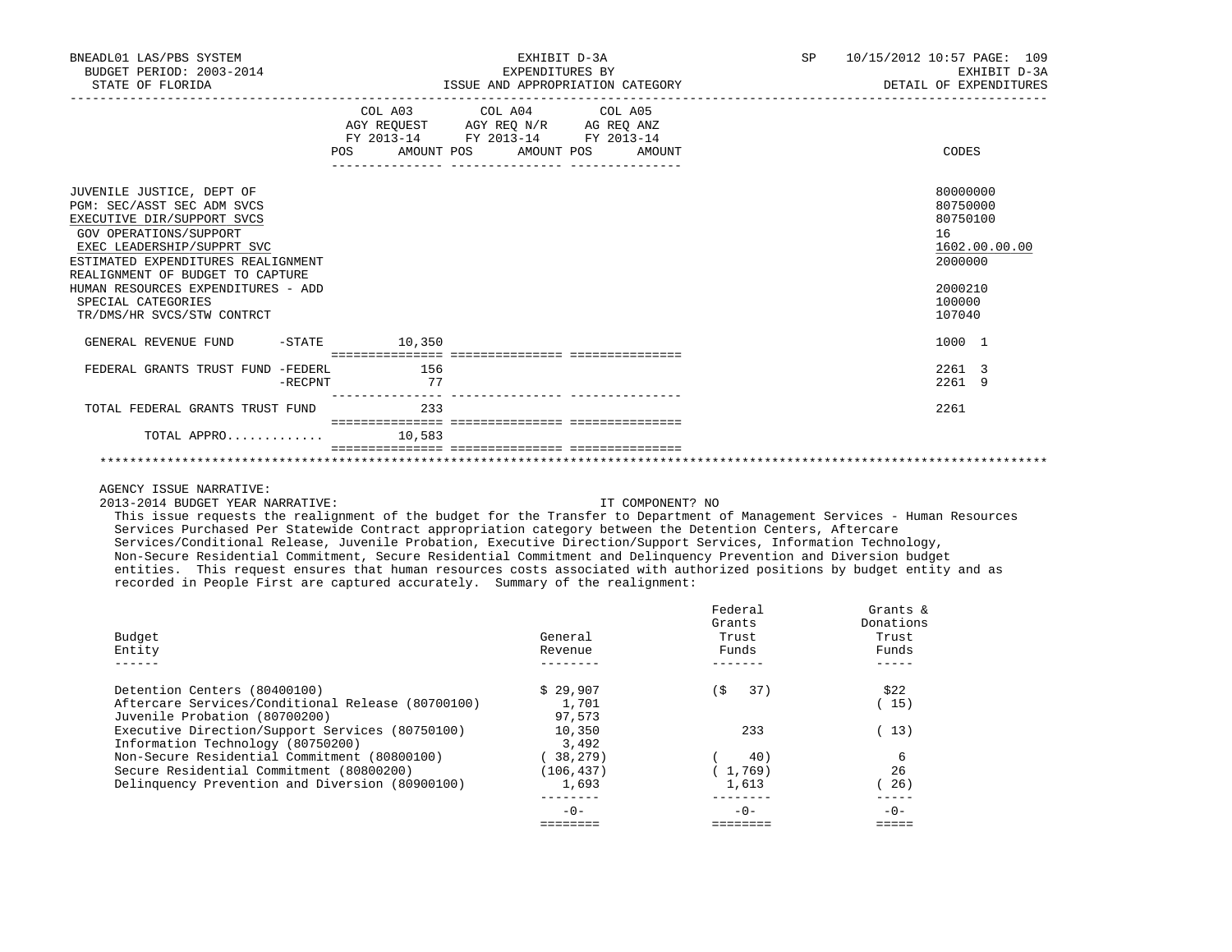| BNEADL01 LAS/PBS SYSTEM                                                                                                                                                                                                                    | EXHIBIT D-3A                                                           |                                                     | 10/15/2012 10:57 PAGE: 110<br>SP |                                                                                                                                                                                                                                                                                                                                                                                              |
|--------------------------------------------------------------------------------------------------------------------------------------------------------------------------------------------------------------------------------------------|------------------------------------------------------------------------|-----------------------------------------------------|----------------------------------|----------------------------------------------------------------------------------------------------------------------------------------------------------------------------------------------------------------------------------------------------------------------------------------------------------------------------------------------------------------------------------------------|
| BUDGET PERIOD: 2003-2014<br>STATE OF FLORIDA                                                                                                                                                                                               |                                                                        | EXPENDITURES BY<br>ISSUE AND APPROPRIATION CATEGORY |                                  | EXHIBIT D-3A<br>DETAIL OF EXPENDITURES                                                                                                                                                                                                                                                                                                                                                       |
| ___________________________________                                                                                                                                                                                                        |                                                                        |                                                     |                                  |                                                                                                                                                                                                                                                                                                                                                                                              |
|                                                                                                                                                                                                                                            | COL A03 COL A04 COL A05                                                |                                                     |                                  |                                                                                                                                                                                                                                                                                                                                                                                              |
|                                                                                                                                                                                                                                            | AGY REQUEST AGY REQ N/R AG REQ ANZ<br>FY 2013-14 FY 2013-14 FY 2013-14 |                                                     |                                  |                                                                                                                                                                                                                                                                                                                                                                                              |
|                                                                                                                                                                                                                                            |                                                                        |                                                     |                                  |                                                                                                                                                                                                                                                                                                                                                                                              |
|                                                                                                                                                                                                                                            | POS AMOUNT POS AMOUNT POS AMOUNT                                       |                                                     |                                  | CODES                                                                                                                                                                                                                                                                                                                                                                                        |
|                                                                                                                                                                                                                                            |                                                                        |                                                     |                                  |                                                                                                                                                                                                                                                                                                                                                                                              |
| JUVENILE JUSTICE, DEPT OF<br>PGM: SEC/ASST SEC ADM SVCS                                                                                                                                                                                    |                                                                        |                                                     |                                  | 80000000<br>80750000                                                                                                                                                                                                                                                                                                                                                                         |
| EXECUTIVE DIR/SUPPORT SVCS                                                                                                                                                                                                                 |                                                                        |                                                     |                                  | 80750100                                                                                                                                                                                                                                                                                                                                                                                     |
| GOV OPERATIONS/SUPPORT                                                                                                                                                                                                                     |                                                                        |                                                     |                                  | 16                                                                                                                                                                                                                                                                                                                                                                                           |
| EXEC LEADERSHIP/SUPPRT SVC                                                                                                                                                                                                                 |                                                                        |                                                     |                                  | 1602.00.00.00                                                                                                                                                                                                                                                                                                                                                                                |
| ESTIMATED EXPENDITURES REALIGNMENT                                                                                                                                                                                                         |                                                                        |                                                     |                                  | 2000000                                                                                                                                                                                                                                                                                                                                                                                      |
| REALIGNMENT OF BUDGET TO CAPTURE                                                                                                                                                                                                           |                                                                        |                                                     |                                  |                                                                                                                                                                                                                                                                                                                                                                                              |
| HUMAN RESOURCES EXPENDITURES - ADD                                                                                                                                                                                                         |                                                                        |                                                     |                                  | 2000210                                                                                                                                                                                                                                                                                                                                                                                      |
|                                                                                                                                                                                                                                            |                                                                        |                                                     |                                  |                                                                                                                                                                                                                                                                                                                                                                                              |
| The companion issues are included under issue code 2000220.                                                                                                                                                                                |                                                                        |                                                     |                                  |                                                                                                                                                                                                                                                                                                                                                                                              |
|                                                                                                                                                                                                                                            |                                                                        |                                                     |                                  |                                                                                                                                                                                                                                                                                                                                                                                              |
| REALIGNMENT OF BUDGET TO CAPTURE<br>HUMAN RESOURCES EXPENDITURES -                                                                                                                                                                         |                                                                        |                                                     |                                  |                                                                                                                                                                                                                                                                                                                                                                                              |
| DEDUCT                                                                                                                                                                                                                                     |                                                                        |                                                     |                                  | 2000220                                                                                                                                                                                                                                                                                                                                                                                      |
| SPECIAL CATEGORIES                                                                                                                                                                                                                         |                                                                        |                                                     |                                  | 100000                                                                                                                                                                                                                                                                                                                                                                                       |
| TR/DMS/HR SVCS/STW CONTRCT                                                                                                                                                                                                                 |                                                                        |                                                     |                                  | 107040                                                                                                                                                                                                                                                                                                                                                                                       |
| GRANTS AND DONATIONS TF -STATE                                                                                                                                                                                                             | $13 -$                                                                 |                                                     |                                  | 2339 1                                                                                                                                                                                                                                                                                                                                                                                       |
|                                                                                                                                                                                                                                            |                                                                        |                                                     |                                  |                                                                                                                                                                                                                                                                                                                                                                                              |
| AGENCY ISSUE NARRATIVE:                                                                                                                                                                                                                    |                                                                        |                                                     |                                  |                                                                                                                                                                                                                                                                                                                                                                                              |
| 2013-2014 BUDGET YEAR NARRATIVE:                                                                                                                                                                                                           |                                                                        |                                                     | IT COMPONENT? NO                 |                                                                                                                                                                                                                                                                                                                                                                                              |
| This issue requests the realignment of the budget for the Transfer to Department of Management Services - Human Resources                                                                                                                  |                                                                        |                                                     |                                  |                                                                                                                                                                                                                                                                                                                                                                                              |
| Services Purchased Per Statewide Contract appropriation category between the Detention Centers, Aftercare                                                                                                                                  |                                                                        |                                                     |                                  |                                                                                                                                                                                                                                                                                                                                                                                              |
| Services/Conditional Release, Juvenile Probation, Executive Direction/Support Services, Information Technology,                                                                                                                            |                                                                        |                                                     |                                  |                                                                                                                                                                                                                                                                                                                                                                                              |
| Non-Secure Residential Commitment, Secure Residential Commitment and Delinquency Prevention and Diversion budget<br>entities. This request ensures that human resources costs associated with authorized positions by budget entity and as |                                                                        |                                                     |                                  |                                                                                                                                                                                                                                                                                                                                                                                              |
| recorded in People First are captured accurately. Summary of the realignment:                                                                                                                                                              |                                                                        |                                                     |                                  |                                                                                                                                                                                                                                                                                                                                                                                              |
|                                                                                                                                                                                                                                            |                                                                        |                                                     | Federal                          | Grants &                                                                                                                                                                                                                                                                                                                                                                                     |
|                                                                                                                                                                                                                                            |                                                                        |                                                     | Grants                           | Donations                                                                                                                                                                                                                                                                                                                                                                                    |
| Budget                                                                                                                                                                                                                                     |                                                                        | General                                             | Trust                            | Trust                                                                                                                                                                                                                                                                                                                                                                                        |
| Entity                                                                                                                                                                                                                                     |                                                                        | Revenue                                             | Funds                            | Funds                                                                                                                                                                                                                                                                                                                                                                                        |
| $- - - - - -$                                                                                                                                                                                                                              |                                                                        | ---------                                           | --------                         | $- - - - - -$                                                                                                                                                                                                                                                                                                                                                                                |
| Detention Centers (80400100)                                                                                                                                                                                                               |                                                                        | \$29,907                                            | $($ \$37)                        | \$22                                                                                                                                                                                                                                                                                                                                                                                         |
| Aftercare Services/Conditional Release (80700100)                                                                                                                                                                                          |                                                                        | 1,701                                               |                                  | (15)                                                                                                                                                                                                                                                                                                                                                                                         |
| Juvenile Probation (80700200)                                                                                                                                                                                                              |                                                                        | 97,573                                              |                                  |                                                                                                                                                                                                                                                                                                                                                                                              |
| Executive Direction/Support Services (80750100)                                                                                                                                                                                            |                                                                        | 10,350                                              | 233                              | (13)                                                                                                                                                                                                                                                                                                                                                                                         |
| Information Technology (80750200)<br>Non-Secure Residential Commitment (80800100)                                                                                                                                                          |                                                                        | 3,492<br>(38, 279)                                  | (40)                             | 6                                                                                                                                                                                                                                                                                                                                                                                            |
| Secure Residential Commitment (80800200)                                                                                                                                                                                                   |                                                                        | (106, 437)                                          | (1, 769)                         | 26                                                                                                                                                                                                                                                                                                                                                                                           |
| Delinquency Prevention and Diversion (80900100)                                                                                                                                                                                            |                                                                        | 1,693                                               | 1,613                            | (26)                                                                                                                                                                                                                                                                                                                                                                                         |
|                                                                                                                                                                                                                                            |                                                                        |                                                     |                                  | $\frac{1}{2} \frac{1}{2} \frac{1}{2} \frac{1}{2} \frac{1}{2} \frac{1}{2} \frac{1}{2} \frac{1}{2} \frac{1}{2} \frac{1}{2} \frac{1}{2} \frac{1}{2} \frac{1}{2} \frac{1}{2} \frac{1}{2} \frac{1}{2} \frac{1}{2} \frac{1}{2} \frac{1}{2} \frac{1}{2} \frac{1}{2} \frac{1}{2} \frac{1}{2} \frac{1}{2} \frac{1}{2} \frac{1}{2} \frac{1}{2} \frac{1}{2} \frac{1}{2} \frac{1}{2} \frac{1}{2} \frac{$ |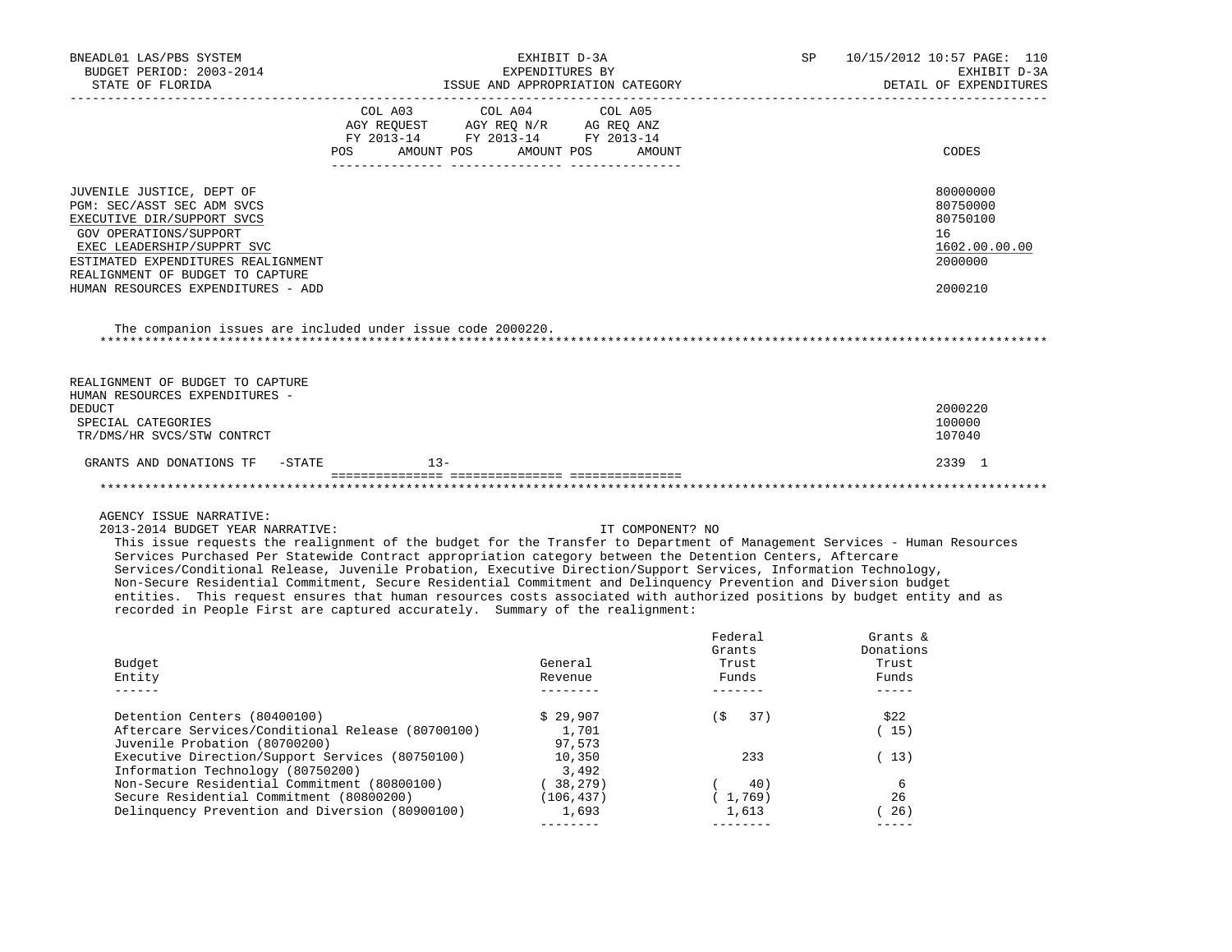| BNEADL01 LAS/PBS SYSTEM                                                                                                                                                                                                                                                    |                                                                                                                       | EXHIBIT D-3A    |                                  |          | SP 10/15/2012 10:57 PAGE: 111                                                 |
|----------------------------------------------------------------------------------------------------------------------------------------------------------------------------------------------------------------------------------------------------------------------------|-----------------------------------------------------------------------------------------------------------------------|-----------------|----------------------------------|----------|-------------------------------------------------------------------------------|
| BUDGET PERIOD: 2003-2014                                                                                                                                                                                                                                                   |                                                                                                                       | EXPENDITURES BY |                                  |          | EXHIBIT D-3A                                                                  |
| STATE OF FLORIDA                                                                                                                                                                                                                                                           |                                                                                                                       |                 | ISSUE AND APPROPRIATION CATEGORY |          | DETAIL OF EXPENDITURES                                                        |
|                                                                                                                                                                                                                                                                            | COL A03 COL A04<br>AGY REQUEST AGY REQ N/R AG REQ ANZ<br>FY 2013-14 FY 2013-14 FY 2013-14<br>AMOUNT POS<br><b>POS</b> | AMOUNT POS      | COL A05<br>AMOUNT                |          | CODES                                                                         |
| JUVENILE JUSTICE, DEPT OF<br>PGM: SEC/ASST SEC ADM SVCS<br>EXECUTIVE DIR/SUPPORT SVCS<br>GOV OPERATIONS/SUPPORT<br>EXEC LEADERSHIP/SUPPRT SVC<br>ESTIMATED EXPENDITURES REALIGNMENT<br>REALIGNMENT OF BUDGET TO CAPTURE<br>HUMAN RESOURCES EXPENDITURES -<br><b>DEDUCT</b> |                                                                                                                       |                 |                                  |          | 80000000<br>80750000<br>80750100<br>16<br>1602.00.00.00<br>2000000<br>2000220 |
|                                                                                                                                                                                                                                                                            |                                                                                                                       |                 |                                  |          |                                                                               |
|                                                                                                                                                                                                                                                                            |                                                                                                                       |                 | $-0-$                            | $-0-$    | $-0-$                                                                         |
|                                                                                                                                                                                                                                                                            |                                                                                                                       |                 | ========                         | ======== | $=$ $=$ $=$ $=$                                                               |
| The companion issues are included under issue code 2000210.                                                                                                                                                                                                                |                                                                                                                       |                 |                                  |          |                                                                               |
| ANNUALIZATION OF ADMINISTERED<br>FUNDS APPROPRIATIONS<br>STATE HEALTH INSURANCE ADJUSTMENT<br>FOR FY 2012-13 - 10 MONTHS                                                                                                                                                   |                                                                                                                       |                 |                                  |          | 26A0000                                                                       |
| <b>ANNUALIZATION</b><br>SALARIES AND BENEFITS                                                                                                                                                                                                                              |                                                                                                                       |                 |                                  |          | 26A1830<br>010000                                                             |
| GENERAL REVENUE FUND<br>-MATCH                                                                                                                                                                                                                                             | $-STATE$ 132,630<br>505                                                                                               |                 |                                  |          | 1000 1<br>1000 2                                                              |
| TOTAL GENERAL REVENUE FUND                                                                                                                                                                                                                                                 | 133, 135                                                                                                              |                 |                                  |          | 1000                                                                          |
| FEDERAL GRANTS TRUST FUND -FEDERL 1,375                                                                                                                                                                                                                                    |                                                                                                                       |                 |                                  |          | 2261 3                                                                        |
| GRANTS AND DONATIONS TF -STATE                                                                                                                                                                                                                                             | 3,055                                                                                                                 |                 |                                  |          | 2339 1                                                                        |
| TOTAL APPRO $137,565$                                                                                                                                                                                                                                                      |                                                                                                                       |                 |                                  |          |                                                                               |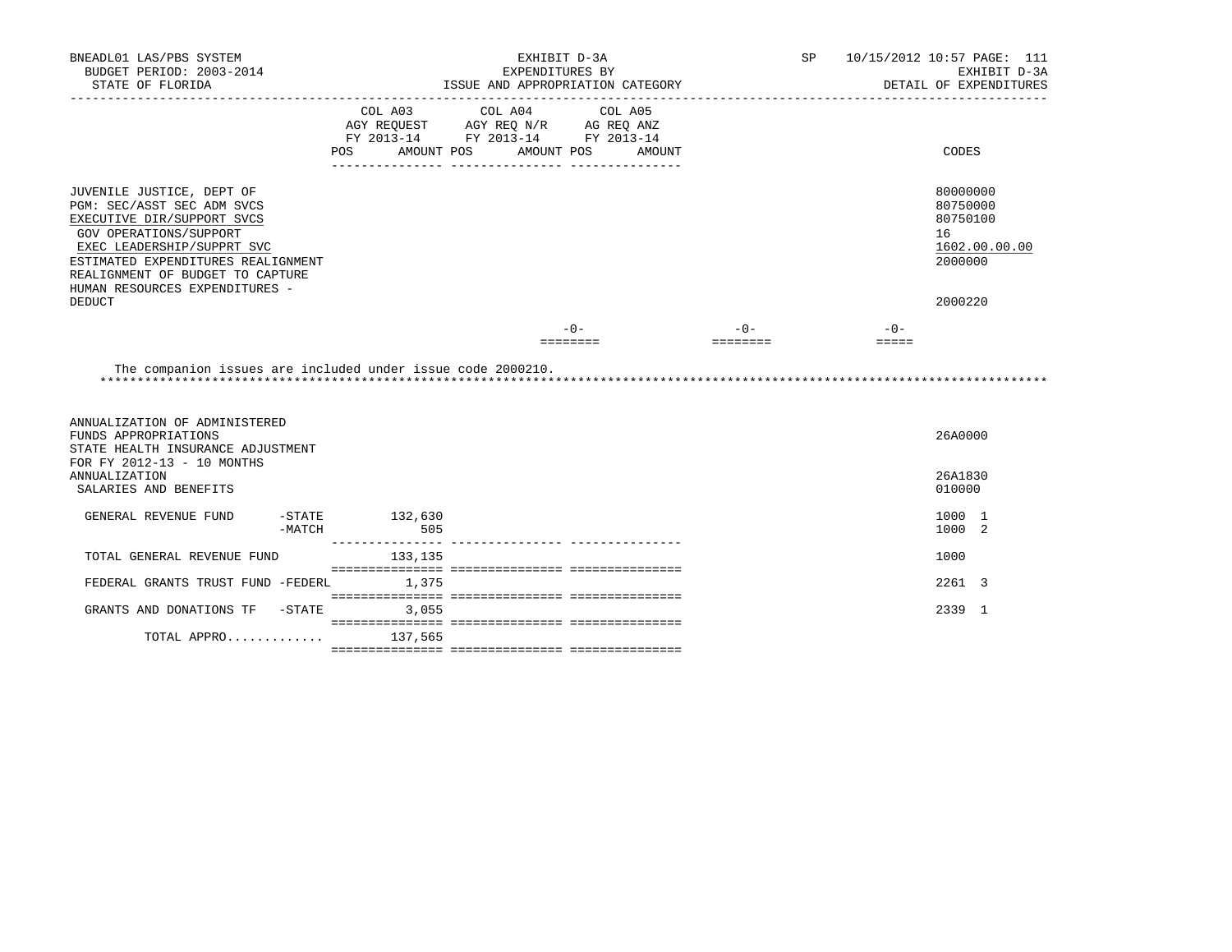| BNEADL01 LAS/PBS SYSTEM<br>BUDGET PERIOD: 2003-2014<br>STATE OF FLORIDA<br>-----------------                                                                                                                                                                                                                                                          |                      | EXHIBIT D-3A<br>EXPENDITURES BY                                                                                                                                                                                                             | ISSUE AND APPROPRIATION CATEGORY | SP | 10/15/2012 10:57 PAGE: 112<br>EXHIBIT D-3A<br>DETAIL OF EXPENDITURES |
|-------------------------------------------------------------------------------------------------------------------------------------------------------------------------------------------------------------------------------------------------------------------------------------------------------------------------------------------------------|----------------------|---------------------------------------------------------------------------------------------------------------------------------------------------------------------------------------------------------------------------------------------|----------------------------------|----|----------------------------------------------------------------------|
|                                                                                                                                                                                                                                                                                                                                                       | POS<br>AMOUNT POS    | COL A03 COL A04 COL A05<br>$\begin{tabular}{lllllll} \bf AGY & \bf REQUEST & \bf AGY & \bf REQ & \tt M/R & \tt AG & \tt REQ & \tt ANZ \\ \bf FY & \tt 2013-14 & \tt FY & \tt 2013-14 & \tt FY & \tt 2013-14 \\ \end{tabular}$<br>AMOUNT POS | AMOUNT                           |    | CODES                                                                |
| JUVENILE JUSTICE, DEPT OF<br>PGM: SEC/ASST SEC ADM SVCS<br>EXECUTIVE DIR/SUPPORT SVCS<br>GOV OPERATIONS/SUPPORT<br>EXEC LEADERSHIP/SUPPRT SVC<br>DEVELOP THE RESOURCES NEEDED TO<br>MANAGE A QUALITY JUVENILE JUSTICE                                                                                                                                 |                      |                                                                                                                                                                                                                                             |                                  |    | 80000000<br>80750000<br>80750100<br>16<br>1602.00.00.00              |
| SYSTEM IN AN EFFECTIVE AND<br>EFFICIENT MANNER                                                                                                                                                                                                                                                                                                        |                      |                                                                                                                                                                                                                                             |                                  |    | 6100000                                                              |
| ADDITIONAL STAFFING FOR THE BUREAU<br>OF CONTRACTS<br>SALARY RATE<br>SALARY RATE 139,680                                                                                                                                                                                                                                                              |                      |                                                                                                                                                                                                                                             |                                  |    | 6102830<br>000000                                                    |
| SALARIES AND BENEFITS                                                                                                                                                                                                                                                                                                                                 |                      |                                                                                                                                                                                                                                             |                                  |    | 010000                                                               |
| $-$ STATE<br>GENERAL REVENUE FUND                                                                                                                                                                                                                                                                                                                     | 3.00<br>188,129      |                                                                                                                                                                                                                                             |                                  |    | 1000 1                                                               |
| <b>EXPENSES</b>                                                                                                                                                                                                                                                                                                                                       |                      |                                                                                                                                                                                                                                             |                                  |    | 040000                                                               |
| GENERAL REVENUE FUND                                                                                                                                                                                                                                                                                                                                  | -STATE 29,919 11,286 |                                                                                                                                                                                                                                             |                                  |    | 1000 1                                                               |
| SPECIAL CATEGORIES<br>TR/DMS/HR SVCS/STW CONTRCT                                                                                                                                                                                                                                                                                                      |                      |                                                                                                                                                                                                                                             |                                  |    | 100000<br>107040                                                     |
| GENERAL REVENUE FUND                                                                                                                                                                                                                                                                                                                                  | $-$ STATE $1,062$    |                                                                                                                                                                                                                                             |                                  |    | 1000 1                                                               |
| TOTAL: ADDITIONAL STAFFING FOR THE BUREAU<br>OF CONTRACTS<br>TOTAL POSITIONS 3.00                                                                                                                                                                                                                                                                     |                      |                                                                                                                                                                                                                                             |                                  |    | 6102830                                                              |
| TOTAL ISSUE<br>TOTAL SALARY RATE 139,680                                                                                                                                                                                                                                                                                                              |                      | 219,110 11,286                                                                                                                                                                                                                              |                                  |    |                                                                      |
|                                                                                                                                                                                                                                                                                                                                                       |                      |                                                                                                                                                                                                                                             |                                  |    |                                                                      |
| AGENCY ISSUE NARRATIVE:<br>2013-2014 BUDGET YEAR NARRATIVE:<br>Long Range Program Plan Reference:<br>This request will improve the department's ability to provide an Accountable System that is Outcome-Based and allows for<br>Innovative What Works Strategies and Best Practices to Continuously and Effectively Deal with the Issues of Juvenile |                      |                                                                                                                                                                                                                                             | IT COMPONENT? NO                 |    |                                                                      |

Justice as outlined in the Department of Juvenile Justice's Long Range Program Plan.

Current Need or Problem:

 The Department of Juvenile Justice's (DJJ) ultimate objective is to be a benefit to the individual child, while keeping public safety at the forefront. To better meet the needs of at-risk and delinquent youth, the department must provide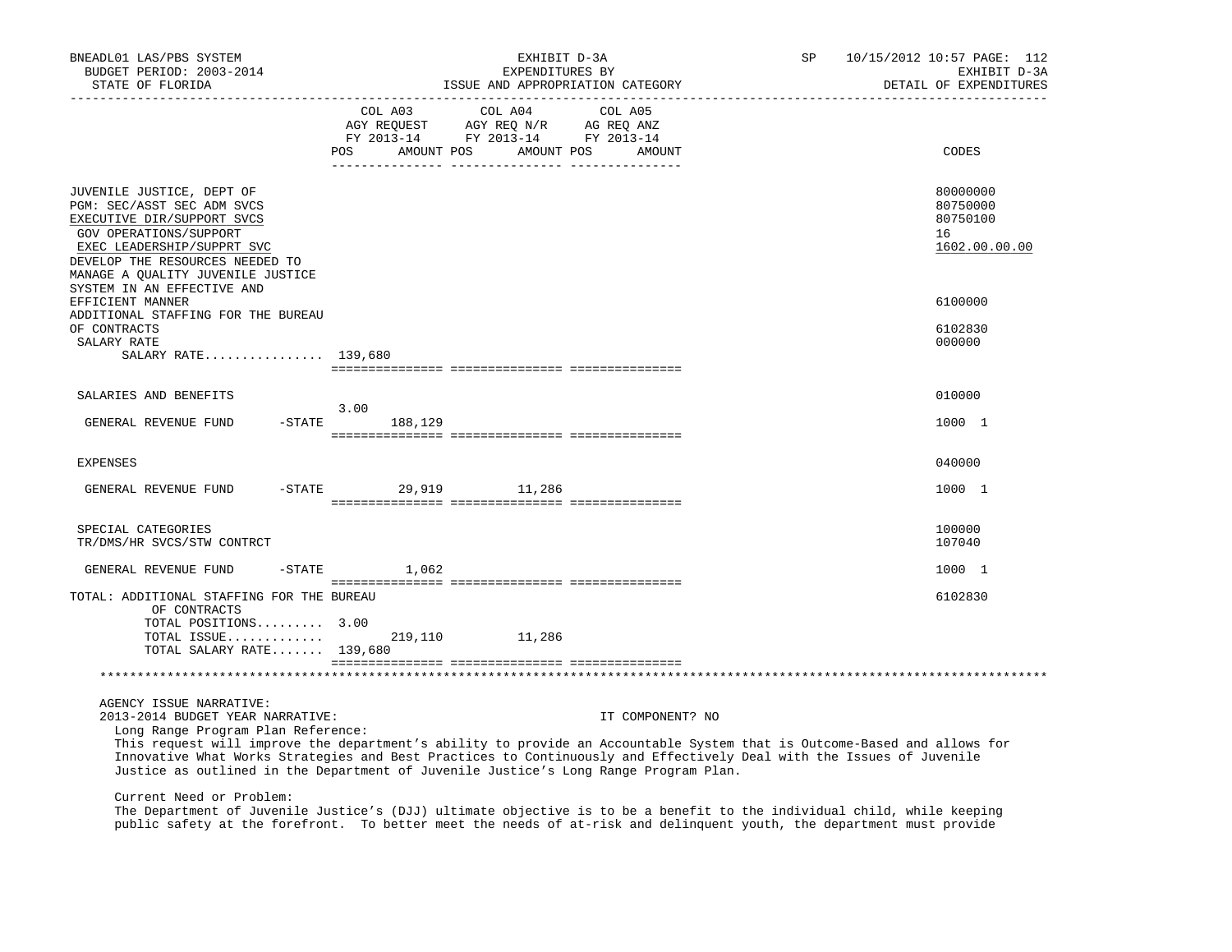| BNEADL01 LAS/PBS SYSTEM<br>BUDGET PERIOD: 2003-2014<br>STATE OF FLORIDA                                                                                                                                               | EXHIBIT D-3A<br>EXPENDITURES BY<br>ISSUE AND APPROPRIATION CATEGORY |                                                                                                                                       |  | SP | 10/15/2012 10:57 PAGE: 113<br>EXHIBIT D-3A<br>DETAIL OF EXPENDITURES |
|-----------------------------------------------------------------------------------------------------------------------------------------------------------------------------------------------------------------------|---------------------------------------------------------------------|---------------------------------------------------------------------------------------------------------------------------------------|--|----|----------------------------------------------------------------------|
|                                                                                                                                                                                                                       |                                                                     | COL A03 COL A04 COL A05<br>AGY REQUEST AGY REQ N/R AG REQ ANZ<br>FY 2013-14 FY 2013-14 FY 2013-14<br>POS AMOUNT POS AMOUNT POS AMOUNT |  |    | CODES                                                                |
| JUVENILE JUSTICE, DEPT OF<br>PGM: SEC/ASST SEC ADM SVCS<br>EXECUTIVE DIR/SUPPORT SVCS<br>GOV OPERATIONS/SUPPORT<br>EXEC LEADERSHIP/SUPPRT SVC<br>DEVELOP THE RESOURCES NEEDED TO<br>MANAGE A OUALITY JUVENILE JUSTICE |                                                                     |                                                                                                                                       |  |    | 80000000<br>80750000<br>80750100<br>16<br>1602.00.00.00              |
| SYSTEM IN AN EFFECTIVE AND<br>EFFICIENT MANNER<br>ADDITIONAL STAFFING FOR THE BUREAU                                                                                                                                  |                                                                     |                                                                                                                                       |  |    | 6100000                                                              |
| OF CONTRACTS                                                                                                                                                                                                          |                                                                     |                                                                                                                                       |  |    | 6102830                                                              |

 the right services, in the right place and at the right time by managing its resources. The DJJ understands that strengthening procurement is a major step in improving resource management. The department is currently reviewing its contract management/monitoring policies and procedures in an effort to improve methods for oversight and review of service delivery. Historically, the department has used the Request for Proposal (RFP) process, which is more restrictive, to procure services for at-risk and delinquent youth. By modifying its procurement practices to utilize the Invitation to Negotiate (ITN) process, the DJJ will be able to negotiate creative approaches for evidence-based practices and successful approaches to juvenile delinquency with providers, while securing contractual agreements that focus on specific youth outcomes.

## Proposed Solution:

 This issue requests General Revenue funding in the amount of \$219,110 for three (3) Government Analyst II positions to absorb the additional workload that will be created as a result of the department using the ITN process to obtain services for at-risk and delinquent youth. Staff with specific expertise in procurement and negotiation is needed to ensure that the department strengthens its procurement process. DJJ's Bureau of Contracts estimates that ninety (90) contracts will be affected by this procurement change.

 The goal of utilizing the Invitation to Negotiate process is to ensure that the DJJ is providing the best services possible to youth, their families and the community while being fiscally responsible to the taxpayers of the State of Florida.

#### Fiscal Impact:

Salaries and Benefits: Recurring

 Funding is requested to establish three (3) Government Analyst II positions in the department's Bureau of Contracts. The request amount is as follows:

| No.<br>of |                                    |     | FY 2013-14 |
|-----------|------------------------------------|-----|------------|
| FTES      | Classification                     | ΡG  | Request    |
|           |                                    |     |            |
| 3         | Government Analyst II              | 026 | \$188,129  |
|           | Total FTEs and Salaries & Benefits |     | \$188,129  |
|           |                                    |     |            |
| Expenses: |                                    |     |            |

Recurring - 3 Professional Positions @ \$6,211 (LBR Standard) \$ 18,633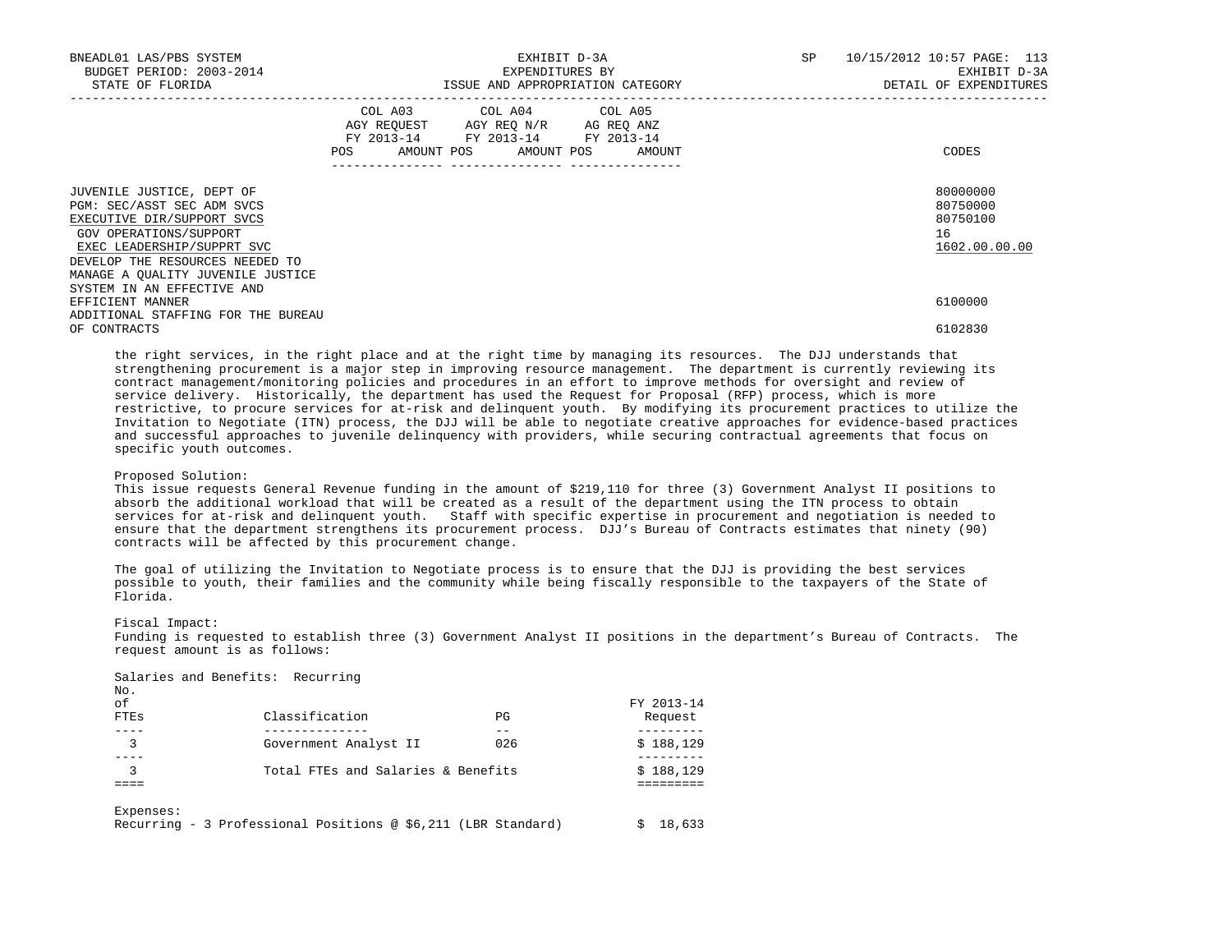| BNEADL01 LAS/PBS SYSTEM<br>BUDGET PERIOD: 2003-2014<br>STATE OF FLORIDA                                                                                                                                               | ISSUE AND APPROPRIATION CATEGORY                                                                                                                 | EXHIBIT D-3A<br>EXPENDITURES BY |                                 | SP             | 10/15/2012 10:57 PAGE: 114<br>EXHIBIT D-3A<br>DETAIL OF EXPENDITURES |
|-----------------------------------------------------------------------------------------------------------------------------------------------------------------------------------------------------------------------|--------------------------------------------------------------------------------------------------------------------------------------------------|---------------------------------|---------------------------------|----------------|----------------------------------------------------------------------|
|                                                                                                                                                                                                                       | COL A03 COL A04 COL A05<br>COL AUS<br>AGY REQUEST AGY REQ N/R AG REQ ANZ<br>FY 2013-14 FY 2013-14 FY 2013-14<br>POS AMOUNT POS AMOUNT POS AMOUNT |                                 |                                 |                | CODES                                                                |
|                                                                                                                                                                                                                       |                                                                                                                                                  |                                 |                                 |                |                                                                      |
| JUVENILE JUSTICE, DEPT OF<br>PGM: SEC/ASST SEC ADM SVCS<br>EXECUTIVE DIR/SUPPORT SVCS<br>GOV OPERATIONS/SUPPORT<br>EXEC LEADERSHIP/SUPPRT SVC<br>DEVELOP THE RESOURCES NEEDED TO<br>MANAGE A QUALITY JUVENILE JUSTICE |                                                                                                                                                  |                                 |                                 |                | 80000000<br>80750000<br>80750100<br>16<br>1602.00.00.00              |
| SYSTEM IN AN EFFECTIVE AND<br>EFFICIENT MANNER                                                                                                                                                                        |                                                                                                                                                  |                                 |                                 |                | 6100000                                                              |
| ADDITIONAL STAFFING FOR THE BUREAU<br>OF CONTRACTS                                                                                                                                                                    |                                                                                                                                                  |                                 |                                 |                | 6102830                                                              |
| Non-recurring - 3 Professional Positions @ \$3,762 (LBR Standard) $\qquad$ \$ 11,286                                                                                                                                  |                                                                                                                                                  |                                 |                                 |                |                                                                      |
| Total Expenses                                                                                                                                                                                                        |                                                                                                                                                  |                                 | $- - - - - - - - -$<br>\$29,919 |                |                                                                      |
| Human Resources Services:<br>Recurring - 3 Professional Positions @ \$354 (LBR Standards)                                                                                                                             |                                                                                                                                                  |                                 | \$1,062<br>----------           |                |                                                                      |
| Total Issue:                                                                                                                                                                                                          |                                                                                                                                                  |                                 | \$219,110                       |                |                                                                      |
|                                                                                                                                                                                                                       |                                                                                                                                                  |                                 |                                 |                |                                                                      |
| POSITION DETAIL OF SALARIES AND BENEFITS:                                                                                                                                                                             |                                                                                                                                                  |                                 |                                 |                |                                                                      |
|                                                                                                                                                                                                                       | FTE BASE RATE                                                                                                                                    |                                 | ADDITIVES BENEFITS              | SUBTOTAL       | LAPSE LAPSED SALARIES<br>% AND BENEFITS                              |
| A03 - AGY REQUEST FY 2013-14                                                                                                                                                                                          |                                                                                                                                                  |                                 |                                 |                |                                                                      |
| NEW POSITIONS<br>2225 GOVERNMENT ANALYST II<br>N0055 001                                                                                                                                                              | 3.00 139,680                                                                                                                                     |                                 |                                 |                | 48,449 188,129 0.00 188,129                                          |
|                                                                                                                                                                                                                       |                                                                                                                                                  |                                 |                                 |                |                                                                      |
| TOTALS FOR ISSUE BY FUND<br>1000 GENERAL REVENUE FUND                                                                                                                                                                 |                                                                                                                                                  |                                 |                                 |                | 188,129                                                              |
|                                                                                                                                                                                                                       |                                                                                                                                                  |                                 |                                 | 48,449 188,129 | ______________<br>188,129                                            |
|                                                                                                                                                                                                                       | 3.00 139,680                                                                                                                                     |                                 |                                 |                |                                                                      |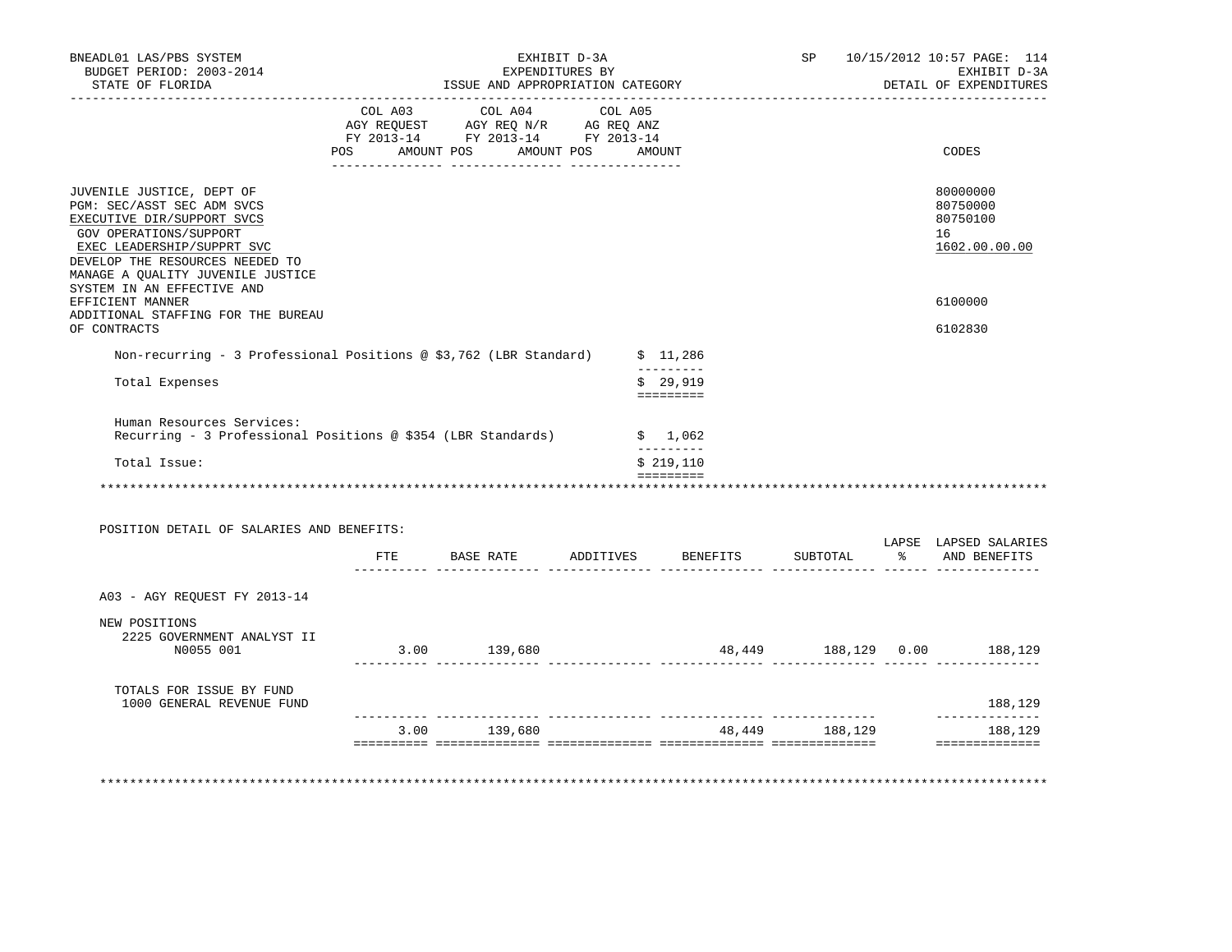| BNEADL01 LAS/PBS SYSTEM<br>BUDGET PERIOD: 2003-2014<br>STATE OF FLORIDA                                                                       |            | EXHIBIT D-3A<br>EXPENDITURES BY<br>ISSUE AND APPROPRIATION CATEGORY THE SERIES OF DETAIL OF EXPENDITURES                              | SP 10/15/2012 10:57 PAGE: 115<br>EXHIBIT D-3A           |
|-----------------------------------------------------------------------------------------------------------------------------------------------|------------|---------------------------------------------------------------------------------------------------------------------------------------|---------------------------------------------------------|
|                                                                                                                                               |            | COL A03 COL A04 COL A05<br>AGY REQUEST AGY REQ N/R AG REQ ANZ<br>FY 2013-14 FY 2013-14 FY 2013-14<br>POS AMOUNT POS AMOUNT POS AMOUNT | CODES                                                   |
| JUVENILE JUSTICE, DEPT OF<br>PGM: SEC/ASST SEC ADM SVCS<br>EXECUTIVE DIR/SUPPORT SVCS<br>GOV OPERATIONS/SUPPORT<br>EXEC LEADERSHIP/SUPPRT SVC |            |                                                                                                                                       | 80000000<br>80750000<br>80750100<br>16<br>1602.00.00.00 |
| TOTAL: EXEC LEADERSHIP/SUPPRT SVC<br>BY FUND TYPE<br>GENERAL REVENUE FUND                                                                     | 18,757,907 | 85,097                                                                                                                                | 1602.00.00.00<br>1000                                   |
| TRUST FUNDS                                                                                                                                   | 4,125,969  |                                                                                                                                       | 2000                                                    |
| TOTAL POSITIONS 232.50<br>TOTAL PROG COMP 22,883,876<br>TOTAL SALARY RATE $9,921,857$                                                         |            | 85,097                                                                                                                                |                                                         |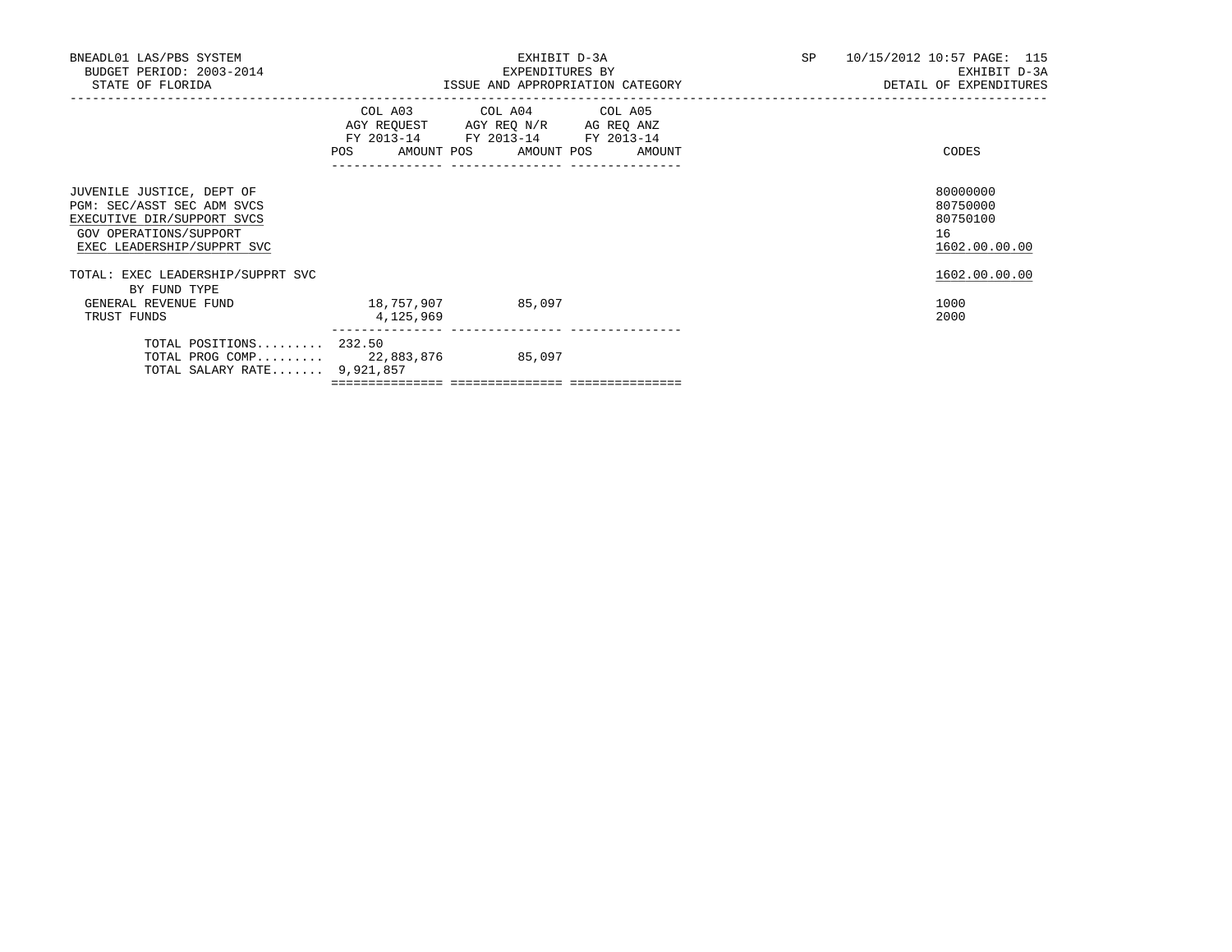| BNEADL01 LAS/PBS SYSTEM<br>BUDGET PERIOD: 2003-2014<br>STATE OF FLORIDA                                                                                                                                                                        |           |                                     | EXHIBIT D-3A<br>EXPENDITURES BY<br>ISSUE AND APPROPRIATION CATEGORY                                                  | SP | 10/15/2012 10:57 PAGE: 116<br>EXHIBIT D-3A<br>DETAIL OF EXPENDITURES                    |
|------------------------------------------------------------------------------------------------------------------------------------------------------------------------------------------------------------------------------------------------|-----------|-------------------------------------|----------------------------------------------------------------------------------------------------------------------|----|-----------------------------------------------------------------------------------------|
|                                                                                                                                                                                                                                                |           | COL A03<br>AMOUNT POS<br><b>POS</b> | COL A04<br>COL A05<br>AGY REQUEST AGY REQ N/R AG REQ ANZ<br>FY 2013-14 FY 2013-14 FY 2013-14<br>AMOUNT POS<br>AMOUNT |    | CODES                                                                                   |
| JUVENILE JUSTICE, DEPT OF<br>PGM: SEC/ASST SEC ADM SVCS<br>INFORMATION TECHNOLOGY<br>GOV OPERATIONS/SUPPORT<br>INFORMATION TECHNOLOGY<br>ESTIMATED EXPENDITURES<br>ESTIMATED EXPENDITURES - OPERATIONS<br>SALARY RATE<br>SALARY RATE 2,807,128 |           |                                     |                                                                                                                      |    | 80000000<br>80750000<br>80750200<br>16<br>1603.00.00.00<br>1000000<br>1001000<br>000000 |
| SALARIES AND BENEFITS                                                                                                                                                                                                                          |           |                                     |                                                                                                                      |    | 010000                                                                                  |
| GENERAL REVENUE FUND                                                                                                                                                                                                                           | $-$ STATE | 59.50<br>3,290,180                  |                                                                                                                      |    | 1000 1                                                                                  |
| <b>EXPENSES</b>                                                                                                                                                                                                                                |           |                                     |                                                                                                                      |    | 040000                                                                                  |
| GENERAL REVENUE FUND                                                                                                                                                                                                                           |           | $-$ STATE $1, 783, 527$             |                                                                                                                      |    | 1000 1                                                                                  |
| OPERATING CAPITAL OUTLAY                                                                                                                                                                                                                       |           |                                     |                                                                                                                      |    | 060000                                                                                  |
| GENERAL REVENUE FUND                                                                                                                                                                                                                           | $-$ STATE | 48,866                              |                                                                                                                      |    | 1000 1                                                                                  |
| SPECIAL CATEGORIES<br>CONTRACTED SERVICES                                                                                                                                                                                                      |           |                                     |                                                                                                                      |    | 100000<br>100777                                                                        |
| GENERAL REVENUE FUND                                                                                                                                                                                                                           | $-STATE$  | 313,377                             |                                                                                                                      |    | 1000 1                                                                                  |
| RISK MANAGEMENT INSURANCE                                                                                                                                                                                                                      |           |                                     |                                                                                                                      |    | 103241                                                                                  |
| GENERAL REVENUE FUND                                                                                                                                                                                                                           | $-$ STATE | 11,015                              |                                                                                                                      |    | 1000 1                                                                                  |
| LEASE/PURCHASE/EQUIPMENT                                                                                                                                                                                                                       |           |                                     |                                                                                                                      |    | 105281                                                                                  |
| GENERAL REVENUE FUND                                                                                                                                                                                                                           | $-$ STATE | 13,315                              |                                                                                                                      |    | 1000 1                                                                                  |
| TR/DMS/HR SVCS/STW CONTRCT                                                                                                                                                                                                                     |           |                                     |                                                                                                                      |    | 107040                                                                                  |
| GENERAL REVENUE FUND                                                                                                                                                                                                                           | $-STATE$  | 20,190                              |                                                                                                                      |    | 1000 1                                                                                  |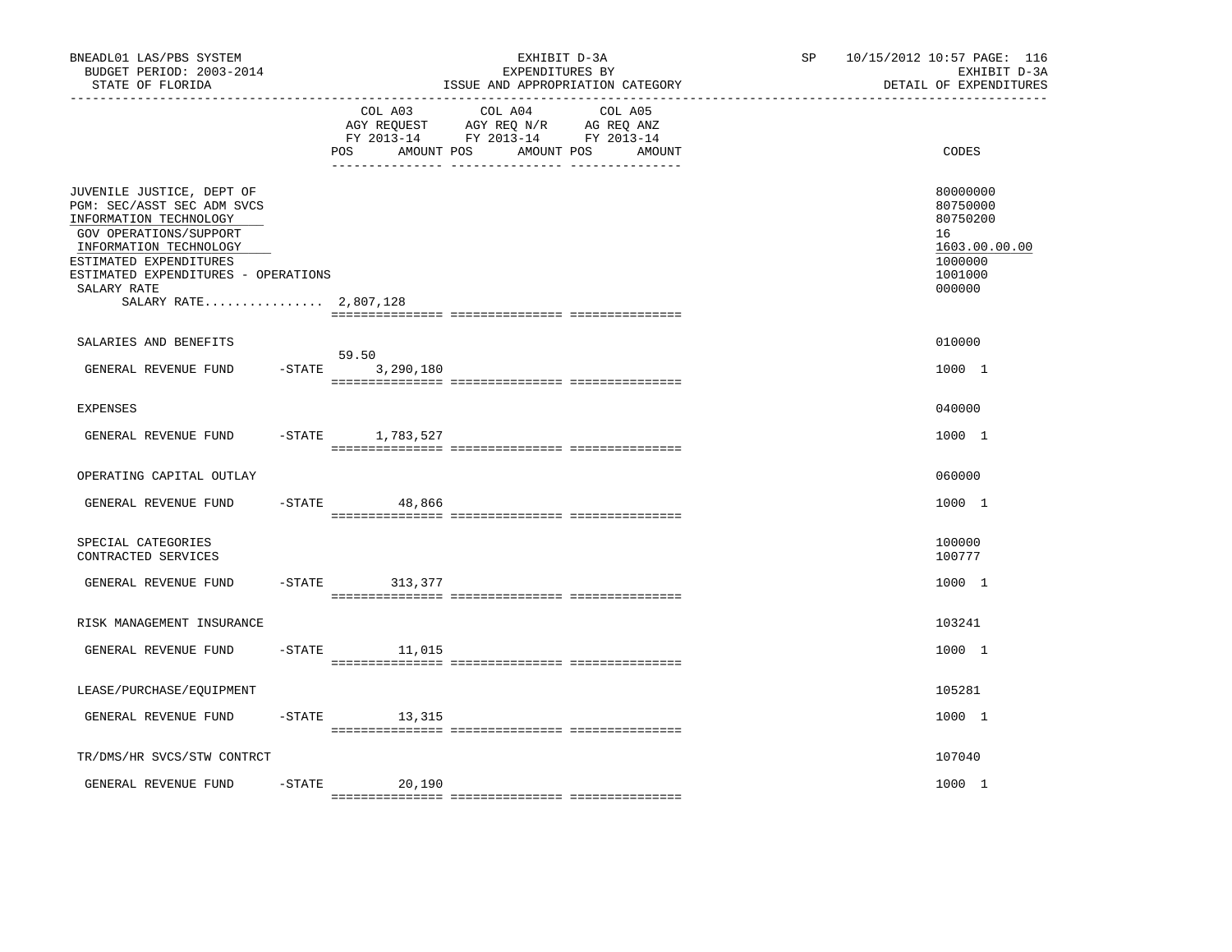| BNEADL01 LAS/PBS SYSTEM<br>BUDGET PERIOD: 2003-2014<br>STATE OF FLORIDA                                                                                                                                                                             |           | _____________________________________ | EXHIBIT D-3A<br>EXPENDITURES BY<br>ISSUE AND APPROPRIATION CATEGORY                                        |        | SP 10/15/2012 10:57 PAGE: 117<br>EXHIBIT D-3A<br>DETAIL OF EXPENDITURES                           |
|-----------------------------------------------------------------------------------------------------------------------------------------------------------------------------------------------------------------------------------------------------|-----------|---------------------------------------|------------------------------------------------------------------------------------------------------------|--------|---------------------------------------------------------------------------------------------------|
|                                                                                                                                                                                                                                                     |           | COL A03<br>AMOUNT POS<br>POS          | COL A04<br>COL A05<br>AGY REQUEST AGY REQ N/R AG REQ ANZ<br>FY 2013-14 FY 2013-14 FY 2013-14<br>AMOUNT POS | AMOUNT | CODES                                                                                             |
| JUVENILE JUSTICE, DEPT OF<br>PGM: SEC/ASST SEC ADM SVCS<br>INFORMATION TECHNOLOGY<br>GOV OPERATIONS/SUPPORT<br>INFORMATION TECHNOLOGY<br>ESTIMATED EXPENDITURES<br>ESTIMATED EXPENDITURES - OPERATIONS<br>DATA PROCESSING SERVICES<br>SOUTHWOOD SRC |           |                                       |                                                                                                            |        | 80000000<br>80750000<br>80750200<br>16<br>1603.00.00.00<br>1000000<br>1001000<br>210000<br>210021 |
| GENERAL REVENUE FUND                                                                                                                                                                                                                                | $-$ STATE | 8,169                                 |                                                                                                            |        | 1000 1                                                                                            |
| NORTHWOOD SRC (NSRC)                                                                                                                                                                                                                                |           |                                       |                                                                                                            |        | 210022                                                                                            |
| GENERAL REVENUE FUND                                                                                                                                                                                                                                | $-$ STATE | 350,556                               |                                                                                                            |        | 1000 1                                                                                            |
| NORTHWEST REGIONAL DC                                                                                                                                                                                                                               |           |                                       |                                                                                                            |        | 210023                                                                                            |
| GENERAL REVENUE FUND                                                                                                                                                                                                                                |           | $-STATE$ 50,116                       |                                                                                                            |        | 1000 1                                                                                            |
| TOTAL: ESTIMATED EXPENDITURES - OPERATIONS<br>TOTAL POSITIONS 59.50<br>TOTAL ISSUE 5,889,311<br>TOTAL SALARY RATE 2,807,128                                                                                                                         |           |                                       |                                                                                                            |        | 1001000                                                                                           |
| CASUALTY INSURANCE PREMIUM<br>ADJUSTMENT<br>SPECIAL CATEGORIES<br>RISK MANAGEMENT INSURANCE                                                                                                                                                         |           |                                       |                                                                                                            |        | 1001090<br>100000<br>103241                                                                       |
| GENERAL REVENUE FUND                                                                                                                                                                                                                                | $-$ STATE | 448                                   |                                                                                                            |        | 1000 1                                                                                            |
| FLORIDA RETIREMENT SYSTEM<br>CONTRIBUTION ADJUSTMENT FOR<br>FISCAL YEAR 2012-2013<br>SALARIES AND BENEFITS                                                                                                                                          |           |                                       |                                                                                                            |        | 1001240<br>010000                                                                                 |
| GENERAL REVENUE FUND                                                                                                                                                                                                                                |           | $-STATE$<br>8,757                     |                                                                                                            |        | 1000 1                                                                                            |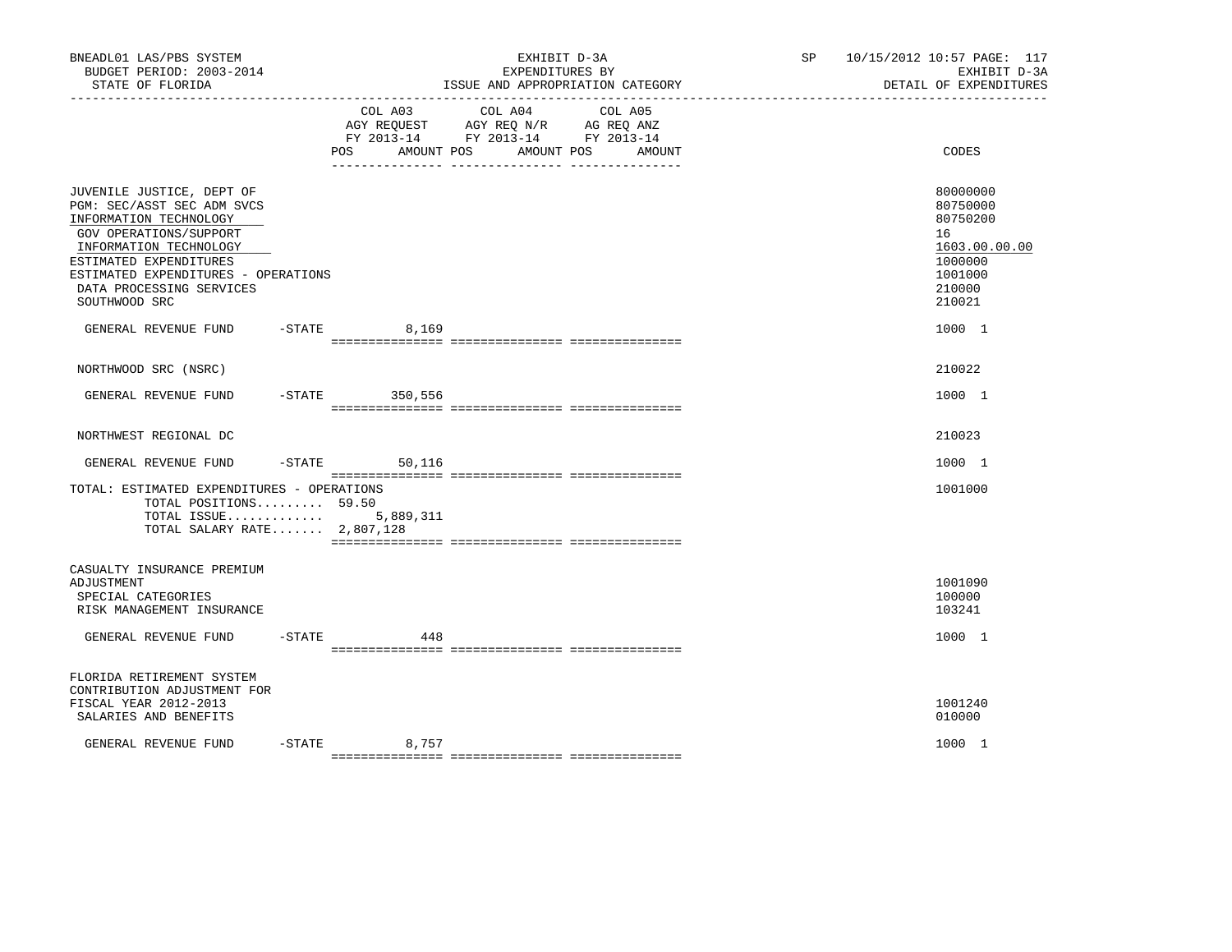| BNEADL01 LAS/PBS SYSTEM<br>BUDGET PERIOD: 2003-2014<br>STATE OF FLORIDA                                                                                                                      |           |                 | EXHIBIT D-3A<br>EXPENDITURES BY<br>ISSUE AND APPROPRIATION CATEGORY                                                                                                                                                                                        | SP | 10/15/2012 10:57 PAGE: 118<br>EXHIBIT D-3A<br>DETAIL OF EXPENDITURES |
|----------------------------------------------------------------------------------------------------------------------------------------------------------------------------------------------|-----------|-----------------|------------------------------------------------------------------------------------------------------------------------------------------------------------------------------------------------------------------------------------------------------------|----|----------------------------------------------------------------------|
| -----------------                                                                                                                                                                            |           | COL A03<br>POS  | COL A04<br>COL A05<br>$\begin{tabular}{lllllllll} \bf AGY & \bf REQUEST & \bf AGY & \bf REQ & \bf N/R & \bf AG & \bf REQ & \bf ANZ \\ \bf FY & \tt 2013-14 & \bf FY & \tt 2013-14 & \bf FY & \tt 2013-14 \\ \end{tabular}$<br>AMOUNT POS AMOUNT POS AMOUNT |    | CODES                                                                |
| JUVENILE JUSTICE, DEPT OF<br>PGM: SEC/ASST SEC ADM SVCS<br>INFORMATION TECHNOLOGY<br>GOV OPERATIONS/SUPPORT<br>INFORMATION TECHNOLOGY<br>ESTIMATED EXPENDITURES<br>FLORIDA RETIREMENT SYSTEM |           |                 |                                                                                                                                                                                                                                                            |    | 80000000<br>80750000<br>80750200<br>16<br>1603.00.00.00<br>1000000   |
| CONTRIBUTION ADJUSTMENT FOR<br>FISCAL YEAR 2012-2013<br>DATA PROCESSING SERVICES<br>SOUTHWOOD SRC                                                                                            |           |                 |                                                                                                                                                                                                                                                            |    | 1001240<br>210000<br>210021                                          |
| GENERAL REVENUE FUND                                                                                                                                                                         | -STATE    | 5               |                                                                                                                                                                                                                                                            |    | 1000 1                                                               |
| NORTHWOOD SRC (NSRC)                                                                                                                                                                         |           |                 |                                                                                                                                                                                                                                                            |    | 210022                                                               |
| GENERAL REVENUE FUND                                                                                                                                                                         |           | $-STATE$<br>173 |                                                                                                                                                                                                                                                            |    | 1000 1                                                               |
| TOTAL: FLORIDA RETIREMENT SYSTEM<br>CONTRIBUTION ADJUSTMENT FOR<br>FISCAL YEAR 2012-2013                                                                                                     |           |                 |                                                                                                                                                                                                                                                            |    | 1001240                                                              |
| TOTAL ISSUE $8,935$                                                                                                                                                                          |           |                 |                                                                                                                                                                                                                                                            |    |                                                                      |
| ADJUSTMENT TO STATE HEALTH<br>INSURANCE PREMIUM CONTRIBUTION -<br>FISCAL YEAR 2012-13<br>SALARIES AND BENEFITS                                                                               |           |                 |                                                                                                                                                                                                                                                            |    | 1001830<br>010000                                                    |
| GENERAL REVENUE FUND                                                                                                                                                                         |           | $-STATE$ 6,734  |                                                                                                                                                                                                                                                            |    | 1000 1                                                               |
| DATA PROCESSING SERVICES<br>SOUTHWOOD SRC                                                                                                                                                    |           |                 |                                                                                                                                                                                                                                                            |    | 210000<br>210021                                                     |
| GENERAL REVENUE FUND                                                                                                                                                                         | $-$ STATE |                 |                                                                                                                                                                                                                                                            |    | 1000 1                                                               |
| NORTHWOOD SRC (NSRC)                                                                                                                                                                         |           |                 |                                                                                                                                                                                                                                                            |    | 210022                                                               |
| GENERAL REVENUE FUND                                                                                                                                                                         |           | $-STATE$ 150    |                                                                                                                                                                                                                                                            |    | 1000 1                                                               |
| TOTAL: ADJUSTMENT TO STATE HEALTH<br>INSURANCE PREMIUM CONTRIBUTION -                                                                                                                        |           |                 |                                                                                                                                                                                                                                                            |    | 1001830                                                              |
| FISCAL YEAR 2012-13<br>TOTAL ISSUE                                                                                                                                                           |           | 6,888           |                                                                                                                                                                                                                                                            |    |                                                                      |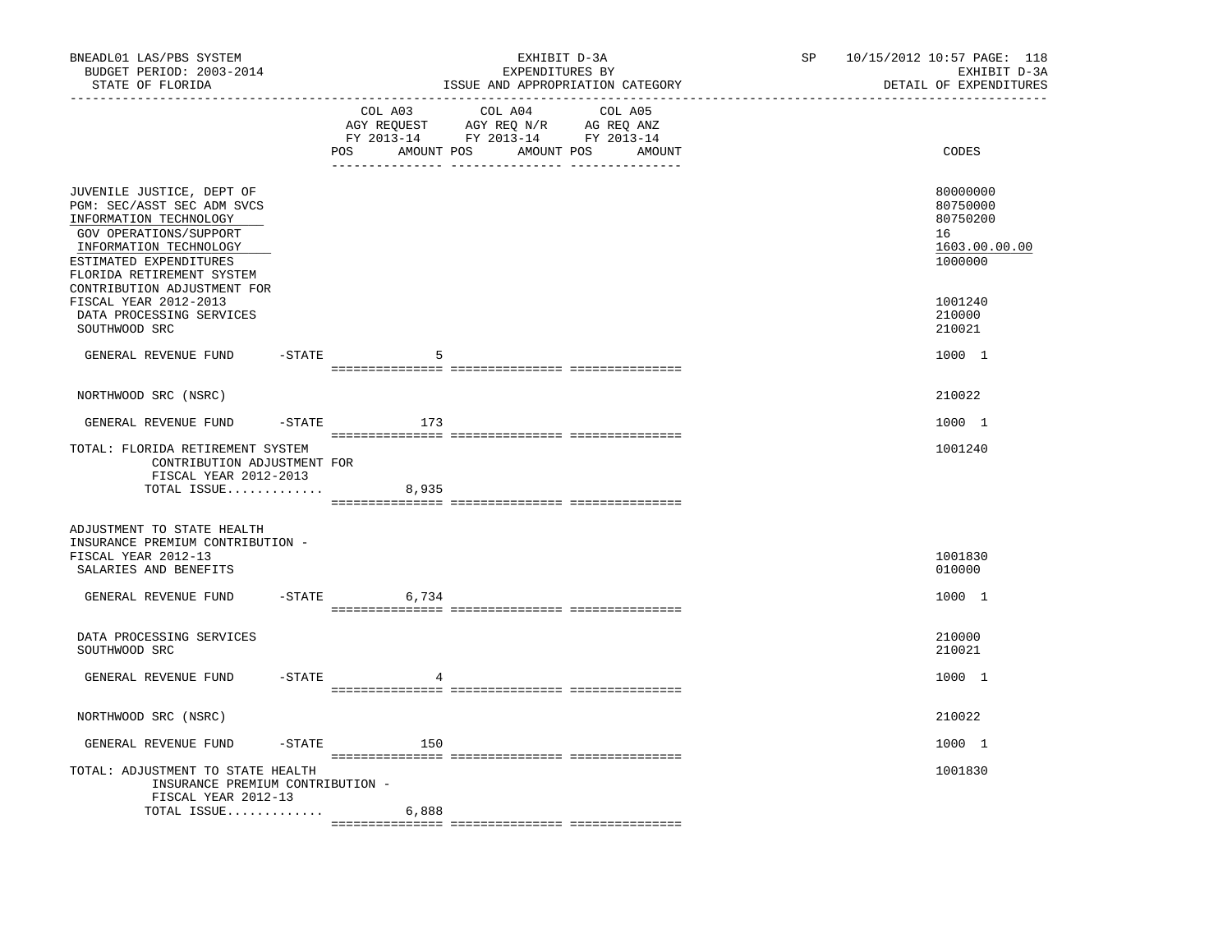| BNEADL01 LAS/PBS SYSTEM<br>BUDGET PERIOD: 2003-2014<br>STATE OF FLORIDA                                                                                                                                                                                               | EXHIBIT D-3A<br>EXPENDITURES BY<br>ISSUE AND APPROPRIATION CATEGORY<br>______________                                                                                                                                                                                                                                                                                                                                                                                                                                                                                                                                                            | SP<br>10/15/2012 10:57 PAGE: 119<br>EXHIBIT D-3A<br>DETAIL OF EXPENDITURES                        |
|-----------------------------------------------------------------------------------------------------------------------------------------------------------------------------------------------------------------------------------------------------------------------|--------------------------------------------------------------------------------------------------------------------------------------------------------------------------------------------------------------------------------------------------------------------------------------------------------------------------------------------------------------------------------------------------------------------------------------------------------------------------------------------------------------------------------------------------------------------------------------------------------------------------------------------------|---------------------------------------------------------------------------------------------------|
|                                                                                                                                                                                                                                                                       | COL A03<br>COL A04<br>COL A05<br>AGY REQUEST AGY REQ N/R AG REQ ANZ<br>FY 2013-14 FY 2013-14 FY 2013-14<br>POS AMOUNT POS AMOUNT POS<br>AMOUNT<br>-------- ---------------                                                                                                                                                                                                                                                                                                                                                                                                                                                                       | CODES                                                                                             |
| JUVENILE JUSTICE, DEPT OF<br>PGM: SEC/ASST SEC ADM SVCS<br>INFORMATION TECHNOLOGY<br>GOV OPERATIONS/SUPPORT<br>INFORMATION TECHNOLOGY<br>ESTIMATED EXPENDITURES<br>REALLOCATION OF HUMAN RESOURCES<br>OUTSOURCING<br>SPECIAL CATEGORIES<br>TR/DMS/HR SVCS/STW CONTRCT |                                                                                                                                                                                                                                                                                                                                                                                                                                                                                                                                                                                                                                                  | 80000000<br>80750000<br>80750200<br>16<br>1603.00.00.00<br>1000000<br>1005900<br>100000<br>107040 |
| GENERAL REVENUE FUND                                                                                                                                                                                                                                                  | $-$ STATE<br>$2,634-$                                                                                                                                                                                                                                                                                                                                                                                                                                                                                                                                                                                                                            | 1000 1                                                                                            |
| ADJUSTMENTS TO CURRENT YEAR<br>ESTIMATED EXPENDITURES<br>TRANSFER BUDGET BETWEEN<br>APPROPRIATION CATEGORIES - ADD<br>EXPENSES                                                                                                                                        |                                                                                                                                                                                                                                                                                                                                                                                                                                                                                                                                                                                                                                                  | 1600000<br>160F420<br>040000                                                                      |
| GENERAL REVENUE FUND                                                                                                                                                                                                                                                  | $-STATE$ 50, 116                                                                                                                                                                                                                                                                                                                                                                                                                                                                                                                                                                                                                                 | 1000 1                                                                                            |
|                                                                                                                                                                                                                                                                       |                                                                                                                                                                                                                                                                                                                                                                                                                                                                                                                                                                                                                                                  |                                                                                                   |
| AGENCY ISSUE NARRATIVE:<br>2013-2014 BUDGET YEAR NARRATIVE:                                                                                                                                                                                                           | IT COMPONENT? NO<br>This issue requests the continuation of previously approved budget amendment B-IT13-0007 (EOG #B7037) in the Information<br>Technology budget entity. This request transfers General Revenue budget from the Data Processing Services-Northwest<br>Regional Data Center category to the Expenses category to support the department's information technology needs and<br>obligations. The Children and Youth Cabinet Information Sharing System contract, #NWRM0094, between the Northwest<br>Regional Data Center and the department ended in FY 2011-12.<br>The corresponding issue is included under issue code 160F430. |                                                                                                   |
| TRANSFER BUDGET BETWEEN<br>APPROPRIATION CATEGORIES - DEDUCT<br>DATA PROCESSING SERVICES<br>NORTHWEST REGIONAL DC                                                                                                                                                     |                                                                                                                                                                                                                                                                                                                                                                                                                                                                                                                                                                                                                                                  | 160F430<br>210000<br>210023                                                                       |
| GENERAL REVENUE FUND                                                                                                                                                                                                                                                  | -STATE<br>$50,116-$                                                                                                                                                                                                                                                                                                                                                                                                                                                                                                                                                                                                                              | 1000 1                                                                                            |
|                                                                                                                                                                                                                                                                       |                                                                                                                                                                                                                                                                                                                                                                                                                                                                                                                                                                                                                                                  |                                                                                                   |
| AGENCY ISSUE NARRATIVE:<br>2013-2014 BUDGET YEAR NARRATIVE:                                                                                                                                                                                                           | IT COMPONENT? NO<br>This issue requests the continuation of previously approved budget amendment B-IT13-0007 (EOG #B7037) in the Information                                                                                                                                                                                                                                                                                                                                                                                                                                                                                                     |                                                                                                   |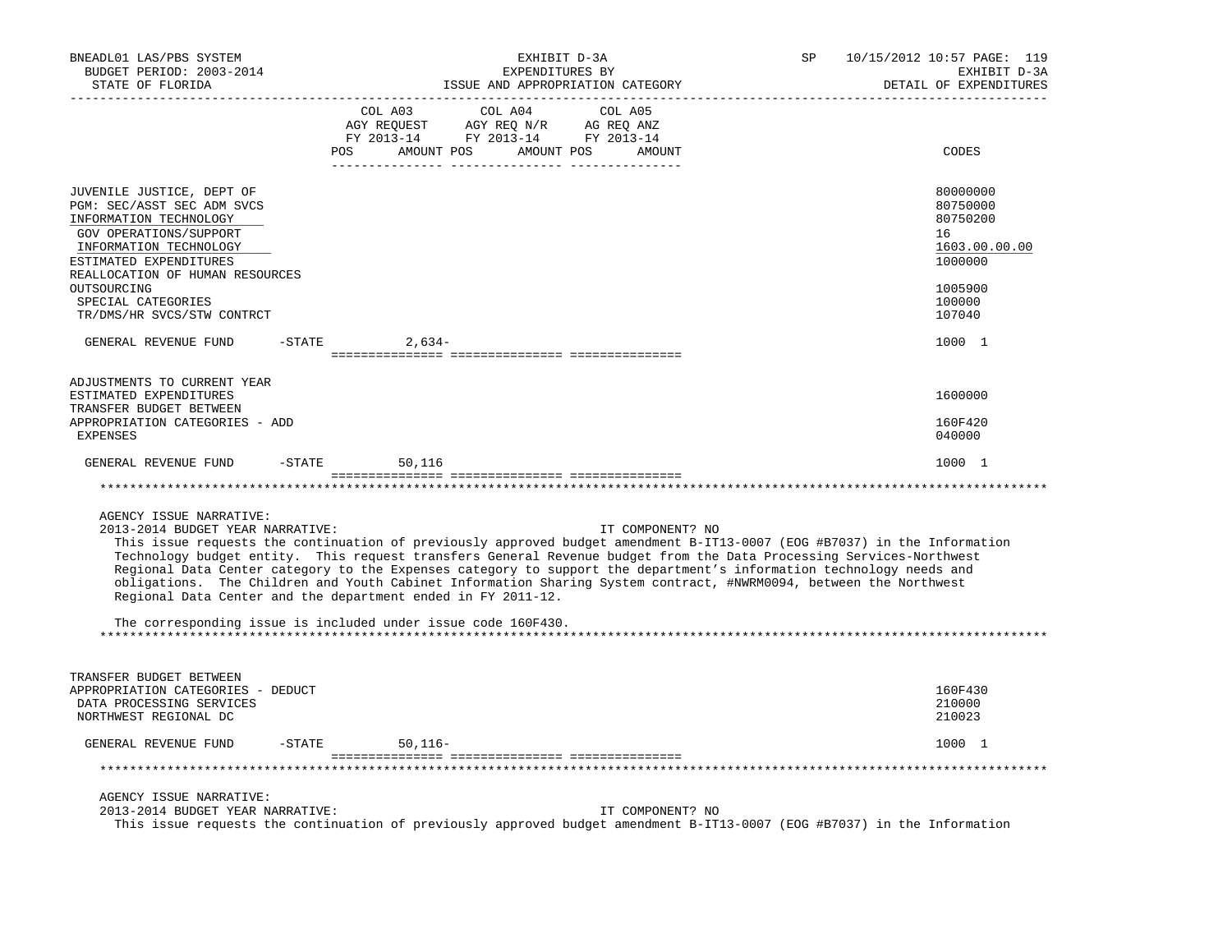| BNEADL01 LAS/PBS SYSTEM                                                                                                                                                                                                                                                                                                                                                                                                                                                                               | EXHIBIT D-3A                                                                                                                                                                                                                                   |                                  | SP | 10/15/2012 10:57 PAGE: 120                                         |
|-------------------------------------------------------------------------------------------------------------------------------------------------------------------------------------------------------------------------------------------------------------------------------------------------------------------------------------------------------------------------------------------------------------------------------------------------------------------------------------------------------|------------------------------------------------------------------------------------------------------------------------------------------------------------------------------------------------------------------------------------------------|----------------------------------|----|--------------------------------------------------------------------|
| BUDGET PERIOD: 2003-2014<br>STATE OF FLORIDA                                                                                                                                                                                                                                                                                                                                                                                                                                                          | EXPENDITURES BY                                                                                                                                                                                                                                |                                  |    | EXHIBIT D-3A<br>DETAIL OF EXPENDITURES                             |
|                                                                                                                                                                                                                                                                                                                                                                                                                                                                                                       | COL A03 COL A04 COL A05<br>$\begin{tabular}{lllllll} \bf AGY \;\; REQUEST \hspace{1cm} AGY \;\; REQ \;\; N/R \hspace{1cm} AG \;\; REQ \;\; ANZ \\ \bf FY \;\; 2013-14 \hspace{1cm} FY \;\; 2013-14 \hspace{1cm} FY \;\; 2013-14 \end{tabular}$ | POS AMOUNT POS AMOUNT POS AMOUNT |    | CODES                                                              |
| JUVENILE JUSTICE, DEPT OF<br>PGM: SEC/ASST SEC ADM SVCS<br>INFORMATION TECHNOLOGY<br>GOV OPERATIONS/SUPPORT<br>INFORMATION TECHNOLOGY<br>ADJUSTMENTS TO CURRENT YEAR<br>ESTIMATED EXPENDITURES                                                                                                                                                                                                                                                                                                        |                                                                                                                                                                                                                                                |                                  |    | 80000000<br>80750000<br>80750200<br>16<br>1603.00.00.00<br>1600000 |
| TRANSFER BUDGET BETWEEN<br>APPROPRIATION CATEGORIES - DEDUCT                                                                                                                                                                                                                                                                                                                                                                                                                                          |                                                                                                                                                                                                                                                |                                  |    | 160F430                                                            |
| Technology budget entity. This request transfers General Revenue budget from the Data Processing Services-Northwest<br>Regional Data Center category to the Expenses category to support the department's information technology needs and<br>obligations. The Children and Youth Cabinet Information Sharing System contract, #NWRM0094, between the Northwest<br>Regional Data Center and the department ended in FY 2011-12.<br>The corresponding issue is included under issue code 160F420.      |                                                                                                                                                                                                                                                |                                  |    |                                                                    |
| ESTIMATED EXPENDITURES REALIGNMENT<br>REALIGNMENT OF EXPENDITURES BETWEEN<br>APPROPRIATION CATEGORIES - ADD<br>SPECIAL CATEGORIES<br>CONTRACTED SERVICES                                                                                                                                                                                                                                                                                                                                              |                                                                                                                                                                                                                                                |                                  |    | 2000000<br>2000130<br>100000<br>100777                             |
| GENERAL REVENUE FUND -STATE 90,000                                                                                                                                                                                                                                                                                                                                                                                                                                                                    |                                                                                                                                                                                                                                                |                                  |    | 1000 1                                                             |
|                                                                                                                                                                                                                                                                                                                                                                                                                                                                                                       |                                                                                                                                                                                                                                                |                                  |    |                                                                    |
| AGENCY ISSUE NARRATIVE:<br>2013-2014 BUDGET YEAR NARRATIVE:<br>Long Range Program Plan Reference:<br>This request will improve the department's ability to Provide an Accountable System that is Outcome-Based as outlined in<br>the Department of Juvenile Justice's Long Range Program Plan.                                                                                                                                                                                                        |                                                                                                                                                                                                                                                | IT COMPONENT? NO                 |    |                                                                    |
| Current Need or Problem:<br>Chapter 2005-152, Laws of Florida, amended Section 216.011(1)(n), Florida Statutes by removing contractual services from<br>the list of items included in the Expenses appropriation category. It has been determined that additional budget is<br>needed in the Contracted Services appropriation category rather than the Expenses appropriation category to enable the<br>department to secure the services of contracted information technology developers as needed. |                                                                                                                                                                                                                                                |                                  |    |                                                                    |
| Proposed Solution:<br>To satisfy the requirements of Chapter 2005-152, Laws of Florida, the department requests the realignment of General<br>Revenue budget within the Information Technology budget entity to support the technology, security and ongoing<br>application development efforts that are critical to the department's operational needs.                                                                                                                                              |                                                                                                                                                                                                                                                |                                  |    |                                                                    |
| Fiscal Impact:<br>The realignment between the appropriation categories nets to zero.                                                                                                                                                                                                                                                                                                                                                                                                                  |                                                                                                                                                                                                                                                |                                  |    |                                                                    |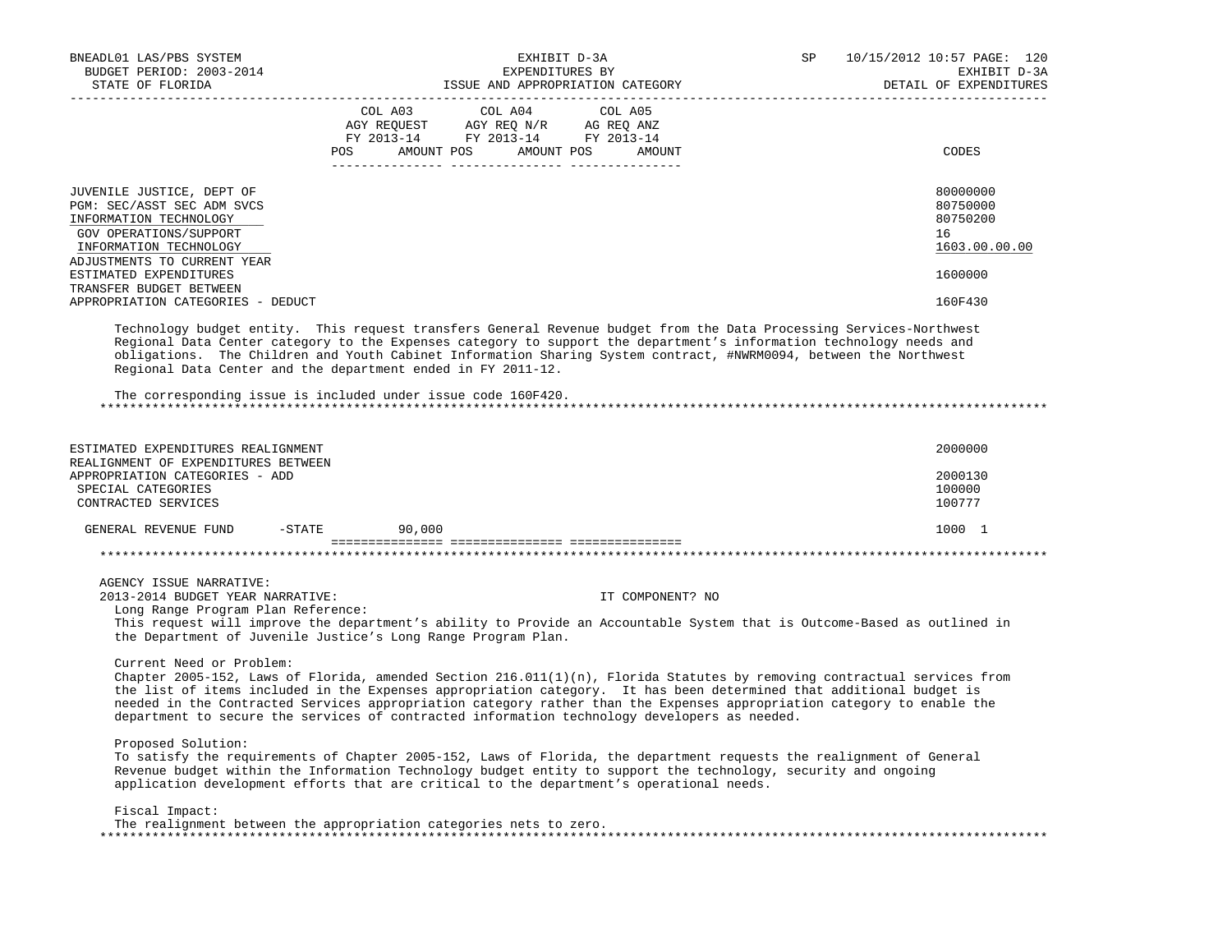| BNEADL01 LAS/PBS SYSTEM                        | EXHIBIT D-3A                                                                                                                                                                                                                                                                                                                                                                                                                                                                                                                                                                                                                                                                                                        | 10/15/2012 10:57 PAGE: 121<br>SP |
|------------------------------------------------|---------------------------------------------------------------------------------------------------------------------------------------------------------------------------------------------------------------------------------------------------------------------------------------------------------------------------------------------------------------------------------------------------------------------------------------------------------------------------------------------------------------------------------------------------------------------------------------------------------------------------------------------------------------------------------------------------------------------|----------------------------------|
| BUDGET PERIOD: 2003-2014                       | EXPENDITURES BY                                                                                                                                                                                                                                                                                                                                                                                                                                                                                                                                                                                                                                                                                                     | EXHIBIT D-3A                     |
| STATE OF FLORIDA                               |                                                                                                                                                                                                                                                                                                                                                                                                                                                                                                                                                                                                                                                                                                                     | DETAIL OF EXPENDITURES           |
|                                                |                                                                                                                                                                                                                                                                                                                                                                                                                                                                                                                                                                                                                                                                                                                     |                                  |
|                                                | COL A03 COL A04<br>COL A05                                                                                                                                                                                                                                                                                                                                                                                                                                                                                                                                                                                                                                                                                          |                                  |
|                                                | $\begin{tabular}{lllllll} \bf AGY \,\, &\bf REGUEST \,\, &\bf AGY \,\, &\bf REQ \,\, &\bf N/R \,\, &\bf AG \,\, &\bf REQ \,\, &\bf ANZ \,\, \\ \bf FY \,\, &\bf 2013-14 \,\, &\bf FY \,\, &\bf 2013-14 \,\, &\bf FY \,\, &\bf 2013-14 \end{tabular}$                                                                                                                                                                                                                                                                                                                                                                                                                                                                |                                  |
|                                                |                                                                                                                                                                                                                                                                                                                                                                                                                                                                                                                                                                                                                                                                                                                     |                                  |
|                                                | POS AMOUNT POS AMOUNT POS AMOUNT                                                                                                                                                                                                                                                                                                                                                                                                                                                                                                                                                                                                                                                                                    | CODES                            |
|                                                |                                                                                                                                                                                                                                                                                                                                                                                                                                                                                                                                                                                                                                                                                                                     |                                  |
|                                                |                                                                                                                                                                                                                                                                                                                                                                                                                                                                                                                                                                                                                                                                                                                     |                                  |
| JUVENILE JUSTICE, DEPT OF                      |                                                                                                                                                                                                                                                                                                                                                                                                                                                                                                                                                                                                                                                                                                                     | 80000000                         |
| PGM: SEC/ASST SEC ADM SVCS                     |                                                                                                                                                                                                                                                                                                                                                                                                                                                                                                                                                                                                                                                                                                                     | 80750000                         |
| INFORMATION TECHNOLOGY                         |                                                                                                                                                                                                                                                                                                                                                                                                                                                                                                                                                                                                                                                                                                                     | 80750200                         |
| GOV OPERATIONS/SUPPORT                         |                                                                                                                                                                                                                                                                                                                                                                                                                                                                                                                                                                                                                                                                                                                     | 16                               |
| INFORMATION TECHNOLOGY                         |                                                                                                                                                                                                                                                                                                                                                                                                                                                                                                                                                                                                                                                                                                                     | 1603.00.00.00                    |
| ESTIMATED EXPENDITURES REALIGNMENT             |                                                                                                                                                                                                                                                                                                                                                                                                                                                                                                                                                                                                                                                                                                                     | 2000000                          |
| REALIGNMENT OF EXPENDITURES BETWEEN            |                                                                                                                                                                                                                                                                                                                                                                                                                                                                                                                                                                                                                                                                                                                     |                                  |
| APPROPRIATION CATEGORIES - DEDUCT              |                                                                                                                                                                                                                                                                                                                                                                                                                                                                                                                                                                                                                                                                                                                     | 2000140                          |
| <b>EXPENSES</b>                                |                                                                                                                                                                                                                                                                                                                                                                                                                                                                                                                                                                                                                                                                                                                     | 040000                           |
|                                                |                                                                                                                                                                                                                                                                                                                                                                                                                                                                                                                                                                                                                                                                                                                     |                                  |
| GENERAL REVENUE FUND -STATE 90,000-            |                                                                                                                                                                                                                                                                                                                                                                                                                                                                                                                                                                                                                                                                                                                     | 1000 1                           |
|                                                |                                                                                                                                                                                                                                                                                                                                                                                                                                                                                                                                                                                                                                                                                                                     |                                  |
|                                                |                                                                                                                                                                                                                                                                                                                                                                                                                                                                                                                                                                                                                                                                                                                     |                                  |
|                                                |                                                                                                                                                                                                                                                                                                                                                                                                                                                                                                                                                                                                                                                                                                                     |                                  |
| AGENCY ISSUE NARRATIVE:                        |                                                                                                                                                                                                                                                                                                                                                                                                                                                                                                                                                                                                                                                                                                                     |                                  |
| 2013-2014 BUDGET YEAR NARRATIVE:               | IT COMPONENT? NO                                                                                                                                                                                                                                                                                                                                                                                                                                                                                                                                                                                                                                                                                                    |                                  |
| Long Range Program Plan Reference:             |                                                                                                                                                                                                                                                                                                                                                                                                                                                                                                                                                                                                                                                                                                                     |                                  |
|                                                |                                                                                                                                                                                                                                                                                                                                                                                                                                                                                                                                                                                                                                                                                                                     |                                  |
|                                                | This request will improve the department's ability to Provide an Accountable System that is Outcome-Based as outlined in                                                                                                                                                                                                                                                                                                                                                                                                                                                                                                                                                                                            |                                  |
|                                                | the Department of Juvenile Justice's Long Range Program Plan.                                                                                                                                                                                                                                                                                                                                                                                                                                                                                                                                                                                                                                                       |                                  |
| Current Need or Problem:<br>Proposed Solution: | Chapter 2005-152, Laws of Florida, amended Section 216.011(1)(n), Florida Statutes by removing contractual services from<br>the list of items included in the Expenses appropriation category. It has been determined that additional budget is<br>needed in the Contracted Services appropriation category rather than the Expenses appropriation category to enable the<br>department to secure the services of contracted information technology developers as needed.<br>To satisfy the requirements of Chapter 2005-152, Laws of Florida, the department requests the realignment of General<br>Revenue budget within the Information Technology budget entity to support the technology, security and ongoing |                                  |
|                                                | application development efforts that are critical to the department's operational needs.                                                                                                                                                                                                                                                                                                                                                                                                                                                                                                                                                                                                                            |                                  |
|                                                |                                                                                                                                                                                                                                                                                                                                                                                                                                                                                                                                                                                                                                                                                                                     |                                  |
| Fiscal Impact:                                 |                                                                                                                                                                                                                                                                                                                                                                                                                                                                                                                                                                                                                                                                                                                     |                                  |
|                                                | The realignment between the appropriation categories nets to zero.                                                                                                                                                                                                                                                                                                                                                                                                                                                                                                                                                                                                                                                  |                                  |
|                                                |                                                                                                                                                                                                                                                                                                                                                                                                                                                                                                                                                                                                                                                                                                                     |                                  |
|                                                |                                                                                                                                                                                                                                                                                                                                                                                                                                                                                                                                                                                                                                                                                                                     |                                  |
|                                                |                                                                                                                                                                                                                                                                                                                                                                                                                                                                                                                                                                                                                                                                                                                     |                                  |
| REALIGNMENT OF BUDGET TO CAPTURE               |                                                                                                                                                                                                                                                                                                                                                                                                                                                                                                                                                                                                                                                                                                                     |                                  |
| HUMAN RESOURCES EXPENDITURES - ADD             |                                                                                                                                                                                                                                                                                                                                                                                                                                                                                                                                                                                                                                                                                                                     | 2000210                          |
|                                                |                                                                                                                                                                                                                                                                                                                                                                                                                                                                                                                                                                                                                                                                                                                     |                                  |
| SPECIAL CATEGORIES                             |                                                                                                                                                                                                                                                                                                                                                                                                                                                                                                                                                                                                                                                                                                                     | 100000                           |
| TR/DMS/HR SVCS/STW CONTRCT                     |                                                                                                                                                                                                                                                                                                                                                                                                                                                                                                                                                                                                                                                                                                                     | 107040                           |
|                                                |                                                                                                                                                                                                                                                                                                                                                                                                                                                                                                                                                                                                                                                                                                                     |                                  |
| GENERAL REVENUE FUND                           | $-STATE$<br>3,492                                                                                                                                                                                                                                                                                                                                                                                                                                                                                                                                                                                                                                                                                                   | 1000 1                           |
|                                                |                                                                                                                                                                                                                                                                                                                                                                                                                                                                                                                                                                                                                                                                                                                     |                                  |
|                                                |                                                                                                                                                                                                                                                                                                                                                                                                                                                                                                                                                                                                                                                                                                                     |                                  |
|                                                |                                                                                                                                                                                                                                                                                                                                                                                                                                                                                                                                                                                                                                                                                                                     |                                  |
| AGENCY ISSUE NARRATIVE:                        |                                                                                                                                                                                                                                                                                                                                                                                                                                                                                                                                                                                                                                                                                                                     |                                  |
| 2013-2014 BUDGET YEAR NARRATIVE:               | IT COMPONENT? NO                                                                                                                                                                                                                                                                                                                                                                                                                                                                                                                                                                                                                                                                                                    |                                  |
|                                                | This issue requests the realignment of the budget for the Transfer to Department of Management Services - Human Resources                                                                                                                                                                                                                                                                                                                                                                                                                                                                                                                                                                                           |                                  |
|                                                |                                                                                                                                                                                                                                                                                                                                                                                                                                                                                                                                                                                                                                                                                                                     |                                  |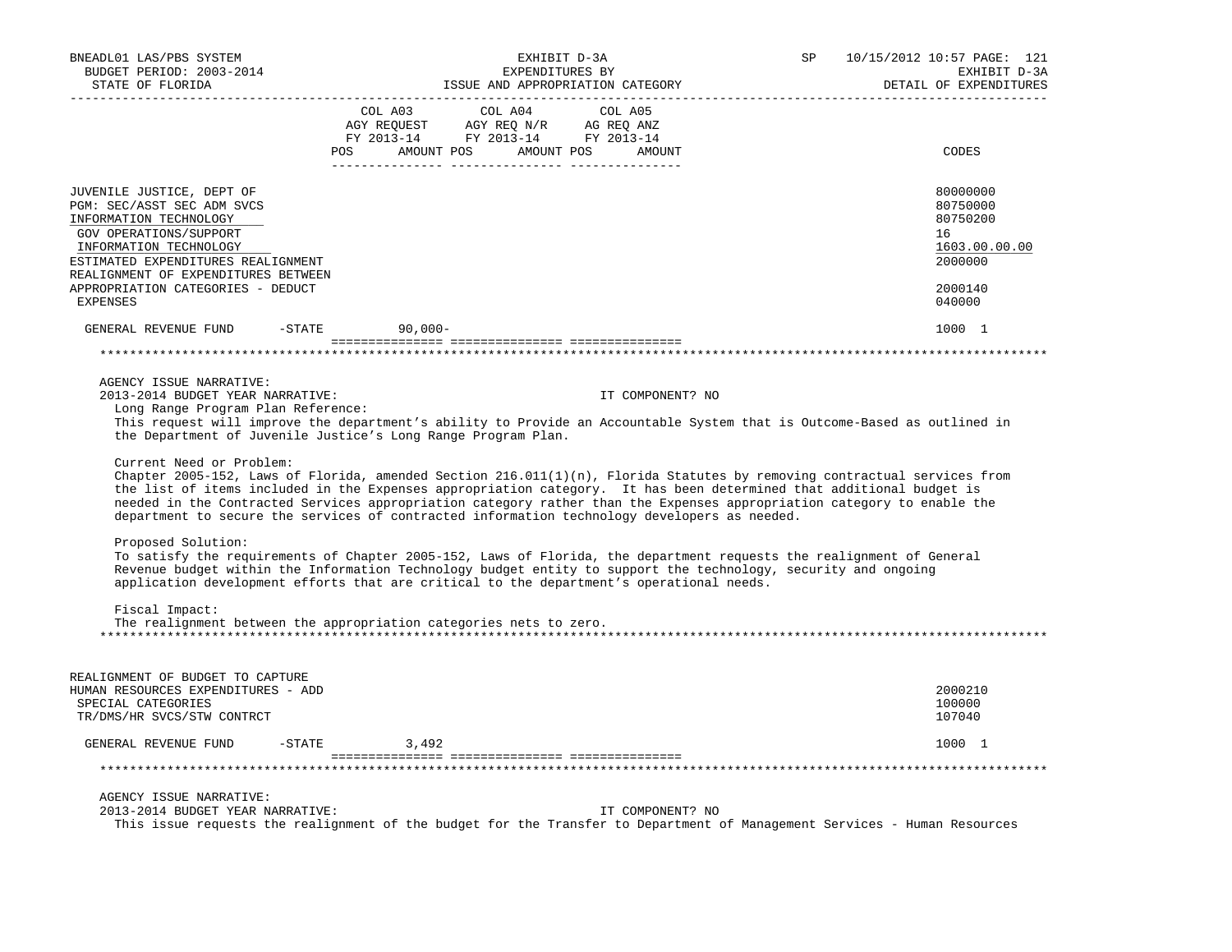| BNEADL01 LAS/PBS SYSTEM<br>BUDGET PERIOD: 2003-2014                                                                                   |         | EXPENDITURES BY                                                                                                            | EXHIBIT D-3A                     | SP | 10/15/2012 10:57 PAGE: 122<br>EXHIBIT D-3A              |
|---------------------------------------------------------------------------------------------------------------------------------------|---------|----------------------------------------------------------------------------------------------------------------------------|----------------------------------|----|---------------------------------------------------------|
| STATE OF FLORIDA                                                                                                                      |         |                                                                                                                            | ISSUE AND APPROPRIATION CATEGORY |    | DETAIL OF EXPENDITURES                                  |
|                                                                                                                                       | POS FOR | COL A03 COL A04 COL A05<br>AGY REOUEST AGY REO N/R AG REO ANZ<br>FY 2013-14 FY 2013-14 FY 2013-14<br>AMOUNT POS AMOUNT POS | AMOUNT                           |    | CODES                                                   |
| JUVENILE JUSTICE, DEPT OF<br>PGM: SEC/ASST SEC ADM SVCS<br>INFORMATION TECHNOLOGY<br>GOV OPERATIONS/SUPPORT<br>INFORMATION TECHNOLOGY |         |                                                                                                                            |                                  |    | 80000000<br>80750000<br>80750200<br>16<br>1603.00.00.00 |
| ESTIMATED EXPENDITURES REALIGNMENT<br>REALIGNMENT OF BUDGET TO CAPTURE                                                                |         |                                                                                                                            |                                  |    | 2000000                                                 |
| HUMAN RESOURCES EXPENDITURES - ADD                                                                                                    |         |                                                                                                                            |                                  |    | 2000210                                                 |

 Services Purchased Per Statewide Contract appropriation category between the Detention Centers, Aftercare Services/Conditional Release, Juvenile Probation, Executive Direction/Support Services, Information Technology, Non-Secure Residential Commitment, Secure Residential Commitment and Delinquency Prevention and Diversion budget entities. This request ensures that human resources costs associated with authorized positions by budget entity and as recorded in People First are captured accurately. Summary of the realignment:

| Budget<br>Entity                                  | General<br>Revenue | Federal<br>Grants<br>Trust<br>Funds | Grants &<br>Donations<br>Trust<br>Funds |
|---------------------------------------------------|--------------------|-------------------------------------|-----------------------------------------|
| Detention Centers (80400100)                      | \$29.907           | 37)<br>(S                           | \$22                                    |
| Aftercare Services/Conditional Release (80700100) | 1,701              |                                     | 15)                                     |
| Juvenile Probation (80700200)                     | 97.573             |                                     |                                         |
| Executive Direction/Support Services (80750100)   | 10,350             | 233                                 | (13)                                    |
| Information Technology (80750200)                 | 3,492              |                                     |                                         |
| Non-Secure Residential Commitment (80800100)      | 38,279)            | 40)                                 | 6                                       |
| Secure Residential Commitment (80800200)          | (106, 437)         | (1, 769)                            | 26                                      |
| Delinquency Prevention and Diversion (80900100)   | 1,693              | 1,613                               | 26)                                     |
|                                                   | $-0-$              | $-0-$                               | $-0-$                                   |
|                                                   |                    |                                     |                                         |

The companion issues are included under issue code 2000220.

\*\*\*\*\*\*\*\*\*\*\*\*\*\*\*\*\*\*\*\*\*\*\*\*\*\*\*\*\*\*\*\*\*\*\*\*\*\*\*\*\*\*\*\*\*\*\*\*\*\*\*\*\*\*\*\*\*\*\*\*\*\*\*\*\*\*\*\*\*\*\*\*\*\*\*\*\*\*\*\*\*\*\*\*\*\*\*\*\*\*\*\*\*\*\*\*\*\*\*\*\*\*\*\*\*\*\*\*\*\*\*\*\*\*\*\*\*\*\*\*\*\*\*\*\*\*\*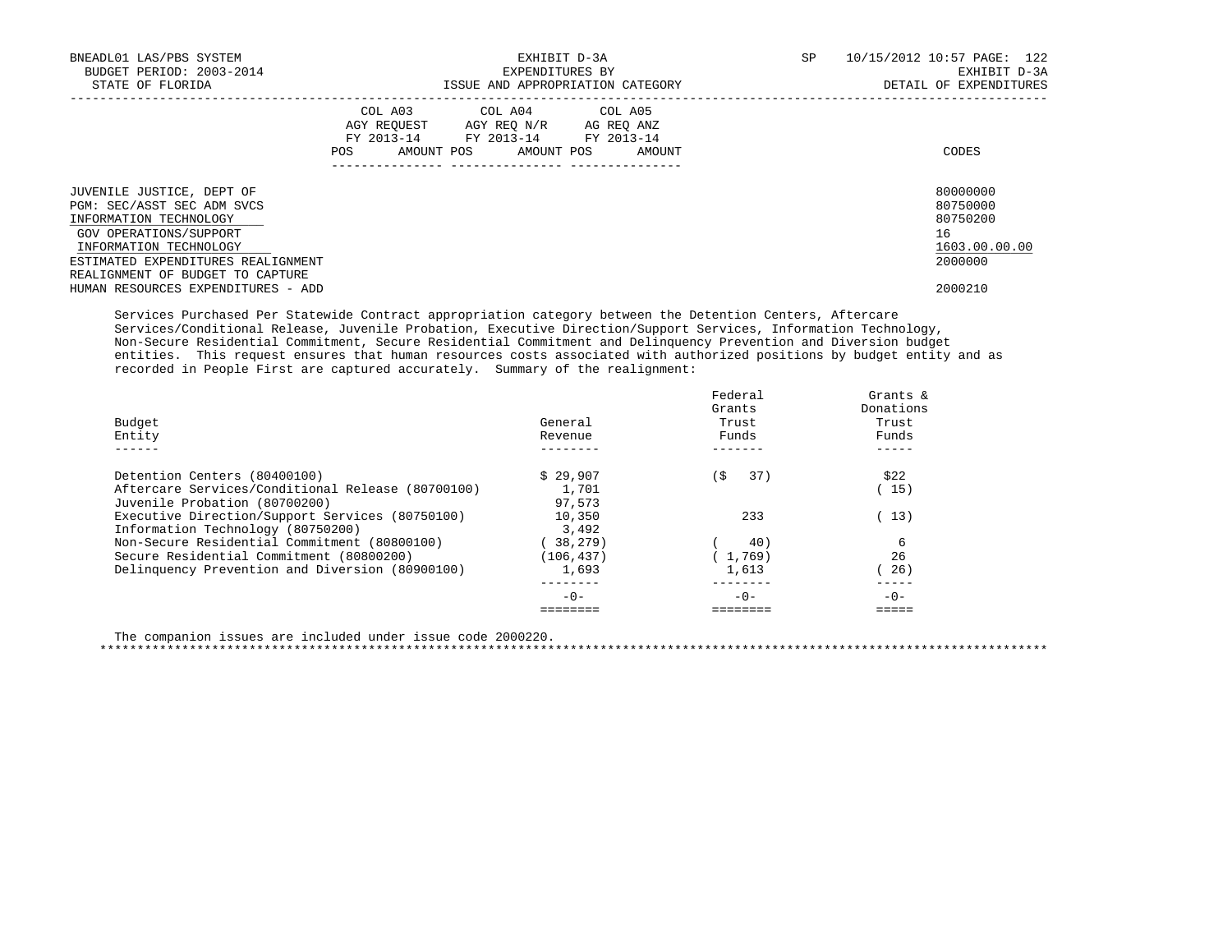| BNEADL01 LAS/PBS SYSTEM<br>BUDGET PERIOD: 2003-2014<br>STATE OF FLORIDA                                                                                                |                    | EXHIBIT D-3A<br>EXPENDITURES BY<br>ISSUE AND APPROPRIATION CATEGORY                                                                  | SP 10/15/2012 10:57 PAGE: 123<br>EXHIBIT D-3A<br>DETAIL OF EXPENDITURES |
|------------------------------------------------------------------------------------------------------------------------------------------------------------------------|--------------------|--------------------------------------------------------------------------------------------------------------------------------------|-------------------------------------------------------------------------|
|                                                                                                                                                                        | POS                | COL A03 COL A04 COL A05<br>AGY REQUEST AGY REQ N/R AG REQ ANZ<br>FY 2013-14 FY 2013-14 FY 2013-14<br>AMOUNT POS AMOUNT POS<br>AMOUNT | CODES                                                                   |
| JUVENILE JUSTICE, DEPT OF<br>PGM: SEC/ASST SEC ADM SVCS<br>INFORMATION TECHNOLOGY<br>GOV OPERATIONS/SUPPORT<br>INFORMATION TECHNOLOGY<br>ANNUALIZATION OF ADMINISTERED |                    |                                                                                                                                      | 80000000<br>80750000<br>80750200<br>16<br>1603.00.00.00                 |
| FUNDS APPROPRIATIONS<br>STATE HEALTH INSURANCE ADJUSTMENT<br>FOR FY 2012-13 - 10 MONTHS<br><b>ANNUALIZATION</b><br>SALARIES AND BENEFITS                               |                    |                                                                                                                                      | 26A0000<br>26A1830<br>010000                                            |
| GENERAL REVENUE FUND -STATE 33,670                                                                                                                                     |                    |                                                                                                                                      | 1000 1                                                                  |
| DATA PROCESSING SERVICES<br>SOUTHWOOD SRC                                                                                                                              |                    |                                                                                                                                      | 210000<br>210021                                                        |
| GENERAL REVENUE FUND -STATE                                                                                                                                            | 20                 |                                                                                                                                      | 1000 1                                                                  |
| NORTHWOOD SRC (NSRC)                                                                                                                                                   |                    |                                                                                                                                      | 210022                                                                  |
| GENERAL REVENUE FUND                                                                                                                                                   | -STATE 750         |                                                                                                                                      | 1000 1                                                                  |
| TOTAL: STATE HEALTH INSURANCE ADJUSTMENT<br>FOR FY 2012-13 - 10 MONTHS<br>ANNUALIZATION                                                                                |                    |                                                                                                                                      | 26A1830                                                                 |
| TOTAL ISSUE                                                                                                                                                            | 34,440             |                                                                                                                                      |                                                                         |
| TOTAL: INFORMATION TECHNOLOGY<br>BY FUND TYPE                                                                                                                          |                    |                                                                                                                                      | 1603.00.00.00                                                           |
| GENERAL REVENUE FUND<br>SALARY RATE 2,807,128                                                                                                                          | 59.50<br>5,940,880 |                                                                                                                                      | 1000                                                                    |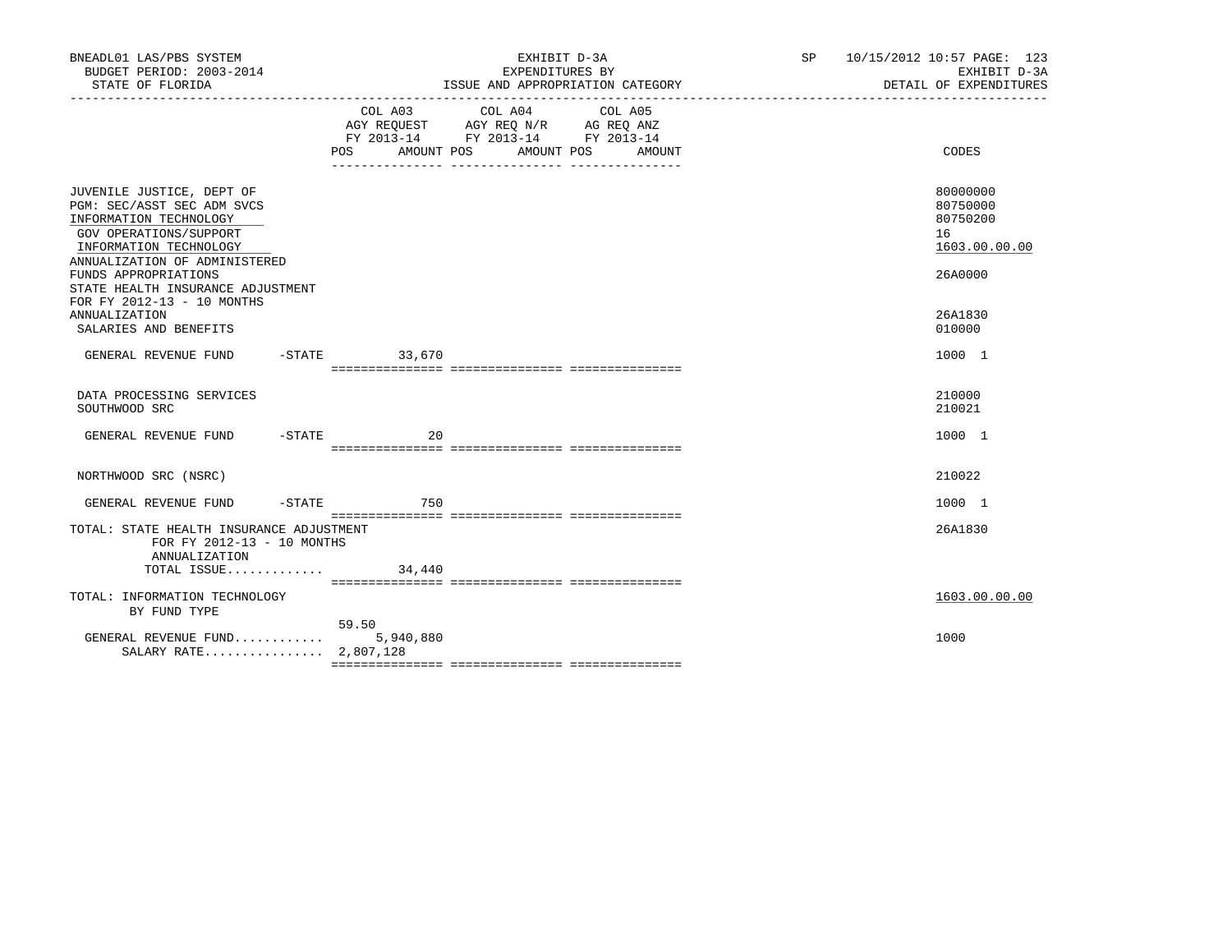| BNEADL01 LAS/PBS SYSTEM<br>BUDGET PERIOD: 2003-2014                                                                                                                                                                                                       |                     | EXHIBIT D-3A                                                                                                                          |                                  | SP 10/15/2012 10:57 PAGE: 124                                                                     |
|-----------------------------------------------------------------------------------------------------------------------------------------------------------------------------------------------------------------------------------------------------------|---------------------|---------------------------------------------------------------------------------------------------------------------------------------|----------------------------------|---------------------------------------------------------------------------------------------------|
| STATE OF FLORIDA                                                                                                                                                                                                                                          |                     | EXPENDITURES BY                                                                                                                       | ISSUE AND APPROPRIATION CATEGORY | EXHIBIT D-3A<br>DETAIL OF EXPENDITURES                                                            |
|                                                                                                                                                                                                                                                           |                     | COL A03 COL A04 COL A05<br>AGY REQUEST AGY REQ N/R AG REQ ANZ<br>FY 2013-14 FY 2013-14 FY 2013-14<br>POS AMOUNT POS AMOUNT POS AMOUNT |                                  | CODES                                                                                             |
| JUVENILE JUSTICE, DEPT OF<br>PGM: RESIDENTIAL CORR PRG<br>NON-SECURE RESIDENT COMMIT<br>PUBLIC PROTECTION<br>DRUG CONTRL/SUBSTNCE ABUSE<br>ESTIMATED EXPENDITURES<br>ESTIMATED EXPENDITURES - OPERATIONS<br>SPECIAL CATEGORIES<br>G/A-CONTRACTED SERVICES |                     |                                                                                                                                       |                                  | 80000000<br>80800000<br>80800100<br>12<br>1201.00.00.00<br>1000000<br>1001000<br>100000<br>100778 |
| GENERAL REVENUE FUND                                                                                                                                                                                                                                      | $-STATE$ 10,414,402 |                                                                                                                                       |                                  | 1000 1                                                                                            |
|                                                                                                                                                                                                                                                           |                     |                                                                                                                                       |                                  |                                                                                                   |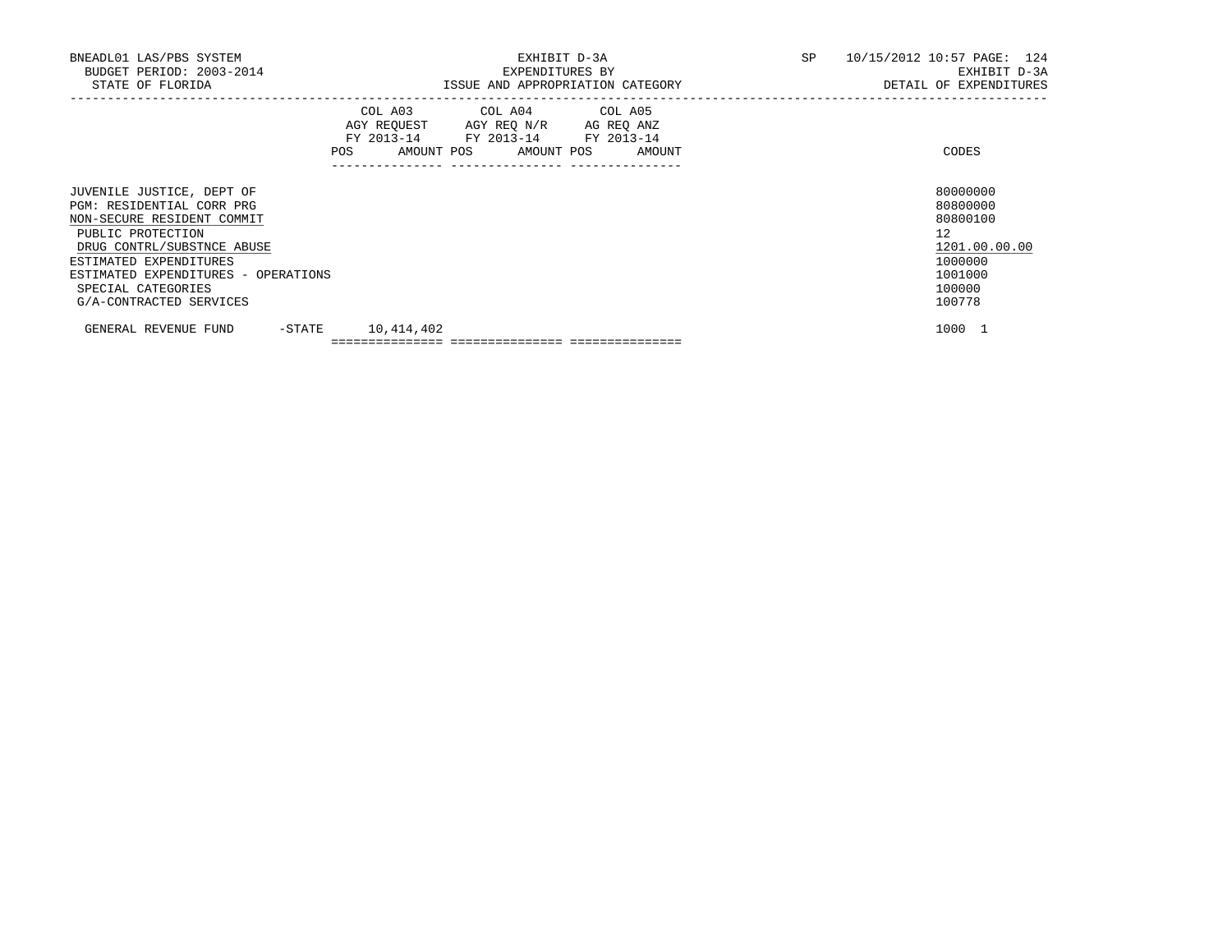| BNEADL01 LAS/PBS SYSTEM<br>BUDGET PERIOD: 2003-2014<br>STATE OF FLORIDA                                                                                                                                                                         |                                         | EXHIBIT D-3A<br>EXPENDITURES BY<br>ISSUE AND APPROPRIATION CATEGORY                                                  | SP <sub>2</sub> | 10/15/2012 10:57 PAGE: 125<br>EXHIBIT D-3A<br>DETAIL OF EXPENDITURES                                 |
|-------------------------------------------------------------------------------------------------------------------------------------------------------------------------------------------------------------------------------------------------|-----------------------------------------|----------------------------------------------------------------------------------------------------------------------|-----------------|------------------------------------------------------------------------------------------------------|
|                                                                                                                                                                                                                                                 | COL A03<br>POS AMOUNT POS               | COL A04<br>COL A05<br>AGY REQUEST AGY REQ N/R AG REQ ANZ<br>FY 2013-14 FY 2013-14 FY 2013-14<br>AMOUNT POS<br>AMOUNT |                 | CODES                                                                                                |
| JUVENILE JUSTICE, DEPT OF<br>PGM: RESIDENTIAL CORR PRG<br>NON-SECURE RESIDENT COMMIT<br>PUBLIC PROTECTION<br>JUVEN FACILITIES/SERVICES<br>ESTIMATED EXPENDITURES<br>ESTIMATED EXPENDITURES - OPERATIONS<br>SALARY RATE<br>SALARY RATE 4,393,425 |                                         |                                                                                                                      |                 | 80000000<br>80800000<br>80800100<br>12 <sup>°</sup><br>1207.00.00.00<br>1000000<br>1001000<br>000000 |
| SALARIES AND BENEFITS                                                                                                                                                                                                                           |                                         |                                                                                                                      |                 | 010000                                                                                               |
| GENERAL REVENUE FUND -STATE<br>FEDERAL GRANTS TRUST FUND -RECPNT<br>GRANTS AND DONATIONS TF -STATE<br>SOCIAL SVCS BLK GRT TF - FEDERL 2,916,754                                                                                                 | 6,018,115<br>47,705<br>70,190           |                                                                                                                      |                 | 1000 1<br>2261 9<br>2339 1<br>2639 3                                                                 |
| TOTAL POSITIONS 122.00<br>TOTAL APPRO                                                                                                                                                                                                           | 9,052,764                               |                                                                                                                      |                 |                                                                                                      |
| OTHER PERSONAL SERVICES                                                                                                                                                                                                                         |                                         |                                                                                                                      |                 | 030000                                                                                               |
| GENERAL REVENUE FUND -STATE 103,278<br>GRANTS AND DONATIONS TF -STATE                                                                                                                                                                           | 31,862                                  |                                                                                                                      |                 | 1000 1<br>2339 1                                                                                     |
| TOTAL APPRO                                                                                                                                                                                                                                     | 135,140                                 |                                                                                                                      |                 |                                                                                                      |
| <b>EXPENSES</b>                                                                                                                                                                                                                                 |                                         |                                                                                                                      |                 | 040000                                                                                               |
| GENERAL REVENUE FUND -STATE<br>FEDERAL GRANTS TRUST FUND -RECPNT<br>GRANTS AND DONATIONS TF -STATE<br>SOCIAL SVCS BLK GRT TF -FEDERL                                                                                                            | 982,443<br>320,563<br>26,656<br>264,925 |                                                                                                                      |                 | 1000 1<br>2261 9<br>2339 1<br>2639 3                                                                 |
| TOTAL APPRO                                                                                                                                                                                                                                     | 1,594,587                               |                                                                                                                      |                 |                                                                                                      |
| OPERATING CAPITAL OUTLAY                                                                                                                                                                                                                        |                                         |                                                                                                                      |                 | 060000                                                                                               |
| GRANTS AND DONATIONS TF                                                                                                                                                                                                                         | $-$ STATE 21, 231                       |                                                                                                                      |                 | 2339 1                                                                                               |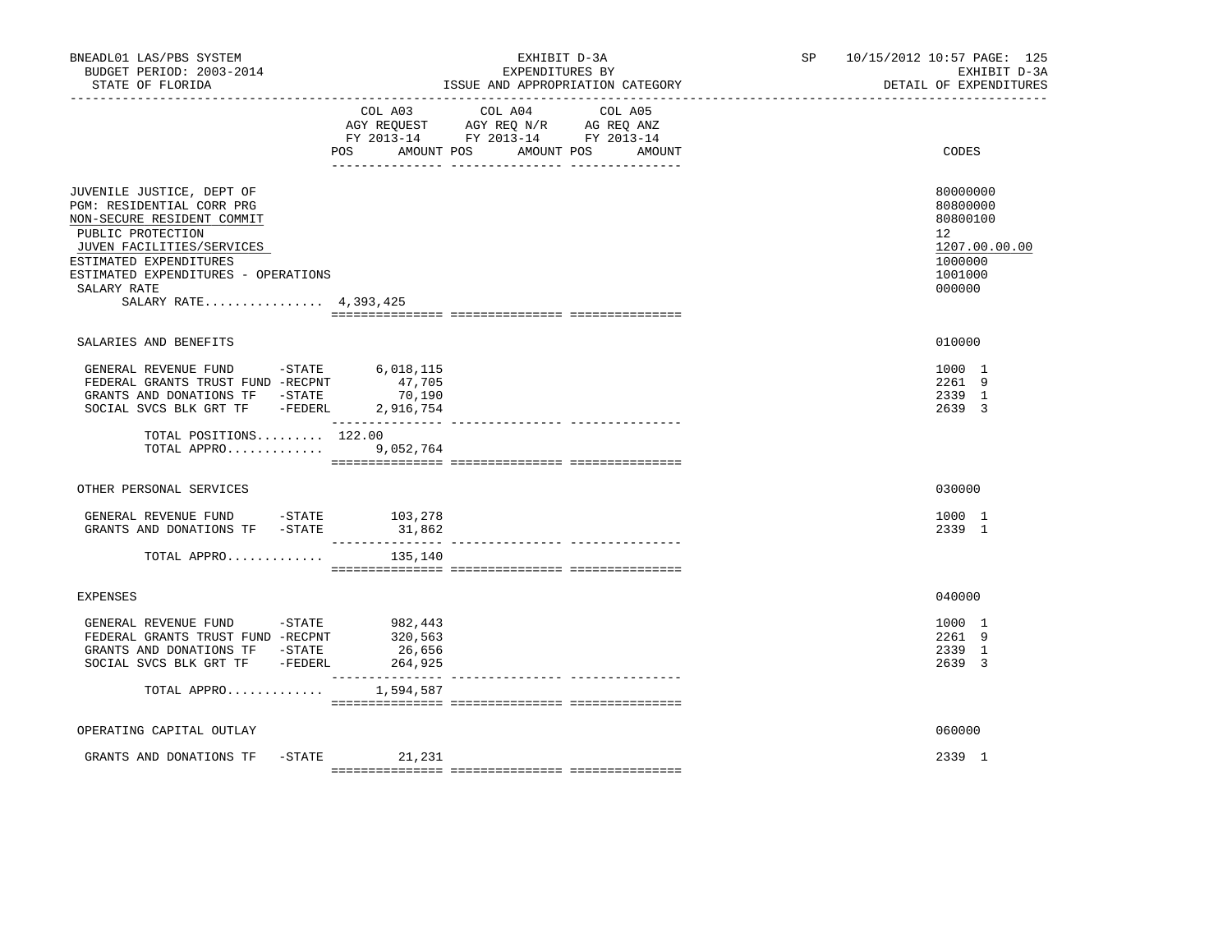| BNEADL01 LAS/PBS SYSTEM<br>BUDGET PERIOD: 2003-2014<br>STATE OF FLORIDA                                                                                                                                                  |          |                                | EXHIBIT D-3A<br>EXPENDITURES BY                                                                                 | ISSUE AND APPROPRIATION CATEGORY | SP | 10/15/2012 10:57 PAGE: 126 | EXHIBIT D-3A<br>DETAIL OF EXPENDITURES                                            |
|--------------------------------------------------------------------------------------------------------------------------------------------------------------------------------------------------------------------------|----------|--------------------------------|-----------------------------------------------------------------------------------------------------------------|----------------------------------|----|----------------------------|-----------------------------------------------------------------------------------|
|                                                                                                                                                                                                                          |          | POS<br>AMOUNT POS              | COL A03 COL A04 COL A05<br>AGY REQUEST AGY REQ N/R AG REQ ANZ<br>FY 2013-14 FY 2013-14 FY 2013-14<br>AMOUNT POS | AMOUNT                           |    |                            | CODES                                                                             |
| JUVENILE JUSTICE, DEPT OF<br>PGM: RESIDENTIAL CORR PRG<br>NON-SECURE RESIDENT COMMIT<br>PUBLIC PROTECTION<br>JUVEN FACILITIES/SERVICES<br>ESTIMATED EXPENDITURES<br>ESTIMATED EXPENDITURES - OPERATIONS<br>FOOD PRODUCTS |          |                                |                                                                                                                 |                                  |    | $12^{\circ}$               | 80000000<br>80800000<br>80800100<br>1207.00.00.00<br>1000000<br>1001000<br>070000 |
| GENERAL REVENUE FUND $-$ STATE 379, 936<br>FEDERAL GRANTS TRUST FUND -RECPNT<br>GRANTS AND DONATIONS TF -STATE                                                                                                           |          | 198,861<br>88,871              |                                                                                                                 |                                  |    |                            | 1000 1<br>2261 9<br>2339 1                                                        |
| TOTAL APPRO                                                                                                                                                                                                              |          | 667,668                        |                                                                                                                 |                                  |    |                            |                                                                                   |
| SPECIAL CATEGORIES<br>ACQUISITION/MOTOR VEHICLES                                                                                                                                                                         |          |                                |                                                                                                                 |                                  |    |                            | 100000<br>100021                                                                  |
| GENERAL REVENUE FUND -STATE 44,571                                                                                                                                                                                       |          |                                |                                                                                                                 |                                  |    |                            | 1000 1                                                                            |
| CONTRACTED SERVICES                                                                                                                                                                                                      |          |                                |                                                                                                                 |                                  |    |                            | 100777                                                                            |
| GENERAL REVENUE FUND -STATE 571,025<br>FEDERAL GRANTS TRUST FUND -RECPNT<br>GRANTS AND DONATIONS TF -STATE                                                                                                               |          | 1,476<br>2,172                 |                                                                                                                 |                                  |    |                            | 1000 1<br>2261 9<br>2339 1                                                        |
| TOTAL APPRO                                                                                                                                                                                                              |          | 574,673                        |                                                                                                                 |                                  |    |                            |                                                                                   |
| G/A-CONTRACTED SERVICES                                                                                                                                                                                                  |          |                                |                                                                                                                 |                                  |    |                            | 100778                                                                            |
| GENERAL REVENUE FUND                                                                                                                                                                                                     | $-MATCH$ | $-STATE$ 80,595,700<br>610,137 |                                                                                                                 |                                  |    |                            | 1000 1<br>1000 2                                                                  |
| TOTAL GENERAL REVENUE FUND                                                                                                                                                                                               |          | 81,205,837                     |                                                                                                                 |                                  |    |                            | 1000                                                                              |
| FEDERAL GRANTS TRUST FUND -RECPNT 45,066                                                                                                                                                                                 |          |                                |                                                                                                                 |                                  |    |                            | 2261 9                                                                            |
| GRANTS AND DONATIONS TF -STATE 372,759                                                                                                                                                                                   |          |                                |                                                                                                                 |                                  |    |                            | 2339 1                                                                            |
| SOCIAL SVCS BLK GRT TF - FEDERL                                                                                                                                                                                          |          | 2,318,436                      |                                                                                                                 |                                  |    |                            | 2639 3                                                                            |
| TOTAL APPRO                                                                                                                                                                                                              |          | 83,942,098                     |                                                                                                                 |                                  |    |                            |                                                                                   |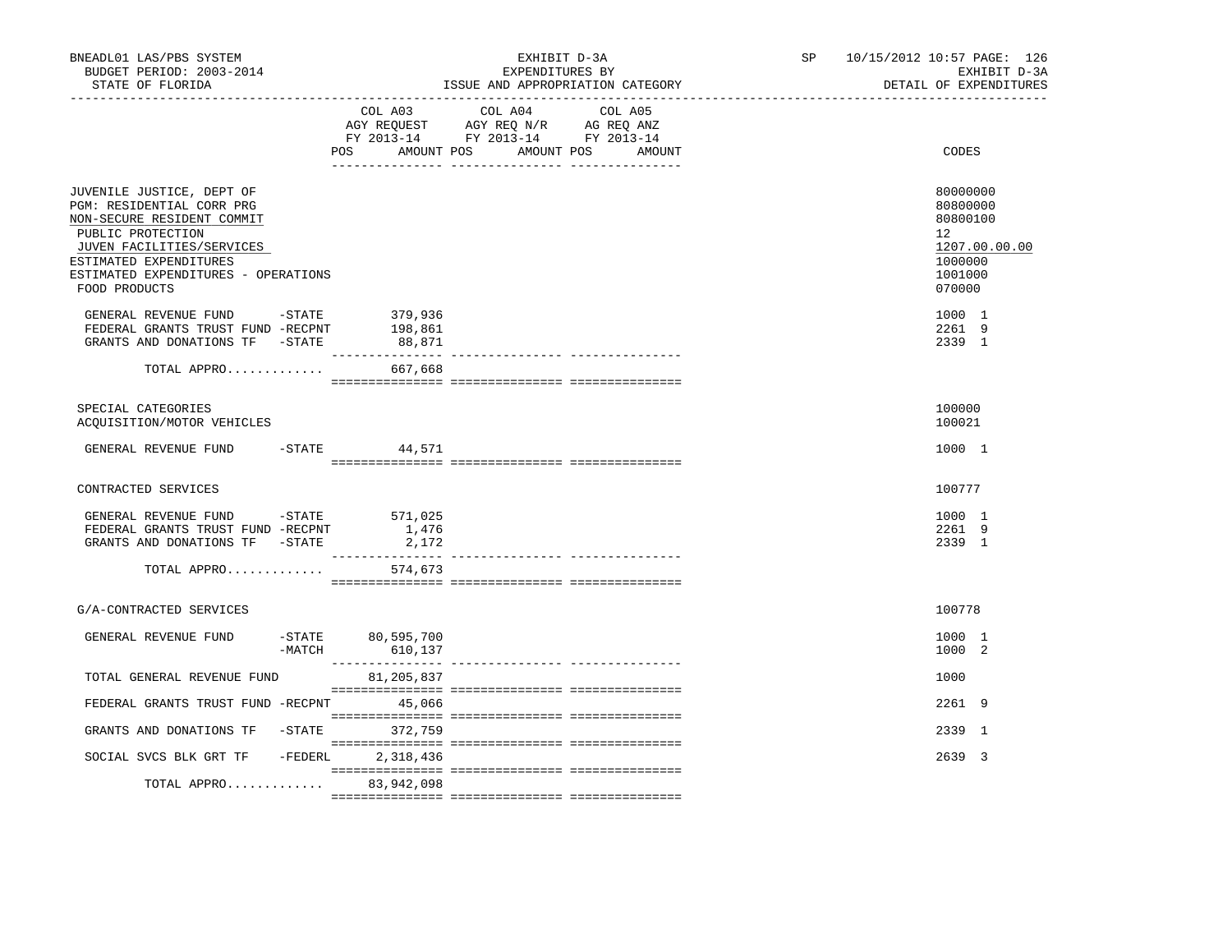| BNEADL01 LAS/PBS SYSTEM<br>BUDGET PERIOD: 2003-2014<br>STATE OF FLORIDA                                                                                                                                                                                    |                 | EXHIBIT D-3A<br>EXPENDITURES BY<br>ISSUE AND APPROPRIATION CATEGORY                                                          | SP 10/15/2012 10:57 PAGE: 127<br>EXHIBIT D-3A<br>DETAIL OF EXPENDITURES                                        |
|------------------------------------------------------------------------------------------------------------------------------------------------------------------------------------------------------------------------------------------------------------|-----------------|------------------------------------------------------------------------------------------------------------------------------|----------------------------------------------------------------------------------------------------------------|
|                                                                                                                                                                                                                                                            | POS AMOUNT POS  | COL A03 COL A04<br>COL A05<br>AGY REQUEST AGY REQ N/R AG REQ ANZ<br>FY 2013-14 FY 2013-14 FY 2013-14<br>AMOUNT POS<br>AMOUNT | <b>CODES</b>                                                                                                   |
| JUVENILE JUSTICE, DEPT OF<br>PGM: RESIDENTIAL CORR PRG<br>NON-SECURE RESIDENT COMMIT<br>PUBLIC PROTECTION<br>JUVEN FACILITIES/SERVICES<br>ESTIMATED EXPENDITURES<br>ESTIMATED EXPENDITURES - OPERATIONS<br>SPECIAL CATEGORIES<br>RISK MANAGEMENT INSURANCE |                 |                                                                                                                              | 80000000<br>80800000<br>80800100<br>12 <sup>°</sup><br>1207.00.00.00<br>1000000<br>1001000<br>100000<br>103241 |
| GENERAL REVENUE FUND -STATE 1,120,906<br>GRANTS AND DONATIONS TF -STATE                                                                                                                                                                                    | 65,503          |                                                                                                                              | 1000 1<br>2339 1                                                                                               |
| TOTAL APPRO                                                                                                                                                                                                                                                | 1,186,409       |                                                                                                                              |                                                                                                                |
| G/A-WILDERNESS THER CR SC                                                                                                                                                                                                                                  |                 |                                                                                                                              | 104152                                                                                                         |
| GENERAL REVENUE FUND -STATE 2,405,536                                                                                                                                                                                                                      |                 |                                                                                                                              | 1000 1                                                                                                         |
| LEASE/PURCHASE/EQUIPMENT                                                                                                                                                                                                                                   |                 |                                                                                                                              | 105281                                                                                                         |
| GENERAL REVENUE FUND                                                                                                                                                                                                                                       | $-$ STATE 8,752 |                                                                                                                              | 1000 1                                                                                                         |
| TR/DMS/HR SVCS/STW CONTRCT                                                                                                                                                                                                                                 |                 |                                                                                                                              | 107040                                                                                                         |
| GENERAL REVENUE FUND -STATE 93,139<br>FEDERAL GRANTS TRUST FUND -RECPNT<br>GRANTS AND DONATIONS TF - STATE                                                                                                                                                 | 496<br>731      |                                                                                                                              | 1000 1<br>2261 9<br>2339 1                                                                                     |
| TOTAL APPRO                                                                                                                                                                                                                                                | 94,366          |                                                                                                                              |                                                                                                                |
| TOTAL: ESTIMATED EXPENDITURES - OPERATIONS<br>TOTAL POSITIONS 122.00<br>TOTAL ISSUE 99,727,795<br>TOTAL SALARY RATE 4,393,425                                                                                                                              |                 |                                                                                                                              | 1001000                                                                                                        |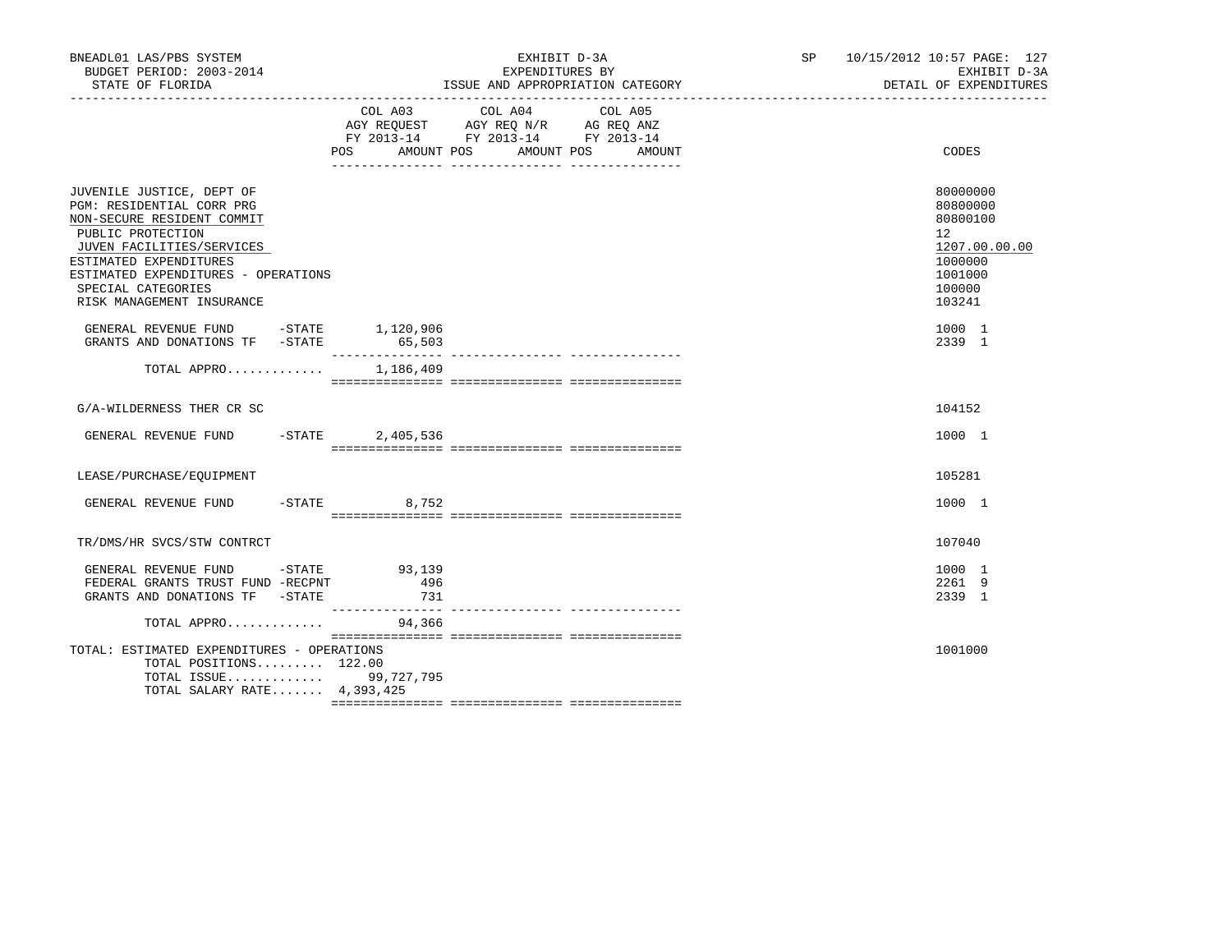| BNEADL01 LAS/PBS SYSTEM<br>BUDGET PERIOD: 2003-2014<br>STATE OF FLORIDA<br>_________________                                                                                                                 | EXHIBIT D-3A<br>EXPENDITURES BY<br>ISSUE AND APPROPRIATION CATEGORY                                                                   | SP 10/15/2012 10:57 PAGE: 128<br>EXHIBIT D-3A<br>DETAIL OF EXPENDITURES       |
|--------------------------------------------------------------------------------------------------------------------------------------------------------------------------------------------------------------|---------------------------------------------------------------------------------------------------------------------------------------|-------------------------------------------------------------------------------|
|                                                                                                                                                                                                              | COL A03 COL A04 COL A05<br>AGY REQUEST AGY REQ N/R AG REQ ANZ<br>FY 2013-14 FY 2013-14 FY 2013-14<br>POS AMOUNT POS AMOUNT POS AMOUNT | CODES                                                                         |
| JUVENILE JUSTICE, DEPT OF<br>PGM: RESIDENTIAL CORR PRG<br>NON-SECURE RESIDENT COMMIT<br>PUBLIC PROTECTION<br>JUVEN FACILITIES/SERVICES<br>ESTIMATED EXPENDITURES<br>CASUALTY INSURANCE PREMIUM<br>ADJUSTMENT |                                                                                                                                       | 80000000<br>80800000<br>80800100<br>12<br>1207.00.00.00<br>1000000<br>1001090 |
| SPECIAL CATEGORIES<br>RISK MANAGEMENT INSURANCE                                                                                                                                                              |                                                                                                                                       | 100000<br>103241                                                              |
| GENERAL REVENUE FUND -STATE 14,958-                                                                                                                                                                          |                                                                                                                                       | 1000 1                                                                        |
| FLORIDA RETIREMENT SYSTEM<br>CONTRIBUTION ADJUSTMENT FOR                                                                                                                                                     |                                                                                                                                       |                                                                               |
| FISCAL YEAR 2012-2013<br>SALARIES AND BENEFITS                                                                                                                                                               |                                                                                                                                       | 1001240<br>010000                                                             |
| GENERAL REVENUE FUND -STATE<br>FEDERAL GRANTS TRUST FUND -RECPNT<br>GRANTS AND DONATIONS TF -STATE                                                                                                           | 11,086<br>60<br>88                                                                                                                    | 1000 1<br>2261 9<br>2339 1                                                    |
| TOTAL APPRO $11,234$                                                                                                                                                                                         |                                                                                                                                       |                                                                               |
| ADJUSTMENT TO STATE HEALTH                                                                                                                                                                                   |                                                                                                                                       |                                                                               |
| INSURANCE PREMIUM CONTRIBUTION -<br>FISCAL YEAR 2012-13<br>SALARIES AND BENEFITS                                                                                                                             |                                                                                                                                       | 1001830<br>010000                                                             |
| GENERAL REVENUE FUND -STATE 12,012<br>FEDERAL GRANTS TRUST FUND -RECPNT<br>GRANTS AND DONATIONS TF -STATE                                                                                                    | 65<br>95                                                                                                                              | 1000 1<br>2261 9<br>2339 1                                                    |
| TOTAL APPRO                                                                                                                                                                                                  | ------------ --------------- -------<br>12,172                                                                                        |                                                                               |
| REALLOCATION OF HUMAN RESOURCES                                                                                                                                                                              |                                                                                                                                       |                                                                               |
| OUTSOURCING<br>SPECIAL CATEGORIES<br>TR/DMS/HR SVCS/STW CONTRCT                                                                                                                                              |                                                                                                                                       | 1005900<br>100000<br>107040                                                   |
| GENERAL REVENUE FUND -STATE 12,150-<br>FEDERAL GRANTS TRUST FUND -RECPNT<br>GRANTS AND DONATIONS TF -STATE                                                                                                   | $65 -$<br>$95 -$                                                                                                                      | 1000 1<br>2261 9<br>2339 1                                                    |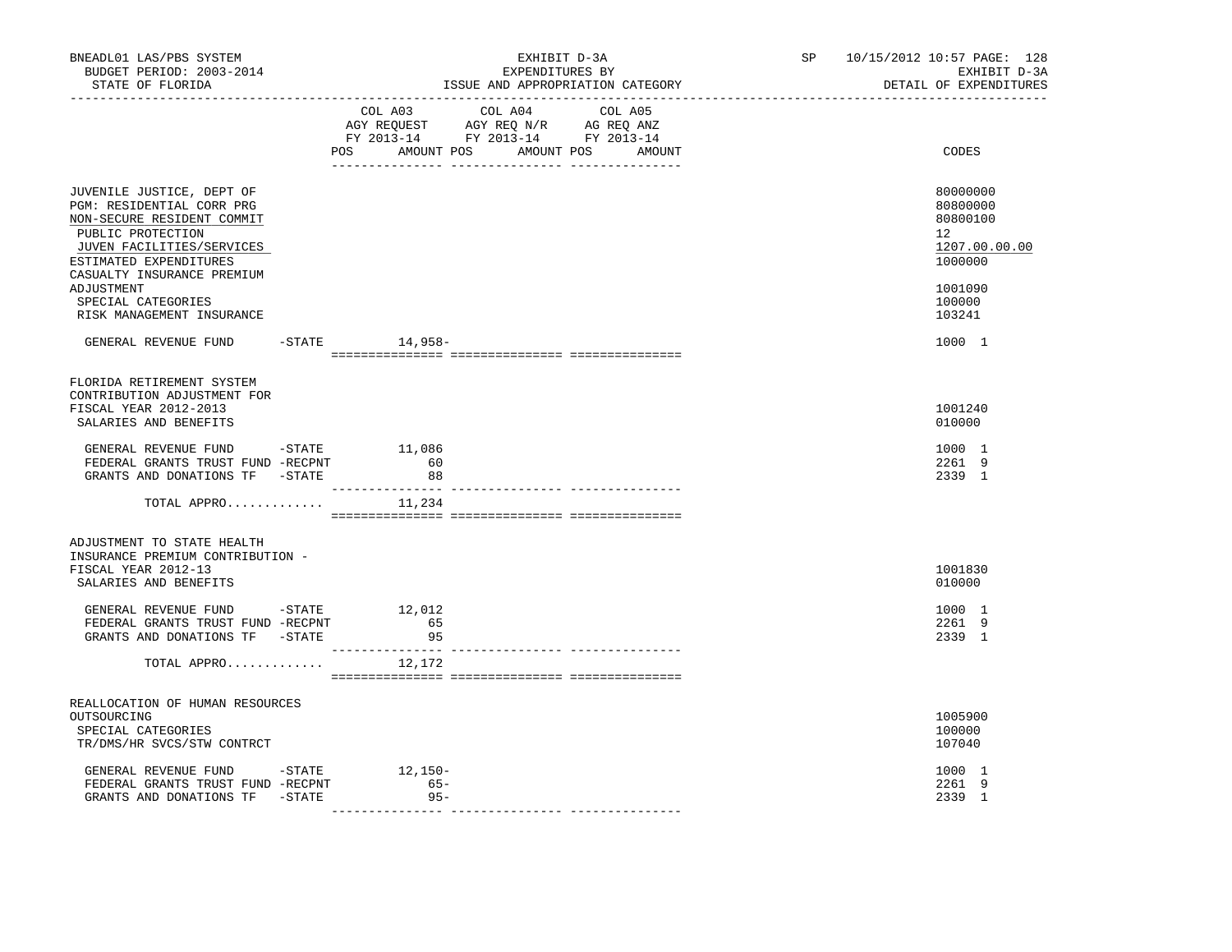| BNEADL01 LAS/PBS SYSTEM<br>BUDGET PERIOD: 2003-2014<br>STATE OF FLORIDA                                                                                                                                                                                                                                      | EXHIBIT D-3A<br>EXPENDITURES BY<br>ISSUE AND APPROPRIATION CATEGORY                                                                   | SP<br>10/15/2012 10:57 PAGE: 129<br>EXHIBIT D-3A<br>DETAIL OF EXPENDITURES                        |
|--------------------------------------------------------------------------------------------------------------------------------------------------------------------------------------------------------------------------------------------------------------------------------------------------------------|---------------------------------------------------------------------------------------------------------------------------------------|---------------------------------------------------------------------------------------------------|
|                                                                                                                                                                                                                                                                                                              | COL A03 COL A04 COL A05<br>AGY REQUEST AGY REQ N/R AG REQ ANZ<br>FY 2013-14 FY 2013-14 FY 2013-14<br>POS AMOUNT POS AMOUNT POS AMOUNT | CODES                                                                                             |
| JUVENILE JUSTICE, DEPT OF<br>PGM: RESIDENTIAL CORR PRG<br>NON-SECURE RESIDENT COMMIT<br>PUBLIC PROTECTION<br>JUVEN FACILITIES/SERVICES<br>ESTIMATED EXPENDITURES<br>REALLOCATION OF HUMAN RESOURCES<br>OUTSOURCING<br>SPECIAL CATEGORIES<br>TR/DMS/HR SVCS/STW CONTRCT<br>TOTAL APPRO $\ldots \ldots \ldots$ |                                                                                                                                       | 80000000<br>80800000<br>80800100<br>12<br>1207.00.00.00<br>1000000<br>1005900<br>100000<br>107040 |
| ADJUSTMENTS TO CURRENT YEAR<br>ESTIMATED EXPENDITURES<br>IDENTIFICATION OF MATCH REQUIRED<br>FOR FEDERAL GRANTS - ADD<br>SPECIAL CATEGORIES<br>G/A-CONTRACTED SERVICES                                                                                                                                       |                                                                                                                                       | 1600000<br>160S030<br>100000<br>100778                                                            |
| $-$ STATE<br>GENERAL REVENUE FUND                                                                                                                                                                                                                                                                            | 63,105                                                                                                                                | 1000 1                                                                                            |

2013-2014 BUDGET YEAR NARRATIVE: IT COMPONENT? NO

 This issue changes the funding source identifier (FSI) for budget assigned to the General Revenue Fund in the Non-Secure Residential Commitment budget entity. The FSI is being changed to identify budget used as match for the U.S. Department of Justice's Juvenile Accountability Block Grant. The department is required to match ten percent of the grant award. The ten percent match is calculated using the following formula by the U.S. Department of Justice: grant award divided by 90%, then multiplied by 10%. Expenditures in the Grants/Aids-Contracted Services appropriation category are used to meet the required match as the contracts are within the program purposes of the Juvenile Accountability Block Grant award. Calculation of the match adjustment required for FY 2013-14 is as follows:

|                                      | Current     |         |              |
|--------------------------------------|-------------|---------|--------------|
| Grant                                | Grant.      |         | Match        |
| Award                                | Award       |         | Required for |
| Number                               | Balance     |         | FY 2013-14   |
|                                      |             |         |              |
| $2008 - JB - FX - 0047$              | \$170,334   |         | \$<br>18,927 |
| $2009 - JB - FX - 0028$              | $\ddot{s}$  | 833,357 | \$92,596     |
| 2010-JB-FX-0082                      | \$1.454.768 |         | \$161,641    |
| $2011 - JB - FX - 0018$              | \$1,508,574 |         | \$167,620    |
| $2012 - JB - FX - 0021$              | Ś           | 956,234 | \$106.248    |
|                                      |             |         |              |
| Total Match Required for FY 2013-14  |             |         | \$547,032    |
| Budget Currently Identified as Match |             |         | \$ 610,137   |
|                                      |             |         |              |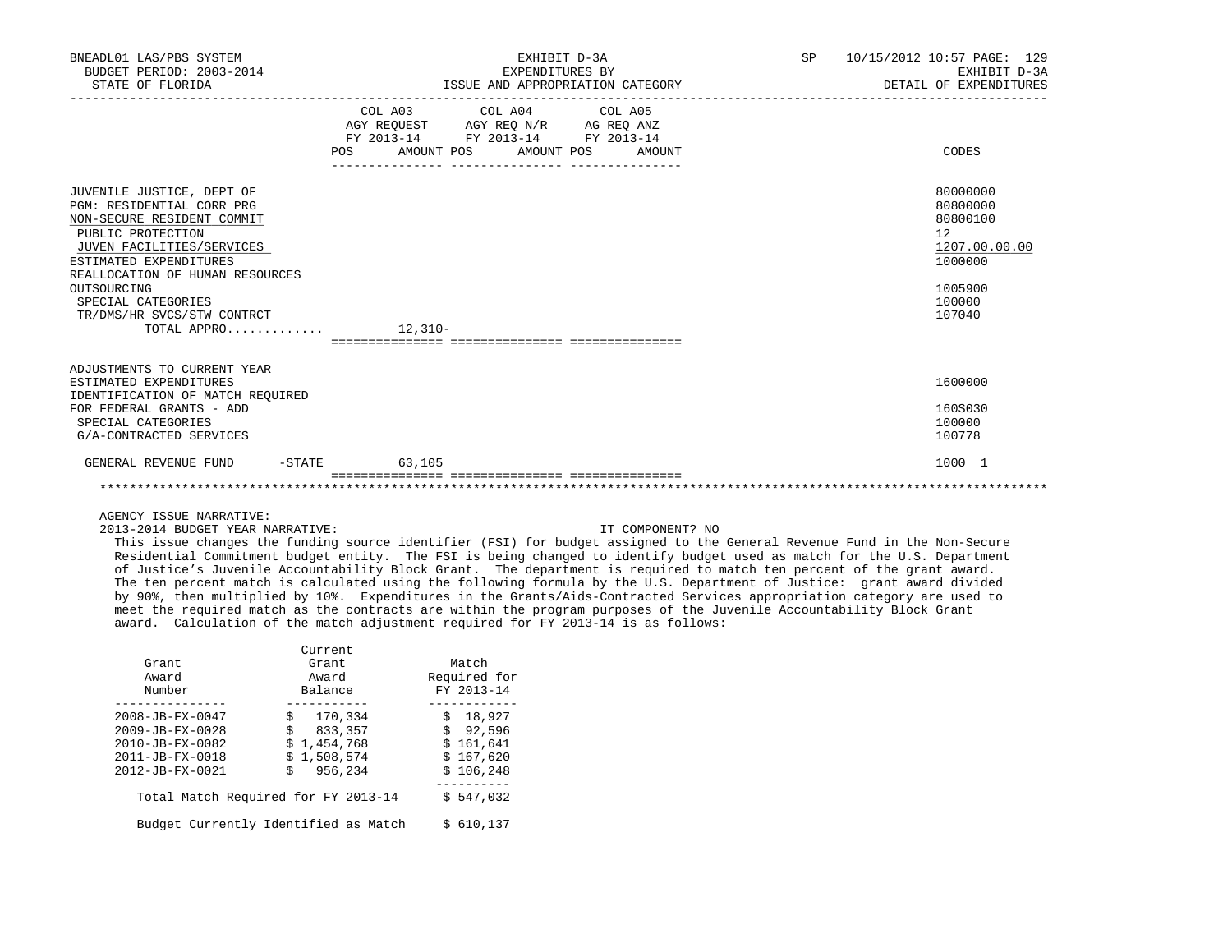| BNEADL01 LAS/PBS SYSTEM<br>BUDGET PERIOD: 2003-2014                                                                                                                                                                                                                                                                                                                                                                                                                                                                                                                                                                                                                                                                                                                                                                                                                                                         |                                      | EXHIBIT D-3A<br>EXPENDITURES BY                                                     | 10/15/2012 10:57 PAGE: 130<br>SP<br>EXHIBIT D-3A |  |                                                         |
|-------------------------------------------------------------------------------------------------------------------------------------------------------------------------------------------------------------------------------------------------------------------------------------------------------------------------------------------------------------------------------------------------------------------------------------------------------------------------------------------------------------------------------------------------------------------------------------------------------------------------------------------------------------------------------------------------------------------------------------------------------------------------------------------------------------------------------------------------------------------------------------------------------------|--------------------------------------|-------------------------------------------------------------------------------------|--------------------------------------------------|--|---------------------------------------------------------|
| STATE OF FLORIDA                                                                                                                                                                                                                                                                                                                                                                                                                                                                                                                                                                                                                                                                                                                                                                                                                                                                                            |                                      |                                                                                     | ISSUE AND APPROPRIATION CATEGORY                 |  | DETAIL OF EXPENDITURES                                  |
|                                                                                                                                                                                                                                                                                                                                                                                                                                                                                                                                                                                                                                                                                                                                                                                                                                                                                                             | COL A03<br>AGY REOUEST<br>POS        | COL A04<br>AGY REQ N/R AG REQ ANZ<br>FY 2013-14 FY 2013-14 FY 2013-14<br>AMOUNT POS | COL A05<br>AMOUNT POS<br>AMOUNT                  |  | CODES                                                   |
| JUVENILE JUSTICE, DEPT OF<br>PGM: RESIDENTIAL CORR PRG<br>NON-SECURE RESIDENT COMMIT<br>PUBLIC PROTECTION<br>JUVEN FACILITIES/SERVICES<br>ADJUSTMENTS TO CURRENT YEAR                                                                                                                                                                                                                                                                                                                                                                                                                                                                                                                                                                                                                                                                                                                                       |                                      |                                                                                     |                                                  |  | 80000000<br>80800000<br>80800100<br>12<br>1207.00.00.00 |
| ESTIMATED EXPENDITURES<br>IDENTIFICATION OF MATCH REQUIRED<br>FOR FEDERAL GRANTS - ADD                                                                                                                                                                                                                                                                                                                                                                                                                                                                                                                                                                                                                                                                                                                                                                                                                      |                                      |                                                                                     |                                                  |  | 1600000<br>160S030                                      |
|                                                                                                                                                                                                                                                                                                                                                                                                                                                                                                                                                                                                                                                                                                                                                                                                                                                                                                             |                                      |                                                                                     |                                                  |  |                                                         |
| Match Adjustment Required                                                                                                                                                                                                                                                                                                                                                                                                                                                                                                                                                                                                                                                                                                                                                                                                                                                                                   |                                      | \$ (63, 105)<br>==========                                                          |                                                  |  |                                                         |
| The corresponding issue is included under issue code 160S040.                                                                                                                                                                                                                                                                                                                                                                                                                                                                                                                                                                                                                                                                                                                                                                                                                                               |                                      |                                                                                     |                                                  |  |                                                         |
| IDENTIFICATION OF MATCH REOUIRED<br>FOR FEDERAL GRANTS - DEDUCT<br>SPECIAL CATEGORIES<br>G/A-CONTRACTED SERVICES                                                                                                                                                                                                                                                                                                                                                                                                                                                                                                                                                                                                                                                                                                                                                                                            |                                      |                                                                                     |                                                  |  | 160S040<br>100000<br>100778                             |
| -MATCH<br>GENERAL REVENUE FUND                                                                                                                                                                                                                                                                                                                                                                                                                                                                                                                                                                                                                                                                                                                                                                                                                                                                              | $63,105-$                            |                                                                                     |                                                  |  | 1000 2                                                  |
|                                                                                                                                                                                                                                                                                                                                                                                                                                                                                                                                                                                                                                                                                                                                                                                                                                                                                                             |                                      |                                                                                     |                                                  |  |                                                         |
| AGENCY ISSUE NARRATIVE:<br>2013-2014 BUDGET YEAR NARRATIVE:<br>This issue changes the funding source identifier (FSI) for budget assigned to the General Revenue Fund in the Non-Secure<br>Residential Commitment budget entity. The FSI is being changed to identify budget used as match for the U.S. Department<br>of Justice's Juvenile Accountability Block Grant. The department is required to match ten percent of the grant award.<br>The ten percent match is calculated using the following formula by the U.S. Department of Justice: grant award divided<br>by 90%, then multiplied by 10%. Expenditures in the Grants/Aids-Contracted Services appropriation category are used to<br>meet the required match as the contracts are within the program purposes of the Juvenile Accountability Block Grant<br>award. Calculation of the match adjustment required for FY 2013-14 is as follows: |                                      |                                                                                     | IT COMPONENT? NO                                 |  |                                                         |
| Grant<br>Award<br>Number                                                                                                                                                                                                                                                                                                                                                                                                                                                                                                                                                                                                                                                                                                                                                                                                                                                                                    | Current<br>Grant<br>Award<br>Balance | Match<br>Required for<br>FY 2013-14                                                 |                                                  |  |                                                         |
| -------------<br>2008-JB-FX-0047<br>2009-JB-FX-0028<br>Ŝ.                                                                                                                                                                                                                                                                                                                                                                                                                                                                                                                                                                                                                                                                                                                                                                                                                                                   | ------------<br>170,334<br>833,357   | ____________<br>\$18,927<br>\$92,596                                                |                                                  |  |                                                         |

2010-JB-FX-0082 <br>
2011-JB-FX-0018 <br>
2011-JB-FX-0018 <br>
2012-JB-FX-0021 <br>
2012-JB-FX-0021 <br>
2012-JB-FX-0021 <br>
2013-31 <br>
2014-JB-FX-0021 <br>
2014-JB-FX-0021 <br>
2015-X-0021 <br>
2016,248 2011-JB-FX-0018 2012-JB-FX-0021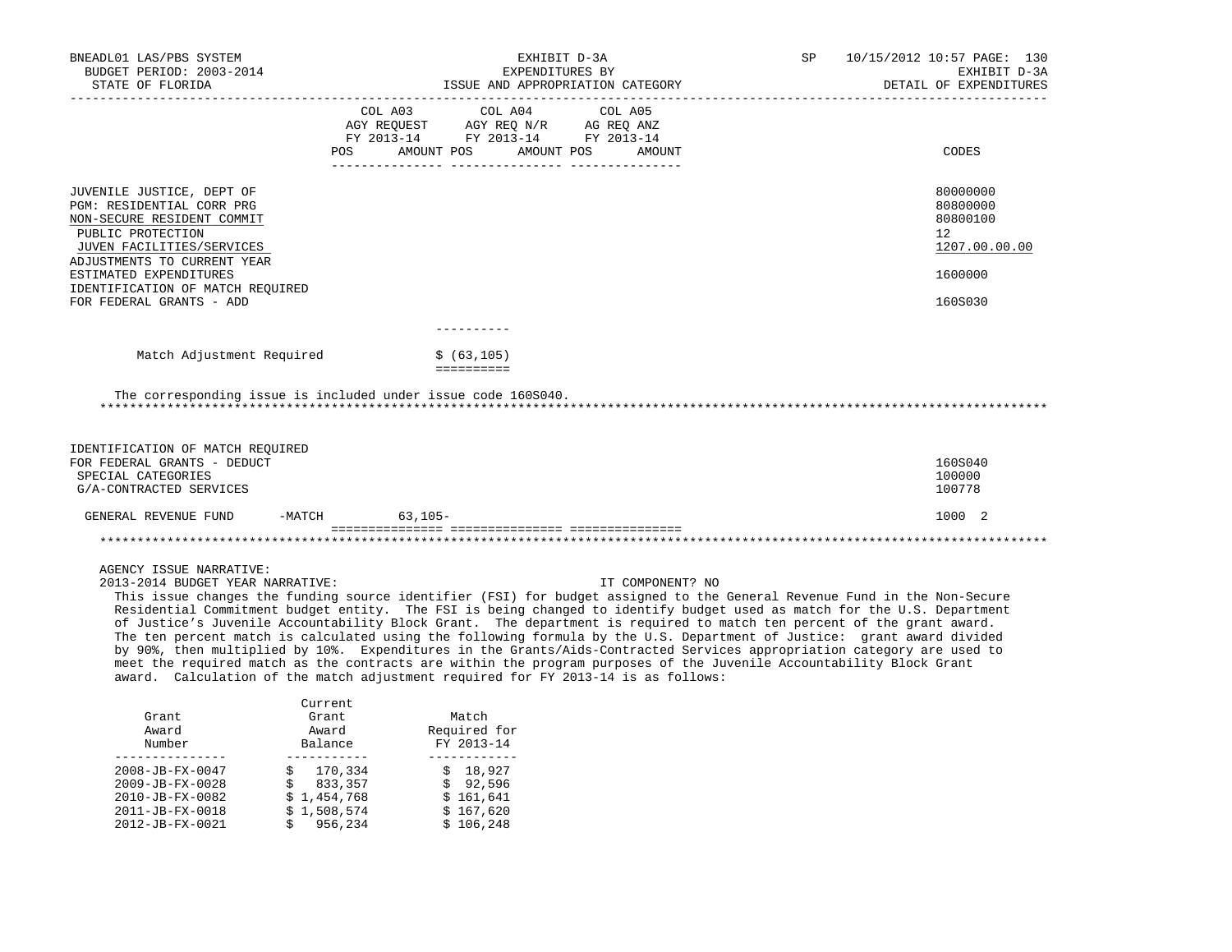| BNEADL01 LAS/PBS SYSTEM<br>BUDGET PERIOD: 2003-2014<br>STATE OF FLORIDA                                                                                                                                                                                            | _______________________________                                                                                                                                                                                              | EXHIBIT D-3A<br>EXPENDITURES BY<br>ISSUE AND APPROPRIATION CATEGORY | SP | 10/15/2012 10:57 PAGE: 131<br>EXHIBIT D-3A<br>DETAIL OF EXPENDITURES          |
|--------------------------------------------------------------------------------------------------------------------------------------------------------------------------------------------------------------------------------------------------------------------|------------------------------------------------------------------------------------------------------------------------------------------------------------------------------------------------------------------------------|---------------------------------------------------------------------|----|-------------------------------------------------------------------------------|
|                                                                                                                                                                                                                                                                    | COL A03<br>$\begin{tabular}{lllllll} \bf AGY \,\, REQUEST \,\, &\bf AGY \,\, REQ \,\, N/R &\bf AG \,\, REQ \,\, ANZ \\ \bf FY \,\, 2013-14 &\bf FY \,\, 2013-14 &\bf FY \,\, 2013-14 \\ \end{tabular}$<br>AMOUNT POS<br>POS. | COL A04<br>COL A05<br>AMOUNT POS<br>AMOUNT                          |    | CODES                                                                         |
| JUVENILE JUSTICE, DEPT OF<br>PGM: RESIDENTIAL CORR PRG<br>NON-SECURE RESIDENT COMMIT<br>PUBLIC PROTECTION<br>JUVEN FACILITIES/SERVICES<br>ADJUSTMENTS TO CURRENT YEAR<br>ESTIMATED EXPENDITURES<br>IDENTIFICATION OF MATCH REQUIRED<br>FOR FEDERAL GRANTS - DEDUCT |                                                                                                                                                                                                                              |                                                                     |    | 80000000<br>80800000<br>80800100<br>12<br>1207.00.00.00<br>1600000<br>160S040 |
| Total Match Required for FY 2013-14                                                                                                                                                                                                                                | \$547,032                                                                                                                                                                                                                    |                                                                     |    |                                                                               |
| Budget Currently Identified as Match                                                                                                                                                                                                                               | \$ 610,137<br>-----------                                                                                                                                                                                                    |                                                                     |    |                                                                               |
| Match Adjustment Required                                                                                                                                                                                                                                          | \$(63, 105)<br>===========                                                                                                                                                                                                   |                                                                     |    |                                                                               |
| The corresponding issue is included under issue code 160S030.                                                                                                                                                                                                      |                                                                                                                                                                                                                              |                                                                     |    |                                                                               |
| ESTIMATED EXPENDITURES REALIGNMENT<br>REALIGNMENT OF BUDGET FROM UNDER-<br>UTILIZED RESIDENTIAL COMMITMENT<br>BEDS - DEDUCT<br>SALARY RATE<br>SALARY RATE 583,607-                                                                                                 |                                                                                                                                                                                                                              |                                                                     |    | 2000000<br>2000160<br>000000                                                  |
| SALARIES AND BENEFITS                                                                                                                                                                                                                                              |                                                                                                                                                                                                                              |                                                                     |    | 010000                                                                        |
| $-$ STATE<br>GENERAL REVENUE FUND                                                                                                                                                                                                                                  | $14.00 -$<br>$802, 118 -$                                                                                                                                                                                                    |                                                                     |    | 1000 1                                                                        |
| EXPENSES                                                                                                                                                                                                                                                           |                                                                                                                                                                                                                              |                                                                     |    | 040000                                                                        |
| GENERAL REVENUE FUND                                                                                                                                                                                                                                               | $-STATE$<br>$312.430 -$                                                                                                                                                                                                      |                                                                     |    | 1000 1                                                                        |
| SPECIAL CATEGORIES<br>CONTRACTED SERVICES                                                                                                                                                                                                                          |                                                                                                                                                                                                                              |                                                                     |    | 100000<br>100777                                                              |
| $-$ STATE<br>GENERAL REVENUE FUND                                                                                                                                                                                                                                  | $562,200-$                                                                                                                                                                                                                   |                                                                     |    | 1000 1                                                                        |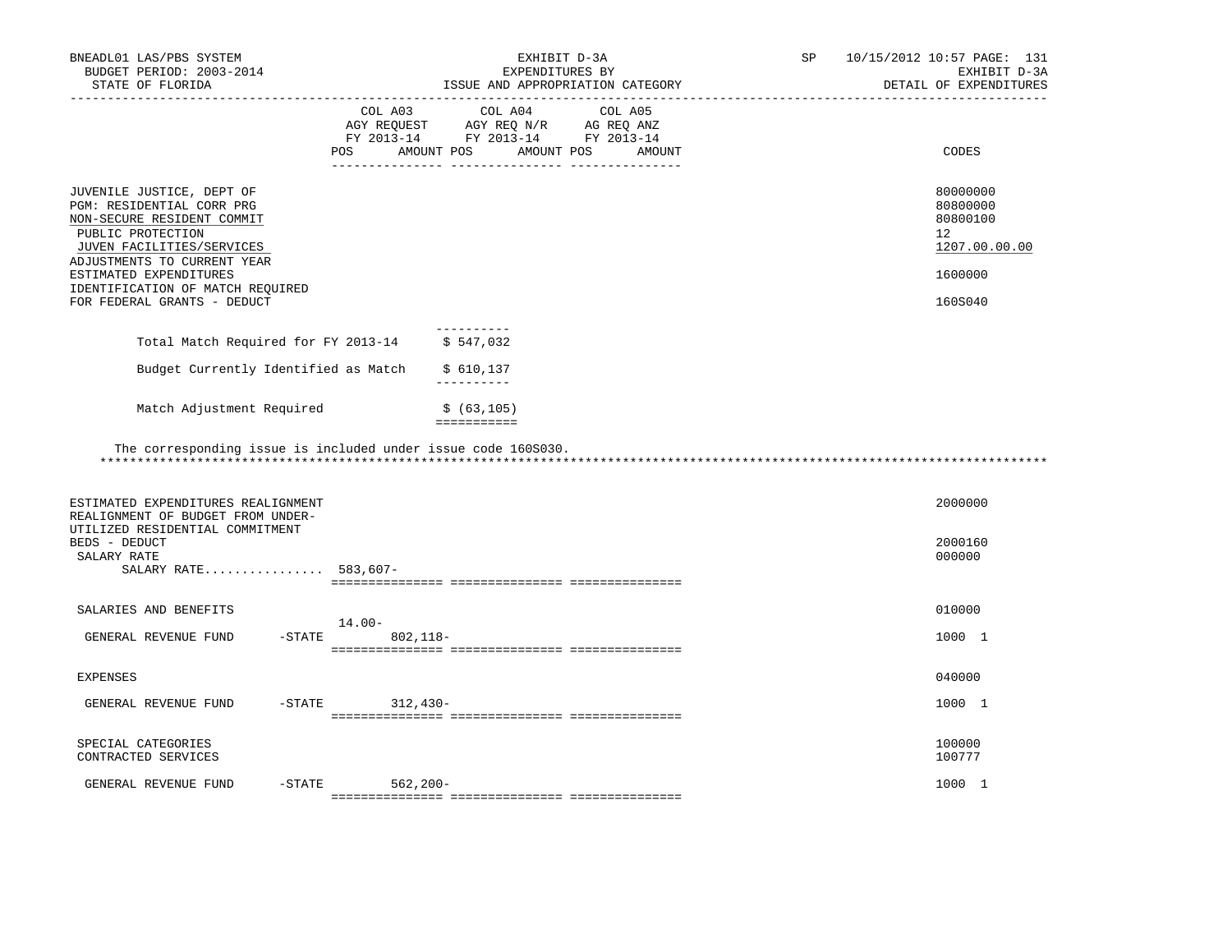| BNEADL01 LAS/PBS SYSTEM<br>BUDGET PERIOD: 2003-2014<br>STATE OF FLORIDA                                                                                                                                                                              | EXHIBIT D-3A<br>SP<br>EXPENDITURES BY<br>ISSUE AND APPROPRIATION CATEGORY                                                                                                                                                                                                                                                                                                                                                                                                                                                                                                                                                                                                                                                                                                                                                                                                                                                                                                                                                                                                                                                         | 10/15/2012 10:57 PAGE: 132<br>EXHIBIT D-3A<br>DETAIL OF EXPENDITURES |
|------------------------------------------------------------------------------------------------------------------------------------------------------------------------------------------------------------------------------------------------------|-----------------------------------------------------------------------------------------------------------------------------------------------------------------------------------------------------------------------------------------------------------------------------------------------------------------------------------------------------------------------------------------------------------------------------------------------------------------------------------------------------------------------------------------------------------------------------------------------------------------------------------------------------------------------------------------------------------------------------------------------------------------------------------------------------------------------------------------------------------------------------------------------------------------------------------------------------------------------------------------------------------------------------------------------------------------------------------------------------------------------------------|----------------------------------------------------------------------|
|                                                                                                                                                                                                                                                      | COL A03<br>COL A04<br>COL A05<br>AGY REQUEST AGY REQ N/R AG REQ ANZ<br>FY 2013-14 FY 2013-14 FY 2013-14<br>AMOUNT POS AMOUNT POS<br><b>POS</b><br>AMOUNT                                                                                                                                                                                                                                                                                                                                                                                                                                                                                                                                                                                                                                                                                                                                                                                                                                                                                                                                                                          | CODES                                                                |
| JUVENILE JUSTICE, DEPT OF<br>PGM: RESIDENTIAL CORR PRG<br>NON-SECURE RESIDENT COMMIT<br>PUBLIC PROTECTION<br>JUVEN FACILITIES/SERVICES<br>ESTIMATED EXPENDITURES REALIGNMENT<br>REALIGNMENT OF BUDGET FROM UNDER-<br>UTILIZED RESIDENTIAL COMMITMENT |                                                                                                                                                                                                                                                                                                                                                                                                                                                                                                                                                                                                                                                                                                                                                                                                                                                                                                                                                                                                                                                                                                                                   | 80000000<br>80800000<br>80800100<br>12<br>1207.00.00.00<br>2000000   |
| BEDS - DEDUCT<br>SPECIAL CATEGORIES<br>G/A-CONTRACTED SERVICES                                                                                                                                                                                       |                                                                                                                                                                                                                                                                                                                                                                                                                                                                                                                                                                                                                                                                                                                                                                                                                                                                                                                                                                                                                                                                                                                                   | 2000160<br>100000<br>100778                                          |
| GENERAL REVENUE FUND                                                                                                                                                                                                                                 | 4,149,203-<br>$-$ STATE                                                                                                                                                                                                                                                                                                                                                                                                                                                                                                                                                                                                                                                                                                                                                                                                                                                                                                                                                                                                                                                                                                           | 1000 1                                                               |
| TR/DMS/HR SVCS/STW CONTRCT                                                                                                                                                                                                                           |                                                                                                                                                                                                                                                                                                                                                                                                                                                                                                                                                                                                                                                                                                                                                                                                                                                                                                                                                                                                                                                                                                                                   | 107040                                                               |
| GENERAL REVENUE FUND<br>$-$ STATE                                                                                                                                                                                                                    | 4,956-                                                                                                                                                                                                                                                                                                                                                                                                                                                                                                                                                                                                                                                                                                                                                                                                                                                                                                                                                                                                                                                                                                                            | 1000 1                                                               |
| TOTAL: REALIGNMENT OF BUDGET FROM UNDER-<br>UTILIZED RESIDENTIAL COMMITMENT<br>BEDS - DEDUCT<br>TOTAL POSITIONS 14.00-<br>TOTAL ISSUE<br>TOTAL SALARY RATE 583,607-                                                                                  | $5,830,907 -$                                                                                                                                                                                                                                                                                                                                                                                                                                                                                                                                                                                                                                                                                                                                                                                                                                                                                                                                                                                                                                                                                                                     | 2000160                                                              |
| AGENCY ISSUE NARRATIVE:<br>2013-2014 BUDGET YEAR NARRATIVE:<br>Long Range Program Plan Reference:                                                                                                                                                    | IT COMPONENT? NO<br>This request will improve the department's ability to Enhance Educational and Vocational Programs; Meet the Health and<br>Mental Health Care Needs of Youth in the Juvenile Justice System; Strengthen and Enhance Prevention Services; Move<br>Towards Youth-Focused, Needs-Based Residential Commitment Models and Ensure Gender-Specific Services are Provided<br>Throughout the Juvenile Justice System as outlined in the Department of Juvenile Justice's Long Range Program Plan.                                                                                                                                                                                                                                                                                                                                                                                                                                                                                                                                                                                                                      |                                                                      |
| Current Need or Problem:                                                                                                                                                                                                                             | The Department of Juvenile Justice (DJJ) has embarked on an ambitious journey to improve services to Florida's youth and<br>citizens. DJJ's immediate and long-range goals are to reduce juvenile delinquency; redirect youth away from the juvenile<br>justice system; provide appropriate, less restrictive sanctions; reserve serious sanctions for those youth deemed the<br>highest risk to public safety; and focus on rehabilitation. With a steady decline of delinquency in Florida, the number<br>of youth committed to residential programs has decreased substantially during the last five years. As a result, DJJ is<br>proposing to reduce the residential commitment bed capacity and generate substantial savings to the State while<br>maintaining public safety. Some of the savings can be re-directed to meet other needs in prevention, diversion, and<br>community-based services. Resources can then be used more effectively for front-end services to better serve delinquent<br>youth, identify and serve more at-risk youth and improve the services provided to youth in the custody and care of the |                                                                      |

department.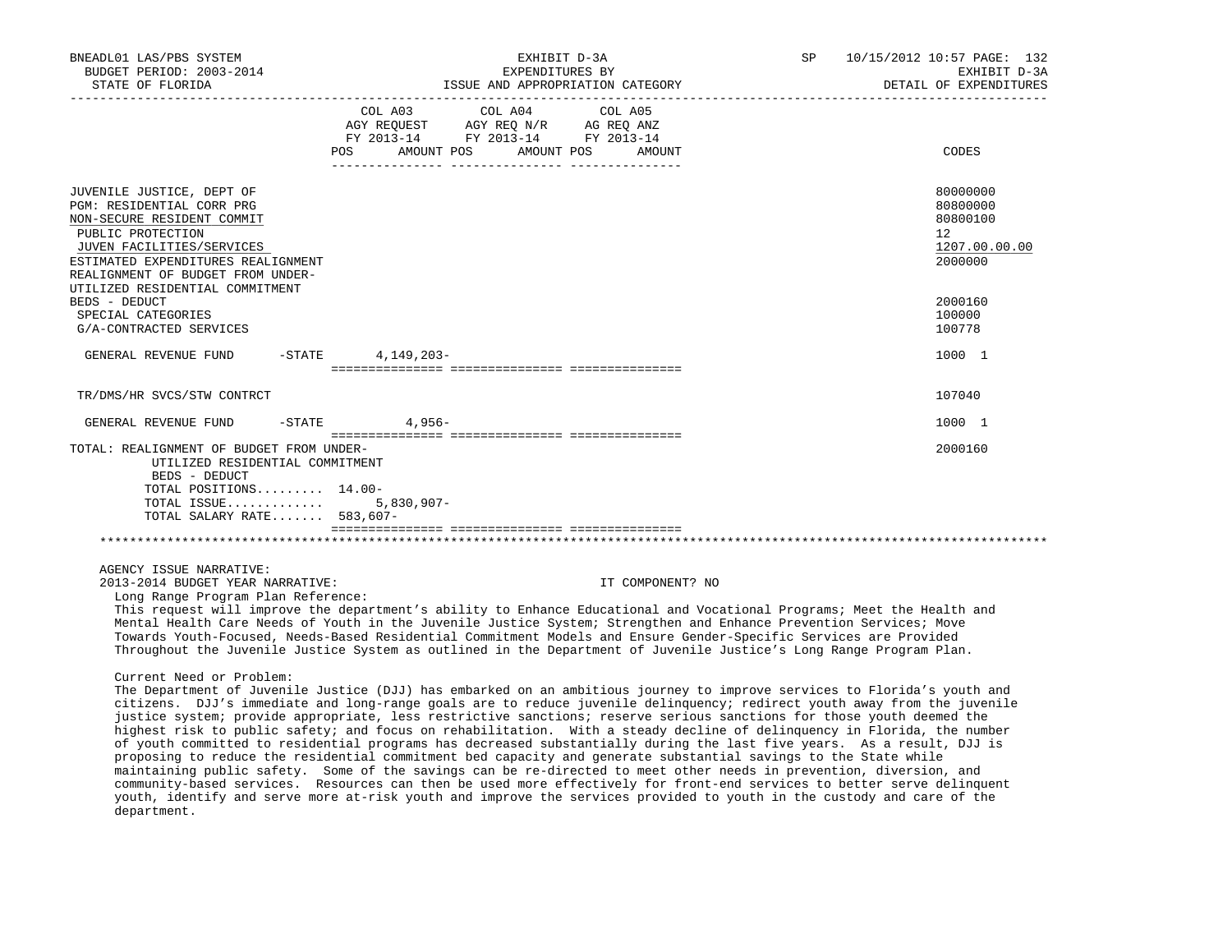| BNEADL01 LAS/PBS SYSTEM<br>BUDGET PERIOD: 2003-2014<br>STATE OF FLORIDA                                                                                                                                           | EXHIBIT D-3A<br>EXPENDITURES BY<br>ISSUE AND APPROPRIATION CATEGORY                                                                             | 10/15/2012 10:57 PAGE: 133<br><b>SP</b><br>EXHIBIT D-3A<br>DETAIL OF EXPENDITURES |
|-------------------------------------------------------------------------------------------------------------------------------------------------------------------------------------------------------------------|-------------------------------------------------------------------------------------------------------------------------------------------------|-----------------------------------------------------------------------------------|
|                                                                                                                                                                                                                   | COL A03 COL A04 COL A05<br>AGY REQUEST AGY REQ N/R AG REQ ANZ<br>FY 2013-14 FY 2013-14 FY 2013-14<br>AMOUNT POS AMOUNT POS<br>POS FOR<br>AMOUNT | CODES                                                                             |
| JUVENILE JUSTICE, DEPT OF<br>PGM: RESIDENTIAL CORR PRG<br>NON-SECURE RESIDENT COMMIT<br>PUBLIC PROTECTION<br>JUVEN FACILITIES/SERVICES<br>ESTIMATED EXPENDITURES REALIGNMENT<br>REALIGNMENT OF BUDGET FROM UNDER- |                                                                                                                                                 | 80000000<br>80800000<br>80800100<br>12 <sup>7</sup><br>1207.00.00.00<br>2000000   |
| UTILIZED RESIDENTIAL COMMITMENT<br>BEDS - DEDUCT                                                                                                                                                                  |                                                                                                                                                 | 2000160                                                                           |

Proposed Solution:

 The Department of Juvenile Justice requests to transfer savings associated with approximately 133 underutilized beds from the Non-Secure Residential Commitment budget entity to the Executive Direction/Support Services and Delinquency Prevention and Diversion budget entities to fund a number of initiatives that will improve the continuum of services provided to Florida's youth and citizens. In addition to reducing overall bed capacity, the department's residential bed capacity plan includes the transition of all five (5) state operated facilities to private provider operations. These initiatives will also support the success of youth while in the care and custody of the department and provide transition services early in the youth's residential stay in order to positively impact recidivism upon the youth's release. The following initiatives will be funded from the projected savings of \$5,830,907:

### (1) Enhance Educational and Vocational Programs - \$935,042

 \$55,001 will be used to transition from the current process of administering a paper-and-pencil General Equivalency Diploma (GED) test to internet-based testing at fifteen (15) secure residential facilities. In January 2014, the American Council on Education (ACE) will require that the GED test only be available as a computer-based exam. To ensure continued opportunity for youth in secure residential facilities to earn a GED, cameras, servers, and other equipment must be purchased to meet the requirements for administering the GED internet-based test.

 \$525,000 will be used to fund on-line vocational and post-secondary classes for approximately 350 youth each year who arrive at their placement with their GED or High School Diploma and are unable to leave the program to receive these services locally in the community. These youth will receive at least eight months of instruction and training that will increase the likelihood of employment for these youth once they return to their communities.

 \$355,041 will be used to establish five (5) educational positions to be located in the regional offices. The full-time educational staff will be responsible for program monitoring of day treatment programs with an educational component, participate in quality improvement reviews, assist program and school districts in developing Perkins Grants applications, and work with local school districts to provide technical assistance and resolve problems locally.

 (2) Meet the Health and Mental Health Care Needs of Youth in the Juvenile Justice System - \$959,488 \$170,928 will be used to hire two (2) contracted employees to provide department-wide trauma-informed care training and technical assistance for DJJ and providers' employees. Trauma has recently been recognized by mental health professionals and policymakers to be a root cause of many of the mental health and behavioral problems common among delinquent youth. The contractors will gather and review materials from researchers and other states; develop and implement policies and procedures; develop and deliver staff training; and identify and disseminate clinical interventions for use in a variety of juvenile justice settings.

 \$108,160 will be used to provide a part-time contracted child and adolescent psychiatrist to facilitate the formulation of policies, clinical protocols and technical advisories regarding psychiatric services, including prescriptions and the administration of psychotropic medication. This person will also provide on-site technical assistance and peer-review of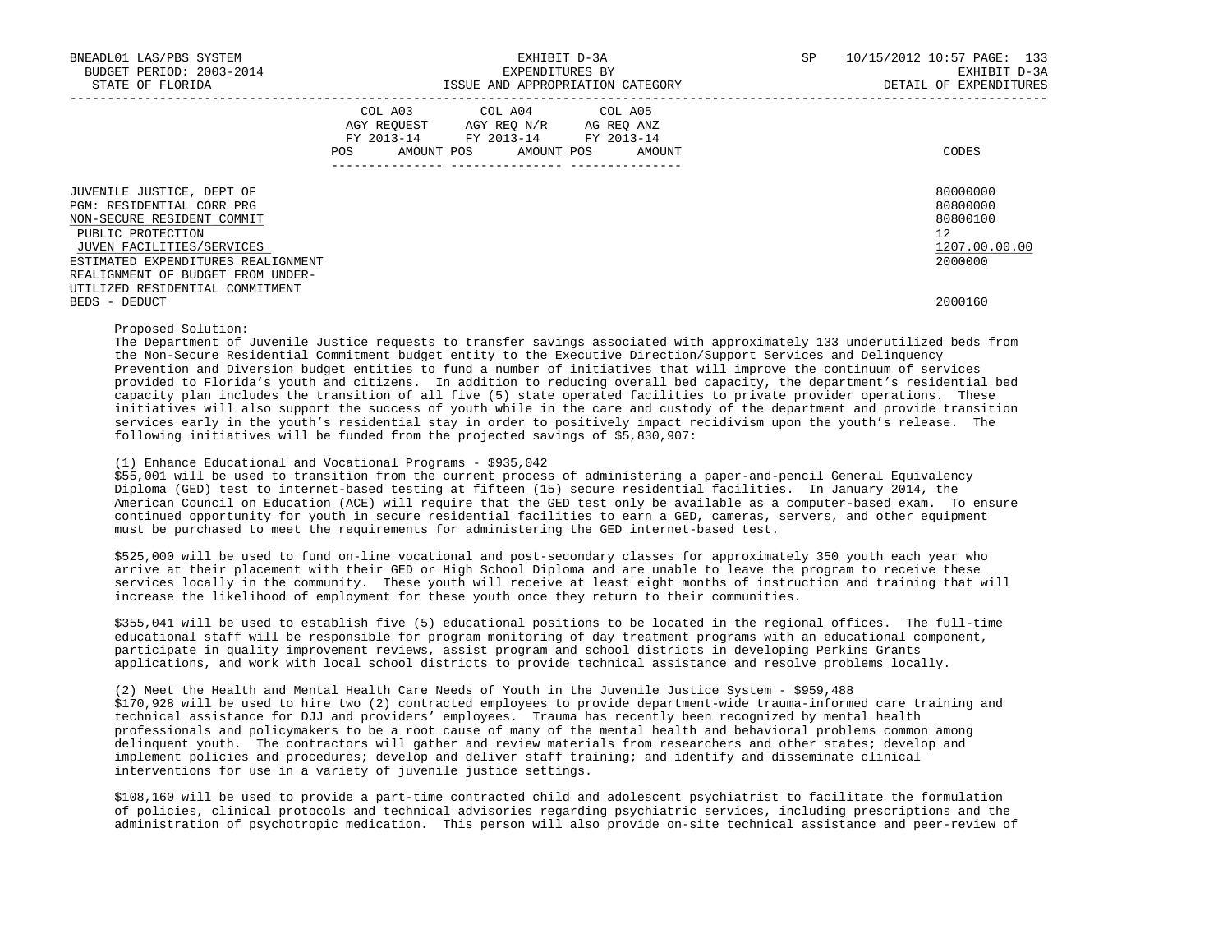| BNEADL01 LAS/PBS SYSTEM<br>BUDGET PERIOD: 2003-2014<br>STATE OF FLORIDA                                                                                                                                           |     | EXHIBIT D-3A<br>EXPENDITURES BY<br>ISSUE AND APPROPRIATION CATEGORY                                                        | SP     | 10/15/2012 10:57 PAGE: 134<br>EXHIBIT D-3A<br>DETAIL OF EXPENDITURES |                                                                                 |
|-------------------------------------------------------------------------------------------------------------------------------------------------------------------------------------------------------------------|-----|----------------------------------------------------------------------------------------------------------------------------|--------|----------------------------------------------------------------------|---------------------------------------------------------------------------------|
|                                                                                                                                                                                                                   | POS | COL A03 COL A04 COL A05<br>AGY REOUEST AGY REO N/R AG REO ANZ<br>FY 2013-14 FY 2013-14 FY 2013-14<br>AMOUNT POS AMOUNT POS | AMOUNT |                                                                      | CODES                                                                           |
| JUVENILE JUSTICE, DEPT OF<br>PGM: RESIDENTIAL CORR PRG<br>NON-SECURE RESIDENT COMMIT<br>PUBLIC PROTECTION<br>JUVEN FACILITIES/SERVICES<br>ESTIMATED EXPENDITURES REALIGNMENT<br>REALIGNMENT OF BUDGET FROM UNDER- |     |                                                                                                                            |        |                                                                      | 80000000<br>80800000<br>80800100<br>12 <sup>°</sup><br>1207.00.00.00<br>2000000 |
| UTILIZED RESIDENTIAL COMMITMENT<br>BEDS - DEDUCT                                                                                                                                                                  |     |                                                                                                                            |        |                                                                      | 2000160                                                                         |

psychotropic prescription practice and processes.

 \$37,200 will be used to provide telephonic psychiatric consultation for DJJ youth. Currently, DJJ staff does not have access to telephone consultation with a board certified child and adolescent psychiatrist regarding prescription and or use of psychotropic medications. The Child Psychiatry Consult Line will provide telephone-based consultation, support and clinical guidance regarding the appropriate diagnosis, psychopharmacological treatment and treatment planning for youth with complex psychiatric disorders.

 \$643,200 will be used to hire eight (8) contracted clinical specialized professionals to provide technical assistance at the regional level. Currently, the regional level does not have medical or mental health staff to serve as clinical subject matter experts in a technical assistance capacity. Monitoring and technical assistance for all medical and mental health issues for 69 programs has become the responsibility of non-clinically trained staff (contract monitors, program directors/superintendents and regional directors). To ensure that youth in residential facilities receive necessary, basic, adequate and appropriate medical and mental health services which comply with the Department's standards, it is imperative that clinically specialized professionals be available at the operational level.

## (3) Strengthen and Enhance Prevention Services - \$3,317,627

 \$1,106,560 will be used to provide nursing staff to each CINS/FINS shelter. Shelters are in dire need of licensed medical professional support and oversight to provide appropriate medical and wellness support to all that are in need without discrimination based upon their medical needs. Approximately 36 percent of the youth in shelters are currently on a prescription medication. This request ensures that basic needs are met and addresses the life, health and safety needs of children in emergency shelter care. The nurses will provide part-time (20 hours/week) services to the 28 shelters across the state.

 \$1,501,605 will be used to expand services in three areas: rural communities, chronically truant youth and youth with multiple school disciplinary referrals. Approximately 735 additional at-risk youth and families will be diverted from costly deep-end juvenile services if the program is expanded. These services will be provided by local community-based agencies. Services will be short-term residential but with a focus on serving youth in the rural communities and youth with multiple school issues with non-residential CINS/FINS services.

 \$709,462 will be used to create and staff a Prevention Referral Network where parents/guardians, educators, and law enforcement can submit referrals concerning at-risk youth not currently in the DJJ system. The 9.0 FTE Prevention Referral Specialist positions requested will be responsible for responding and providing the necessary services needed to address the concerns in the referrals. These positions will engage in community outreach through workshops on designated subjects as juvenile delinquency, substance abuse, child development, discipline and safety and parent/child communication. Staff will coordinate with Workforce Florida in helping youth receive job placement services and training. The goal of this initiative is to provide the necessary services at the front-end by preventing the child from progressing deeper into the complex and expensive criminal justice system. As a result of the highly specialized work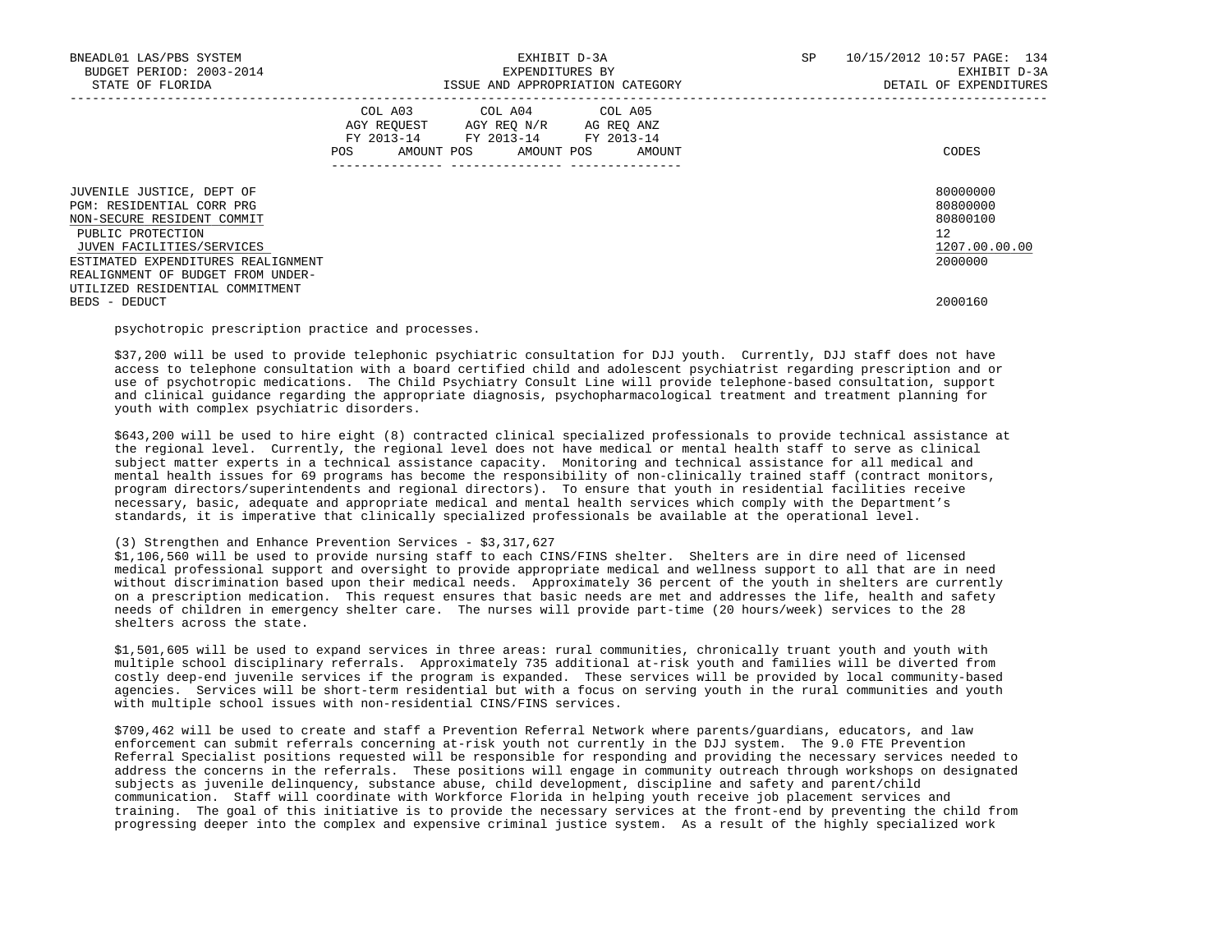| BNEADL01 LAS/PBS SYSTEM<br>BUDGET PERIOD: 2003-2014<br>STATE OF FLORIDA                                                                                                                                           |     | EXHIBIT D-3A<br>EXPENDITURES BY<br>ISSUE AND APPROPRIATION CATEGORY                                                               | SP | 10/15/2012 10:57 PAGE: 135<br>EXHIBIT D-3A<br>DETAIL OF EXPENDITURES |                                                                    |
|-------------------------------------------------------------------------------------------------------------------------------------------------------------------------------------------------------------------|-----|-----------------------------------------------------------------------------------------------------------------------------------|----|----------------------------------------------------------------------|--------------------------------------------------------------------|
|                                                                                                                                                                                                                   | POS | COL A03 COL A04 COL A05<br>AGY REQUEST AGY REQ N/R AG REQ ANZ<br>FY 2013-14 FY 2013-14 FY 2013-14<br>AMOUNT POS AMOUNT POS AMOUNT |    |                                                                      | CODES                                                              |
| JUVENILE JUSTICE, DEPT OF<br>PGM: RESIDENTIAL CORR PRG<br>NON-SECURE RESIDENT COMMIT<br>PUBLIC PROTECTION<br>JUVEN FACILITIES/SERVICES<br>ESTIMATED EXPENDITURES REALIGNMENT<br>REALIGNMENT OF BUDGET FROM UNDER- |     |                                                                                                                                   |    |                                                                      | 80000000<br>80800000<br>80800100<br>12<br>1207.00.00.00<br>2000000 |
| UTILIZED RESIDENTIAL COMMITMENT<br>BEDS - DEDUCT                                                                                                                                                                  |     |                                                                                                                                   |    |                                                                      | 2000160                                                            |

 that the Prevention Referral Specialists will be engaging in, it will be necessary to hire employees at 10% above the minimum of the pay grade. Employees will be required to have a Master's Degree and a background in Psychology, Social Services, and Community Outreach. This is a very specialized skill set that commands a higher salary than the minimum salary of the pay grade.

 (4) Ensure Gender-Specific Services are Provided Throughout the Juvenile Justice System - \$618,750 \$618,750 will be used to increase community-based, gender specific services for girls. The funding will support the opening of PACE center in Miami to serve 50 at-risk middle and high school aged girls in Miami-Dade County. The additional 50 slots in Miami-Dade County will relieve a portion of the statewide waiting list which is in excess of 300 girls on any given day.

 Companion issues are located in the Executive Direction/Support Services (80750100) and Delinquency Prevention and Diversion (80900100) budget entities and are included under issue code 2000150.

Fiscal Impact:

Calculations for the fiscal impact for this issue are as follows:

### (1) Enhance Educational and Vocational Programs

| Expenses (040000) Non-Recurring<br>ThinkCentre M81 Series Desktop Computers: \$496 X 4 computers X 15 facilities | 29,760  |
|------------------------------------------------------------------------------------------------------------------|---------|
| Lenovo L197 Wide Monitors: \$110 X 4 monitors X 15 facilities                                                    | 6.600   |
| Microsoft Office Professional Plus Software: \$292.68 X 4 packages X 15 facilities                               | 17,561  |
| Microsoft Office Professional Plus DVD: \$18 X 4 computers X 15 facilities                                       | 1,080   |
| Contracted Services (100777) - Recurring                                                                         |         |
| 350 (youth) X \$1,500 (average cost of instruction)                                                              | 525,000 |
| Salary and Benefits (010000) - Recurring                                                                         |         |
| (5) Government Operations Consultant II positions - Salary                                                       | 194,045 |
| - Benefits                                                                                                       | 75,776  |
| Standard Expenses - \$9,973 per Professional Position                                                            | 49,865  |
| Non-Recurring Expenses - \$3,762 per Professional Position = $$18,810$                                           |         |
| Department Standard for Medium Travel - \$6,717 per Professional Position                                        | 33,585  |
| Human Resources (104070) - Recurring                                                                             |         |
| Standard Established FTE - \$354 per position                                                                    | 1,770   |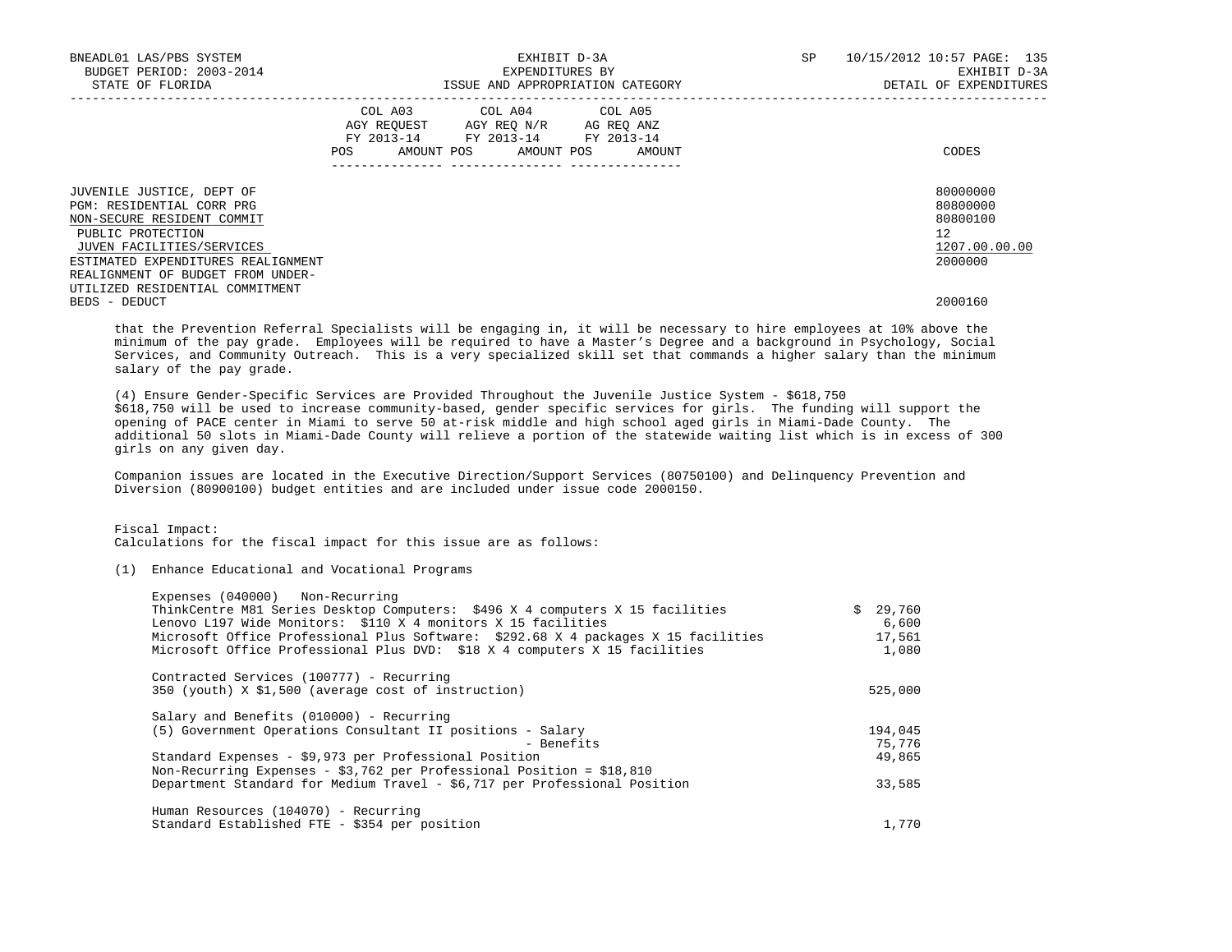| BNEADL01 LAS/PBS SYSTEM<br>BUDGET PERIOD: 2003-2014<br>STATE OF FLORIDA                                                                                                                                                                              | EXHIBIT D-3A<br>EXPENDITURES BY<br>ISSUE AND APPROPRIATION CATEGORY                                                                                                                                                                                                                                              | SP                               | 10/15/2012 10:57 PAGE: 136<br>EXHIBIT D-3A<br>DETAIL OF EXPENDITURES         |  |
|------------------------------------------------------------------------------------------------------------------------------------------------------------------------------------------------------------------------------------------------------|------------------------------------------------------------------------------------------------------------------------------------------------------------------------------------------------------------------------------------------------------------------------------------------------------------------|----------------------------------|------------------------------------------------------------------------------|--|
|                                                                                                                                                                                                                                                      | COL A03<br>COL A04 COL A05<br>$\begin{tabular}{lllllll} \bf AGY \;\; RegUEST \hspace{1cm} \bf AGY \;\; REG \;\; N/R \hspace{1cm} \bf AG \;\; REG \;\; ANZ \\ \hline \bf FY \;\; 2013-14 \hspace{1cm} & \bf FY \;\; 2013-14 \hspace{1cm} & \bf FY \;\; 2013-14 \end{tabular}$<br>POS AMOUNT POS AMOUNT POS AMOUNT |                                  | CODES                                                                        |  |
| JUVENILE JUSTICE, DEPT OF<br>PGM: RESIDENTIAL CORR PRG<br>NON-SECURE RESIDENT COMMIT<br>PUBLIC PROTECTION<br>JUVEN FACILITIES/SERVICES<br>ESTIMATED EXPENDITURES REALIGNMENT<br>REALIGNMENT OF BUDGET FROM UNDER-<br>UTILIZED RESIDENTIAL COMMITMENT | $- - - - - - -$                                                                                                                                                                                                                                                                                                  |                                  | 80000000<br>80800000<br>80800100<br>$12^{\circ}$<br>1207.00.00.00<br>2000000 |  |
| BEDS - DEDUCT                                                                                                                                                                                                                                        |                                                                                                                                                                                                                                                                                                                  | ----------<br>\$935,042<br>Total | 2000160                                                                      |  |
|                                                                                                                                                                                                                                                      |                                                                                                                                                                                                                                                                                                                  |                                  |                                                                              |  |
|                                                                                                                                                                                                                                                      | (2) Meet the Health and Mental Health Care Needs of Youth in the Juvenile Justice System                                                                                                                                                                                                                         |                                  |                                                                              |  |
|                                                                                                                                                                                                                                                      | G/A-Contracted Services (100778) - Recurring<br>(2) Contracted Consultants X \$85,464 (includes the development of training<br>curriculum, training sessions, equipment, travel, technical assistance)                                                                                                           | \$170,928                        |                                                                              |  |
|                                                                                                                                                                                                                                                      | G/A-Contracted Services (100778) - Recurring<br>\$130 per hour X 16 hours per week X 52 weeks                                                                                                                                                                                                                    | 108,160                          |                                                                              |  |
| Contracted Services (100777) - Recurring<br>Telephonic Consultation (average 30 minutes)                                                                                                                                                             | (\$100 each consultation X 20 calls per month X 12 months)                                                                                                                                                                                                                                                       | 24,000                           |                                                                              |  |
| Medical Chart Reviews<br>Face- to-Face Psychiatric Evaluation                                                                                                                                                                                        | (\$200 each chart review X 2 charts per month X 12 months)                                                                                                                                                                                                                                                       | 4,800                            |                                                                              |  |
|                                                                                                                                                                                                                                                      | (\$450 each evaluation X 1 per month X 12 months)<br>Travel Costs Associated with two webinars or regional training meetings<br>Operation of Toll Free Telephone line, Office Supplies, Printing                                                                                                                 | 5,400<br>2,000<br>1,000          |                                                                              |  |
| 4 Sr. Behavioral Analysts @ \$40 per hour                                                                                                                                                                                                            | G/A-Contracted Services (100778) Recurring<br>(\$40 per hour X 40 hours per week X 52 weeks)                                                                                                                                                                                                                     | 332,800                          |                                                                              |  |
| Travel Cost for 4 contracted Employees<br>(\$600 per quarter X 4 employees X quarters)                                                                                                                                                               |                                                                                                                                                                                                                                                                                                                  | 9,600                            |                                                                              |  |
| Travel Cost for 4 contracted Employees                                                                                                                                                                                                               | 4 Registered Nurse Consultants @ \$35 per hour<br>(\$35 per hour X 40 hours per week X 52 weeks)                                                                                                                                                                                                                 | 291,200                          |                                                                              |  |
| (\$600 per quarter X 4 employees X quarters)                                                                                                                                                                                                         |                                                                                                                                                                                                                                                                                                                  | 9,600<br>---------               |                                                                              |  |
|                                                                                                                                                                                                                                                      |                                                                                                                                                                                                                                                                                                                  | Total \$ 959,488                 |                                                                              |  |
|                                                                                                                                                                                                                                                      |                                                                                                                                                                                                                                                                                                                  |                                  |                                                                              |  |

(3) Strengthen & Enhance Prevention Services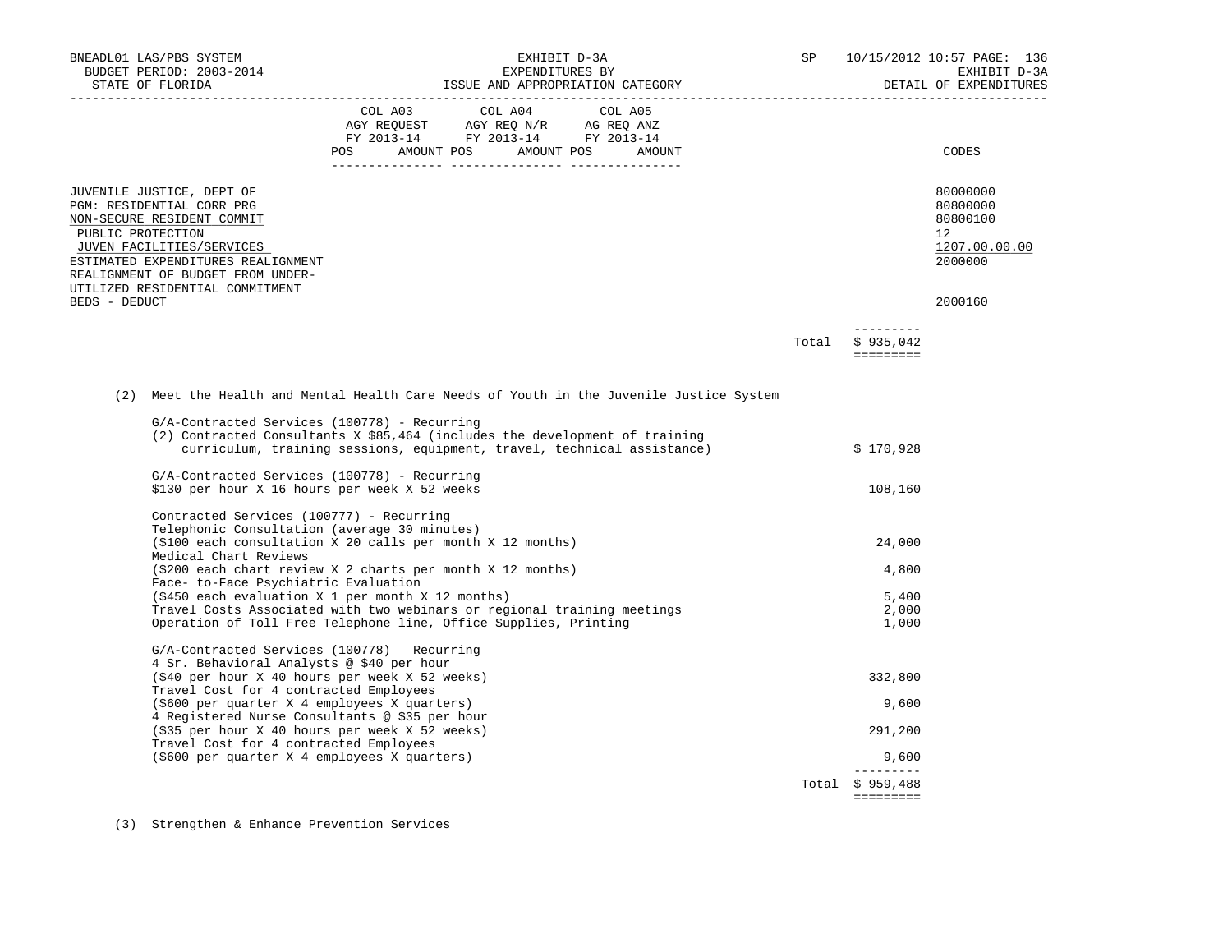| BNEADL01 LAS/PBS SYSTEM<br>BUDGET PERIOD: 2003-2014<br>STATE OF FLORIDA |                                                                                                                                                                                                                                                                                                                                                                                                          | EXHIBIT D-3A<br>EXPENDITURES BY<br>ISSUE AND APPROPRIATION CATEGORY<br>SP                                  |                         |  |  | 10/15/2012 10:57 PAGE: 137<br>EXHIBIT D-3A<br>DETAIL OF EXPENDITURES |                                                                                 |
|-------------------------------------------------------------------------|----------------------------------------------------------------------------------------------------------------------------------------------------------------------------------------------------------------------------------------------------------------------------------------------------------------------------------------------------------------------------------------------------------|------------------------------------------------------------------------------------------------------------|-------------------------|--|--|----------------------------------------------------------------------|---------------------------------------------------------------------------------|
|                                                                         |                                                                                                                                                                                                                                                                                                                                                                                                          | AGY REQUEST AGY REQ N/R AG REQ ANZ<br>FY 2013-14 FY 2013-14 FY 2013-14<br>POS AMOUNT POS AMOUNT POS AMOUNT | COL A03 COL A04 COL A05 |  |  |                                                                      | CODES                                                                           |
| PUBLIC PROTECTION                                                       | JUVENILE JUSTICE, DEPT OF<br>PGM: RESIDENTIAL CORR PRG<br>NON-SECURE RESIDENT COMMIT<br>JUVEN FACILITIES/SERVICES<br>ESTIMATED EXPENDITURES REALIGNMENT<br>REALIGNMENT OF BUDGET FROM UNDER-<br>UTILIZED RESIDENTIAL COMMITMENT                                                                                                                                                                          |                                                                                                            |                         |  |  |                                                                      | 80000000<br>80800000<br>80800100<br>12 <sup>°</sup><br>1207.00.00.00<br>2000000 |
| BEDS - DEDUCT                                                           |                                                                                                                                                                                                                                                                                                                                                                                                          |                                                                                                            |                         |  |  |                                                                      | 2000160                                                                         |
|                                                                         | CINS/FINS (103257) Recurring<br>28 Nurses (28 Shelters) X 1,040 hours (.50 FTE) X \$38/hour                                                                                                                                                                                                                                                                                                              |                                                                                                            |                         |  |  | \$1,106,560                                                          |                                                                                 |
|                                                                         | CINS/FINS (103257) Recurring<br>\$2,043 cost per youth served X 735 youth served                                                                                                                                                                                                                                                                                                                         |                                                                                                            |                         |  |  | 1,501,605                                                            |                                                                                 |
|                                                                         | Salary and Benefits (010000) Recurring<br>(8) Government Operations Consultant II - Salary<br>(1) Operations and Management Consultant Manager - Salary                                                                                                                                                                                                                                                  |                                                                                                            | - Benefits              |  |  | 341,520<br>125,225                                                   |                                                                                 |
|                                                                         |                                                                                                                                                                                                                                                                                                                                                                                                          |                                                                                                            | - Benefits              |  |  | 48,042<br>17,510                                                     |                                                                                 |
|                                                                         | Standard Expenses - \$9,973 per Professional Position<br>Non-Recurring Expenses - \$3,762 per Professional Position = $$33,858$<br>Department Standard for Maximum Travel - \$9,358 per Professional Position                                                                                                                                                                                            |                                                                                                            |                         |  |  | 89,757<br>84,222                                                     |                                                                                 |
|                                                                         | Human Resources (104070)- Recurring<br>Standard Established FTE - \$354 per position                                                                                                                                                                                                                                                                                                                     |                                                                                                            |                         |  |  | 3,186                                                                |                                                                                 |
|                                                                         |                                                                                                                                                                                                                                                                                                                                                                                                          |                                                                                                            |                         |  |  | -----------<br>Total \$ 3,317,627<br>===========                     |                                                                                 |
|                                                                         | (4) Ensure Gender-Specific Services are Provided Throughout the Juvenile Justice System                                                                                                                                                                                                                                                                                                                  |                                                                                                            |                         |  |  |                                                                      |                                                                                 |
|                                                                         | PACE (100254)<br>Recurring (9 months)<br>Phase I Start-up (3 months: October 1, 2013 - December 31, 2013)<br>Secure facility, furnishings, fixtures, equipment, materials and supplies; finalize<br>contractual agreement with school board to operate an alternative School,<br>effective Jan 1, 2014; hire and train qualified staff; develop educational and<br>and behavioral management curriculum. |                                                                                                            |                         |  |  | \$206, 250                                                           |                                                                                 |
|                                                                         | \$66 per slot X 50 slots X 62.5 days (250 annual class days / 12 months X 3 months)<br>Phase II Implementation of PACE Core Model<br>Girls will be referred to PACE through DJJ, DCF, Miami-Dade Juvenile Services Division,<br>School Board, State Attorney, Public Defender and juvenile judges<br>\$66 per slot X 50 slots X 125 days (250 annual class days / 12 months X 6 months)                  |                                                                                                            |                         |  |  | 412,500                                                              |                                                                                 |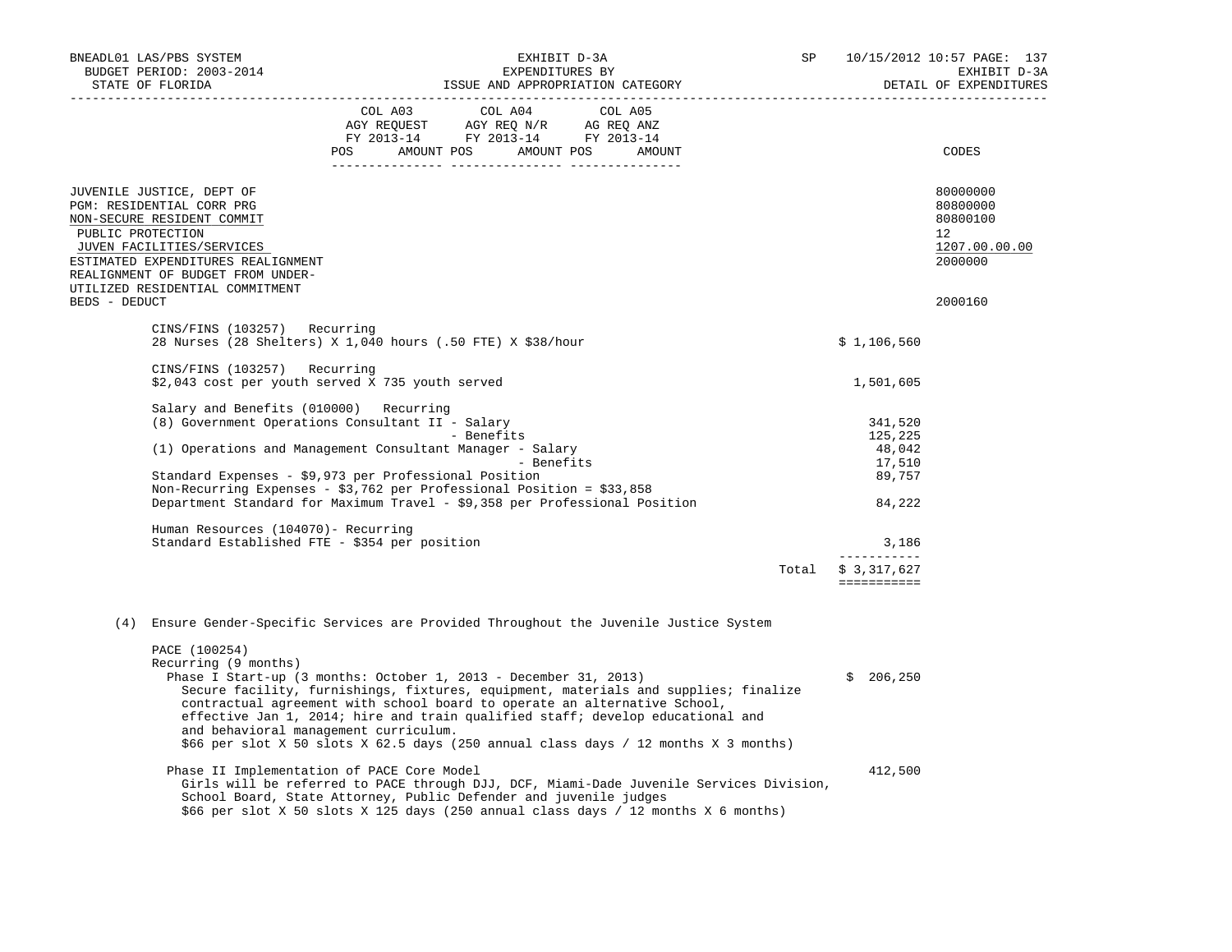| BNEADL01 LAS/PBS SYSTEM<br>BUDGET PERIOD: 2003-2014<br>STATE OF FLORIDA                                                                                                                                                                              |               | ISSUE AND APPROPRIATION CATEGORY                                                                                                                                                               | EXHIBIT D-3A<br>EXPENDITURES BY |                              | SP                    |                  | 10/15/2012 10:57 PAGE: 138<br>EXHIBIT D-3A<br>DETAIL OF EXPENDITURES |
|------------------------------------------------------------------------------------------------------------------------------------------------------------------------------------------------------------------------------------------------------|---------------|------------------------------------------------------------------------------------------------------------------------------------------------------------------------------------------------|---------------------------------|------------------------------|-----------------------|------------------|----------------------------------------------------------------------|
|                                                                                                                                                                                                                                                      |               | $\begin{tabular}{lcccc} COL A03 & COL A04 & COL A05 \\ AGY REQUEST & AGY REQ N/R & AG REQ ANZ \\ FY & 2013-14 & FY & 2013-14 & FY & 2013-14 \end{tabular}$<br>POS AMOUNT POS AMOUNT POS AMOUNT |                                 |                              |                       |                  | CODES                                                                |
|                                                                                                                                                                                                                                                      |               |                                                                                                                                                                                                |                                 |                              |                       |                  |                                                                      |
| JUVENILE JUSTICE, DEPT OF<br>PGM: RESIDENTIAL CORR PRG<br>NON-SECURE RESIDENT COMMIT<br>PUBLIC PROTECTION<br>JUVEN FACILITIES/SERVICES<br>ESTIMATED EXPENDITURES REALIGNMENT<br>REALIGNMENT OF BUDGET FROM UNDER-<br>UTILIZED RESIDENTIAL COMMITMENT |               |                                                                                                                                                                                                |                                 |                              |                       |                  | 80000000<br>80800000<br>80800100<br>12<br>1207.00.00.00<br>2000000   |
| BEDS - DEDUCT                                                                                                                                                                                                                                        |               |                                                                                                                                                                                                |                                 |                              |                       |                  | 2000160                                                              |
| Annualization (3 months) = $$66$ per slot X 50 slots X 62.5 days                                                                                                                                                                                     |               | $=$ (250 days class days / 12months X 3 months) = \$206,250                                                                                                                                    |                                 |                              |                       | -----------      |                                                                      |
|                                                                                                                                                                                                                                                      |               |                                                                                                                                                                                                |                                 |                              | Total                 | \$618,750        |                                                                      |
| The Other Salary Amount (OAD) was used to record the budget for salaries and benefits because the issue adjusts the<br>budget and does not impact salary rate.                                                                                       |               |                                                                                                                                                                                                |                                 |                              |                       |                  |                                                                      |
| POSITION DETAIL OF SALARIES AND BENEFITS:                                                                                                                                                                                                            |               |                                                                                                                                                                                                |                                 |                              |                       |                  |                                                                      |
|                                                                                                                                                                                                                                                      | $F \text{TE}$ |                                                                                                                                                                                                | -------- -----                  | BASE RATE ADDITIVES BENEFITS | SUBTOTAL              | _____ ______ ___ | 8 AND BENEFITS                                                       |
| A03 - AGY REQUEST FY 2013-14                                                                                                                                                                                                                         |               |                                                                                                                                                                                                |                                 |                              |                       |                  |                                                                      |
| CHANGES TO CURRENTLY AUTHORIZED POSITIONS                                                                                                                                                                                                            |               |                                                                                                                                                                                                |                                 |                              |                       |                  |                                                                      |
| P101 PROPOSED CLASS CODE<br>C1001 001                                                                                                                                                                                                                |               | $14.00 - 583,607 -$                                                                                                                                                                            |                                 |                              |                       |                  |                                                                      |
| TOTALS FOR ISSUE BY FUND<br>1000 GENERAL REVENUE FUND                                                                                                                                                                                                |               |                                                                                                                                                                                                |                                 |                              |                       |                  | $800,948-$                                                           |
|                                                                                                                                                                                                                                                      |               | $14.00 - 583,607 -$                                                                                                                                                                            |                                 |                              | $217,341 - 800,948 -$ |                  | 217,341- 800,948- 0.00 800,948-<br>--------------<br>$800,948-$      |
| OTHER SALARY AMOUNT<br>1000 GENERAL REVENUE FUND                                                                                                                                                                                                     |               |                                                                                                                                                                                                |                                 |                              |                       |                  | ==============                                                       |
|                                                                                                                                                                                                                                                      |               |                                                                                                                                                                                                |                                 |                              |                       |                  | LAPSE LAPSED SALARIES<br>1,170-<br>802,118-                          |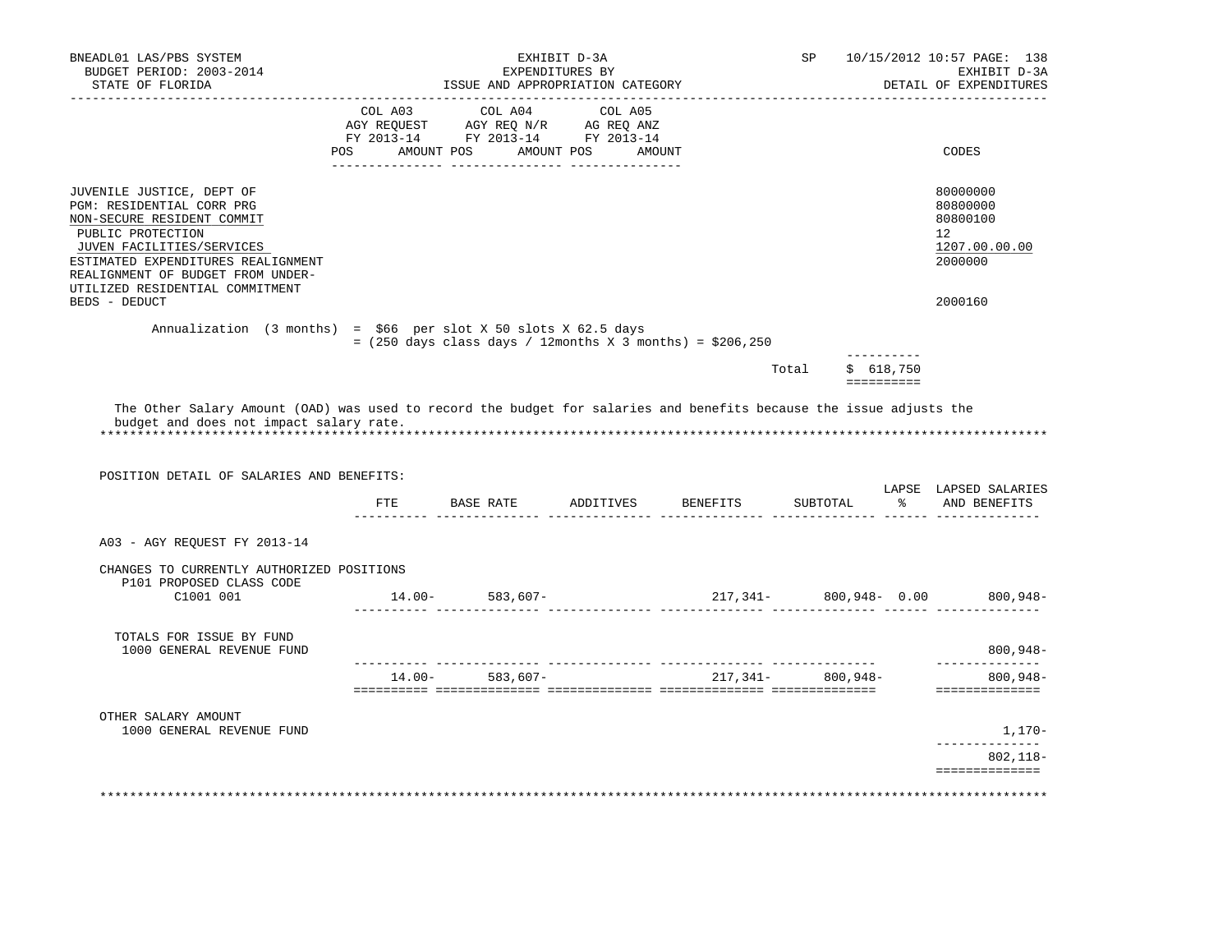|         |                                                                                                                                                      |         | SP                                                                                                                                    |                                                                                                                                                                                                               | 10/15/2012 10:57 PAGE: 139<br>EXHIBIT D-3A<br>DETAIL OF EXPENDITURES                                                                                                                                                                                                                                                                                                                                                                                                                                                                                                                                                                                                                                                                                                                                                                                                                                                                                                                                                                                                                                                                                                                                                                                                                                                                                                          |
|---------|------------------------------------------------------------------------------------------------------------------------------------------------------|---------|---------------------------------------------------------------------------------------------------------------------------------------|---------------------------------------------------------------------------------------------------------------------------------------------------------------------------------------------------------------|-------------------------------------------------------------------------------------------------------------------------------------------------------------------------------------------------------------------------------------------------------------------------------------------------------------------------------------------------------------------------------------------------------------------------------------------------------------------------------------------------------------------------------------------------------------------------------------------------------------------------------------------------------------------------------------------------------------------------------------------------------------------------------------------------------------------------------------------------------------------------------------------------------------------------------------------------------------------------------------------------------------------------------------------------------------------------------------------------------------------------------------------------------------------------------------------------------------------------------------------------------------------------------------------------------------------------------------------------------------------------------|
| COL A03 |                                                                                                                                                      | COL A05 |                                                                                                                                       |                                                                                                                                                                                                               | CODES                                                                                                                                                                                                                                                                                                                                                                                                                                                                                                                                                                                                                                                                                                                                                                                                                                                                                                                                                                                                                                                                                                                                                                                                                                                                                                                                                                         |
|         |                                                                                                                                                      |         |                                                                                                                                       |                                                                                                                                                                                                               | 80000000<br>80800000<br>80800100<br>12<br>1207.00.00.00<br>2000000                                                                                                                                                                                                                                                                                                                                                                                                                                                                                                                                                                                                                                                                                                                                                                                                                                                                                                                                                                                                                                                                                                                                                                                                                                                                                                            |
|         |                                                                                                                                                      |         |                                                                                                                                       |                                                                                                                                                                                                               | 2000180<br>100000<br>100778                                                                                                                                                                                                                                                                                                                                                                                                                                                                                                                                                                                                                                                                                                                                                                                                                                                                                                                                                                                                                                                                                                                                                                                                                                                                                                                                                   |
|         |                                                                                                                                                      |         |                                                                                                                                       |                                                                                                                                                                                                               | 1000 1                                                                                                                                                                                                                                                                                                                                                                                                                                                                                                                                                                                                                                                                                                                                                                                                                                                                                                                                                                                                                                                                                                                                                                                                                                                                                                                                                                        |
|         |                                                                                                                                                      |         |                                                                                                                                       |                                                                                                                                                                                                               |                                                                                                                                                                                                                                                                                                                                                                                                                                                                                                                                                                                                                                                                                                                                                                                                                                                                                                                                                                                                                                                                                                                                                                                                                                                                                                                                                                               |
|         |                                                                                                                                                      |         |                                                                                                                                       |                                                                                                                                                                                                               |                                                                                                                                                                                                                                                                                                                                                                                                                                                                                                                                                                                                                                                                                                                                                                                                                                                                                                                                                                                                                                                                                                                                                                                                                                                                                                                                                                               |
|         |                                                                                                                                                      |         |                                                                                                                                       |                                                                                                                                                                                                               |                                                                                                                                                                                                                                                                                                                                                                                                                                                                                                                                                                                                                                                                                                                                                                                                                                                                                                                                                                                                                                                                                                                                                                                                                                                                                                                                                                               |
|         | ESTIMATED EXPENDITURES REALIGNMENT<br>GENERAL REVENUE FUND -STATE 773,574-<br>2013-2014 BUDGET YEAR NARRATIVE:<br>Long Range Program Plan Reference: |         | EXHIBIT D-3A<br>COL A04<br>AGY REQUEST AGY REQ N/R AG REQ ANZ<br>FY 2013-14 FY 2013-14 FY 2013-14<br>POS AMOUNT POS AMOUNT POS AMOUNT | IT COMPONENT? NO<br>Models as outlined in the Department of Juvenile Justice's (DJJ) Long Range Program Plan (LRPP).<br>liability as well as potential life/safety issues for the Department in several ways: | This request will improve the Department's ability to Move Towards Youth-Focused, Needs-Based Residential Commitment<br>With the loss of funding in Residential Services for the last three fiscal years, residential beds have been reduced and<br>entire programs closed at state owned building locations. At this time, Residential Services is incurring costs to<br>maintain these vacant properties. The Department is working with the Department of Environmental Protection (DEP) to be<br>released from the properties (either through the transfer of the leases to other state, city, county entities, or the<br>approved sale of the properties). Until these properties are released from DJJ, the Department will incur monthly<br>expenses for electricity, water and sewage, utilities, maintenance of the grounds, maintenance of the fire sprinkler and<br>hydrant systems, and security quard services at these facilities. Failure to continue these services creates a legal<br>1) The State Fire Marshal has requirements for vacant buildings and the owning agency is responsible for ensuring<br>compliance with F.S. 633 and the National Fire Protection Act (NFPA). Water termination will result in water not being<br>available for the fire sprinkler system and/or the fire department in the case of an actual fire (potentially resulting |

 2) Public safety issue for the community and the Department: Vagrancy and trespassing is encouraged by not maintaining illumination and security of the facilities. This could result in someone being injured on the property, increasing the State's liability. Additionally, the lack of security increases the possibility of property vandalism making the facilities less attractive for release or sale.

 3) Health Issues and/or Buildings Unusable: Failure to maintain electrical service and not allowing air conditioners to run will create mold and mildew damage or equipment damage.

 4) Community: Vacant, unkept facilities become an eyesore to the community and generate complaints from the public at large.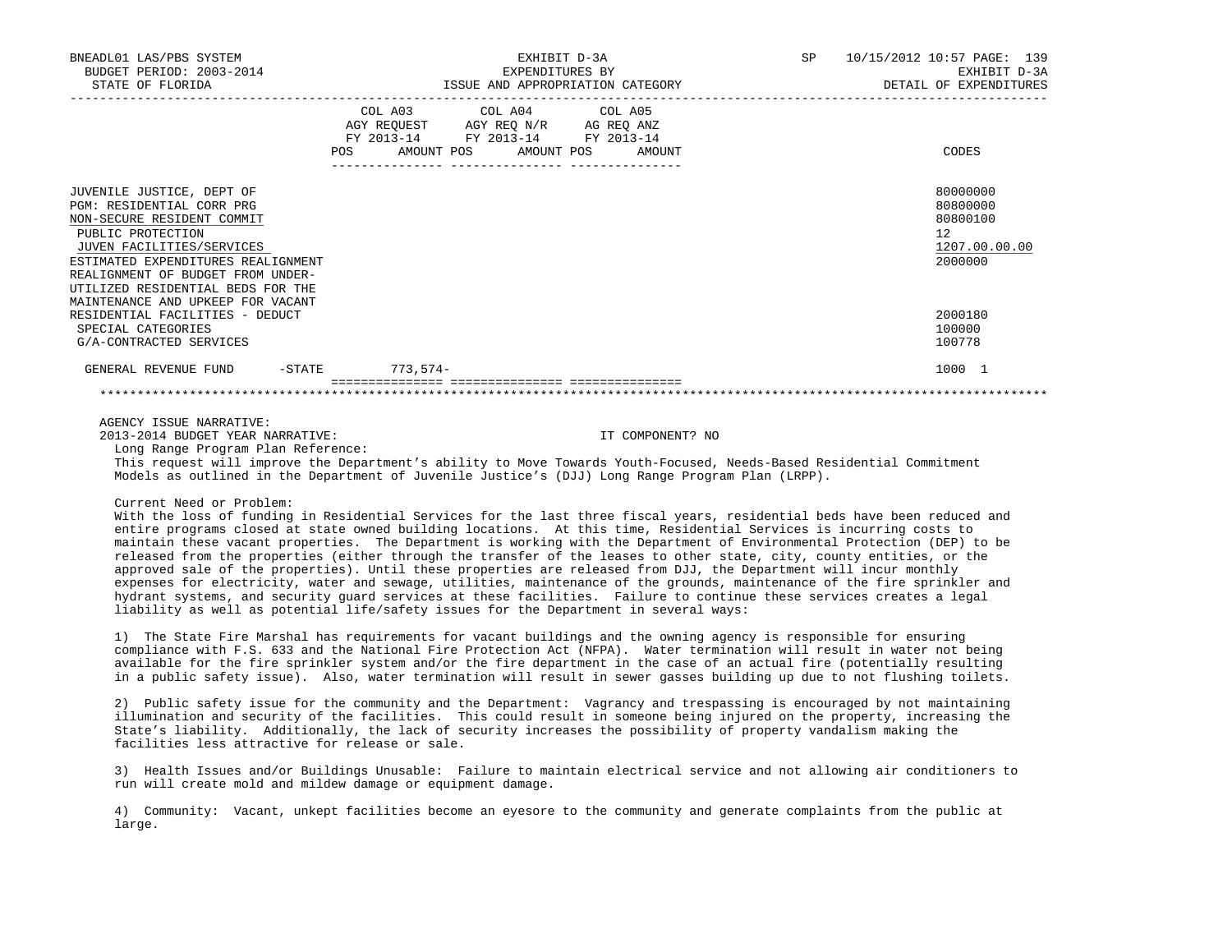| BNEADL01 LAS/PBS SYSTEM<br>BUDGET PERIOD: 2003-2014<br>STATE OF FLORIDA                                                                                                                                           | EXHIBIT D-3A<br>EXPENDITURES BY<br>ISSUE AND APPROPRIATION CATEGORY                                                                                              | SP<br>10/15/2012 10:57 PAGE: 140<br>EXHIBIT D-3A<br>DETAIL OF EXPENDITURES      |
|-------------------------------------------------------------------------------------------------------------------------------------------------------------------------------------------------------------------|------------------------------------------------------------------------------------------------------------------------------------------------------------------|---------------------------------------------------------------------------------|
|                                                                                                                                                                                                                   | COL A03 COL A04 COL A05<br>AGY REQUEST AGY REQ N/R AG REQ ANZ<br>FY 2013-14 FY 2013-14 FY 2013-14<br>AMOUNT POS AMOUNT POS AMOUNT<br>POS FOR<br>---------------- | CODES                                                                           |
| JUVENILE JUSTICE, DEPT OF<br>PGM: RESIDENTIAL CORR PRG<br>NON-SECURE RESIDENT COMMIT<br>PUBLIC PROTECTION<br>JUVEN FACILITIES/SERVICES<br>ESTIMATED EXPENDITURES REALIGNMENT<br>REALIGNMENT OF BUDGET FROM UNDER- |                                                                                                                                                                  | 80000000<br>80800000<br>80800100<br>12 <sup>°</sup><br>1207.00.00.00<br>2000000 |
| UTILIZED RESIDENTIAL BEDS FOR THE<br>MAINTENANCE AND UPKEEP FOR VACANT<br>RESIDENTIAL FACILITIES - DEDUCT                                                                                                         |                                                                                                                                                                  | 2000180                                                                         |

# Proposed Solution:

 The Department of Juvenile Justice is requesting non-recurring General Revenue funds in the amount of \$773,574 to pay the monthly expenses for utilities, security guard services, and grounds keeping services for these facilities. The two largest facilities are the Desoto Juvenile Correctional Facility (Desoto JCF) and the Arthur G. Dozier/Jackson Juvenile Offender Correctional Center facilities AKA North Florida Youth Development Center (NFYDC). Until these properties are released from DJJ, the Department will protect the state and the community by continuing to provide the maintenance and care of these vacant facilities. The department does not have sufficient budget to meet these expenses. Funding for approximately eighteen (18) underutilized non-secure residential commitment beds will be used to provide the budget for maintenance and upkeep of the vacant buildings. The corresponding issue is included under issue code 2000170 in the Secure Residential Commitment (80800200) budget entity.

Fiscal Impact:

Calculations supporting this request are below and are based on FY 2011-12 expenditures:

#### G/A-Contracted Services (100778)

| DeSoto Juvenile Correctional Facility:                                          |                  |  |
|---------------------------------------------------------------------------------|------------------|--|
| - Security quard services during the day                                        |                  |  |
| $(1$ employee X 2,080 hours X \$11.82/hour plus 1.45% Medicare)                 | \$24,942         |  |
| - Utilities (electric/water/sewage) and fuel                                    | 247,204          |  |
| - Grounds keeping and security quard services for nights and weekends           | 143,907          |  |
| North Florida Youth Development Center:                                         |                  |  |
| - Utilities (electric/water/sewage) and fuel                                    | 237,948          |  |
| - Grounds keeping services and security guard services 24 hours/7 days per week | 119,573          |  |
|                                                                                 |                  |  |
|                                                                                 | Total \$ 773,574 |  |
|                                                                                 |                  |  |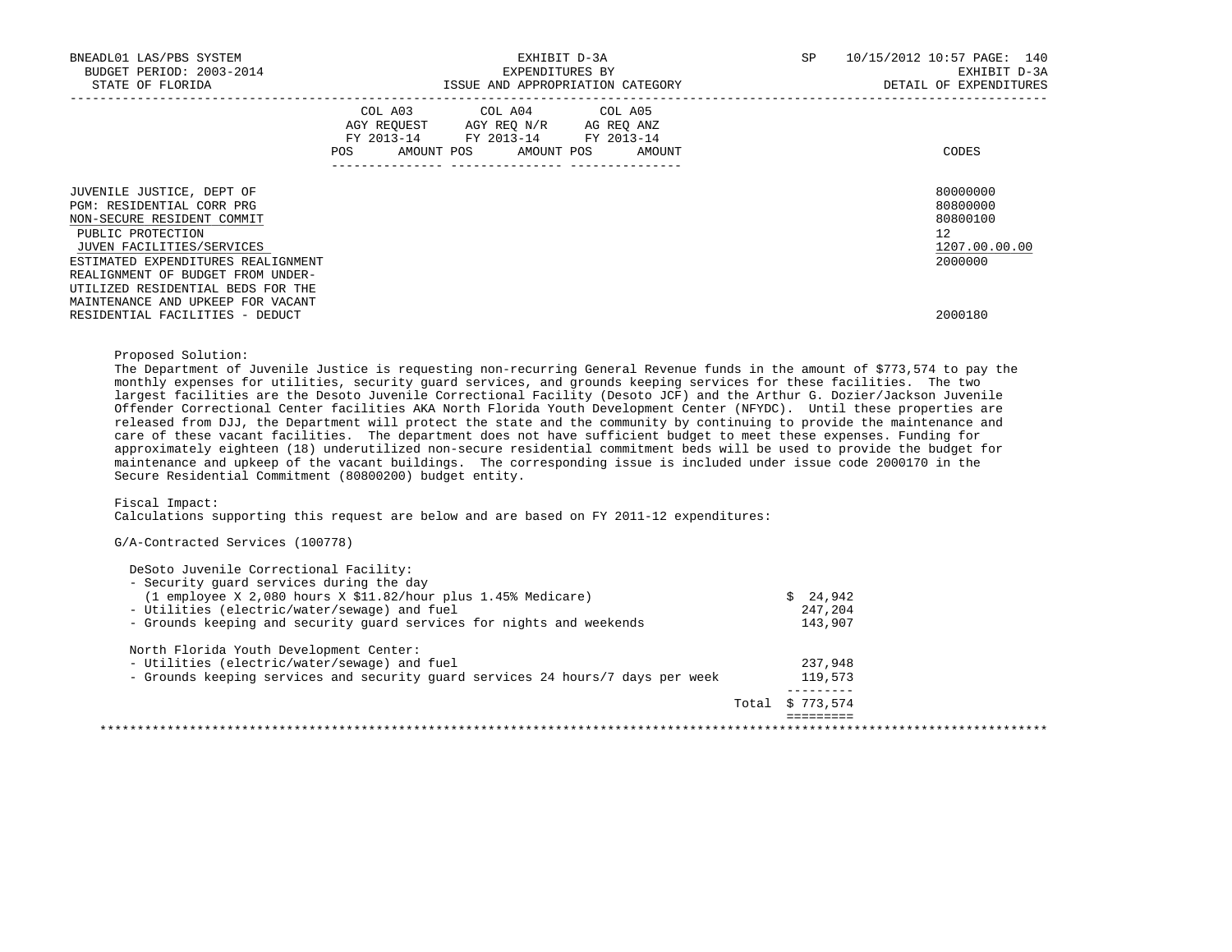| BNEADL01 LAS/PBS SYSTEM<br>BUDGET PERIOD: 2003-2014<br>STATE OF FLORIDA |   | EXHIBIT D-3A<br>EXPENDITURES BY<br>ISSUE AND APPROPRIATION CATEGORY  | SP | 10/15/2012 10:57 PAGE: 141<br>EXHIBIT D-3A<br>DETAIL OF EXPENDITURES |
|-------------------------------------------------------------------------|---|----------------------------------------------------------------------|----|----------------------------------------------------------------------|
|                                                                         |   | COL A03 COL A04 COL A05<br>AGY REQUEST AGY REQ N/R AG REQ ANZ        |    |                                                                      |
|                                                                         |   | FY 2013-14 FY 2013-14 FY 2013-14<br>POS AMOUNT POS AMOUNT POS AMOUNT |    | CODES                                                                |
| JUVENILE JUSTICE, DEPT OF<br>PGM: RESIDENTIAL CORR PRG                  |   |                                                                      |    | 80000000<br>80800000                                                 |
| NON-SECURE RESIDENT COMMIT<br>PUBLIC PROTECTION                         |   |                                                                      |    | 80800100<br>12                                                       |
| JUVEN FACILITIES/SERVICES<br>ESTIMATED EXPENDITURES REALIGNMENT         |   |                                                                      |    | 1207.00.00.00<br>2000000                                             |
| REALIGNMENT OF BUDGET TO CAPTURE                                        |   |                                                                      |    |                                                                      |
| HUMAN RESOURCES EXPENDITURES - ADD<br>SPECIAL CATEGORIES                |   |                                                                      |    | 2000210<br>100000                                                    |
| TR/DMS/HR SVCS/STW CONTRCT                                              |   |                                                                      |    | 107040                                                               |
| GRANTS AND DONATIONS TF -STATE                                          | 6 |                                                                      |    | 2339 1                                                               |
|                                                                         |   |                                                                      |    |                                                                      |

2013-2014 BUDGET YEAR NARRATIVE: IT COMPONENT? NO

 This issue requests the realignment of the budget for the Transfer to Department of Management Services - Human Resources Services Purchased Per Statewide Contract appropriation category between the Detention Centers, Aftercare Services/Conditional Release, Juvenile Probation, Executive Direction/Support Services, Information Technology, Non-Secure Residential Commitment, Secure Residential Commitment and Delinquency Prevention and Diversion budget entities. This request ensures that human resources costs associated with authorized positions by budget entity and as recorded in People First are captured accurately. Summary of the realignment:

| Budget Entity                                     | General<br>Revenue | Federal<br>Grants<br>Trust<br>Funds | Grants &<br>Donations<br>Trust<br>Funds |
|---------------------------------------------------|--------------------|-------------------------------------|-----------------------------------------|
| Detention Centers (80400100)                      | \$29.907           | í S<br>37)                          | \$22                                    |
| Aftercare Services/Conditional Release (80700100) | 1,701              |                                     | - 15 )                                  |
| Juvenile Probation (80700200)                     | 97.573             |                                     |                                         |
| Executive Direction/Support Services (80750100)   | 10,350             | 233                                 | ( 13)                                   |
| Information Technology (80750200)                 | 3,492              |                                     |                                         |
| Non-Secure Residential Commitment (80800100)      | 38,279)            | 40)                                 | 6                                       |
| Secure Residential Commitment (80800200)          | (106, 437)         | (1, 769)                            | 26                                      |
| Delinquency Prevention and Diversion (80900100)   | 1,693              | 1,613                               | 26)                                     |
|                                                   | $-0-$              | $-0-$                               | $-0-$                                   |
|                                                   |                    |                                     |                                         |

 The corresponding issue is included under issue code 2000220. \*\*\*\*\*\*\*\*\*\*\*\*\*\*\*\*\*\*\*\*\*\*\*\*\*\*\*\*\*\*\*\*\*\*\*\*\*\*\*\*\*\*\*\*\*\*\*\*\*\*\*\*\*\*\*\*\*\*\*\*\*\*\*\*\*\*\*\*\*\*\*\*\*\*\*\*\*\*\*\*\*\*\*\*\*\*\*\*\*\*\*\*\*\*\*\*\*\*\*\*\*\*\*\*\*\*\*\*\*\*\*\*\*\*\*\*\*\*\*\*\*\*\*\*\*\*\*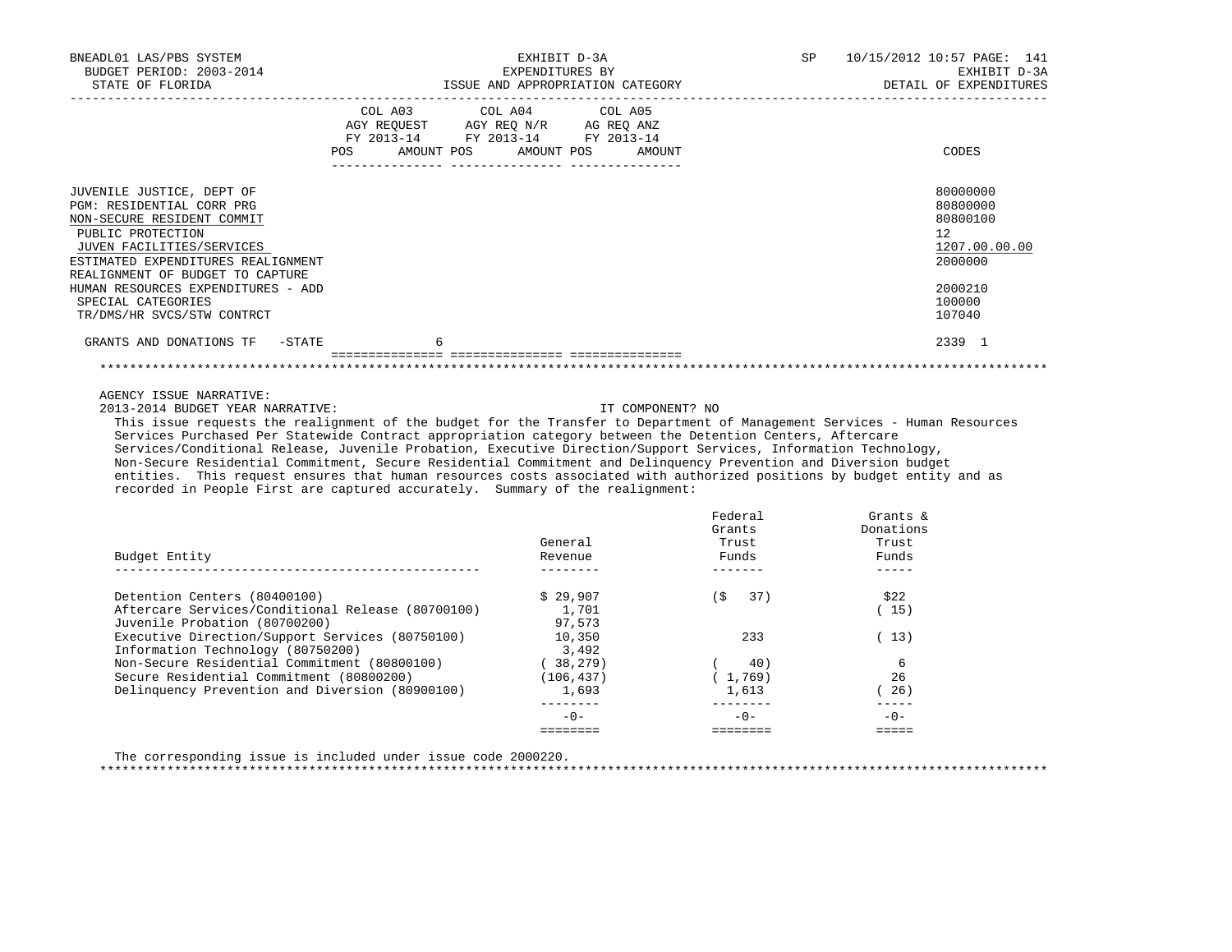| BNEADL01 LAS/PBS SYSTEM<br>BUDGET PERIOD: 2003-2014<br>STATE OF FLORIDA                                                                                                                                                                            | EXHIBIT D-3A<br>EXPENDITURES BY<br>ISSUE AND APPROPRIATION CATEGORY |                                                                                                                                         |  | <b>SP</b> | 10/15/2012 10:57 PAGE: 142<br>EXHIBIT D-3A<br>DETAIL OF EXPENDITURES |  |  |
|----------------------------------------------------------------------------------------------------------------------------------------------------------------------------------------------------------------------------------------------------|---------------------------------------------------------------------|-----------------------------------------------------------------------------------------------------------------------------------------|--|-----------|----------------------------------------------------------------------|--|--|
|                                                                                                                                                                                                                                                    |                                                                     | COL A03 COL A04 COL A05<br>AGY REQUEST AGY REQ $N/R$ AG REQ ANZ<br>FY 2013-14 FY 2013-14 FY 2013-14<br>POS AMOUNT POS AMOUNT POS AMOUNT |  |           | CODES                                                                |  |  |
| JUVENILE JUSTICE, DEPT OF<br>PGM: RESIDENTIAL CORR PRG<br>NON-SECURE RESIDENT COMMIT<br>PUBLIC PROTECTION<br>JUVEN FACILITIES/SERVICES<br>ESTIMATED EXPENDITURES REALIGNMENT<br>REALIGNMENT OF BUDGET TO CAPTURE<br>HUMAN RESOURCES EXPENDITURES - |                                                                     |                                                                                                                                         |  |           | 80000000<br>80800000<br>80800100<br>12<br>1207.00.00.00<br>2000000   |  |  |
| <b>DEDUCT</b><br>SPECIAL CATEGORIES<br>TR/DMS/HR SVCS/STW CONTRCT                                                                                                                                                                                  |                                                                     |                                                                                                                                         |  |           | 2000220<br>100000<br>107040                                          |  |  |
| GENERAL REVENUE FUND<br>FEDERAL GRANTS TRUST FUND -RECPNT                                                                                                                                                                                          | -STATE 38,279-<br>$40 -$                                            |                                                                                                                                         |  |           | 1000 1<br>2261 9                                                     |  |  |
| TOTAL APPRO                                                                                                                                                                                                                                        | $38,319-$                                                           |                                                                                                                                         |  |           |                                                                      |  |  |
|                                                                                                                                                                                                                                                    |                                                                     |                                                                                                                                         |  |           |                                                                      |  |  |

2013-2014 BUDGET YEAR NARRATIVE: IT COMPONENT? NO

 This issue requests the realignment of the budget for the Transfer to Department of Management Services - Human Resources Services Purchased Per Statewide Contract appropriation category between the Detention Centers, Aftercare Services/Conditional Release, Juvenile Probation, Executive Direction/Support Services, Information Technology, Non-Secure Residential Commitment, Secure Residential Commitment and Delinquency Prevention and Diversion budget entities. This request ensures that human resources costs associated with authorized positions by budget entity and as recorded in People First are captured accurately. Summary of the realignment:

| Budget Entity                                     | General<br>Revenue | Federal<br>Grants<br>Trust<br>Funds | Grants $\&$<br>Donations<br>Trust<br>Funds |
|---------------------------------------------------|--------------------|-------------------------------------|--------------------------------------------|
| Detention Centers (80400100)                      | \$29.907           | 37)<br>(\$                          | \$22                                       |
| Aftercare Services/Conditional Release (80700100) | 1,701              |                                     | 15)                                        |
| Juvenile Probation (80700200)                     | 97,573             |                                     |                                            |
| Executive Direction/Support Services (80750100)   | 10,350             | 233                                 | 13)                                        |
| Information Technology (80750200)                 | 3,492              |                                     |                                            |
| Non-Secure Residential Commitment (80800100)      | 38,279)            | 40)                                 | 6                                          |
| Secure Residential Commitment (80800200)          | (106, 437)         | 1,769                               | 26                                         |
| Delinquency Prevention and Diversion (80900100)   | 1,693              | 1,613                               | 26)                                        |
|                                                   |                    |                                     |                                            |
|                                                   | $-0-$              | $-0-$                               | $-0-$                                      |
|                                                   |                    |                                     |                                            |

The corresponding issue is included under issue code 2000210.

\*\*\*\*\*\*\*\*\*\*\*\*\*\*\*\*\*\*\*\*\*\*\*\*\*\*\*\*\*\*\*\*\*\*\*\*\*\*\*\*\*\*\*\*\*\*\*\*\*\*\*\*\*\*\*\*\*\*\*\*\*\*\*\*\*\*\*\*\*\*\*\*\*\*\*\*\*\*\*\*\*\*\*\*\*\*\*\*\*\*\*\*\*\*\*\*\*\*\*\*\*\*\*\*\*\*\*\*\*\*\*\*\*\*\*\*\*\*\*\*\*\*\*\*\*\*\*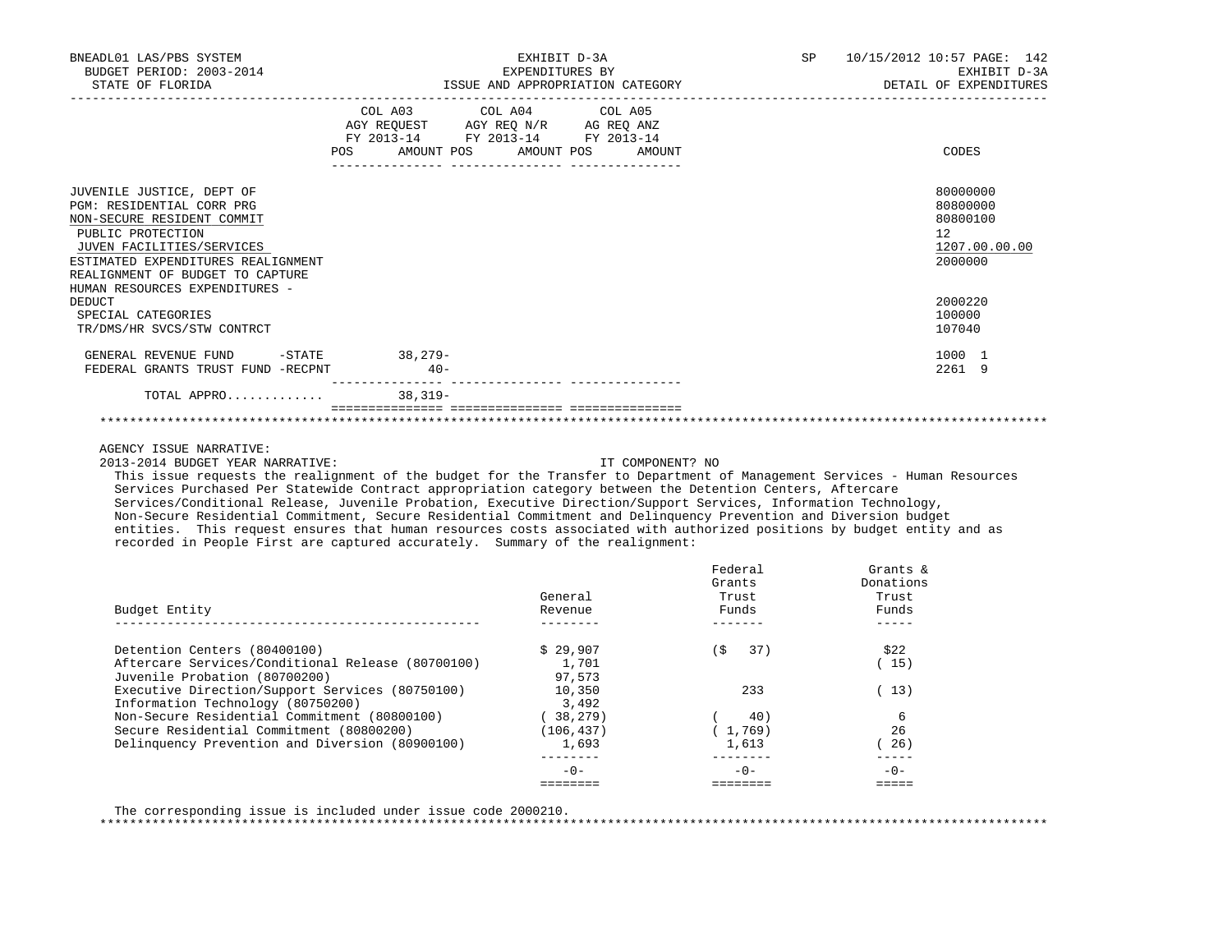| BNEADL01 LAS/PBS SYSTEM<br>BUDGET PERIOD: 2003-2014<br>STATE OF FLORIDA                                                                                            |                                  | EXHIBIT D-3A<br>EXPENDITURES BY<br>ISSUE AND APPROPRIATION CATEGORY                                                                                                                                                                                                                                                                                                                                                                                                                                                                                  | SP           | 10/15/2012 10:57 PAGE: 143<br>EXHIBIT D-3A<br>DETAIL OF EXPENDITURES |
|--------------------------------------------------------------------------------------------------------------------------------------------------------------------|----------------------------------|------------------------------------------------------------------------------------------------------------------------------------------------------------------------------------------------------------------------------------------------------------------------------------------------------------------------------------------------------------------------------------------------------------------------------------------------------------------------------------------------------------------------------------------------------|--------------|----------------------------------------------------------------------|
|                                                                                                                                                                    |                                  | COL A03 COL A04 COL A05<br>AGY REQUEST AGY REQ N/R AG REQ ANZ<br>FY 2013-14 FY 2013-14 FY 2013-14<br>POS AMOUNT POS AMOUNT POS AMOUNT                                                                                                                                                                                                                                                                                                                                                                                                                |              | CODES                                                                |
| JUVENILE JUSTICE, DEPT OF<br>PGM: RESIDENTIAL CORR PRG<br>NON-SECURE RESIDENT COMMIT<br>PUBLIC PROTECTION<br>JUVEN FACILITIES/SERVICES                             |                                  |                                                                                                                                                                                                                                                                                                                                                                                                                                                                                                                                                      |              | 80000000<br>80800000<br>80800100<br>12<br>1207.00.00.00              |
| ANNUALIZATION OF ADMINISTERED<br>FUNDS APPROPRIATIONS<br>STATE HEALTH INSURANCE ADJUSTMENT<br>FOR FY 2012-13 - 10 MONTHS<br>ANNUALIZATION<br>SALARIES AND BENEFITS |                                  |                                                                                                                                                                                                                                                                                                                                                                                                                                                                                                                                                      |              | 26A0000<br>26A1830<br>010000                                         |
| GENERAL REVENUE FUND -STATE<br>FEDERAL GRANTS TRUST FUND -RECPNT<br>GRANTS AND DONATIONS TF -STATE 475                                                             | 60,060<br>325                    |                                                                                                                                                                                                                                                                                                                                                                                                                                                                                                                                                      |              | 1000 1<br>2261 9<br>2339 1                                           |
| TOTAL APPRO $60,860$                                                                                                                                               |                                  |                                                                                                                                                                                                                                                                                                                                                                                                                                                                                                                                                      |              |                                                                      |
| CAPITAL IMPROVEMENT PLAN<br>CODE CORRECTIONS<br>FIXED CAPITAL OUTLAY<br>DJJ MAIN/REPAIR-STATE BLDG                                                                 |                                  |                                                                                                                                                                                                                                                                                                                                                                                                                                                                                                                                                      |              | 9900000<br>990C000<br>080000<br>080410                               |
| GENERAL REVENUE FUND                                                                                                                                               | $-STATE$ 2, 102, 825 2, 102, 825 |                                                                                                                                                                                                                                                                                                                                                                                                                                                                                                                                                      |              | 1000 1                                                               |
|                                                                                                                                                                    |                                  |                                                                                                                                                                                                                                                                                                                                                                                                                                                                                                                                                      |              |                                                                      |
| <b>AGENCY NARRATIVE:</b>                                                                                                                                           |                                  | 2013-2014 BUDGET YEAR NARRATIVE: DJJ MAIN/REPAIR-STATE BLDG IT COMPONENT? NO<br>The following maintenance projects are requested under group "LS" Life Safety. These are deficiencies noted under the<br>life safety provisions of the National Fire Prevention Association or Florida Building Code which need to be addressed<br>for the health and safety of youth and staff. Some deficiencies include antiquated electrical distribution systems and<br>emergency power generators required for air circulation in buildings during power loss. |              |                                                                      |
|                                                                                                                                                                    |                                  | The following maintenance projects are requested under group "LH" Handicapped. These requests are typically for<br>accessibility projects which will make building spaces more accessible to persons with physical disabilities. Examples<br>of such projects are remodeling of bathrooms to make layouts meet current accessibility guidelines and replacement of<br>non-compliant Americans with Disabilities Act (ADA) hardware on doors to create barrier-free environments.                                                                     |              |                                                                      |
| Fiscal Year<br>Requested                                                                                                                                           | DMS Bldg. # Location             | Project Description                                                                                                                                                                                                                                                                                                                                                                                                                                                                                                                                  | Amount       |                                                                      |
| 2013-2014<br>N/A                                                                                                                                                   | All Residential<br>Sites         | This project is to evaluate all of our<br>buildings for suicide risk. At the                                                                                                                                                                                                                                                                                                                                                                                                                                                                         | \$750,000.00 |                                                                      |

 completion of this assessment, repairs and/or modifications are going to be needed to replace existing items (anchor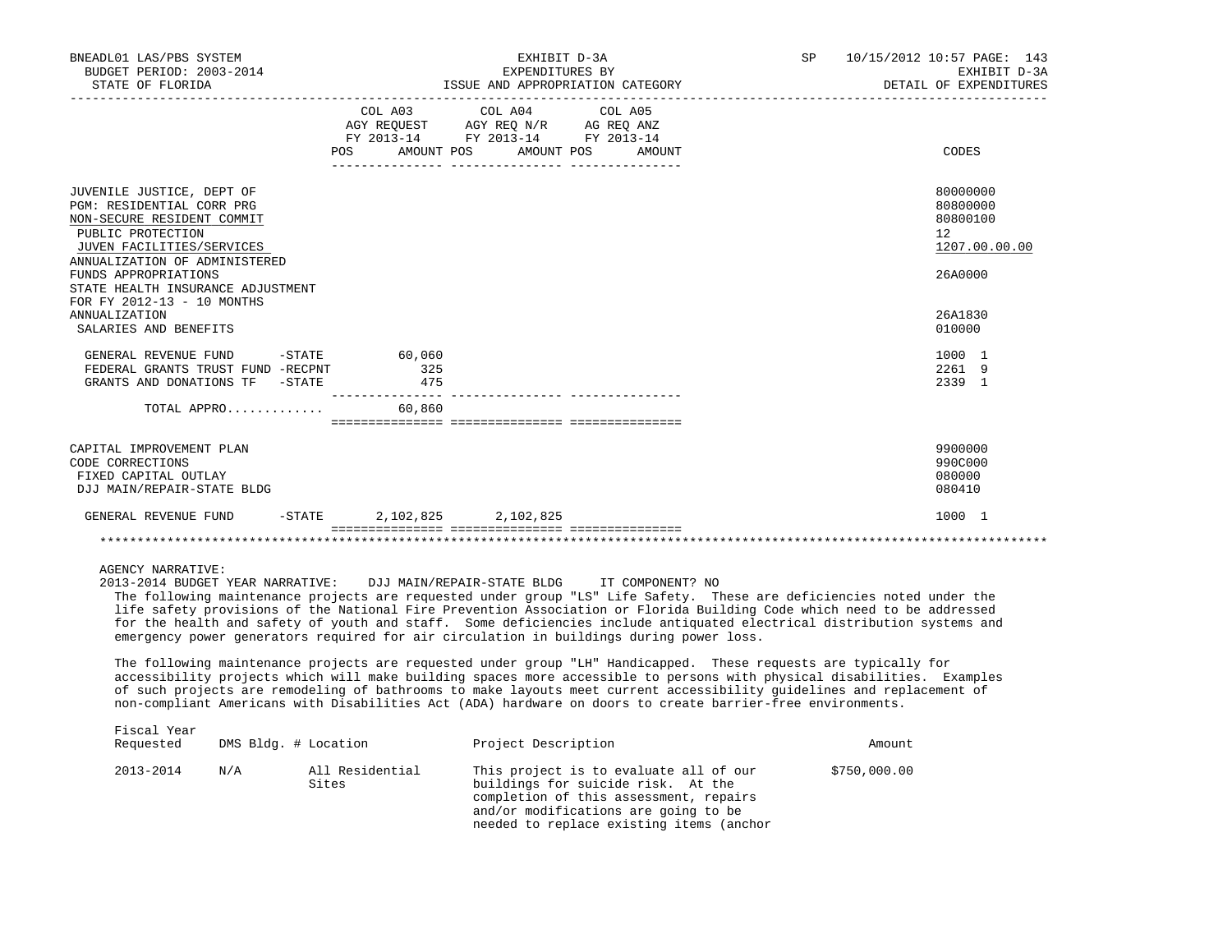| BNEADL01 LAS/PBS SYSTEM<br>BUDGET PERIOD: 2003-2014<br>STATE OF FLORIDA                                                                                                                |                                      | EXHIBIT D-3A<br>EXPENDITURES BY<br>ISSUE AND APPROPRIATION CATEGORY                                                                                                                                                                                                                                                                                                                                                                                                                                                                                                                   |              |                                                                               |
|----------------------------------------------------------------------------------------------------------------------------------------------------------------------------------------|--------------------------------------|---------------------------------------------------------------------------------------------------------------------------------------------------------------------------------------------------------------------------------------------------------------------------------------------------------------------------------------------------------------------------------------------------------------------------------------------------------------------------------------------------------------------------------------------------------------------------------------|--------------|-------------------------------------------------------------------------------|
|                                                                                                                                                                                        | COL A03<br>AGY REQUEST<br><b>POS</b> | COL A04<br>COL A05<br>AGY REQ N/R AG REQ ANZ<br>FY 2013-14 FY 2013-14 FY 2013-14<br>AMOUNT POS<br>AMOUNT POS<br>AMOUNT                                                                                                                                                                                                                                                                                                                                                                                                                                                                |              | CODES                                                                         |
| JUVENILE JUSTICE, DEPT OF<br>PGM: RESIDENTIAL CORR PRG<br>NON-SECURE RESIDENT COMMIT<br>PUBLIC PROTECTION<br>JUVEN FACILITIES/SERVICES<br>CAPITAL IMPROVEMENT PLAN<br>CODE CORRECTIONS |                                      |                                                                                                                                                                                                                                                                                                                                                                                                                                                                                                                                                                                       |              | 80000000<br>80800000<br>80800100<br>12<br>1207.00.00.00<br>9900000<br>990C000 |
| 2013-2014<br>N/A                                                                                                                                                                       | All Residential                      | points, etc.) and/or to build out<br>specific areas within the facility that<br>will be especially equipped for youth<br>who exhibit the potential of suicide.<br>This project is for agency compliance<br>with the ADA. It includes procurement<br>of professionally-developed ADA surveys<br>for older residential non-secure<br>facilities for compliance with the<br>ADA. It also includes development<br>of a database of information as well as 504<br>transition plans. Finally, a portion of<br>the funding would go to phase-one<br>corrective action for a portion of these | \$500,000.00 |                                                                               |
| 2013-2014<br>05086                                                                                                                                                                     | Avon Park<br>Youth Academy           | identified issues.<br>This project is to connect the fire<br>alarm to an additional twenty-three (23)<br>units on the complex site which are<br>currently without fire alarms.                                                                                                                                                                                                                                                                                                                                                                                                        | \$25,000.00  |                                                                               |
| 2013-2014<br>N/A                                                                                                                                                                       | New Beginnings<br>Youth              | This project is to improve internal/<br>external security system to include<br>integration of monitors & voice/<br>audio electronic controls for main<br>gate. Only one camera is serving<br>the building i.e., entrance gate.<br>Upgrading the security system will<br>enhance safety for staff and clients.                                                                                                                                                                                                                                                                         | \$22,000.00  |                                                                               |
| 2013-2014<br>N/A                                                                                                                                                                       | Dade JRF                             | This project is to replace the fire<br>alarm system for the entire complex<br>due to the age and the constant<br>repairs.                                                                                                                                                                                                                                                                                                                                                                                                                                                             | \$112,000.00 |                                                                               |
| 2013-2014<br>02324                                                                                                                                                                     | Les Peters Halfway<br>House          | This project is to provide separate<br>restroom facilities for male and female<br>staff that are ADA compatible.                                                                                                                                                                                                                                                                                                                                                                                                                                                                      | \$115,000.00 |                                                                               |
| 2013-2014<br>02324                                                                                                                                                                     | Les Peters Halfway<br>House          | This project is to replace door handles<br>with ADA accessible hardware.                                                                                                                                                                                                                                                                                                                                                                                                                                                                                                              | \$10,700.00  |                                                                               |
| 2013-2014<br>00473                                                                                                                                                                     | Price Halfway<br>House               | This project is to remodel the existing<br>bathrooms to accommodate men and women<br>staff and visitors.                                                                                                                                                                                                                                                                                                                                                                                                                                                                              | \$68,125.00  |                                                                               |
| 2013-2014<br>N/A                                                                                                                                                                       | All Residential                      | This allocation is for agency compliance                                                                                                                                                                                                                                                                                                                                                                                                                                                                                                                                              | \$500,000.00 |                                                                               |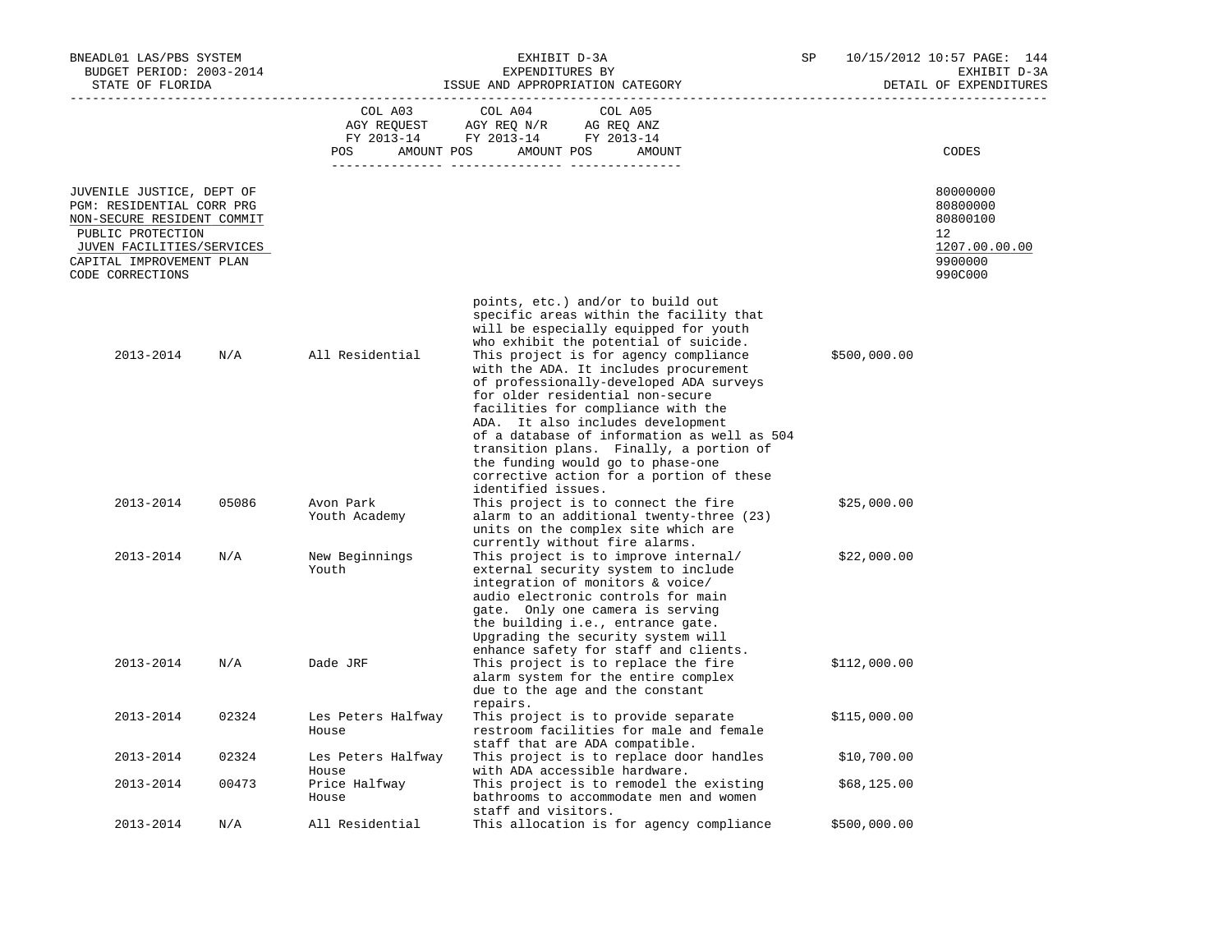| BNEADL01 LAS/PBS SYSTEM<br>BUDGET PERIOD: 2003-2014<br>STATE OF FLORIDA                                                                                                                |                      |                                                                                                                                                                                                                                                                                                                                                                                                      | EXHIBIT D-3A<br>EXPENDITURES BY<br>ISSUE AND APPROPRIATION CATEGORY                   |                                                                                                                                                                                                                                                                                                                                                                                                                                    | SP |             | 10/15/2012 10:57 PAGE: 145<br>EXHIBIT D-3A<br>DETAIL OF EXPENDITURES                       |
|----------------------------------------------------------------------------------------------------------------------------------------------------------------------------------------|----------------------|------------------------------------------------------------------------------------------------------------------------------------------------------------------------------------------------------------------------------------------------------------------------------------------------------------------------------------------------------------------------------------------------------|---------------------------------------------------------------------------------------|------------------------------------------------------------------------------------------------------------------------------------------------------------------------------------------------------------------------------------------------------------------------------------------------------------------------------------------------------------------------------------------------------------------------------------|----|-------------|--------------------------------------------------------------------------------------------|
|                                                                                                                                                                                        |                      | COL A03<br>AGY REQUEST<br>FY 2013-14 FY 2013-14 FY 2013-14<br><b>POS</b><br>AMOUNT POS                                                                                                                                                                                                                                                                                                               | COL A04<br>AGY REQ N/R<br>AMOUNT POS<br>_______ ________________ _____                | COL A05<br>AG REQ ANZ<br>AMOUNT                                                                                                                                                                                                                                                                                                                                                                                                    |    |             | CODES                                                                                      |
| JUVENILE JUSTICE, DEPT OF<br>PGM: RESIDENTIAL CORR PRG<br>NON-SECURE RESIDENT COMMIT<br>PUBLIC PROTECTION<br>JUVEN FACILITIES/SERVICES<br>CAPITAL IMPROVEMENT PLAN<br>CODE CORRECTIONS |                      |                                                                                                                                                                                                                                                                                                                                                                                                      |                                                                                       |                                                                                                                                                                                                                                                                                                                                                                                                                                    |    |             | 80000000<br>80800000<br>80800100<br>12 <sup>°</sup><br>1207.00.00.00<br>9900000<br>990C000 |
| 2014-2015                                                                                                                                                                              | N/A                  | Sites<br>Polk Halfway<br>House                                                                                                                                                                                                                                                                                                                                                                       | door and window alarms.                                                               | with the ADA. It includes procurement of<br>professionally-developed ADA surveys for<br>older residential non-secure facilities<br>for compliance with the ADA. It also<br>includes development of a database<br>of information as well as 504 transition<br>plans. Finally a portion of the funding<br>would go to phase-one corrective action<br>for a portion of these identified issues.<br>This project is to replace current |    | \$11,568.00 |                                                                                            |
| Refer to accompanying CIP-5 forms.                                                                                                                                                     |                      |                                                                                                                                                                                                                                                                                                                                                                                                      |                                                                                       | ***********************************                                                                                                                                                                                                                                                                                                                                                                                                |    |             |                                                                                            |
| SUPPORT FACILITIES<br>FIXED CAPITAL OUTLAY<br>DJJ MAIN/REPAIR-STATE BLDG                                                                                                               |                      |                                                                                                                                                                                                                                                                                                                                                                                                      |                                                                                       |                                                                                                                                                                                                                                                                                                                                                                                                                                    |    |             | 990F000<br>080000<br>080410                                                                |
| GENERAL REVENUE FUND                                                                                                                                                                   | $-$ STATE            | 218,800                                                                                                                                                                                                                                                                                                                                                                                              | 218,800                                                                               |                                                                                                                                                                                                                                                                                                                                                                                                                                    |    |             | 1000 1                                                                                     |
|                                                                                                                                                                                        |                      |                                                                                                                                                                                                                                                                                                                                                                                                      |                                                                                       |                                                                                                                                                                                                                                                                                                                                                                                                                                    |    |             |                                                                                            |
| <b>AGENCY NARRATIVE:</b><br>2013-2014 BUDGET YEAR NARRATIVE:                                                                                                                           |                      | DJJ MAIN/REPAIR-STATE BLDG<br>The following projects are requested under group "SFS" Security. The requests under this category are issues needed to<br>maintain the security and operation of the sites and ensure the safety of both youth and staff. These projects include<br>items such as upgrading of Close Circuit Television (CCTV) camera systems, fencing, and similar security projects. |                                                                                       | IT COMPONENT? NO                                                                                                                                                                                                                                                                                                                                                                                                                   |    |             |                                                                                            |
| Fiscal Year<br>Requested                                                                                                                                                               | DMS Bldg. # Location |                                                                                                                                                                                                                                                                                                                                                                                                      | Project Description                                                                   |                                                                                                                                                                                                                                                                                                                                                                                                                                    |    | Amount      |                                                                                            |
| 2013-2014                                                                                                                                                                              | 05086                | Avon Park<br>Youth Academy                                                                                                                                                                                                                                                                                                                                                                           | new color CCTV cameras, three<br>multiplexers and three<br>monitors to provide better | This project is to add fifteen (15)                                                                                                                                                                                                                                                                                                                                                                                                |    | \$66,800.00 |                                                                                            |
| 2013-2014                                                                                                                                                                              | 02324                | Les Peters<br>Halfway House                                                                                                                                                                                                                                                                                                                                                                          | security coverage.<br>This project is to upgrade                                      | the CCTV system. It is in need                                                                                                                                                                                                                                                                                                                                                                                                     |    | \$25,000.00 |                                                                                            |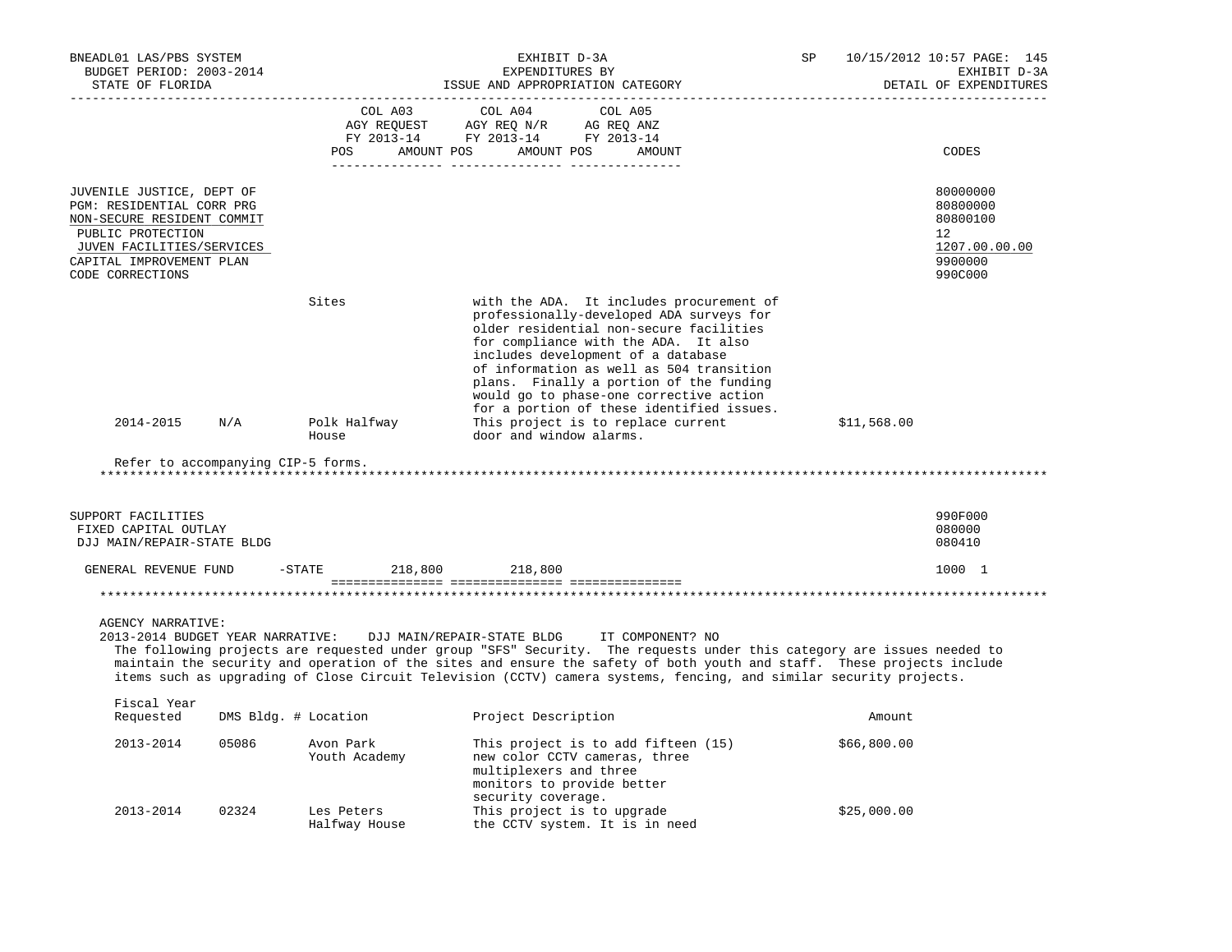| BNEADL01 LAS/PBS SYSTEM<br>BUDGET PERIOD: 2003-2014<br>STATE OF FLORIDA                                                                                                                  |       |                                 | EXHIBIT D-3A<br>EXPENDITURES BY<br>ISSUE AND APPROPRIATION CATEGORY                                                                                                                                                                                                                         | SP |             | 10/15/2012 10:57 PAGE: 146<br>EXHIBIT D-3A<br>DETAIL OF EXPENDITURES          |
|------------------------------------------------------------------------------------------------------------------------------------------------------------------------------------------|-------|---------------------------------|---------------------------------------------------------------------------------------------------------------------------------------------------------------------------------------------------------------------------------------------------------------------------------------------|----|-------------|-------------------------------------------------------------------------------|
|                                                                                                                                                                                          |       | COL A03                         | COL A04<br>COL A05<br>$\begin{tabular}{lllllll} \bf AGY \;\; RegUEST \hspace{1cm} AGY \;\; REG \;\; N/R \hspace{1cm} \bf AG \;\; REG \;\; ANZ \\ \hline \tt FY \;\; 2013-14 \hspace{1cm} FY \;\; 2013-14 \hspace{1cm} FY \;\; 2013-14 \end{tabular}$<br>POS AMOUNT POS AMOUNT POS<br>AMOUNT |    |             | CODES                                                                         |
| JUVENILE JUSTICE, DEPT OF<br>PGM: RESIDENTIAL CORR PRG<br>NON-SECURE RESIDENT COMMIT<br>PUBLIC PROTECTION<br>JUVEN FACILITIES/SERVICES<br>CAPITAL IMPROVEMENT PLAN<br>SUPPORT FACILITIES |       |                                 |                                                                                                                                                                                                                                                                                             |    |             | 80000000<br>80800000<br>80800100<br>12<br>1207.00.00.00<br>9900000<br>990F000 |
| 2013-2014                                                                                                                                                                                | 04149 | Okaloosa Youth<br>Academy       | of upgrading/replacing cameras,<br>recorders, etc., due to age of<br>the current system.<br>This project is to partition<br>off the area behind the dormitories<br>not seen on camera for security                                                                                          |    | \$15,000.00 |                                                                               |
| 2013-2014                                                                                                                                                                                | 00473 | Price Halfway<br>House          | purposes.<br>This project is to improve the<br>internal/external security<br>system to include integration<br>of monitors & voice/audio electronic<br>controls for the main and vehicle                                                                                                     |    | \$56,000.00 |                                                                               |
| 2013-2014                                                                                                                                                                                | 04126 | Youth Environmental<br>Services | service gates.<br>This project is to install a<br>CCTV system. The program does<br>not have any surveillance systems<br>that would enhance security to                                                                                                                                      |    | \$56,000.00 |                                                                               |
| 2014-2015                                                                                                                                                                                | 04174 | Joann Bridges                   | youth and staff.<br>This project is to install a<br>swipe card system on the main<br>door of the facility for                                                                                                                                                                               |    | \$5,800.00  |                                                                               |
| 2014-2015                                                                                                                                                                                | 04149 | Okaloosa Youth<br>Academy       | added security.<br>This project is for the<br>addition of a security fence/<br>gate enclosure to improve<br>safety and security. Currently,<br>there is no security enclosure<br>from the back door of the kitchen<br>to the parking lot.                                                   |    | \$24,000.00 |                                                                               |
| 2014-2015                                                                                                                                                                                | 04149 | Okaloosa Youth<br>Academy       | This project is to upgrade<br>sallyport gate with an electronic                                                                                                                                                                                                                             |    | \$13,080.00 |                                                                               |
| 2014-2015                                                                                                                                                                                | 00480 | Spring Lake<br>Youth Academy    | opener for added security.<br>This project is to re-key the<br>facility so all locks are<br>accessible with one key.<br>Currently, the facility has<br>over 40 different keys in use.                                                                                                       |    | \$9,600.00  |                                                                               |
| 2014-2015                                                                                                                                                                                | 00634 | Pompano SATC                    | This project is to replace the worn<br>exit and security doors.                                                                                                                                                                                                                             |    | \$16,800.00 |                                                                               |
| 2014-2015                                                                                                                                                                                | 00634 | Pompano SATC                    | This project is to improve                                                                                                                                                                                                                                                                  |    | \$45,000.00 |                                                                               |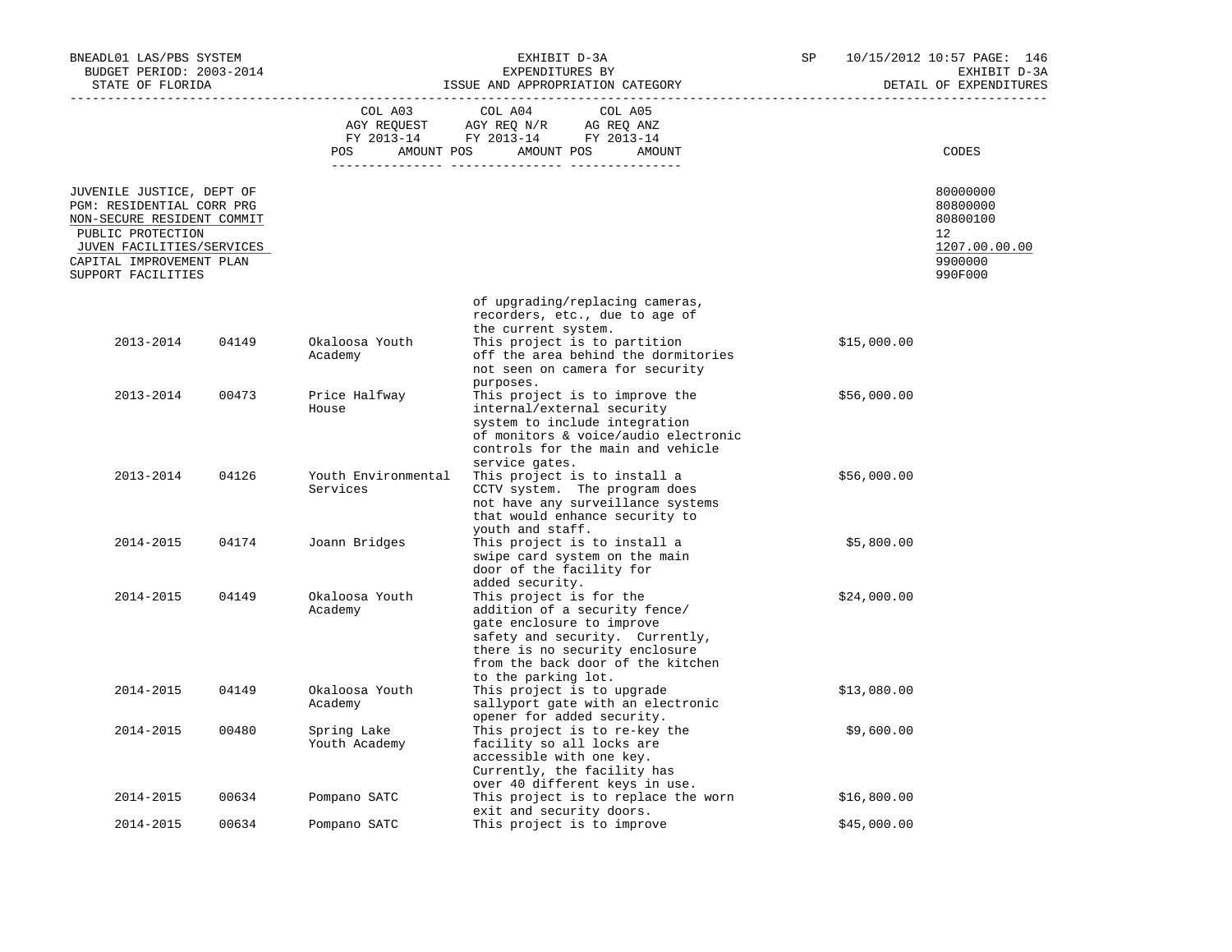| BNEADL01 LAS/PBS SYSTEM<br>BUDGET PERIOD: 2003-2014<br>STATE OF FLORIDA                                                                                                                  |       |                                    | EXHIBIT D-3A<br>EXPENDITURES BY<br>ISSUE AND APPROPRIATION CATEGORY                                                             | SP |             | 10/15/2012 10:57 PAGE: 147<br>EXHIBIT D-3A<br>DETAIL OF EXPENDITURES          |
|------------------------------------------------------------------------------------------------------------------------------------------------------------------------------------------|-------|------------------------------------|---------------------------------------------------------------------------------------------------------------------------------|----|-------------|-------------------------------------------------------------------------------|
|                                                                                                                                                                                          |       | COL A03<br><b>POS</b>              | COL A04<br>COL A05<br>AGY REQUEST AGY REQ N/R AG REQ ANZ<br>FY 2013-14 FY 2013-14 FY 2013-14<br>AMOUNT POS AMOUNT POS<br>AMOUNT |    |             | CODES                                                                         |
| JUVENILE JUSTICE, DEPT OF<br>PGM: RESIDENTIAL CORR PRG<br>NON-SECURE RESIDENT COMMIT<br>PUBLIC PROTECTION<br>JUVEN FACILITIES/SERVICES<br>CAPITAL IMPROVEMENT PLAN<br>SUPPORT FACILITIES |       |                                    |                                                                                                                                 |    |             | 80000000<br>80800000<br>80800100<br>12<br>1207.00.00.00<br>9900000<br>990F000 |
|                                                                                                                                                                                          |       |                                    | security and provide a secure<br>intake area (sallyport)<br>for incoming offenders.                                             |    |             |                                                                               |
| 2014-2015                                                                                                                                                                                | 02324 | Les Peters<br>Halfway House        | This project is to install an additional<br>security fence along the back perimeter<br>for safety.                              |    | \$40,000.00 |                                                                               |
| 2015-2016                                                                                                                                                                                | 00634 | Pompano SATC                       | This project is for securing<br>open portions of the facility<br>with fencing for security<br>purposes.                         |    | \$15,750.00 |                                                                               |
| 2015-2016                                                                                                                                                                                | 03164 | Britt Halfway House                | This project is to extend the<br>current fence to enhance security.                                                             |    | \$15,000.00 |                                                                               |
| 2015-2016                                                                                                                                                                                | 02324 | Les Peters<br>Halfway House        | This project is to install secure<br>gates outside of four (4) currently<br>unsecured exterior doors.                           |    | \$10,000.00 |                                                                               |
| 2015-2016                                                                                                                                                                                | N/A   | Panther Success<br>Vacant          | This project is to remove razor wire<br>fence.                                                                                  |    | \$15,000.00 |                                                                               |
| 2016-2017                                                                                                                                                                                | 00235 | Alachua Academy                    | This project is to install an<br>additional security fence on the<br>recreation field for added security.                       |    | \$25,000.00 |                                                                               |
|                                                                                                                                                                                          |       | Refer to accompanying CIP-5 forms. |                                                                                                                                 |    |             |                                                                               |
| MAINTENANCE AND REPAIR<br>FIXED CAPITAL OUTLAY<br>DJJ MAIN/REPAIR-STATE BLDG                                                                                                             |       |                                    |                                                                                                                                 |    |             | 990M000<br>080000<br>080410                                                   |
| GENERAL REVENUE FUND                                                                                                                                                                     |       | $-$ STATE 1,946,886 1,946,886      |                                                                                                                                 |    |             | 1000 1                                                                        |
|                                                                                                                                                                                          |       |                                    |                                                                                                                                 |    |             |                                                                               |
| AGENCY NARRATIVE:<br>2013-2014 BUDGET YEAR NARRATIVE:                                                                                                                                    |       |                                    | DJJ MAIN/REPAIR-STATE BLDG<br>IT COMPONENT? NO                                                                                  |    |             |                                                                               |

 The following maintenance projects are requested under group "BR" Roofing. These requests are typically for roofs, which are already leaking significantly due to age or wear and require replacement or repair. By not addressing these roof leaks, the department incurs additional expenses to repair interior water damage including but not limited to potential mold issues.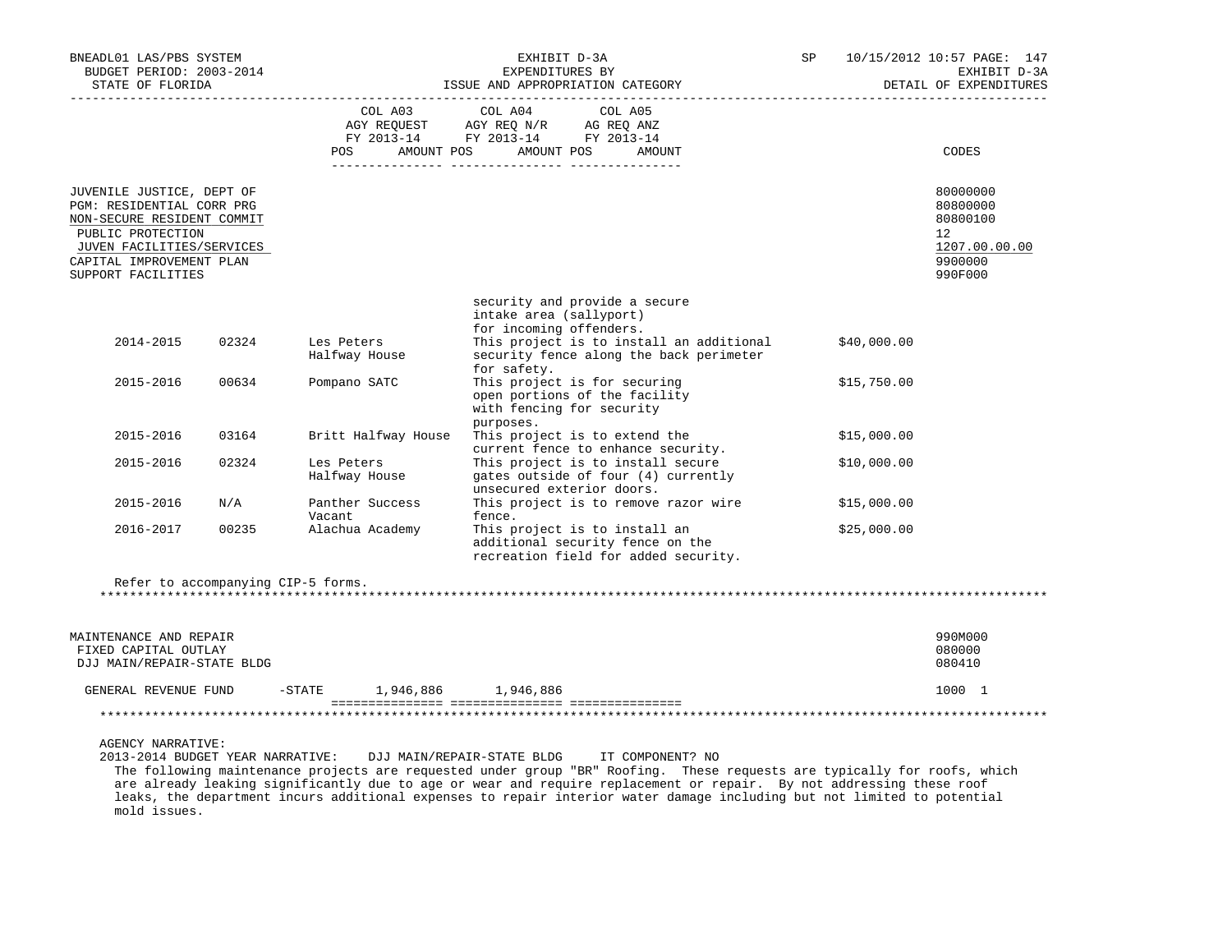| BNEADL01 LAS/PBS SYSTEM<br>BUDGET PERIOD: 2003-2014<br>STATE OF FLORIDA                                                                                                                      | EXHIBIT D-3A<br>EXPENDITURES BY<br>ISSUE AND APPROPRIATION CATEGORY                                                                               | SP<br>10/15/2012 10:57 PAGE: 148<br>EXHIBIT D-3A<br>DETAIL OF EXPENDITURES    |  |  |
|----------------------------------------------------------------------------------------------------------------------------------------------------------------------------------------------|---------------------------------------------------------------------------------------------------------------------------------------------------|-------------------------------------------------------------------------------|--|--|
|                                                                                                                                                                                              | COL A03 COL A04 COL A05<br>AGY REOUEST<br>AGY REO N/R AG REO ANZ<br>FY 2013-14 FY 2013-14 FY 2013-14<br>AMOUNT POS<br>AMOUNT POS<br>POS<br>AMOUNT | CODES                                                                         |  |  |
| JUVENILE JUSTICE, DEPT OF<br>PGM: RESIDENTIAL CORR PRG<br>NON-SECURE RESIDENT COMMIT<br>PUBLIC PROTECTION<br>JUVEN FACILITIES/SERVICES<br>CAPITAL IMPROVEMENT PLAN<br>MAINTENANCE AND REPAIR |                                                                                                                                                   | 80000000<br>80800000<br>80800100<br>12<br>1207.00.00.00<br>9900000<br>990M000 |  |  |

 The following maintenance projects are requested under group "BM" Mechanical. These are also typically older sites and the mechanical systems have been repaired numerous times and are at the end of their life-span. If these systems fail suddenly youth may have to be moved to other facilities or temporary units brought-in for cooling at significant expense. These projects typically include repair or replacement of existing Heating Ventilation and Air-Conditioning (HVAC) or ventilation systems and related controls.

 The following maintenance projects are requested under group "BE" Electrical. The requests noted under this group are issues that will enhance the functionality of the sites. These projects include such items as interior lighting and lightning protection.

 The following maintenance projects are requested under group "BD" Special Circumstances. The requests noted under this group are issues that would ensure the operation of the sites. Some projects include building covered areas for youth and recreation and courtyard areas.

 The following maintenance projects are requested under group "BG" Site. The requests noted under this group are issues that will ensure the functionality, security and safety of the sites. These projects include covered walkways, exterior lighting, fencing and erosion issues.

 The following maintenance projects are requested under group "BI" Interior. The requests noted under this group are issues that will ensure the functionality and safety of the sites. Many of the sites are old and the interiors are showing substantial signs of deterioration which leads to safety concerns. These projects need to be completed to stop the deterioration of the buildings and extend their useful life-span. These projects include floor surface replacements, painting, minor renovations, etc.

 The following maintenance projects are requested under group "BP" Plumbing. These are typically older sites and the plumbing systems and fixtures have been repaired numerous times and are at the end of their life-span. These projects include items such as piping, fixture replacement and water control/mixing valve system repairs.

 The following maintenance projects are requested under group "CP" Paving (other). The requests noted under this group are issues that need to be addressed to ensure the safety of the sites and make them more functional. These are older sites that have unsafe parking lots for both staff and visitors. These projects include recreation paving, parking lot paving and parking lot expansion.

 The following maintenance projects are requested under group "BS" Structure. The request noted under this group are issues that will ensure the functionality and safety of the facility and also include the request for the annual repair and maintenance allocation for all residential non-secure facilities statewide.

 The following maintenance projects are requested under group "BX" Envelope (building exterior). The requests noted under this category are issues that need to be addressed to ensure security of the buildings as well as protect the exterior. These are older sites and the buildings are in need of maintenance to prolong their life.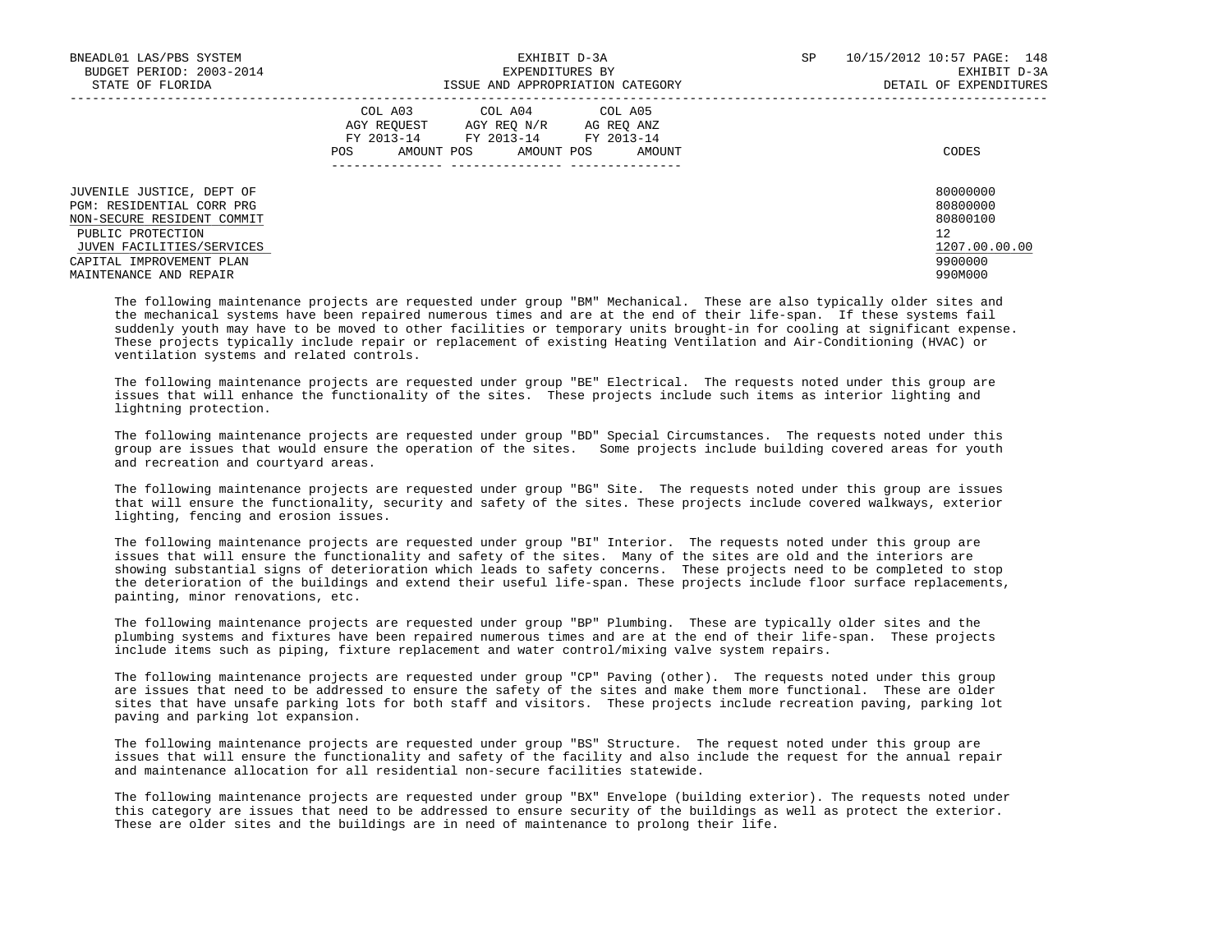| BNEADL01 LAS/PBS SYSTEM<br>BUDGET PERIOD: 2003-2014                                                                                                                                          |       |                                 | EXHIBIT D-3A<br>EXPENDITURES BY                                                                                                                                                                                                                                                                                                                                                                                                                               | SP           | 10/15/2012 10:57 PAGE: 149<br>EXHIBIT D-3A                                    |
|----------------------------------------------------------------------------------------------------------------------------------------------------------------------------------------------|-------|---------------------------------|---------------------------------------------------------------------------------------------------------------------------------------------------------------------------------------------------------------------------------------------------------------------------------------------------------------------------------------------------------------------------------------------------------------------------------------------------------------|--------------|-------------------------------------------------------------------------------|
| STATE OF FLORIDA                                                                                                                                                                             |       |                                 | ISSUE AND APPROPRIATION CATEGORY                                                                                                                                                                                                                                                                                                                                                                                                                              |              | DETAIL OF EXPENDITURES                                                        |
|                                                                                                                                                                                              |       | COL A03<br>POS                  | COL A04<br>COL A05<br>AGY REQUEST AGY REQ N/R AG REQ ANZ<br>FY 2013-14 FY 2013-14 FY 2013-14<br>AMOUNT POS AMOUNT POS<br>AMOUNT                                                                                                                                                                                                                                                                                                                               |              | CODES                                                                         |
| JUVENILE JUSTICE, DEPT OF<br>PGM: RESIDENTIAL CORR PRG<br>NON-SECURE RESIDENT COMMIT<br>PUBLIC PROTECTION<br>JUVEN FACILITIES/SERVICES<br>CAPITAL IMPROVEMENT PLAN<br>MAINTENANCE AND REPAIR |       |                                 |                                                                                                                                                                                                                                                                                                                                                                                                                                                               |              | 80000000<br>80800000<br>80800100<br>12<br>1207.00.00.00<br>9900000<br>990M000 |
| Fiscal Year<br>Requested                                                                                                                                                                     |       | DMS Bldg. # Location            | Project Description                                                                                                                                                                                                                                                                                                                                                                                                                                           |              | Amount                                                                        |
| 2013-2014                                                                                                                                                                                    | 00480 | Spring Lake YA                  | This project is to replace old and worn<br>HVAC units which are at the end of their<br>useful life-cycles.                                                                                                                                                                                                                                                                                                                                                    | \$15,000.00  |                                                                               |
| 2013-2014                                                                                                                                                                                    | 04126 | Youth Environmental<br>Services | This project is to replace old<br>and worn HVAC units which are<br>at the end of their useful life-<br>cycles.                                                                                                                                                                                                                                                                                                                                                | \$25,000.00  |                                                                               |
| 2013-2014                                                                                                                                                                                    | N/A   | All Residential<br>Sites        | This project is phase-one of a<br>multiple-phase project to perform energy-<br>saving lighting retrofits statewide.<br>Lighting retrofits are an energy<br>conservation measure which allow energy<br>savings by replacing the entire fixture or<br>components to achieve a reduction in electricity<br>use and nitrogen oxide emissions.<br>The first buildings to be retrofitted are<br>Falkenburg Academy, Britt, Price,<br>and Les Peters Halfway Houses. | \$150,000.00 |                                                                               |
| 2013-2014                                                                                                                                                                                    | 02309 | Miami SATC                      | This project is to install a new 125 KW<br>generator with a transfer switch for<br>emergency power to the facility.                                                                                                                                                                                                                                                                                                                                           | \$150,000.00 |                                                                               |
| 2013-2014                                                                                                                                                                                    | 04126 | Youth Environmental<br>Service  | This project is to install a new 125 KW<br>generator with a transfer switch for<br>emergency power to the facility.                                                                                                                                                                                                                                                                                                                                           | \$120,000.00 |                                                                               |
| 2013-2014                                                                                                                                                                                    | 04144 | Pensacola Boys<br>Boys Base     | This project is to replace all main<br>and sub-power panels in building.<br>The current panels were manufactured by<br>Challenger who are no longer in business.<br>Replacement parts and breakers are<br>impossible to find.                                                                                                                                                                                                                                 | \$8,900.00   |                                                                               |
| 2013-2014                                                                                                                                                                                    | 05086 | Avon Park YA                    | This project is to hook the pre-existing<br>generator to power additional areas of<br>the facility.                                                                                                                                                                                                                                                                                                                                                           | \$60,000.00  |                                                                               |
| 2013-2014                                                                                                                                                                                    | 05086 | Avon Park YA                    | This project is to upgrade the fire alarm                                                                                                                                                                                                                                                                                                                                                                                                                     | \$76,000.00  |                                                                               |
| 2013-2014                                                                                                                                                                                    | 04615 | Hasting Youth                   | systems.<br>This project is to replace eight (8)                                                                                                                                                                                                                                                                                                                                                                                                              | \$10,886.00  |                                                                               |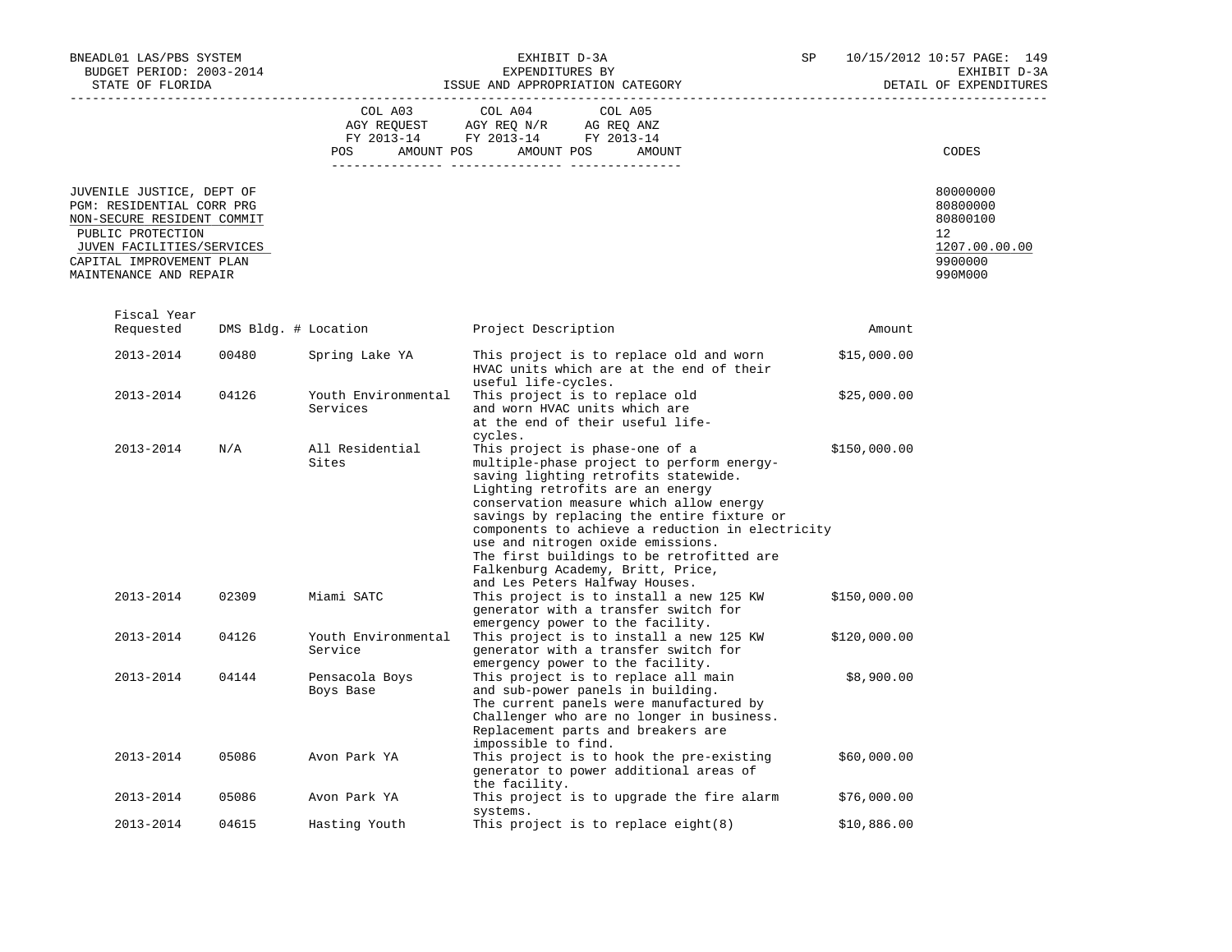| BNEADL01 LAS/PBS SYSTEM<br>BUDGET PERIOD: 2003-2014<br>STATE OF FLORIDA                                                                                                                      |       |                                        | EXHIBIT D-3A<br>EXPENDITURES BY<br>ISSUE AND APPROPRIATION CATEGORY                                                                                                                                                                                                                                                                                                                                                                                                                                                                                                                                                                                      | SP           | 10/15/2012 10:57 PAGE: 150<br>EXHIBIT D-3A<br>DETAIL OF EXPENDITURES          |
|----------------------------------------------------------------------------------------------------------------------------------------------------------------------------------------------|-------|----------------------------------------|----------------------------------------------------------------------------------------------------------------------------------------------------------------------------------------------------------------------------------------------------------------------------------------------------------------------------------------------------------------------------------------------------------------------------------------------------------------------------------------------------------------------------------------------------------------------------------------------------------------------------------------------------------|--------------|-------------------------------------------------------------------------------|
|                                                                                                                                                                                              |       | COL A03<br>POS                         | COL A04<br>COL A05<br>AGY REQUEST AGY REQ N/R AG REQ ANZ<br>FY 2013-14 FY 2013-14 FY 2013-14<br>AMOUNT POS AMOUNT POS<br>AMOUNT                                                                                                                                                                                                                                                                                                                                                                                                                                                                                                                          |              | CODES                                                                         |
| JUVENILE JUSTICE, DEPT OF<br>PGM: RESIDENTIAL CORR PRG<br>NON-SECURE RESIDENT COMMIT<br>PUBLIC PROTECTION<br>JUVEN FACILITIES/SERVICES<br>CAPITAL IMPROVEMENT PLAN<br>MAINTENANCE AND REPAIR |       |                                        |                                                                                                                                                                                                                                                                                                                                                                                                                                                                                                                                                                                                                                                          |              | 80000000<br>80800000<br>80800100<br>12<br>1207.00.00.00<br>9900000<br>990M000 |
|                                                                                                                                                                                              |       |                                        | dining hall tables which are<br>old and broken.                                                                                                                                                                                                                                                                                                                                                                                                                                                                                                                                                                                                          |              |                                                                               |
| 2013-2014                                                                                                                                                                                    | 05086 | Avon Park YA                           | This project is to upgrade lighting on<br>the west side of the complex.                                                                                                                                                                                                                                                                                                                                                                                                                                                                                                                                                                                  | \$25,000.00  |                                                                               |
| 2013-2014                                                                                                                                                                                    | 02324 | Les Peters<br>Halfway House            | This project is to replace and extend<br>the east fence area.                                                                                                                                                                                                                                                                                                                                                                                                                                                                                                                                                                                            | \$12,000.00  |                                                                               |
| 2013-2014                                                                                                                                                                                    | 04166 | Vacant Bldg (Prev.<br>Panther Success) | This project is to replace carpet in<br>classroom and administration buildings<br>with carpet or tile.                                                                                                                                                                                                                                                                                                                                                                                                                                                                                                                                                   | \$10,500.00  |                                                                               |
| 2013-2014                                                                                                                                                                                    | 00426 | New Beginning YA                       | This project is to replace existing                                                                                                                                                                                                                                                                                                                                                                                                                                                                                                                                                                                                                      | \$8,000.00   |                                                                               |
| 2013-2014                                                                                                                                                                                    | 02324 | Les Peters                             | worn carpet in dorm/day room areas.<br>This project is to replace old hot water                                                                                                                                                                                                                                                                                                                                                                                                                                                                                                                                                                          | \$12,000.00  |                                                                               |
| 2013-2014                                                                                                                                                                                    | 00511 | Pasco Girls                            | heaters which are failing.<br>This project is to upgrade the drain<br>field with additional dirt for sanitary<br>reasons.                                                                                                                                                                                                                                                                                                                                                                                                                                                                                                                                | \$13,600.00  |                                                                               |
| 2013-2014                                                                                                                                                                                    | N/A   | All Residential<br>Sites               | This allocation is for the continued<br>upkeep and maintenance of all<br>residential non-secure facilities<br>statewide. Costs computed using<br>industry-standard data from the Building<br>Owner's and Manager's Association (BOMA),<br>the International Facility Management<br>Association (IFMA) and historical data<br>from agency expenditures for repair/<br>maintenance issues over the past five<br>(5) years. Costs have also been<br>revised downward to reflect over-lapping<br>projects in this current request.<br>Work covers building items which break-<br>down or fail during the current year<br>and need to be repaired to maintain | \$500,000.00 |                                                                               |
| 2013-2014                                                                                                                                                                                    | N/A   | Select Residential<br>Sites            | operations.<br>This project is for an architectural study<br>to investigate and begin design development<br>phase drawings for the possible replacement<br>or renovation of the following residential<br>non-secure facilities: Volusia Halfway<br>House, Camp E-Ma Chamee, Avon Park, Pasco<br>Girls Academy, Francis Walker Halfway                                                                                                                                                                                                                                                                                                                    | \$750,000.00 |                                                                               |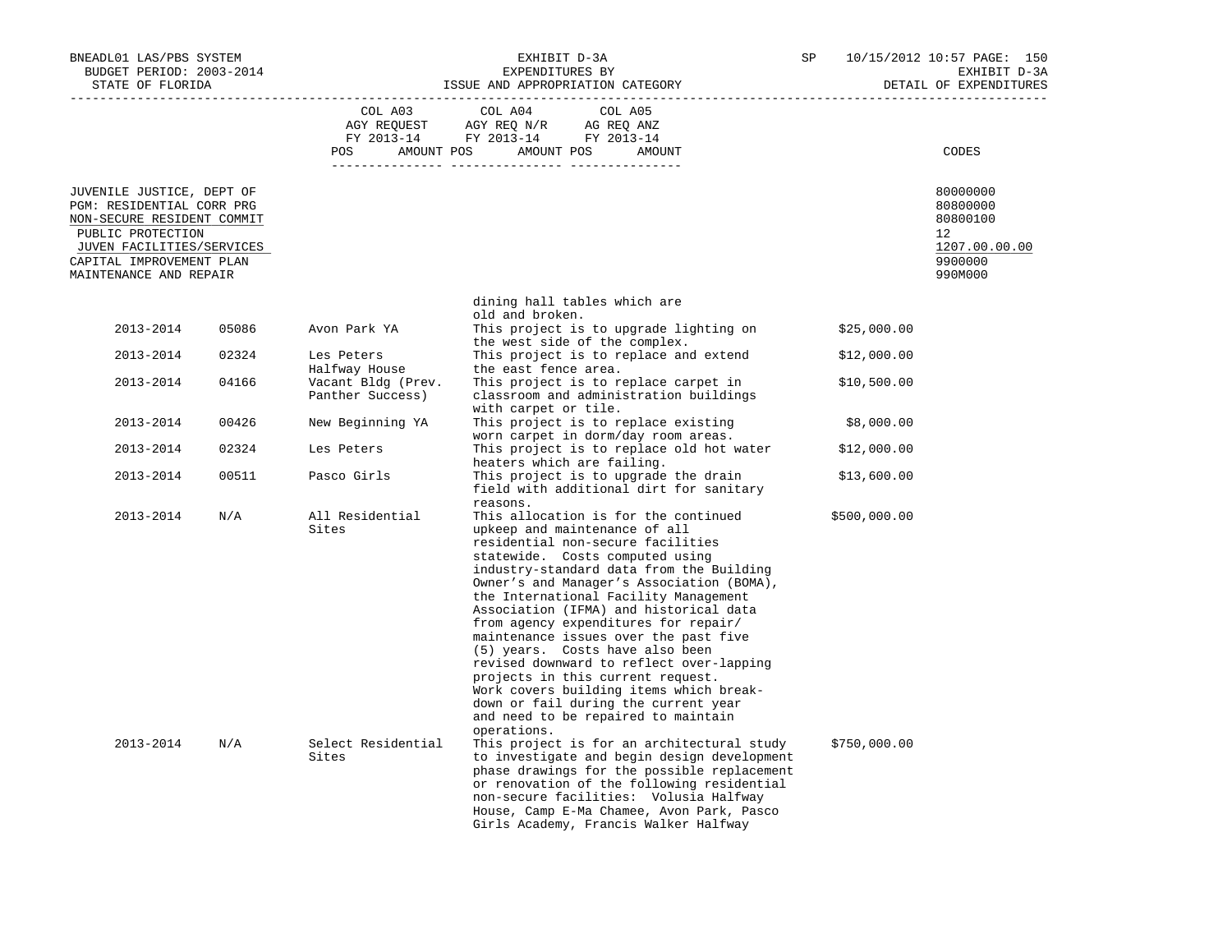| BNEADL01 LAS/PBS SYSTEM<br>BUDGET PERIOD: 2003-2014<br>STATE OF FLORIDA                                                                                                                      |       |                                 | EXHIBIT D-3A<br>EXPENDITURES BY<br>ISSUE AND APPROPRIATION CATEGORY                                                                        | SP           | 10/15/2012 10:57 PAGE: 151<br>EXHIBIT D-3A<br>DETAIL OF EXPENDITURES          |
|----------------------------------------------------------------------------------------------------------------------------------------------------------------------------------------------|-------|---------------------------------|--------------------------------------------------------------------------------------------------------------------------------------------|--------------|-------------------------------------------------------------------------------|
|                                                                                                                                                                                              |       | COL A03                         | COL A04<br>COL A05<br>AGY REQUEST AGY REQ N/R AG REQ ANZ FY 2013-14 FY 2013-14 FY 2013-14                                                  |              |                                                                               |
|                                                                                                                                                                                              |       |                                 | POS AMOUNT POS AMOUNT POS AMOUNT                                                                                                           |              | CODES                                                                         |
| JUVENILE JUSTICE, DEPT OF<br>PGM: RESIDENTIAL CORR PRG<br>NON-SECURE RESIDENT COMMIT<br>PUBLIC PROTECTION<br>JUVEN FACILITIES/SERVICES<br>CAPITAL IMPROVEMENT PLAN<br>MAINTENANCE AND REPAIR |       |                                 |                                                                                                                                            |              | 80000000<br>80800000<br>80800100<br>12<br>1207.00.00.00<br>9900000<br>990M000 |
|                                                                                                                                                                                              |       |                                 | House, Okeechobee Girls Academy,<br>Okeechobee Youth Development Center,                                                                   |              |                                                                               |
| 2014-2015                                                                                                                                                                                    | 04144 | Pensacola Boys<br>Base          | and the Administrative Buildings.<br>This project is to replace the<br>youth activity area awning that is<br>damaged.                      | \$10,000.00  |                                                                               |
| 2014-2015                                                                                                                                                                                    | 04126 | Youth Environmental<br>Services | This project is to install a new roof<br>on the classrooms, dorms, and kitchen<br>as the old roofs are leaking.                            | \$40,000.00  |                                                                               |
| 2014-2015                                                                                                                                                                                    | 05086 | Avon Park Youth<br>Academy      | This project is to replace roofs<br>for resident units 7, 8, 10, 15, 21, 22,<br>23, quads 9, 11, 12, 14, staff 1, 2,<br>and bowling alley. | \$168,056.00 |                                                                               |
| 2014-2015                                                                                                                                                                                    | 05086 | Avon Park Youth<br>Academy      | This project is to replace old<br>and worn HVAC units which are at<br>the end of their useful life-cycles.                                 | \$88,000.00  |                                                                               |
| 2014-2015                                                                                                                                                                                    | 04173 | Bristol Youth<br>Academy        | This project is to replace old<br>and worn HVAC units which are<br>at the end of their useful life-cycles.                                 | \$50,000.00  |                                                                               |
| 2014-2015                                                                                                                                                                                    | 04615 | Hasting Youth<br>Academy        | This project is to replace old and<br>worn HVAC units which are at the<br>end of their useful life-cycles.                                 | \$105,000.00 |                                                                               |
| 2014-2015                                                                                                                                                                                    | 02309 | Miami SATC                      | This project is to replace old<br>and worn HVAC units which are<br>at the end of their useful life-cycle.                                  | \$30,000.00  |                                                                               |
| 2014-2015                                                                                                                                                                                    | 04374 | Milton Girls<br>Facility        | This project is to replace<br>old and worn HVAC units which<br>are at the end of their useful<br>life-cycle.                               | \$55,000.00  |                                                                               |
| 2014-2015                                                                                                                                                                                    | 00634 | Pompano SATC                    | This project is to replace old and worn<br>HVAC units which are at the end of their<br>useful life-cycle.                                  | \$30,000.00  |                                                                               |
| 2014-2015                                                                                                                                                                                    | 04388 | Okeechobee Girls<br>Academy     | This project is to replace old<br>and worn HVAC units which are at<br>the end of their useful life-cycles.                                 | \$17,000.00  |                                                                               |
| 2014-2015                                                                                                                                                                                    | 00395 | Volusia HH                      | This project is to replace air handler<br>unit.                                                                                            | \$40,000.00  |                                                                               |
| 2014-2015                                                                                                                                                                                    | 00429 | Frances Walker HWH              | This project is to install a new generator<br>for emergency power during storm season.                                                     | \$39,400.00  |                                                                               |
| 2014-2015                                                                                                                                                                                    | 02324 | Les Peters                      | This project is to install a                                                                                                               | \$48,000.00  |                                                                               |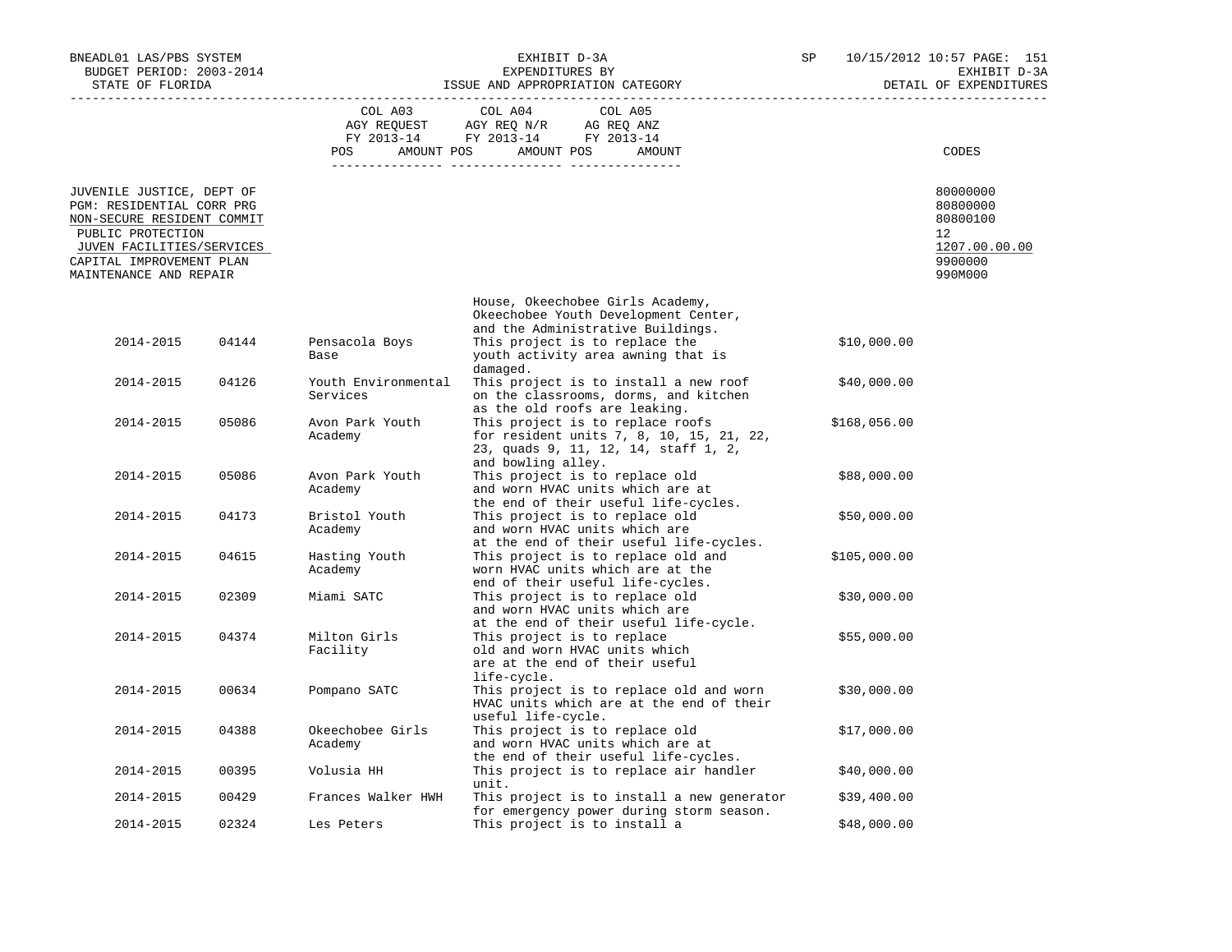| BNEADL01 LAS/PBS SYSTEM<br>BUDGET PERIOD: 2003-2014<br>STATE OF FLORIDA                                                                                                                      |       | EXHIBIT D-3A<br>EXPENDITURES BY<br>ISSUE AND APPROPRIATION CATEGORY |                                                                                                                                                                      | SP           | 10/15/2012 10:57 PAGE: 152<br>EXHIBIT D-3A<br>DETAIL OF EXPENDITURES          |  |
|----------------------------------------------------------------------------------------------------------------------------------------------------------------------------------------------|-------|---------------------------------------------------------------------|----------------------------------------------------------------------------------------------------------------------------------------------------------------------|--------------|-------------------------------------------------------------------------------|--|
|                                                                                                                                                                                              |       | COL A03<br><b>POS</b>                                               | COL A04<br>COL A05<br>AGY REQUEST AGY REQ N/R AG REQ ANZ<br>FY 2013-14 FY 2013-14 FY 2013-14<br>AMOUNT POS AMOUNT POS<br>AMOUNT                                      |              | CODES                                                                         |  |
| JUVENILE JUSTICE, DEPT OF<br>PGM: RESIDENTIAL CORR PRG<br>NON-SECURE RESIDENT COMMIT<br>PUBLIC PROTECTION<br>JUVEN FACILITIES/SERVICES<br>CAPITAL IMPROVEMENT PLAN<br>MAINTENANCE AND REPAIR |       |                                                                     |                                                                                                                                                                      |              | 80000000<br>80800000<br>80800100<br>12<br>1207.00.00.00<br>9900000<br>990M000 |  |
|                                                                                                                                                                                              |       | Halfway House                                                       | lightning suppression system at<br>the facility which loses vital<br>electrical equipment due to frequent<br>power surges as a result of lightning<br>strikes.       |              |                                                                               |  |
| 2014-2015                                                                                                                                                                                    | 02324 | Les Peters<br>Halfway House                                         | This project is to upgrade<br>the lighting in the sleeping<br>rooms with tamper proof lights<br>for safety reasons.                                                  | \$5,000.00   |                                                                               |  |
| 2014-2015                                                                                                                                                                                    | 02324 | Les Peters<br>Halfway House                                         | This project is to upgrade-entry<br>gate from manual to electronic<br>for security purposes.                                                                         | \$17,000.00  |                                                                               |  |
| 2014-2015                                                                                                                                                                                    | 04374 | Milton Girls                                                        | This project is to extend the run<br>time of the emergency power generator<br>during storms by adding a larger fuel tank.                                            | \$17,808.00  |                                                                               |  |
| 2014-2015                                                                                                                                                                                    | 04149 | Okaloosa Youth<br>Academy                                           | This project is to extend the run<br>time of the emergency power generator<br>during storms by adding a larger fuel tank.                                            | \$17,808.00  |                                                                               |  |
| 2014-2015                                                                                                                                                                                    | 00480 | Spring Lake YA                                                      | This project is to install a new<br>generator for emergency power during<br>power outages.                                                                           | \$19,300.00  |                                                                               |  |
| 2014-2015                                                                                                                                                                                    | 04144 | Pensacola Boys Base                                                 | This project is to install an emergency<br>generator during power outages.                                                                                           | \$55,000.00  |                                                                               |  |
| 2014-2015                                                                                                                                                                                    | 00473 | Price Halfway House                                                 | This project is to install a new<br>emergency generator as current generator<br>will not provide adequate electrical power<br>to allow for continuity of operations. | \$150,000.00 |                                                                               |  |
| 2014-2015                                                                                                                                                                                    | 04173 | Bristol Youth<br>Academy                                            | This project is to replace all T-12<br>with security grade T-8 light fixtures,<br>facility wide.                                                                     | \$32,500.00  |                                                                               |  |
| 2014-2015                                                                                                                                                                                    | 00426 | Polk Halfway House                                                  | This project is to install 300 KW<br>generator as backup power to the<br>facility.                                                                                   | \$63,920.00  |                                                                               |  |
| 2014-2015                                                                                                                                                                                    | 00426 | New Beginning YA                                                    | This project is to install a new<br>generator for emergency power during<br>power outages.                                                                           | \$80,000.00  |                                                                               |  |
| 2014-2015                                                                                                                                                                                    | 02324 | Les Peters<br>Halfway House                                         | This project is to replace the chairs<br>and settees in the dorm areas and the<br>tables and chairs in the dining hall.                                              | \$10,000.00  |                                                                               |  |
| 2014-2015                                                                                                                                                                                    | 04149 | Okaloosa Youth                                                      | This project is to replace youth beds.                                                                                                                               | \$21,800.00  |                                                                               |  |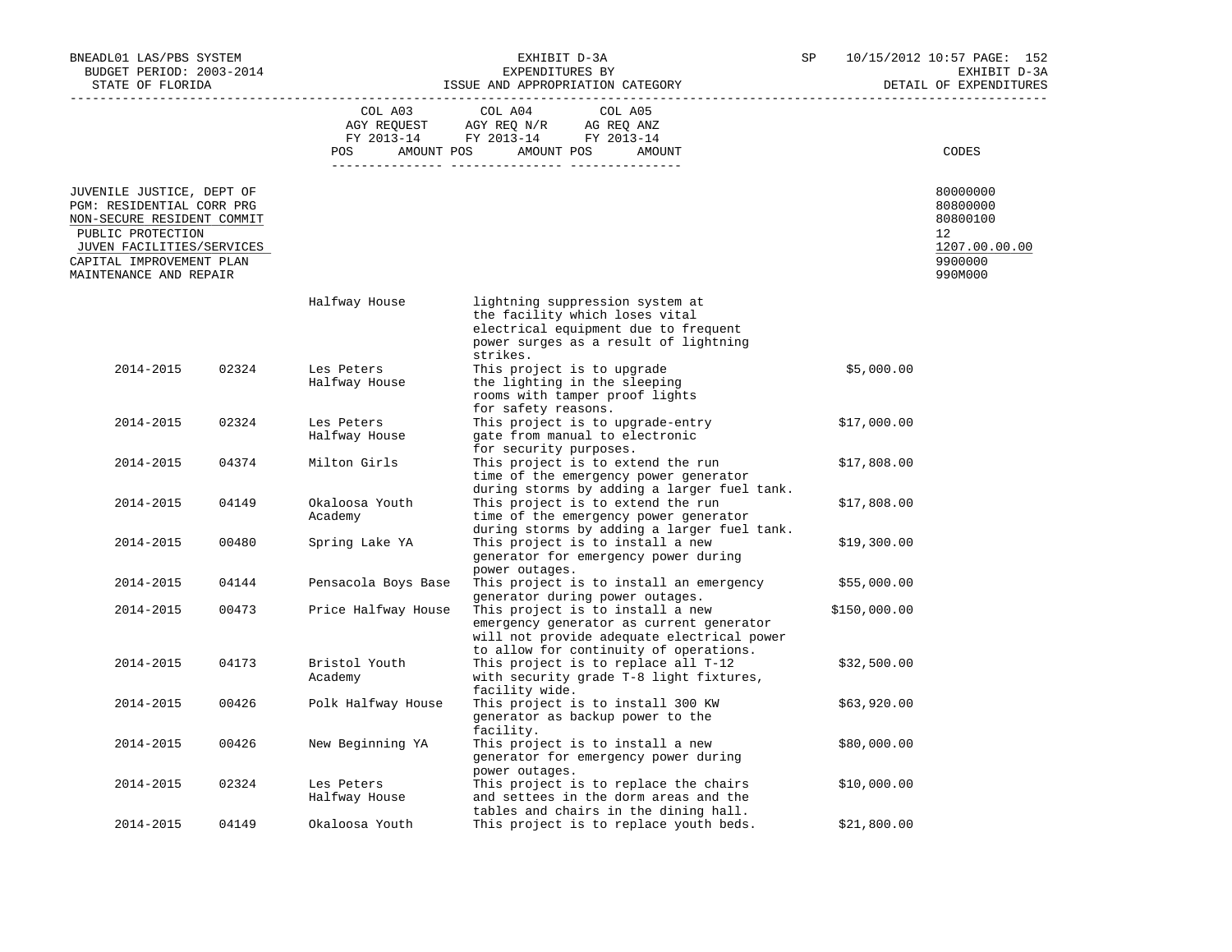| BNEADL01 LAS/PBS SYSTEM<br>BUDGET PERIOD: 2003-2014<br>STATE OF FLORIDA                                                                                                                      |       |                               | EXHIBIT D-3A<br>EXPENDITURES BY<br>ISSUE AND APPROPRIATION CATEGORY                                                                                                | SP | 10/15/2012 10:57 PAGE: 153<br>EXHIBIT D-3A<br>DETAIL OF EXPENDITURES          |
|----------------------------------------------------------------------------------------------------------------------------------------------------------------------------------------------|-------|-------------------------------|--------------------------------------------------------------------------------------------------------------------------------------------------------------------|----|-------------------------------------------------------------------------------|
|                                                                                                                                                                                              |       | COL A03                       | COL A04<br>COL A05<br>AGY REQUEST AGY REQ N/R AG REQ ANZ<br>FY 2013-14 FY 2013-14 FY 2013-14<br>POS AMOUNT POS AMOUNT POS<br>AMOUNT                                |    | CODES                                                                         |
| JUVENILE JUSTICE, DEPT OF<br>PGM: RESIDENTIAL CORR PRG<br>NON-SECURE RESIDENT COMMIT<br>PUBLIC PROTECTION<br>JUVEN FACILITIES/SERVICES<br>CAPITAL IMPROVEMENT PLAN<br>MAINTENANCE AND REPAIR |       |                               |                                                                                                                                                                    |    | 80000000<br>80800000<br>80800100<br>12<br>1207.00.00.00<br>9900000<br>990M000 |
| 2014-2015                                                                                                                                                                                    | 02324 | Academy (OYA)<br>Les Peters   | This project is to replace the washers                                                                                                                             |    | \$5,000.00                                                                    |
| 2014-2015                                                                                                                                                                                    | 04381 | Halfway House<br>Columbus JRF | and dryers which are non-functional.<br>This project is to install two (2) sets<br>each of commercial washers and dryers.                                          |    | \$20,000.00                                                                   |
| 2014-2015                                                                                                                                                                                    | N/A   | Alachua Academy               | The existing equipment is beyond repair.<br>This project is to replace a heavy duty                                                                                |    | \$6,003.00                                                                    |
| 2014-2015                                                                                                                                                                                    | N/A   | Alachua Academy               | electric range.<br>This project is to replace a heavy duty                                                                                                         |    | \$8,000.00                                                                    |
|                                                                                                                                                                                              |       |                               | reach-in food service freezer.                                                                                                                                     |    |                                                                               |
| 2014-2015                                                                                                                                                                                    | 04374 | Milton Girls                  | This project is to construct a shelter<br>in the recreation yard for outside youth<br>activities and visitation.                                                   |    | \$115,000.00                                                                  |
| 2014-2015                                                                                                                                                                                    | 04144 | Pensacola Boys Base           | This project is to replace the<br>greenhouses used for school projects<br>which were completely destroyed.                                                         |    | \$12,000.00                                                                   |
| 2014-2015                                                                                                                                                                                    | 00395 | Volusia HH                    | This project is to install exterior<br>security lighting in rear of facility.<br>Ballasts, bulbs and electrical wiring<br>are needed.                              |    | \$7,000.00                                                                    |
| 2014-2015                                                                                                                                                                                    | 05086 | Avon Park YA                  | This project is for continuation<br>of perimeter lighting for the west<br>side of the facility to include the                                                      |    | \$35,000.00                                                                   |
| 2014-2015                                                                                                                                                                                    | 02324 | Les Peters<br>Halfway House   | parking lots.<br>This project is to replace the<br>tile, sinks, countertops and shower<br>heads in the dorm bathrooms.                                             |    | \$22,500.00                                                                   |
| 2014-2015                                                                                                                                                                                    | 04149 | Okaloosa Youth                | This project is to add acoustical<br>panels to reduce noise in the dayrooms                                                                                        |    | \$13,625.00                                                                   |
| 2014-2015                                                                                                                                                                                    | 04153 | Graceville YA                 | of dormitories.<br>This project is to restore three (3)<br>residence buildings to the original                                                                     |    | \$250,000.00                                                                  |
| 2014-2015                                                                                                                                                                                    | 00637 | WINGS                         | design for increased functionality.<br>This project is to tile the hall of<br>building B to match building C.                                                      |    | \$5,700.00                                                                    |
| 2014-2015                                                                                                                                                                                    | 00511 | Pasco Girls                   | This project is to connect to the                                                                                                                                  |    | \$168,000.00                                                                  |
| 2014-2015                                                                                                                                                                                    | 00560 | Okeechobee IHWH               | city water and sewage for code compliance.<br>This project is for the repair of<br>the plumbing fixtures and pipes in<br>building 84 and 85 which leak constantly. |    | \$85,000.00                                                                   |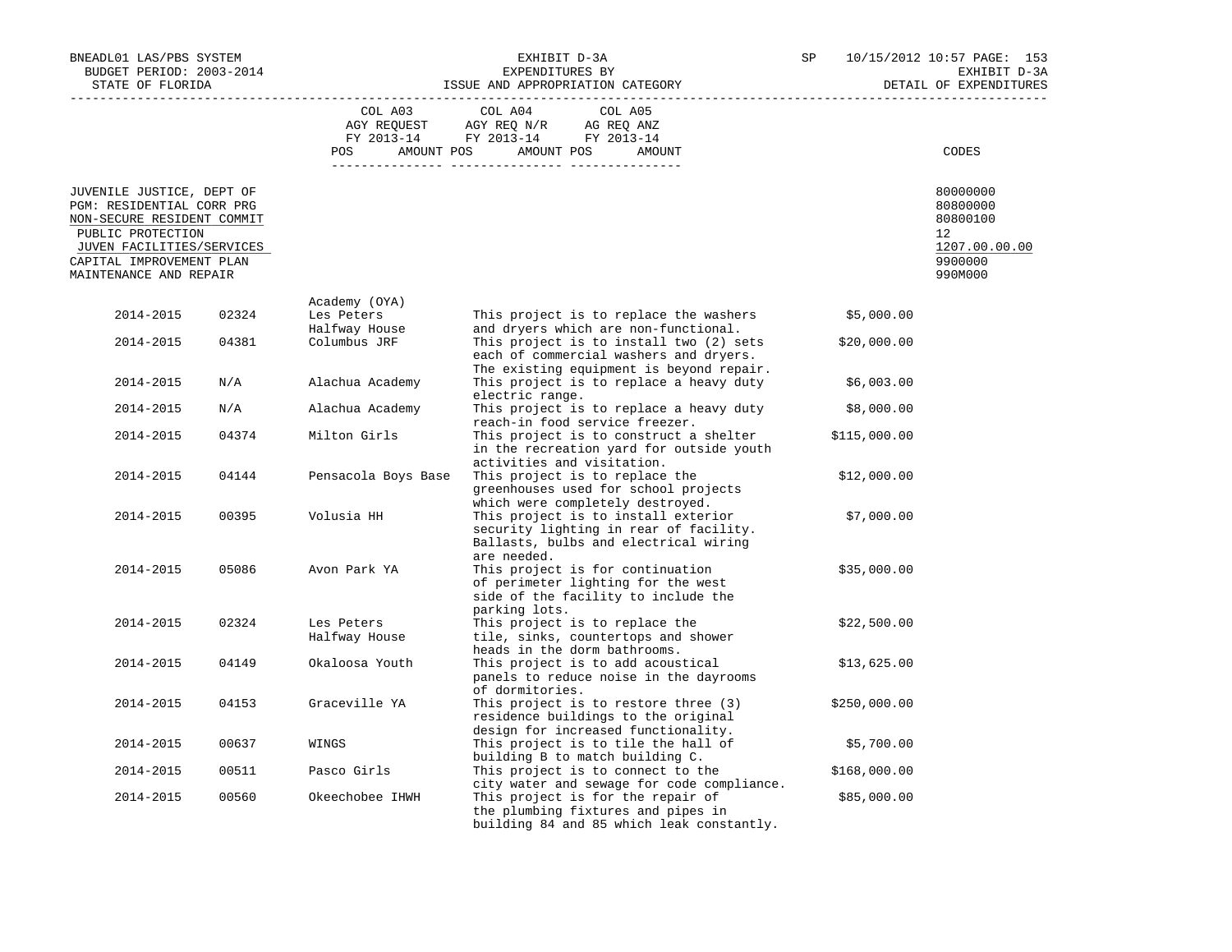| BNEADL01 LAS/PBS SYSTEM<br>BUDGET PERIOD: 2003-2014<br>STATE OF FLORIDA                                                                                                                      |       |                             | EXHIBIT D-3A<br>EXPENDITURES BY<br>ISSUE AND APPROPRIATION CATEGORY                                                                          | SP |              | 10/15/2012 10:57 PAGE: 154<br>EXHIBIT D-3A<br>DETAIL OF EXPENDITURES          |
|----------------------------------------------------------------------------------------------------------------------------------------------------------------------------------------------|-------|-----------------------------|----------------------------------------------------------------------------------------------------------------------------------------------|----|--------------|-------------------------------------------------------------------------------|
|                                                                                                                                                                                              |       | COL A03                     | COL A04<br>COL A05<br>AGY REQUEST AGY REQ N/R AG REQ ANZ<br>FY 2013-14 FY 2013-14 FY 2013-14<br>POS AMOUNT POS AMOUNT POS<br>AMOUNT          |    |              | CODES                                                                         |
| JUVENILE JUSTICE, DEPT OF<br>PGM: RESIDENTIAL CORR PRG<br>NON-SECURE RESIDENT COMMIT<br>PUBLIC PROTECTION<br>JUVEN FACILITIES/SERVICES<br>CAPITAL IMPROVEMENT PLAN<br>MAINTENANCE AND REPAIR |       |                             |                                                                                                                                              |    |              | 80000000<br>80800000<br>80800100<br>12<br>1207.00.00.00<br>9900000<br>990M000 |
| 2014-2015                                                                                                                                                                                    | 00473 | Price Halfway<br>House      | This project is to replace the water<br>mixing valves which are corroded and<br>require replacement by order of the Health<br>Department.    |    | \$5,000.00   |                                                                               |
| 2014-2015                                                                                                                                                                                    | 04616 | Union JRF                   | This project is to replace the bathroom<br>floor and fix the plumbing.                                                                       |    | \$8,000.00   |                                                                               |
| 2014-2015                                                                                                                                                                                    | 04615 | Hastings Youth<br>Academy   | This project is to add an outside<br>covered pavilion for outside activities<br>with facility staff, youth and parents.                      |    | \$100,000.00 |                                                                               |
| 2014-2015                                                                                                                                                                                    | 02324 | Les Peters<br>Halfway House | This project is for the construction<br>of two (2) additional offices which<br>are needed to accommodate increased<br>programmatic services. |    | \$150,000.00 |                                                                               |
| 2014-2015                                                                                                                                                                                    | 04173 | Bristol Youth<br>Academy    | This project is to install roof<br>coverage over the basketball<br>court allowing youth to participate<br>outside.                           |    | \$12,000.00  |                                                                               |
| 2014-2015                                                                                                                                                                                    | 04174 | JoAnn Bridges               | This project is to re-paint and seal<br>exterior of the building, re-paint<br>interior of the building, and re-paint<br>gym floor.           |    | \$25,500.00  |                                                                               |
| 2015-2016                                                                                                                                                                                    | 04381 | Columbus JRF                | This project is to replace old and worn<br>HVAC units which are at the end of<br>their useful life-cycle.                                    |    | \$75,000.00  |                                                                               |
| 2015-2016                                                                                                                                                                                    | 02324 | Les Peters<br>Halfway House | This project is to sanitize<br>and clean all A/C ducts.                                                                                      |    | \$6,000.00   |                                                                               |
| 2015-2016                                                                                                                                                                                    | 00473 | Price Halfway House         | This project is to replace old and worn<br>HVAC units which are at the end of<br>their useful life-cycle.                                    |    | \$60,000.00  |                                                                               |
| 2015-2016                                                                                                                                                                                    | 05086 | Avon Park YA                | This project is to replace ice machines<br>that are old and worn out and need<br>to be replaced in the dining hall<br>and residential area.  |    | \$13,400.00  |                                                                               |
| 2015-2016                                                                                                                                                                                    | 04381 | Columbus JRF                | This project is to install awnings<br>above all egress doors to prevent<br>water intrusion.                                                  |    | \$10,600.00  |                                                                               |
| 2015-2016                                                                                                                                                                                    | 03164 | Britt Halfway<br>House      | This project is to replace telephone<br>system which is becoming inoperable.                                                                 |    | \$7,585.00   |                                                                               |
| 2015-2016                                                                                                                                                                                    | 05086 | Avon Park YA                | This project is to replace the old<br>and worn kitchen equipment including                                                                   |    | \$70,000.00  |                                                                               |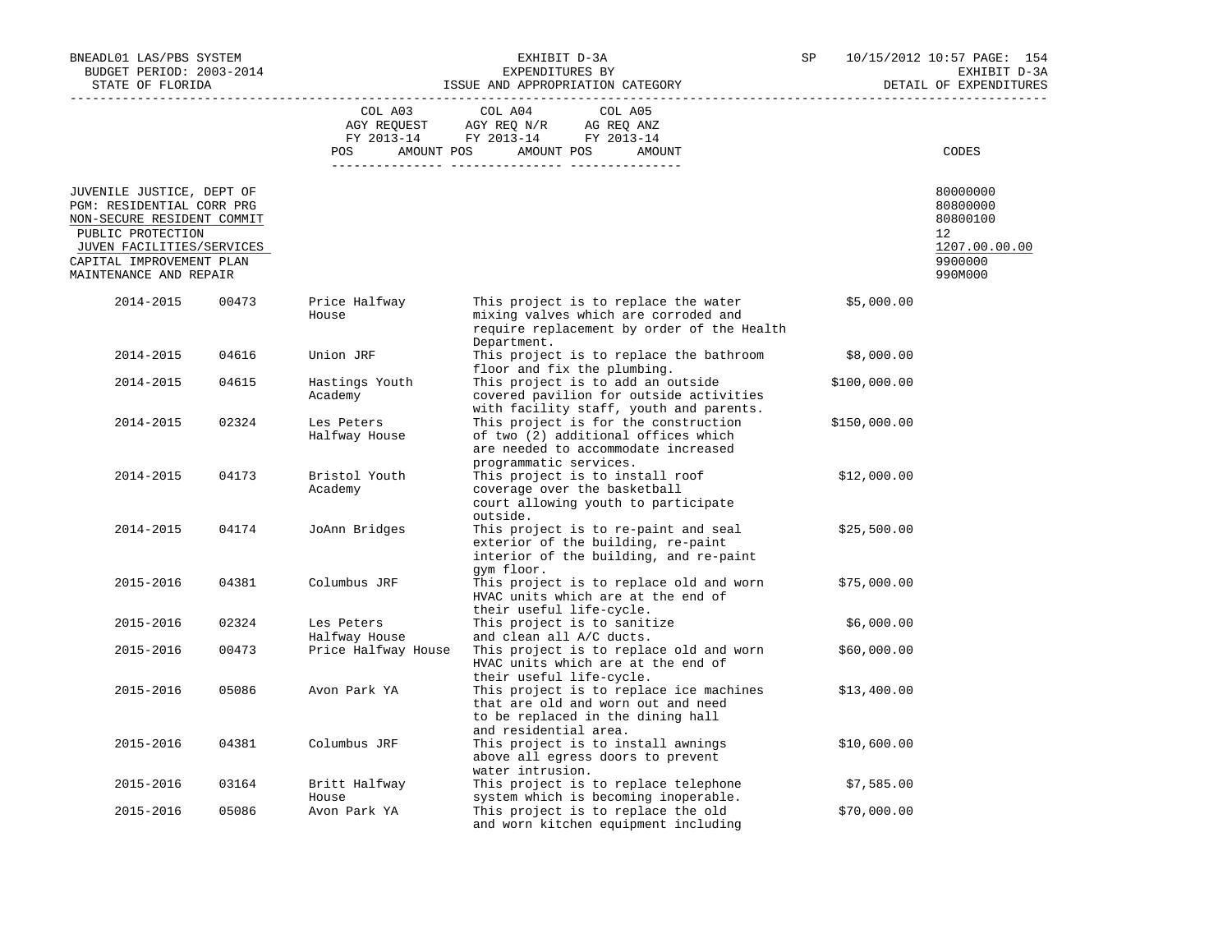| BNEADL01 LAS/PBS SYSTEM<br>BUDGET PERIOD: 2003-2014<br>STATE OF FLORIDA                                                                                                                      |       |                                        | EXHIBIT D-3A<br>EXPENDITURES BY<br>ISSUE AND APPROPRIATION CATEGORY                                                                                                                                                                                                                                                                                                                                       | SP |             | 10/15/2012 10:57 PAGE: 155<br>EXHIBIT D-3A<br>DETAIL OF EXPENDITURES          |  |
|----------------------------------------------------------------------------------------------------------------------------------------------------------------------------------------------|-------|----------------------------------------|-----------------------------------------------------------------------------------------------------------------------------------------------------------------------------------------------------------------------------------------------------------------------------------------------------------------------------------------------------------------------------------------------------------|----|-------------|-------------------------------------------------------------------------------|--|
|                                                                                                                                                                                              |       | COL A03<br><b>POS</b>                  | COL A04<br>COL A05<br>AGY REQUEST AGY REQ N/R AG REQ ANZ<br>FY 2013-14 FY 2013-14 FY 2013-14<br>AMOUNT POS AMOUNT POS<br>AMOUNT                                                                                                                                                                                                                                                                           |    |             | CODES                                                                         |  |
| JUVENILE JUSTICE, DEPT OF<br>PGM: RESIDENTIAL CORR PRG<br>NON-SECURE RESIDENT COMMIT<br>PUBLIC PROTECTION<br>JUVEN FACILITIES/SERVICES<br>CAPITAL IMPROVEMENT PLAN<br>MAINTENANCE AND REPAIR |       |                                        |                                                                                                                                                                                                                                                                                                                                                                                                           |    |             | 80000000<br>80800000<br>80800100<br>12<br>1207.00.00.00<br>9900000<br>990M000 |  |
| 2015-2016                                                                                                                                                                                    | 05086 | Avon Park YA                           | deep fryers, gas ranges, ovens,<br>dishwashers, ice machines, etc.<br>This project is to replace the old and<br>worn appliances in the residential units<br>with new appliances including twenty-four<br>(24) sets of washers and dryers, six (6)                                                                                                                                                         |    | \$30,000.00 |                                                                               |  |
| 2015-2016                                                                                                                                                                                    | 05086 | Avon Park YA                           | refrigerators and two (2) stoves.<br>This project is to replace the telephone                                                                                                                                                                                                                                                                                                                             |    | \$8,000.00  |                                                                               |  |
| 2015-2016                                                                                                                                                                                    | 04166 | Vacant Bldg (Prev.<br>Panther Success) | system which is becoming inoperable.<br>This project is to install twenty (20)<br>doors and locks.                                                                                                                                                                                                                                                                                                        |    | \$8,500.00  |                                                                               |  |
| 2015-2016                                                                                                                                                                                    | 00426 | Polk Halfway House                     | This project is to purchase two (2)<br>commercial washer/dryer units<br>and electrically update the laundry<br>room to accommodate the power usage.                                                                                                                                                                                                                                                       |    | \$6,000.00  |                                                                               |  |
| 2015-2016                                                                                                                                                                                    | 00426 | Polk Halfway House                     | This project is to purchase new<br>furniture for the youth dayroom.                                                                                                                                                                                                                                                                                                                                       |    | \$14,781.00 |                                                                               |  |
| 2015-2016                                                                                                                                                                                    | 04381 | Columbus JRF                           | This project is to construct an<br>outdoor pavilion to cover the concrete<br>recreation area. This remote location<br>of the facility becomes unbearably hot<br>during summer months and a shaded area<br>would benefit the youth's ability to<br>enjoy outdoor recreational activities<br>and not have to participate in in-door<br>recreational activities for three to<br>four months out of the year. |    | \$6,000.00  |                                                                               |  |
| 2015-2016                                                                                                                                                                                    | 00634 | Pompano SATC                           | This project is to replace the old<br>and worn tile throughout the facility.                                                                                                                                                                                                                                                                                                                              |    | \$16,500.00 |                                                                               |  |
| 2015-2016                                                                                                                                                                                    | 04144 | Pensacola<br>Boys Base                 | This project is to remove the existing<br>sheet vinyl and cove base in the main<br>corridor, day room, medical storage<br>and fourteen (14) dorm rooms and<br>install new flooring.                                                                                                                                                                                                                       |    | \$25,800.00 |                                                                               |  |
| 2015-2016                                                                                                                                                                                    | 04166 | Panther Success<br>Vacant              | This project is to paint the interior<br>wall of the recreation building<br>and dorm 1.                                                                                                                                                                                                                                                                                                                   |    | \$8,500.00  |                                                                               |  |
| 2015-2016                                                                                                                                                                                    | N/A   | St. John's YA                          | This project is to replace old floor<br>tile with new floor tile in the dorm<br>shower areas.                                                                                                                                                                                                                                                                                                             |    | \$20,000.00 |                                                                               |  |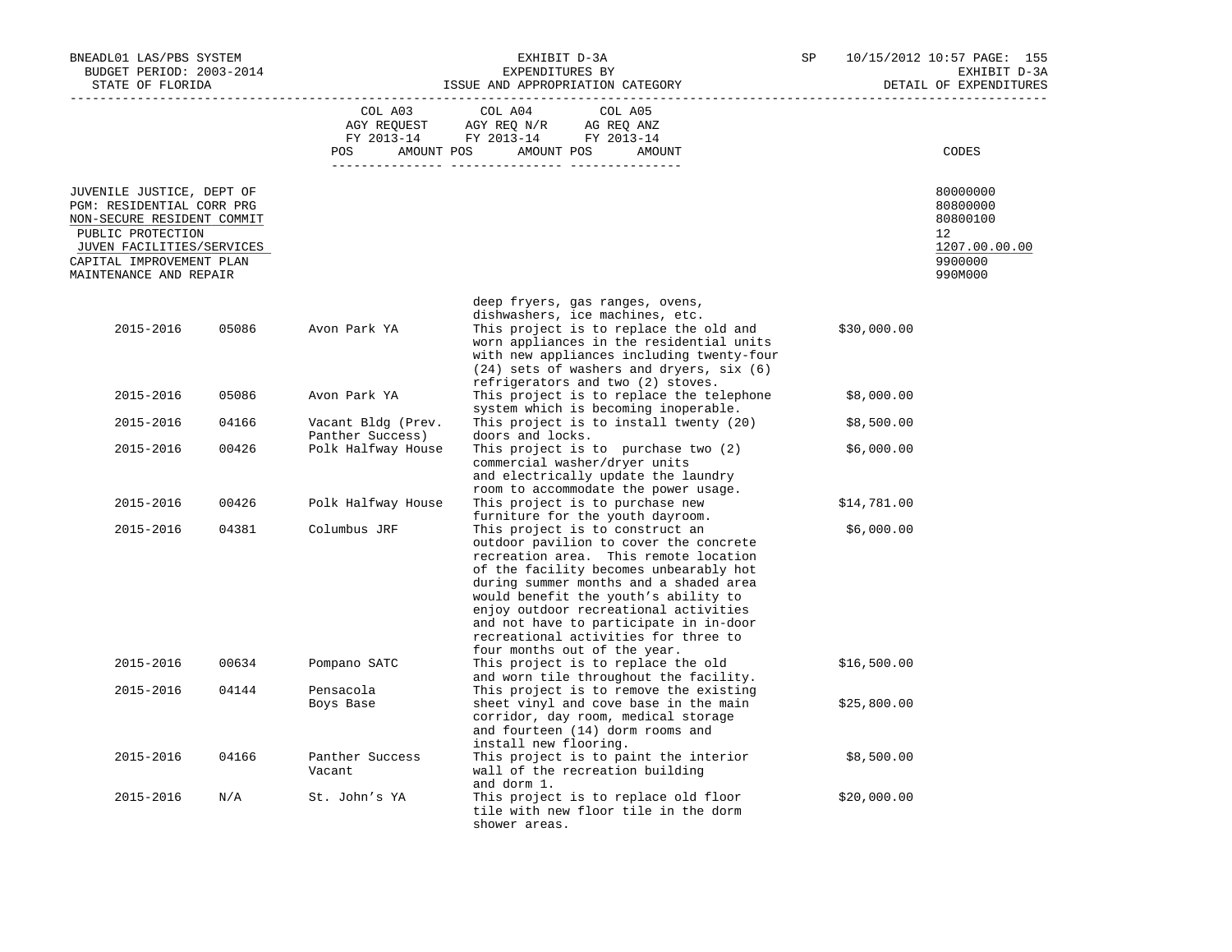| BNEADL01 LAS/PBS SYSTEM<br>BUDGET PERIOD: 2003-2014<br>STATE OF FLORIDA                                                                                                                      |       | EXHIBIT D-3A<br>EXPENDITURES BY<br>ISSUE AND APPROPRIATION CATEGORY |                                                                                                                                                                  | SP |              | 10/15/2012 10:57 PAGE: 156<br>EXHIBIT D-3A<br>DETAIL OF EXPENDITURES          |  |
|----------------------------------------------------------------------------------------------------------------------------------------------------------------------------------------------|-------|---------------------------------------------------------------------|------------------------------------------------------------------------------------------------------------------------------------------------------------------|----|--------------|-------------------------------------------------------------------------------|--|
|                                                                                                                                                                                              |       |                                                                     | COL A03 COL A04<br>COL A05<br>AGY REQUEST AGY REQ N/R AG REQ ANZ<br>FY 2013-14 FY 2013-14 FY 2013-14<br>POS AMOUNT POS AMOUNT POS<br>AMOUNT                      |    |              | CODES                                                                         |  |
| JUVENILE JUSTICE, DEPT OF<br>PGM: RESIDENTIAL CORR PRG<br>NON-SECURE RESIDENT COMMIT<br>PUBLIC PROTECTION<br>JUVEN FACILITIES/SERVICES<br>CAPITAL IMPROVEMENT PLAN<br>MAINTENANCE AND REPAIR |       |                                                                     |                                                                                                                                                                  |    |              | 80000000<br>80800000<br>80800100<br>12<br>1207.00.00.00<br>9900000<br>990M000 |  |
| 2015-2016                                                                                                                                                                                    | 02324 | Les Peters<br>Halfway House                                         | This project is to install running<br>water in the medical unit at the                                                                                           |    | \$8,000.00   |                                                                               |  |
| 2015-2016                                                                                                                                                                                    | N/A   | Santa Rosa JRF                                                      | facility.<br>This project is to remove and<br>replace six (6) leaking shower units,<br>shower valves, install new drains<br>and miscellaneous pipe and fittings, |    | \$9,960.00   |                                                                               |  |
| 2015-2016                                                                                                                                                                                    | 00511 | Pasco Girls<br>Academy                                              | and repair the dilapidated tile floor.<br>This project is to modify and resurface \$75,000.00<br>the parking lot to include fill,<br>curbing and striping.       |    |              |                                                                               |  |
| 2015-2016                                                                                                                                                                                    | 02324 | Les Peters<br>Halfway House                                         | This project is to resurface the<br>parking lot. Parking lot needs to be<br>resurfaced and modified to include fill,<br>curbing and striping.                    |    | \$5,750.00   |                                                                               |  |
| 2015-2016                                                                                                                                                                                    | 00560 | Okeechobee IHWH                                                     | This project is to construct a<br>basketball court for outdoor recreation<br>for the youth.                                                                      |    | \$30,000.00  |                                                                               |  |
| 2015-2016                                                                                                                                                                                    | 04388 | Okeechobee Girls                                                    | This project is to re-tile and remodel<br>existing dorms to be used for visitation,<br>recreation, academic group and behavior<br>activities.                    |    | \$40,000.00  |                                                                               |  |
| 2015-2016                                                                                                                                                                                    | 00511 | Pasco Girls                                                         | This project is to replace the current<br>administration building which is old.                                                                                  |    | \$275,000.00 |                                                                               |  |
| 2015-2016                                                                                                                                                                                    | 00395 | Volusia HH                                                          | This project is to renovate the<br>kitchen, back of administration building<br>and training conference building which<br>need upgrading.                         |    | \$65,000.00  |                                                                               |  |
| 2015-2016                                                                                                                                                                                    | 00634 | Pompano SATC                                                        | This project is to add storm<br>shutters to enhance building security<br>during hurricanes.                                                                      |    | \$36,973.00  |                                                                               |  |
| 2015-2016                                                                                                                                                                                    | 04166 | Hasting Youth<br>Academy                                            | This project is to re-paint the<br>facility on the inside and<br>outside for weather protection.                                                                 |    | \$50,000.00  |                                                                               |  |
| 2015-2016                                                                                                                                                                                    | 02324 | Les Peters<br>Halfway House                                         | This project is to paint the<br>outside of the building and to seal<br>cracks in the block which allows<br>bugs and insects into the building.                   |    | \$13, 125.00 |                                                                               |  |
| 2015-2016                                                                                                                                                                                    | 02324 | Les Peters<br>Halfway House                                         | This project is to replace the broken<br>and chipped tile on facility back porch                                                                                 |    | \$12,000.00  |                                                                               |  |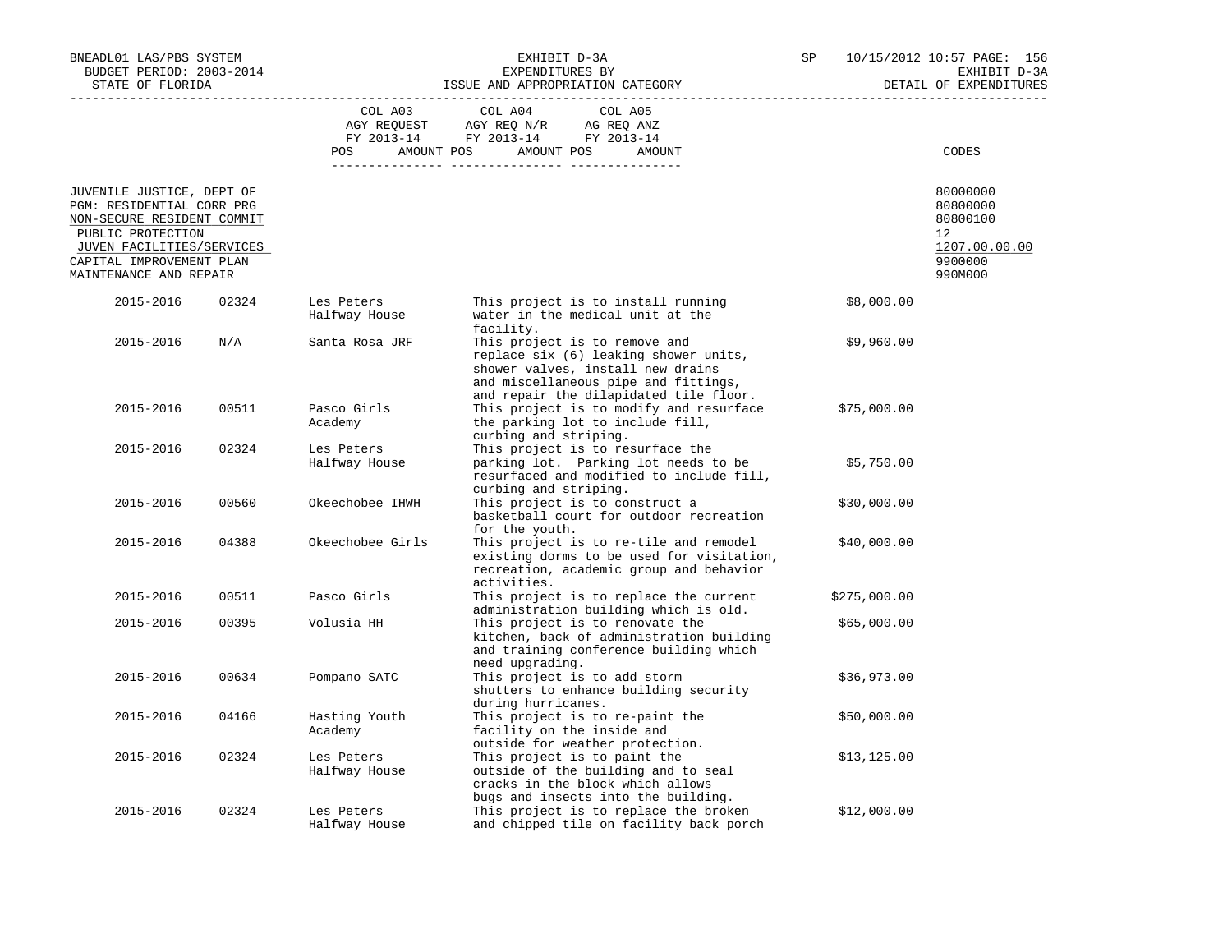| BNEADL01 LAS/PBS SYSTEM<br>BUDGET PERIOD: 2003-2014<br>STATE OF FLORIDA                                                                                                                      |       | ISSUE AND APPROPRIATION CATEGORY       | SP                                                                                                                                                                                                                                                                                                      |  | 10/15/2012 10:57 PAGE: 157<br>EXHIBIT D-3A<br>DETAIL OF EXPENDITURES |                                                                               |
|----------------------------------------------------------------------------------------------------------------------------------------------------------------------------------------------|-------|----------------------------------------|---------------------------------------------------------------------------------------------------------------------------------------------------------------------------------------------------------------------------------------------------------------------------------------------------------|--|----------------------------------------------------------------------|-------------------------------------------------------------------------------|
|                                                                                                                                                                                              |       | COL A03<br>POS                         | COL A04<br>COL A05<br>$\begin{tabular}{lllllll} \bf AGY \;\; RegUEST \hspace{1cm} \bf AGY \;\; REG \;\; N/R \hspace{1cm} \bf AG \;\; REG \;\; ANZ \\ \hline \tt FY \;\; 2013-14 \hspace{1cm} & \tt FY \;\; 2013-14 \hspace{1cm} & \tt FY \;\; 2013-14 \end{tabular}$<br>AMOUNT POS AMOUNT POS<br>AMOUNT |  |                                                                      | CODES                                                                         |
| JUVENILE JUSTICE, DEPT OF<br>PGM: RESIDENTIAL CORR PRG<br>NON-SECURE RESIDENT COMMIT<br>PUBLIC PROTECTION<br>JUVEN FACILITIES/SERVICES<br>CAPITAL IMPROVEMENT PLAN<br>MAINTENANCE AND REPAIR |       |                                        |                                                                                                                                                                                                                                                                                                         |  |                                                                      | 80000000<br>80800000<br>80800100<br>12<br>1207.00.00.00<br>9900000<br>990M000 |
| 2015-2016                                                                                                                                                                                    | 00560 | Okeechobee IHWH                        | area for safety reasons.<br>This project is to replace all<br>the exterior doors which are made<br>of concrete fiber or wood and are<br>experiencing severe wear and tear.                                                                                                                              |  | \$19,600.00                                                          |                                                                               |
| 2015-2016                                                                                                                                                                                    | 00426 | New Beginning YA                       | This project is to re-paint portable<br>unit: exterior walls, two (2) metal<br>exterior doors and ramp.                                                                                                                                                                                                 |  | \$8,000.00                                                           |                                                                               |
| 2016-2017                                                                                                                                                                                    | 00511 | Pasco Girls                            | This project is to repair the sidewalks<br>which are uneven, cracked and unstable.                                                                                                                                                                                                                      |  | \$5,000.00                                                           |                                                                               |
| 2016-2017                                                                                                                                                                                    | 04173 | Bristol Youth<br>Academy               | This project is to replace the<br>ceiling grid and tile in the<br>hallways and administration area of<br>the facility. Grid is metal and rusting.                                                                                                                                                       |  | \$15,000.00                                                          |                                                                               |
| 2016-2017                                                                                                                                                                                    | 04166 | Vacant Bldg (Prev)<br>Panther Success) | This project is to epoxy floor coating in<br>horticulture classroom, recreation<br>buildings and dorms 1 and 2.                                                                                                                                                                                         |  | \$14,000.00                                                          |                                                                               |
| 2016-2017                                                                                                                                                                                    | 00426 | New Beginning YA                       | This project is to re-paint entire<br>interior building.                                                                                                                                                                                                                                                |  | \$6,000.00                                                           |                                                                               |
| 2016-2017                                                                                                                                                                                    | 04126 | Youth Environmental<br>Services        | This project is to replace the copper<br>piping in the dorms, bathrooms and<br>kitchen which is oxidizing and has<br>numerous leaks.                                                                                                                                                                    |  | \$36,000.00                                                          |                                                                               |
| 2016-2017                                                                                                                                                                                    | 00473 | Price Halfway<br>House                 | This project is to install a water<br>meter to read Price Halfway House to<br>be identified separately from the<br>detention center for billing purposes.                                                                                                                                               |  | \$60,000.00                                                          |                                                                               |
| 2016-2017                                                                                                                                                                                    | N/A   | Duval HH                               | This project is to pave the facility.<br>driveway.                                                                                                                                                                                                                                                      |  | \$40,000.00                                                          |                                                                               |
| 2016-2017                                                                                                                                                                                    | 05086 | Avon Park YA                           | This project is to build an outdoor<br>pavilion for the residential basketball<br>court to provide cover for the residents<br>during the year when there is extremely<br>hot and humid conditions.                                                                                                      |  | \$55,000.00                                                          |                                                                               |
| 2016-2017                                                                                                                                                                                    | 05086 | Avon Park YA                           | This project is to construct a small<br>warehouse building for the current<br>storage needs of the facility.                                                                                                                                                                                            |  | \$30,000.00                                                          |                                                                               |
| 2017-2018                                                                                                                                                                                    | 00473 | Price Halfway<br>House                 | This project is to add a new maintenance/<br>storage shed which is old and worn.                                                                                                                                                                                                                        |  | \$12,500.00                                                          |                                                                               |
| 2017-2018                                                                                                                                                                                    | 00560 | Okeechobee IHWH                        | This project is to paint the interior                                                                                                                                                                                                                                                                   |  | \$10,000.00                                                          |                                                                               |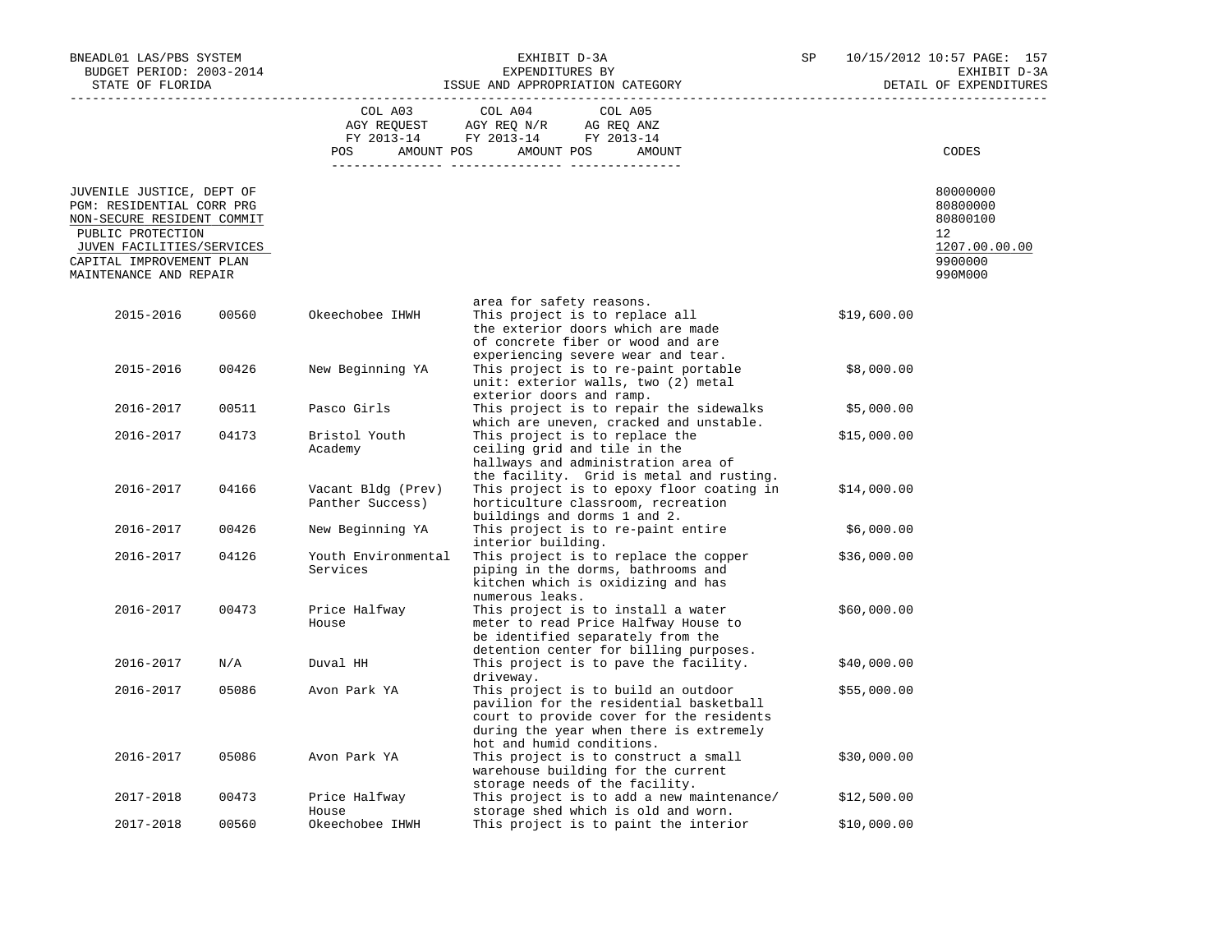| BNEADL01 LAS/PBS SYSTEM<br>BUDGET PERIOD: 2003-2014<br>STATE OF FLORIDA<br>----------------------                                                                                            | EXHIBIT D-3A<br>EXPENDITURES BY<br>ISSUE AND APPROPRIATION CATEGORY |                                                                                                                                                                                       |  | --------------------------- | 10/15/2012 10:57 PAGE: 158<br>EXHIBIT D-3A<br>DETAIL OF EXPENDITURES          |
|----------------------------------------------------------------------------------------------------------------------------------------------------------------------------------------------|---------------------------------------------------------------------|---------------------------------------------------------------------------------------------------------------------------------------------------------------------------------------|--|-----------------------------|-------------------------------------------------------------------------------|
|                                                                                                                                                                                              |                                                                     | COL A03 COL A04 COL A05<br>AGY REQUEST AGY REQ N/R AG REQ ANZ<br>FY 2013-14 FY 2013-14 FY 2013-14<br>POS AMOUNT POS AMOUNT POS<br>AMOUNT                                              |  |                             | CODES                                                                         |
| JUVENILE JUSTICE, DEPT OF<br>PGM: RESIDENTIAL CORR PRG<br>NON-SECURE RESIDENT COMMIT<br>PUBLIC PROTECTION<br>JUVEN FACILITIES/SERVICES<br>CAPITAL IMPROVEMENT PLAN<br>MAINTENANCE AND REPAIR |                                                                     |                                                                                                                                                                                       |  |                             | 80000000<br>80800000<br>80800100<br>12<br>1207.00.00.00<br>9900000<br>990M000 |
| 2017-2018<br>04144                                                                                                                                                                           | Pensacola Boys Base                                                 | of buildings 84, 85 & 86 which are worn.<br>This project is to resurface the<br>basketball court and parking area. The<br>black top is weather-worn, cracked and<br>has holes.        |  | \$15,000.00                 |                                                                               |
| 2017-2018<br>00634                                                                                                                                                                           | Pompano SATC                                                        | This project is to enclose the patio<br>to create shade and an indoor recreation                                                                                                      |  | \$27,545.00                 |                                                                               |
| 2017-2018<br>04144                                                                                                                                                                           | Pensacola Boys Base                                                 | space for youth.<br>This project is to construct<br>additional office space as the<br>facility needs a confidential area                                                              |  | \$120,000.00                |                                                                               |
| 2017-2018<br>04616                                                                                                                                                                           | Union JRF                                                           | for mental health treatment.<br>This project is to paint the inside<br>and outside of the building to seal<br>cracks in the block which allows bugs<br>and insects into the building. |  | \$23,100.00                 |                                                                               |
| Refer to accompanying CIP-5 forms.                                                                                                                                                           |                                                                     |                                                                                                                                                                                       |  |                             |                                                                               |
| TOTAL: JUVEN FACILITIES/SERVICES<br>BY FUND TYPE                                                                                                                                             |                                                                     |                                                                                                                                                                                       |  |                             | 1207.00.00.00                                                                 |
| GENERAL REVENUE FUND<br>TRUST FUNDS                                                                                                                                                          | 90,615,339 4,268,511<br>6,795,171                                   |                                                                                                                                                                                       |  |                             | 1000<br>2000                                                                  |
| TOTAL POSITIONS 108.00<br>TOTAL PROG COMP 97,410,510 4,268,511<br>TOTAL SALARY RATE $3,809,818$                                                                                              |                                                                     |                                                                                                                                                                                       |  |                             |                                                                               |
| TOTAL: NON-SECURE RESIDENT COMMIT                                                                                                                                                            |                                                                     |                                                                                                                                                                                       |  |                             | 80800100                                                                      |
| BY FUND TYPE<br>GENERAL REVENUE FUND<br>TRUST FUNDS                                                                                                                                          | 101,029,741 4,268,511<br>6,795,171                                  |                                                                                                                                                                                       |  |                             | 1000<br>2000                                                                  |
| TOTAL POSITIONS 108.00<br>TOTAL BUREAU 107,824,912 4,268,511<br>TOTAL SALARY RATE 3,809,818                                                                                                  |                                                                     |                                                                                                                                                                                       |  |                             |                                                                               |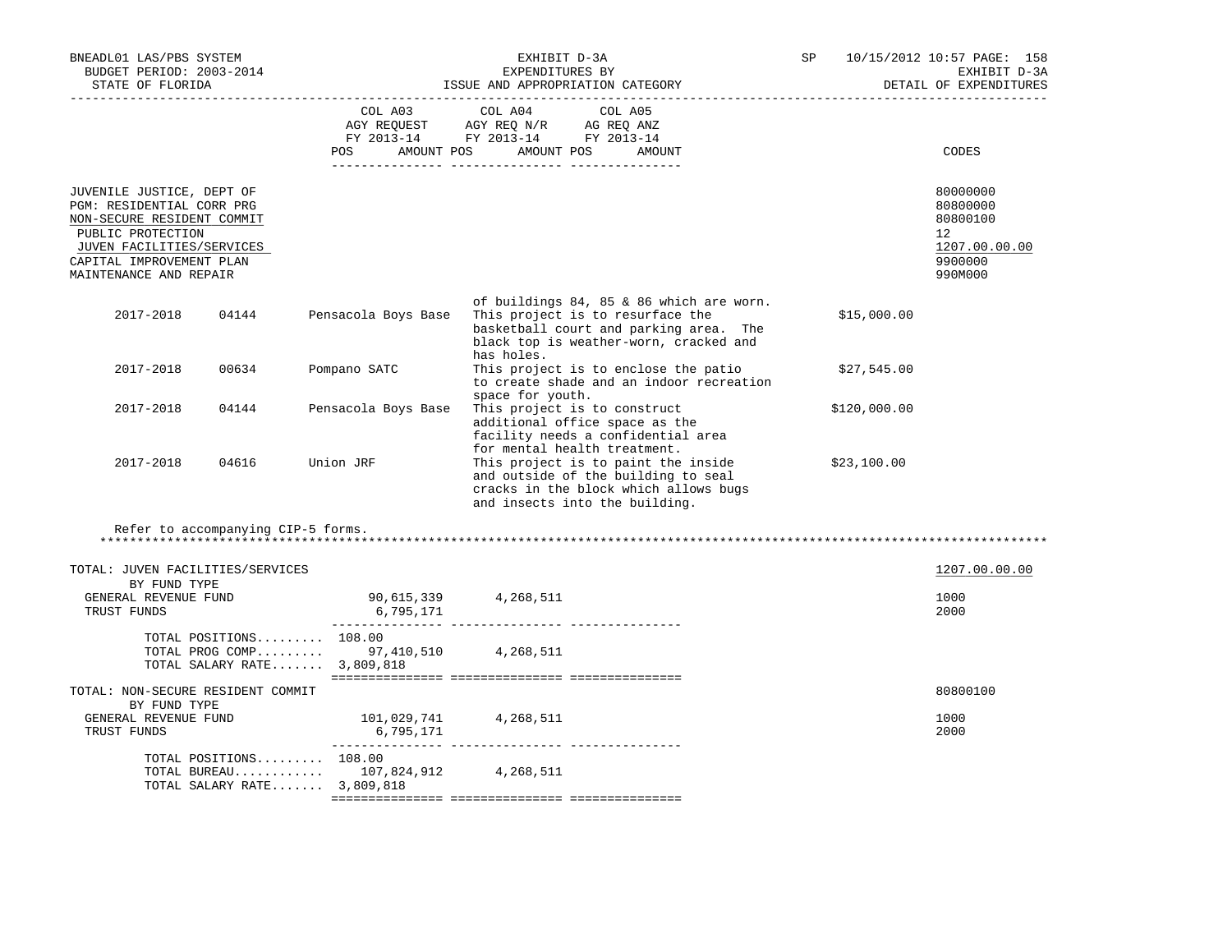| BNEADL01 LAS/PBS SYSTEM<br>BUDGET PERIOD: 2003-2014<br>STATE OF FLORIDA                                                                                                                                                                                  | EXHIBIT D-3A<br>EXPENDITURES BY<br>ISSUE AND APPROPRIATION CATEGORY                                                                                                                                                                                         | SP <sub>2</sub><br>10/15/2012 10:57 PAGE: 159<br>EXHIBIT D-3A<br>DETAIL OF EXPENDITURES           |
|----------------------------------------------------------------------------------------------------------------------------------------------------------------------------------------------------------------------------------------------------------|-------------------------------------------------------------------------------------------------------------------------------------------------------------------------------------------------------------------------------------------------------------|---------------------------------------------------------------------------------------------------|
|                                                                                                                                                                                                                                                          | COL A03 COL A04 COL A05<br>$\begin{tabular}{lllllll} AGY & \texttt{REQUEST} & \texttt{AGY} & \texttt{REG} & \texttt{N/R} & \texttt{AG} & \texttt{REG} & \texttt{ANZ} \end{tabular}$<br>FY 2013-14 FY 2013-14 FY 2013-14<br>POS AMOUNT POS AMOUNT POS AMOUNT | CODES                                                                                             |
| JUVENILE JUSTICE, DEPT OF<br>PGM: RESIDENTIAL CORR PRG<br>SECURE RESIDENTIAL COMMIT<br>PUBLIC PROTECTION<br>DRUG CONTRL/SUBSTNCE ABUSE<br>ESTIMATED EXPENDITURES<br>ESTIMATED EXPENDITURES - OPERATIONS<br>SPECIAL CATEGORIES<br>G/A-CONTRACTED SERVICES |                                                                                                                                                                                                                                                             | 80000000<br>80800000<br>80800200<br>12<br>1201.00.00.00<br>1000000<br>1001000<br>100000<br>100778 |
| GENERAL REVENUE FUND -STATE 1,505,625<br>SOCIAL SVCS BLK GRT TF -FEDERL 3,897,856                                                                                                                                                                        |                                                                                                                                                                                                                                                             | 1000 1<br>2639 3                                                                                  |
| TOTAL APPRO                                                                                                                                                                                                                                              | 5,403,481                                                                                                                                                                                                                                                   |                                                                                                   |
| TOTAL: DRUG CONTRL/SUBSTNCE ABUSE<br>BY FUND TYPE<br>GENERAL REVENUE FUND                                                                                                                                                                                | 1,505,625                                                                                                                                                                                                                                                   | 1201.00.00.00<br>1000                                                                             |
| TRUST FUNDS                                                                                                                                                                                                                                              | 3,897,856                                                                                                                                                                                                                                                   | 2000                                                                                              |
| TOTAL PROG COMP                                                                                                                                                                                                                                          | 5,403,481                                                                                                                                                                                                                                                   |                                                                                                   |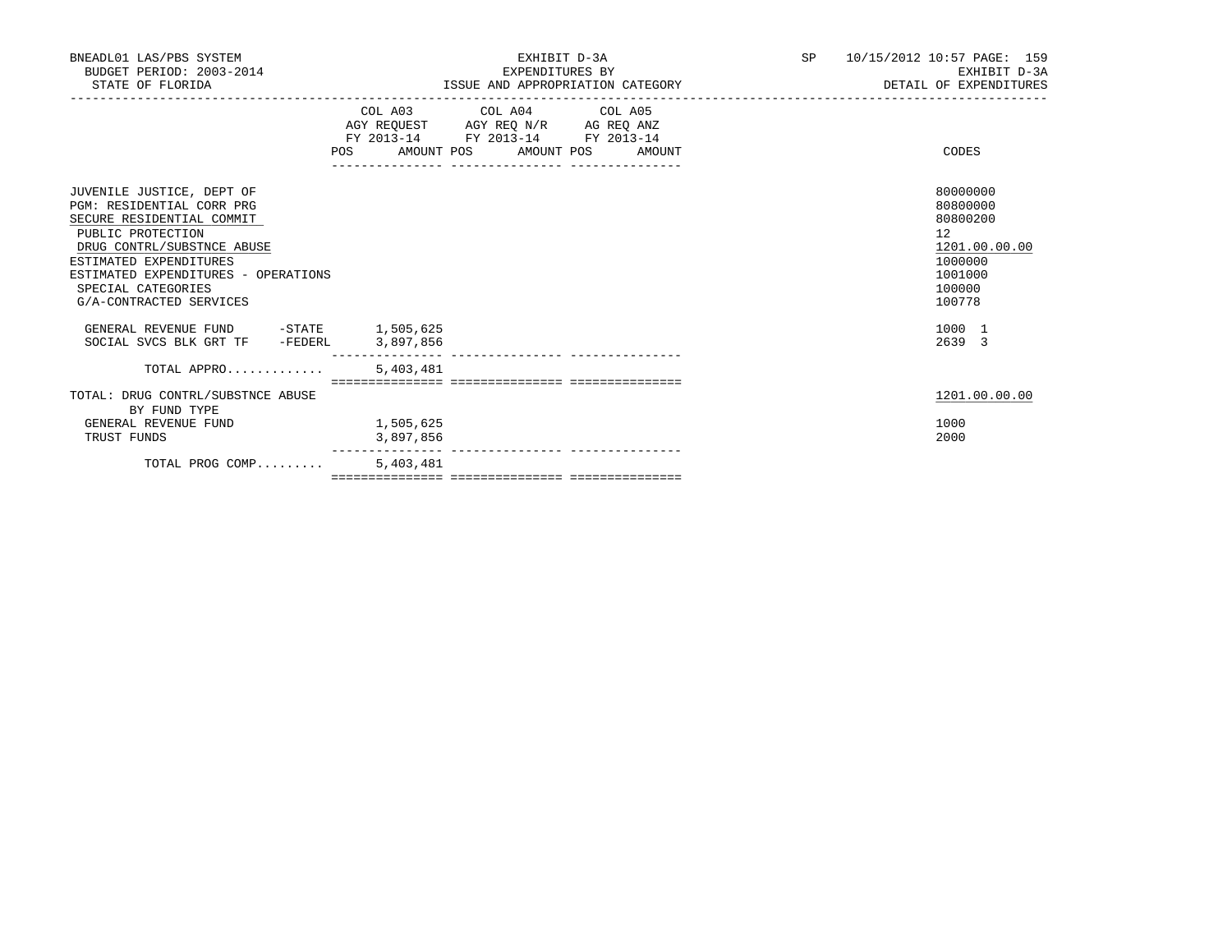| BNEADL01 LAS/PBS SYSTEM<br>BUDGET PERIOD: 2003-2014<br>STATE OF FLORIDA                                                                                                                                                                         |                              | EXHIBIT D-3A<br>EXPENDITURES BY<br>ISSUE AND APPROPRIATION CATEGORY                                                          | SP and the set of the set of the set of the set of the set of the set of the set of the set of the set of the set of the set of the set of the set of the set of the set of the set of the set of the set of the set of the se | 10/15/2012 10:57 PAGE: 160<br>EXHIBIT D-3A<br>DETAIL OF EXPENDITURES                    |
|-------------------------------------------------------------------------------------------------------------------------------------------------------------------------------------------------------------------------------------------------|------------------------------|------------------------------------------------------------------------------------------------------------------------------|--------------------------------------------------------------------------------------------------------------------------------------------------------------------------------------------------------------------------------|-----------------------------------------------------------------------------------------|
|                                                                                                                                                                                                                                                 | POS AMOUNT POS               | COL A03 COL A04<br>COL A05<br>AGY REQUEST AGY REQ N/R AG REQ ANZ<br>FY 2013-14 FY 2013-14 FY 2013-14<br>AMOUNT POS<br>AMOUNT |                                                                                                                                                                                                                                | CODES                                                                                   |
| JUVENILE JUSTICE, DEPT OF<br>PGM: RESIDENTIAL CORR PRG<br>SECURE RESIDENTIAL COMMIT<br>PUBLIC PROTECTION<br>JUVEN FACILITIES/SERVICES<br>ESTIMATED EXPENDITURES<br>ESTIMATED EXPENDITURES - OPERATIONS<br>SALARY RATE<br>SALARY RATE 12,538,990 |                              |                                                                                                                              |                                                                                                                                                                                                                                | 80000000<br>80800000<br>80800200<br>12<br>1207.00.00.00<br>1000000<br>1001000<br>000000 |
| SALARIES AND BENEFITS                                                                                                                                                                                                                           |                              |                                                                                                                              |                                                                                                                                                                                                                                | 010000                                                                                  |
| GENERAL REVENUE FUND -STATE 13,281,001<br>FEDERAL GRANTS TRUST FUND -RECPNT<br>GRANTS AND DONATIONS TF -STATE<br>SOCIAL SVCS BLK GRT TF -FEDERL 2,267,459                                                                                       | 110,225<br>447,771           |                                                                                                                              |                                                                                                                                                                                                                                | 1000 1<br>2261 9<br>2339 1<br>2639 3                                                    |
| TOTAL POSITIONS 237.00<br>TOTAL APPRO 16,106,456                                                                                                                                                                                                |                              |                                                                                                                              |                                                                                                                                                                                                                                |                                                                                         |
| OTHER PERSONAL SERVICES                                                                                                                                                                                                                         |                              |                                                                                                                              |                                                                                                                                                                                                                                | 030000                                                                                  |
| GENERAL REVENUE FUND<br>GRANTS AND DONATIONS TF -STATE                                                                                                                                                                                          | $-$ STATE 137, 431<br>13,840 |                                                                                                                              |                                                                                                                                                                                                                                | 1000 1<br>2339 1                                                                        |
| TOTAL APPRO                                                                                                                                                                                                                                     | 151,271                      |                                                                                                                              |                                                                                                                                                                                                                                |                                                                                         |
| <b>EXPENSES</b>                                                                                                                                                                                                                                 |                              |                                                                                                                              |                                                                                                                                                                                                                                | 040000                                                                                  |
| GENERAL REVENUE FUND -STATE 1,855,719<br>FEDERAL GRANTS TRUST FUND -RECPNT<br>GRANTS AND DONATIONS TF -STATE                                                                                                                                    | 6, 279<br>11,893             |                                                                                                                              |                                                                                                                                                                                                                                | 1000 1<br>2261 9<br>2339 1                                                              |
| TOTAL APPRO                                                                                                                                                                                                                                     | 1,873,891                    |                                                                                                                              |                                                                                                                                                                                                                                |                                                                                         |
| OPERATING CAPITAL OUTLAY                                                                                                                                                                                                                        |                              |                                                                                                                              |                                                                                                                                                                                                                                | 060000                                                                                  |
| GRANTS AND DONATIONS TF                                                                                                                                                                                                                         | $-STATE$ 33,861              |                                                                                                                              |                                                                                                                                                                                                                                | 2339 1                                                                                  |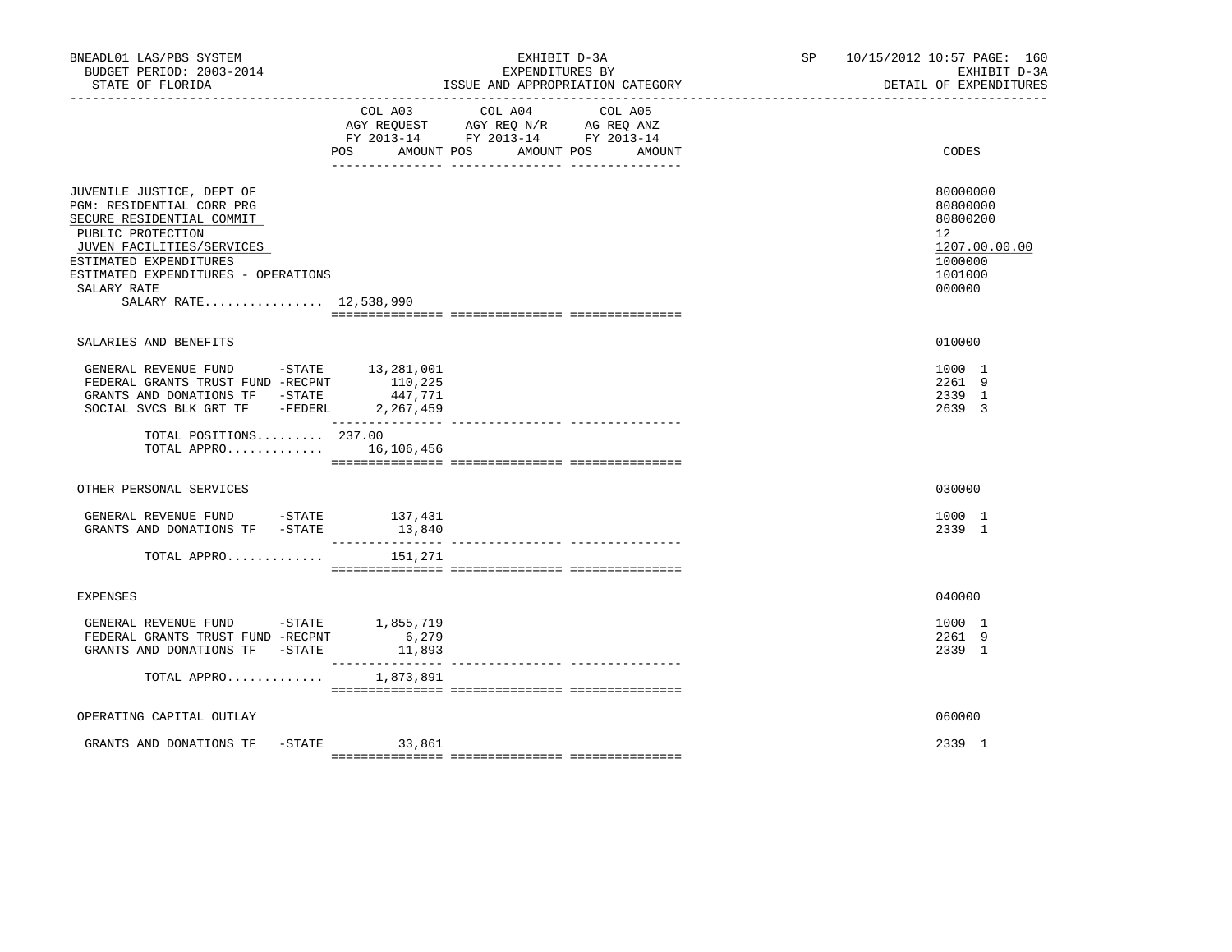| BNEADL01 LAS/PBS SYSTEM<br>BUDGET PERIOD: 2003-2014<br>STATE OF FLORIDA<br>_____________________________________                                                                                                        | EXHIBIT D-3A<br>EXPENDITURES BY<br>ISSUE AND APPROPRIATION CATEGORY                                                                      | SP 10/15/2012 10:57 PAGE: 161<br>EXHIBIT D-3A<br>DETAIL OF EXPENDITURES                 |
|-------------------------------------------------------------------------------------------------------------------------------------------------------------------------------------------------------------------------|------------------------------------------------------------------------------------------------------------------------------------------|-----------------------------------------------------------------------------------------|
|                                                                                                                                                                                                                         | COL A03 COL A04 COL A05<br>AGY REQUEST AGY REQ N/R AG REQ ANZ<br>FY 2013-14 FY 2013-14 FY 2013-14<br>POS AMOUNT POS AMOUNT POS<br>AMOUNT | CODES                                                                                   |
| JUVENILE JUSTICE, DEPT OF<br>PGM: RESIDENTIAL CORR PRG<br>SECURE RESIDENTIAL COMMIT<br>PUBLIC PROTECTION<br>JUVEN FACILITIES/SERVICES<br>ESTIMATED EXPENDITURES<br>ESTIMATED EXPENDITURES - OPERATIONS<br>FOOD PRODUCTS |                                                                                                                                          | 80000000<br>80800000<br>80800200<br>12<br>1207.00.00.00<br>1000000<br>1001000<br>070000 |
| GENERAL REVENUE FUND -STATE<br>FEDERAL GRANTS TRUST FUND -RECPNT<br>GRANTS AND DONATIONS TF - STATE 194,644                                                                                                             | 159,687<br>160,400                                                                                                                       | 1000 1<br>2261 9<br>2339 1                                                              |
| TOTAL APPRO                                                                                                                                                                                                             | 514,731                                                                                                                                  |                                                                                         |
| SPECIAL CATEGORIES<br>G/A-CONT SVCS/OKEECHOBEE                                                                                                                                                                          |                                                                                                                                          | 100000<br>100009                                                                        |
| GENERAL REVENUE FUND -STATE<br>GRANTS AND DONATIONS TF -STATE<br>SOCIAL SVCS BLK GRT TF - FEDERL                                                                                                                        | 6,385,963<br>32,088<br>2,546,273<br>________________                                                                                     | 1000 1<br>2339 1<br>2639 3                                                              |
| TOTAL APPRO                                                                                                                                                                                                             | 8,964,324                                                                                                                                |                                                                                         |
| CONTRACTED SERVICES                                                                                                                                                                                                     |                                                                                                                                          | 100777                                                                                  |
| GENERAL REVENUE FUND -STATE 596,426<br>FEDERAL GRANTS TRUST FUND -RECPNT<br>GRANTS AND DONATIONS TF - STATE                                                                                                             | 2,512<br>4,757                                                                                                                           | 1000 1<br>2261 9<br>2339 1                                                              |
| TOTAL APPRO                                                                                                                                                                                                             | 603,695                                                                                                                                  |                                                                                         |
| G/A-CONTRACTED SERVICES                                                                                                                                                                                                 |                                                                                                                                          | 100778                                                                                  |
| GENERAL REVENUE FUND -STATE 10,479,049<br>FEDERAL GRANTS TRUST FUND -RECPNT<br>GRANTS AND DONATIONS TF -STATE<br>SOCIAL SVCS BLK GRT TF -FEDERL                                                                         | 4,003<br>274,785<br>27,015,642                                                                                                           | 1000 1<br>2261 9<br>2339 1<br>2639 3                                                    |
| TOTAL APPRO                                                                                                                                                                                                             | 37,773,479                                                                                                                               |                                                                                         |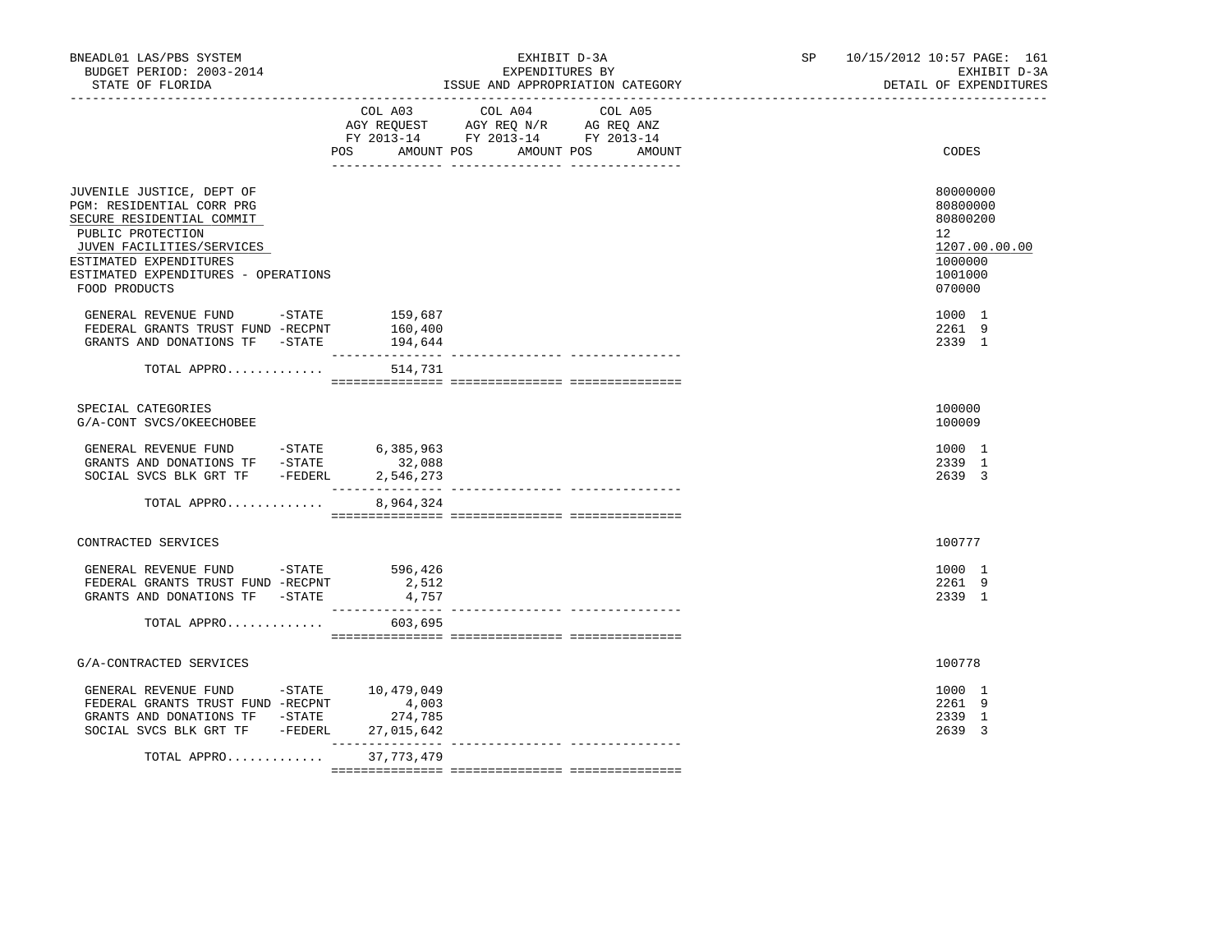| BNEADL01 LAS/PBS SYSTEM<br>BUDGET PERIOD: 2003-2014<br>STATE OF FLORIDA                                                                                                                                                                                   |  | EXHIBIT D-3A<br>EXPENDITURES BY<br>ISSUE AND APPROPRIATION CATEGORY |                                                                                                                 |        | SP and the set of the set of the set of the set of the set of the set of the set of the set of the set of the set of the set of the set of the set of the set of the set of the set of the set of the set of the set of the se | 10/15/2012 10:57 PAGE: 162<br>EXHIBIT D-3A<br>DETAIL OF EXPENDITURES                                        |  |
|-----------------------------------------------------------------------------------------------------------------------------------------------------------------------------------------------------------------------------------------------------------|--|---------------------------------------------------------------------|-----------------------------------------------------------------------------------------------------------------|--------|--------------------------------------------------------------------------------------------------------------------------------------------------------------------------------------------------------------------------------|-------------------------------------------------------------------------------------------------------------|--|
|                                                                                                                                                                                                                                                           |  | POS<br>AMOUNT POS                                                   | COL A03 COL A04 COL A05<br>AGY REQUEST AGY REQ N/R AG REQ ANZ<br>FY 2013-14 FY 2013-14 FY 2013-14<br>AMOUNT POS | AMOUNT |                                                                                                                                                                                                                                | CODES                                                                                                       |  |
| JUVENILE JUSTICE, DEPT OF<br>PGM: RESIDENTIAL CORR PRG<br>SECURE RESIDENTIAL COMMIT<br>PUBLIC PROTECTION<br>JUVEN FACILITIES/SERVICES<br>ESTIMATED EXPENDITURES<br>ESTIMATED EXPENDITURES - OPERATIONS<br>SPECIAL CATEGORIES<br>RISK MANAGEMENT INSURANCE |  |                                                                     |                                                                                                                 |        |                                                                                                                                                                                                                                | 80000000<br>80800000<br>80800200<br>$12^{\circ}$<br>1207.00.00.00<br>1000000<br>1001000<br>100000<br>103241 |  |
| GENERAL REVENUE FUND -STATE 1,360,031                                                                                                                                                                                                                     |  |                                                                     |                                                                                                                 |        |                                                                                                                                                                                                                                | 1000 1                                                                                                      |  |
| LEASE/PURCHASE/EQUIPMENT                                                                                                                                                                                                                                  |  |                                                                     |                                                                                                                 |        |                                                                                                                                                                                                                                | 105281                                                                                                      |  |
| GENERAL REVENUE FUND                                                                                                                                                                                                                                      |  | $-$ STATE 44,966                                                    |                                                                                                                 |        |                                                                                                                                                                                                                                | 1000 1                                                                                                      |  |
| TR/DMS/HR SVCS/STW CONTRCT                                                                                                                                                                                                                                |  |                                                                     |                                                                                                                 |        |                                                                                                                                                                                                                                | 107040                                                                                                      |  |
| GENERAL REVENUE FUND                                                                                                                                                                                                                                      |  | $-$ STATE 201, 160                                                  |                                                                                                                 |        |                                                                                                                                                                                                                                | 1000 1                                                                                                      |  |
| FEDERAL GRANTS TRUST FUND -FEDERL                                                                                                                                                                                                                         |  | 4,674<br>$-RECPNT$ 1,170                                            |                                                                                                                 |        |                                                                                                                                                                                                                                | 2261 3<br>2261 9                                                                                            |  |
| TOTAL FEDERAL GRANTS TRUST FUND                                                                                                                                                                                                                           |  | 5,844                                                               |                                                                                                                 |        |                                                                                                                                                                                                                                | 2261                                                                                                        |  |
| GRANTS AND DONATIONS TF -STATE 14,089<br>TOTAL APPRO 221,093                                                                                                                                                                                              |  |                                                                     |                                                                                                                 |        |                                                                                                                                                                                                                                | 2339 1                                                                                                      |  |
| TOTAL: ESTIMATED EXPENDITURES - OPERATIONS<br>TOTAL POSITIONS 237.00<br>TOTAL ISSUE 67,647,798<br>TOTAL SALARY RATE 12,538,990                                                                                                                            |  |                                                                     |                                                                                                                 |        |                                                                                                                                                                                                                                | 1001000                                                                                                     |  |
| CASUALTY INSURANCE PREMIUM<br>ADJUSTMENT<br>SPECIAL CATEGORIES<br>RISK MANAGEMENT INSURANCE                                                                                                                                                               |  |                                                                     |                                                                                                                 |        |                                                                                                                                                                                                                                | 1001090<br>100000<br>103241                                                                                 |  |
| GENERAL REVENUE FUND                                                                                                                                                                                                                                      |  | -STATE 593,221                                                      |                                                                                                                 |        |                                                                                                                                                                                                                                | 1000 1                                                                                                      |  |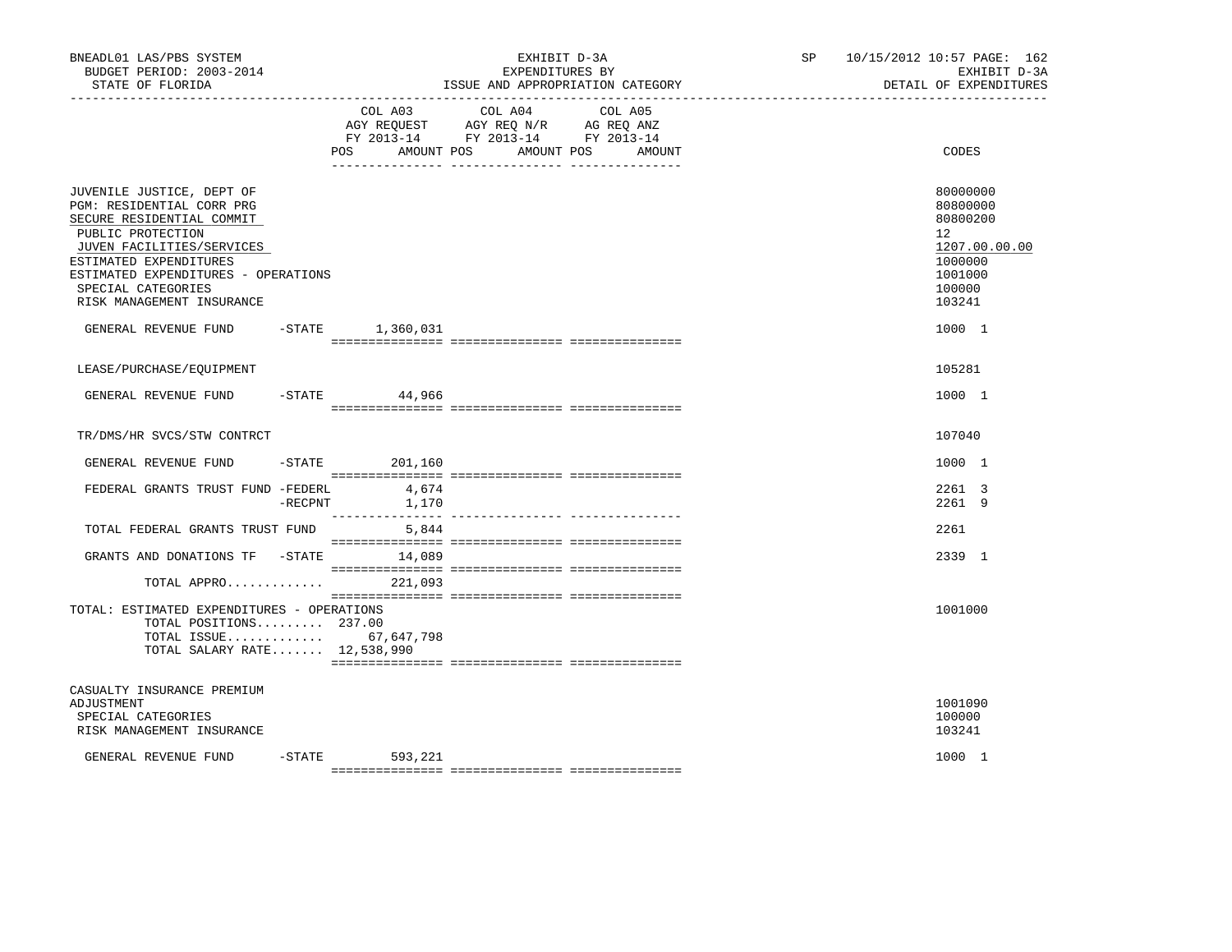| BNEADL01 LAS/PBS SYSTEM<br>BUDGET PERIOD: 2003-2014<br>STATE OF FLORIDA                                                                                                                      |           | EXHIBIT D-3A<br>EXPENDITURES BY<br>ISSUE AND APPROPRIATION CATEGORY |                                                                                                                                   |  | SP | 10/15/2012 10:57 PAGE: 163<br>EXHIBIT D-3A<br>DETAIL OF EXPENDITURES |                                                                    |
|----------------------------------------------------------------------------------------------------------------------------------------------------------------------------------------------|-----------|---------------------------------------------------------------------|-----------------------------------------------------------------------------------------------------------------------------------|--|----|----------------------------------------------------------------------|--------------------------------------------------------------------|
|                                                                                                                                                                                              |           | POS                                                                 | COL A03 COL A04 COL A05<br>AGY REQUEST AGY REQ N/R AG REQ ANZ<br>FY 2013-14 FY 2013-14 FY 2013-14<br>AMOUNT POS AMOUNT POS AMOUNT |  |    |                                                                      | CODES                                                              |
| JUVENILE JUSTICE, DEPT OF<br>PGM: RESIDENTIAL CORR PRG<br>SECURE RESIDENTIAL COMMIT<br>PUBLIC PROTECTION<br>JUVEN FACILITIES/SERVICES<br>ESTIMATED EXPENDITURES<br>FLORIDA RETIREMENT SYSTEM |           |                                                                     |                                                                                                                                   |  |    |                                                                      | 80000000<br>80800000<br>80800200<br>12<br>1207.00.00.00<br>1000000 |
| CONTRIBUTION ADJUSTMENT FOR<br>FISCAL YEAR 2012-2013<br>SALARIES AND BENEFITS                                                                                                                |           |                                                                     |                                                                                                                                   |  |    |                                                                      | 1001240<br>010000                                                  |
| GENERAL REVENUE FUND -STATE 35,110<br>FEDERAL GRANTS TRUST FUND -RECPNT<br>GRANTS AND DONATIONS TF -STATE                                                                                    |           | 247<br>1,011                                                        |                                                                                                                                   |  |    |                                                                      | 1000 1<br>2261 9<br>2339 1                                         |
| TOTAL APPRO                                                                                                                                                                                  |           | 36,368                                                              |                                                                                                                                   |  |    |                                                                      |                                                                    |
| ADJUSTMENT TO STATE HEALTH<br>INSURANCE PREMIUM CONTRIBUTION -<br>FISCAL YEAR 2012-13<br>SALARIES AND BENEFITS                                                                               |           |                                                                     |                                                                                                                                   |  |    |                                                                      | 1001830<br>010000                                                  |
| GENERAL REVENUE FUND $-$ STATE 27,650<br>FEDERAL GRANTS TRUST FUND -RECPNT<br>GRANTS AND DONATIONS TF -STATE                                                                                 |           | 195<br>796                                                          |                                                                                                                                   |  |    |                                                                      | 1000 1<br>2261 9<br>2339 1                                         |
| TOTAL APPRO                                                                                                                                                                                  |           | 28,641                                                              |                                                                                                                                   |  |    |                                                                      |                                                                    |
| REALLOCATION OF HUMAN RESOURCES<br>OUTSOURCING<br>SPECIAL CATEGORIES<br>TR/DMS/HR SVCS/STW CONTRCT                                                                                           |           |                                                                     |                                                                                                                                   |  |    |                                                                      | 1005900<br>100000<br>107040                                        |
| GENERAL REVENUE FUND                                                                                                                                                                         |           | $-STATE$ 26, 241-                                                   |                                                                                                                                   |  |    |                                                                      | 1000 1                                                             |
| FEDERAL GRANTS TRUST FUND -FEDERL                                                                                                                                                            | $-RECPNT$ | $610-$<br>$153-$                                                    |                                                                                                                                   |  |    |                                                                      | 2261 3<br>2261 9                                                   |
| TOTAL FEDERAL GRANTS TRUST FUND                                                                                                                                                              |           | 763-                                                                |                                                                                                                                   |  |    |                                                                      | 2261                                                               |
| GRANTS AND DONATIONS TF -STATE 1,838-                                                                                                                                                        |           |                                                                     |                                                                                                                                   |  |    |                                                                      | 2339 1                                                             |
| TOTAL APPRO                                                                                                                                                                                  |           | 28,842-                                                             |                                                                                                                                   |  |    |                                                                      |                                                                    |
|                                                                                                                                                                                              |           |                                                                     |                                                                                                                                   |  |    |                                                                      |                                                                    |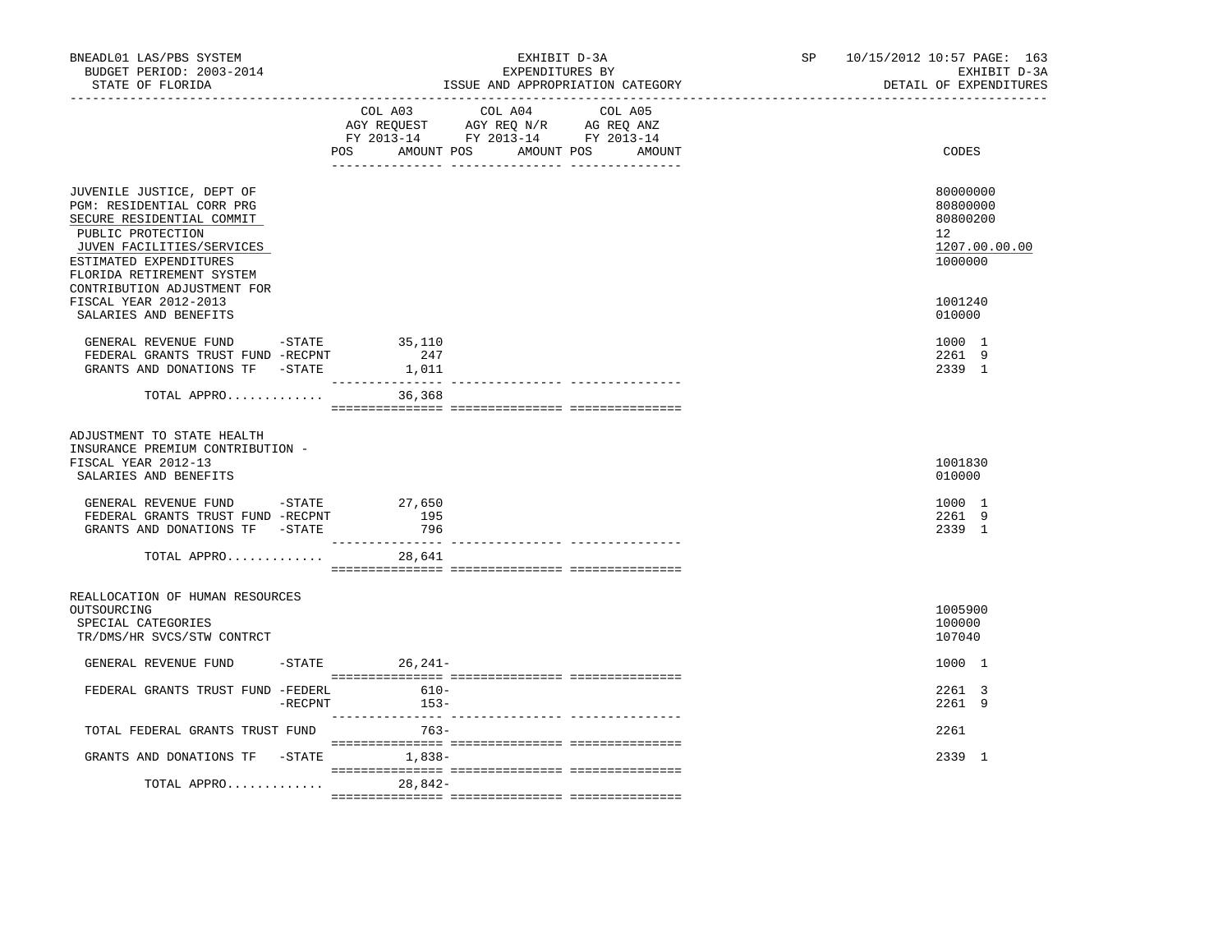| BNEADL01 LAS/PBS SYSTEM<br>BUDGET PERIOD: 2003-2014<br>STATE OF FLORIDA                                                                                                                                                                                                   | EXHIBIT D-3A<br>EXPENDITURES BY<br>ISSUE AND APPROPRIATION CATEGORY                                                                                                                                                                                                                                                                                                                                                                                        | 10/15/2012 10:57 PAGE: 164<br>SP<br>EXHIBIT D-3A<br>DETAIL OF EXPENDITURES              |
|---------------------------------------------------------------------------------------------------------------------------------------------------------------------------------------------------------------------------------------------------------------------------|------------------------------------------------------------------------------------------------------------------------------------------------------------------------------------------------------------------------------------------------------------------------------------------------------------------------------------------------------------------------------------------------------------------------------------------------------------|-----------------------------------------------------------------------------------------|
|                                                                                                                                                                                                                                                                           | COL A03<br>COL A04<br>COL A05<br>AGY REQUEST<br>AGY REQ N/R<br>AG REQ ANZ<br>FY 2013-14<br>FY 2013-14 FY 2013-14<br><b>POS</b><br>AMOUNT POS<br>AMOUNT POS<br>AMOUNT                                                                                                                                                                                                                                                                                       | CODES                                                                                   |
| JUVENILE JUSTICE, DEPT OF<br>PGM: RESIDENTIAL CORR PRG<br>SECURE RESIDENTIAL COMMIT<br>PUBLIC PROTECTION<br>JUVEN FACILITIES/SERVICES<br>ADJUSTMENTS TO CURRENT YEAR<br>ESTIMATED EXPENDITURES<br>CORRECT FUND SOURCE IDENTIFIER -<br><b>DEDUCT</b><br>SPECIAL CATEGORIES |                                                                                                                                                                                                                                                                                                                                                                                                                                                            | 80000000<br>80800000<br>80800200<br>12<br>1207.00.00.00<br>1600000<br>160S010<br>100000 |
| TR/DMS/HR SVCS/STW CONTRCT<br>FEDERAL GRANTS TRUST FUND -FEDERL                                                                                                                                                                                                           | $2,295-$                                                                                                                                                                                                                                                                                                                                                                                                                                                   | 107040<br>2261 3                                                                        |
|                                                                                                                                                                                                                                                                           |                                                                                                                                                                                                                                                                                                                                                                                                                                                            |                                                                                         |
| AGENCY ISSUE NARRATIVE:<br>2013-2014 BUDGET YEAR NARRATIVE:                                                                                                                                                                                                               | IT COMPONENT? NO<br>This issue corrects the funding source identifier (FSI) for budget authority in the Federal Grants Trust Fund. This<br>correction is necessary in order to clearly identify budget authority for the U.S. Department of Agriculture's National<br>School Lunch Program. This funding is received through the Florida Department of Agriculture and Consumer Services. The<br>corresponding issue is included under issue code 160S020. |                                                                                         |
| CORRECT FUND SOURCE IDENTIFIER -<br>ADD<br>SPECIAL CATEGORIES<br>TR/DMS/HR SVCS/STW CONTRCT                                                                                                                                                                               |                                                                                                                                                                                                                                                                                                                                                                                                                                                            | 160S020<br>100000<br>107040                                                             |
| FEDERAL GRANTS TRUST FUND -RECPNT                                                                                                                                                                                                                                         | 2,295                                                                                                                                                                                                                                                                                                                                                                                                                                                      | 2261 9                                                                                  |
|                                                                                                                                                                                                                                                                           |                                                                                                                                                                                                                                                                                                                                                                                                                                                            |                                                                                         |
| AGENCY ISSUE NARRATIVE:<br>2013-2014 BUDGET YEAR NARRATIVE:                                                                                                                                                                                                               | IT COMPONENT? NO<br>This issue corrects the funding source identifier (FSI) for budget authority in the Federal Grants Trust Fund. This<br>correction is necessary in order to clearly identify budget authority for the U.S. Department of Agriculture's National<br>School Lunch Program. This funding is received through the Florida Department of Agriculture and Consumer Services. The<br>corresponding issue is included under issue code 160S010. |                                                                                         |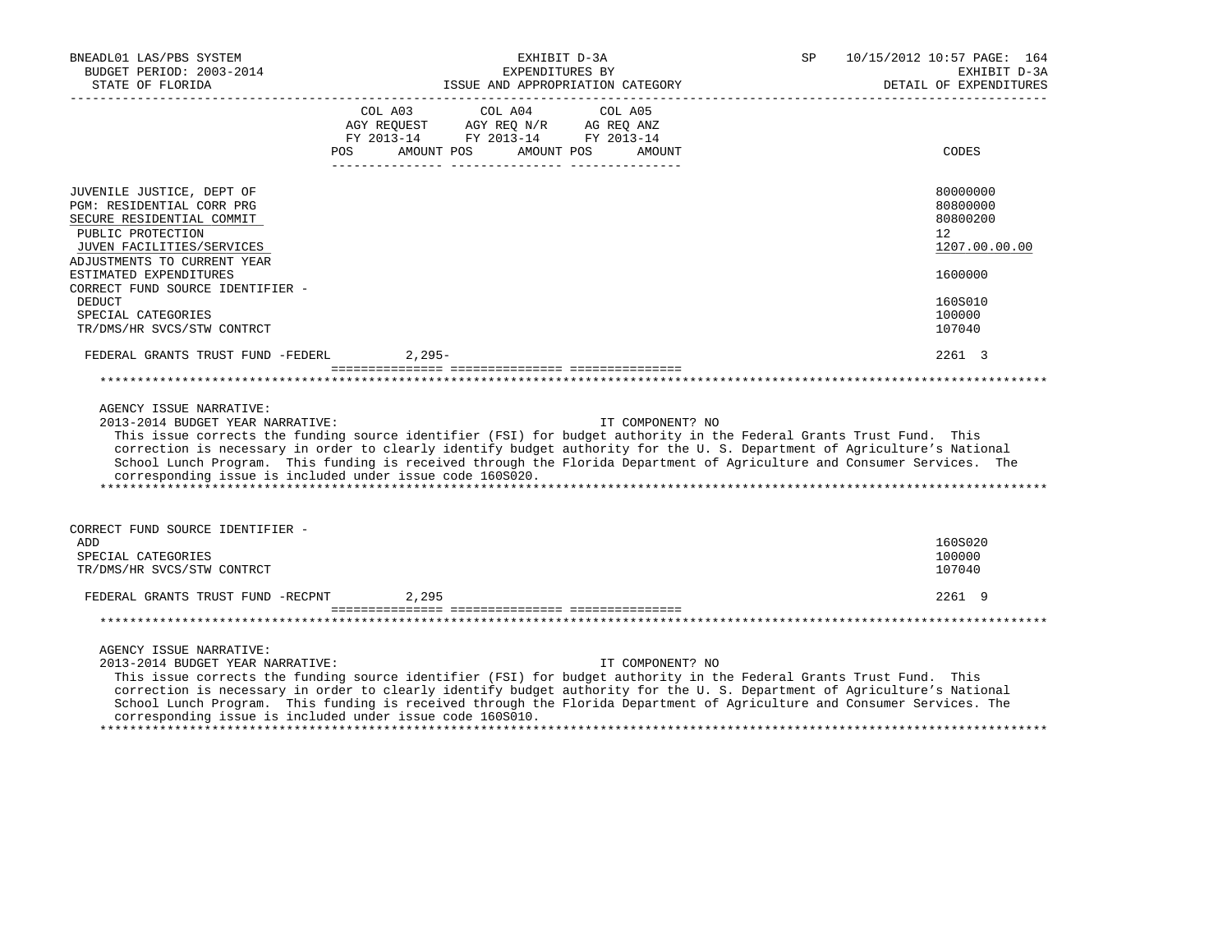| BNEADL01 LAS/PBS SYSTEM<br>BUDGET PERIOD: 2003-2014<br>STATE OF FLORIDA                                                                                              | EXHIBIT D-3A<br>EXPENDITURES BY<br>ISSUE AND APPROPRIATION CATEGORY<br>------------- |                                                                                   |                              | SP 10/15/2012 10:57 PAGE: 165<br>EXHIBIT D-3A<br>DETAIL OF EXPENDITURES |
|----------------------------------------------------------------------------------------------------------------------------------------------------------------------|--------------------------------------------------------------------------------------|-----------------------------------------------------------------------------------|------------------------------|-------------------------------------------------------------------------|
|                                                                                                                                                                      | COL A03<br>AMOUNT POS<br>POS                                                         | COL A04<br>AGY REQUEST AGY REQ N/R AG REQ ANZ<br>FY 2013-14 FY 2013-14 FY 2013-14 | COL A05<br>AMOUNT POS AMOUNT | CODES                                                                   |
| JUVENILE JUSTICE, DEPT OF<br>PGM: RESIDENTIAL CORR PRG<br>SECURE RESIDENTIAL COMMIT<br>PUBLIC PROTECTION<br>JUVEN FACILITIES/SERVICES<br>ADJUSTMENTS TO CURRENT YEAR |                                                                                      |                                                                                   |                              | 80000000<br>80800000<br>80800200<br>12 <sup>°</sup><br>1207.00.00.00    |
| ESTIMATED EXPENDITURES<br>INCREASED BUDGET AUTHORITY FOR<br>FEDERAL GRANTS<br>OTHER PERSONAL SERVICES                                                                |                                                                                      |                                                                                   |                              | 1600000<br>1600240<br>030000                                            |
| FEDERAL GRANTS TRUST FUND -FEDERL 10,263                                                                                                                             |                                                                                      |                                                                                   |                              | 2261 3                                                                  |
| <b>EXPENSES</b>                                                                                                                                                      |                                                                                      |                                                                                   |                              | 040000                                                                  |
| FEDERAL GRANTS TRUST FUND -FEDERL 159,831                                                                                                                            |                                                                                      |                                                                                   |                              | 2261 3                                                                  |
| OPERATING CAPITAL OUTLAY                                                                                                                                             |                                                                                      |                                                                                   |                              | 060000                                                                  |
| FEDERAL GRANTS TRUST FUND -FEDERL                                                                                                                                    | 90,012                                                                               |                                                                                   |                              | 2261 3                                                                  |
| SPECIAL CATEGORIES<br>CONTRACTED SERVICES                                                                                                                            |                                                                                      |                                                                                   |                              | 100000<br>100777                                                        |
| FEDERAL GRANTS TRUST FUND -FEDERL 37,179                                                                                                                             |                                                                                      |                                                                                   |                              | 2261 3                                                                  |
| TR/DMS/HR SVCS/STW CONTRCT                                                                                                                                           |                                                                                      |                                                                                   |                              | 107040                                                                  |
| FEDERAL GRANTS TRUST FUND -FEDERL                                                                                                                                    | 118                                                                                  |                                                                                   |                              | 2261 3                                                                  |
| TOTAL: INCREASED BUDGET AUTHORITY FOR<br>FEDERAL GRANTS<br>TOTAL ISSUE                                                                                               | 297,403                                                                              |                                                                                   |                              | 1600240                                                                 |
|                                                                                                                                                                      |                                                                                      |                                                                                   |                              |                                                                         |

AGENCY ISSUE NARRATIVE:

2013-2014 BUDGET YEAR NARRATIVE: IT COMPONENT? NO

 This issue requests the continuation of previously approved budget amendment B-SR13-0022 (EOG B0202) in the Secure Residential Commitment budget entity which was approved on September 27, 2012. This request for continuation of Federal Grants Trust Fund budget authority enables the Department of Juvenile Justice to provide career training and technical education programs at four (4) high and maximum-risk programs in the Secure Residential Commitment budget entity: Cypress Creek Juvenile Offender Correctional Center, Okeechobee Juvenile Offender Correctional Center, Martin Girls Academy and Hillsborough Girls Academy. These services will be funded by a grant agreement with the U.S. Department of Justice,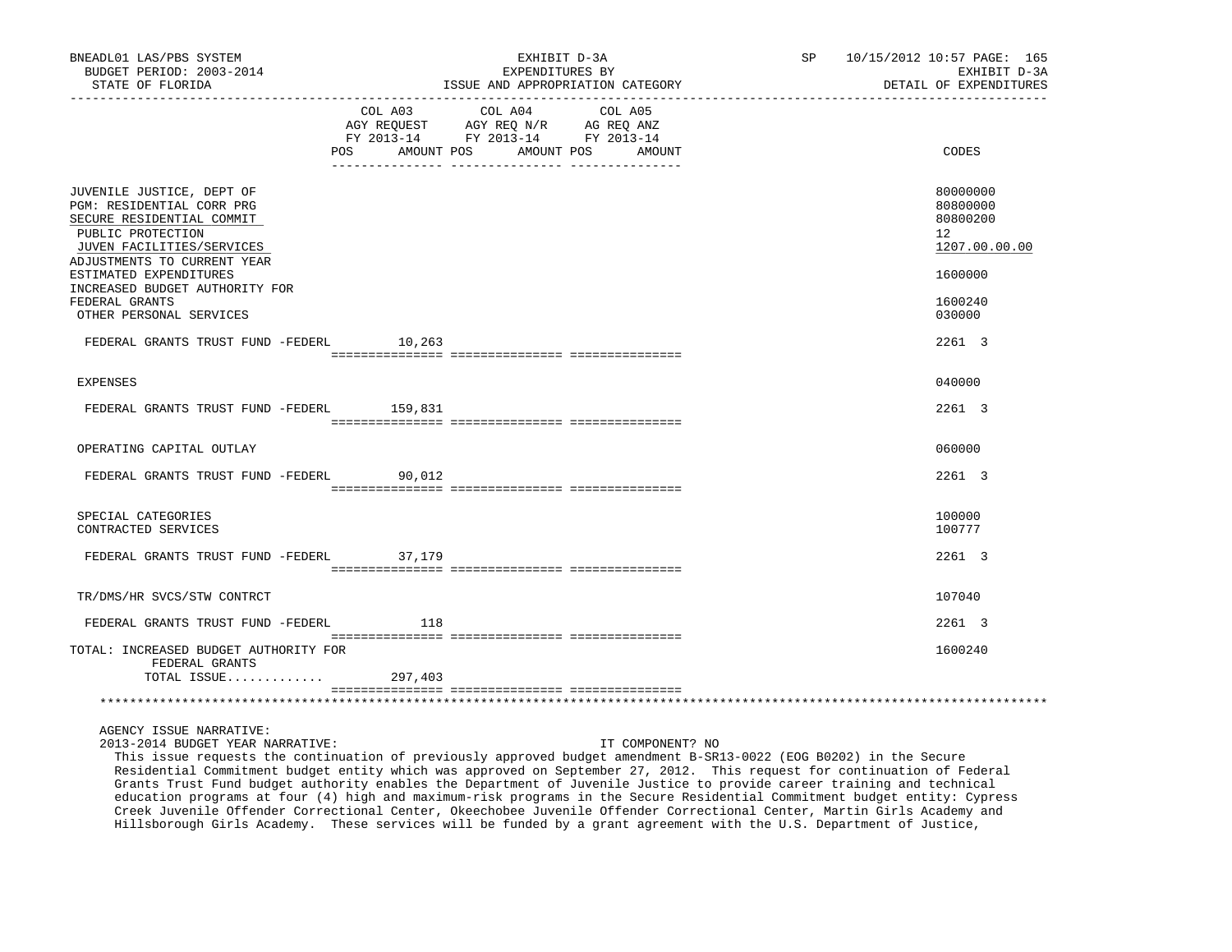| BNEADL01 LAS/PBS SYSTEM<br>BUDGET PERIOD: 2003-2014<br>STATE OF FLORIDA                                                                                                                                                                                        |                       |            | EXHIBIT D-3A<br>EXPENDITURES BY                                                                 | ISSUE AND APPROPRIATION CATEGORY | SP | 10/15/2012 10:57 PAGE: 166<br>EXHIBIT D-3A<br>DETAIL OF EXPENDITURES |
|----------------------------------------------------------------------------------------------------------------------------------------------------------------------------------------------------------------------------------------------------------------|-----------------------|------------|-------------------------------------------------------------------------------------------------|----------------------------------|----|----------------------------------------------------------------------|
|                                                                                                                                                                                                                                                                | COL A03<br><b>POS</b> | AMOUNT POS | COL A04<br>AGY REQUEST AGY REQ N/R AG REQ ANZ<br>FY 2013-14 FY 2013-14 FY 2013-14<br>AMOUNT POS | COL A05<br>AMOUNT                |    | CODES                                                                |
| JUVENILE JUSTICE, DEPT OF<br>PGM: RESIDENTIAL CORR PRG<br>SECURE RESIDENTIAL COMMIT<br>PUBLIC PROTECTION<br>JUVEN FACILITIES/SERVICES<br>ADJUSTMENTS TO CURRENT YEAR<br>ESTIMATED EXPENDITURES                                                                 |                       |            |                                                                                                 |                                  |    | 80000000<br>80800000<br>80800200<br>12<br>1207.00.00.00<br>1600000   |
| INCREASED BUDGET AUTHORITY FOR<br>FEDERAL GRANTS                                                                                                                                                                                                               |                       |            |                                                                                                 |                                  |    | 1600240                                                              |
| Office of Justice Programs: FY 12 Second Chance Act Technology Careers Training Demonstration Projects for Incarcerated<br>Adults and Juveniles (effective October 1, 2012 through September 30, 2013).                                                        |                       |            |                                                                                                 |                                  |    |                                                                      |
| ESTIMATED EXPENDITURES REALIGNMENT<br>REALIGNMENT OF BUDGET FROM UNDER-<br>UTILIZED RESIDENTIAL BEDS FOR THE<br>MAINTENANCE AND UPKEEP FOR VACANT<br>RESIDENTIAL FACILITIES - ADD<br>OTHER PERSONAL SERVICES                                                   |                       |            |                                                                                                 |                                  |    | 2000000<br>2000170<br>030000                                         |
|                                                                                                                                                                                                                                                                |                       |            |                                                                                                 |                                  |    |                                                                      |
| $-$ STATE<br>GENERAL REVENUE FUND                                                                                                                                                                                                                              |                       |            | 24,942 24,942                                                                                   |                                  |    | 1000 1                                                               |
| <b>EXPENSES</b>                                                                                                                                                                                                                                                |                       |            |                                                                                                 |                                  |    | 040000                                                               |
| $-STATE$<br>GENERAL REVENUE FUND                                                                                                                                                                                                                               |                       | 485,152    | 485,152                                                                                         |                                  |    | 1000 1                                                               |
| SPECIAL CATEGORIES<br>CONTRACTED SERVICES                                                                                                                                                                                                                      |                       |            |                                                                                                 |                                  |    | 100000<br>100777                                                     |
| GENERAL REVENUE FUND<br>$-STATE$                                                                                                                                                                                                                               |                       | 263,480    | 263,480                                                                                         |                                  |    | 1000 1                                                               |
| TOTAL: REALIGNMENT OF BUDGET FROM UNDER-<br>UTILIZED RESIDENTIAL BEDS FOR THE<br>MAINTENANCE AND UPKEEP FOR VACANT<br>RESIDENTIAL FACILITIES - ADD                                                                                                             |                       |            |                                                                                                 |                                  |    | 2000170                                                              |
| TOTAL ISSUE                                                                                                                                                                                                                                                    |                       | 773,574    | 773,574                                                                                         |                                  |    |                                                                      |
|                                                                                                                                                                                                                                                                |                       |            |                                                                                                 |                                  |    |                                                                      |
| AGENCY ISSUE NARRATIVE:<br>2013-2014 BUDGET YEAR NARRATIVE:                                                                                                                                                                                                    |                       |            |                                                                                                 | IT COMPONENT? NO                 |    |                                                                      |
| Long Range Program Plan Reference:<br>This request will improve the Department's ability to Move Towards Youth-Focused, Needs-Based Residential Commitment<br>Models as outlined in the Department of Juvenile Justice's (DJJ) Long Range Program Plan (LRPP). |                       |            |                                                                                                 |                                  |    |                                                                      |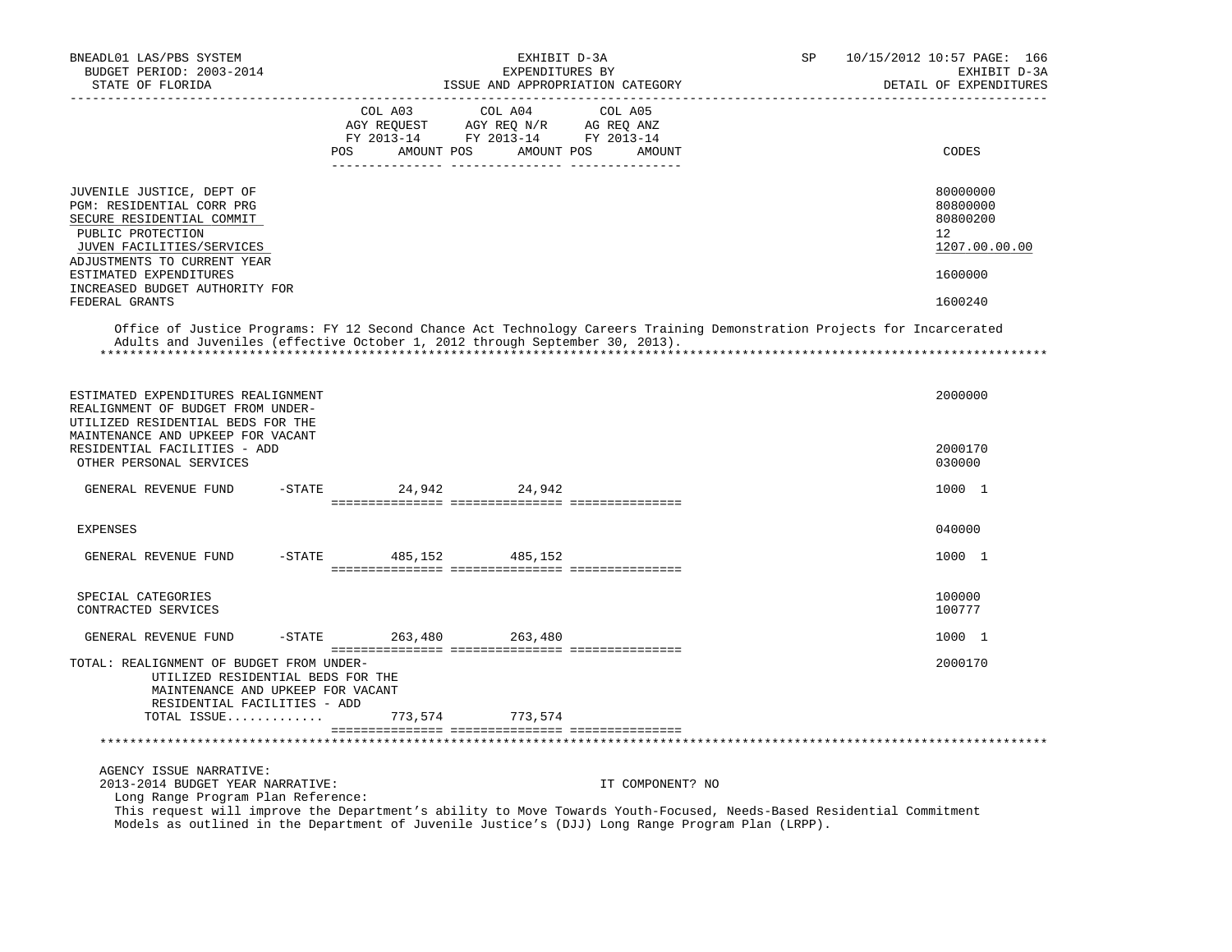| BNEADL01 LAS/PBS SYSTEM<br>BUDGET PERIOD: 2003-2014<br>STATE OF FLORIDA                                                                                                     | EXHIBIT D-3A<br>EXPENDITURES BY<br>ISSUE AND APPROPRIATION CATEGORY                                                               | SP     | 10/15/2012 10:57 PAGE: 167<br>EXHIBIT D-3A<br>DETAIL OF EXPENDITURES |
|-----------------------------------------------------------------------------------------------------------------------------------------------------------------------------|-----------------------------------------------------------------------------------------------------------------------------------|--------|----------------------------------------------------------------------|
|                                                                                                                                                                             | COL A03 COL A04 COL A05<br>AGY REQUEST AGY REQ N/R AG REQ ANZ<br>FY 2013-14 FY 2013-14 FY 2013-14<br>POS<br>AMOUNT POS AMOUNT POS | AMOUNT | CODES                                                                |
| JUVENILE JUSTICE, DEPT OF<br>PGM: RESIDENTIAL CORR PRG<br>SECURE RESIDENTIAL COMMIT<br>PUBLIC PROTECTION<br>JUVEN FACILITIES/SERVICES<br>ESTIMATED EXPENDITURES REALIGNMENT |                                                                                                                                   |        | 80000000<br>80800000<br>80800200<br>12<br>1207.00.00.00<br>2000000   |
| REALIGNMENT OF BUDGET FROM UNDER-<br>UTILIZED RESIDENTIAL BEDS FOR THE<br>MAINTENANCE AND UPKEEP FOR VACANT<br>RESIDENTIAL FACILITIES - ADD                                 |                                                                                                                                   |        | 2000170                                                              |

# Current Need or Problem:

 With the loss of funding in Residential Services for the last three fiscal years, residential beds have been reduced and entire programs closed at state owned building locations. At this time, Residential Services is incurring costs to maintain these vacant properties. The Department is working with the Department of Environmental Protection (DEP) to be released from the properties (either through the transfer of the leases to other state, city, county entities, or the approved sale of the properties). Until these properties are released from DJJ, the Department will incur monthly expenses for electricity, water and sewage, utilities, maintenance of the grounds, maintenance of the fire sprinkler and hydrant systems, and security guard services at these facilities. Failure to continue these services creates a legal liability as well as potential life/safety issues for the Department in several ways:

 1) The State Fire Marshal has requirements for vacant buildings and the owning agency is responsible for ensuring compliance with F.S. 633 and the National Fire Protection Act (NFPA). Water termination will result in water not being available for the fire sprinkler system and/or the fire department in the case of an actual fire (potentially resulting in a public safety issue). Also, water termination will result in sewer gasses building up due to not flushing toilets.

 2) Public safety issue for the community and the Department: Vagrancy and trespassing is encouraged by not maintaining illumination and security of the facilities. This could result in someone being injured on the property, increasing the State's liability. Additionally, the lack of security increases the possibility of property vandalism making the facilities less attractive for release or sale.

 3) Health Issues and/or Buildings Unusable: Failure to maintain electrical service and not allowing air conditioners to run will create mold and mildew damage or equipment damage.

 4) Community: Vacant, unkept facilities become an eyesore to the community and generate complaints from the public at large.

### Proposed Solution:

 The Department of Juvenile Justice is requesting non-recurring General Revenue funds in the amount of \$773,574 to pay the monthly expenses for utilities, security guard services, and grounds keeping services for these facilities. The two largest facilities are the Desoto Juvenile Correctional Facility (Desoto JCF) and the Arthur G. Dozier/Jackson Juvenile Offender Correctional Center facilities AKA North Florida Youth Development Center (NFYDC). Until these properties are released from DJJ, the Department will protect the state and the community by continuing to provide the maintenance and care of these vacant facilities. The department does not have sufficient budget to meet these expenses. Funding for approximately eighteen (18) underutilized non-secure residential commitment beds will be used to provide the budget for maintenance and upkeep of the vacant buildings. The corresponding issue is included under issue code 2000180 in the Non-Secure Residential Commitment (80800100) budget entity.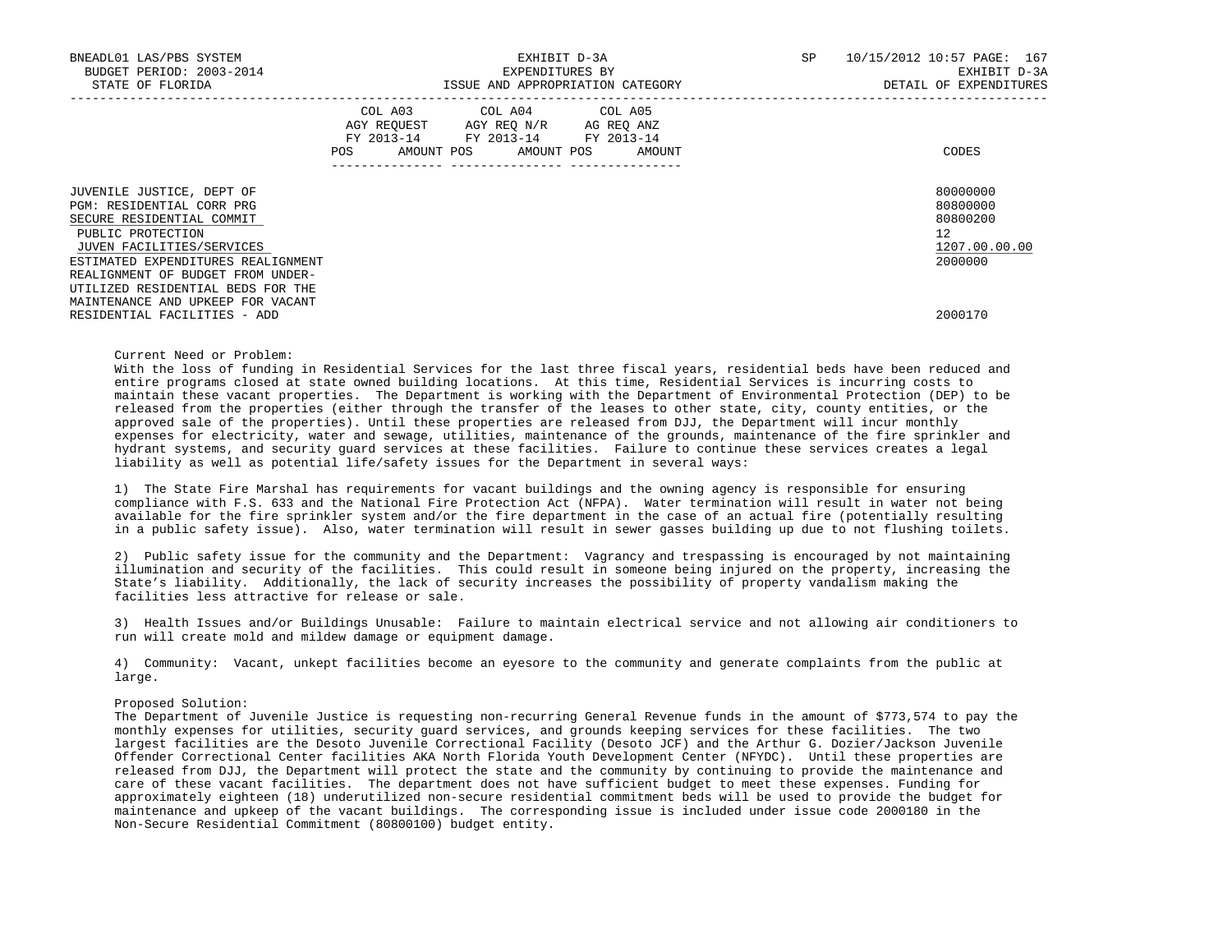| BNEADL01 LAS/PBS SYSTEM<br>BUDGET PERIOD: 2003-2014<br>STATE OF FLORIDA                                                                                                                                                                                                                                                    | EXHIBIT D-3A<br>EXPENDITURES BY<br>ISSUE AND APPROPRIATION CATEGORY                      |                      | SP                             | 10/15/2012 10:57 PAGE: 168<br>EXHIBIT D-3A<br>DETAIL OF EXPENDITURES          |
|----------------------------------------------------------------------------------------------------------------------------------------------------------------------------------------------------------------------------------------------------------------------------------------------------------------------------|------------------------------------------------------------------------------------------|----------------------|--------------------------------|-------------------------------------------------------------------------------|
|                                                                                                                                                                                                                                                                                                                            | COL A03 COL A04 COL A05<br>FY 2013-14 FY 2013-14 FY 2013-14<br>POS<br>AMOUNT POS         | AMOUNT POS<br>AMOUNT |                                | CODES                                                                         |
| JUVENILE JUSTICE, DEPT OF<br>PGM: RESIDENTIAL CORR PRG<br>SECURE RESIDENTIAL COMMIT<br>PUBLIC PROTECTION<br>JUVEN FACILITIES/SERVICES<br>ESTIMATED EXPENDITURES REALIGNMENT<br>REALIGNMENT OF BUDGET FROM UNDER-<br>UTILIZED RESIDENTIAL BEDS FOR THE<br>MAINTENANCE AND UPKEEP FOR VACANT<br>RESIDENTIAL FACILITIES - ADD |                                                                                          |                      |                                | 80000000<br>80800000<br>80800200<br>12<br>1207.00.00.00<br>2000000<br>2000170 |
| Fiscal Impact:                                                                                                                                                                                                                                                                                                             |                                                                                          |                      |                                |                                                                               |
|                                                                                                                                                                                                                                                                                                                            | Calculations supporting this request are below and are based on FY 2011-12 expenditures: |                      |                                |                                                                               |
| Desoto Juvenile Correctional Facility:<br>- Other Personal Services (030000)<br>Security guard services during the day                                                                                                                                                                                                     | (1 employee X 2,080 hours X \$11.82/hour plus 1.45% Medicare)                            |                      | \$24,942                       |                                                                               |
| $-$ Expenses (040000)<br>(utilities/electric/water/sewage and fuel)                                                                                                                                                                                                                                                        |                                                                                          |                      | 247,204                        |                                                                               |
| - Contracted Services (100777)                                                                                                                                                                                                                                                                                             | (grounds keeping and security guard services for nights and weekends)                    |                      | 143,907                        |                                                                               |
| North Florida Youth Development Center:<br>$-$ Expenses (040000)<br>(utilities/electric/water/sewage and fuel)                                                                                                                                                                                                             |                                                                                          |                      | 237,948                        |                                                                               |
| - Contracted Services (100777)                                                                                                                                                                                                                                                                                             | (grounds keeping services and security quard services 24 hours/7 days per week)          |                      | 119,573                        |                                                                               |
|                                                                                                                                                                                                                                                                                                                            |                                                                                          |                      | ----------<br>Total $$773,574$ |                                                                               |
|                                                                                                                                                                                                                                                                                                                            |                                                                                          |                      | $=$ = = = = = = = =            |                                                                               |
| REALIGNMENT OF BUDGET TO CAPTURE                                                                                                                                                                                                                                                                                           |                                                                                          |                      |                                |                                                                               |
| HUMAN RESOURCES EXPENDITURES - ADD<br>SPECIAL CATEGORIES<br>TR/DMS/HR SVCS/STW CONTRCT                                                                                                                                                                                                                                     |                                                                                          |                      |                                | 2000210<br>100000<br>107040                                                   |
| GRANTS AND DONATIONS TF<br>$-STATE$                                                                                                                                                                                                                                                                                        | 26                                                                                       |                      |                                | 2339 1                                                                        |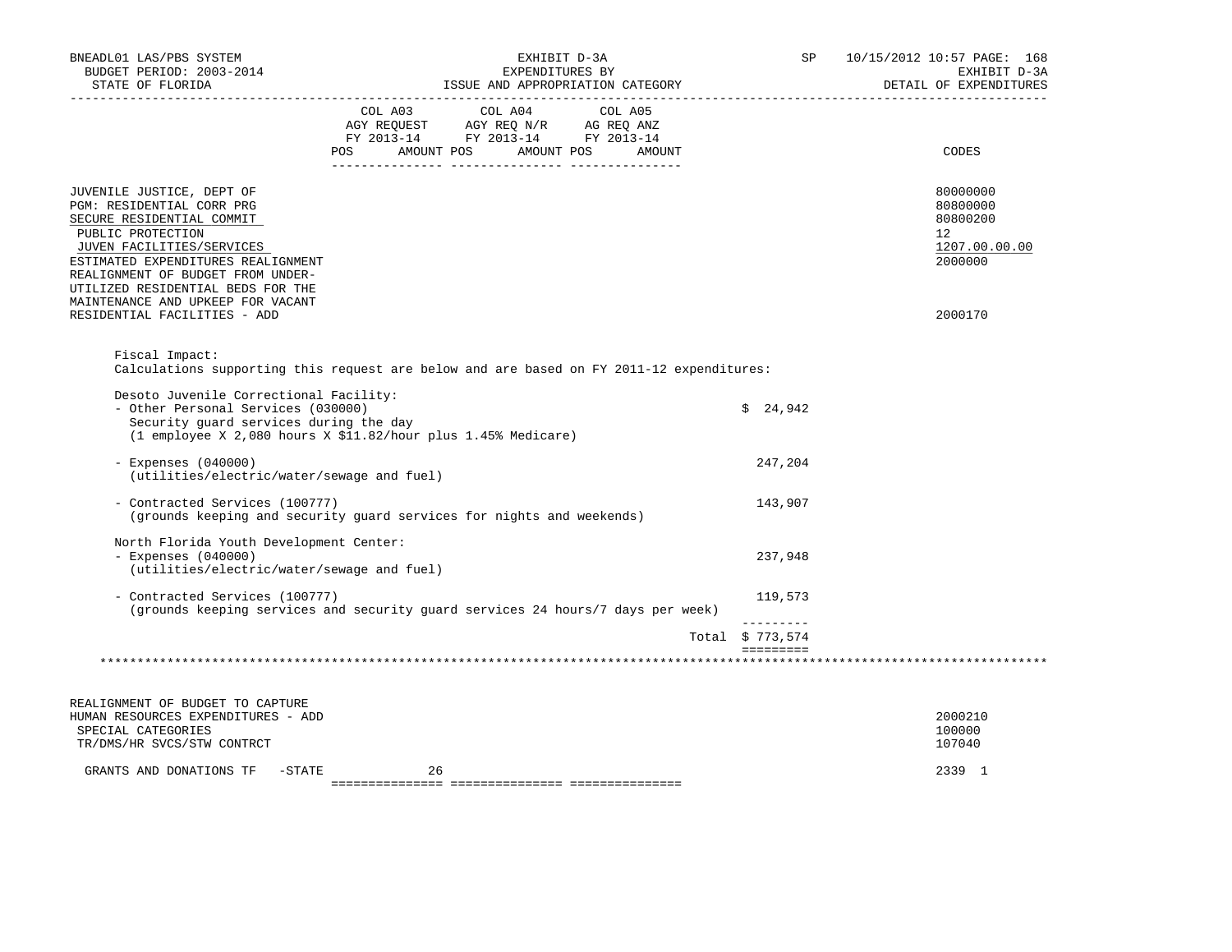| BNEADL01 LAS/PBS SYSTEM            | EXHIBIT D-3A |                                                                                                                                                |        | SP | 10/15/2012 10:57 PAGE: 169 |
|------------------------------------|--------------|------------------------------------------------------------------------------------------------------------------------------------------------|--------|----|----------------------------|
| BUDGET PERIOD: 2003-2014           |              | EXPENDITURES BY                                                                                                                                |        |    | EXHIBIT D-3A               |
| STATE OF FLORIDA                   |              | ISSUE AND APPROPRIATION CATEGORY                                                                                                               |        |    | DETAIL OF EXPENDITURES     |
|                                    | POS          | COL A03 COL A04 COL A05<br>AGY REQUEST AGY REO N/R AG REO ANZ<br>FY 2013-14 FY 2013-14 FY 2013-14<br>AMOUNT POS AMOUNT POS<br>________________ | AMOUNT |    | CODES                      |
| JUVENILE JUSTICE, DEPT OF          |              |                                                                                                                                                |        |    | 80000000                   |
| PGM: RESIDENTIAL CORR PRG          |              |                                                                                                                                                |        |    | 80800000                   |
| SECURE RESIDENTIAL COMMIT          |              |                                                                                                                                                |        |    | 80800200                   |
| PUBLIC PROTECTION                  |              |                                                                                                                                                |        |    | 12.                        |
| JUVEN FACILITIES/SERVICES          |              |                                                                                                                                                |        |    | 1207.00.00.00              |
| ESTIMATED EXPENDITURES REALIGNMENT |              |                                                                                                                                                |        |    | 2000000                    |
| REALIGNMENT OF BUDGET TO CAPTURE   |              |                                                                                                                                                |        |    |                            |
| HUMAN RESOURCES EXPENDITURES - ADD |              |                                                                                                                                                |        |    | 2000210                    |

AGENCY ISSUE NARRATIVE:

2013-2014 BUDGET YEAR NARRATIVE: IT COMPONENT? NO

 This issue requests the realignment of the budget for the Transfer to Department of Management Services - Human Resources Services Purchased Per Statewide Contract appropriation category between the Detention Centers, Aftercare Services/Conditional Release, Juvenile Probation, Executive Direction/Support Services, Information Technology, Non-Secure Residential Commitment, Secure Residential Commitment and Delinquency Prevention and Diversion budget entities. This request ensures that human resources costs associated with authorized positions by budget entity and as recorded in People First are captured accurately. Summary of the realignment:

| Budget Entity                                     | General<br>Revenue | Federal<br>Grants<br>Trust<br>Funds | Grants &<br>Donations<br>Trust<br>Funds |
|---------------------------------------------------|--------------------|-------------------------------------|-----------------------------------------|
| Detention Centers (80400100)                      | \$29.907           | 37)<br>(S                           | \$22                                    |
| Aftercare Services/Conditional Release (80700100) | 1,701              |                                     | - 15 )                                  |
| Juvenile Probation (80700200)                     | 97.573             |                                     |                                         |
| Executive Direction/Support Services (80750100)   | 10,350             | 233                                 | (13)                                    |
| Information Technology (80750200)                 | 3,492              |                                     |                                         |
| Non-Secure Residential Commitment (80800100)      | 38,279)            | 40)                                 | 6                                       |
| Secure Residential Commitment (80800200)          | (106, 437)         | (1, 769)                            | 26                                      |
| Delinquency Prevention and Diversion (80900100)   | 1,693              | 1,613                               | 26)                                     |
|                                                   | $-0-$              | $-0-$                               | $-0-$                                   |
|                                                   |                    |                                     |                                         |

 The corresponding issue is included under issue code 2000220. \*\*\*\*\*\*\*\*\*\*\*\*\*\*\*\*\*\*\*\*\*\*\*\*\*\*\*\*\*\*\*\*\*\*\*\*\*\*\*\*\*\*\*\*\*\*\*\*\*\*\*\*\*\*\*\*\*\*\*\*\*\*\*\*\*\*\*\*\*\*\*\*\*\*\*\*\*\*\*\*\*\*\*\*\*\*\*\*\*\*\*\*\*\*\*\*\*\*\*\*\*\*\*\*\*\*\*\*\*\*\*\*\*\*\*\*\*\*\*\*\*\*\*\*\*\*\*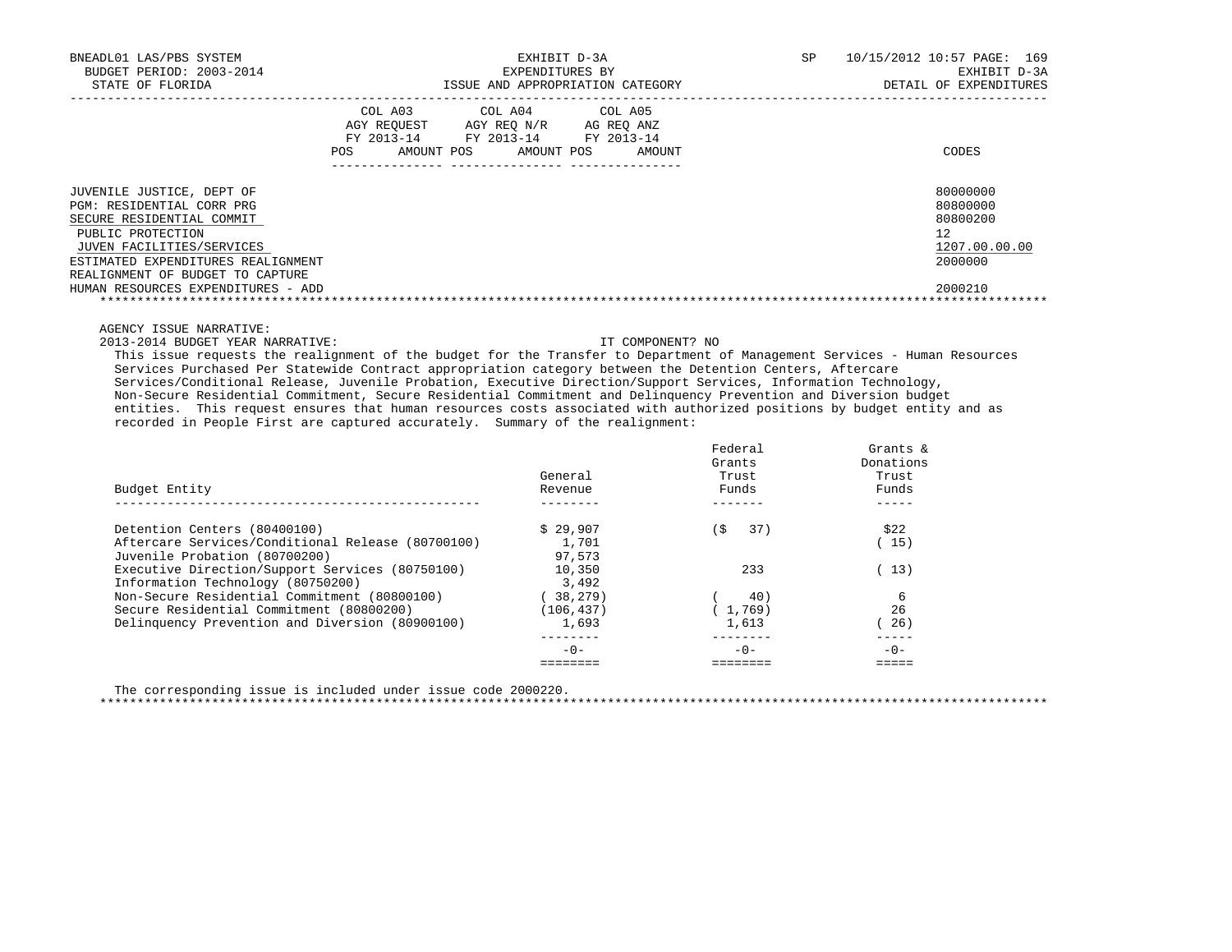| BNEADL01 LAS/PBS SYSTEM<br>BUDGET PERIOD: 2003-2014<br>STATE OF FLORIDA                                                                                                                                                                           | EXHIBIT D-3A<br>EXPENDITURES BY<br>ISSUE AND APPROPRIATION CATEGORY<br>-------------- |                                                                                                                                       | 10/15/2012 10:57 PAGE: 170<br>SP<br>EXHIBIT D-3A<br>DETAIL OF EXPENDITURES |                                                                    |
|---------------------------------------------------------------------------------------------------------------------------------------------------------------------------------------------------------------------------------------------------|---------------------------------------------------------------------------------------|---------------------------------------------------------------------------------------------------------------------------------------|----------------------------------------------------------------------------|--------------------------------------------------------------------|
|                                                                                                                                                                                                                                                   |                                                                                       | COL A03 COL A04 COL A05<br>AGY REQUEST AGY REQ N/R AG REQ ANZ<br>FY 2013-14 FY 2013-14 FY 2013-14<br>POS AMOUNT POS AMOUNT POS AMOUNT |                                                                            | CODES                                                              |
| JUVENILE JUSTICE, DEPT OF<br>PGM: RESIDENTIAL CORR PRG<br>SECURE RESIDENTIAL COMMIT<br>PUBLIC PROTECTION<br>JUVEN FACILITIES/SERVICES<br>ESTIMATED EXPENDITURES REALIGNMENT<br>REALIGNMENT OF BUDGET TO CAPTURE<br>HUMAN RESOURCES EXPENDITURES - |                                                                                       |                                                                                                                                       |                                                                            | 80000000<br>80800000<br>80800200<br>12<br>1207.00.00.00<br>2000000 |
| DEDUCT<br>SPECIAL CATEGORIES<br>TR/DMS/HR SVCS/STW CONTRCT                                                                                                                                                                                        |                                                                                       |                                                                                                                                       |                                                                            | 2000220<br>100000<br>107040                                        |
| GENERAL REVENUE FUND -STATE 106,437-<br>FEDERAL GRANTS TRUST FUND -FEDERL                                                                                                                                                                         | $1,769-$                                                                              |                                                                                                                                       |                                                                            | 1000 1<br>2261 3                                                   |
| TOTAL APPRO 108,206-                                                                                                                                                                                                                              |                                                                                       |                                                                                                                                       |                                                                            |                                                                    |
|                                                                                                                                                                                                                                                   |                                                                                       |                                                                                                                                       |                                                                            |                                                                    |

AGENCY ISSUE NARRATIVE:

2013-2014 BUDGET YEAR NARRATIVE: IT COMPONENT? NO

 This issue requests the realignment of the budget for the Transfer to Department of Management Services - Human Resources Services Purchased Per Statewide Contract appropriation category between the Detention Centers, Aftercare Services/Conditional Release, Juvenile Probation, Executive Direction/Support Services, Information Technology, Non-Secure Residential Commitment, Secure Residential Commitment and Delinquency Prevention and Diversion budget entities. This request ensures that human resources costs associated with authorized positions by budget entity and as recorded in People First are captured accurately. Summary of the realignment:

| Budget Entity                                     | General<br>Revenue | Federal<br>Grants<br>Trust<br>Funds | Grants $\&$<br>Donations<br>Trust.<br>Funds |
|---------------------------------------------------|--------------------|-------------------------------------|---------------------------------------------|
|                                                   |                    |                                     |                                             |
| Detention Centers (80400100)                      | \$29.907           | 37)<br>(\$                          | \$22                                        |
| Aftercare Services/Conditional Release (80700100) | 1,701              |                                     | 15)                                         |
| Juvenile Probation (80700200)                     | 97,573             |                                     |                                             |
| Executive Direction/Support Services (80750100)   | 10,350             | 233                                 | 13)                                         |
| Information Technology (80750200)                 | 3,492              |                                     |                                             |
| Non-Secure Residential Commitment (80800100)      | 38,279)            | 40)                                 | 6                                           |
| Secure Residential Commitment (80800200)          | (106, 437)         | (1.769)                             | 26                                          |
| Delinquency Prevention and Diversion (80900100)   | 1,693              | 1,613                               | 26)                                         |
|                                                   |                    |                                     |                                             |
|                                                   | $-0-$              | $-0-$                               | $-0-$                                       |
|                                                   |                    |                                     |                                             |

The corresponding issue is included under issue code 2000210.

\*\*\*\*\*\*\*\*\*\*\*\*\*\*\*\*\*\*\*\*\*\*\*\*\*\*\*\*\*\*\*\*\*\*\*\*\*\*\*\*\*\*\*\*\*\*\*\*\*\*\*\*\*\*\*\*\*\*\*\*\*\*\*\*\*\*\*\*\*\*\*\*\*\*\*\*\*\*\*\*\*\*\*\*\*\*\*\*\*\*\*\*\*\*\*\*\*\*\*\*\*\*\*\*\*\*\*\*\*\*\*\*\*\*\*\*\*\*\*\*\*\*\*\*\*\*\*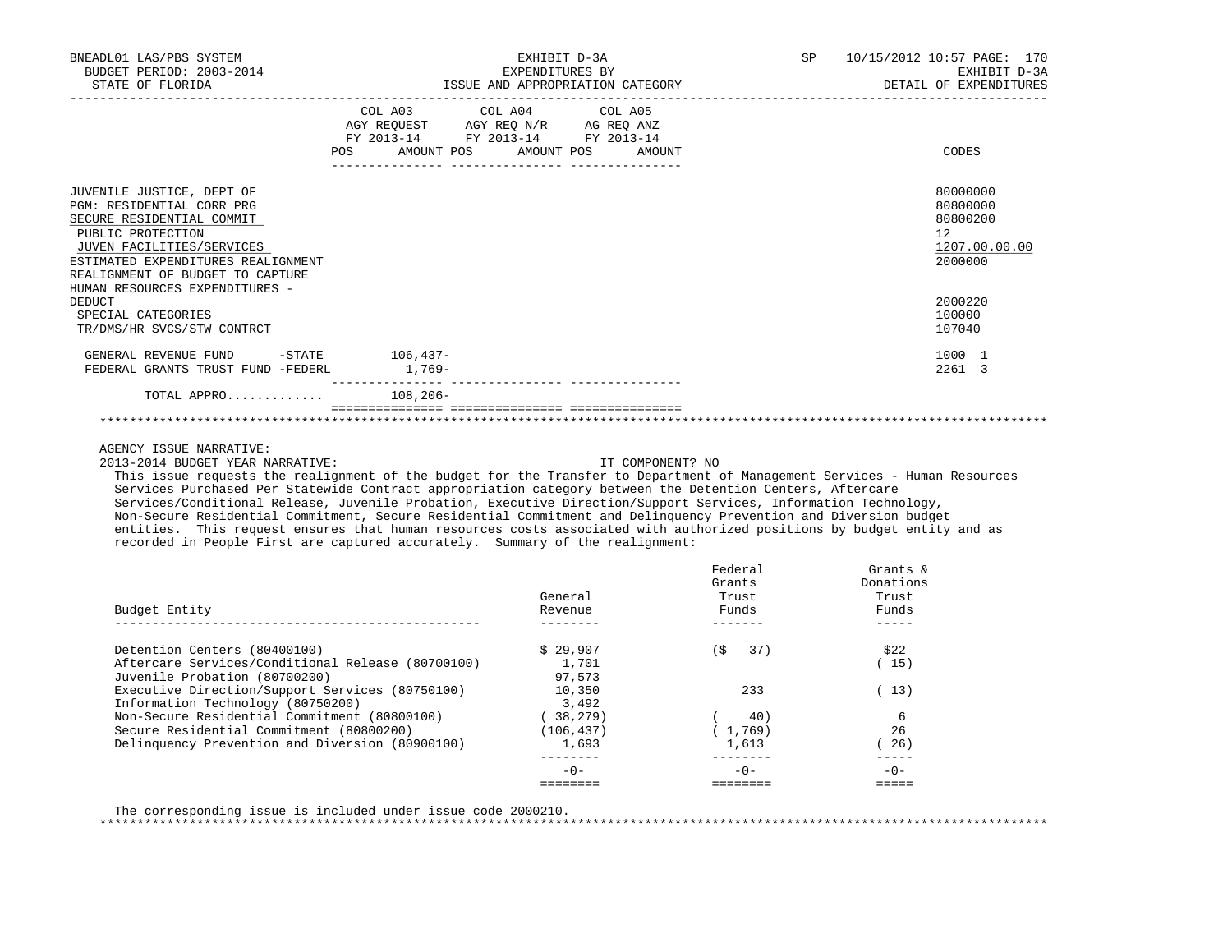| BNEADL01 LAS/PBS SYSTEM<br>BUDGET PERIOD: 2003-2014<br>STATE OF FLORIDA                                                                                                                                                                                                                                                                                                                                                            |                      |                                                                                                                                                                                                                                                                   | EXHIBIT D-3A<br>EXPENDITURES BY<br>ISSUE AND APPROPRIATION CATEGORY |         |                                                                                                                             | SP |              | 10/15/2012 10:57 PAGE: 171<br>EXHIBIT D-3A<br>DETAIL OF EXPENDITURES |
|------------------------------------------------------------------------------------------------------------------------------------------------------------------------------------------------------------------------------------------------------------------------------------------------------------------------------------------------------------------------------------------------------------------------------------|----------------------|-------------------------------------------------------------------------------------------------------------------------------------------------------------------------------------------------------------------------------------------------------------------|---------------------------------------------------------------------|---------|-----------------------------------------------------------------------------------------------------------------------------|----|--------------|----------------------------------------------------------------------|
|                                                                                                                                                                                                                                                                                                                                                                                                                                    |                      | COL A03<br>$\begin{tabular}{lllllllll} \bf{AGY} & \bf{REQUEST} & \bf{AGY} & \bf{REQ} & \bf{N/R} & \bf{AG} & \bf{REQ} & \bf{ANZ} \\ \bf{FY} & \bf{2013-14} & \bf{FY} & \bf{2013-14} & \bf{FY} & \bf{2013-14} \\ \end{tabular}$<br>POS AMOUNT POS AMOUNT POS AMOUNT | COL A04                                                             | COL A05 |                                                                                                                             |    |              | CODES                                                                |
| JUVENILE JUSTICE, DEPT OF<br>PGM: RESIDENTIAL CORR PRG<br>SECURE RESIDENTIAL COMMIT<br>PUBLIC PROTECTION<br>JUVEN FACILITIES/SERVICES<br>NONRECURRING EXPENDITURES<br>MAINTENANCE AND UPKEEP FOR THE                                                                                                                                                                                                                               |                      |                                                                                                                                                                                                                                                                   |                                                                     |         |                                                                                                                             |    |              | 80000000<br>80800000<br>80800200<br>12<br>1207.00.00.00<br>2100000   |
| DESOTO FACILITY<br><b>EXPENSES</b>                                                                                                                                                                                                                                                                                                                                                                                                 |                      |                                                                                                                                                                                                                                                                   |                                                                     |         |                                                                                                                             |    |              | 2103001<br>040000                                                    |
| GENERAL REVENUE FUND -STATE 250,000-                                                                                                                                                                                                                                                                                                                                                                                               |                      |                                                                                                                                                                                                                                                                   |                                                                     |         |                                                                                                                             |    |              | 1000 1                                                               |
| ANNUALIZATION OF ADMINISTERED<br>FUNDS APPROPRIATIONS<br>STATE HEALTH INSURANCE ADJUSTMENT<br>FOR FY 2012-13 - 10 MONTHS                                                                                                                                                                                                                                                                                                           |                      |                                                                                                                                                                                                                                                                   |                                                                     |         |                                                                                                                             |    |              | 26A0000                                                              |
| <b>ANNUALIZATION</b><br>SALARIES AND BENEFITS                                                                                                                                                                                                                                                                                                                                                                                      |                      |                                                                                                                                                                                                                                                                   |                                                                     |         |                                                                                                                             |    |              | 26A1830<br>010000                                                    |
| GENERAL REVENUE FUND -STATE 138,250<br>FEDERAL GRANTS TRUST FUND -RECPNT<br>GRANTS AND DONATIONS TF -STATE                                                                                                                                                                                                                                                                                                                         |                      | 975<br>3,980                                                                                                                                                                                                                                                      | .____________ _______________                                       |         |                                                                                                                             |    |              | 1000 1<br>2261 9<br>2339 1                                           |
| TOTAL APPRO                                                                                                                                                                                                                                                                                                                                                                                                                        |                      | 143,205                                                                                                                                                                                                                                                           |                                                                     |         |                                                                                                                             |    |              |                                                                      |
| CAPITAL IMPROVEMENT PLAN<br>CODE CORRECTIONS<br>FIXED CAPITAL OUTLAY<br>DJJ MAIN/REPAIR-STATE BLDG                                                                                                                                                                                                                                                                                                                                 |                      |                                                                                                                                                                                                                                                                   |                                                                     |         |                                                                                                                             |    |              | 9900000<br>990C000<br>080000<br>080410                               |
| GENERAL REVENUE FUND                                                                                                                                                                                                                                                                                                                                                                                                               |                      | $-$ STATE 1, 112, 565 1, 112, 565                                                                                                                                                                                                                                 |                                                                     |         |                                                                                                                             |    |              | 1000 1                                                               |
|                                                                                                                                                                                                                                                                                                                                                                                                                                    |                      |                                                                                                                                                                                                                                                                   |                                                                     |         |                                                                                                                             |    |              |                                                                      |
| <b>AGENCY NARRATIVE:</b><br>2013-2014 BUDGET YEAR NARRATIVE:<br>The following maintenance projects are requested under group "LS" Life Safety. These are deficiencies noted under the<br>life safety provisions of the Florida Building Code or related agency standards and policies. These issues need to be<br>addressed to ensure compliance with applicable standards and to ensure the health and safety of youth and staff. |                      | DJJ MAIN/REPAIR-STATE BLDG                                                                                                                                                                                                                                        |                                                                     |         | IT COMPONENT? NO                                                                                                            |    |              |                                                                      |
| Fiscal Year<br>Requested                                                                                                                                                                                                                                                                                                                                                                                                           | DMS Bldg. # Location |                                                                                                                                                                                                                                                                   | Project Description                                                 |         |                                                                                                                             |    | Amount       |                                                                      |
| 2013-2014<br>N/A                                                                                                                                                                                                                                                                                                                                                                                                                   | Sites                | All Residential                                                                                                                                                                                                                                                   |                                                                     |         | This project is to evaluate all of the<br>department's buildings for suicide risk.<br>At the completion of this assessment, |    | \$500,000.00 |                                                                      |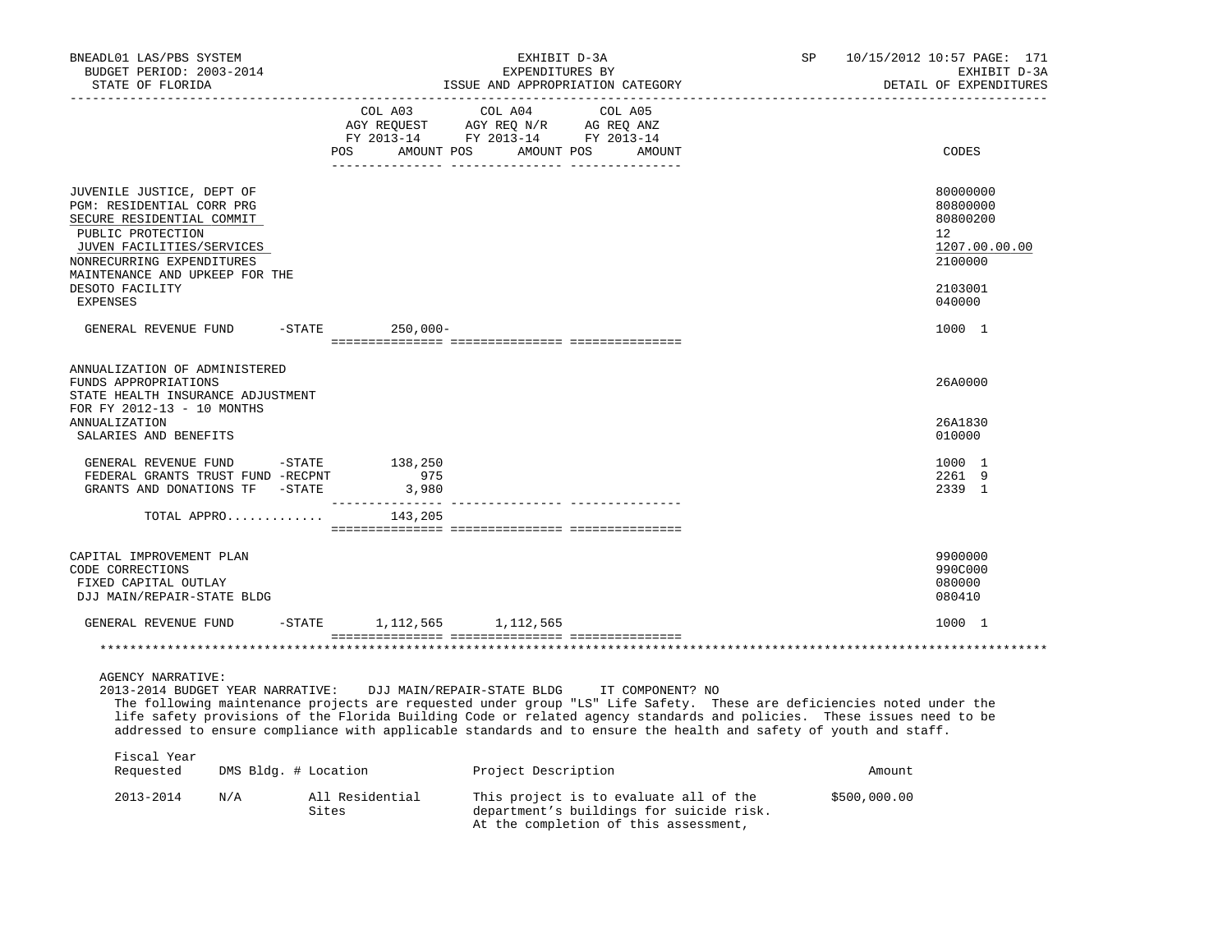| BNEADL01 LAS/PBS SYSTEM<br>BUDGET PERIOD: 2003-2014<br>STATE OF FLORIDA                                                                                                               |                          | EXHIBIT D-3A<br>EXPENDITURES BY<br>ISSUE AND APPROPRIATION CATEGORY                                                                                                                                                                                                                                                                                                                                                                                                                   | SP           | 10/15/2012 10:57 PAGE: 172<br>EXHIBIT D-3A<br>DETAIL OF EXPENDITURES          |
|---------------------------------------------------------------------------------------------------------------------------------------------------------------------------------------|--------------------------|---------------------------------------------------------------------------------------------------------------------------------------------------------------------------------------------------------------------------------------------------------------------------------------------------------------------------------------------------------------------------------------------------------------------------------------------------------------------------------------|--------------|-------------------------------------------------------------------------------|
|                                                                                                                                                                                       | POS<br>AMOUNT POS        | COL A03 COL A04 COL A05<br>AGY REQUEST AGY REQ N/R AG REQ ANZ<br>FY 2013-14 FY 2013-14 FY 2013-14<br>AMOUNT POS<br>AMOUNT                                                                                                                                                                                                                                                                                                                                                             |              | CODES                                                                         |
| JUVENILE JUSTICE, DEPT OF<br>PGM: RESIDENTIAL CORR PRG<br>SECURE RESIDENTIAL COMMIT<br>PUBLIC PROTECTION<br>JUVEN FACILITIES/SERVICES<br>CAPITAL IMPROVEMENT PLAN<br>CODE CORRECTIONS |                          |                                                                                                                                                                                                                                                                                                                                                                                                                                                                                       |              | 80000000<br>80800000<br>80800200<br>12<br>1207.00.00.00<br>9900000<br>990C000 |
| 2013-2014<br>00535                                                                                                                                                                    | Okeechobee YDC           | repairs and/or modifications are going<br>to be needed to replace existing items<br>(anchor points, etc.) and/or to build out<br>specific areas within the facility that<br>will be especially equipped for youth<br>who exhibit the potential of suicide.<br>This project is to upgrade the existing<br>fire alarm system to meet fire codes as<br>cited by the State Fire Marshal. Buildings                                                                                        | \$112,565.00 |                                                                               |
| 2013-2014<br>N/A                                                                                                                                                                      | All Residential<br>Sites | 80, 84, 85 and 86 require replacement.<br>This project is for agency compliance<br>with the Americans with Disabilities Act<br>(ADA). It includes procurement of<br>professionally-developed ADA surveys for<br>older residential secure facilities for<br>compliance with the ADA. It also includes<br>development of a database of information<br>as well as 504 transition plans. Finally,<br>a portion of the funding would go to<br>phase-one corrective action for a portion of | \$500,000.00 |                                                                               |
| 2015-2016<br>00394                                                                                                                                                                    | Kissimmee SOP            | these identified issues.<br>This project is to replace existing<br>porcelain toilets and sinks which are<br>unsafe and need to be replaced with<br>stainless steel units.                                                                                                                                                                                                                                                                                                             | \$100,000.00 |                                                                               |
| Refer to accompanying CIP-5 forms.                                                                                                                                                    |                          |                                                                                                                                                                                                                                                                                                                                                                                                                                                                                       |              |                                                                               |
| SUPPORT FACILITIES<br>FIXED CAPITAL OUTLAY<br>DJJ MAIN/REPAIR-STATE BLDG                                                                                                              |                          |                                                                                                                                                                                                                                                                                                                                                                                                                                                                                       |              | 990F000<br>080000<br>080410                                                   |
| GENERAL REVENUE FUND                                                                                                                                                                  | $-$ STATE                | 104,950 104,950                                                                                                                                                                                                                                                                                                                                                                                                                                                                       |              | 1000 1                                                                        |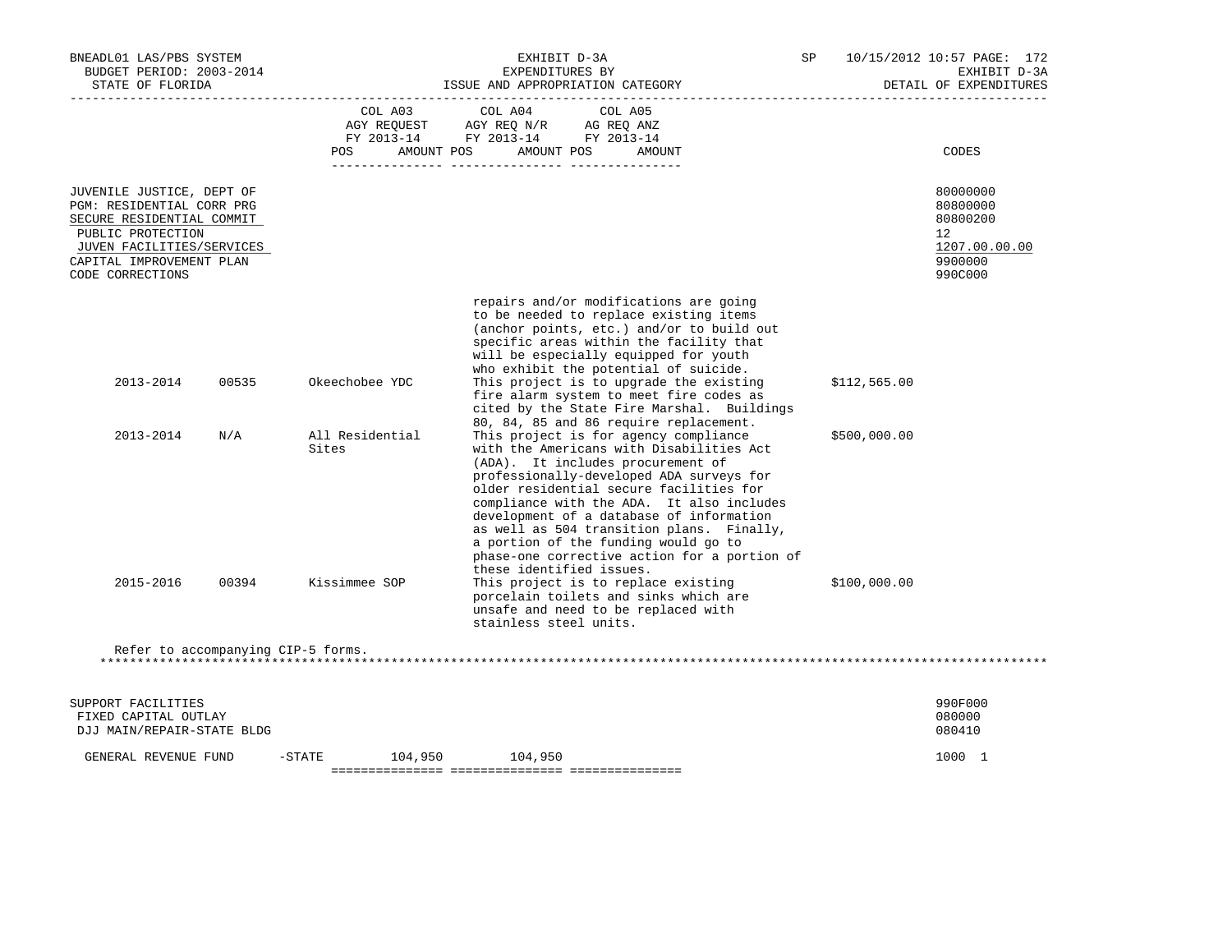| BNEADL01 LAS/PBS SYSTEM<br>BUDGET PERIOD: 2003-2014                                                                                                                                     | EXHIBIT D-3A<br>EXPENDITURES BY                                                                                                                                         | 10/15/2012 10:57 PAGE: 173<br>SP<br>EXHIBIT D-3A                              |
|-----------------------------------------------------------------------------------------------------------------------------------------------------------------------------------------|-------------------------------------------------------------------------------------------------------------------------------------------------------------------------|-------------------------------------------------------------------------------|
| STATE OF FLORIDA                                                                                                                                                                        | ISSUE AND APPROPRIATION CATEGORY                                                                                                                                        | DETAIL OF EXPENDITURES                                                        |
|                                                                                                                                                                                         | COL A03<br>COL A04<br>COL A05<br>AGY REOUEST<br>AGY REO N/R<br>AG REO ANZ<br>FY 2013-14<br>FY 2013-14<br>FY 2013-14<br>AMOUNT POS<br><b>POS</b><br>AMOUNT POS<br>AMOUNT | CODES                                                                         |
| JUVENILE JUSTICE, DEPT OF<br>PGM: RESIDENTIAL CORR PRG<br>SECURE RESIDENTIAL COMMIT<br>PUBLIC PROTECTION<br>JUVEN FACILITIES/SERVICES<br>CAPITAL IMPROVEMENT PLAN<br>SUPPORT FACILITIES |                                                                                                                                                                         | 80000000<br>80800000<br>80800200<br>12<br>1207.00.00.00<br>9900000<br>990F000 |
|                                                                                                                                                                                         |                                                                                                                                                                         |                                                                               |

AGENCY NARRATIVE:

2013-2014 BUDGET YEAR NARRATIVE: DJJ MAIN/REPAIR-STATE BLDG IT COMPONENT? NO

 The following maintenance projects are requested under group "SFS" Security. The requests noted under this category are issues that are needed to maintain the security and operation of the sites. The following projects are requested to correct the security systems and ensure the safety of both youth and staff. These projects include items such as the upgrade of security camera systems and security control systems and fencing.

Fiscal Year

| Requested     | DMS Bldg. # Location |                                    | Project Description                                                                                                                                                                                         | Amount       |
|---------------|----------------------|------------------------------------|-------------------------------------------------------------------------------------------------------------------------------------------------------------------------------------------------------------|--------------|
| 2013-2014     | N/A                  | Falkenburg JCF<br>Mental Health    | This project is to replace current wooden<br>doors with metal doors in youth housing<br>areas. Twenty (20) each, security doors,<br>stainless steel detention surface pulls,<br>flush pulls, and deadlocks. | \$44,950.00  |
| $2013 - 2014$ | 04403                | Martin Girls<br>Academy            | This project is to upgrade Closed Circuit<br>Television (CCTV) system and add additional<br>cameras to enhance security by removing<br>blind spots.                                                         | \$30,000.00  |
| 2013-2014     | 00535                | Okeechobee YDC                     | This project is to repair/replace electric<br>door locks (parts only).                                                                                                                                      | \$30,000.00  |
| 2014-2015     | N/A                  | Falkenburg JCF<br>Mental Health    | This project is to replace and upgrade the<br>existing hardware secure doors and locks<br>to improve program security and reduce<br>repair costs.                                                           | \$30,000.00  |
| $2014 - 2015$ | N/A                  | Falkenburg JCF<br>Mental Health    | This project is to convert the gates on<br>the food services secure area and<br>transportation sallyport to electric<br>gates which will increase the security<br>of the facility.                          | \$34,880.00  |
| 2014-2015     | N/A                  | Falkenburg JCF<br>Mental Health    | This project is to install additional<br>perimeter fencing due to the redesign<br>of the program and for security purposes.                                                                                 | \$60,000.00  |
| 2014-2015     | 00394                | Kissimmee Sex<br>Offender (Vacant) | This project is to replace the current<br>master control board which is causing<br>malfunction problems such as cell<br>doors not locking or unlocking when needed.                                         | \$117,480.00 |
| $2014 - 2015$ | 00394                | Kissimmee Sex<br>Offender (Vacant) | This project is to replace the current<br>CCTV system which has poor visual quality.                                                                                                                        | \$75,000.00  |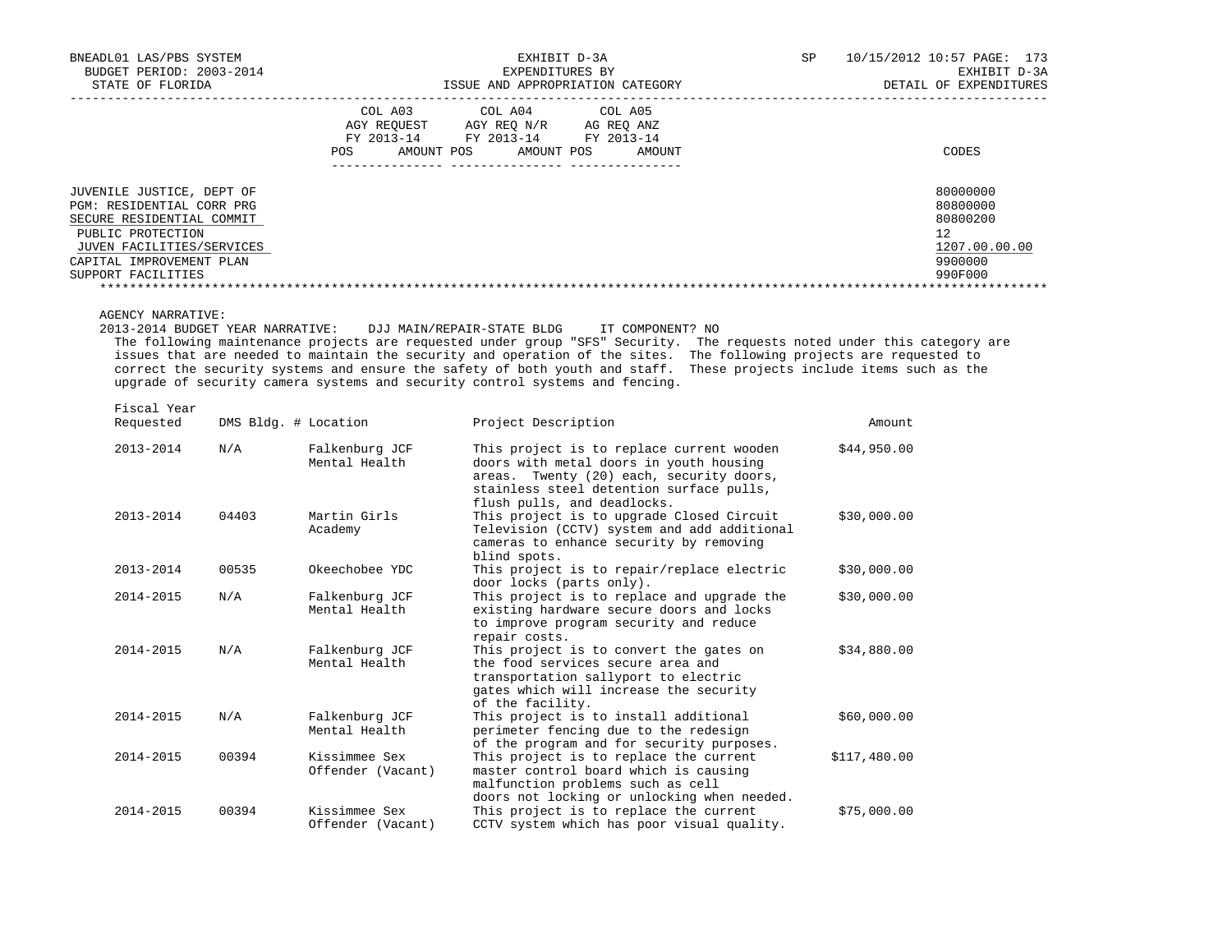| BNEADL01 LAS/PBS SYSTEM                                                                                                                                                                 |       |                                  | EXHIBIT D-3A<br>EXPENDITURES BY                                                                                                                                                                                                                                                                                      | SP                     | 10/15/2012 10:57 PAGE: 174<br>EXHIBIT D-3A                                    |
|-----------------------------------------------------------------------------------------------------------------------------------------------------------------------------------------|-------|----------------------------------|----------------------------------------------------------------------------------------------------------------------------------------------------------------------------------------------------------------------------------------------------------------------------------------------------------------------|------------------------|-------------------------------------------------------------------------------|
| BUDGET PERIOD: 2003-2014<br>STATE OF FLORIDA                                                                                                                                            |       | ISSUE AND APPROPRIATION CATEGORY |                                                                                                                                                                                                                                                                                                                      | DETAIL OF EXPENDITURES |                                                                               |
|                                                                                                                                                                                         |       |                                  | COL A03 COL A04<br>COL A05<br>$\begin{tabular}{lllllllll} \bf AGY \;\; RegUEST\hspace{1cm} \bf AGY \;\; REG\;\; N/R\hspace{1cm} \bf AG \;\; REG \;\; \bf ANZ \\ \hline \bf FY \;\; 2013-14\hspace{1cm} & \tt FY \;\; 2013-14\hspace{1cm} & \tt FY \;\; 2013-14 \end{tabular}$<br>POS AMOUNT POS AMOUNT POS<br>AMOUNT |                        | CODES                                                                         |
|                                                                                                                                                                                         |       |                                  |                                                                                                                                                                                                                                                                                                                      |                        |                                                                               |
| JUVENILE JUSTICE, DEPT OF<br>PGM: RESIDENTIAL CORR PRG<br>SECURE RESIDENTIAL COMMIT<br>PUBLIC PROTECTION<br>JUVEN FACILITIES/SERVICES<br>CAPITAL IMPROVEMENT PLAN<br>SUPPORT FACILITIES |       |                                  |                                                                                                                                                                                                                                                                                                                      |                        | 80000000<br>80800000<br>80800200<br>12<br>1207.00.00.00<br>9900000<br>990F000 |
| 2014-2015                                                                                                                                                                               | 00535 | Okeechobee YDC                   | This project is to install electronic<br>doors and locks for the 50-bed facility                                                                                                                                                                                                                                     | \$125,000.00           |                                                                               |
| 2014-2015                                                                                                                                                                               | 04663 | Orange Youth<br>Academy          | as current system is broken.<br>This project is to upgrade facility<br>lighting which is poor and was<br>cited during a Quality and Assurance<br>review and security audit.                                                                                                                                          | \$55,000.00            |                                                                               |
| 2014-2015                                                                                                                                                                               | 04335 | Palmetto YA                      | This project is to upgrade existing CCTV<br>system for increased facility security.                                                                                                                                                                                                                                  | \$20,625.00            |                                                                               |
| 2014-2015                                                                                                                                                                               | 04666 | Okaloosa YDC                     | This project is to upgrade existing<br>security camera and DVR's for increased<br>facility security.                                                                                                                                                                                                                 | \$20,000.00            |                                                                               |
| 2014-2015                                                                                                                                                                               | N/A   | Daytona JRF                      | This project is to install a new cantilever<br>gate, gate operator, chain, etc., for back<br>gate.                                                                                                                                                                                                                   | \$19,400.00            |                                                                               |
| 2014-2015                                                                                                                                                                               | 04663 | Orange YA                        | This project is to replace existing room<br>and egress doors to reinforce facility<br>security.                                                                                                                                                                                                                      | \$60,000.00            |                                                                               |
| 2015-2016                                                                                                                                                                               | 04148 | Okaloosa YDC                     | This project is to install hard ceilings in<br>classrooms and replace suspended ceiling<br>tiles.                                                                                                                                                                                                                    | \$60,000.00            |                                                                               |
| 2015-2016                                                                                                                                                                               | 04389 | Okeechobee JOCC                  | This project is to provide secure<br>separation in the attic for all<br>living unit classrooms and day rooms.<br>These areas have ceiling tiles which<br>require reinforcement to prevent escapes.                                                                                                                   | \$20,000.00            |                                                                               |
| 2015-2016                                                                                                                                                                               | 00535 | Okeechobee YDC                   | This project is to install a CCTV system<br>to monitor the entire campus for security<br>purposes.                                                                                                                                                                                                                   | \$85,000.00            |                                                                               |
| 2015-2016                                                                                                                                                                               | 04663 | Orange YA                        | This project is to install mesh<br>(no climb) fencing on the perimeter<br>fence.                                                                                                                                                                                                                                     | \$36,000.00            |                                                                               |
| 2016-2017                                                                                                                                                                               | 04148 | Okaloosa YDC                     | This project is to install fencing and<br>to add a new vehicle sallyport on west<br>side of building.                                                                                                                                                                                                                | \$32,500.00            |                                                                               |
| 2016-2017                                                                                                                                                                               | 04148 | Okaloosa YDC                     | This project is to upgrade master control<br>with new screens and a new computer for<br>increased security.                                                                                                                                                                                                          | \$6,000.00             |                                                                               |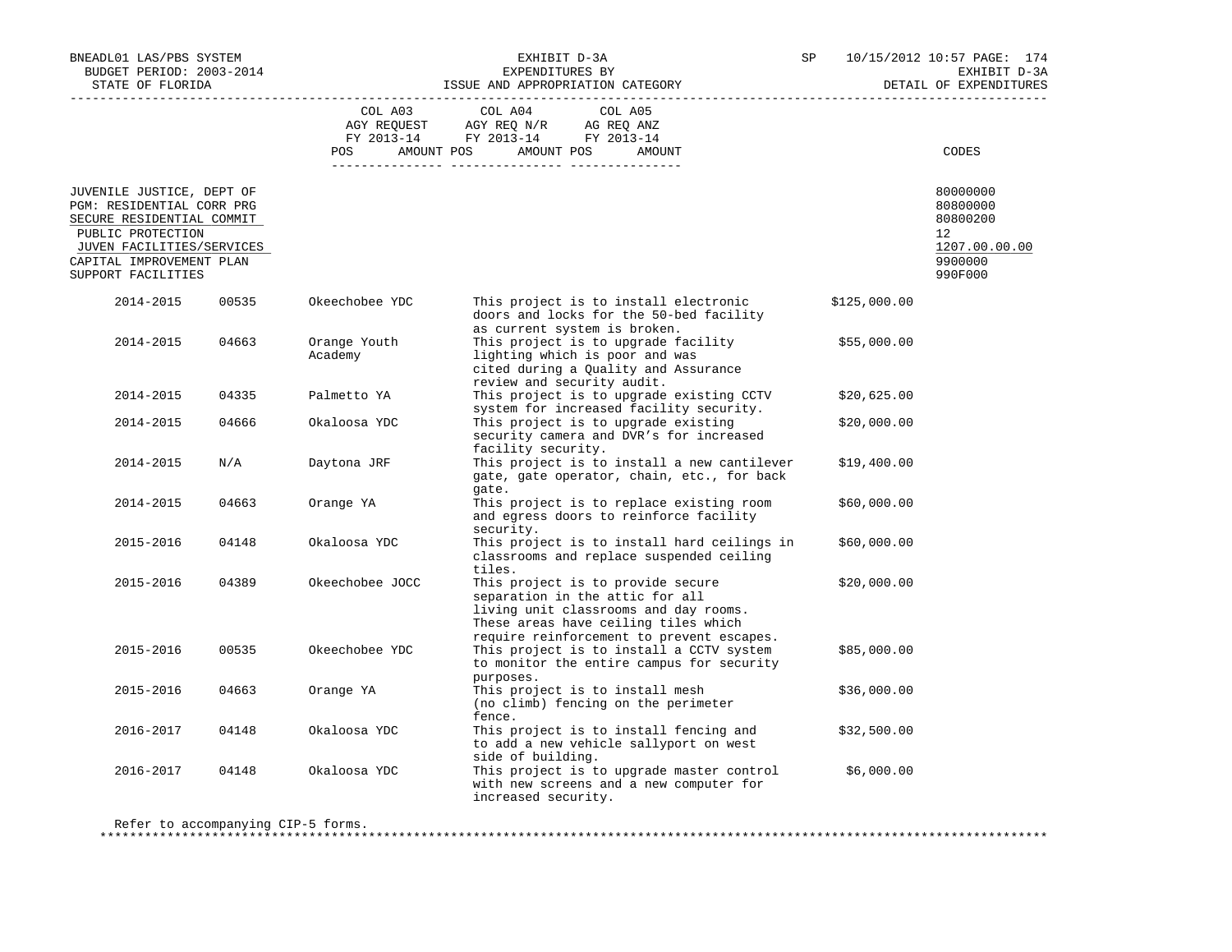| BNEADL01 LAS/PBS SYSTEM<br>BUDGET PERIOD: 2003-2014<br>STATE OF FLORIDA                                                                                                                                                                                                   | EXHIBIT D-3A<br>EXPENDITURES BY<br>ISSUE AND APPROPRIATION CATEGORY                                                                   | SP | 10/15/2012 10:57 PAGE: 175<br>EXHIBIT D-3A<br>DETAIL OF EXPENDITURES                              |
|---------------------------------------------------------------------------------------------------------------------------------------------------------------------------------------------------------------------------------------------------------------------------|---------------------------------------------------------------------------------------------------------------------------------------|----|---------------------------------------------------------------------------------------------------|
|                                                                                                                                                                                                                                                                           | COL A03 COL A04 COL A05<br>AGY REQUEST AGY REQ N/R AG REQ ANZ<br>FY 2013-14 FY 2013-14 FY 2013-14<br>POS AMOUNT POS AMOUNT POS AMOUNT |    | CODES                                                                                             |
| JUVENILE JUSTICE, DEPT OF<br>PGM: RESIDENTIAL CORR PRG<br>SECURE RESIDENTIAL COMMIT<br>PUBLIC PROTECTION<br>JUVEN FACILITIES/SERVICES<br>CAPITAL IMPROVEMENT PLAN<br>ESTIMATED EXPENDITURES - FIXED<br>CAPITAL OUTLAY<br>FIXED CAPITAL OUTLAY<br>JUVENILE FAC-LEASE PURCH |                                                                                                                                       |    | 80000000<br>80800000<br>80800200<br>12<br>1207.00.00.00<br>9900000<br>990I000<br>080000<br>088126 |
| GENERAL REVENUE FUND -STATE 1,806,244                                                                                                                                                                                                                                     |                                                                                                                                       |    | 1000 1                                                                                            |
| MAINTENANCE AND REPAIR<br>FIXED CAPITAL OUTLAY<br>DJJ MAIN/REPAIR-STATE BLDG                                                                                                                                                                                              |                                                                                                                                       |    | 990M000<br>080000<br>080410                                                                       |
| GENERAL REVENUE FUND                                                                                                                                                                                                                                                      | $-$ STATE 4,015,360 4,015,360                                                                                                         |    | 1000 1                                                                                            |

## \*\*\*\*\*\*\*\*\*\*\*\*\*\*\*\*\*\*\*\*\*\*\*\*\*\*\*\*\*\*\*\*\*\*\*\*\*\*\*\*\*\*\*\*\*\*\*\*\*\*\*\*\*\*\*\*\*\*\*\*\*\*\*\*\*\*\*\*\*\*\*\*\*\*\*\*\*\*\*\*\*\*\*\*\*\*\*\*\*\*\*\*\*\*\*\*\*\*\*\*\*\*\*\*\*\*\*\*\*\*\*\*\*\*\*\*\*\*\*\*\*\*\*\*\*\*\*

AGENCY NARRATIVE:

2013-2014 BUDGET YEAR NARRATIVE: DJJ MAIN/REPAIR-STATE BLDG IT COMPONENT? YES

 The following maintenance projects are requested under group "BR" Roofing. These requests are typically for roofs which are already leaking significantly due to age or wear and require replacement or repair. By not addressing these roof leaks, additional expenses are incurred to repair interior water damage including but not limited to potential mold issues.

 The following maintenance projects are requested under group "BM" Mechanical. These are typically older sites and the mechanical systems have been repaired numerous times and are at the end of their life-span. If these systems fail suddenly youth may have to be moved to other facilities or temporary units brought-in for cooling at significant expense. These projects typically include repair or replacement of existing Heating Ventilation and Air-Condition (HVAC) or ventilation systems and related controls.

 The following maintenance projects are requested under group "BE" Electrical. The requests noted under this category are issues that will enhance the functionality of the sites. These projects include such items as interior lighting and lightning protection.

 The following maintenance projects are requested under group "US" Waste Treatment Systems. The deficiencies noted under this category are issues that are causing substantial, costly and ongoing repairs to keep the systems operating. These issues need to be addressed to ensure the health and safety of the youth and staff. The deficiencies include such items as sewer line replacement and other projects.

 The following maintenance projects are requested under group "UW" Water Treatment/Distribution. These projects include items such as the installation of water fountains in buildings which currently have none and the replacement of facility water distribution systems.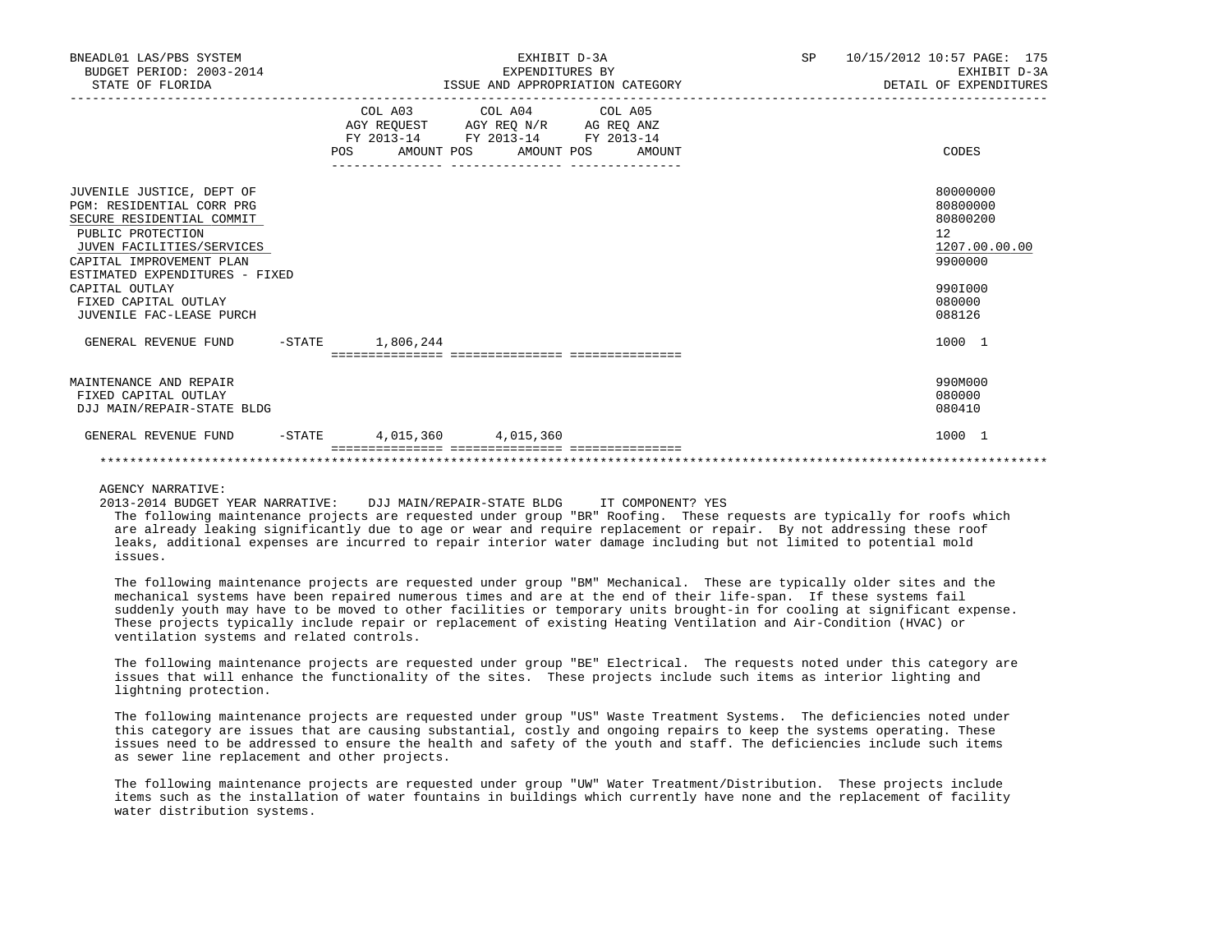| BNEADL01 LAS/PBS SYSTEM<br>BUDGET PERIOD: 2003-2014                                                                                   | EXHIBIT D-3A<br>EXPENDITURES BY                                                                                                                | SP | 10/15/2012 10:57 PAGE: 176<br>EXHIBIT D-3A              |
|---------------------------------------------------------------------------------------------------------------------------------------|------------------------------------------------------------------------------------------------------------------------------------------------|----|---------------------------------------------------------|
| STATE OF FLORIDA                                                                                                                      | ISSUE AND APPROPRIATION CATEGORY                                                                                                               |    | DETAIL OF EXPENDITURES                                  |
|                                                                                                                                       | COL A03 COL A04 COL A05<br>AGY REOUEST AGY REO N/R<br>AG REO ANZ<br>FY 2013-14 FY 2013-14 FY 2013-14<br>AMOUNT POS AMOUNT POS<br>POS<br>AMOUNT |    | CODES                                                   |
| JUVENILE JUSTICE, DEPT OF<br>PGM: RESIDENTIAL CORR PRG<br>SECURE RESIDENTIAL COMMIT<br>PUBLIC PROTECTION<br>JUVEN FACILITIES/SERVICES |                                                                                                                                                |    | 80000000<br>80800000<br>80800200<br>12<br>1207.00.00.00 |
| CAPITAL IMPROVEMENT PLAN<br>MAINTENANCE AND REPAIR                                                                                    |                                                                                                                                                |    | 9900000<br>990M000                                      |

 The following maintenance projects are requested under group "BD" Special Circumstances. The requests noted under this group are issues that would ensure the operation of the sites. Some projects include building covered areas for youth and recreation and courtyard areas.

 The following maintenance projects are requested under group "BG" Site. The requests noted under this group are issues that will ensure the functionality, security and safety of the sites. These projects include covered walkways, exterior lighting, and fencing and erosion issues.

 The following maintenance projects are requested under group "BI" Interior. The requests noted under this group are issues that will ensure the functionality and safety of the sites. Many of the sites are old and the interiors are showing substantial signs of deterioration which leads to safety concerns. These request address the need to stop the deterioration of the buildings and extend their useful life. These projects include floor surface replacements, painting, minor renovations, etc.

 The following maintenance projects are requested under group "BP" Plumbing. These are also typically older sites and the plumbing systems and fixtures have been repaired numerous times and are at the end of their life-span. These projects include items such as piping, fixture replacement and water control/mixing valve system repairs.

 The following maintenance projects are requested under group "BX" Envelope (building exterior). The requests noted under this category are issues that need to be addressed to ensure security of the buildings as well as protect the exterior. These are older sites and the buildings are in need of maintenance to prolong their life.

 The following maintenance projects are requested under group "CP" Paving (other). The requests noted under this group are issues that need to be addressed to ensure the safety of the sites and make them more functional. These are older sites that have unsafe parking lots for both staff and visitors. These projects include recreation paving, parking lot paving and parking lot expansion.

 The following maintenance projects are requested under group "BS" Structure. The requests noted under this group are issues that will ensure the functionality and safety of the facility and also include the request for the annual repair and maintenance allocation for all residential secure facilities statewide.

| Requested |     | DMS Bldg. # Location     | Project Description                                                                                                                                                                                                                                     | Amount       |
|-----------|-----|--------------------------|---------------------------------------------------------------------------------------------------------------------------------------------------------------------------------------------------------------------------------------------------------|--------------|
| 2013-2014 | N/A | All Residential<br>Sites | This project is phase-one of a multiple-<br>phase project to perform energy saving<br>lighting retrofits statewide. Lighting<br>retrofits are an energy conservation<br>measure which allow buildings energy<br>savings by replacing the entire fixture | \$150,000.00 |

Fiscal Year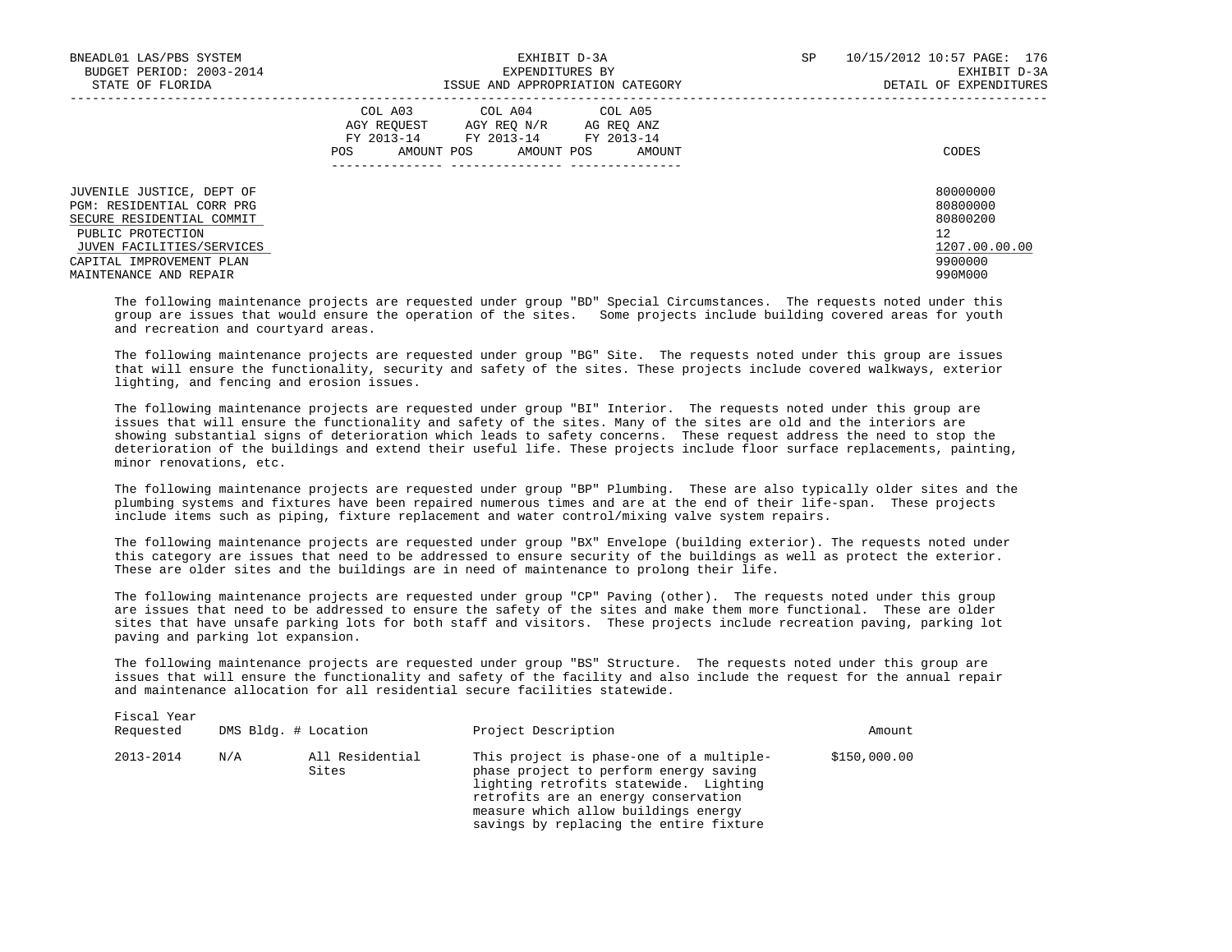| BNEADL01 LAS/PBS SYSTEM<br>BUDGET PERIOD: 2003-2014<br>STATE OF FLORIDA                                                                                                                     |       | EXHIBIT D-3A<br>EXPENDITURES BY<br>ISSUE AND APPROPRIATION CATEGORY |                                                                                   | SP                                                                                                                                                                                         | 10/15/2012 10:57 PAGE: 177<br>EXHIBIT D-3A<br>DETAIL OF EXPENDITURES |               |                                                                               |
|---------------------------------------------------------------------------------------------------------------------------------------------------------------------------------------------|-------|---------------------------------------------------------------------|-----------------------------------------------------------------------------------|--------------------------------------------------------------------------------------------------------------------------------------------------------------------------------------------|----------------------------------------------------------------------|---------------|-------------------------------------------------------------------------------|
|                                                                                                                                                                                             |       |                                                                     |                                                                                   |                                                                                                                                                                                            |                                                                      |               |                                                                               |
|                                                                                                                                                                                             |       | COL A03<br>POS AMOUNT POS AMOUNT POS                                | COL A04<br>AGY REQUEST AGY REQ N/R AG REQ ANZ<br>FY 2013-14 FY 2013-14 FY 2013-14 | COL A05<br>AMOUNT                                                                                                                                                                          |                                                                      |               | CODES                                                                         |
|                                                                                                                                                                                             |       |                                                                     |                                                                                   |                                                                                                                                                                                            |                                                                      |               |                                                                               |
| JUVENILE JUSTICE, DEPT OF<br>PGM: RESIDENTIAL CORR PRG<br>SECURE RESIDENTIAL COMMIT<br>PUBLIC PROTECTION<br>JUVEN FACILITIES/SERVICES<br>CAPITAL IMPROVEMENT PLAN<br>MAINTENANCE AND REPAIR |       |                                                                     |                                                                                   |                                                                                                                                                                                            |                                                                      |               | 80000000<br>80800000<br>80800200<br>12<br>1207.00.00.00<br>9900000<br>990M000 |
|                                                                                                                                                                                             |       |                                                                     | emission.                                                                         | or components and achieve reduction of<br>electricity use and nitrogen oxide                                                                                                               |                                                                      |               |                                                                               |
| 2013-2014                                                                                                                                                                                   | N/A   | Daytona JCF                                                         |                                                                                   | This project is to replace the<br>Administration building roof<br>which is worn and leaking.                                                                                               |                                                                      | \$138,000.00  |                                                                               |
| 2013-2014                                                                                                                                                                                   | 00535 | Okeechobee YDC                                                      | building.                                                                         | This project is to re-roof the area over<br>the generator at the administrative                                                                                                            |                                                                      | \$14,000.00   |                                                                               |
| 2013-2014                                                                                                                                                                                   | N/A   | Palm Beach JCF                                                      |                                                                                   | This project is to replace the roof<br>which is 12-14 years old.                                                                                                                           |                                                                      | \$201, 267.00 |                                                                               |
| 2013-2014                                                                                                                                                                                   | 00394 | Kissimmee<br>SOP                                                    |                                                                                   | This project is to replace the remaining<br>HVAC units which are at the end of<br>their useful life-cycles.                                                                                |                                                                      | \$130,000.00  |                                                                               |
| 2013-2014                                                                                                                                                                                   | 04663 | Orange YA                                                           | summer months.                                                                    | This project is to replace two (2) HVAC<br>systems to allow for proper cooling<br>of youth rooms and living areas during                                                                   |                                                                      | \$15,000.00   |                                                                               |
| 2013-2014                                                                                                                                                                                   | 00394 | Kissimmee<br>SOP                                                    | useful life-cycles.                                                               | This project is to replace remaining<br>HVAC units which are at the end of their                                                                                                           |                                                                      | \$65,000.00   |                                                                               |
| 2013-2014                                                                                                                                                                                   | 03179 | Palm Beach JCF                                                      | the HVAC units.                                                                   | This project is to completely replace                                                                                                                                                      |                                                                      | \$75,000.00   |                                                                               |
| 2013-2014                                                                                                                                                                                   | 03794 | Marion JCF                                                          |                                                                                   | This project is to add a surge protection<br>system to reduce the number of lightning<br>incidents to the electrical system.                                                               |                                                                      | \$38,000.00   |                                                                               |
| 2013-2014                                                                                                                                                                                   | 04403 | Martin Girls<br>Academy                                             |                                                                                   | This project is to install a generator<br>for emergency power during storms.                                                                                                               |                                                                      | \$250,000.00  |                                                                               |
| 2013-2014                                                                                                                                                                                   | 04335 | Palmetto YA                                                         |                                                                                   | This project is to install a generator for<br>emergency power during storms.                                                                                                               |                                                                      | \$150,000.00  |                                                                               |
| 2013-2014                                                                                                                                                                                   | 00394 | Kissimmee<br>JCF                                                    |                                                                                   | This project is to add a surge protection<br>system to reduce the number of lightning<br>incidents to the electrical system.                                                               |                                                                      | \$120,000.00  |                                                                               |
| 2013-2014                                                                                                                                                                                   | 04148 | Okaloosa YDC                                                        |                                                                                   | This project is to add a larger fuel<br>tank to the generator to extend the<br>run time of emergency power during<br>storms. This includes engineering<br>costs, wiring and a pump system. |                                                                      | \$25,000.00   |                                                                               |
| 2013-2014                                                                                                                                                                                   | 04363 | Tiger Success<br>Center                                             |                                                                                   | This project is to install a generator<br>transfer switch on generator installed                                                                                                           |                                                                      | \$7,500.00    |                                                                               |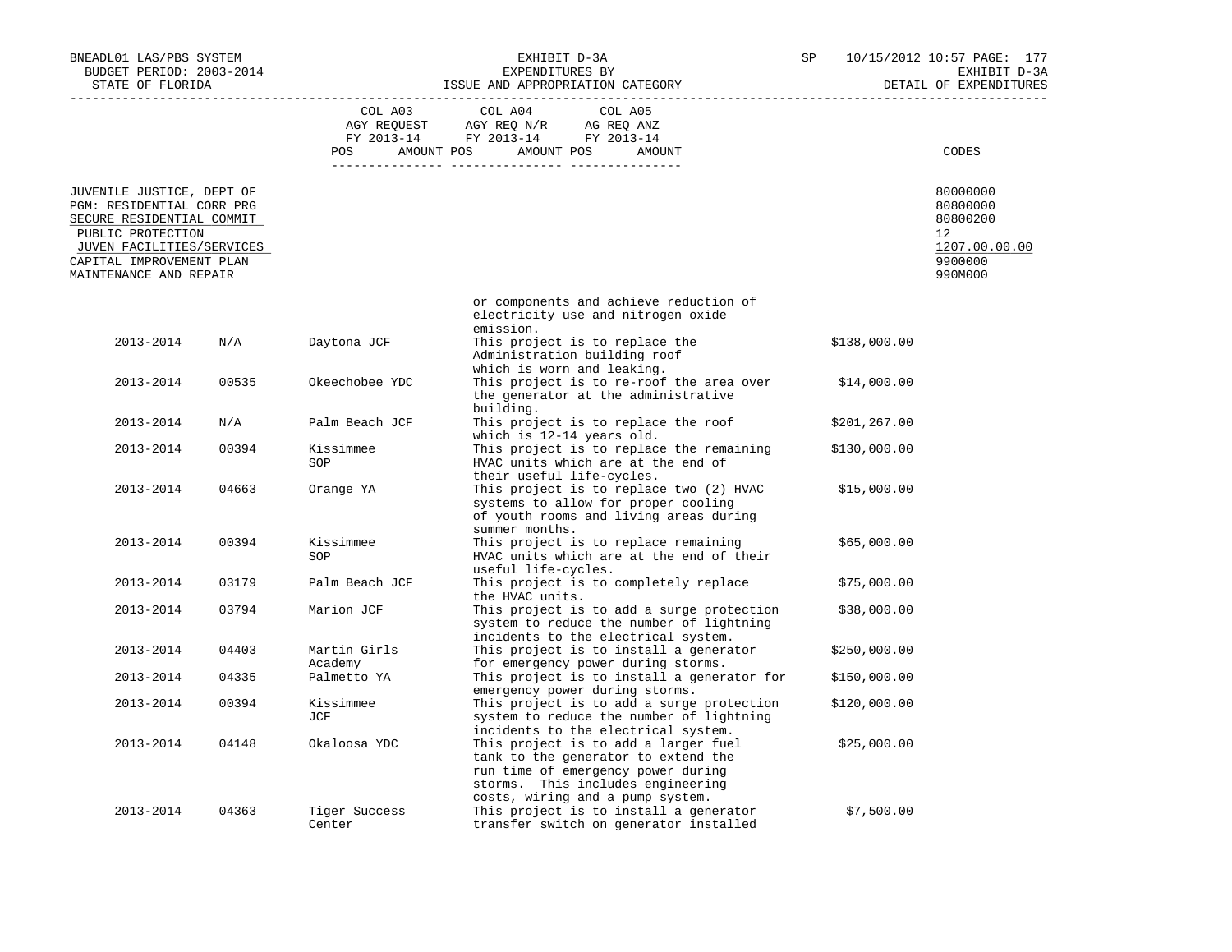| BNEADL01 LAS/PBS SYSTEM<br>BUDGET PERIOD: 2003-2014<br>STATE OF FLORIDA                                                                                                                     |       | EXHIBIT D-3A<br>EXPENDITURES BY<br>ISSUE AND APPROPRIATION CATEGORY |                                                                                                                                                                                                                                                                                                                                                                                                                                    |  | 10/15/2012 10:57 PAGE: 178<br>EXHIBIT D-3A<br>DETAIL OF EXPENDITURES |                                                                                         |
|---------------------------------------------------------------------------------------------------------------------------------------------------------------------------------------------|-------|---------------------------------------------------------------------|------------------------------------------------------------------------------------------------------------------------------------------------------------------------------------------------------------------------------------------------------------------------------------------------------------------------------------------------------------------------------------------------------------------------------------|--|----------------------------------------------------------------------|-----------------------------------------------------------------------------------------|
|                                                                                                                                                                                             |       | COL A03<br><b>POS</b>                                               | COL A04<br>COL A05<br>AGY REQUEST AGY REQ N/R<br>AG REQ ANZ<br>FY 2013-14 FY 2013-14 FY 2013-14<br>AMOUNT POS AMOUNT POS<br>AMOUNT                                                                                                                                                                                                                                                                                                 |  |                                                                      | CODES                                                                                   |
| JUVENILE JUSTICE, DEPT OF<br>PGM: RESIDENTIAL CORR PRG<br>SECURE RESIDENTIAL COMMIT<br>PUBLIC PROTECTION<br>JUVEN FACILITIES/SERVICES<br>CAPITAL IMPROVEMENT PLAN<br>MAINTENANCE AND REPAIR |       |                                                                     |                                                                                                                                                                                                                                                                                                                                                                                                                                    |  |                                                                      | 80000000<br>80800000<br>80800200<br>$12^{\circ}$<br>1207.00.00.00<br>9900000<br>990M000 |
| 2013-2014                                                                                                                                                                                   | 04389 | Okeechobee JOCC                                                     | from North Florida Youth Development<br>Center (NFYDC).<br>This project is to repair/replace<br>the waste water collection system.                                                                                                                                                                                                                                                                                                 |  | \$26,000.00                                                          |                                                                                         |
| 2013-2014                                                                                                                                                                                   | 00535 | Okeechobee YDC                                                      | The existing water lines show wear<br>and calcification resulting in poor<br>water pressure throughout the facility.<br>This project is to clean and repair the<br>water tower (will be required by<br>the Department of Environmental                                                                                                                                                                                             |  | \$250,000.00                                                         |                                                                                         |
| 2013-2014                                                                                                                                                                                   | N/A   | Falkenburg JCF<br>Mental Health                                     | Protection (DEP)) and add aerator<br>to water system.<br>This project is to replace the old<br>and worn wood frame beds with new                                                                                                                                                                                                                                                                                                   |  | \$30,000.00                                                          |                                                                                         |
| 2013-2014                                                                                                                                                                                   | 03179 | Palm Beach JCF                                                      | security beds.<br>This project is to install four $(4)$<br>sets of commercial washers & dryers.<br>Plumbing modifications and electrical                                                                                                                                                                                                                                                                                           |  | \$21,000.00                                                          |                                                                                         |
| 2013-2014                                                                                                                                                                                   | N/A   | Falkenburg JCF<br>Mental Health                                     | wiring may be needed.<br>This project is to replace the ten<br>year old lavatory countertops,<br>install a prime coat system in the<br>shower stalls and replace the shower                                                                                                                                                                                                                                                        |  | \$85,000.00                                                          |                                                                                         |
| 2013-2014                                                                                                                                                                                   | 00535 | Okeechobee YDC                                                      | heads in the dorm/barracks areas.<br>This project is to renovate the clinic                                                                                                                                                                                                                                                                                                                                                        |  | \$500,000.00                                                         |                                                                                         |
| 2013-2014                                                                                                                                                                                   | 00535 | Okeechobee YDC                                                      | building, paint and install new carpet.<br>This project is for renovations to                                                                                                                                                                                                                                                                                                                                                      |  | \$200,000.00                                                         |                                                                                         |
| 2013-2014                                                                                                                                                                                   | 00394 | Kissimmee                                                           | buildings 80 and 86.<br>This project is to pressure clean and                                                                                                                                                                                                                                                                                                                                                                      |  | \$17,363.00                                                          |                                                                                         |
| 2013-2014                                                                                                                                                                                   | N/A   | SOP (vacant)<br>All Residential<br>Sites                            | paint the main building.<br>This allocation is for the continued<br>upkeep and maintenance of all<br>residential secure facilities<br>statewide. Costs computed using<br>industry-standard data from the Building<br>Owner's and Manager's Association (BOMA),<br>the International Facility Management<br>Association (IFMA) and historical data<br>from agency expenditures for repair/<br>maintenance issues over the past five |  | \$500,000.00                                                         |                                                                                         |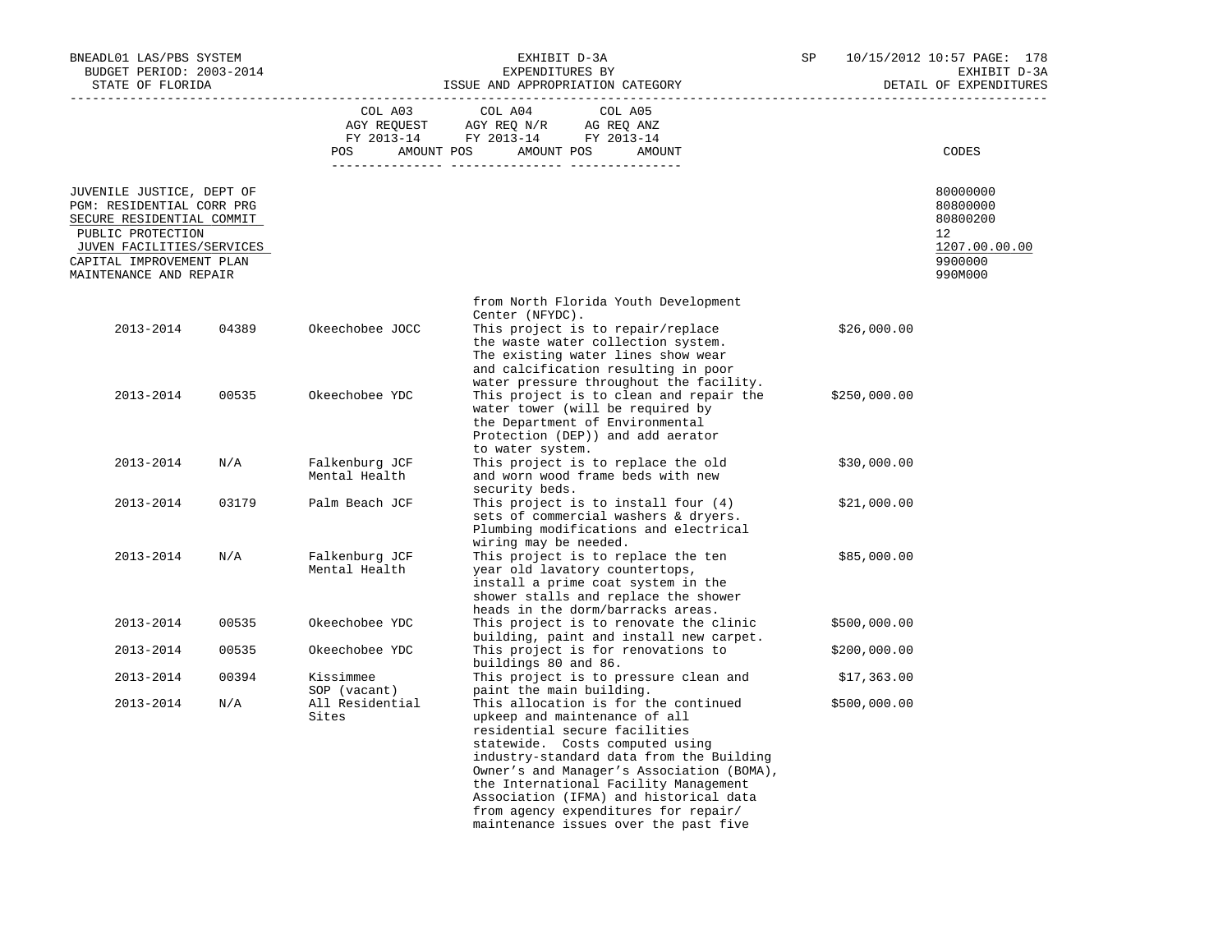| BNEADL01 LAS/PBS SYSTEM<br>BUDGET PERIOD: 2003-2014<br>STATE OF FLORIDA                                                                                                                     |       | EXHIBIT D-3A<br>EXPENDITURES BY<br>ISSUE AND APPROPRIATION CATEGORY |                                                                                                                                                                                                                                                                                                                                                                                                                                                                                                                                                                                                                                                                                                                                                                                                                                            |  | 10/15/2012 10:57 PAGE: 179<br>EXHIBIT D-3A<br>DETAIL OF EXPENDITURES |                                                                               |
|---------------------------------------------------------------------------------------------------------------------------------------------------------------------------------------------|-------|---------------------------------------------------------------------|--------------------------------------------------------------------------------------------------------------------------------------------------------------------------------------------------------------------------------------------------------------------------------------------------------------------------------------------------------------------------------------------------------------------------------------------------------------------------------------------------------------------------------------------------------------------------------------------------------------------------------------------------------------------------------------------------------------------------------------------------------------------------------------------------------------------------------------------|--|----------------------------------------------------------------------|-------------------------------------------------------------------------------|
|                                                                                                                                                                                             |       | COL A03<br>POS                                                      | COL A04<br>COL A05<br>$\begin{tabular}{lllllll} \bf AGY \;\; REQUEST \hspace{1cm} AGY \;\; REQ \;\; N/R \hspace{1cm} AG \;\; REQ \;\; ANZ \\ \hline \texttt{FY} \;\; 2013\text{--}14 \hspace{1cm} & \texttt{FY} \;\; 2013\text{--}14 \hspace{1cm} & \texttt{FY} \;\; 2013\text{--}14 \end{tabular}$<br>AMOUNT POS AMOUNT POS<br>AMOUNT                                                                                                                                                                                                                                                                                                                                                                                                                                                                                                     |  |                                                                      | CODES                                                                         |
| JUVENILE JUSTICE, DEPT OF<br>PGM: RESIDENTIAL CORR PRG<br>SECURE RESIDENTIAL COMMIT<br>PUBLIC PROTECTION<br>JUVEN FACILITIES/SERVICES<br>CAPITAL IMPROVEMENT PLAN<br>MAINTENANCE AND REPAIR |       |                                                                     |                                                                                                                                                                                                                                                                                                                                                                                                                                                                                                                                                                                                                                                                                                                                                                                                                                            |  |                                                                      | 80000000<br>80800000<br>80800200<br>12<br>1207.00.00.00<br>9900000<br>990M000 |
| 2013-2014                                                                                                                                                                                   | N/A   | All Residential<br>Sites                                            | (5) years. Costs have also been<br>revised downward to reflect over-lapping<br>projects in this current request.<br>Work covers building items which break-<br>down or fail during the current year<br>and need to be repaired to maintain<br>operations.<br>This project is for agency compliance<br>with the Americans with Disabilities Act<br>ADA). It includes procurement of<br>professionally-developed ADA surveys<br>of a set number of residential secure<br>facilities for compliance with the ADA.<br>A portion of the funding would go to<br>facilities for compliance with the ADA.<br>A portion of the funding would go to phase-<br>one corrective actions for a portion of<br>these identified non-compliance<br>issues. It also includes development of<br>a database of information as well as 504<br>transition plans. |  | \$500,000.00                                                         |                                                                               |
| 2013-2014                                                                                                                                                                                   | N/A   | Falkenburg JCF<br>Mental Health                                     | This project is to extend the administration<br>building to resolve additional staff and<br>medical issues due to the redesign of the                                                                                                                                                                                                                                                                                                                                                                                                                                                                                                                                                                                                                                                                                                      |  | \$250,000.00                                                         |                                                                               |
| 2013-2014                                                                                                                                                                                   | 04389 | Okeechobee JOCC                                                     | program.<br>This project is for the addition of<br>vocational classrooms to provide more<br>vocational training for youth who are                                                                                                                                                                                                                                                                                                                                                                                                                                                                                                                                                                                                                                                                                                          |  | \$200,000.00                                                         |                                                                               |
| 2013-2014                                                                                                                                                                                   | 04633 | Orange YA                                                           | typically older and need job skills.<br>This project is to renovate the                                                                                                                                                                                                                                                                                                                                                                                                                                                                                                                                                                                                                                                                                                                                                                    |  | \$50,000.00                                                          |                                                                               |
| 2013-2014                                                                                                                                                                                   | 04403 | Martin Girls<br>Girls                                               | classrooms due to their age.<br>This project is to install sound proofing<br>in three (3) group rooms to reduce the<br>noise levels.                                                                                                                                                                                                                                                                                                                                                                                                                                                                                                                                                                                                                                                                                                       |  | \$7,230.00                                                           |                                                                               |
| 2014-2015                                                                                                                                                                                   | 04148 | Okeechobee YDC                                                      | This project is to re-roof all<br>staff houses and the maintenance<br>building.                                                                                                                                                                                                                                                                                                                                                                                                                                                                                                                                                                                                                                                                                                                                                            |  | \$580,000.00                                                         |                                                                               |
| 2014-2015                                                                                                                                                                                   | N/A   | Falkenburg JCF                                                      | This project is to re-roof the                                                                                                                                                                                                                                                                                                                                                                                                                                                                                                                                                                                                                                                                                                                                                                                                             |  | \$42,000.00                                                          |                                                                               |
| 2014-2015                                                                                                                                                                                   | N/A   | Mental Health<br>Falkenburg JCF                                     | Charles unit.<br>This project is to replace old and                                                                                                                                                                                                                                                                                                                                                                                                                                                                                                                                                                                                                                                                                                                                                                                        |  | \$115,000.00                                                         |                                                                               |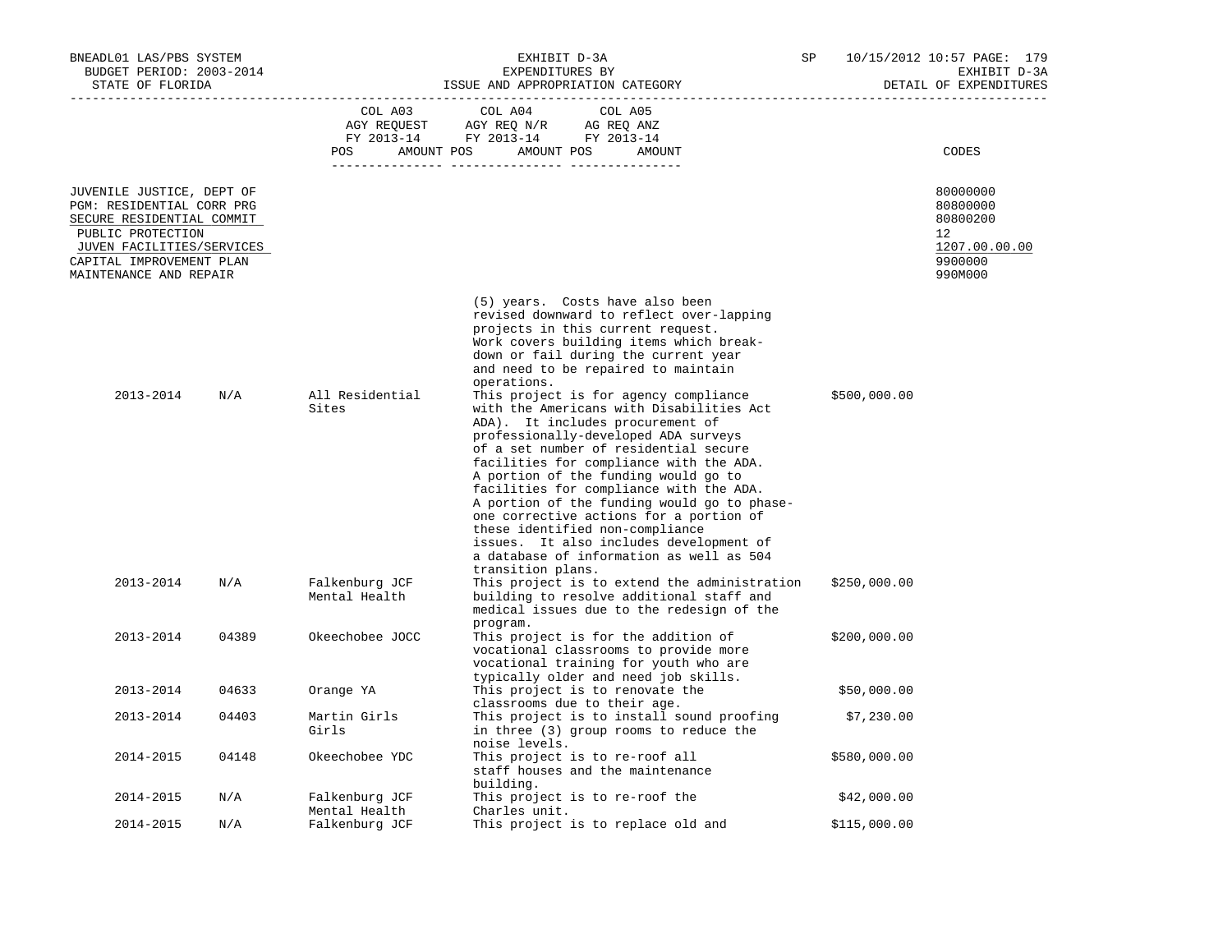| BNEADL01 LAS/PBS SYSTEM<br>BUDGET PERIOD: 2003-2014<br>STATE OF FLORIDA                                                                                                                     |       | EXHIBIT D-3A<br>EXPENDITURES BY |                                                                                                                                                                                          | SP           | 10/15/2012 10:57 PAGE: 180<br>EXHIBIT D-3A<br>DETAIL OF EXPENDITURES          |
|---------------------------------------------------------------------------------------------------------------------------------------------------------------------------------------------|-------|---------------------------------|------------------------------------------------------------------------------------------------------------------------------------------------------------------------------------------|--------------|-------------------------------------------------------------------------------|
|                                                                                                                                                                                             |       | COL A03                         | COL A05<br>COL A04<br>AGY REQUEST AGY REQ N/R AG REQ ANZ<br>FY 2013-14 FY 2013-14 FY 2013-14<br>POS AMOUNT POS AMOUNT POS<br>AMOUNT                                                      |              | CODES                                                                         |
| JUVENILE JUSTICE, DEPT OF<br>PGM: RESIDENTIAL CORR PRG<br>SECURE RESIDENTIAL COMMIT<br>PUBLIC PROTECTION<br>JUVEN FACILITIES/SERVICES<br>CAPITAL IMPROVEMENT PLAN<br>MAINTENANCE AND REPAIR |       |                                 |                                                                                                                                                                                          |              | 80000000<br>80800000<br>80800200<br>12<br>1207.00.00.00<br>9900000<br>990M000 |
| 2014-2015                                                                                                                                                                                   | 00535 | Okeechobee YDC                  | worn HVAC units which are at the end<br>of their useful life-cycles.<br>This project is to replace old HVAC unit<br>which are at the end of their useful life                            | \$246,000.00 |                                                                               |
| 2014-2015                                                                                                                                                                                   | 04363 | Tiger Success<br>Center         | -cycles.<br>This project is to replace old HVAC units<br>which are at the end of their useful                                                                                            | \$12,000.00  |                                                                               |
| 2014-2015                                                                                                                                                                                   | 04403 | Martin Girls<br>Academy         | life-cycles.<br>This project is to replace old HVAC units<br>which are at the end of their useful                                                                                        | \$60,000.00  |                                                                               |
| 2014-2015                                                                                                                                                                                   | 04663 | Orange YA                       | life-cycles.<br>This project is to add two (2) additional<br>HVAC units for serving the dorm and                                                                                         | \$30,000.00  |                                                                               |
| 2014-2015                                                                                                                                                                                   | 04403 | Martin Girls                    | administration areas.<br>This project is to replace A/C duct work<br>that is deteriorating. The current A/C duct<br>work is fiberglass tubing (flex hose)                                | \$9,700.00   |                                                                               |
| 2014-2015                                                                                                                                                                                   | N/A   | Falkenburg JCF<br>Mental Health | rather than standard duct work.<br>This project is to install a new<br>emergency generator as current<br>generator will not provide adequate<br>electrical power to allow for continuity | \$204,920.00 |                                                                               |
| 2014-2015                                                                                                                                                                                   | 00535 | Okeechobee YDC                  | of operations.<br>This project is to replace all T-12<br>with security grade T-8 light<br>fixtures, facility wide.                                                                       | \$65,000.00  |                                                                               |
| 2014-2015                                                                                                                                                                                   | 05359 | Okeechobee JOCC                 | This project is to replace all T-12<br>with security grade T-8 light<br>fixtures, facility wide.                                                                                         | \$255,000.00 |                                                                               |
| 2014-2015                                                                                                                                                                                   | 04403 | Martin Girls                    | This project is to install two (2) sets each<br>of commercial washers and dryers.<br>The existing equipment is getting<br>beyond repair.                                                 | \$24,000.00  |                                                                               |
| 2014-2015                                                                                                                                                                                   | N/A   | Falkenburg JCF<br>Mental Health | This project is to purchase new food<br>service equipment as existing equipment<br>is old and in poor condition.                                                                         | \$61,000.00  |                                                                               |
| 2014-2015                                                                                                                                                                                   | N/A   | Falkenburg JCF<br>Mental Health | This project is to replace the chairs<br>and settees in the dorm areas and the<br>tables and chairs in the dining hall.                                                                  | \$26, 195.00 |                                                                               |
| 2014-2015                                                                                                                                                                                   | 04389 | Okeechobee JOCC                 | This project is to upgrade/replace                                                                                                                                                       | \$7,350.00   |                                                                               |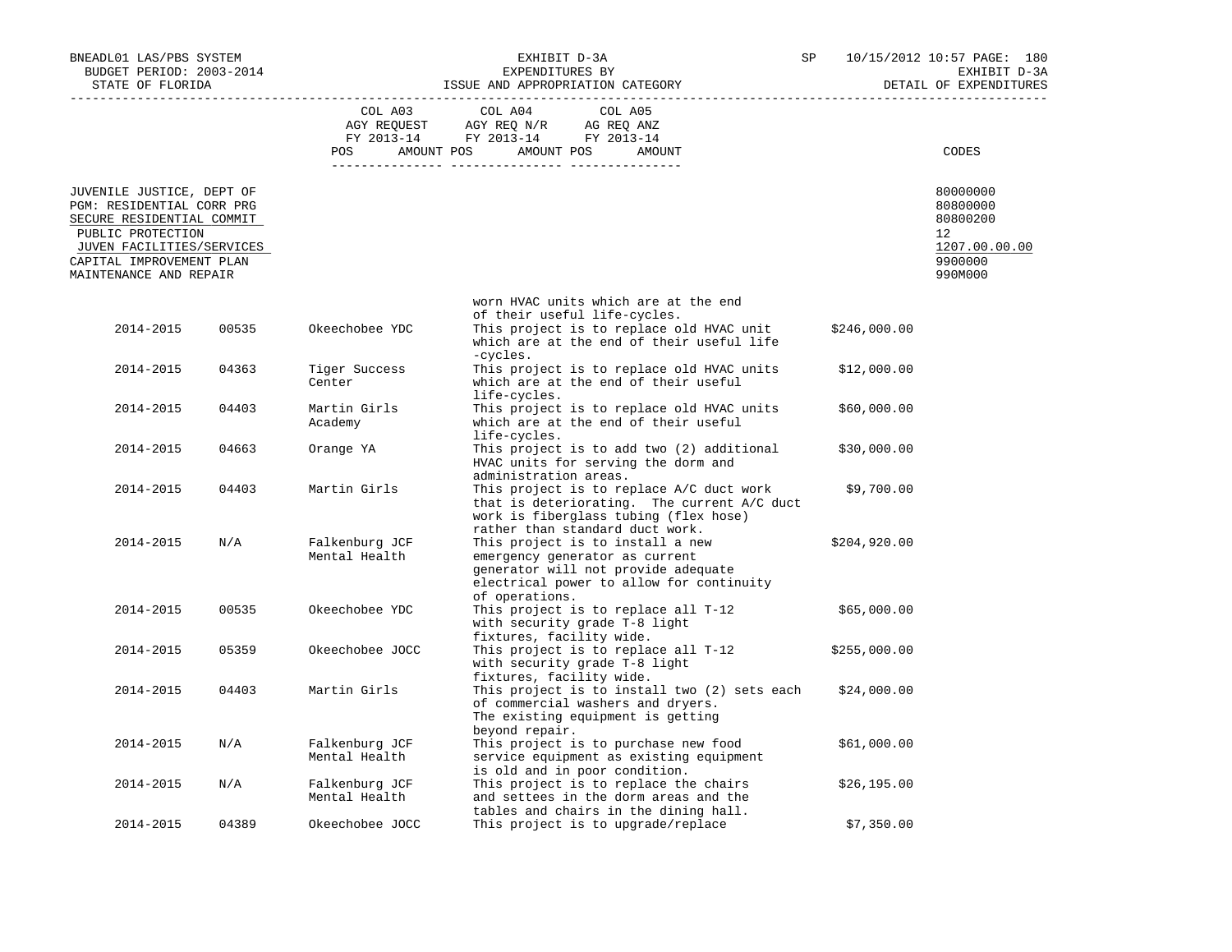| BNEADL01 LAS/PBS SYSTEM<br>BUDGET PERIOD: 2003-2014<br>STATE OF FLORIDA                                                                                                                     |       | ISSUE AND APPROPRIATION CATEGORY | SP                                                                                                                                                                                                                                                                                                  | 10/15/2012 10:57 PAGE: 181<br>EXHIBIT D-3A<br>DETAIL OF EXPENDITURES |                                                                               |
|---------------------------------------------------------------------------------------------------------------------------------------------------------------------------------------------|-------|----------------------------------|-----------------------------------------------------------------------------------------------------------------------------------------------------------------------------------------------------------------------------------------------------------------------------------------------------|----------------------------------------------------------------------|-------------------------------------------------------------------------------|
|                                                                                                                                                                                             |       | COL A03<br>AGY REQUEST<br>POS    | COL A04<br>COL A05<br>AGY REQ N/R<br>AG REQ ANZ<br>FY 2013-14 FY 2013-14 FY 2013-14<br>AMOUNT POS AMOUNT POS<br>AMOUNT                                                                                                                                                                              |                                                                      | CODES                                                                         |
| JUVENILE JUSTICE, DEPT OF<br>PGM: RESIDENTIAL CORR PRG<br>SECURE RESIDENTIAL COMMIT<br>PUBLIC PROTECTION<br>JUVEN FACILITIES/SERVICES<br>CAPITAL IMPROVEMENT PLAN<br>MAINTENANCE AND REPAIR |       |                                  |                                                                                                                                                                                                                                                                                                     |                                                                      | 80000000<br>80800000<br>80800200<br>12<br>1207.00.00.00<br>9900000<br>990M000 |
|                                                                                                                                                                                             |       |                                  | the telephone system. There has been<br>an issue with the programming for the<br>lines, causing complaints from parents,<br>Juvenile Probation Officer's (JPO's), and<br>case workers that they are unable to get<br>through to facility.                                                           |                                                                      |                                                                               |
| 2014-2015                                                                                                                                                                                   | 00535 | Okeechobee YDC                   | This project is for a mandated DEP<br>petroleum clean-up of the site: 25% of<br>funding paid by DJJ and 75% are funded<br>by DEP.                                                                                                                                                                   |                                                                      | \$150,000.00                                                                  |
| 2014-2015                                                                                                                                                                                   | 00535 | Okeechobee YDC                   | This project is to fill in pool area<br>(across from cafeteria). Pool is unused<br>and is a safety issue.                                                                                                                                                                                           |                                                                      | \$20,000.00                                                                   |
| 2014-2015                                                                                                                                                                                   | N/A   | Falkenburg JCF<br>Mental Health  | This project is to replace the carpet<br>which is worn.                                                                                                                                                                                                                                             |                                                                      | \$10,900.00                                                                   |
| 2014-2015                                                                                                                                                                                   | 00535 | Okeechobee YDC                   | This project is to renovate the old<br>cafeteria into a visitor area to<br>safely accommodate parents/visitors<br>on the campus.                                                                                                                                                                    |                                                                      | \$425,000.00                                                                  |
| 2014-2015                                                                                                                                                                                   | 04335 | Palmetto YA                      | This project is to replace broken and<br>worn floor tiles from base to ceiling.                                                                                                                                                                                                                     |                                                                      | \$12,000.00                                                                   |
| 2014-2015                                                                                                                                                                                   | 04389 | Okeechobee YDC                   | This project is to replace segregated<br>showers and flooring in units 5, 6, 7<br>and 8. These areas are dilapidated.                                                                                                                                                                               |                                                                      | \$34,000.00                                                                   |
| 2014-2015                                                                                                                                                                                   | 00535 | Okeechobee YDC                   | This project is to repair the main well.<br>The potable water needs to be re-cased<br>(DEP required).                                                                                                                                                                                               |                                                                      | \$100,000.00                                                                  |
| 2014-2015                                                                                                                                                                                   | 04335 | Palmetto YA                      | This project is to construct an outdoor<br>pavilion to cover the concrete recreation<br>area. The remote location of the facility<br>becomes unbearably hot during the summer<br>months and a shaded area would greatly<br>benefit the youth's ability to enjoy outdoor<br>recreational activities. |                                                                      | \$13,870.00                                                                   |
| 2014-2015                                                                                                                                                                                   | N/A   | Falkenburg JCF<br>Mental Health  | This project is to add parking<br>as current parking is not adequate.<br>Staff members are forced to park<br>outside of designated parking areas.                                                                                                                                                   |                                                                      | \$75,000.00                                                                   |
| 2015-2016                                                                                                                                                                                   | N/A   | St. John's JCF                   | This project is to replace two (2) air<br>handling units.                                                                                                                                                                                                                                           |                                                                      | \$50,000.00                                                                   |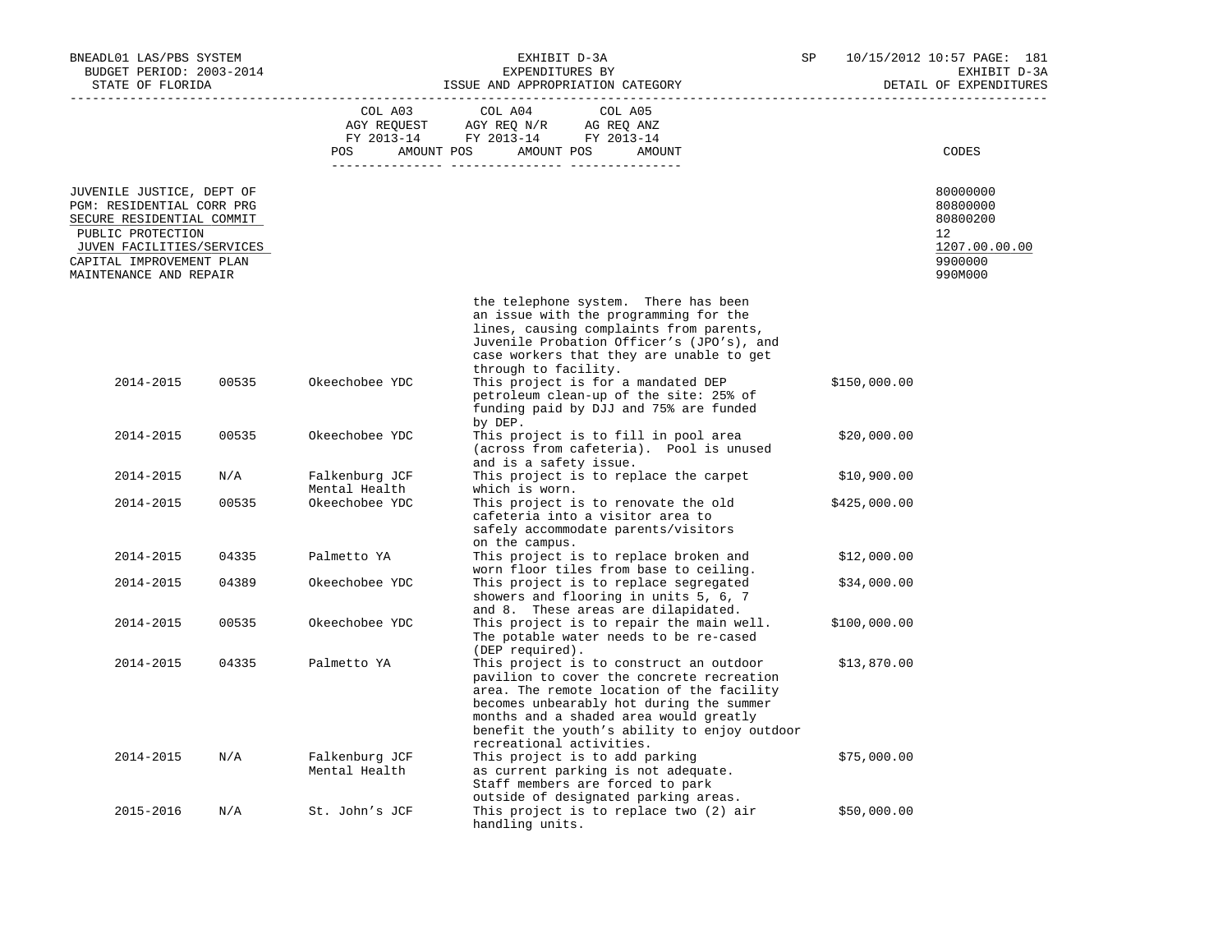| BNEADL01 LAS/PBS SYSTEM<br>BUDGET PERIOD: 2003-2014<br>STATE OF FLORIDA                                                                                                                     |       |                                 | EXHIBIT D-3A<br>EXPENDITURES BY<br>ISSUE AND APPROPRIATION CATEGORY                                                                                                                                                                             | SP           | 10/15/2012 10:57 PAGE: 182<br>EXHIBIT D-3A<br>DETAIL OF EXPENDITURES          |  |
|---------------------------------------------------------------------------------------------------------------------------------------------------------------------------------------------|-------|---------------------------------|-------------------------------------------------------------------------------------------------------------------------------------------------------------------------------------------------------------------------------------------------|--------------|-------------------------------------------------------------------------------|--|
|                                                                                                                                                                                             |       | COL A03<br><b>POS</b>           | COL A04<br>COL A05<br>AGY REQUEST AGY REQ N/R AG REQ ANZ<br>FY 2013-14 FY 2013-14 FY 2013-14<br>AMOUNT POS AMOUNT POS<br>AMOUNT                                                                                                                 |              | CODES                                                                         |  |
| JUVENILE JUSTICE, DEPT OF<br>PGM: RESIDENTIAL CORR PRG<br>SECURE RESIDENTIAL COMMIT<br>PUBLIC PROTECTION<br>JUVEN FACILITIES/SERVICES<br>CAPITAL IMPROVEMENT PLAN<br>MAINTENANCE AND REPAIR |       |                                 |                                                                                                                                                                                                                                                 |              | 80000000<br>80800000<br>80800200<br>12<br>1207.00.00.00<br>9900000<br>990M000 |  |
| 2015-2016                                                                                                                                                                                   | 00535 | Okeechobee YDC                  | This project is to install an electronic<br>locking system in the sallyport area.                                                                                                                                                               | \$30,000.00  |                                                                               |  |
| 2015-2016                                                                                                                                                                                   | 04335 | Palmetto YA                     | This project is to replace old HVAC units<br>which are at the end of their useful life<br>-cycles.                                                                                                                                              | \$115,000.00 |                                                                               |  |
| 2015-2016                                                                                                                                                                                   | 04666 | Walton YDC                      | This project is to replace old HVAC units<br>which are at the end of their useful<br>life-cycles.                                                                                                                                               | \$45,000.00  |                                                                               |  |
| 2015-2016                                                                                                                                                                                   | 04148 | Okaloosa YDC                    | This project is to provide an additional<br>generator for power to central control,<br>secondary air conditioning, outside<br>security lights and 25% of the<br>interior outlets. The current<br>generator only provides emergency<br>lighting. | \$225,000.00 |                                                                               |  |
| 2015-2016                                                                                                                                                                                   | 03179 | Palm Beach JCF                  | This project is to replace kitchen<br>equipment, i.e. stove, steamer, reach-<br>in cooler, warmer, and garbage disposal.                                                                                                                        | \$22,500.00  |                                                                               |  |
| 2015-2016                                                                                                                                                                                   | 04403 | Martin Girls                    | This project is to install lightning<br>rods on outer fences that are at the highest<br>point to reduce the damage of lightning<br>strikes (the underground conduit for CCTV<br>system is metal piping.)                                        | \$6,820.00   |                                                                               |  |
| 2015-2016                                                                                                                                                                                   | 03179 | Palm Beach JCF                  | This project is to replace the facility<br>phone system.                                                                                                                                                                                        | \$13,950.00  |                                                                               |  |
| 2015-2016                                                                                                                                                                                   | 04126 | Hillsborough<br>IRT             | This project is to replace the doors.<br>The current doors are 15 years old and<br>are inadequate and need to be replaced.                                                                                                                      | \$19,975.00  |                                                                               |  |
| 2015-2016                                                                                                                                                                                   | N/A   | Daytona JRF                     | This project is to replace carpet in<br>building 1 with new carpet or tile.                                                                                                                                                                     | \$13,000.00  |                                                                               |  |
| 2015-2016                                                                                                                                                                                   | 04363 | Tiger Success<br>Center         | This project is to replace carpet in the<br>administrative area with new carpet or tile.                                                                                                                                                        | \$8,500.00   |                                                                               |  |
| 2015-2016                                                                                                                                                                                   | 00535 | Okeechobee YDC                  | This project is to re-paint and re-carpet<br>the interior of Administration building.                                                                                                                                                           | \$15,500.00  |                                                                               |  |
| 2015-2016                                                                                                                                                                                   | N/A   | Falkenburg JCF<br>Mental Health | This project is to paint the outside of<br>the building and to seal cracks in the block.                                                                                                                                                        | \$50,000.00  |                                                                               |  |
| 2015-2016                                                                                                                                                                                   | 04663 | Orange YA                       | This project is for re-painting all of the<br>exterior of the complex which is weathered.                                                                                                                                                       | \$35,000.00  |                                                                               |  |
| 2015-2016                                                                                                                                                                                   | N/A   | Falkenburg JCF<br>Mental Health | This project is to resurface the basketball<br>court and parking lot. The parking lot and                                                                                                                                                       | \$75,000.00  |                                                                               |  |
|                                                                                                                                                                                             |       |                                 |                                                                                                                                                                                                                                                 |              |                                                                               |  |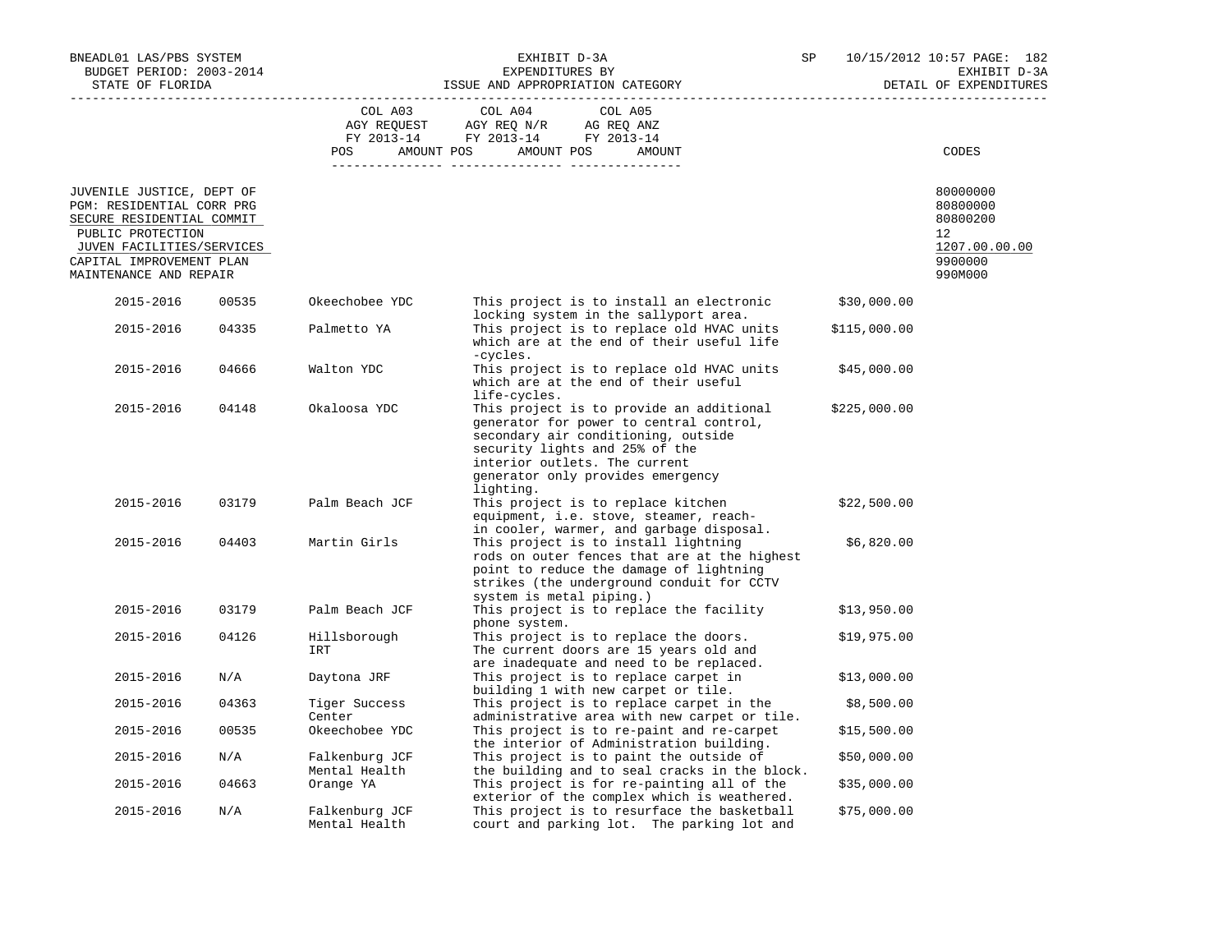| BNEADL01 LAS/PBS SYSTEM<br>BUDGET PERIOD: 2003-2014                                                                                                                                         |       |                                 | EXHIBIT D-3A<br>EXPENDITURES BY                                                                                                                                                                                                                                                                              | SP           | 10/15/2012 10:57 PAGE: 183<br>EXHIBIT D-3A                                    |
|---------------------------------------------------------------------------------------------------------------------------------------------------------------------------------------------|-------|---------------------------------|--------------------------------------------------------------------------------------------------------------------------------------------------------------------------------------------------------------------------------------------------------------------------------------------------------------|--------------|-------------------------------------------------------------------------------|
| STATE OF FLORIDA                                                                                                                                                                            |       |                                 | ISSUE AND APPROPRIATION CATEGORY                                                                                                                                                                                                                                                                             |              | DETAIL OF EXPENDITURES                                                        |
|                                                                                                                                                                                             |       |                                 | COL A03 COL A04<br>COL A05<br>AGY REQUEST AGY REQ N/R AG REQ ANZ<br>FY 2013-14 FY 2013-14 FY 2013-14<br>POS AMOUNT POS AMOUNT POS AMOUNT                                                                                                                                                                     |              | CODES                                                                         |
| JUVENILE JUSTICE, DEPT OF<br>PGM: RESIDENTIAL CORR PRG<br>SECURE RESIDENTIAL COMMIT<br>PUBLIC PROTECTION<br>JUVEN FACILITIES/SERVICES<br>CAPITAL IMPROVEMENT PLAN<br>MAINTENANCE AND REPAIR |       |                                 |                                                                                                                                                                                                                                                                                                              |              | 80000000<br>80800000<br>80800200<br>12<br>1207.00.00.00<br>9900000<br>990M000 |
|                                                                                                                                                                                             |       |                                 | basketball court needs to be resurfaced<br>and modified to include fill, curbing                                                                                                                                                                                                                             |              |                                                                               |
| 2015-2016                                                                                                                                                                                   | 00535 | Okeechobee YDC                  | and striping.<br>This project is to resurface roads<br>surrounding the facility.                                                                                                                                                                                                                             | \$150,000.00 |                                                                               |
| 2015-2016                                                                                                                                                                                   | N/A   | Falkenburg JCF<br>Mental Health | This project is to increase the<br>Administration building by adding<br>areas for medical, intake and employee                                                                                                                                                                                               | \$200,000.00 |                                                                               |
| 2015-2016                                                                                                                                                                                   | 04148 | Okaloosa YDC                    | break rooms.<br>This project is to add two (2) storage<br>buildings for cleaning supplies,<br>linens and clothing, and facility<br>maintenance equipment.                                                                                                                                                    | \$15,500.00  |                                                                               |
| 2015-2016                                                                                                                                                                                   | 04389 | Okeechobee JOCC                 | This project is to construct a covered<br>recreational facility since there is<br>no access to indoor recreation. During<br>inclement weather residents must<br>remain inside.                                                                                                                               | \$200,000.00 |                                                                               |
| 2015-2016                                                                                                                                                                                   | 00535 | Okeechobee YDC                  | This project is to renovate building 18<br>and create a recreation area for the                                                                                                                                                                                                                              | \$100,000.00 |                                                                               |
| 2015-2016                                                                                                                                                                                   | 00535 | Okeechobee YDC                  | youth.<br>This project is to renovate building 79<br>and create a training area for the                                                                                                                                                                                                                      | \$500,000.00 |                                                                               |
| 2015-2016                                                                                                                                                                                   | 04148 | Okaloosa YDC                    | youth and staff.<br>This project is to construct an outdoor<br>pavilion to cover the concrete recreation<br>area. This remote location of the<br>facility becomes unbearably hot during<br>summer months and a shaded area would<br>benefit the youth's ability to enjoy<br>outdoor recreational activities. | \$22,000.00  |                                                                               |
| 2015-2016                                                                                                                                                                                   | 03179 | Palm Beach JCF                  | This project is to create coverage<br>from severe climates for youth and<br>families when outside for extended<br>periods of family reunification events.                                                                                                                                                    | \$36,000.00  |                                                                               |
| 2015-2016                                                                                                                                                                                   | N/A   | Falkenburg JCF<br>Mental Health | This project is for restoration of the<br>Vocational portable.                                                                                                                                                                                                                                               | \$46,000.00  |                                                                               |
| 2016-2017                                                                                                                                                                                   | 00535 | Okeechobee YDC                  | This project is to repair/replace<br>the waste water collection system.<br>The existing water lines show wear                                                                                                                                                                                                | \$500,000.00 |                                                                               |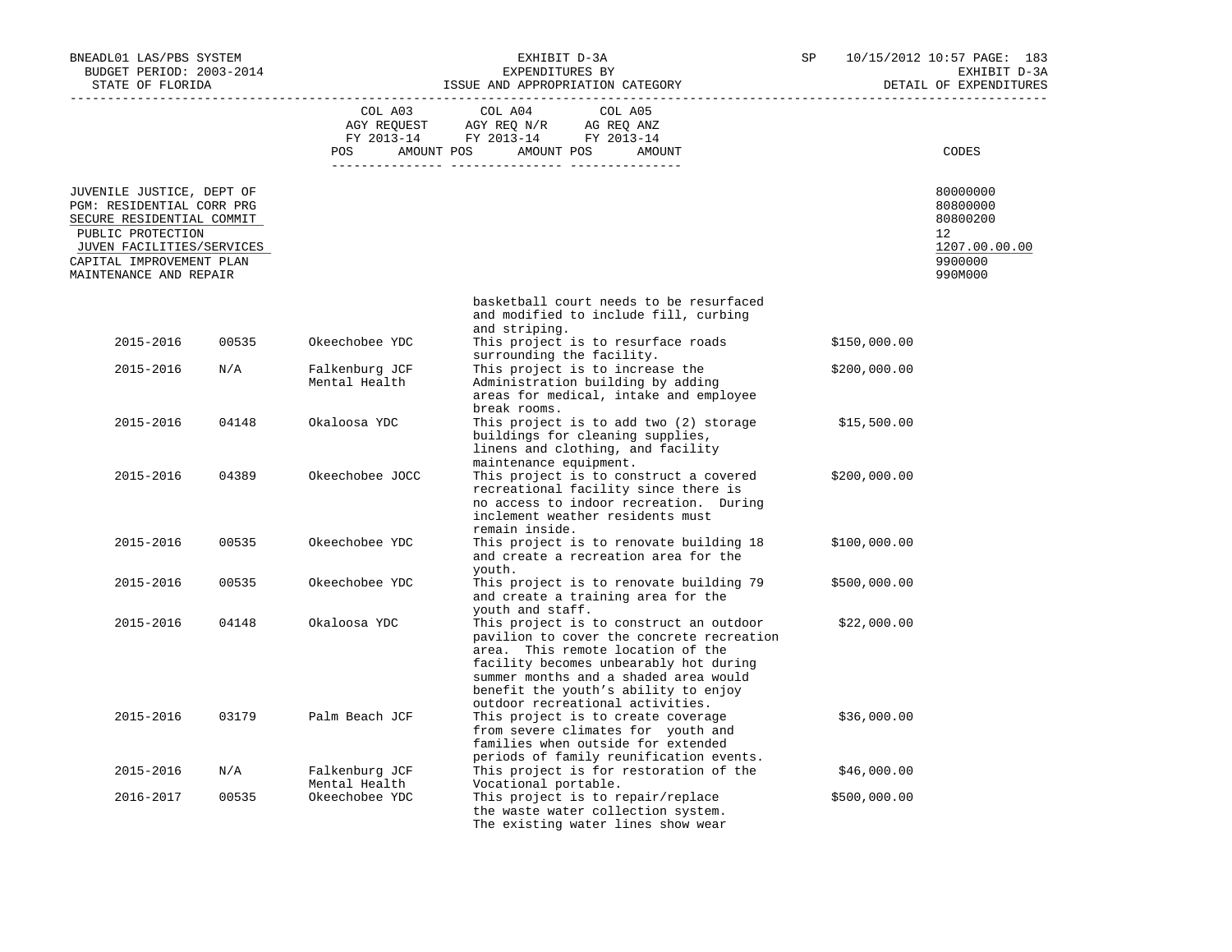| BNEADL01 LAS/PBS SYSTEM<br>BUDGET PERIOD: 2003-2014<br>STATE OF FLORIDA                                                                                                                     |       |                 | EXHIBIT D-3A<br>EXPENDITURES BY<br>ISSUE AND APPROPRIATION CATEGORY                                                                                                                                                                                                | SP                                                                                                                                                                                                                                                           |  | 10/15/2012 10:57 PAGE: 184<br>EXHIBIT D-3A<br>DETAIL OF EXPENDITURES |                                                                               |
|---------------------------------------------------------------------------------------------------------------------------------------------------------------------------------------------|-------|-----------------|--------------------------------------------------------------------------------------------------------------------------------------------------------------------------------------------------------------------------------------------------------------------|--------------------------------------------------------------------------------------------------------------------------------------------------------------------------------------------------------------------------------------------------------------|--|----------------------------------------------------------------------|-------------------------------------------------------------------------------|
|                                                                                                                                                                                             |       | COL A03<br>POS  | COL A04<br>$\begin{tabular}{lllllll} \bf AGY \;\; REQUEST \hspace{1cm} AGY \;\; REQ \;\; N/R \hspace{1cm} \bf AG \;\; REQ \;\; ANZ \\ \hline \tt FY \;\; 2013-14 \hspace{1cm} FY \;\; 2013-14 \hspace{1cm} FY \;\; 2013-14 \end{tabular}$<br>AMOUNT POS AMOUNT POS | COL A05<br>AMOUNT                                                                                                                                                                                                                                            |  |                                                                      | CODES                                                                         |
| JUVENILE JUSTICE, DEPT OF<br>PGM: RESIDENTIAL CORR PRG<br>SECURE RESIDENTIAL COMMIT<br>PUBLIC PROTECTION<br>JUVEN FACILITIES/SERVICES<br>CAPITAL IMPROVEMENT PLAN<br>MAINTENANCE AND REPAIR |       |                 |                                                                                                                                                                                                                                                                    |                                                                                                                                                                                                                                                              |  |                                                                      | 80000000<br>80800000<br>80800200<br>12<br>1207.00.00.00<br>9900000<br>990M000 |
| 2016-2017                                                                                                                                                                                   | 00535 | Okeechobee YDC  | the facility.                                                                                                                                                                                                                                                      | and calcification resulting in poor<br>water pressure throughout the facility.<br>This project is to repair/replace the<br>water distribution system. The existing<br>water lines show wear and calcification<br>resulting in poor water pressure throughout |  | \$500,000.00                                                         |                                                                               |
| 2016-2017                                                                                                                                                                                   | 04389 | Okeechobee JOCC |                                                                                                                                                                                                                                                                    | This project is to repair/replace water<br>timers that control water to youth cells                                                                                                                                                                          |  | \$50,000.00                                                          |                                                                               |
| 2016-2017                                                                                                                                                                                   | 04389 | Okeechobee JOCC |                                                                                                                                                                                                                                                                    | (sink, toilet and showers).<br>This project is to replace segregated<br>showers and flooring in units 3 and 4                                                                                                                                                |  | \$10,000.00                                                          |                                                                               |
| 2016-2017                                                                                                                                                                                   | 04663 | Okaloosa YDC    |                                                                                                                                                                                                                                                                    | bathrooms. These areas are dilapidated.<br>This project is to replace the carpet<br>in the administration offices                                                                                                                                            |  | \$8,000.00                                                           |                                                                               |
| 2016-2017                                                                                                                                                                                   | 04389 | Okeechobee YDC  |                                                                                                                                                                                                                                                                    | which is very old and rotted.<br>This project is to paint the inside of                                                                                                                                                                                      |  | \$60,000.00                                                          |                                                                               |
| 2016-2017                                                                                                                                                                                   | 04148 | Okeechobee YDC  | and tear.                                                                                                                                                                                                                                                          | the building (paint only).<br>This project is to replace the exterior<br>doors in the educational buildings.<br>All doors are concrete fiber doors or<br>wood and are experiencing severe wear                                                               |  | \$35,000.00                                                          |                                                                               |
| 2016-2017                                                                                                                                                                                   | 04663 | Orange YA       |                                                                                                                                                                                                                                                                    | This project is to paint the exterior<br>of the building. This is needed due<br>to peeling paint and poor aesthetics.                                                                                                                                        |  | \$29,951.00                                                          |                                                                               |
| 2016-2017                                                                                                                                                                                   | 04148 | Okeechobee YDC  |                                                                                                                                                                                                                                                                    | This project is to paint outside of<br>building (paint only). There are<br>steel beams that have begun to rust<br>and areas that are developing mold.                                                                                                        |  | \$30,000.00                                                          |                                                                               |
| 2017-2018                                                                                                                                                                                   | 04403 | Martin Girls    |                                                                                                                                                                                                                                                                    | This project is to install kitchen<br>equipment to provide better food<br>services to youth in care.                                                                                                                                                         |  | \$200,000.00                                                         |                                                                               |
| 2017-2018                                                                                                                                                                                   | N/A   | Falkenburg JCF  | leaking.                                                                                                                                                                                                                                                           | This project is to replace the main<br>water line which is corroded and                                                                                                                                                                                      |  | \$5,000.00                                                           |                                                                               |
| 2017-2018                                                                                                                                                                                   | N/A   | Falkenburg JCF  | and leaking.                                                                                                                                                                                                                                                       | This project is to replace the plumbing<br>in six (6) dorm units which is old                                                                                                                                                                                |  | \$35,000.00                                                          |                                                                               |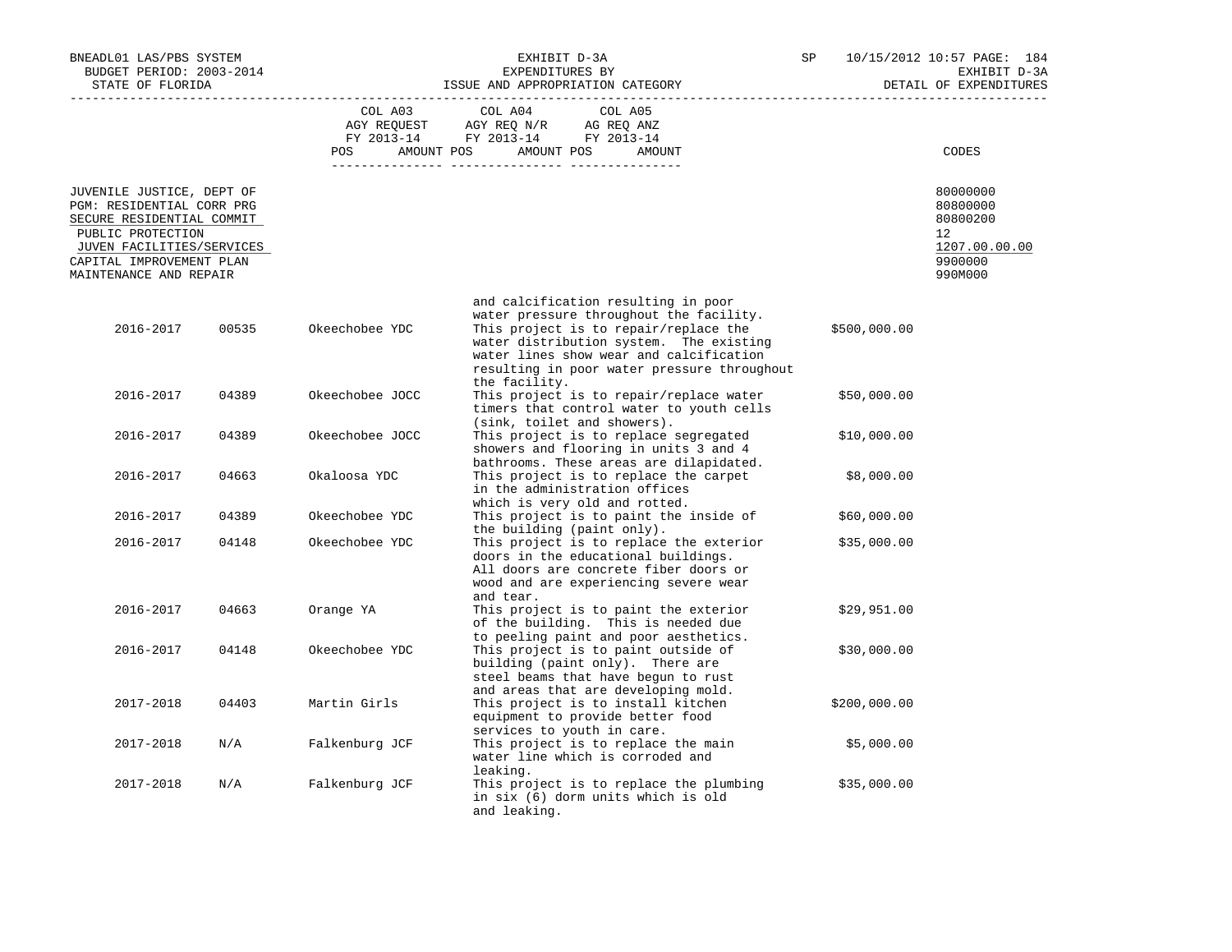| BNEADL01 LAS/PBS SYSTEM<br>BUDGET PERIOD: 2003-2014<br>STATE OF FLORIDA                                                                                                                     |                                                                                   | EXHIBIT D-3A<br>EXPENDITURES BY                  | ISSUE AND APPROPRIATION CATEGORY | SP 10/15/2012 10:57 PAGE: 185<br>EXHIBIT D-3A<br>DETAIL OF EXPENDITURES       |  |
|---------------------------------------------------------------------------------------------------------------------------------------------------------------------------------------------|-----------------------------------------------------------------------------------|--------------------------------------------------|----------------------------------|-------------------------------------------------------------------------------|--|
|                                                                                                                                                                                             | AGY REQUEST AGY REQ N/R AG REQ ANZ<br>FY 2013-14 FY 2013-14 FY 2013-14<br>POS FOR | COL A03 COL A04 COL A05<br>AMOUNT POS AMOUNT POS | AMOUNT                           | CODES                                                                         |  |
| JUVENILE JUSTICE, DEPT OF<br>PGM: RESIDENTIAL CORR PRG<br>SECURE RESIDENTIAL COMMIT<br>PUBLIC PROTECTION<br>JUVEN FACILITIES/SERVICES<br>CAPITAL IMPROVEMENT PLAN<br>MAINTENANCE AND REPAIR |                                                                                   |                                                  |                                  | 80000000<br>80800000<br>80800200<br>12<br>1207.00.00.00<br>9900000<br>990M000 |  |
| Refer to accompanying CIP-5 forms.                                                                                                                                                          |                                                                                   |                                                  |                                  |                                                                               |  |
| TOTAL: JUVEN FACILITIES/SERVICES                                                                                                                                                            |                                                                                   |                                                  |                                  | 1207.00.00.00                                                                 |  |
| BY FUND TYPE<br>GENERAL REVENUE FUND<br>TRUST FUNDS                                                                                                                                         | 42,725,679 6,006,449<br>33,446,628                                                |                                                  |                                  | 1000<br>2000                                                                  |  |
| TOTAL POSITIONS $237.00$<br>TOTAL PROG COMP 76,172,307 6,006,449<br>TOTAL SALARY RATE 12,538,990                                                                                            |                                                                                   |                                                  |                                  |                                                                               |  |
| TOTAL: SECURE RESIDENTIAL COMMIT                                                                                                                                                            |                                                                                   |                                                  |                                  | 80800200                                                                      |  |
| BY FUND TYPE<br>GENERAL REVENUE FUND<br>TRUST FUNDS                                                                                                                                         | 44, 231, 304 6, 006, 449<br>37, 344, 484                                          |                                                  |                                  | 1000<br>2000                                                                  |  |
| TOTAL POSITIONS 237.00<br>TOTAL BUREAU 81,575,788 6,006,449<br>TOTAL SALARY RATE 12,538,990                                                                                                 |                                                                                   |                                                  |                                  |                                                                               |  |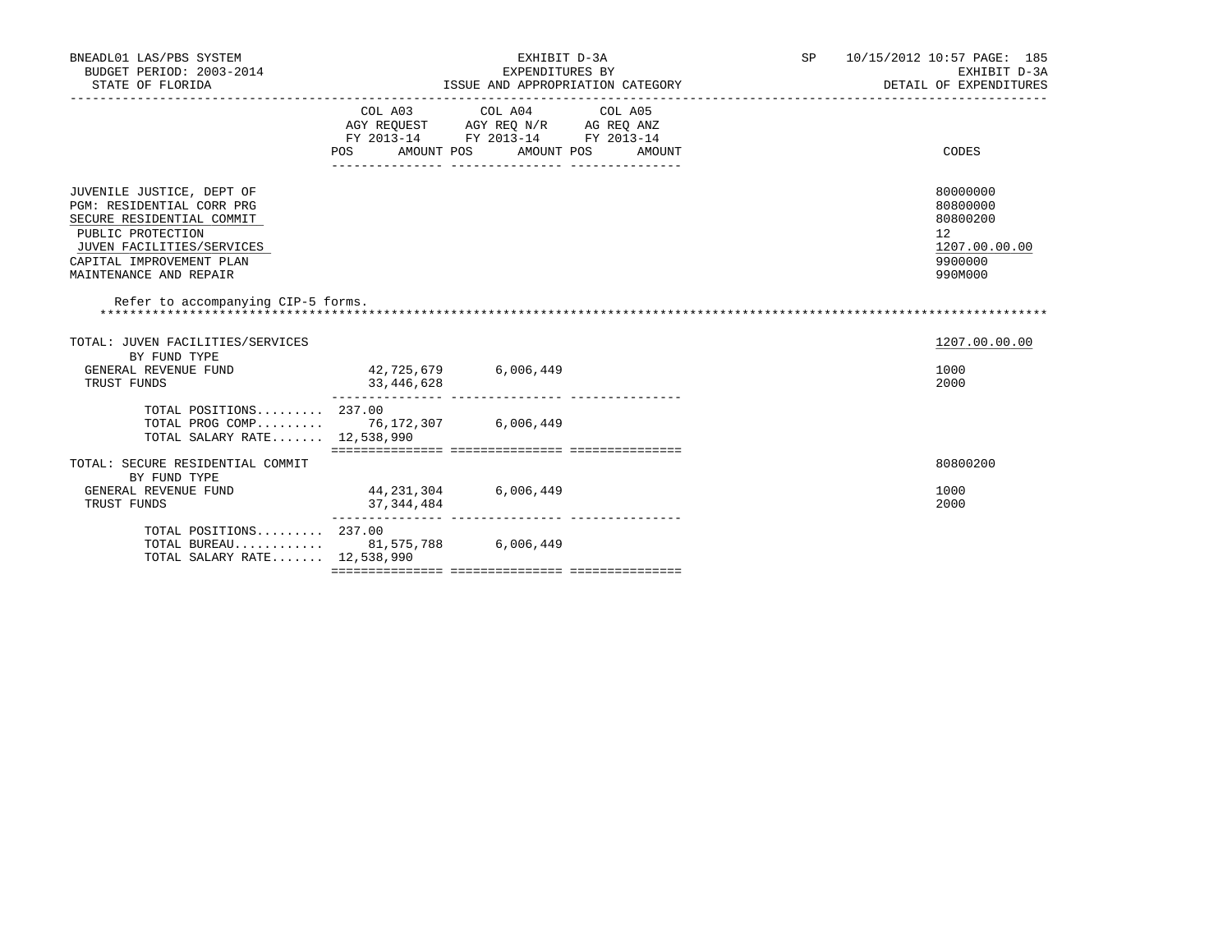| BNEADL01 LAS/PBS SYSTEM<br>BUDGET PERIOD: 2003-2014<br>STATE OF FLORIDA<br>-------------------------------------                                                                                                                          |                       |                               | EXHIBIT D-3A<br>EXPENDITURES BY<br>ISSUE AND APPROPRIATION CATEGORY<br>--------------------------------              | SP and the set of the set of the set of the set of the set of the set of the set of the set of the set of the set of the set of the set of the set of the set of the set of the set of the set of the set of the set of the se | 10/15/2012 10:57 PAGE: 186 |                                                                        | EXHIBIT D-3A<br>DETAIL OF EXPENDITURES |
|-------------------------------------------------------------------------------------------------------------------------------------------------------------------------------------------------------------------------------------------|-----------------------|-------------------------------|----------------------------------------------------------------------------------------------------------------------|--------------------------------------------------------------------------------------------------------------------------------------------------------------------------------------------------------------------------------|----------------------------|------------------------------------------------------------------------|----------------------------------------|
|                                                                                                                                                                                                                                           |                       | COL A03<br>POS.<br>AMOUNT POS | COL A04<br>COL A05<br>AGY REQUEST AGY REQ N/R AG REQ ANZ<br>FY 2013-14 FY 2013-14 FY 2013-14<br>AMOUNT POS<br>AMOUNT |                                                                                                                                                                                                                                |                            | CODES                                                                  |                                        |
| JUVENILE JUSTICE, DEPT OF<br>PGM: PREV/VICTIM SVCS<br>DELINQUENCY PREV/DIVERSION<br>PUBLIC PROTECTION<br>JUVEN FACILITIES/SERVICES<br>ESTIMATED EXPENDITURES<br>ESTIMATED EXPENDITURES - OPERATIONS<br>SALARY RATE<br>SALARY RATE 841,307 |                       |                               |                                                                                                                      |                                                                                                                                                                                                                                |                            | 80000000<br>80900000<br>80900100<br>12<br>1000000<br>1001000<br>000000 | 1207.00.00.00                          |
| SALARIES AND BENEFITS                                                                                                                                                                                                                     |                       |                               |                                                                                                                      |                                                                                                                                                                                                                                |                            | 010000                                                                 |                                        |
| GENERAL REVENUE FUND                                                                                                                                                                                                                      | $-$ STATE<br>$-MATCH$ | 23,239<br>594,772             |                                                                                                                      |                                                                                                                                                                                                                                |                            | 1000 1<br>1000 2                                                       |                                        |
| TOTAL GENERAL REVENUE FUND                                                                                                                                                                                                                |                       | 618,011                       |                                                                                                                      |                                                                                                                                                                                                                                |                            | 1000                                                                   |                                        |
| FEDERAL GRANTS TRUST FUND -FEDERL                                                                                                                                                                                                         |                       | 55,138                        |                                                                                                                      |                                                                                                                                                                                                                                |                            | 2261 3                                                                 |                                        |
| GRANTS AND DONATIONS TF                                                                                                                                                                                                                   | -STATE<br>-MATCH      | 261,560<br>188,464            |                                                                                                                      |                                                                                                                                                                                                                                |                            | 2339 1<br>2339 2                                                       |                                        |
| TOTAL GRANTS AND DONATIONS TF                                                                                                                                                                                                             |                       | 450,024                       |                                                                                                                      |                                                                                                                                                                                                                                |                            | 2339                                                                   |                                        |
| TOTAL POSITIONS 17.00<br>TOTAL APPRO $1,123,173$                                                                                                                                                                                          |                       |                               |                                                                                                                      |                                                                                                                                                                                                                                |                            |                                                                        |                                        |
| OTHER PERSONAL SERVICES                                                                                                                                                                                                                   |                       |                               |                                                                                                                      |                                                                                                                                                                                                                                |                            | 030000                                                                 |                                        |
| GENERAL REVENUE FUND                                                                                                                                                                                                                      | $-$ STATE<br>$-MATCH$ | 233,386<br>53,806             |                                                                                                                      |                                                                                                                                                                                                                                |                            | 1000 1<br>1000 2                                                       |                                        |
| TOTAL GENERAL REVENUE FUND                                                                                                                                                                                                                |                       | 287,192                       |                                                                                                                      |                                                                                                                                                                                                                                |                            | 1000                                                                   |                                        |
| FEDERAL GRANTS TRUST FUND -FEDERL                                                                                                                                                                                                         |                       | 187,513                       |                                                                                                                      |                                                                                                                                                                                                                                |                            | 2261 3                                                                 |                                        |
| GRANTS AND DONATIONS TF -STATE                                                                                                                                                                                                            |                       | 141,126                       |                                                                                                                      |                                                                                                                                                                                                                                |                            | 2339 1                                                                 |                                        |
| TOTAL APPRO $615,831$                                                                                                                                                                                                                     |                       |                               |                                                                                                                      |                                                                                                                                                                                                                                |                            |                                                                        |                                        |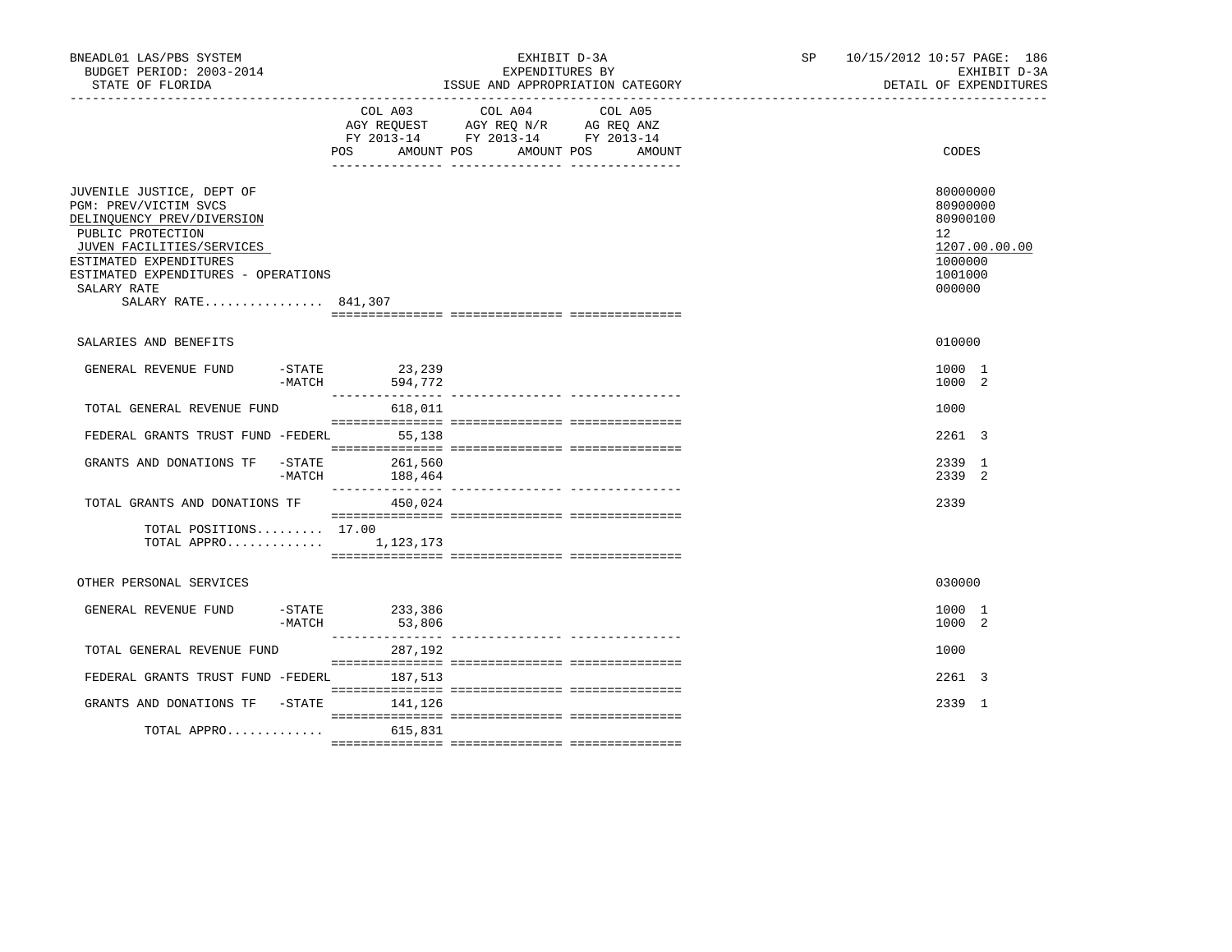| BNEADL01 LAS/PBS SYSTEM<br>BUDGET PERIOD: 2003-2014<br>STATE OF FLORIDA                                                                                                                                                |                                        | EXHIBIT D-3A<br>EXPENDITURES BY                                                                                       | ISSUE AND APPROPRIATION CATEGORY | SP | 10/15/2012 10:57 PAGE: 187<br>EXHIBIT D-3A<br>DETAIL OF EXPENDITURES                    |
|------------------------------------------------------------------------------------------------------------------------------------------------------------------------------------------------------------------------|----------------------------------------|-----------------------------------------------------------------------------------------------------------------------|----------------------------------|----|-----------------------------------------------------------------------------------------|
|                                                                                                                                                                                                                        | COL A03                                | COL A04<br>AGY REQUEST AGY REQ N/R AG REQ ANZ<br>FY 2013-14 FY 2013-14 FY 2013-14<br>POS AMOUNT POS AMOUNT POS AMOUNT | COL A05                          |    | CODES                                                                                   |
| JUVENILE JUSTICE, DEPT OF<br>PGM: PREV/VICTIM SVCS<br>DELINQUENCY PREV/DIVERSION<br>PUBLIC PROTECTION<br>JUVEN FACILITIES/SERVICES<br>ESTIMATED EXPENDITURES<br>ESTIMATED EXPENDITURES - OPERATIONS<br><b>EXPENSES</b> |                                        |                                                                                                                       |                                  |    | 80000000<br>80900000<br>80900100<br>12<br>1207.00.00.00<br>1000000<br>1001000<br>040000 |
| GENERAL REVENUE FUND<br>$-$ STATE<br>-MATCH                                                                                                                                                                            | 232,019<br>1,064                       |                                                                                                                       |                                  |    | 1000 1<br>1000 2                                                                        |
| TOTAL GENERAL REVENUE FUND                                                                                                                                                                                             | 233,083                                |                                                                                                                       |                                  |    | 1000                                                                                    |
| FEDERAL GRANTS TRUST FUND -FEDERL 68,300                                                                                                                                                                               |                                        |                                                                                                                       |                                  |    | 2261 3                                                                                  |
| GRANTS AND DONATIONS TF -STATE 282,180                                                                                                                                                                                 |                                        |                                                                                                                       |                                  |    | 2339 1                                                                                  |
| TOTAL APPRO 583,563                                                                                                                                                                                                    |                                        |                                                                                                                       |                                  |    |                                                                                         |
| AID TO LOCAL GOVERNMENTS<br>G\A-INVEST IN CHILDREN                                                                                                                                                                     |                                        |                                                                                                                       |                                  |    | 050000<br>050013                                                                        |
| JUV CRIME PREV/ERLY INT TF-STATE 412,903                                                                                                                                                                               |                                        |                                                                                                                       |                                  |    | 2415 1                                                                                  |
| OPERATING CAPITAL OUTLAY                                                                                                                                                                                               |                                        |                                                                                                                       |                                  |    | 060000                                                                                  |
| FEDERAL GRANTS TRUST FUND -FEDERL<br>GRANTS AND DONATIONS TF -STATE                                                                                                                                                    | 12,450<br>12,450<br><u> 1111111111</u> |                                                                                                                       |                                  |    | 2261 3<br>2339 1                                                                        |
| TOTAL APPRO                                                                                                                                                                                                            | 24,900                                 |                                                                                                                       |                                  |    |                                                                                         |
| SPECIAL CATEGORIES<br>PACE CENTERS                                                                                                                                                                                     |                                        |                                                                                                                       |                                  |    | 100000<br>100254                                                                        |
| GENERAL REVENUE FUND -STATE $7,666,517$<br>GRANTS AND DONATIONS TF -STATE 3,290,514                                                                                                                                    |                                        |                                                                                                                       |                                  |    | 1000 1<br>2339 1                                                                        |
| TOTAL APPRO                                                                                                                                                                                                            | 10,957,031                             |                                                                                                                       |                                  |    |                                                                                         |
| LEGIS INIT/REDUC JUV CRIME                                                                                                                                                                                             |                                        |                                                                                                                       |                                  |    | 100279                                                                                  |
| GENERAL REVENUE FUND                                                                                                                                                                                                   | -STATE 827,920                         |                                                                                                                       |                                  |    | 1000 1                                                                                  |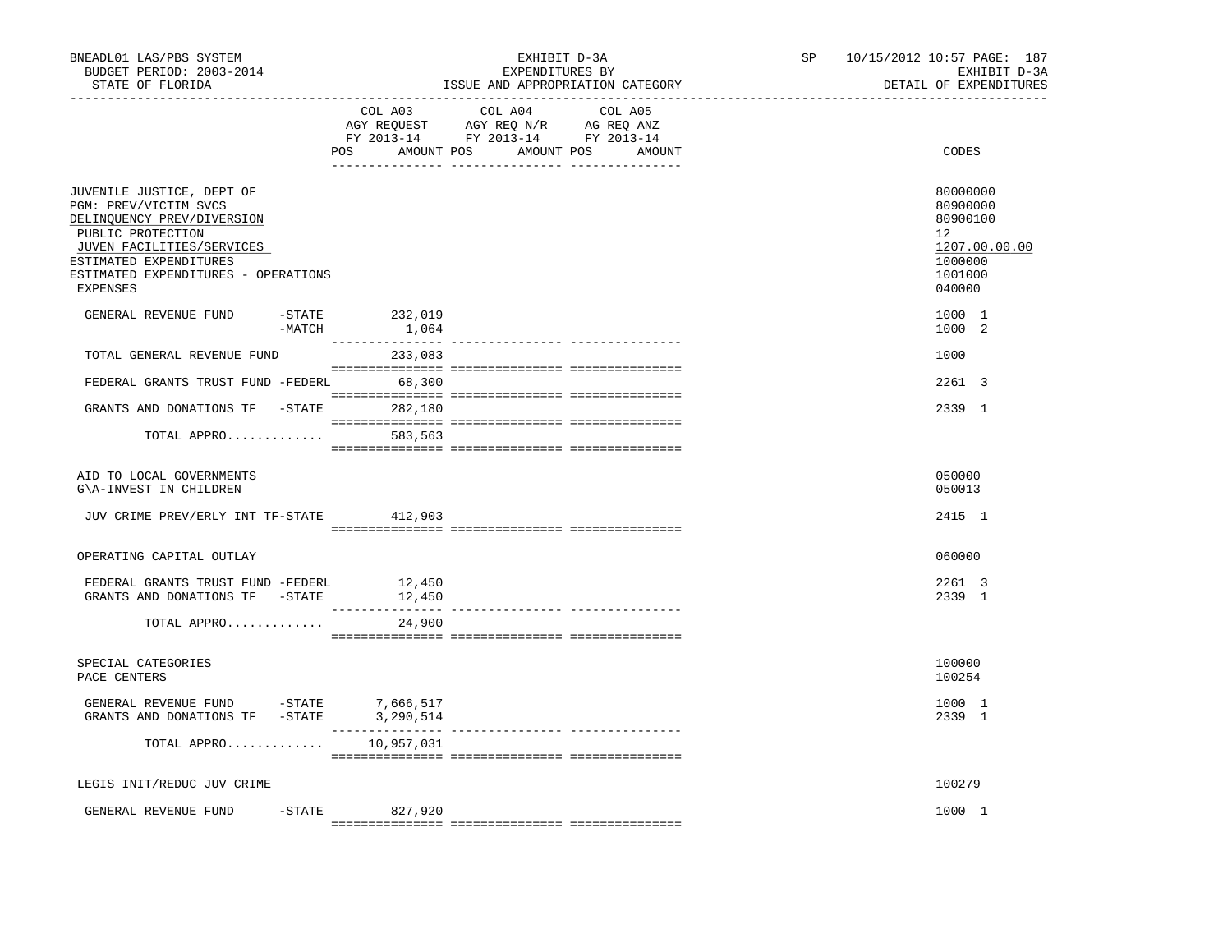| BNEADL01 LAS/PBS SYSTEM<br>BUDGET PERIOD: 2003-2014<br>STATE OF FLORIDA                                                                                                |                          | EXHIBIT D-3A<br>EXPENDITURES BY<br>ISSUE AND APPROPRIATION CATEGORY                                                                   | SP <sub>2</sub> | 10/15/2012 10:57 PAGE: 188<br>EXHIBIT D-3A<br>DETAIL OF EXPENDITURES |
|------------------------------------------------------------------------------------------------------------------------------------------------------------------------|--------------------------|---------------------------------------------------------------------------------------------------------------------------------------|-----------------|----------------------------------------------------------------------|
|                                                                                                                                                                        |                          | COL A03 COL A04 COL A05<br>AGY REQUEST AGY REQ N/R AG REQ ANZ<br>FY 2013-14 FY 2013-14 FY 2013-14<br>POS AMOUNT POS AMOUNT POS AMOUNT |                 | CODES                                                                |
|                                                                                                                                                                        |                          |                                                                                                                                       |                 |                                                                      |
| JUVENILE JUSTICE, DEPT OF<br>PGM: PREV/VICTIM SVCS<br>DELINQUENCY PREV/DIVERSION<br>PUBLIC PROTECTION<br>JUVEN FACILITIES/SERVICES                                     |                          |                                                                                                                                       |                 | 80000000<br>80900000<br>80900100<br>12 <sup>°</sup><br>1207.00.00.00 |
| ESTIMATED EXPENDITURES<br>ESTIMATED EXPENDITURES - OPERATIONS<br>SPECIAL CATEGORIES<br>CONTRACTED SERVICES                                                             |                          |                                                                                                                                       |                 | 1000000<br>1001000<br>100000<br>100777                               |
| GENERAL REVENUE FUND                                                                                                                                                   | $-STATE$ 33,720          |                                                                                                                                       |                 | 1000 1                                                               |
| G/A-CONTRACTED SERVICES                                                                                                                                                |                          |                                                                                                                                       |                 | 100778                                                               |
| GENERAL REVENUE FUND -STATE 2,597,989<br>FEDERAL GRANTS TRUST FUND -FEDERL 10,609,653<br>GRANTS AND DONATIONS TF $-$ STATE 2,320,115<br>SOCIAL SVCS BLK GRT TF -FEDERL | 2,639                    |                                                                                                                                       |                 | 1000 1<br>2261 3<br>2339 1<br>2639 3                                 |
|                                                                                                                                                                        | TOTAL APPRO $15,530,396$ |                                                                                                                                       |                 |                                                                      |
| RISK MANAGEMENT INSURANCE                                                                                                                                              |                          |                                                                                                                                       |                 | 103241                                                               |
| GENERAL REVENUE FUND                                                                                                                                                   | $-STATE$ 29,581          |                                                                                                                                       |                 | 1000 1                                                               |
| G/A-CH/FAM IN NEED OF SVCS                                                                                                                                             |                          |                                                                                                                                       |                 | 103257                                                               |
| GENERAL REVENUE FUND -STATE 19,127,748<br>SOCIAL SVCS BLK GRT TF -FEDERL                                                                                               | 383,858                  |                                                                                                                                       |                 | 1000 1<br>2261 9<br>2339 1<br>2639 3                                 |
| TOTAL APPRO                                                                                                                                                            | 30,789,369               |                                                                                                                                       |                 |                                                                      |
| LEASE/PURCHASE/EQUIPMENT                                                                                                                                               |                          |                                                                                                                                       |                 | 105281                                                               |
| GENERAL REVENUE FUND -STATE $3,000$<br>- $\frac{3,000}{1,200}$                                                                                                         |                          |                                                                                                                                       |                 | 1000 1<br>2261 3                                                     |
| TOTAL APPRO                                                                                                                                                            | ---------------<br>4,200 |                                                                                                                                       |                 |                                                                      |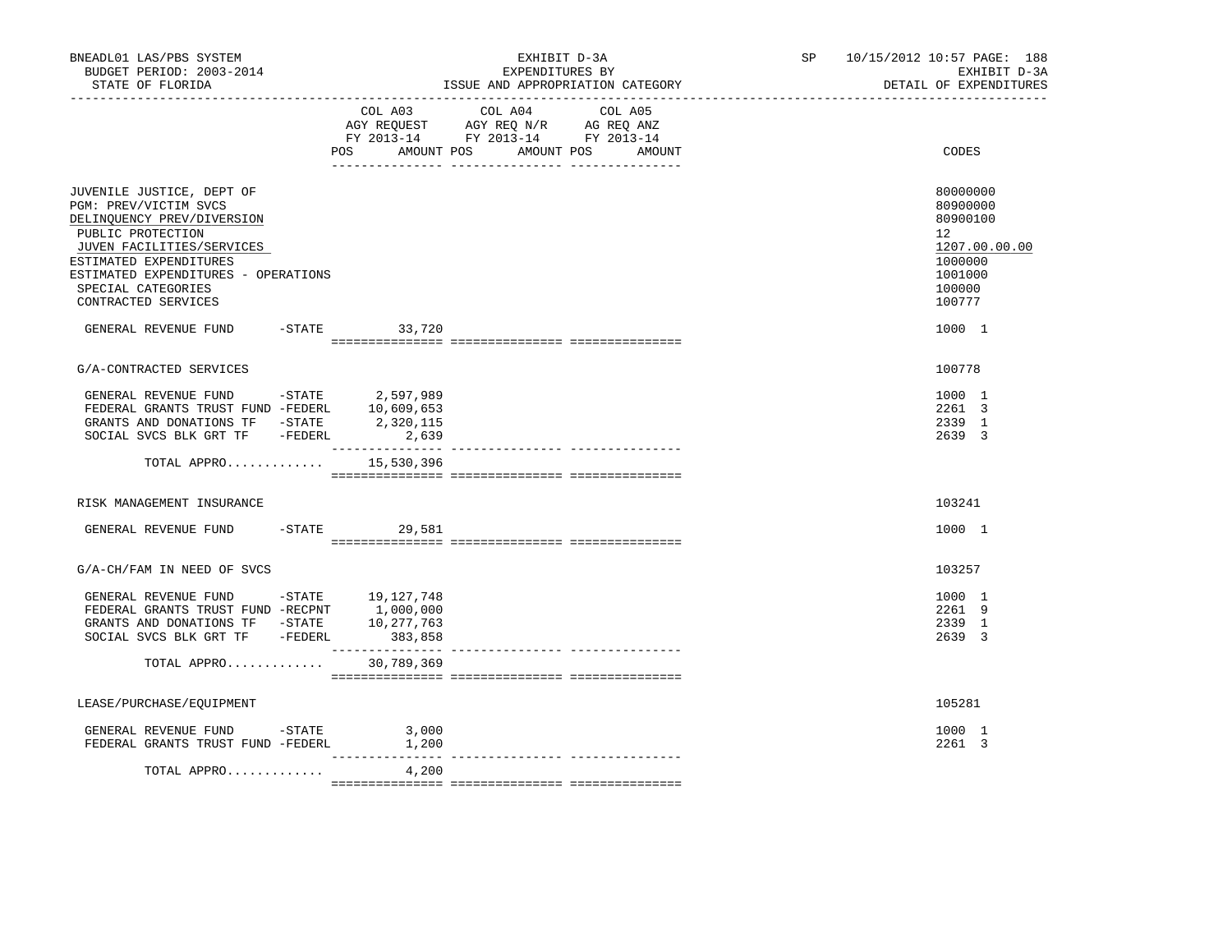| BNEADL01 LAS/PBS SYSTEM<br>BUDGET PERIOD: 2003-2014<br>STATE OF FLORIDA                                                                                                                                                                                 |                  |                                  | EXHIBIT D-3A<br>EXPENDITURES BY                                                                   | ISSUE AND APPROPRIATION CATEGORY | SP and the set of the set of the set of the set of the set of the set of the set of the set of the set of the set of the set of the set of the set of the set of the set of the set of the set of the set of the set of the se | 10/15/2012 10:57 PAGE: 189<br>EXHIBIT D-3A<br>DETAIL OF EXPENDITURES                              |
|---------------------------------------------------------------------------------------------------------------------------------------------------------------------------------------------------------------------------------------------------------|------------------|----------------------------------|---------------------------------------------------------------------------------------------------|----------------------------------|--------------------------------------------------------------------------------------------------------------------------------------------------------------------------------------------------------------------------------|---------------------------------------------------------------------------------------------------|
|                                                                                                                                                                                                                                                         |                  | POS AMOUNT POS AMOUNT POS AMOUNT | COL A03 COL A04 COL A05<br>AGY REQUEST AGY REQ N/R AG REQ ANZ<br>FY 2013-14 FY 2013-14 FY 2013-14 |                                  |                                                                                                                                                                                                                                | CODES                                                                                             |
| JUVENILE JUSTICE, DEPT OF<br>PGM: PREV/VICTIM SVCS<br>DELINQUENCY PREV/DIVERSION<br>PUBLIC PROTECTION<br>JUVEN FACILITIES/SERVICES<br>ESTIMATED EXPENDITURES<br>ESTIMATED EXPENDITURES - OPERATIONS<br>SPECIAL CATEGORIES<br>TR/DMS/HR SVCS/STW CONTRCT |                  |                                  |                                                                                                   |                                  |                                                                                                                                                                                                                                | 80000000<br>80900000<br>80900100<br>12<br>1207.00.00.00<br>1000000<br>1001000<br>100000<br>107040 |
| GENERAL REVENUE FUND -STATE<br>FEDERAL GRANTS TRUST FUND -FEDERL<br>GRANTS AND DONATIONS TF -STATE                                                                                                                                                      |                  | 2,795<br>308<br>2,471            |                                                                                                   |                                  |                                                                                                                                                                                                                                | 1000 1<br>2261 3<br>2339 1                                                                        |
| TOTAL APPRO                                                                                                                                                                                                                                             |                  | 5,574                            |                                                                                                   |                                  |                                                                                                                                                                                                                                |                                                                                                   |
| TOTAL: ESTIMATED EXPENDITURES - OPERATIONS<br>TOTAL POSITIONS 17.00<br>TOTAL ISSUE 60,938,161<br>TOTAL SALARY RATE 841,307                                                                                                                              |                  |                                  |                                                                                                   |                                  |                                                                                                                                                                                                                                | 1001000                                                                                           |
| CASUALTY INSURANCE PREMIUM<br>ADJUSTMENT<br>SPECIAL CATEGORIES<br>RISK MANAGEMENT INSURANCE                                                                                                                                                             |                  |                                  |                                                                                                   |                                  |                                                                                                                                                                                                                                | 1001090<br>100000<br>103241                                                                       |
| GENERAL REVENUE FUND                                                                                                                                                                                                                                    |                  | -STATE 27,197-                   |                                                                                                   |                                  |                                                                                                                                                                                                                                | 1000 1                                                                                            |
| FLORIDA RETIREMENT SYSTEM<br>CONTRIBUTION ADJUSTMENT FOR<br>FISCAL YEAR 2012-2013<br>SALARIES AND BENEFITS                                                                                                                                              |                  |                                  |                                                                                                   |                                  |                                                                                                                                                                                                                                | 1001240<br>010000                                                                                 |
| GENERAL REVENUE FUND                                                                                                                                                                                                                                    | -STATE<br>-MATCH | 59<br>1,518                      |                                                                                                   |                                  |                                                                                                                                                                                                                                | 1000 1<br>1000 2                                                                                  |
| TOTAL GENERAL REVENUE FUND                                                                                                                                                                                                                              |                  | 1,577                            |                                                                                                   |                                  |                                                                                                                                                                                                                                | 1000                                                                                              |
| FEDERAL GRANTS TRUST FUND -FEDERL                                                                                                                                                                                                                       |                  | 141                              |                                                                                                   |                                  |                                                                                                                                                                                                                                | 2261 3                                                                                            |
| GRANTS AND DONATIONS TF                                                                                                                                                                                                                                 | -STATE<br>-MATCH | 667<br>481                       |                                                                                                   |                                  |                                                                                                                                                                                                                                | 2339 1<br>2339 2                                                                                  |
| TOTAL GRANTS AND DONATIONS TF                                                                                                                                                                                                                           |                  | 1,148                            |                                                                                                   |                                  |                                                                                                                                                                                                                                | 2339                                                                                              |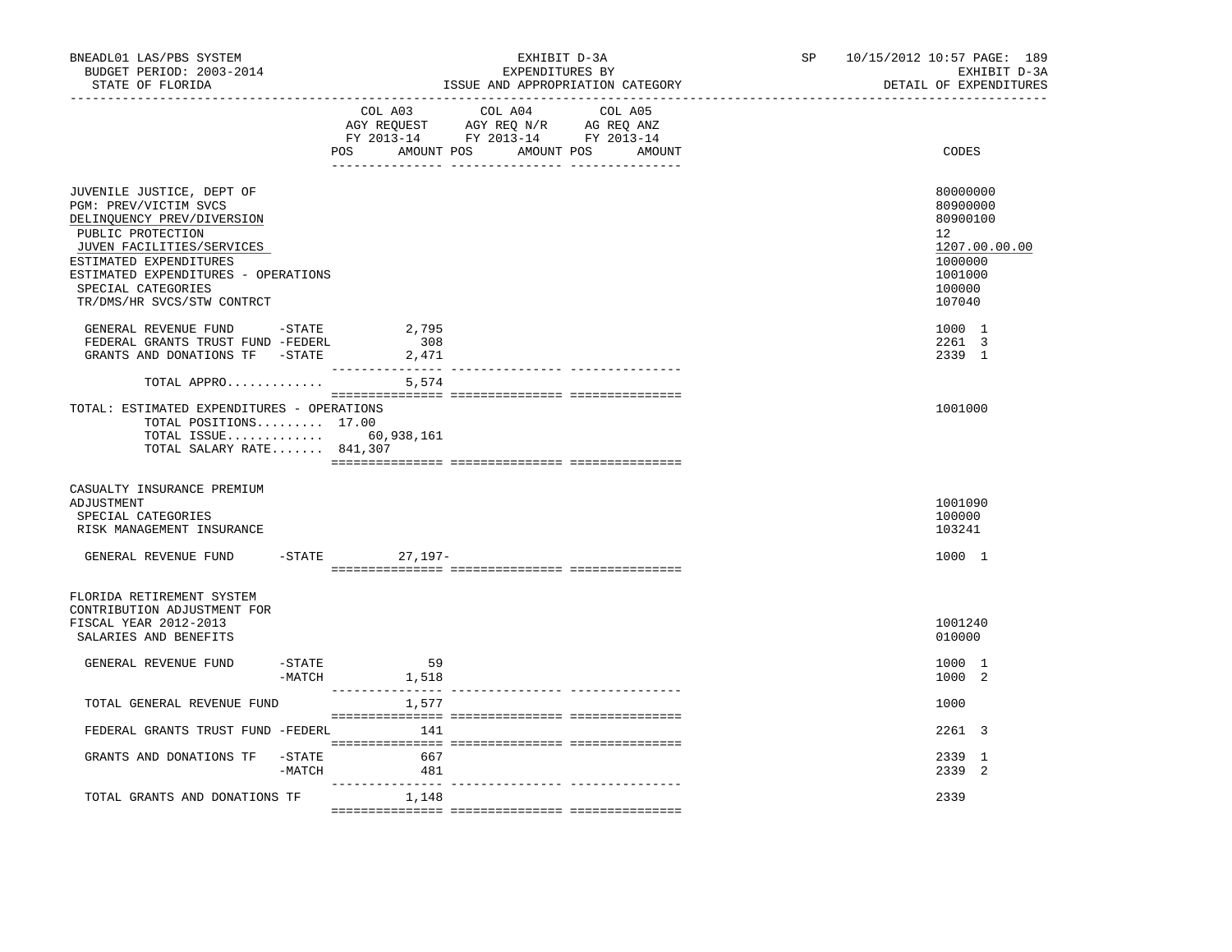| BNEADL01 LAS/PBS SYSTEM<br>BUDGET PERIOD: 2003-2014<br>STATE OF FLORIDA                                                                                                                   | EXHIBIT D-3A<br>EXPENDITURES BY<br>ISSUE AND APPROPRIATION CATEGORY<br>_________________________________                                                 | 10/15/2012 10:57 PAGE: 190<br>SP<br>EXHIBIT D-3A<br>DETAIL OF EXPENDITURES |
|-------------------------------------------------------------------------------------------------------------------------------------------------------------------------------------------|----------------------------------------------------------------------------------------------------------------------------------------------------------|----------------------------------------------------------------------------|
|                                                                                                                                                                                           | COL A04<br>COL A03<br>COL A05<br>AGY REQUEST AGY REQ N/R AG REQ ANZ<br>FY 2013-14 FY 2013-14 FY 2013-14<br>POS FOR<br>AMOUNT POS<br>AMOUNT POS<br>AMOUNT | CODES                                                                      |
| JUVENILE JUSTICE, DEPT OF<br>PGM: PREV/VICTIM SVCS<br>DELINQUENCY PREV/DIVERSION<br>PUBLIC PROTECTION<br>JUVEN FACILITIES/SERVICES<br>ESTIMATED EXPENDITURES<br>FLORIDA RETIREMENT SYSTEM |                                                                                                                                                          | 80000000<br>80900000<br>80900100<br>12<br>1207.00.00.00<br>1000000         |
| CONTRIBUTION ADJUSTMENT FOR<br>FISCAL YEAR 2012-2013<br>SALARIES AND BENEFITS<br>TOTAL APPRO                                                                                              | 2,866                                                                                                                                                    | 1001240<br>010000                                                          |
| ADJUSTMENT TO STATE HEALTH<br>INSURANCE PREMIUM CONTRIBUTION -<br>FISCAL YEAR 2012-13<br>SALARIES AND BENEFITS                                                                            |                                                                                                                                                          | 1001830<br>010000                                                          |
| -STATE<br>GENERAL REVENUE FUND<br>-MATCH                                                                                                                                                  | 39<br>984                                                                                                                                                | 1000 1<br>1000 2                                                           |
| TOTAL GENERAL REVENUE FUND                                                                                                                                                                | 1,023                                                                                                                                                    | 1000                                                                       |
| FEDERAL GRANTS TRUST FUND -FEDERL                                                                                                                                                         | 91                                                                                                                                                       | 2261 3                                                                     |
| GRANTS AND DONATIONS TF<br>-STATE<br>-MATCH                                                                                                                                               | 433<br>312                                                                                                                                               | 2339 1<br>2339 2                                                           |
| TOTAL GRANTS AND DONATIONS TF<br>TOTAL APPRO                                                                                                                                              | 745<br>1,859                                                                                                                                             | 2339                                                                       |
| REALLOCATION OF HUMAN RESOURCES<br>OUTSOURCING<br>SPECIAL CATEGORIES<br>TR/DMS/HR SVCS/STW CONTRCT                                                                                        |                                                                                                                                                          | 1005900<br>100000<br>107040                                                |
| GENERAL REVENUE FUND -STATE<br>FEDERAL GRANTS TRUST FUND -FEDERL<br>GRANTS AND DONATIONS TF -STATE                                                                                        | $365-$<br>$40-$<br>$322 -$                                                                                                                               | 1000 1<br>2261 3<br>2339 1                                                 |
| TOTAL APPRO                                                                                                                                                                               | $727 -$                                                                                                                                                  |                                                                            |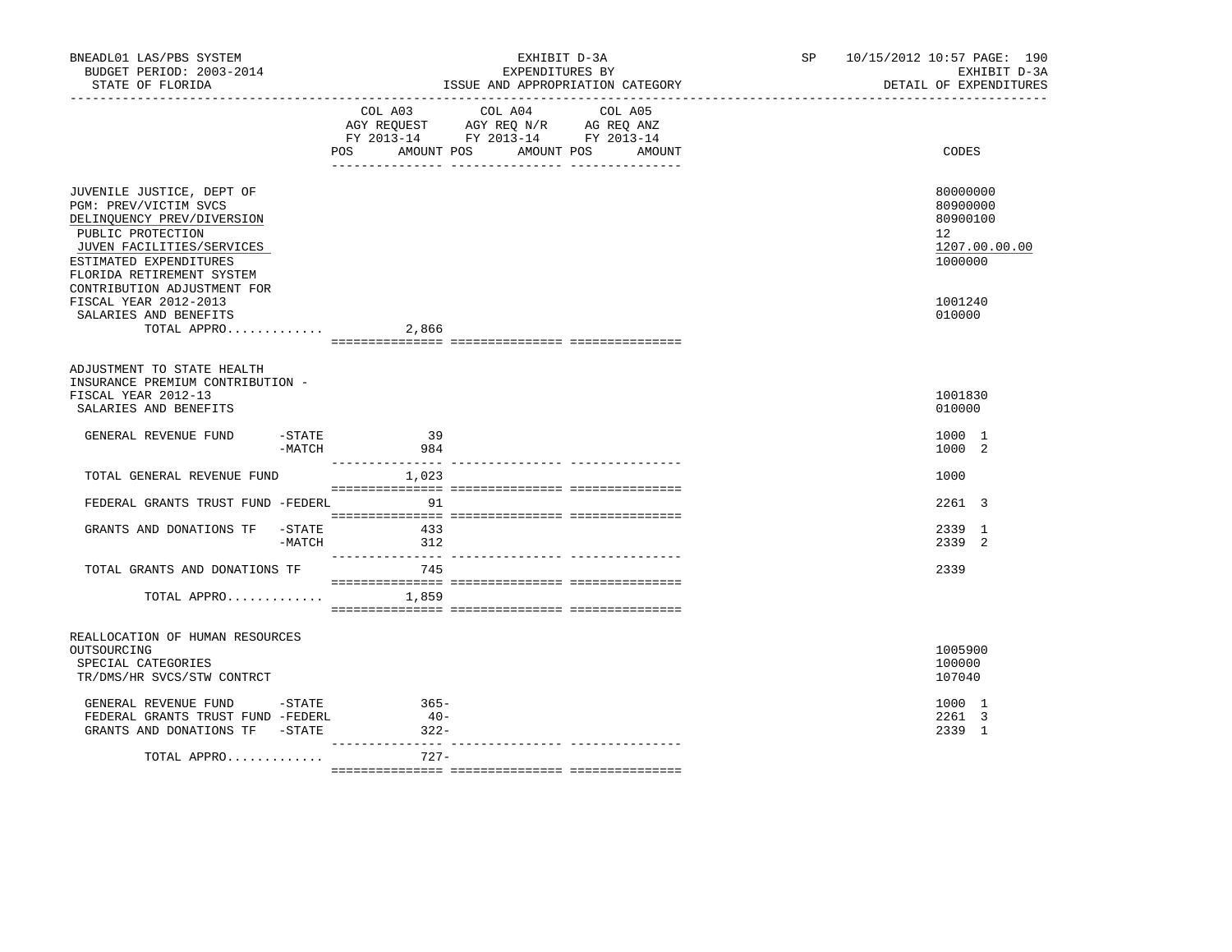| BNEADL01 LAS/PBS SYSTEM<br>BUDGET PERIOD: 2003-2014<br>STATE OF FLORIDA                                                                                                                                                                                                                                                                                                                                                                                                                                                                                                                                                                                                                                                                                                                                                                                                                                                                                                                                                   |                                             | EXHIBIT D-3A<br>EXPENDITURES BY                                                                                                                                                                              | ISSUE AND APPROPRIATION CATEGORY | <b>SP</b> | 10/15/2012 10:57 PAGE: 191<br>EXHIBIT D-3A<br>DETAIL OF EXPENDITURES |
|---------------------------------------------------------------------------------------------------------------------------------------------------------------------------------------------------------------------------------------------------------------------------------------------------------------------------------------------------------------------------------------------------------------------------------------------------------------------------------------------------------------------------------------------------------------------------------------------------------------------------------------------------------------------------------------------------------------------------------------------------------------------------------------------------------------------------------------------------------------------------------------------------------------------------------------------------------------------------------------------------------------------------|---------------------------------------------|--------------------------------------------------------------------------------------------------------------------------------------------------------------------------------------------------------------|----------------------------------|-----------|----------------------------------------------------------------------|
|                                                                                                                                                                                                                                                                                                                                                                                                                                                                                                                                                                                                                                                                                                                                                                                                                                                                                                                                                                                                                           | COL A03<br>POS AMOUNT POS AMOUNT POS AMOUNT | COL A04<br>$\begin{tabular}{lllllll} \bf AGY \;\; RegUEST & \tt AGY \;\; REG \;\; N/R & \tt AG \;\; REG \;\; ANZ \\ \hline \tt FY \;\; 2013-14 & \tt FY \;\; 2013-14 & \tt FY \;\; 2013-14 \\ \end{tabular}$ | COL A05                          |           | CODES                                                                |
| JUVENILE JUSTICE, DEPT OF<br>PGM: PREV/VICTIM SVCS<br>DELINQUENCY PREV/DIVERSION<br>PUBLIC PROTECTION<br>JUVEN FACILITIES/SERVICES<br>ADJUSTMENTS TO CURRENT YEAR                                                                                                                                                                                                                                                                                                                                                                                                                                                                                                                                                                                                                                                                                                                                                                                                                                                         |                                             |                                                                                                                                                                                                              |                                  |           | 80000000<br>80900000<br>80900100<br>12<br>1207.00.00.00              |
| ESTIMATED EXPENDITURES<br>IDENTIFICATION OF MATCH REQUIRED<br>FOR FEDERAL GRANTS - ADD<br>SALARIES AND BENEFITS                                                                                                                                                                                                                                                                                                                                                                                                                                                                                                                                                                                                                                                                                                                                                                                                                                                                                                           |                                             |                                                                                                                                                                                                              |                                  |           | 1600000<br>160S030<br>010000                                         |
| GENERAL REVENUE FUND -STATE<br>GRANTS AND DONATIONS TF -STATE                                                                                                                                                                                                                                                                                                                                                                                                                                                                                                                                                                                                                                                                                                                                                                                                                                                                                                                                                             | 41,969<br>30,085                            |                                                                                                                                                                                                              |                                  |           | 1000 1<br>2339 1                                                     |
| TOTAL APPRO                                                                                                                                                                                                                                                                                                                                                                                                                                                                                                                                                                                                                                                                                                                                                                                                                                                                                                                                                                                                               | 72,054                                      |                                                                                                                                                                                                              |                                  |           |                                                                      |
| OTHER PERSONAL SERVICES                                                                                                                                                                                                                                                                                                                                                                                                                                                                                                                                                                                                                                                                                                                                                                                                                                                                                                                                                                                                   |                                             |                                                                                                                                                                                                              |                                  |           | 030000                                                               |
| GENERAL REVENUE FUND                                                                                                                                                                                                                                                                                                                                                                                                                                                                                                                                                                                                                                                                                                                                                                                                                                                                                                                                                                                                      | $-STATE$<br>53,806                          |                                                                                                                                                                                                              |                                  |           | 1000 1                                                               |
| <b>EXPENSES</b>                                                                                                                                                                                                                                                                                                                                                                                                                                                                                                                                                                                                                                                                                                                                                                                                                                                                                                                                                                                                           |                                             |                                                                                                                                                                                                              |                                  |           | 040000                                                               |
| GENERAL REVENUE FUND                                                                                                                                                                                                                                                                                                                                                                                                                                                                                                                                                                                                                                                                                                                                                                                                                                                                                                                                                                                                      | $-$ STATE $1,064$                           |                                                                                                                                                                                                              |                                  |           | 1000 1                                                               |
| TOTAL: IDENTIFICATION OF MATCH REQUIRED<br>FOR FEDERAL GRANTS - ADD<br>TOTAL ISSUE $126,924$                                                                                                                                                                                                                                                                                                                                                                                                                                                                                                                                                                                                                                                                                                                                                                                                                                                                                                                              |                                             |                                                                                                                                                                                                              |                                  |           | 160S030                                                              |
|                                                                                                                                                                                                                                                                                                                                                                                                                                                                                                                                                                                                                                                                                                                                                                                                                                                                                                                                                                                                                           |                                             |                                                                                                                                                                                                              |                                  |           |                                                                      |
| AGENCY ISSUE NARRATIVE:<br>2013-2014 BUDGET YEAR NARRATIVE:<br>This issue changes the funding source identifier (FSI) for budget assigned to the General Revenue Fund in the Delinquency<br>Prevention and Diversion budget entity. The FSI is being changed to identify budget that is used for match for the U.S.<br>Department of Justice's Title II Formula Grant. Match is required for planning and administration. The department must<br>match the planning and administration dollar for dollar. Staff in the Delinquency Prevention and Diversion budget entity<br>compiles data that is used in the progress reports of the federal grants. There is a companion issue in the Executive<br>Direction/Support Services budget entity. The Other Salary Amount (OAD) transaction was used to record the budget for<br>salaries and benefits because this issue changes the funding source identifier. Salary rate was not updated. Calculation<br>of the match adjustment required for FY 2013-14 is as follows: |                                             |                                                                                                                                                                                                              | IT COMPONENT? NO                 |           |                                                                      |
| Grant<br>Award<br>Number                                                                                                                                                                                                                                                                                                                                                                                                                                                                                                                                                                                                                                                                                                                                                                                                                                                                                                                                                                                                  |                                             | Match<br>Required for<br>FY 2013-14                                                                                                                                                                          |                                  |           |                                                                      |
| -----------<br>2009-JF-FX-0001                                                                                                                                                                                                                                                                                                                                                                                                                                                                                                                                                                                                                                                                                                                                                                                                                                                                                                                                                                                            |                                             | <u>________________</u><br>\$148,625                                                                                                                                                                         |                                  |           |                                                                      |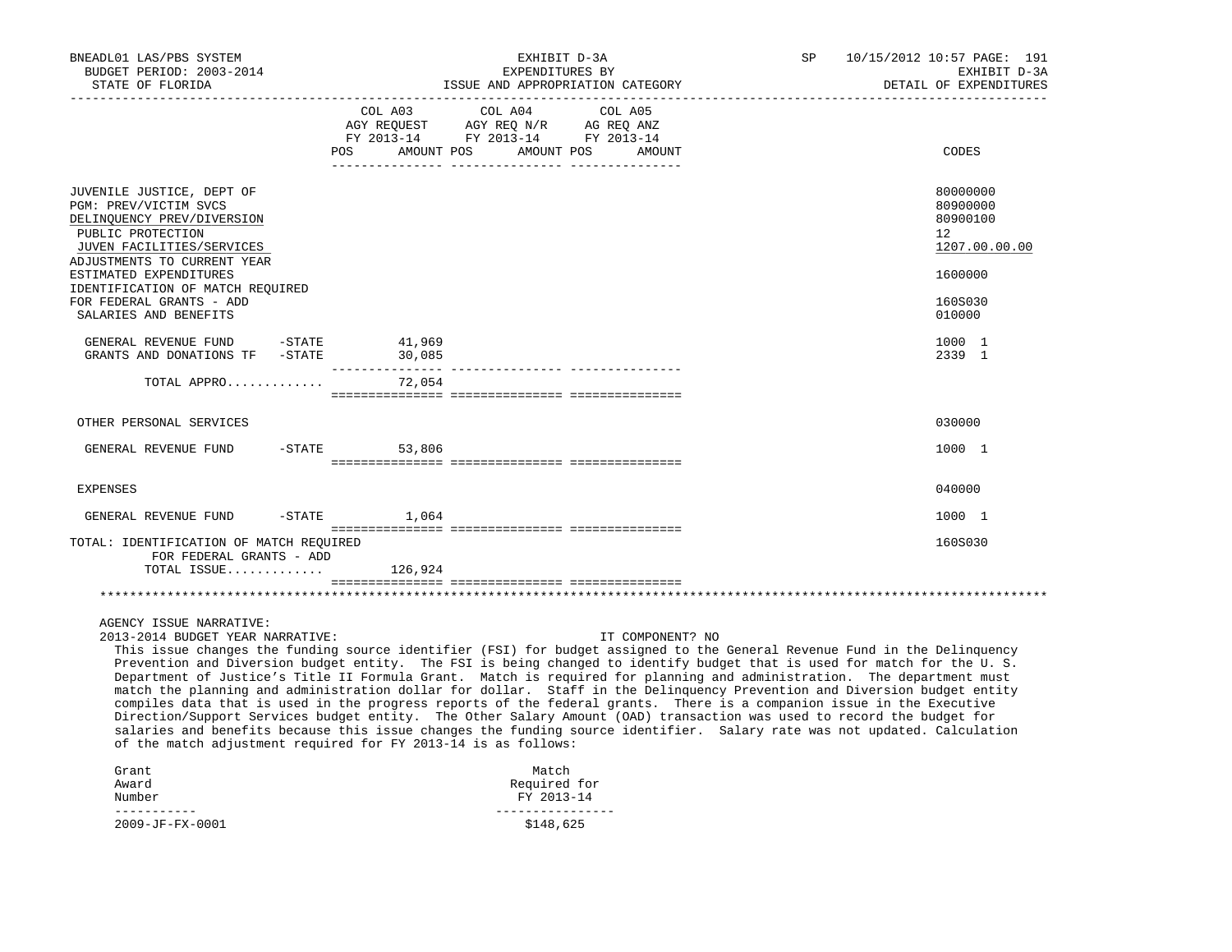| EXHIBIT D-3A<br>EXPENDITURES BY<br>ISSUE AND APPROPRIATION CATEGORY |                                                                                                                                                                            |  |                                                                                                                                                                                                                                |                                                                                                            |                              | SP 10/15/2012 10:57 PAGE: 192<br>EXHIBIT D-3A<br>DETAIL OF EXPENDITURES       |
|---------------------------------------------------------------------|----------------------------------------------------------------------------------------------------------------------------------------------------------------------------|--|--------------------------------------------------------------------------------------------------------------------------------------------------------------------------------------------------------------------------------|------------------------------------------------------------------------------------------------------------|------------------------------|-------------------------------------------------------------------------------|
|                                                                     |                                                                                                                                                                            |  |                                                                                                                                                                                                                                |                                                                                                            |                              | CODES                                                                         |
|                                                                     |                                                                                                                                                                            |  |                                                                                                                                                                                                                                |                                                                                                            |                              | 80000000<br>80900000<br>80900100<br>12<br>1207.00.00.00<br>1600000<br>160S030 |
|                                                                     |                                                                                                                                                                            |  |                                                                                                                                                                                                                                |                                                                                                            |                              |                                                                               |
|                                                                     |                                                                                                                                                                            |  |                                                                                                                                                                                                                                |                                                                                                            |                              |                                                                               |
|                                                                     |                                                                                                                                                                            |  |                                                                                                                                                                                                                                |                                                                                                            |                              |                                                                               |
|                                                                     |                                                                                                                                                                            |  |                                                                                                                                                                                                                                |                                                                                                            |                              |                                                                               |
|                                                                     |                                                                                                                                                                            |  |                                                                                                                                                                                                                                |                                                                                                            |                              |                                                                               |
| FTE                                                                 |                                                                                                                                                                            |  |                                                                                                                                                                                                                                |                                                                                                            |                              | LAPSE LAPSED SALARIES<br>% AND BENEFITS                                       |
|                                                                     |                                                                                                                                                                            |  |                                                                                                                                                                                                                                |                                                                                                            |                              |                                                                               |
|                                                                     |                                                                                                                                                                            |  |                                                                                                                                                                                                                                |                                                                                                            |                              | 30,085<br>41,969<br>_____________                                             |
|                                                                     |                                                                                                                                                                            |  |                                                                                                                                                                                                                                |                                                                                                            |                              | 72,054<br>==============                                                      |
|                                                                     | Total Match Required for FY 2013-14<br>Base Budget Currently Identified as Match<br>POSITION DETAIL OF SALARIES AND BENEFITS:<br>CHANGES TO CURRENTLY AUTHORIZED POSITIONS |  | COL A03 COL A04 COL A05<br>\$298,000<br>\$210,370<br>\$106,000<br>----------------<br>\$762,995<br>\$896,569<br>________________<br>(S133, 574)<br>==========<br>The corresponding issue is included under issue code 160S040. | AGY REQUEST AGY REQ N/R AG REQ ANZ<br>FY 2013-14 FY 2013-14 FY 2013-14<br>POS AMOUNT POS AMOUNT POS AMOUNT | BASE RATE ADDITIVES BENEFITS | SUBTOTAL                                                                      |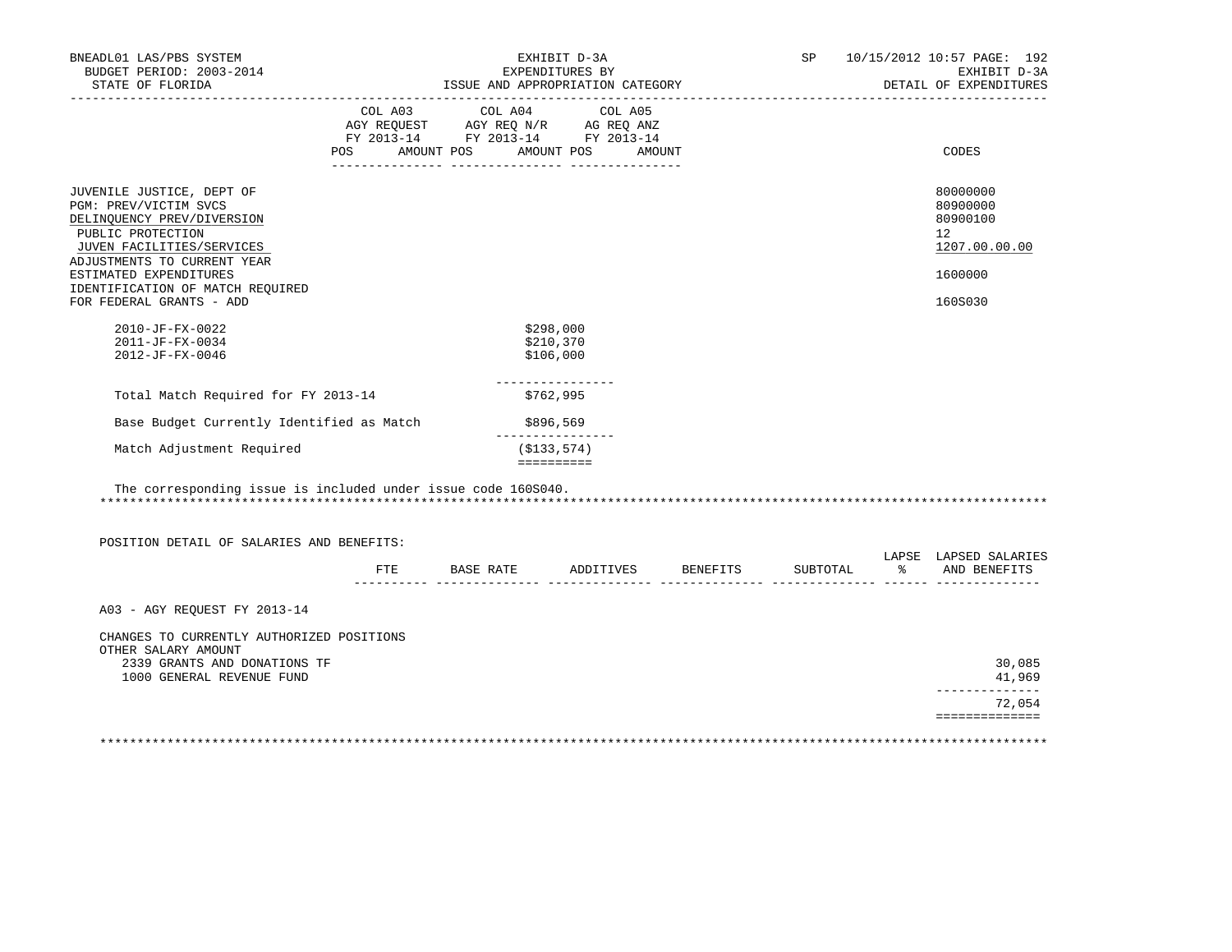| BNEADL01 LAS/PBS SYSTEM<br>BUDGET PERIOD: 2003-2014<br>STATE OF FLORIDA                                                                                           | EXHIBIT D-3A<br>EXPENDITURES BY<br>ISSUE AND APPROPRIATION CATEGORY                                                                                                                                                                                                                                                                                                                                                                                                                                                                                                                                                                                                                                                                                                                                                                                                                                                                                                            | SP | 10/15/2012 10:57 PAGE: 193<br>EXHIBIT D-3A<br>DETAIL OF EXPENDITURES |
|-------------------------------------------------------------------------------------------------------------------------------------------------------------------|--------------------------------------------------------------------------------------------------------------------------------------------------------------------------------------------------------------------------------------------------------------------------------------------------------------------------------------------------------------------------------------------------------------------------------------------------------------------------------------------------------------------------------------------------------------------------------------------------------------------------------------------------------------------------------------------------------------------------------------------------------------------------------------------------------------------------------------------------------------------------------------------------------------------------------------------------------------------------------|----|----------------------------------------------------------------------|
|                                                                                                                                                                   | COL A03<br>COL A04<br>COL A05<br>AGY REQUEST AGY REQ N/R AG REQ ANZ<br>FY 2013-14 FY 2013-14 FY 2013-14<br>POS AMOUNT POS AMOUNT POS AMOUNT                                                                                                                                                                                                                                                                                                                                                                                                                                                                                                                                                                                                                                                                                                                                                                                                                                    |    | CODES                                                                |
| JUVENILE JUSTICE, DEPT OF<br>PGM: PREV/VICTIM SVCS<br>DELINQUENCY PREV/DIVERSION<br>PUBLIC PROTECTION<br>JUVEN FACILITIES/SERVICES<br>ADJUSTMENTS TO CURRENT YEAR |                                                                                                                                                                                                                                                                                                                                                                                                                                                                                                                                                                                                                                                                                                                                                                                                                                                                                                                                                                                |    | 80000000<br>80900000<br>80900100<br>12<br>1207.00.00.00              |
| ESTIMATED EXPENDITURES<br>IDENTIFICATION OF MATCH REQUIRED<br>FOR FEDERAL GRANTS - DEDUCT<br>SALARIES AND BENEFITS                                                |                                                                                                                                                                                                                                                                                                                                                                                                                                                                                                                                                                                                                                                                                                                                                                                                                                                                                                                                                                                |    | 1600000<br>160S040<br>010000                                         |
| GENERAL REVENUE FUND -MATCH<br>GRANTS AND DONATIONS TF -MATCH                                                                                                     | 41,969–<br>$30,085-$                                                                                                                                                                                                                                                                                                                                                                                                                                                                                                                                                                                                                                                                                                                                                                                                                                                                                                                                                           |    | 1000 2<br>2339 2                                                     |
| TOTAL APPRO                                                                                                                                                       | 72,054-                                                                                                                                                                                                                                                                                                                                                                                                                                                                                                                                                                                                                                                                                                                                                                                                                                                                                                                                                                        |    |                                                                      |
| OTHER PERSONAL SERVICES                                                                                                                                           |                                                                                                                                                                                                                                                                                                                                                                                                                                                                                                                                                                                                                                                                                                                                                                                                                                                                                                                                                                                |    | 030000                                                               |
| GENERAL REVENUE FUND                                                                                                                                              | $-MATCH$<br>$53,806-$                                                                                                                                                                                                                                                                                                                                                                                                                                                                                                                                                                                                                                                                                                                                                                                                                                                                                                                                                          |    | 1000 2                                                               |
|                                                                                                                                                                   |                                                                                                                                                                                                                                                                                                                                                                                                                                                                                                                                                                                                                                                                                                                                                                                                                                                                                                                                                                                |    |                                                                      |
| <b>EXPENSES</b>                                                                                                                                                   |                                                                                                                                                                                                                                                                                                                                                                                                                                                                                                                                                                                                                                                                                                                                                                                                                                                                                                                                                                                |    | 040000                                                               |
| -MATCH<br>GENERAL REVENUE FUND                                                                                                                                    | $1,064-$                                                                                                                                                                                                                                                                                                                                                                                                                                                                                                                                                                                                                                                                                                                                                                                                                                                                                                                                                                       |    | 1000 2                                                               |
| TOTAL: IDENTIFICATION OF MATCH REQUIRED<br>FOR FEDERAL GRANTS - DEDUCT                                                                                            |                                                                                                                                                                                                                                                                                                                                                                                                                                                                                                                                                                                                                                                                                                                                                                                                                                                                                                                                                                                |    | 160S040                                                              |
| TOTAL ISSUE                                                                                                                                                       | $126,924-$                                                                                                                                                                                                                                                                                                                                                                                                                                                                                                                                                                                                                                                                                                                                                                                                                                                                                                                                                                     |    |                                                                      |
|                                                                                                                                                                   |                                                                                                                                                                                                                                                                                                                                                                                                                                                                                                                                                                                                                                                                                                                                                                                                                                                                                                                                                                                |    |                                                                      |
| AGENCY ISSUE NARRATIVE:<br>2013-2014 BUDGET YEAR NARRATIVE:                                                                                                       | IT COMPONENT? NO<br>This issue changes the funding source identifier (FSI) for budget assigned to the General Revenue Fund in the Delinquency<br>Prevention and Diversion budget entity. The FSI is being changed to identify budget that is used for match for the U.S.<br>Department of Justice's Title II Formula Grant. Match is required for planning and administration. The department must<br>match the planning and administration dollar for dollar. Staff in the Delinquency Prevention and Diversion budget entity<br>compiles data that is used in the progress reports of the federal grants. There is a companion issue in the Executive<br>Direction/Support Services budget entity. The Other Salary Amount (OAD) transaction was used to record the budget for<br>salaries and benefits because this issue changes the funding source identifier. Salary rate was not updated. Calculation<br>of the match adjustment required for FY 2013-14 is as follows: |    |                                                                      |
| Grant<br>Award<br>Number                                                                                                                                          | Match<br>Required for<br>FY 2013-14                                                                                                                                                                                                                                                                                                                                                                                                                                                                                                                                                                                                                                                                                                                                                                                                                                                                                                                                            |    |                                                                      |
| -----------<br>2009-JF-FX-0001                                                                                                                                    | ----------------<br>\$148,625                                                                                                                                                                                                                                                                                                                                                                                                                                                                                                                                                                                                                                                                                                                                                                                                                                                                                                                                                  |    |                                                                      |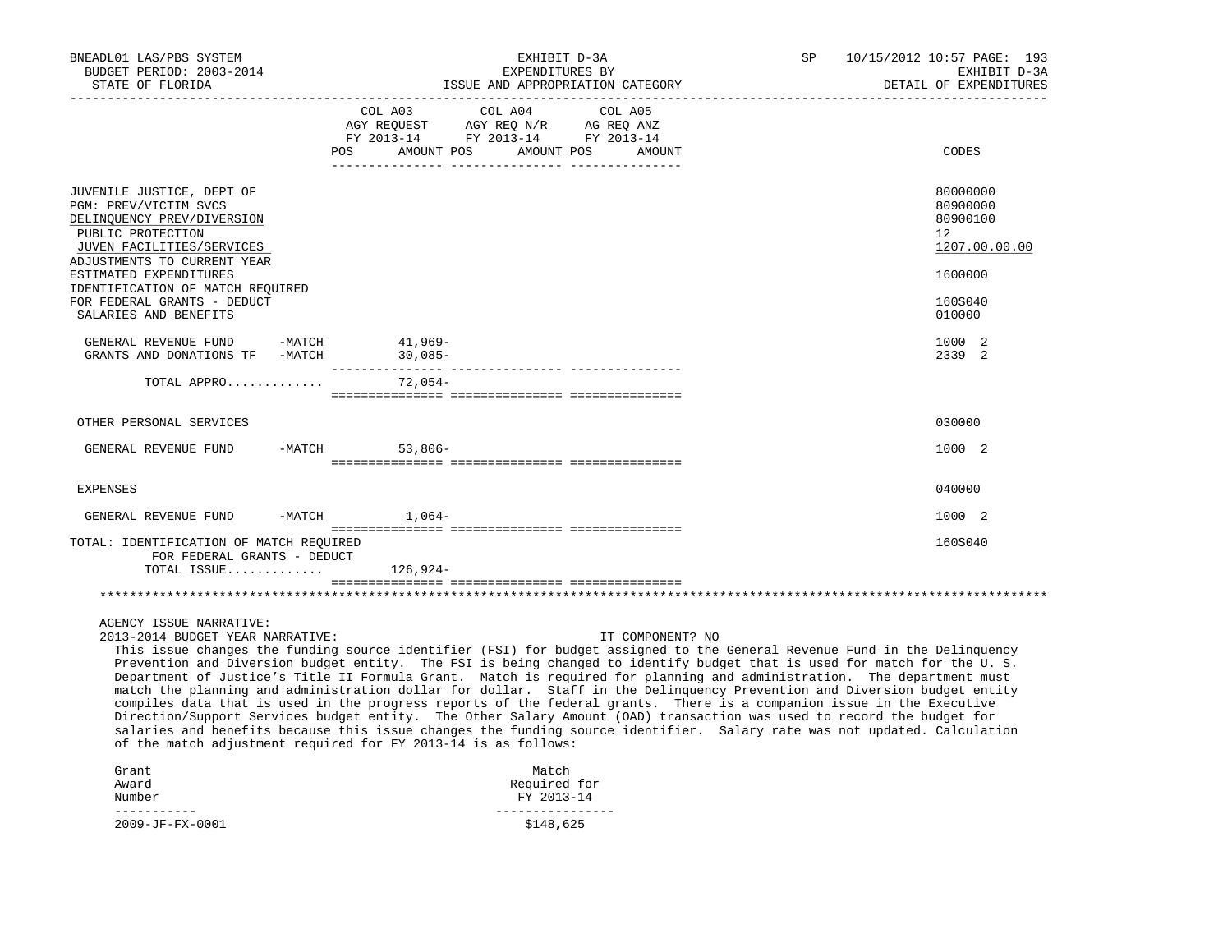| BNEADL01 LAS/PBS SYSTEM<br>BUDGET PERIOD: 2003-2014<br>STATE OF FLORIDA                                                                                                                                                                                        | EXHIBIT D-3A<br>EXPENDITURES BY<br>ISSUE AND APPROPRIATION CATEGORY |                                               |                                                                                                                                       |                              |          | SP 10/15/2012 10:57 PAGE: 194<br>EXHIBIT D-3A<br>DETAIL OF EXPENDITURES       |
|----------------------------------------------------------------------------------------------------------------------------------------------------------------------------------------------------------------------------------------------------------------|---------------------------------------------------------------------|-----------------------------------------------|---------------------------------------------------------------------------------------------------------------------------------------|------------------------------|----------|-------------------------------------------------------------------------------|
|                                                                                                                                                                                                                                                                |                                                                     |                                               | COL A03 COL A04 COL A05<br>AGY REQUEST AGY REQ N/R AG REQ ANZ<br>FY 2013-14 FY 2013-14 FY 2013-14<br>POS AMOUNT POS AMOUNT POS AMOUNT |                              |          | CODES                                                                         |
| JUVENILE JUSTICE, DEPT OF<br>PGM: PREV/VICTIM SVCS<br>DELINQUENCY PREV/DIVERSION<br>PUBLIC PROTECTION<br>JUVEN FACILITIES/SERVICES<br>ADJUSTMENTS TO CURRENT YEAR<br>ESTIMATED EXPENDITURES<br>IDENTIFICATION OF MATCH REQUIRED<br>FOR FEDERAL GRANTS - DEDUCT |                                                                     |                                               |                                                                                                                                       |                              |          | 80000000<br>80900000<br>80900100<br>12<br>1207.00.00.00<br>1600000<br>160S040 |
| 2010-JF-FX-0022<br>2011-JF-FX-0034<br>2012-JF-FX-0046                                                                                                                                                                                                          |                                                                     | \$298,000<br>\$210,370<br>\$106,000           |                                                                                                                                       |                              |          |                                                                               |
| Total Match Required for FY 2013-14                                                                                                                                                                                                                            |                                                                     | ----------------<br>\$762,995                 |                                                                                                                                       |                              |          |                                                                               |
| Base Budget Currently Identified as Match                                                                                                                                                                                                                      |                                                                     | \$896,569                                     |                                                                                                                                       |                              |          |                                                                               |
| Match Adjustment Required                                                                                                                                                                                                                                      |                                                                     | ________________<br>(S133, 574)<br>========== |                                                                                                                                       |                              |          |                                                                               |
| The corresponding issue is included under issue code 160S030.<br>POSITION DETAIL OF SALARIES AND BENEFITS:                                                                                                                                                     |                                                                     |                                               |                                                                                                                                       |                              |          |                                                                               |
|                                                                                                                                                                                                                                                                | FTE                                                                 |                                               |                                                                                                                                       | BASE RATE ADDITIVES BENEFITS | SUBTOTAL | LAPSE LAPSED SALARIES<br>% AND BENEFITS                                       |
| A03 - AGY REOUEST FY 2013-14                                                                                                                                                                                                                                   |                                                                     |                                               |                                                                                                                                       |                              |          |                                                                               |
| CHANGES TO CURRENTLY AUTHORIZED POSITIONS<br>OTHER SALARY AMOUNT<br>1000 GENERAL REVENUE FUND<br>2339 GRANTS AND DONATIONS TF                                                                                                                                  |                                                                     |                                               |                                                                                                                                       |                              |          | $41,969-$<br>$30,085-$                                                        |
|                                                                                                                                                                                                                                                                |                                                                     |                                               |                                                                                                                                       |                              |          | _____________<br>$72,054-$                                                    |
|                                                                                                                                                                                                                                                                |                                                                     |                                               |                                                                                                                                       |                              |          | ==============                                                                |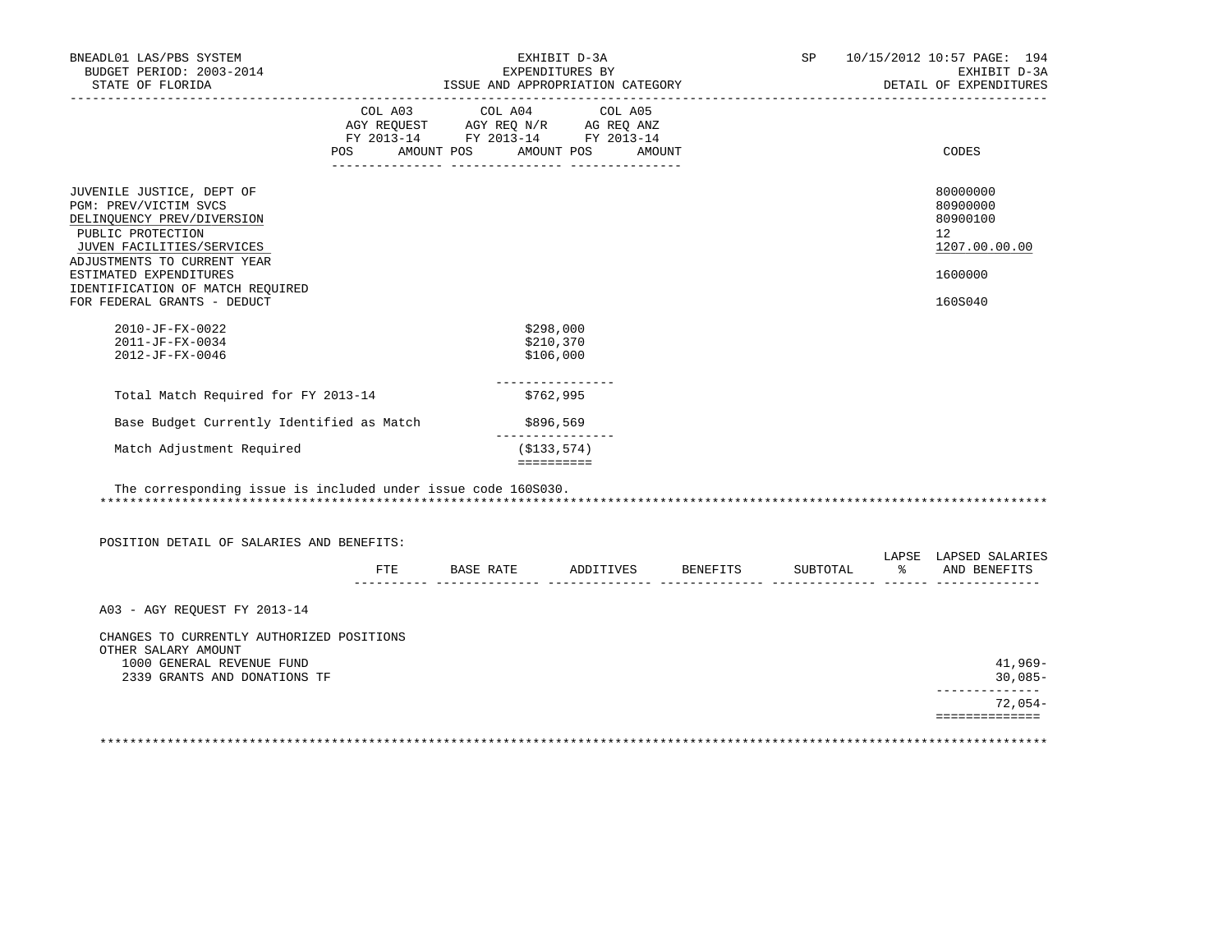| BNEADL01 LAS/PBS SYSTEM<br>BUDGET PERIOD: 2003-2014<br>STATE OF FLORIDA                                                                                                                                                                                                        | EXHIBIT D-3A<br>EXPENDITURES BY<br>ISSUE AND APPROPRIATION CATEGORY<br>---------------------------<br>____________________________                                                                                                                                                                                                                                                                                                                                                                                    | 10/15/2012 10:57 PAGE: 195<br>SP<br>EXHIBIT D-3A<br>DETAIL OF EXPENDITURES<br>-------------------- |
|--------------------------------------------------------------------------------------------------------------------------------------------------------------------------------------------------------------------------------------------------------------------------------|-----------------------------------------------------------------------------------------------------------------------------------------------------------------------------------------------------------------------------------------------------------------------------------------------------------------------------------------------------------------------------------------------------------------------------------------------------------------------------------------------------------------------|----------------------------------------------------------------------------------------------------|
|                                                                                                                                                                                                                                                                                | COL A03<br>COL A04<br>COL A05<br>$\begin{array}{ccccccccc}\n\text{AGY REQUEST} & & & \text{GY RE} & & \text{NGY RE} & & \text{NGZ ALY} & & \text{NGZ ALY} & & \text{NGZ ALY} & & \text{NGZ ALY} & & \text{NGZ ALY} & & \text{NGZ ALY} & & \text{NGZ ALY} & & \text{NGZ ALY} & & \text{NGZ ALY} & & \text{NGZ ALY} & & \text{NGZ ALY} & & \text{NGZ ALY} & & \text{NGZ ALY} & & \text{NGZ ALY} & & \text{NGZ ALY} & & \text{NGZ ALY} & & \text{NGZ ALY} & & \text{NGZ ALY} & &$<br>POS AMOUNT POS AMOUNT POS<br>AMOUNT | CODES                                                                                              |
| JUVENILE JUSTICE, DEPT OF<br>PGM: PREV/VICTIM SVCS<br>DELINQUENCY PREV/DIVERSION<br>PUBLIC PROTECTION<br>JUVEN FACILITIES/SERVICES<br>ESTIMATED EXPENDITURES REALIGNMENT<br>REALIGNMENT OF EXPENDITURES BETWEEN<br>BUDGET ENTITIES - ADD<br>SALARY RATE<br>SALARY RATE 276,529 |                                                                                                                                                                                                                                                                                                                                                                                                                                                                                                                       | 80000000<br>80900000<br>80900100<br>12<br>1207.00.00.00<br>2000000<br>2000110<br>000000            |
| SALARIES AND BENEFITS                                                                                                                                                                                                                                                          |                                                                                                                                                                                                                                                                                                                                                                                                                                                                                                                       | 010000                                                                                             |
| GENERAL REVENUE FUND - STATE<br>FEDERAL GRANTS TRUST FUND -FEDERL 129,035                                                                                                                                                                                                      | 269,821                                                                                                                                                                                                                                                                                                                                                                                                                                                                                                               | 1000 1<br>2261 3                                                                                   |
| TOTAL POSITIONS 7.00<br>TOTAL APPRO 398,856                                                                                                                                                                                                                                    | $\begin{minipage}{0.03\textwidth} \begin{tabular}{l} \textbf{1} & \textbf{2} & \textbf{3} & \textbf{5} & \textbf{5} & \textbf{6} & \textbf{6} & \textbf{7} & \textbf{8} & \textbf{8} & \textbf{9} & \textbf{9} & \textbf{9} & \textbf{9} & \textbf{9} & \textbf{9} & \textbf{9} & \textbf{9} & \textbf{9} & \textbf{9} & \textbf{9} & \textbf{9} & \textbf{9} & \textbf{9} & \textbf{9} & \textbf{9} & \textbf{9} & \textbf{9} & \$                                                                                   |                                                                                                    |
| <b>EXPENSES</b>                                                                                                                                                                                                                                                                |                                                                                                                                                                                                                                                                                                                                                                                                                                                                                                                       | 040000                                                                                             |
| FEDERAL GRANTS TRUST FUND -FEDERL 14,396                                                                                                                                                                                                                                       |                                                                                                                                                                                                                                                                                                                                                                                                                                                                                                                       | 2261 3                                                                                             |
| SPECIAL CATEGORIES<br>G/A-CONTRACTED SERVICES                                                                                                                                                                                                                                  |                                                                                                                                                                                                                                                                                                                                                                                                                                                                                                                       | 100000<br>100778                                                                                   |
| GENERAL REVENUE FUND                                                                                                                                                                                                                                                           | $-$ STATE $1,089,613$                                                                                                                                                                                                                                                                                                                                                                                                                                                                                                 | 1000 1                                                                                             |
| PRODIGY                                                                                                                                                                                                                                                                        |                                                                                                                                                                                                                                                                                                                                                                                                                                                                                                                       | 106666                                                                                             |
| GENERAL REVENUE FUND -STATE 4,400,000                                                                                                                                                                                                                                          |                                                                                                                                                                                                                                                                                                                                                                                                                                                                                                                       | 1000 1                                                                                             |
| TR/DMS/HR SVCS/STW CONTRCT                                                                                                                                                                                                                                                     |                                                                                                                                                                                                                                                                                                                                                                                                                                                                                                                       | 107040                                                                                             |
| GENERAL REVENUE FUND -STATE<br>FEDERAL GRANTS TRUST FUND -FEDERL                                                                                                                                                                                                               | 1,770<br>708                                                                                                                                                                                                                                                                                                                                                                                                                                                                                                          | 1000 1<br>2261 3                                                                                   |
| TOTAL APPRO                                                                                                                                                                                                                                                                    | 2,478                                                                                                                                                                                                                                                                                                                                                                                                                                                                                                                 |                                                                                                    |
| TOTAL: REALIGNMENT OF EXPENDITURES BETWEEN<br>BUDGET ENTITIES - ADD<br>TOTAL POSITIONS 7.00<br>TOTAL ISSUE<br>TOTAL SALARY RATE 276,529                                                                                                                                        | 5,905,343                                                                                                                                                                                                                                                                                                                                                                                                                                                                                                             | 2000110                                                                                            |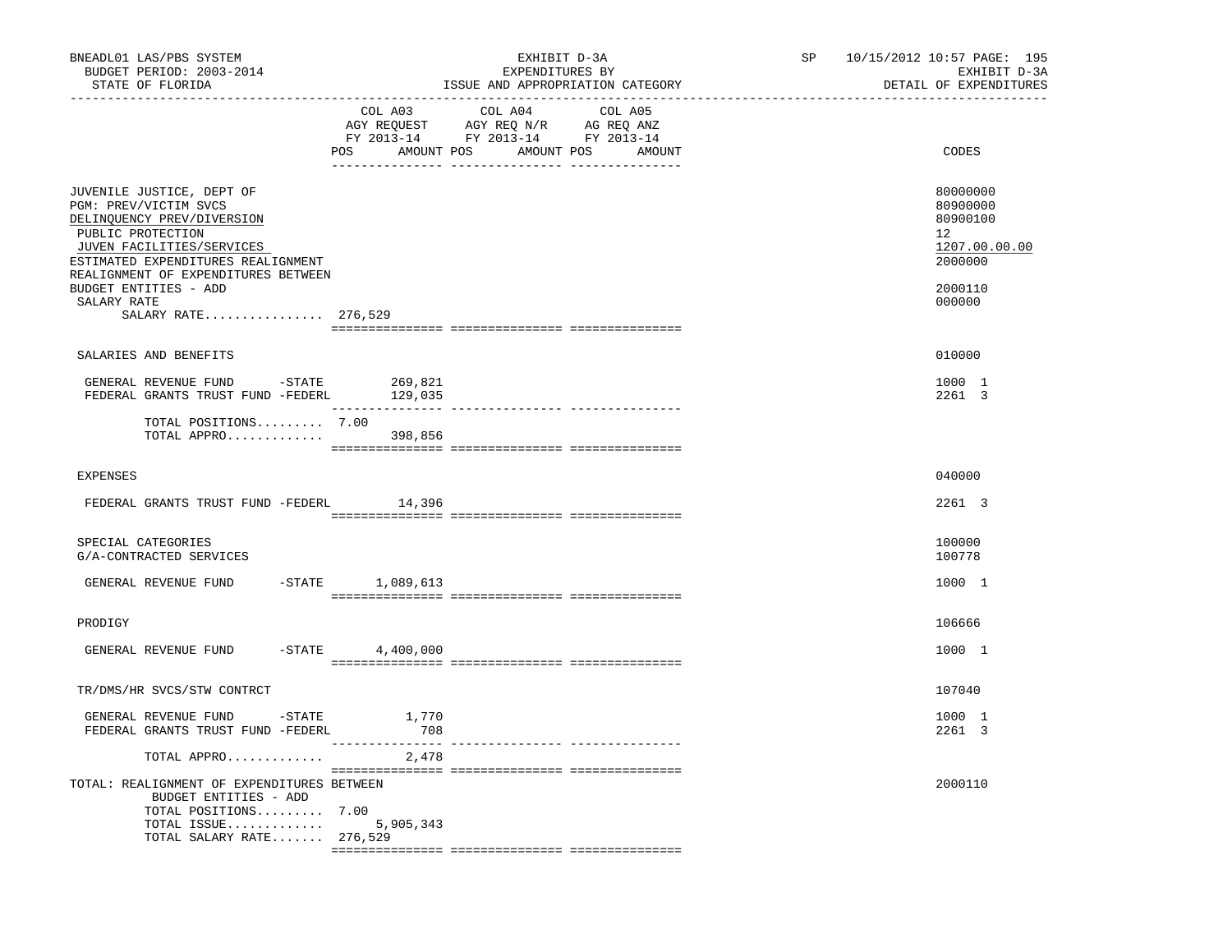| BNEADL01 LAS/PBS SYSTEM<br>BUDGET PERIOD: 2003-2014 |                   | EXHIBIT D-3A<br>EXPENDITURES BY                                                                                 |                                  | SP | 10/15/2012 10:57 PAGE: 196<br>EXHIBIT D-3A |
|-----------------------------------------------------|-------------------|-----------------------------------------------------------------------------------------------------------------|----------------------------------|----|--------------------------------------------|
| STATE OF FLORIDA                                    |                   |                                                                                                                 | ISSUE AND APPROPRIATION CATEGORY |    | DETAIL OF EXPENDITURES                     |
|                                                     | AMOUNT POS<br>POS | COL A03 COL A04 COL A05<br>AGY REOUEST AGY REO N/R AG REO ANZ<br>FY 2013-14 FY 2013-14 FY 2013-14<br>AMOUNT POS | AMOUNT                           |    | CODES                                      |
| JUVENILE JUSTICE, DEPT OF                           |                   |                                                                                                                 |                                  |    | 80000000                                   |
| PGM: PREV/VICTIM SVCS                               |                   |                                                                                                                 |                                  |    | 80900000                                   |
| DELINQUENCY PREV/DIVERSION                          |                   |                                                                                                                 |                                  |    | 80900100                                   |
| PUBLIC PROTECTION                                   |                   |                                                                                                                 |                                  |    | 12                                         |
| JUVEN FACILITIES/SERVICES                           |                   |                                                                                                                 |                                  |    | 1207.00.00.00                              |
| ESTIMATED EXPENDITURES REALIGNMENT                  |                   |                                                                                                                 |                                  |    | 2000000                                    |
| REALIGNMENT OF EXPENDITURES BETWEEN                 |                   |                                                                                                                 |                                  |    |                                            |
| BUDGET ENTITIES - ADD                               |                   |                                                                                                                 |                                  |    | 2000110                                    |
|                                                     |                   |                                                                                                                 |                                  |    |                                            |

AGENCY ISSUE NARRATIVE:

2013-2014 BUDGET YEAR NARRATIVE: IT COMPONENT? NO

Long Range Program Plan Reference:

 This request will improve the department's ability to Strengthen and Enhance Prevention Services and Divert Youth Who Pose Little Threat or Risk to Public Safety into Diversion Programs as outlined in the Department of Juvenile Justice's Long Range Program Plan.

Current Need or Problem:

 Front-end prevention/intervention initiatives are designed to target at-risk juveniles and divert them from entering the juvenile justice system. Current initiatives funded by federal funds and general revenue are aligned in multiple budget entities throughout the department. The Department of Juvenile Justice (DJJ) believes that these initiatives should be transferred to one budget entity. Currently, there are two staff positions in the Executive Direction/Support Services budget entity that are supported by the U. S. Department of Justice's Title II Formula Grant. One position serves as the Federal Grants Manager; the other position serves as the Disproportional Contract Coordinator. These individuals ensure that federal dollars are spent on prevention and diversionary efforts that provide services that keep youth out of the juvenile justice system, are more cost effective, and increase public safety. Rate and the associated budget for these positions will be transferred from the Executive Direction/Support Services (80750100) budget entity to the Delinquency Prevention and Diversion (80900100) budget entity. General Revenue funded initiatives that support prevention/diversion services in the Aftercare Services/Conditional Release (80700100), Juvenile Probation (80700200) and the Non-Residential Delinquency Rehabilitation (80700300) budget entities will also be transferred to the Delinquency Prevention and Diversion (80900100) budget entity. These proposed changes will meet the operational needs of the department, while aligning similar services in the same budget entity making tracking of performance goals, budget, and expenditure data more accurate.

Proposed Solution:

 The Department of Juvenile Justice (DJJ), within existing resources, requests the transfer of \$5,905,343 and 7.0 positions from the Executive Direction/Support Services (\$144,139/2.0 FTEs, Federal Grants Trust Fund), Aftercare Services/Conditional Release (\$4,400,000, General Revenue), Juvenile Probation (\$301,016/5.0 FTEs, General Revenue) and Non-Residential Delinquency Rehabilitation (\$1,060,188, General Revenue) budget entities to properly align prevention/intervention initiatives implemented, managed and monitored by staff in the Prevention and Victim Services Program.

 Fiscal Impact: Calculations for the transfers are as follows:

 Delinquency Prevention and Diversion (80900100): \$5,905,343 Salary Rate: 276,529 Positions: 7.0 FTEs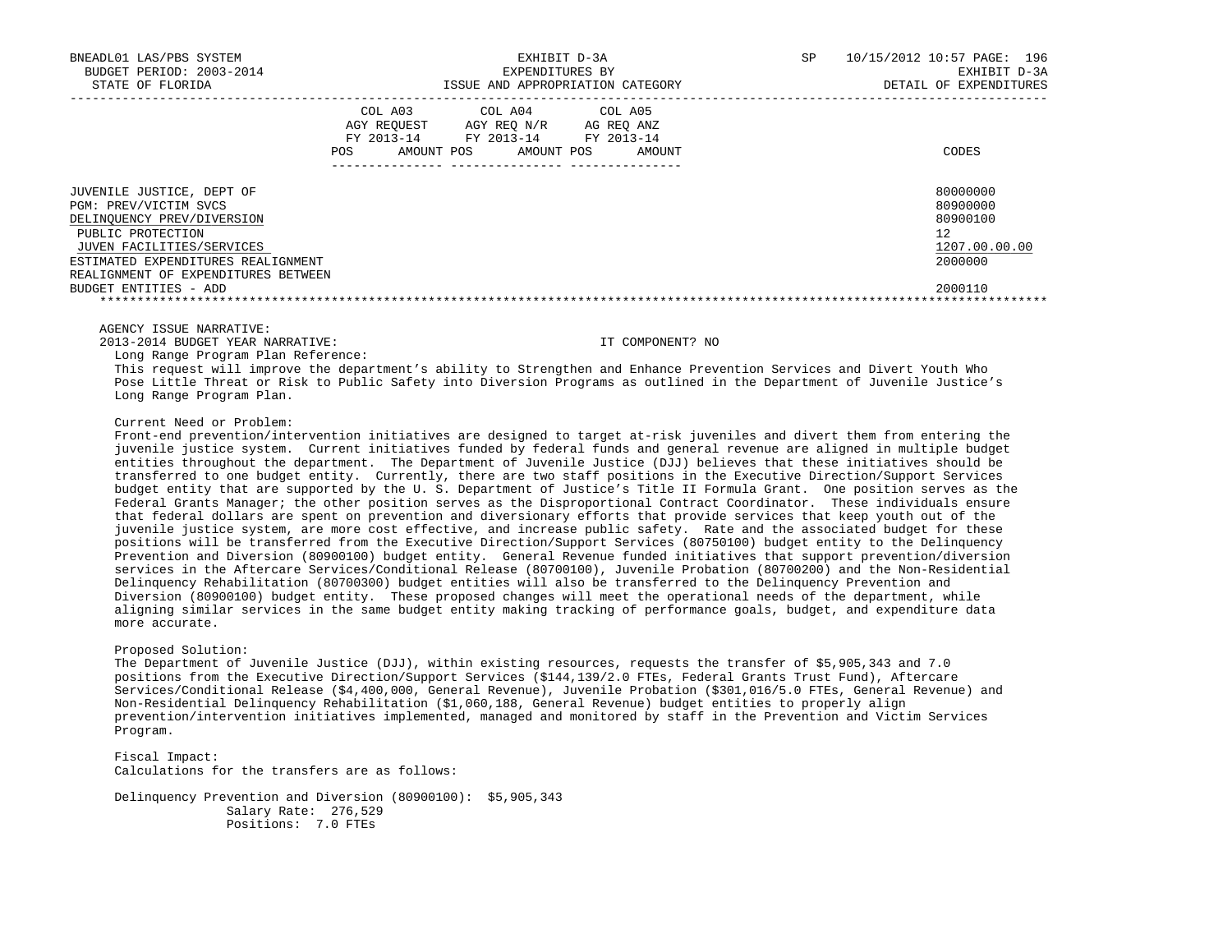| BNEADL01 LAS/PBS SYSTEM<br>BUDGET PERIOD: 2003-2014<br>STATE OF FLORIDA DETAIL OF EXPENDITURE ISSUE AND APPROPRIATION CATEGORY THE CONFIDENTION OF EXPENDITURE ISSUE AND APPROPRIATION CATEGORY                                           |                                                                                                                                                                                                                    |                                                                                                                                                                            | EXHIBIT D-3A<br>EXPENDITURES BY |  | SP 10/15/2012 10:57 PAGE: 197<br>DETAIL OF EXPENDITURES                                    | EXHIBIT D-3A |
|-------------------------------------------------------------------------------------------------------------------------------------------------------------------------------------------------------------------------------------------|--------------------------------------------------------------------------------------------------------------------------------------------------------------------------------------------------------------------|----------------------------------------------------------------------------------------------------------------------------------------------------------------------------|---------------------------------|--|--------------------------------------------------------------------------------------------|--------------|
|                                                                                                                                                                                                                                           | POS FOR                                                                                                                                                                                                            | COL A03 COL A04 COL A05<br>AGY REQUEST AGY REQ N/R AG REQ ANZ<br>FY 2013-14 FY 2013-14 FY 2013-14<br>AMOUNT POS AMOUNT POS AMOUNT                                          |                                 |  | CODES                                                                                      |              |
| JUVENILE JUSTICE, DEPT OF<br>PGM: PREV/VICTIM SVCS<br>DELINQUENCY PREV/DIVERSION<br>PUBLIC PROTECTION<br>JUVEN FACILITIES/SERVICES<br>ESTIMATED EXPENDITURES REALIGNMENT<br>REALIGNMENT OF EXPENDITURES BETWEEN<br>BUDGET ENTITIES - ADD  |                                                                                                                                                                                                                    |                                                                                                                                                                            |                                 |  | 80000000<br>80900000<br>80900100<br>12 <sup>°</sup><br>1207.00.00.00<br>2000000<br>2000110 |              |
|                                                                                                                                                                                                                                           | Salaries & Benefits (010000): \$398,856<br>General Revenue: \$269,821<br>Federal Grants Trust Fund: \$129,035<br>Human Resources (107040): \$2,478<br>General Revenue: \$1,770<br>Federal Grants Trust Fund: \$708 | Expenses (040000): \$14,396, Federal Grants Trust Fund<br>G/A-Contracted Services (100778): \$1,089,613, General Revenue<br>Prodigy (106666): \$4,400,000, General Revenue |                                 |  |                                                                                            |              |
| The corresponding issues are included in the Aftercare Services/Conditional Release, Juvenile Probation, Non-Residential<br>Delinguency Rehabilitation and Executive Direction/Support Services budget entities under issue code 2000120. |                                                                                                                                                                                                                    |                                                                                                                                                                            |                                 |  |                                                                                            |              |
| POSITION DETAIL OF SALARIES AND BENEFITS:                                                                                                                                                                                                 | ETE                                                                                                                                                                                                                |                                                                                                                                                                            |                                 |  | LAPSE LAPSED SALARIES                                                                      |              |
| A03 - AGY REOUEST FY 2013-14<br>CHANGES TO CURRENTLY AUTHORIZED POSITIONS<br>P101 PROPOSED CLASS CODE                                                                                                                                     |                                                                                                                                                                                                                    |                                                                                                                                                                            |                                 |  |                                                                                            |              |

|                                                                                         | 7.00 | 276,529 | 107,878 | 384,407 | 384,407            |
|-----------------------------------------------------------------------------------------|------|---------|---------|---------|--------------------|
| TOTALS FOR ISSUE BY FUND<br>1000 GENERAL REVENUE FUND<br>2261 FEDERAL GRANTS TRUST FUND |      |         |         |         | 269,821<br>114,586 |
| 80658 002                                                                               | 1.00 | 43,675  | 16,947  | 60,622  | 60,622<br>0.00     |
| 2238 OPERATIONS & MGMT CONSULTANT MGR - SES                                             |      |         |         |         |                    |
| 2236 GOVERNMENT OPERATIONS CONSULTANT II<br>02959 001                                   | 1.00 | 38,809  | 15,155  | 53,964  | 53,964<br>0.00     |
| L1001 001                                                                               | 5.00 | 194,045 | 75,776  | 269,821 | 269,821<br>0.00    |
| P101 PROPOSED CLASS CODE                                                                |      |         |         |         |                    |
| CHANGES TO CURRENTLY AUTHORIZED POSITIONS                                               |      |         |         |         |                    |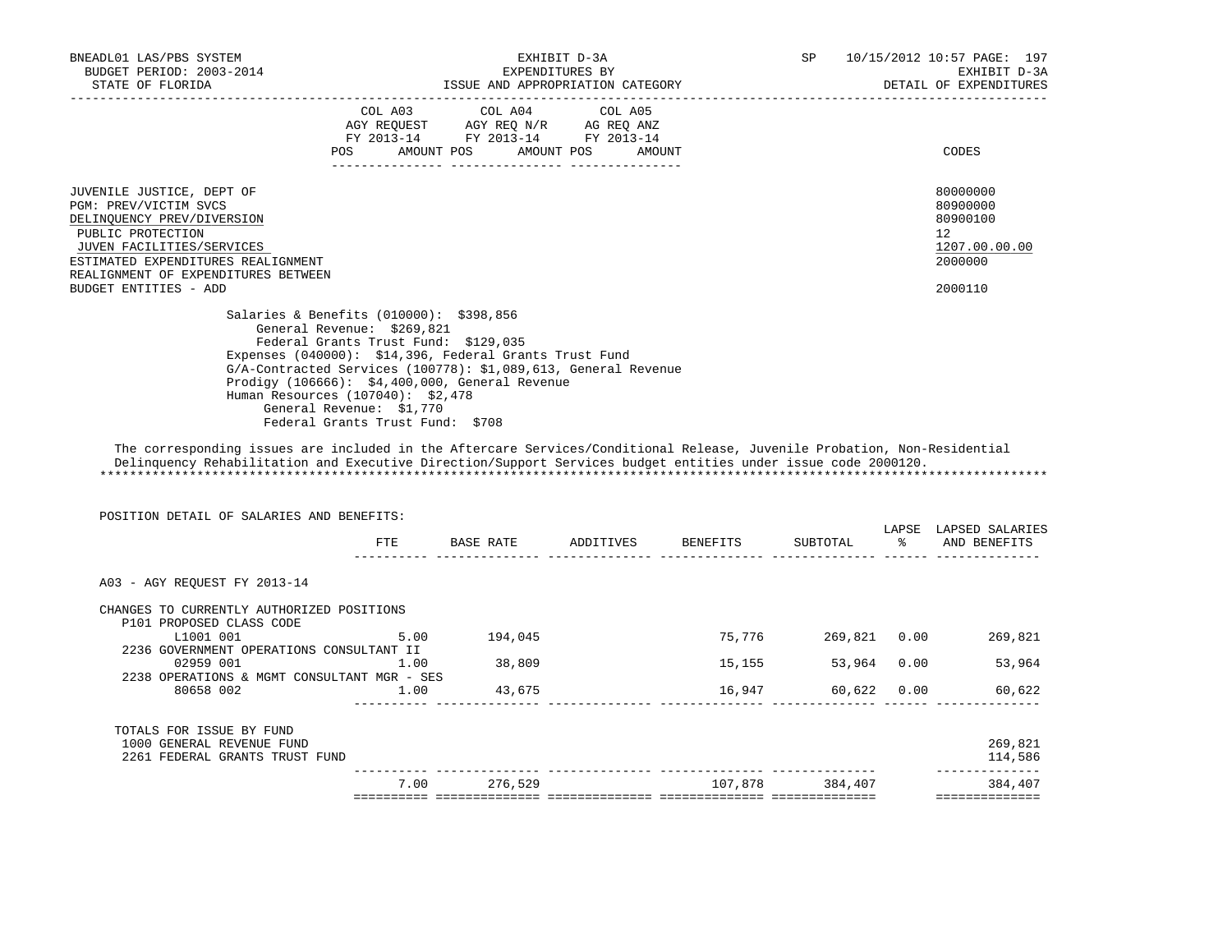| BNEADL01 LAS/PBS SYSTEM<br>BUDGET PERIOD: 2003-2014<br>STATE OF FLORIDA<br>-----------------                                                                                                                                             |                              | EXPENDITURES BY<br>ISSUE AND APPROPRIATION CATEGORY                                             | EXHIBIT D-3A      |          | SP       |   | 10/15/2012 10:57 PAGE: 198<br>EXHIBIT D-3A<br>DETAIL OF EXPENDITURES          |
|------------------------------------------------------------------------------------------------------------------------------------------------------------------------------------------------------------------------------------------|------------------------------|-------------------------------------------------------------------------------------------------|-------------------|----------|----------|---|-------------------------------------------------------------------------------|
|                                                                                                                                                                                                                                          | COL A03<br>POS<br>AMOUNT POS | COL A04<br>NOT REQUEST AGY REQ N/R AG REQ ANZ<br>FY 2013-14 FY 2013-14 FY 2013-14<br>AMOUNT POS | COL A05<br>AMOUNT |          |          |   | CODES                                                                         |
| JUVENILE JUSTICE, DEPT OF<br>PGM: PREV/VICTIM SVCS<br>DELINQUENCY PREV/DIVERSION<br>PUBLIC PROTECTION<br>JUVEN FACILITIES/SERVICES<br>ESTIMATED EXPENDITURES REALIGNMENT<br>REALIGNMENT OF EXPENDITURES BETWEEN<br>BUDGET ENTITIES - ADD |                              |                                                                                                 |                   |          |          |   | 80000000<br>80900000<br>80900100<br>12<br>1207.00.00.00<br>2000000<br>2000110 |
| POSITION DETAIL OF SALARIES AND BENEFITS:                                                                                                                                                                                                |                              |                                                                                                 |                   |          |          |   | LAPSE LAPSED SALARIES                                                         |
|                                                                                                                                                                                                                                          |                              | FTE BASE RATE ADDITIVES                                                                         |                   | BENEFITS | SUBTOTAL | ៖ | AND BENEFITS                                                                  |
| A03 - AGY REQUEST FY 2013-14                                                                                                                                                                                                             |                              |                                                                                                 |                   |          |          |   |                                                                               |
| CHANGES TO CURRENTLY AUTHORIZED POSITIONS<br>OTHER SALARY AMOUNT<br>2261 FEDERAL GRANTS TRUST FUND                                                                                                                                       |                              |                                                                                                 |                   |          |          |   | 14,449                                                                        |
|                                                                                                                                                                                                                                          |                              |                                                                                                 |                   |          |          |   | --------------<br>398,856                                                     |
|                                                                                                                                                                                                                                          |                              |                                                                                                 |                   |          |          |   | ==============                                                                |
|                                                                                                                                                                                                                                          |                              |                                                                                                 |                   |          |          |   |                                                                               |
| REALIGNMENT OF BUDGET FROM UNDER-<br>UTILIZED RESIDENTIAL COMMITMENT<br>BEDS - ADD<br>SALARY RATE<br>SALARY RATE 389,562                                                                                                                 |                              |                                                                                                 |                   |          |          |   | 2000150<br>000000                                                             |
| SALARIES AND BENEFITS                                                                                                                                                                                                                    |                              |                                                                                                 |                   |          |          |   | 010000                                                                        |
| $-$ STATE<br>GENERAL REVENUE FUND                                                                                                                                                                                                        | 9.00<br>532,297              |                                                                                                 |                   |          |          |   | 1000 1                                                                        |
| <b>EXPENSES</b>                                                                                                                                                                                                                          |                              |                                                                                                 |                   |          |          |   | 040000                                                                        |
| GENERAL REVENUE FUND                                                                                                                                                                                                                     |                              | -STATE 173,979 33,858                                                                           |                   |          |          |   | 1000 1                                                                        |
| SPECIAL CATEGORIES<br>PACE CENTERS                                                                                                                                                                                                       |                              |                                                                                                 |                   |          |          |   | 100000<br>100254                                                              |
| GENERAL REVENUE FUND<br>$-$ STATE                                                                                                                                                                                                        | 618,750                      |                                                                                                 | 206,250           |          |          |   | 1000 1                                                                        |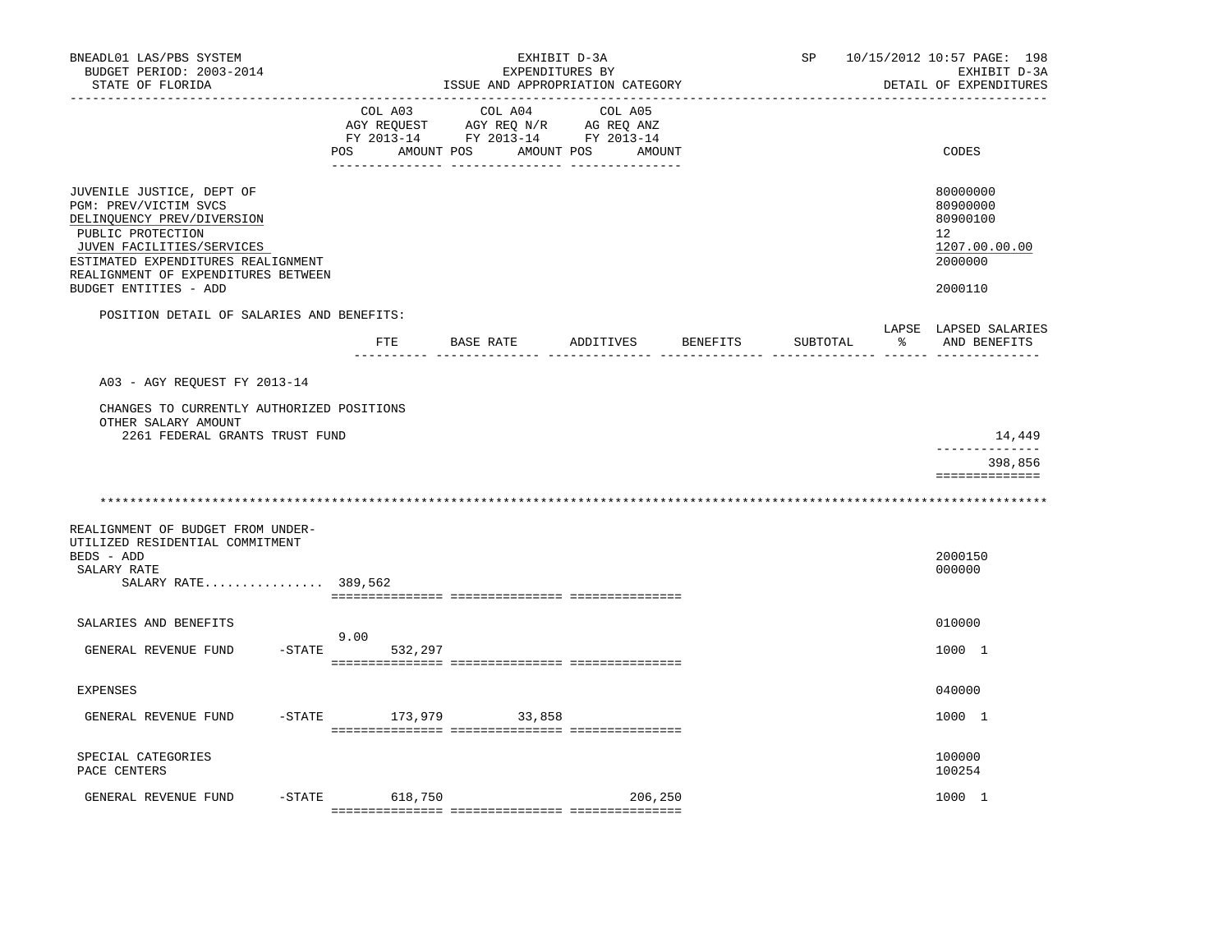| BNEADL01 LAS/PBS SYSTEM<br>BUDGET PERIOD: 2003-2014<br>STATE OF FLORIDA                                                                                                                                                                                                                                                                                                                                                                                                                                                                                                                                                                                                                                                                                                                                                                                                                                      | EXHIBIT D-3A<br>EXPENDITURES BY<br>ISSUE AND APPROPRIATION CATEGORY |                                                                                                 |                   | SP | 10/15/2012 10:57 PAGE: 199<br>EXHIBIT D-3A<br>DETAIL OF EXPENDITURES |
|--------------------------------------------------------------------------------------------------------------------------------------------------------------------------------------------------------------------------------------------------------------------------------------------------------------------------------------------------------------------------------------------------------------------------------------------------------------------------------------------------------------------------------------------------------------------------------------------------------------------------------------------------------------------------------------------------------------------------------------------------------------------------------------------------------------------------------------------------------------------------------------------------------------|---------------------------------------------------------------------|-------------------------------------------------------------------------------------------------|-------------------|----|----------------------------------------------------------------------|
|                                                                                                                                                                                                                                                                                                                                                                                                                                                                                                                                                                                                                                                                                                                                                                                                                                                                                                              | COL A03<br>AMOUNT POS<br>POS                                        | COL A04<br>AGY REQUEST AGY REQ N/R AG REQ ANZ<br>FY 2013-14 FY 2013-14 FY 2013-14<br>AMOUNT POS | COL A05<br>AMOUNT |    | CODES                                                                |
| JUVENILE JUSTICE, DEPT OF<br>PGM: PREV/VICTIM SVCS<br>DELINQUENCY PREV/DIVERSION<br>PUBLIC PROTECTION<br>JUVEN FACILITIES/SERVICES<br>ESTIMATED EXPENDITURES REALIGNMENT<br>REALIGNMENT OF BUDGET FROM UNDER-                                                                                                                                                                                                                                                                                                                                                                                                                                                                                                                                                                                                                                                                                                |                                                                     |                                                                                                 |                   |    | 80000000<br>80900000<br>80900100<br>12<br>1207.00.00.00<br>2000000   |
| UTILIZED RESIDENTIAL COMMITMENT<br>BEDS - ADD<br>SPECIAL CATEGORIES<br>G/A-CH/FAM IN NEED OF SVCS                                                                                                                                                                                                                                                                                                                                                                                                                                                                                                                                                                                                                                                                                                                                                                                                            |                                                                     |                                                                                                 |                   |    | 2000150<br>100000<br>103257                                          |
| $-$ STATE<br>GENERAL REVENUE FUND                                                                                                                                                                                                                                                                                                                                                                                                                                                                                                                                                                                                                                                                                                                                                                                                                                                                            | 2,608,165                                                           |                                                                                                 |                   |    | 1000 1                                                               |
| TR/DMS/HR SVCS/STW CONTRCT                                                                                                                                                                                                                                                                                                                                                                                                                                                                                                                                                                                                                                                                                                                                                                                                                                                                                   |                                                                     |                                                                                                 |                   |    | 107040                                                               |
| GENERAL REVENUE FUND<br>$-$ STATE                                                                                                                                                                                                                                                                                                                                                                                                                                                                                                                                                                                                                                                                                                                                                                                                                                                                            | 3,186                                                               |                                                                                                 |                   |    | 1000 1                                                               |
| TOTAL: REALIGNMENT OF BUDGET FROM UNDER-<br>UTILIZED RESIDENTIAL COMMITMENT<br>BEDS - ADD<br>TOTAL POSITIONS 9.00                                                                                                                                                                                                                                                                                                                                                                                                                                                                                                                                                                                                                                                                                                                                                                                            |                                                                     |                                                                                                 |                   |    | 2000150                                                              |
| TOTAL ISSUE<br>TOTAL SALARY RATE 389,562                                                                                                                                                                                                                                                                                                                                                                                                                                                                                                                                                                                                                                                                                                                                                                                                                                                                     |                                                                     | 3,936,377 33,858 206,250                                                                        |                   |    |                                                                      |
|                                                                                                                                                                                                                                                                                                                                                                                                                                                                                                                                                                                                                                                                                                                                                                                                                                                                                                              |                                                                     |                                                                                                 |                   |    |                                                                      |
| AGENCY ISSUE NARRATIVE:<br>2013-2014 BUDGET YEAR NARRATIVE:<br>Long Range Program Plan Reference:<br>This request will improve the department's ability to Enhance Educational and Vocational Programs; Meet the Health and                                                                                                                                                                                                                                                                                                                                                                                                                                                                                                                                                                                                                                                                                  |                                                                     |                                                                                                 | IT COMPONENT? NO  |    |                                                                      |
| Mental Health Care Needs of Youth in the Juvenile Justice System; Strengthen and Enhance Prevention Services; Move<br>Towards Youth-Focused, Needs-Based Residential Commitment Models; and Ensure Gender-Specific Services are Provided<br>throughout the Juvenile Justice System as outlined in the Department of Juvenile Justice's Long Range Program Plan.                                                                                                                                                                                                                                                                                                                                                                                                                                                                                                                                              |                                                                     |                                                                                                 |                   |    |                                                                      |
| Current Need or Problem:<br>The Department of Juvenile Justice (DJJ) has embarked on an ambitious journey to improve services to Florida's youth and<br>citizens. DJJ's immediate and long-range goals are to reduce juvenile delinquency; redirect youth away from the juvenile<br>justice system; provide appropriate, less restrictive sanctions; reserve serious sanctions for those youth deemed the<br>highest risk to public safety; and focus on rehabilitation. With a steady decline of delinguency in Florida, the number<br>of youth committed to residential programs has decreased substantially during the last five years. As a result of this<br>situation, DJJ is proposing to reduce the residential commitment bed capacity and generate substantial savings to the<br>State, while maintaining public safety. Some of the savings can be re-directed to meet other needs in prevention, |                                                                     |                                                                                                 |                   |    |                                                                      |

 diversion, and community-based services. Resources can then be used more effectively for front-end services to better serve delinquent youth, identify and serve more at-risk youth and improve the services provided to youth in the custody and care of the department.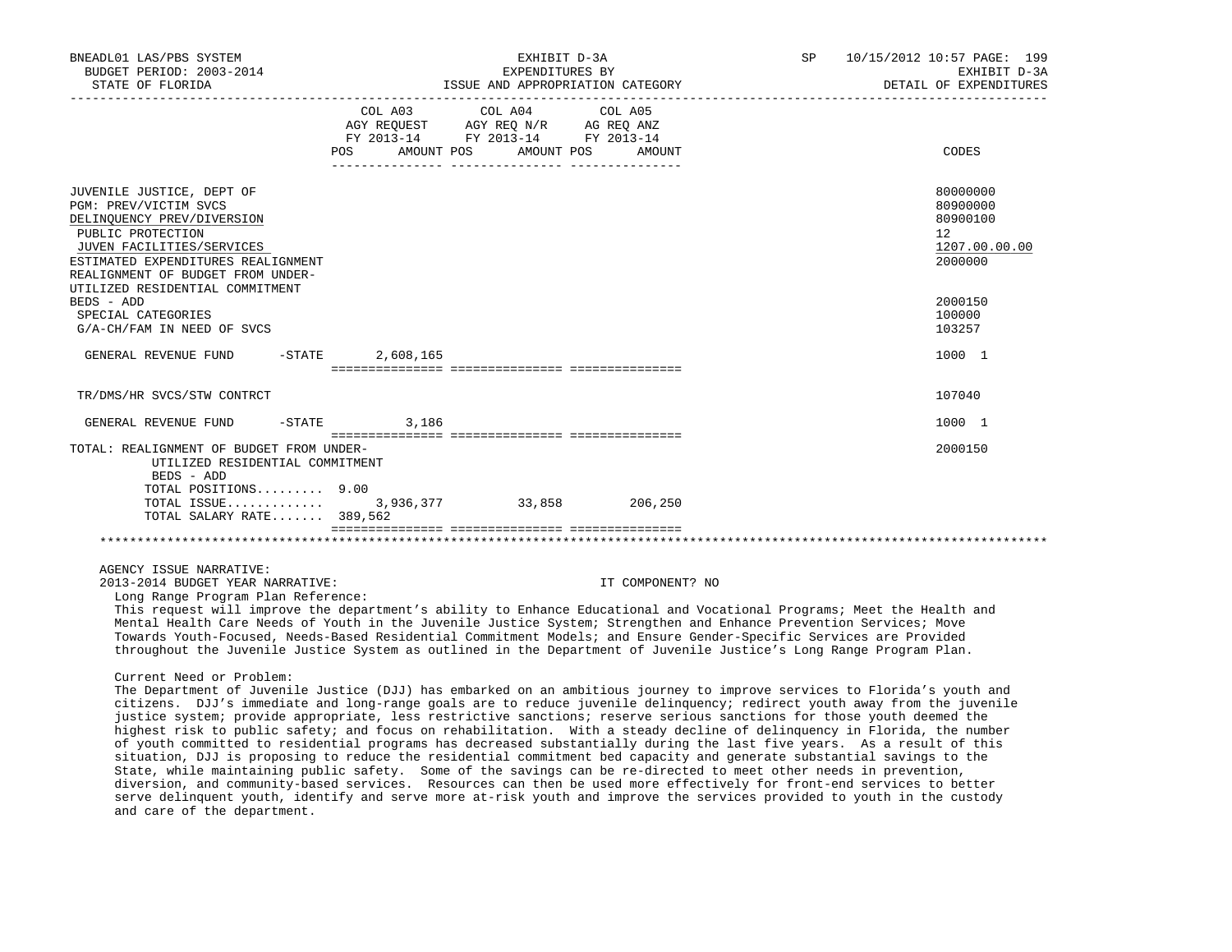| BNEADL01 LAS/PBS SYSTEM<br>BUDGET PERIOD: 2003-2014<br>STATE OF FLORIDA                                                                                                                                       | EXHIBIT D-3A<br>EXPENDITURES BY<br>ISSUE AND APPROPRIATION CATEGORY                                                                         | 10/15/2012 10:57 PAGE: 200<br><b>SP</b><br>EXHIBIT D-3A<br>DETAIL OF EXPENDITURES |
|---------------------------------------------------------------------------------------------------------------------------------------------------------------------------------------------------------------|---------------------------------------------------------------------------------------------------------------------------------------------|-----------------------------------------------------------------------------------|
|                                                                                                                                                                                                               | COL A03 COL A04 COL A05<br>AGY REQUEST AGY REQ N/R AG REQ ANZ<br>FY 2013-14 FY 2013-14 FY 2013-14<br>POS<br>AMOUNT POS AMOUNT POS<br>AMOUNT | CODES                                                                             |
| JUVENILE JUSTICE, DEPT OF<br>PGM: PREV/VICTIM SVCS<br>DELINQUENCY PREV/DIVERSION<br>PUBLIC PROTECTION<br>JUVEN FACILITIES/SERVICES<br>ESTIMATED EXPENDITURES REALIGNMENT<br>REALIGNMENT OF BUDGET FROM UNDER- |                                                                                                                                             | 80000000<br>80900000<br>80900100<br>12 <sup>7</sup><br>1207.00.00.00<br>2000000   |
| UTILIZED RESIDENTIAL COMMITMENT<br>BEDS - ADD                                                                                                                                                                 |                                                                                                                                             | 2000150                                                                           |

Proposed Solution:

 The Department of Juvenile Justice requests to transfer savings associated with approximately 90 underutilized beds from the Non-Secure Residential Commitment budget entity to the Aftercare Services/Conditional Release, Juvenile Probation, Executive Direction/Support Services and Delinquency Prevention and Diversion budget entities to fund a number of initiatives that will improve the continuum of services provided to Florida's youth and citizens. In addition to reducing overall bed capacity, the department's residential bed capacity plan includes the transition of all five (5) state operated facilities to private provider operations. These initiatives will also support the success of youth while in the care and custody of the department and provide transition services early in the youth's residential stay in order to positively impact recidivism upon the youth's release. The following initiatives will be funded from the projected savings of \$3,936,377:

### Strengthen and Enhance Prevention Services - \$3,317,627

 (1) \$1,106,560 will be used to provide nursing staff to each CINS/FINS shelter. Shelters are in dire need of licensed medical professional support and oversight to provide appropriate medical and wellness support to all that are in need without discrimination based upon their medical needs. Approximately 36 percent of the youth in shelters are currently on a prescription medication. This request ensures that basic needs are met, and addresses the life, health and safety needs of children in emergency shelter care. The nurses will provide part-time (20 hours/week) services to the 28 shelters across the state.

 (2) \$1,501,605 will be used to expand services in three areas: rural communities, chronically truant youth and youth with multiple school disciplinary referrals. Approximately 735 additional at-risk youth and families will be diverted from costly deep-end juvenile services if the program is expanded. These services will be provided by local community-based agencies. Services will be short-term residential, but with a focus on serving youth in the rural communities and youth with multiple school issues with non-residential CINS/FINS services.

 (3) \$709,462 will be used to create and staff a Prevention Referral Network where parents/guardians, educators, and law enforcement can submit referrals concerning at-risk youth not currently in the DJJ system. The 9.0 FTE Prevention Referral Specialists positions requested will be responsible for responding and providing the necessary services needed to address the concerns in the referrals. These positions will engage in community outreach through workshops on designated subjects as juvenile delinquency, substance abuse, child development, discipline and safety, and parent/child communication. Staff will coordinate with Workforce Florida in helping youth receive job placement services and training. The goal of this initiative is to provide the necessary services at the front-end by preventing the child from progressing deeper into the complex and expensive criminal justice system. As a result of the highly specialized work that the Prevention Referral Specialists will be engaging in, it will be necessary to hire employees at 10% above the minimum of the pay grade. Employees will be required to have a Master's Degree and a background in Psychology, Social Services, and Community Outreach. This is a very specialized skill set that commands a higher salary than the minimum salary of the pay grade.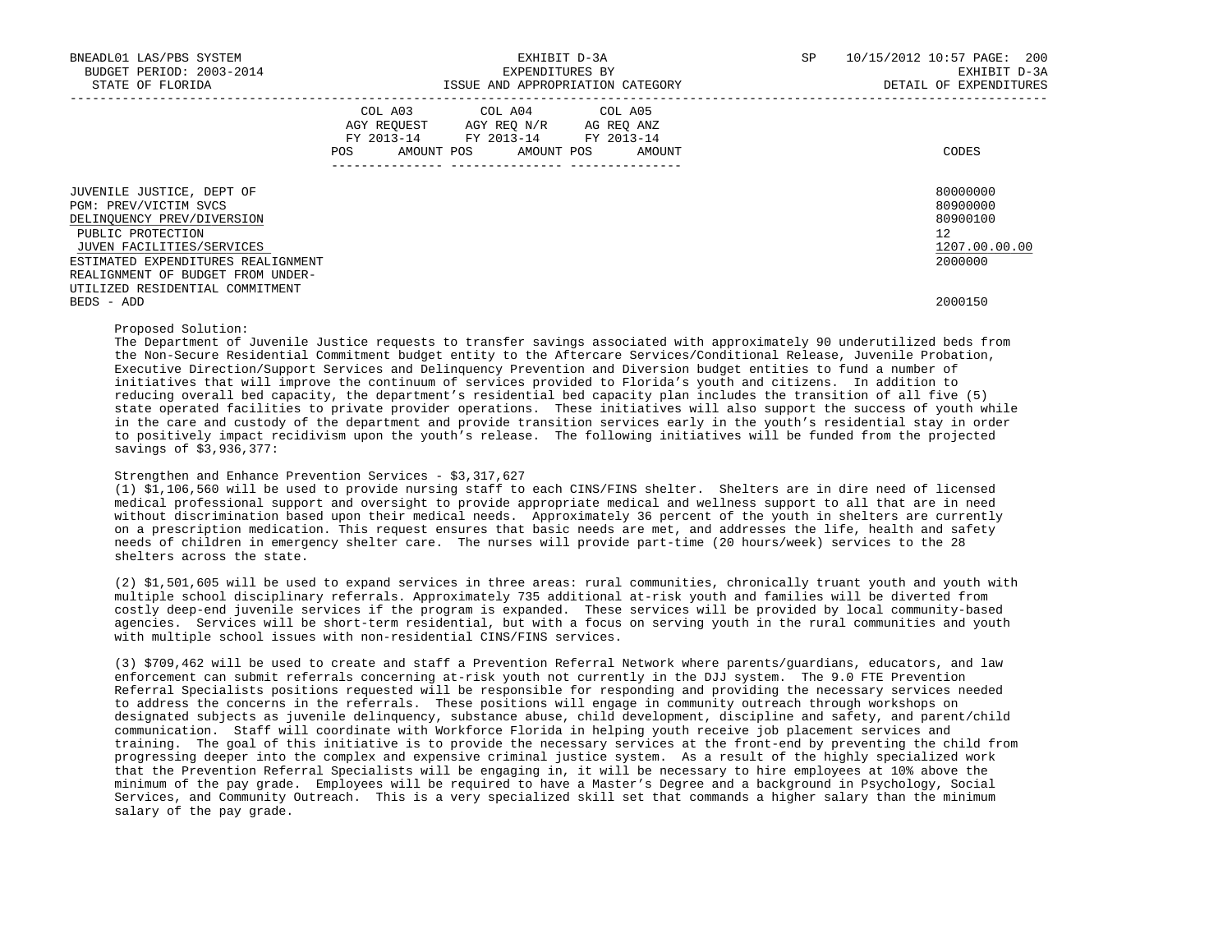| BNEADL01 LAS/PBS SYSTEM                                                                                                            | EXHIBIT D-3A             |                                                                        | SP 10/15/2012 10:57 PAGE: 201    |                        |
|------------------------------------------------------------------------------------------------------------------------------------|--------------------------|------------------------------------------------------------------------|----------------------------------|------------------------|
| BUDGET PERIOD: 2003-2014                                                                                                           |                          | EXPENDITURES BY                                                        |                                  | EXHIBIT D-3A           |
|                                                                                                                                    |                          |                                                                        |                                  | DETAIL OF EXPENDITURES |
|                                                                                                                                    |                          | COL A03 COL A04 COL A05                                                |                                  |                        |
|                                                                                                                                    |                          | AGY REQUEST AGY REQ N/R AG REQ ANZ<br>FY 2013-14 FY 2013-14 FY 2013-14 |                                  |                        |
|                                                                                                                                    |                          |                                                                        |                                  |                        |
|                                                                                                                                    |                          |                                                                        | POS AMOUNT POS AMOUNT POS AMOUNT | CODES                  |
|                                                                                                                                    |                          |                                                                        |                                  |                        |
| JUVENILE JUSTICE, DEPT OF                                                                                                          |                          |                                                                        |                                  | 80000000               |
| PGM: PREV/VICTIM SVCS                                                                                                              |                          |                                                                        |                                  | 80900000               |
| DELINQUENCY PREV/DIVERSION<br>PUBLIC PROTECTION                                                                                    |                          |                                                                        |                                  | 80900100<br>12         |
| JUVEN FACILITIES/SERVICES                                                                                                          |                          |                                                                        |                                  | 1207.00.00.00          |
| ESTIMATED EXPENDITURES REALIGNMENT                                                                                                 |                          |                                                                        |                                  | 2000000                |
| REALIGNMENT OF BUDGET FROM UNDER-                                                                                                  |                          |                                                                        |                                  |                        |
| UTILIZED RESIDENTIAL COMMITMENT                                                                                                    |                          |                                                                        |                                  |                        |
| BEDS - ADD                                                                                                                         |                          |                                                                        |                                  | 2000150                |
| Ensure Gender-Specific Services are Provided throughout the Juvenile Justice System - \$618,750                                    |                          |                                                                        |                                  |                        |
| (1) \$618,750 will be used to increase community-based, gender specific services for girls. The funding will support the           |                          |                                                                        |                                  |                        |
| opening of PACE center in Miami to serve 50 at-risk middle and high school aged girls in Miami-Dade County. The                    |                          |                                                                        |                                  |                        |
| additional 50 slots in Miami-Dade County will relieve a portion of the statewide waiting list which is in excess of 300            |                          |                                                                        |                                  |                        |
| girls on any given day.                                                                                                            |                          |                                                                        |                                  |                        |
| The corresponding issues are located in the Non-Secure Residential Commitment (80800100) and Executive Direction/Support           |                          |                                                                        |                                  |                        |
| Services (80750100) budget entities under issue codes: 2000150 and 2000160.                                                        |                          |                                                                        |                                  |                        |
|                                                                                                                                    |                          |                                                                        |                                  |                        |
| Fiscal Impact:                                                                                                                     |                          |                                                                        |                                  |                        |
| Calculations for each of the initiatives are as follows:                                                                           |                          |                                                                        |                                  |                        |
| Strengthen and Enhance Prevention Services                                                                                         |                          |                                                                        |                                  |                        |
| CINS/FINS (103257) - Recurring - \$1,106,560                                                                                       |                          |                                                                        |                                  |                        |
| 28 Nurses (28 Shelters) X 1,040 hrs (.50 FTE) X \$38/hour                                                                          |                          |                                                                        |                                  |                        |
|                                                                                                                                    |                          |                                                                        |                                  |                        |
| CINS/FINS (103257) - Recurring - \$1,501,605                                                                                       |                          |                                                                        |                                  |                        |
| \$2,043 cost per youth served X 735 youth served                                                                                   |                          |                                                                        |                                  |                        |
| Salary and Benefits (010000) - Recurring - \$532,297                                                                               |                          |                                                                        |                                  |                        |
| (8) Government Operations Consultant II (Salary) = \$341,520                                                                       |                          |                                                                        |                                  |                        |
|                                                                                                                                    | $(Benefits) = $125, 225$ |                                                                        |                                  |                        |
| (1) Operations and Management Consultant Manager (Salary) = \$48,042                                                               |                          |                                                                        |                                  |                        |
|                                                                                                                                    |                          | $(Benefits) = $17,510$                                                 |                                  |                        |
| Expenses $(040000)$ - Recurring - \$173,979                                                                                        |                          |                                                                        |                                  |                        |
| Standard Expenses - \$9,973 per Professional Position X 9.0 FTEs = \$89,757                                                        |                          |                                                                        |                                  |                        |
| Department Standard for Maximum Travel - \$9,358 per Professional Position x 9.0 FTEs = \$84,222                                   |                          |                                                                        |                                  |                        |
|                                                                                                                                    |                          |                                                                        |                                  |                        |
| Expenses $(040000)$ - Non-Recurring - \$33,858<br>Standard for Professional Positions - \$3,762 per position X 9.0 FTEs = \$33,858 |                          |                                                                        |                                  |                        |
|                                                                                                                                    |                          |                                                                        |                                  |                        |
| Human Resources (104070) - Recurring - $$3,186$                                                                                    |                          |                                                                        |                                  |                        |
| Standard Established FTE - \$354 per position X 9 FTE                                                                              |                          |                                                                        |                                  |                        |
| Total \$ 709,462                                                                                                                   |                          |                                                                        |                                  |                        |
| Ensure Gender-Specific Services are Provided Throughout the Juvenile Justice System                                                |                          |                                                                        |                                  |                        |
| PACE Center for Girls Expansion - \$618,750                                                                                        |                          |                                                                        |                                  |                        |
|                                                                                                                                    |                          |                                                                        |                                  |                        |
|                                                                                                                                    |                          |                                                                        |                                  |                        |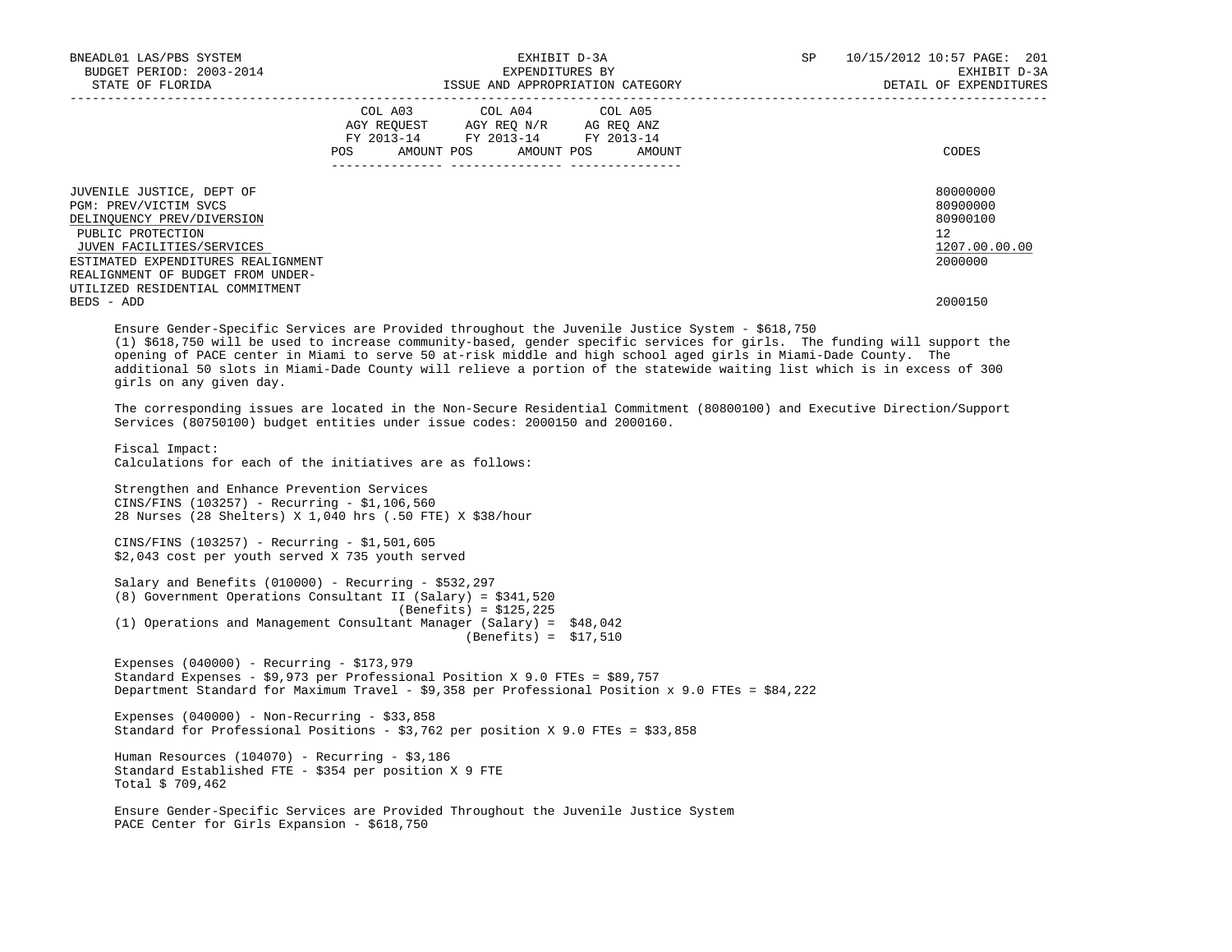| BUDGET PERIOD: 2003-2014<br>STATE OF FLORIDA                                                                                                                                                                                                                                                                                                                                                                                                                                               |         | ISSUE AND APPROPRIATION CATEGORY                                                                                      | EXHIBIT D-3A<br>EXPENDITURES BY |          | SP                 |      | 10/15/2012 10:57 PAGE: 202<br>EXHIBIT D-3A<br>DETAIL OF EXPENDITURES          |
|--------------------------------------------------------------------------------------------------------------------------------------------------------------------------------------------------------------------------------------------------------------------------------------------------------------------------------------------------------------------------------------------------------------------------------------------------------------------------------------------|---------|-----------------------------------------------------------------------------------------------------------------------|---------------------------------|----------|--------------------|------|-------------------------------------------------------------------------------|
|                                                                                                                                                                                                                                                                                                                                                                                                                                                                                            | COL A03 | COL A04<br>AGY REQUEST AGY REQ N/R AG REQ ANZ<br>FY 2013-14 FY 2013-14 FY 2013-14<br>POS AMOUNT POS AMOUNT POS AMOUNT | COL A05                         |          |                    |      | CODES                                                                         |
| JUVENILE JUSTICE, DEPT OF<br>PGM: PREV/VICTIM SVCS<br>DELINQUENCY PREV/DIVERSION<br>PUBLIC PROTECTION<br>JUVEN FACILITIES/SERVICES<br>ESTIMATED EXPENDITURES REALIGNMENT<br>REALIGNMENT OF BUDGET FROM UNDER-<br>UTILIZED RESIDENTIAL COMMITMENT<br>BEDS - ADD                                                                                                                                                                                                                             |         |                                                                                                                       |                                 |          |                    |      | 80000000<br>80900000<br>80900100<br>12<br>1207.00.00.00<br>2000000<br>2000150 |
| PACE (100254) - Recurring (9 months)<br>Phase I - Start-up (3 months - October 1, 2013 to December 31, 2013 = $$206,250)$<br>Secure facility, furnishings, fixtures, equipment, materials & supplies; finalize contractual agreement with school board<br>to operate an alternative school effective January 1, 2014; hire & train qualified staff; develop educational and<br>behavioral management curriculum.<br>\$66 per slot X 50 slots X 62.5 days (250 days / 12 months X 3 months) |         |                                                                                                                       |                                 |          |                    |      |                                                                               |
| Phase II - Implementation of PACE Core Model = $$412,500$<br>Girls will be referred to PACE through DJJ, DCF, Miami-Dade Juvenile Services Division, School Board, State Attorney,                                                                                                                                                                                                                                                                                                         |         |                                                                                                                       |                                 |          |                    |      |                                                                               |
| Public Defender and juvenile judges.<br>\$66 per slot X 50 slots X 125 days (250 days / 12 months X 6 months)<br>Annualization $(3 \text{ months}) = $206,250$<br>\$66 per slot X 50 slots X 62.5 days (250 days / 12 months X 3 months)                                                                                                                                                                                                                                                   |         |                                                                                                                       |                                 |          |                    |      |                                                                               |
| POSITION DETAIL OF SALARIES AND BENEFITS:                                                                                                                                                                                                                                                                                                                                                                                                                                                  |         | FTE BASE RATE ADDITIVES                                                                                               |                                 | BENEFITS | SUBTOTAL           | ော ေ | AND BENEFITS                                                                  |
| A03 - AGY REQUEST FY 2013-14                                                                                                                                                                                                                                                                                                                                                                                                                                                               |         |                                                                                                                       |                                 |          |                    |      | LAPSE LAPSED SALARIES                                                         |
| CHANGES TO CURRENTLY AUTHORIZED POSITIONS<br>2236 GOVERNMENT OPERATIONS CONSULTANT II<br>C1003 002                                                                                                                                                                                                                                                                                                                                                                                         | 8.00    | 341,520                                                                                                               |                                 |          |                    |      | 125,225 466,745 0.00 466,745                                                  |
| 2238 OPERATIONS & MGMT CONSULTANT MGR - SES<br>$C1002$ 002 1.00 48,042                                                                                                                                                                                                                                                                                                                                                                                                                     |         |                                                                                                                       |                                 |          | 17,510 65,552 0.00 |      | 65,552                                                                        |
| TOTALS FOR ISSUE BY FUND<br>1000 GENERAL REVENUE FUND                                                                                                                                                                                                                                                                                                                                                                                                                                      |         |                                                                                                                       |                                 |          |                    |      | 532,297                                                                       |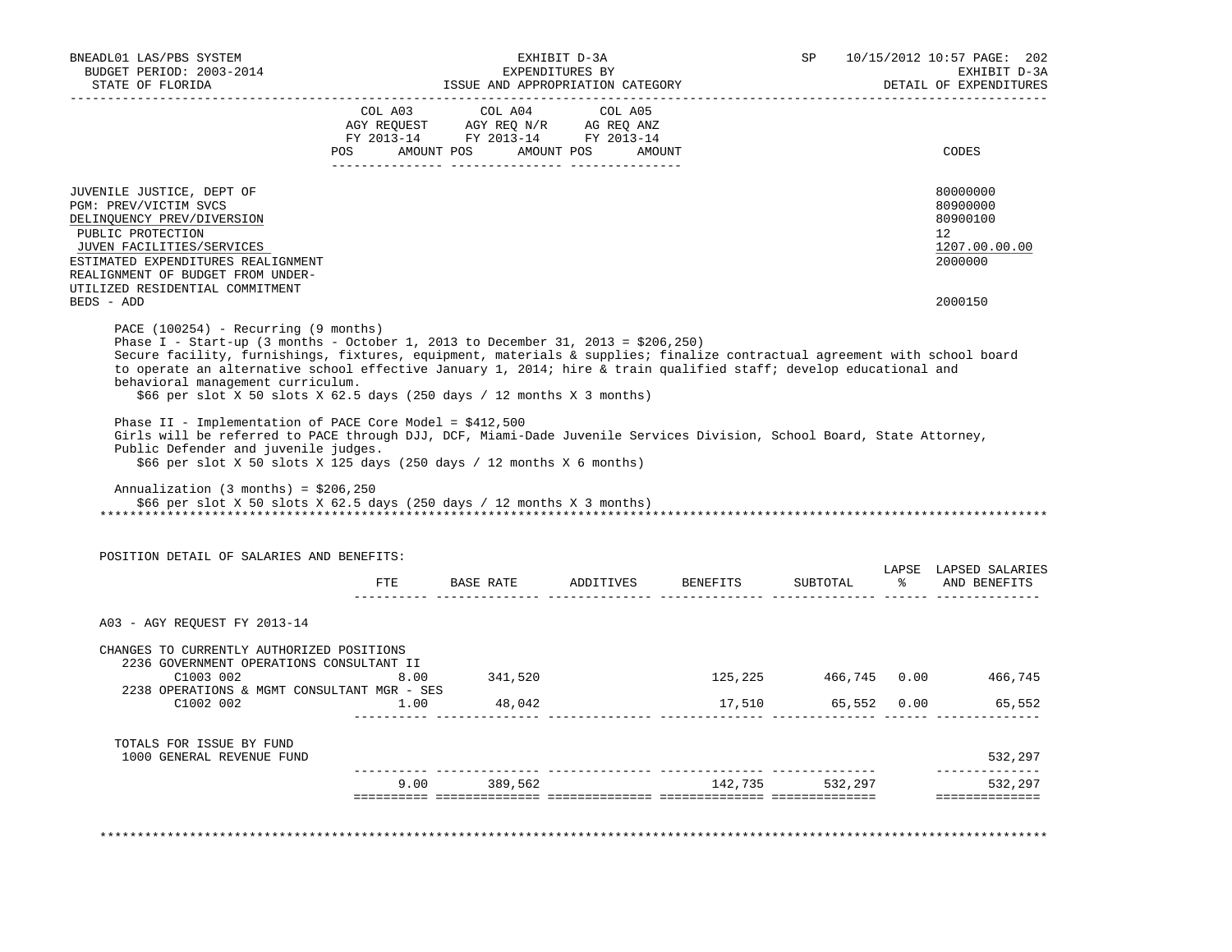| BNEADL01 LAS/PBS SYSTEM<br>BUDGET PERIOD: 2003-2014<br>STATE OF FLORIDA                                                                                                                                      | EXHIBIT D-3A<br>EXPENDITURES BY                                                                                                       | SP 10/15/2012 10:57 PAGE: 203<br>EXHIBIT D-3A<br>DETAIL OF EXPENDITURES |
|--------------------------------------------------------------------------------------------------------------------------------------------------------------------------------------------------------------|---------------------------------------------------------------------------------------------------------------------------------------|-------------------------------------------------------------------------|
|                                                                                                                                                                                                              | COL A03 COL A04 COL A05<br>AGY REQUEST AGY REQ N/R AG REQ ANZ<br>FY 2013-14 FY 2013-14 FY 2013-14<br>POS AMOUNT POS AMOUNT POS AMOUNT | CODES                                                                   |
| JUVENILE JUSTICE, DEPT OF<br>PGM: PREV/VICTIM SVCS<br>DELINOUENCY PREV/DIVERSION<br>PUBLIC PROTECTION<br>JUVEN FACILITIES/SERVICES<br>ESTIMATED EXPENDITURES REALIGNMENT<br>REALIGNMENT OF BUDGET TO CAPTURE |                                                                                                                                       | 80000000<br>80900000<br>80900100<br>12<br>1207.00.00.00<br>2000000      |
| HUMAN RESOURCES EXPENDITURES - ADD<br>SPECIAL CATEGORIES<br>TR/DMS/HR SVCS/STW CONTRCT                                                                                                                       |                                                                                                                                       | 2000210<br>100000<br>107040                                             |
| GENERAL REVENUE FUND -STATE 1,693<br>FEDERAL GRANTS TRUST FUND -FEDERL 1,613                                                                                                                                 |                                                                                                                                       | 1000 1<br>2261 3                                                        |
| TOTAL APPRO                                                                                                                                                                                                  | 3,306                                                                                                                                 |                                                                         |
|                                                                                                                                                                                                              |                                                                                                                                       |                                                                         |

AGENCY ISSUE NARRATIVE:

2013-2014 BUDGET YEAR NARRATIVE: IT COMPONENT? NO

 This issue requests the realignment of the budget for the Transfer to Department of Management Services - Human Resources Services Purchased Per Statewide Contract appropriation category between the Detention Centers, Aftercare Services/Conditional Release, Juvenile Probation, Executive Direction/Support Services, Information Technology, Non-Secure Residential Commitment, Secure Residential Commitment and Delinquency Prevention and Diversion budget entities. This request ensures that human resources costs associated with authorized positions by budget entity and as recorded in People First are captured accurately. Summary of the realignment:

|                                                   |            | Federal<br>Grants | Grants $\&$<br>Donations |
|---------------------------------------------------|------------|-------------------|--------------------------|
| Budget                                            | General    | Trust             | Trust                    |
| Entity                                            | Revenue    | Funds             | Funds                    |
|                                                   |            |                   |                          |
| Detention Centers (80400100)                      | \$29.907   | 'S<br>37)         | \$22                     |
| Aftercare Services/Conditional Release (80700100) | 1,701      |                   | 15)                      |
| Juvenile Probation (80700200)                     | 97,573     |                   |                          |
| Executive Direction/Support Services (80750100)   | 10,350     | 233               | (13)                     |
| Information Technology (80750200)                 | 3,492      |                   |                          |
| Non-Secure Residential Commitment (80800100)      | 38,279)    | 40)               | 6                        |
| Secure Residential Commitment (80800200)          | (106, 437) | 1,769)            | 26                       |
| Delinquency Prevention and Diversion (80900100)   | 1,693      | 1,613             | 26)                      |
|                                                   |            |                   |                          |
|                                                   | $-0-$      | $-0-$             | $-0-$                    |
|                                                   |            |                   |                          |

The companion issues are included under issue code 2000220.

\*\*\*\*\*\*\*\*\*\*\*\*\*\*\*\*\*\*\*\*\*\*\*\*\*\*\*\*\*\*\*\*\*\*\*\*\*\*\*\*\*\*\*\*\*\*\*\*\*\*\*\*\*\*\*\*\*\*\*\*\*\*\*\*\*\*\*\*\*\*\*\*\*\*\*\*\*\*\*\*\*\*\*\*\*\*\*\*\*\*\*\*\*\*\*\*\*\*\*\*\*\*\*\*\*\*\*\*\*\*\*\*\*\*\*\*\*\*\*\*\*\*\*\*\*\*\*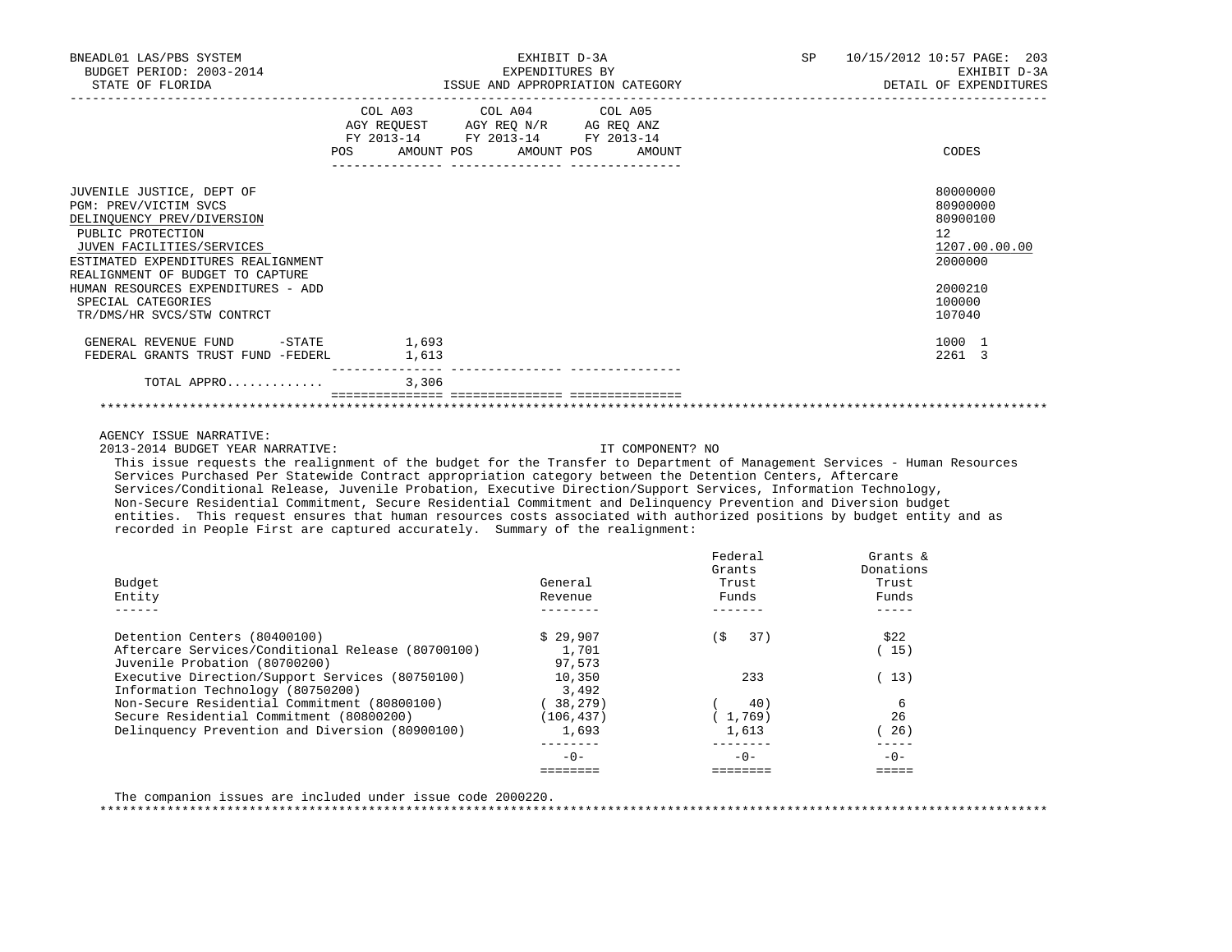| BNEADL01 LAS/PBS SYSTEM<br>BUDGET PERIOD: 2003-2014<br>STATE OF FLORIDA                                                                                                                                                                                                                                                                                                                                                                                                                                                                                                                                                                                                                                                      | EXHIBIT D-3A<br>EXPENDITURES BY<br>ISSUE AND APPROPRIATION CATEGORY                                                  | SP                | 10/15/2012 10:57 PAGE: 204<br>EXHIBIT D-3A<br>DETAIL OF EXPENDITURES |
|------------------------------------------------------------------------------------------------------------------------------------------------------------------------------------------------------------------------------------------------------------------------------------------------------------------------------------------------------------------------------------------------------------------------------------------------------------------------------------------------------------------------------------------------------------------------------------------------------------------------------------------------------------------------------------------------------------------------------|----------------------------------------------------------------------------------------------------------------------|-------------------|----------------------------------------------------------------------|
| COL A03<br>AMOUNT POS<br>POS                                                                                                                                                                                                                                                                                                                                                                                                                                                                                                                                                                                                                                                                                                 | COL A04<br>COL A05<br>AGY REQUEST AGY REQ N/R AG REQ ANZ<br>FY 2013-14 FY 2013-14 FY 2013-14<br>AMOUNT POS<br>AMOUNT |                   | CODES                                                                |
|                                                                                                                                                                                                                                                                                                                                                                                                                                                                                                                                                                                                                                                                                                                              |                                                                                                                      |                   |                                                                      |
| JUVENILE JUSTICE, DEPT OF                                                                                                                                                                                                                                                                                                                                                                                                                                                                                                                                                                                                                                                                                                    |                                                                                                                      |                   | 80000000                                                             |
| PGM: PREV/VICTIM SVCS                                                                                                                                                                                                                                                                                                                                                                                                                                                                                                                                                                                                                                                                                                        |                                                                                                                      |                   | 80900000                                                             |
| DELINQUENCY PREV/DIVERSION                                                                                                                                                                                                                                                                                                                                                                                                                                                                                                                                                                                                                                                                                                   |                                                                                                                      |                   | 80900100                                                             |
| PUBLIC PROTECTION<br>JUVEN FACILITIES/SERVICES                                                                                                                                                                                                                                                                                                                                                                                                                                                                                                                                                                                                                                                                               |                                                                                                                      |                   | 12<br>1207.00.00.00                                                  |
| ESTIMATED EXPENDITURES REALIGNMENT                                                                                                                                                                                                                                                                                                                                                                                                                                                                                                                                                                                                                                                                                           |                                                                                                                      |                   | 2000000                                                              |
| REALIGNMENT OF BUDGET TO CAPTURE                                                                                                                                                                                                                                                                                                                                                                                                                                                                                                                                                                                                                                                                                             |                                                                                                                      |                   |                                                                      |
| HUMAN RESOURCES EXPENDITURES -                                                                                                                                                                                                                                                                                                                                                                                                                                                                                                                                                                                                                                                                                               |                                                                                                                      |                   |                                                                      |
| DEDUCT                                                                                                                                                                                                                                                                                                                                                                                                                                                                                                                                                                                                                                                                                                                       |                                                                                                                      |                   | 2000220                                                              |
| SPECIAL CATEGORIES                                                                                                                                                                                                                                                                                                                                                                                                                                                                                                                                                                                                                                                                                                           |                                                                                                                      |                   | 100000                                                               |
| TR/DMS/HR SVCS/STW CONTRCT                                                                                                                                                                                                                                                                                                                                                                                                                                                                                                                                                                                                                                                                                                   |                                                                                                                      |                   | 107040                                                               |
| GRANTS AND DONATIONS TF -STATE<br>$26 -$                                                                                                                                                                                                                                                                                                                                                                                                                                                                                                                                                                                                                                                                                     |                                                                                                                      |                   | 2339 1                                                               |
|                                                                                                                                                                                                                                                                                                                                                                                                                                                                                                                                                                                                                                                                                                                              |                                                                                                                      |                   |                                                                      |
| 2013-2014 BUDGET YEAR NARRATIVE:<br>This issue requests the realignment of the budget for the Transfer to Department of Management Services - Human Resources<br>Services Purchased Per Statewide Contract appropriation category between the Detention Centers, Aftercare<br>Services/Conditional Release, Juvenile Probation, Executive Direction/Support Services, Information Technology,<br>Non-Secure Residential Commitment, Secure Residential Commitment and Delinquency Prevention and Diversion budget<br>entities. This request ensures that human resources costs associated with authorized positions by budget entity and as<br>recorded in People First are captured accurately. Summary of the realignment: | IT COMPONENT? NO                                                                                                     |                   |                                                                      |
|                                                                                                                                                                                                                                                                                                                                                                                                                                                                                                                                                                                                                                                                                                                              |                                                                                                                      |                   |                                                                      |
|                                                                                                                                                                                                                                                                                                                                                                                                                                                                                                                                                                                                                                                                                                                              |                                                                                                                      |                   |                                                                      |
|                                                                                                                                                                                                                                                                                                                                                                                                                                                                                                                                                                                                                                                                                                                              |                                                                                                                      | Federal<br>Grants | Grants &<br>Donations                                                |
| Budget                                                                                                                                                                                                                                                                                                                                                                                                                                                                                                                                                                                                                                                                                                                       | General                                                                                                              | Trust             | Trust                                                                |
| Entity                                                                                                                                                                                                                                                                                                                                                                                                                                                                                                                                                                                                                                                                                                                       | Revenue                                                                                                              | Funds             | Funds                                                                |
| $\frac{1}{2}$                                                                                                                                                                                                                                                                                                                                                                                                                                                                                                                                                                                                                                                                                                                | $- - - - - - - -$                                                                                                    |                   | $\frac{1}{2}$                                                        |
| Detention Centers (80400100)                                                                                                                                                                                                                                                                                                                                                                                                                                                                                                                                                                                                                                                                                                 |                                                                                                                      | (\$<br>37)        | \$22                                                                 |
| Aftercare Services/Conditional Release (80700100)                                                                                                                                                                                                                                                                                                                                                                                                                                                                                                                                                                                                                                                                            | \$29,907<br>1,701                                                                                                    |                   | (15)                                                                 |
| Juvenile Probation (80700200)                                                                                                                                                                                                                                                                                                                                                                                                                                                                                                                                                                                                                                                                                                | 97,573                                                                                                               |                   |                                                                      |
| Executive Direction/Support Services (80750100)                                                                                                                                                                                                                                                                                                                                                                                                                                                                                                                                                                                                                                                                              | 10,350                                                                                                               | 233               | (13)                                                                 |
| Information Technology (80750200)                                                                                                                                                                                                                                                                                                                                                                                                                                                                                                                                                                                                                                                                                            | 3,492                                                                                                                |                   |                                                                      |
| Non-Secure Residential Commitment (80800100)<br>Secure Residential Commitment (80800200)                                                                                                                                                                                                                                                                                                                                                                                                                                                                                                                                                                                                                                     | (38, 279)                                                                                                            | 40)<br>(1, 769)   | 6<br>26                                                              |
| Delinquency Prevention and Diversion (80900100)                                                                                                                                                                                                                                                                                                                                                                                                                                                                                                                                                                                                                                                                              | (106, 437)<br>1,693                                                                                                  | 1,613             | (26)                                                                 |
|                                                                                                                                                                                                                                                                                                                                                                                                                                                                                                                                                                                                                                                                                                                              | ________                                                                                                             | $- - - - - - - -$ | $- - - - - -$                                                        |
|                                                                                                                                                                                                                                                                                                                                                                                                                                                                                                                                                                                                                                                                                                                              | $-0-$<br>========                                                                                                    | $-0-$<br>======== | $-0-$<br>$=$                                                         |

The companion issues are included under issue code 2000210.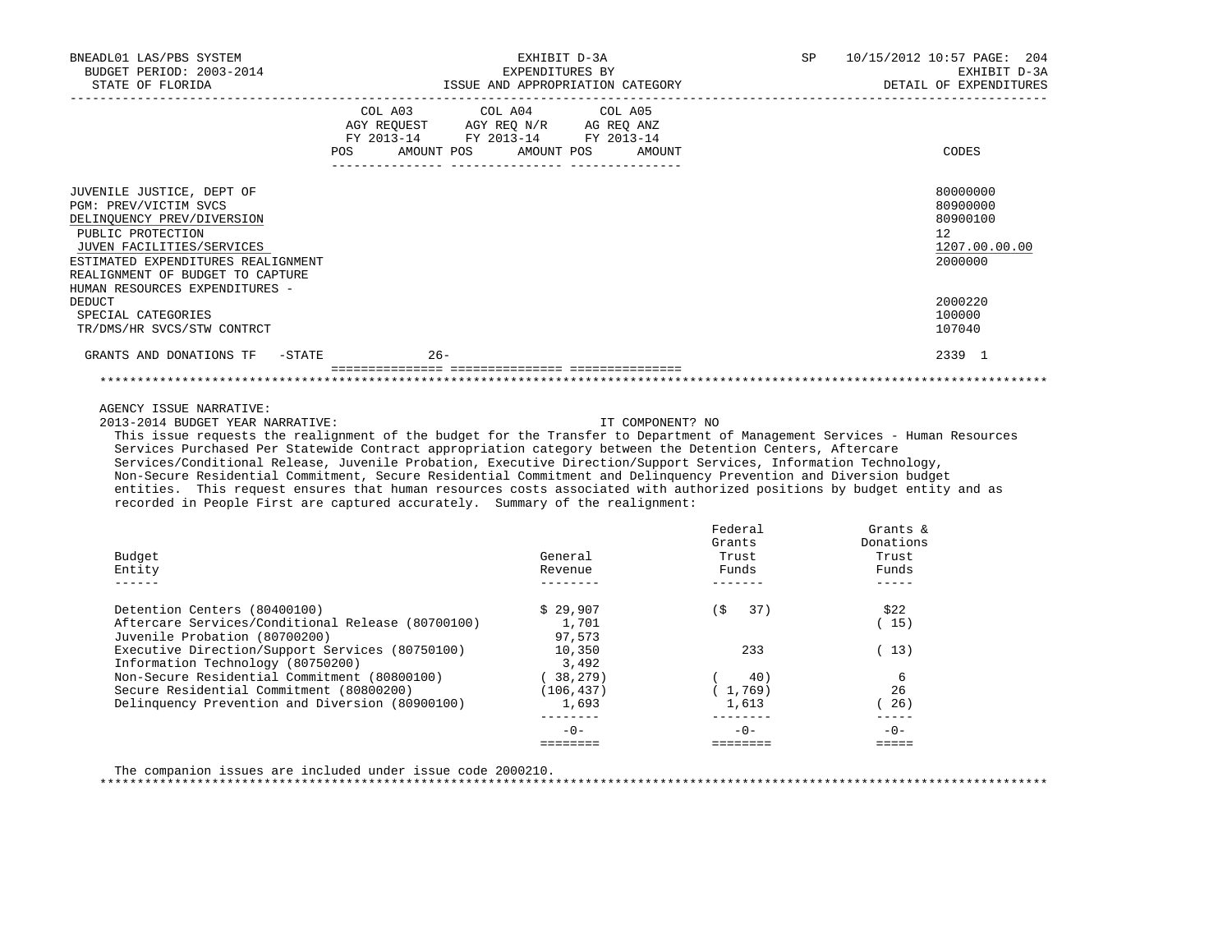| BNEADL01 LAS/PBS SYSTEM<br>BUDGET PERIOD: 2003-2014<br>STATE OF FLORIDA                                                                                                                                                       |                  | EXHIBIT D-3A<br>EXPENDITURES BY<br>ISSUE AND APPROPRIATION CATEGORY |                                                                                                         |                   | SP 10/15/2012 10:57 PAGE: 205<br>EXHIBIT D-3A<br>DETAIL OF EXPENDITURES |                                                                                 |
|-------------------------------------------------------------------------------------------------------------------------------------------------------------------------------------------------------------------------------|------------------|---------------------------------------------------------------------|---------------------------------------------------------------------------------------------------------|-------------------|-------------------------------------------------------------------------|---------------------------------------------------------------------------------|
|                                                                                                                                                                                                                               |                  | AMOUNT POS<br>POS                                                   | COL A03 COL A04<br>AGY REQUEST AGY REQ N/R AG REQ ANZ<br>FY 2013-14 FY 2013-14 FY 2013-14<br>AMOUNT POS | COL A05<br>AMOUNT |                                                                         | CODES                                                                           |
| JUVENILE JUSTICE, DEPT OF<br>PGM: PREV/VICTIM SVCS<br>DELINOUENCY PREV/DIVERSION<br>PUBLIC PROTECTION<br>JUVEN FACILITIES/SERVICES<br>NONRECURRING EXPENDITURES<br>BOYS AND GIRLS CLUBS - GANG<br>PREVENTION THROUGH TARGETED |                  |                                                                     |                                                                                                         |                   |                                                                         | 80000000<br>80900000<br>80900100<br>12 <sup>2</sup><br>1207.00.00.00<br>2100000 |
| OUTREACH<br>SPECIAL CATEGORIES<br>G/A-CONTRACTED SERVICES                                                                                                                                                                     |                  |                                                                     |                                                                                                         |                   |                                                                         | 2103002<br>100000<br>100778                                                     |
| GENERAL REVENUE FUND -STATE                                                                                                                                                                                                   |                  | $2,000,000 -$                                                       |                                                                                                         |                   |                                                                         | 1000 1                                                                          |
| ANNUALIZATION OF ADMINISTERED<br>FUNDS APPROPRIATIONS<br>STATE HEALTH INSURANCE ADJUSTMENT<br>FOR FY 2012-13 - 10 MONTHS                                                                                                      |                  |                                                                     |                                                                                                         |                   |                                                                         | 26A0000                                                                         |
| ANNUALIZATION<br>SALARIES AND BENEFITS                                                                                                                                                                                        |                  |                                                                     |                                                                                                         |                   |                                                                         | 26A1830<br>010000                                                               |
| GENERAL REVENUE FUND                                                                                                                                                                                                          | -STATE<br>-MATCH | 195<br>4,920                                                        |                                                                                                         |                   |                                                                         | 1000 1<br>1000 2                                                                |
| TOTAL GENERAL REVENUE FUND                                                                                                                                                                                                    |                  | 5,115                                                               |                                                                                                         |                   |                                                                         | 1000                                                                            |
| FEDERAL GRANTS TRUST FUND -FEDERL                                                                                                                                                                                             |                  | 455                                                                 |                                                                                                         |                   |                                                                         | 2261 3                                                                          |
| GRANTS AND DONATIONS TF                                                                                                                                                                                                       | -STATE<br>-MATCH | 2,165<br>1,560                                                      |                                                                                                         |                   |                                                                         | 2339 1<br>2339 2                                                                |
| TOTAL GRANTS AND DONATIONS TF                                                                                                                                                                                                 |                  | 3,725                                                               |                                                                                                         |                   |                                                                         | 2339                                                                            |
| TOTAL APPRO                                                                                                                                                                                                                   |                  | 9,295                                                               |                                                                                                         |                   |                                                                         |                                                                                 |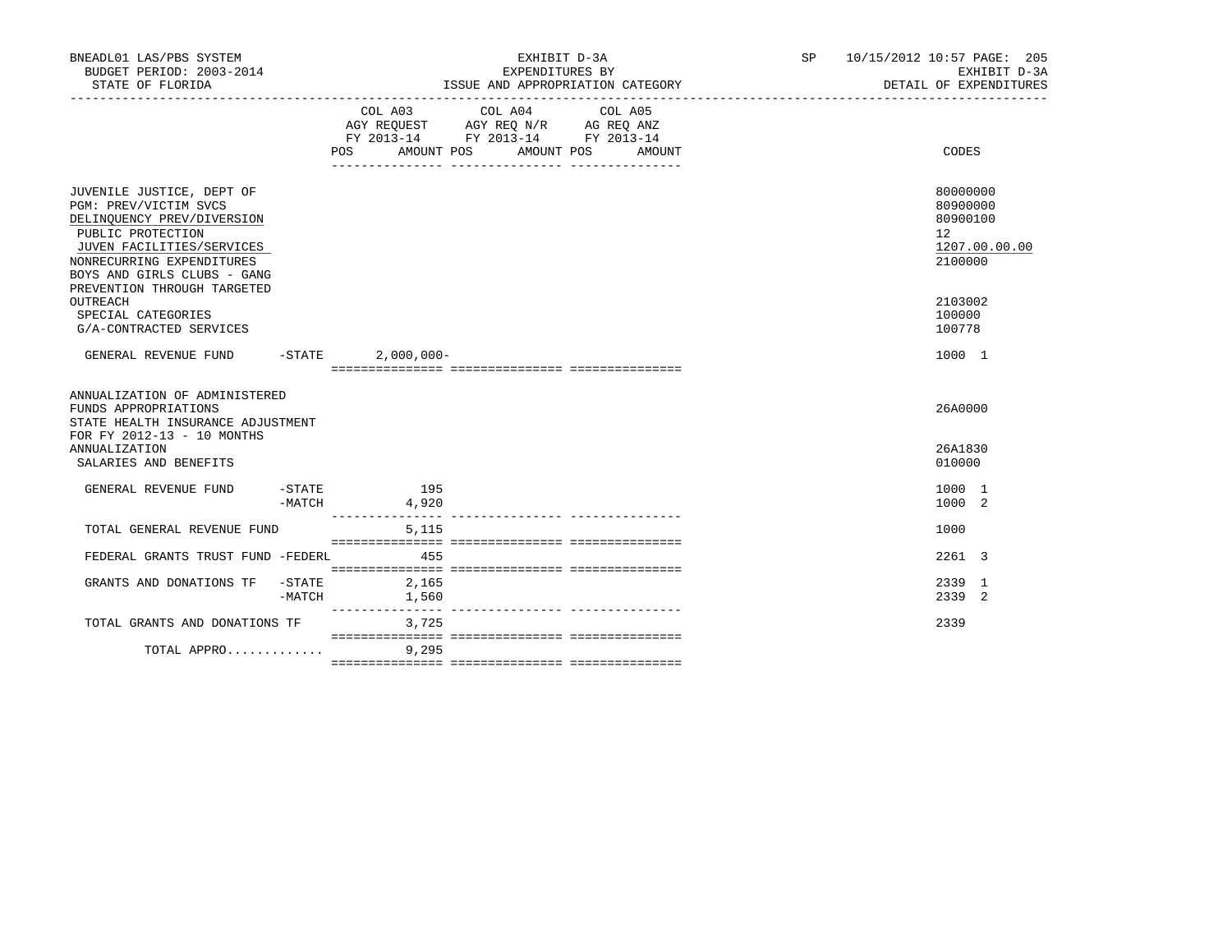| BNEADL01 LAS/PBS SYSTEM<br>BUDGET PERIOD: 2003-2014                                                                                                                                                                 |                                                                                                                | EXHIBIT D-3A<br>EXPENDITURES BY                                                                                                   | SP<br>10/15/2012 10:57 PAGE: 206<br>EXHIBIT D-3A                              |  |
|---------------------------------------------------------------------------------------------------------------------------------------------------------------------------------------------------------------------|----------------------------------------------------------------------------------------------------------------|-----------------------------------------------------------------------------------------------------------------------------------|-------------------------------------------------------------------------------|--|
| STATE OF FLORIDA                                                                                                                                                                                                    |                                                                                                                | ISSUE AND APPROPRIATION CATEGORY                                                                                                  | DETAIL OF EXPENDITURES                                                        |  |
|                                                                                                                                                                                                                     | POS FOR THE POST OF THE STATE STATE STATE STATE STATE STATE STATE STATE STATE STATE STATE STATE STATE STATE ST | COL A03 COL A04 COL A05<br>AGY REQUEST AGY REQ N/R AG REQ ANZ<br>FY 2013-14 FY 2013-14 FY 2013-14<br>AMOUNT POS AMOUNT POS AMOUNT | CODES                                                                         |  |
| JUVENILE JUSTICE, DEPT OF<br>PGM: PREV/VICTIM SVCS<br>DELINQUENCY PREV/DIVERSION<br>PUBLIC PROTECTION<br>JUVEN FACILITIES/SERVICES<br>DELINQUENCY PREVENTION INITIATIVES<br>FUNDING FOR THE SEED SCHOOL OF<br>MIAMI |                                                                                                                |                                                                                                                                   | 80000000<br>80900000<br>80900100<br>12<br>1207.00.00.00<br>5400000<br>5400500 |  |
| SPECIAL CATEGORIES<br>G/A-CONTRACTED SERVICES                                                                                                                                                                       |                                                                                                                |                                                                                                                                   | 100000<br>100778                                                              |  |
| GENERAL REVENUE FUND                                                                                                                                                                                                | $-STATE$ 125,000 125,000                                                                                       |                                                                                                                                   | 1000 1                                                                        |  |
|                                                                                                                                                                                                                     |                                                                                                                |                                                                                                                                   |                                                                               |  |

#### AGENCY ISSUE NARRATIVE:

2013-2014 BUDGET YEAR NARRATIVE: IT COMPONENT? NO

Long Range Program Plan Reference:

 This request will improve the department's ability to Enhance Educational and Vocational Programs by increasing opportunities for educational success and work-readiness as outlined in the Department of Juvenile Justice's Long Range Program Plan.

## Current Need or Problem:

 For youth who experience traumatic events and/or live in poverty, the odds of achieving educational success are stacked against them. Academic success is highly dependent upon a safe, nurturing, and enriching home and community. The physiological, psychological, and developmental effects of stress from sustained exposure to poverty, abuse, neglect, loss of a parent, incarceration of family members, or other forms of trauma experience hinder a child's ability to learn, form social relationships, and ability to adapt to change and adversity. Thus, for many of these children a public boarding school is the solution in breaking the entrenched cycle of trauma and intergenerational poverty. A boarding school provides a nurturing, and supportive environment and simultaneously emphasizes rigorous educational standards and academic achievement as a pathway to college and career success. The unique, non-academic components of a boarding school such as life-skills training, mentoring, inter and intrapersonal development, creative arts, and service-learning activities have a lasting, positive impact on a student's academic performance and personal success.

 In the modern economy, it is not only graduating from high school that is important, but also achieving post-secondary success. National data indicate that the American public primary and secondary educational system has consistently failed low-income students. There is a persistent and pervasive achievement gap that, on average, finds low-income students two years behind their non-low-income peers, and with an extremely low probability of college enrollment. A recent report noted that Florida spent \$123 million in direct remediation costs during the 2007-2008 school year and that the state misses out on an additional \$101 million in the wages that those students will probably lose over a lifetime.

### Proposed Solution:

 The Department requests funding for a college-preparatory, public boarding school whose primary mission is to provide an intensive educational program that prepares at-risk youth, both academically and socially, for success in college and beyond. The SEED School of Miami provides twenty-four hour a day, five-day a week of wrap-around services, that includes mentors, counseling, academic supports and exposure to enrichment activities to students who are most likely to be parented by a single parent, live in subsidized housing, have an immediate family member incarcerated, and/or live in communities with high rates of detentions and incarceration. The department's current staff in the Office of Prevention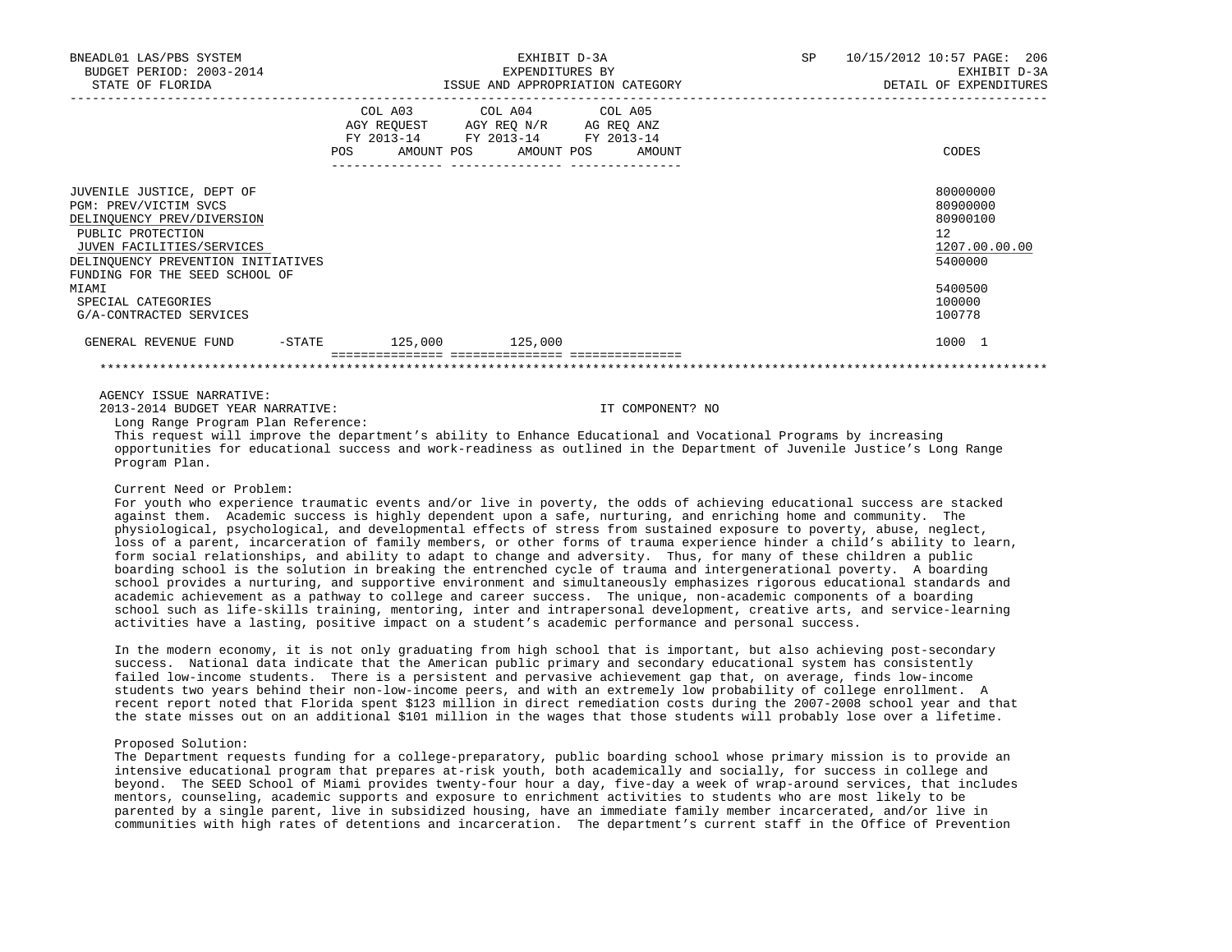| BNEADL01 LAS/PBS SYSTEM<br>BUDGET PERIOD: 2003-2014<br>STATE OF FLORIDA                                                                                                                                    | EXHIBIT D-3A<br>EXPENDITURES BY<br>ISSUE AND APPROPRIATION CATEGORY                                                                     | SP     | 10/15/2012 10:57 PAGE: 207<br>EXHIBIT D-3A<br>DETAIL OF EXPENDITURES |  |
|------------------------------------------------------------------------------------------------------------------------------------------------------------------------------------------------------------|-----------------------------------------------------------------------------------------------------------------------------------------|--------|----------------------------------------------------------------------|--|
|                                                                                                                                                                                                            | COL A03 COL A04 COL A05<br>AGY REOUEST<br>AGY REO N/R AG REO ANZ<br>FY 2013-14 FY 2013-14 FY 2013-14<br>AMOUNT POS<br>AMOUNT POS<br>POS | AMOUNT | CODES                                                                |  |
| JUVENILE JUSTICE, DEPT OF<br>PGM: PREV/VICTIM SVCS<br>DELINQUENCY PREV/DIVERSION<br>PUBLIC PROTECTION<br>JUVEN FACILITIES/SERVICES<br>DELINQUENCY PREVENTION INITIATIVES<br>FUNDING FOR THE SEED SCHOOL OF |                                                                                                                                         |        | 80000000<br>80900000<br>80900100<br>12<br>1207.00.00.00<br>5400000   |  |
| MIAMI                                                                                                                                                                                                      |                                                                                                                                         |        | 5400500                                                              |  |

 and Victim Services will liaison with the SEED Foundation and the SEED School of Miami during the School's development providing technical assistance. This college-preparatory boarding school will increase the number of high school and college graduates among at-risk youth while decreasing the number of children in the juvenile justice system who drop-out of school and repeat the cycle of delinquency into the next generation.

 SEED's model has succeeded at preparing underserved students to become first-generation college graduates. SEED students are 98% ethnic/racial minorities; more than 75% are eligible for free or reduced-price lunch; and more than 80% are from single or no-parent households. Further, 85% of SEED's students do not have a parent with a college degree and more than 70% enter the sixth grade at two to three grade levels behind.

 The SEED model is a rigorous college-preparatory program for all students with an intensive focus on literacy and numeracy including coordinated instruction and support opportunities within a 24-hour boarding environment. All students have access to college-level coursework in high school (AP/IB/Dual Enrollment), and coursework is designed to prepare all students to matriculate to a selective four-year university with no need for remedial courses. Academic and student life curricula are coordinated to promote critical social and non-cognitive skills (e.g. resiliency, long-term goal-setting) and habits of mind (e.g. critical and analytical thinking, academic inquisitiveness). College preparation and support begin in sixth grade and continues through college with targeted support and assistance from the college counseling office and SEED's College Transition and Support Team.

 SEED's model is ideally equipped to engage children who present a high-risk of entering the juvenile justice system, and intervening not only to prevent delinquency but to provide an environment, support services, and standards conducive to academic success and positive social development. Specifically, the SEED model serves students from grades six through twelve. For many children this is an age when delinquency and truancy often supersedes academic success. A boarding program that focuses on life skills, emotional and character development, access to mentors and academic success provides new opportunities for permanent solutions and promotes better long-term outcomes.

 Ninety-six percent of SEED graduates have been accepted to college and 95% go on to college, compared with the 56% national average of African-American high school graduates who go straight to college. Whereas national data show that 11% of first-generation college students from low-income families graduate in six years, two-thirds of SEED graduates remain enrolled in college or have earned college degrees. SEED alumni have graduated from institutions including Princeton University, University of Pennsylvania, Howard University, and Johnson and Wales University - North Miami.

# Fiscal Impact:

 The DJJ requests non-recurring General Revenue funding of \$125,000 in G/A - Contracted Services (100778) for FY 2013-14 to implement Phase I of the project. During Phase I students will attend school part-time; two weekends per month in conjunction with a full week in the summer of 2013 and a week in summer of 2014. This phase will begin in December 2013. Projected recurring funding will be phased in over seven (7) years as enrollment increases.

#### ENROLLMENT/FUNDING PROJECTIONS